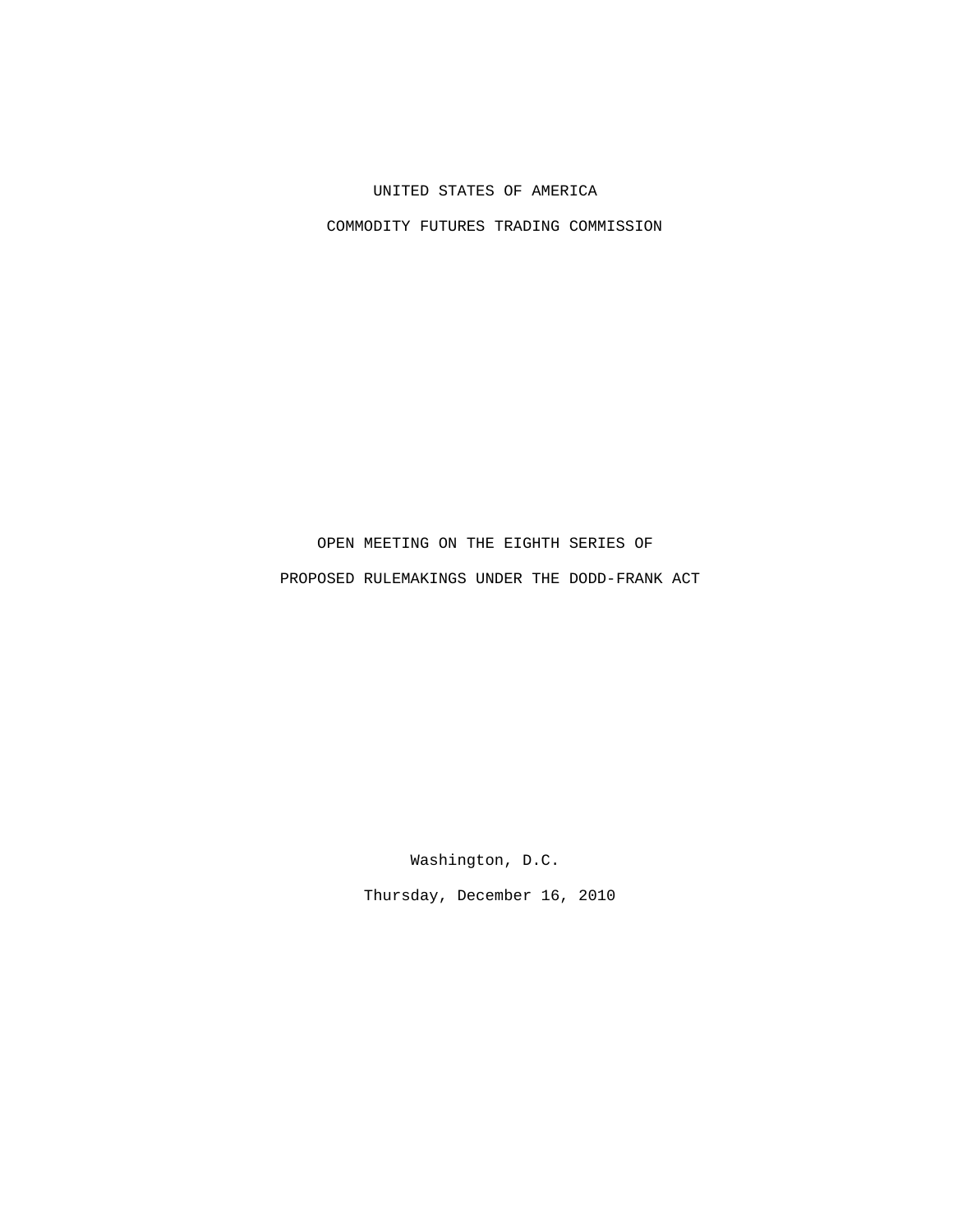## 1 PARTICIPANTS:

| $\overline{2}$ | Commission Members:                   |
|----------------|---------------------------------------|
| 3              | GARY GENSLER, Chairman                |
| 4              | BART CHILTON, Commissioner            |
| 5              | MICHAEL V. DUNN, Commissioner         |
| 6              | JILL SOMMERS, Commissioner            |
| 7              | SCOTT D. O'MALIA, Commissioner        |
| 8              | Presenters:                           |
| 8              |                                       |
| 9              | RIVA SPEARS ADRIANCE                  |
| 9              | Division of Market Oversight          |
| 10             |                                       |
| 10             | DAN BERKOVITZ                         |
| 11             | Office of the General Counsel         |
| 11             |                                       |
| 12             | PHYLLIS DIETZ                         |
| 12             | Division of Clearing and Intermediary |
| 13             | Oversight                             |
| 13             |                                       |
| 14             | BRUCE FEKRAT                          |
| 14             | Division of Market Oversight          |
| 15             |                                       |
| 15             | SARAH JOSEPHSON                       |
| 16             | Division of Clearing and Intermediary |
| 16             | Oversight                             |
| 17             |                                       |
| 17             | JOHN LAWTON                           |
| 18             | Division of Clearing and Intermediary |
| 18             | Oversight                             |
| 19             |                                       |
| 19             | MAURICIO MELARA                       |
| 20             | Division of Market Oversight          |
| 20             |                                       |
| 21             |                                       |
|                | JACOUELINE MESA                       |
| 21             | Office of International Affairs       |
|                |                                       |
| 22             |                                       |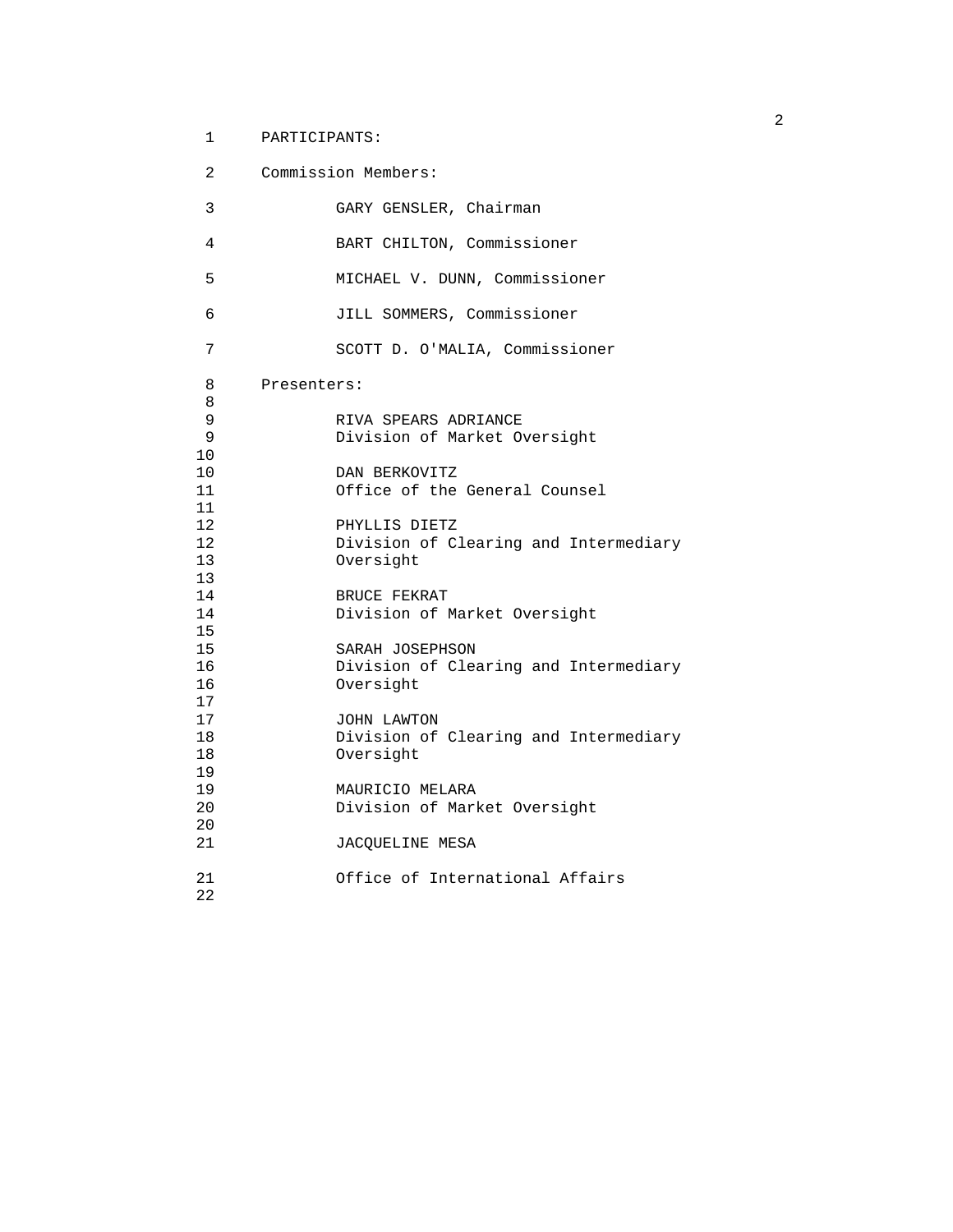| 1              | PARTICIPANTS (CONT'D):                             |
|----------------|----------------------------------------------------|
| $\overline{a}$ | <b>JULIE MOHR</b>                                  |
| $\overline{2}$ | Division of Clearing and Intermediary              |
| 3              | Oversight                                          |
| 3              |                                                    |
| 4              | ANNE POLASKI                                       |
| 4              | Division of Clearing and Intermediary              |
| 5              | Oversight                                          |
| 5              |                                                    |
| 6              | ANANDA RADHAKRISHNAN                               |
| 6              | Division of Clearing and Intermediary              |
| 7              | Oversight                                          |
| 7              |                                                    |
| 8              | STEVE SHERROD                                      |
| 8              | Division of Market Oversight                       |
| 9              |                                                    |
| 9              | RICK SHILTS                                        |
| 10             | Division of Market Oversight                       |
| 10             |                                                    |
| 11             | DAVID VAN WAGNER                                   |
| 11             | Division of Market Oversight                       |
| 12             |                                                    |
| 12             | <b>BOB WASSERMAN</b>                               |
| 13             | Division of Clearing and Intermediary              |
| 13             | Oversight                                          |
| 14             |                                                    |
| 14             | BARBARA GOLD                                       |
| 15             | Division of Clearing and Intermediary              |
| 15             | Oversight                                          |
| 16             |                                                    |
| 16             | ED RICCOBENE                                       |
| 17             | Division of Enforcement                            |
| 17             |                                                    |
| 18             | <b>DUANE ANDRESEN</b>                              |
| 18             | Division of Market Oversight                       |
| 19             |                                                    |
| 19             | Also Present:                                      |
| 20             |                                                    |
| 20             | DAVID STAWICK, CFTC                                |
| 21             |                                                    |
| 22             | $\star$ $\star$<br>$^\star$<br>$\star$<br>$^\star$ |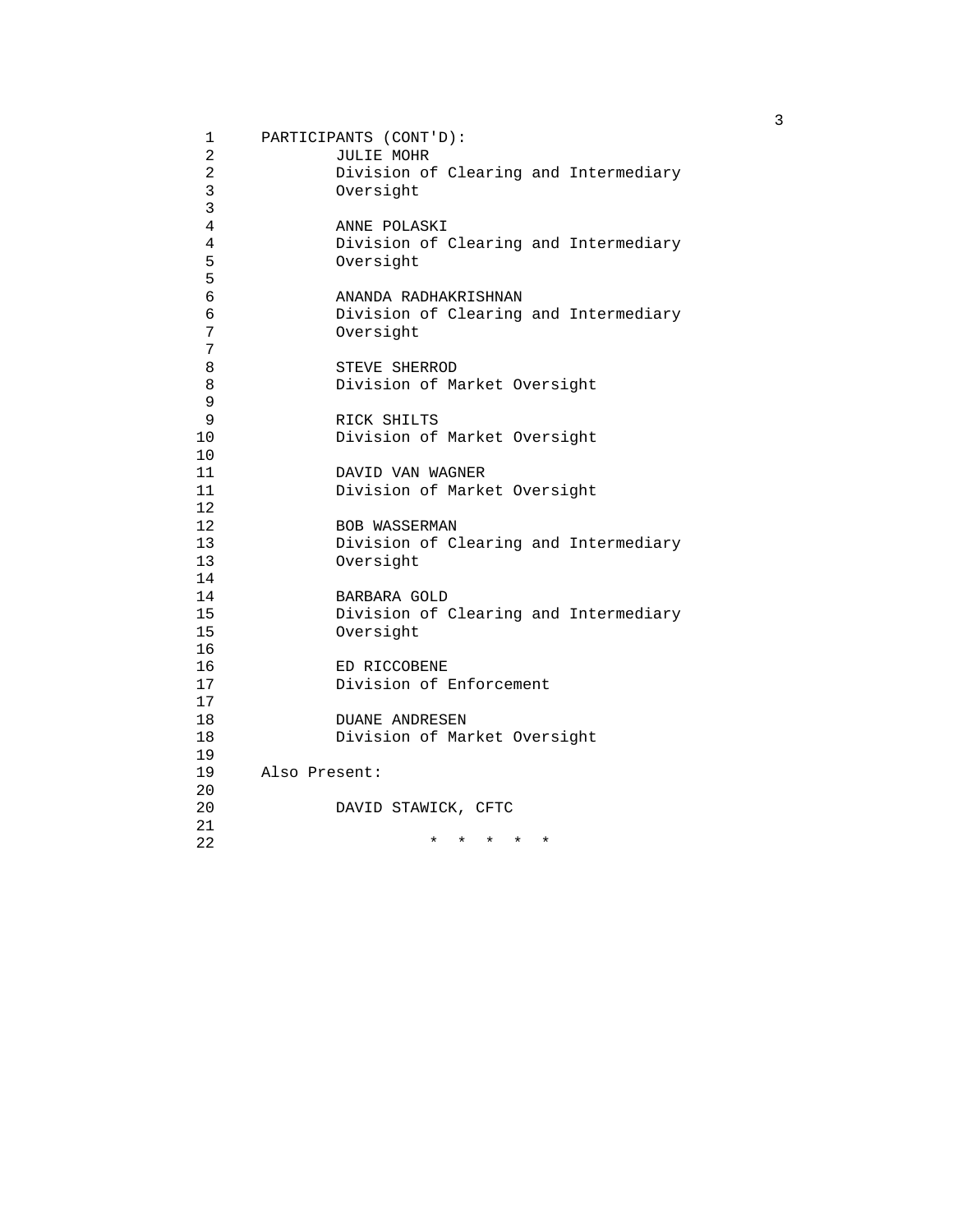## 1 P R O C E E D I N G S

| 2  | (9:33 a.m.)                                          |
|----|------------------------------------------------------|
| 3  | Good morning.<br>This<br>CHAIRMAN GENSLER:           |
| 4  | meeting will come to order. This is a public         |
| 5  | meeting of the Commodity Futures Trading             |
| 6  | Commission to consider issuance of the following     |
| 7  | proposed rulemakings under Dodd-Frank Wall Street    |
| 8  | Reform and Consumer Protection Act.                  |
| 9  | Before I start, I just want to make sure             |
| 10 | that Commissioner Dunn is actually tied in.<br>I see |
| 11 | a thumbs up.                                         |
| 12 | COMMISSIONER DUNN:<br>I am, sir.                     |
| 13 | Great. Commissioner<br>CHAIRMAN GENSLER:             |
| 14 | Dunn is in our Chicago office today and we're        |
| 15 | doing this with all five of us. We will be           |
| 16 | considering four proposed rules today:               |
| 17 | Confirmation, portfolio reconciliation, and          |
| 18 | portfolio impression requirements for swap dealers   |
| 19 | and major swap participants, which will be the       |
| 20 | first team reporting; the second is risk             |
| 21 | management requirements for derivatives clearing     |
| 22 | organizations; thirdly, rules related to swap        |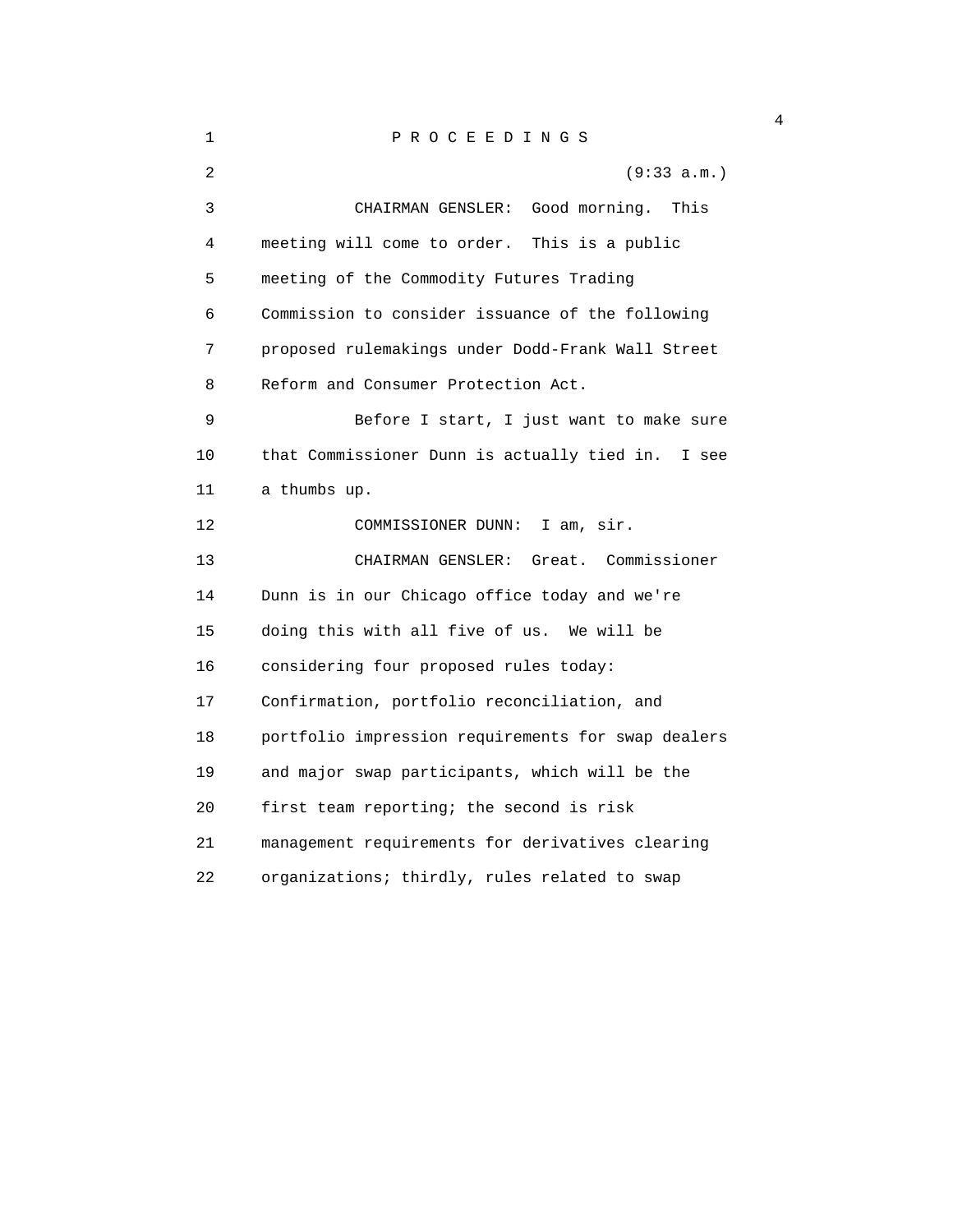1 execution facilities; and fourth, positions limits 2 for physical commodity derivatives.

 3 Before we hear from staff, I'd like to 4 thank Commissioners Mike Dunn, Jill Sommers, Bart 5 Chilton, and Scott O'Malia for their thoughtful 6 work in the implementation of Dodd-Frank and their 7 ever-present and excellent comments on these rules 8 as we've been moving through.

 9 I'd like to welcome members of the 10 public, market participants in the media today, as 11 well as welcome those listening in on the phones 12 and the live webcast. Now this is the eighth 13 public meeting to consider Dodd-Frank rulemakings 14 and it's been a very active year for the 15 Commission and the staff of the CFTC. And I think 16 the commissioners and the staff have shown 17 extraordinary commitment to public service. The 18 staff has organized these eight Dodd-Frank rule 19 meetings, in addition to four other public 20 meetings, so we've had a total of 12 public 21 meetings this year. We went back and checked the 22 calendar, open meetings is actually more than

 $\sim$  5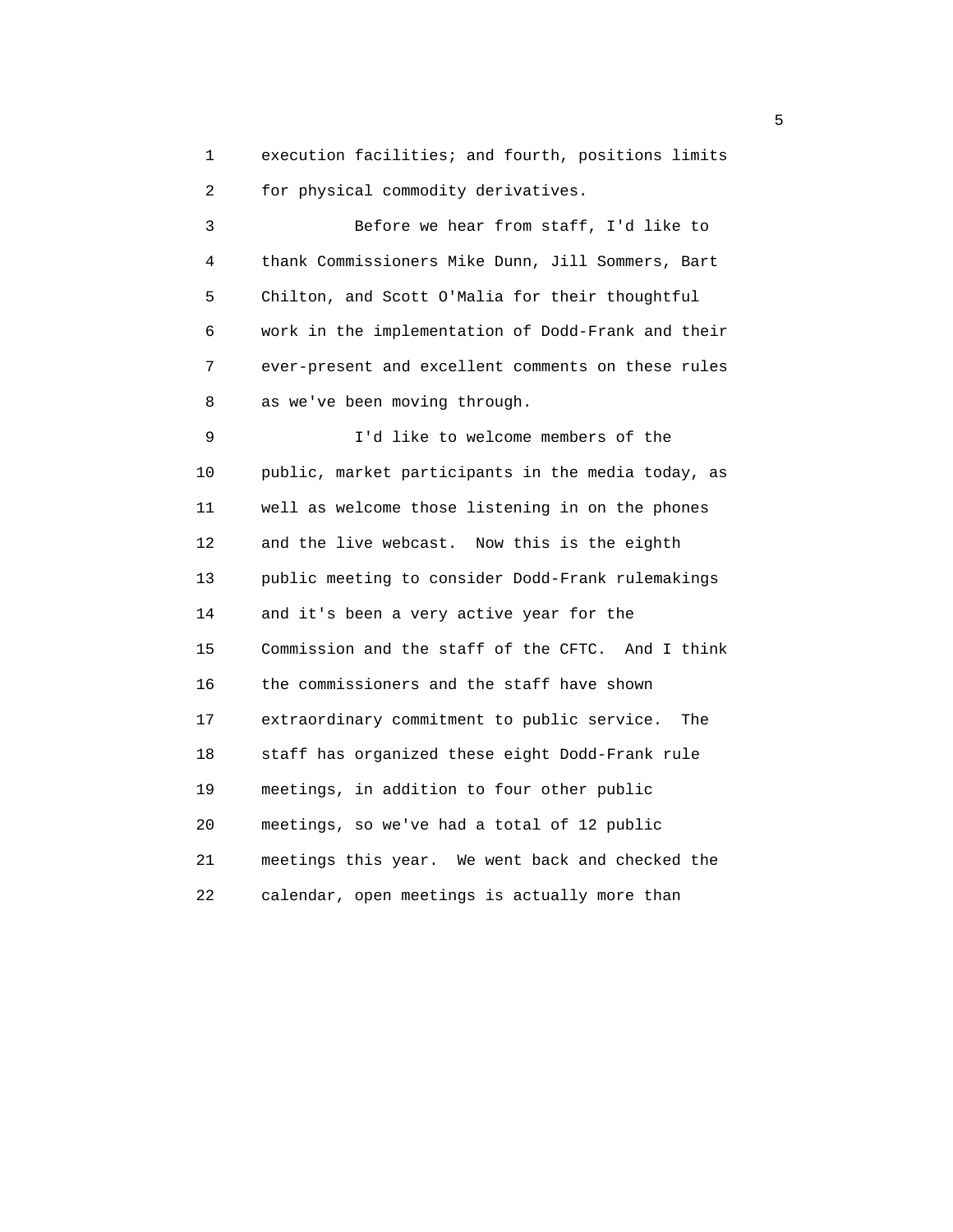1 we've had in the aggregate from 2000 to 2008. So 2 we've had more this year than we've had in nine 3 total years.

 4 In addition to working on rulemakings, 5 the CFTC staff was closely engaged in the 6 legislative process to enact the Dodd-Frank Act. 7 Staff worked many weekends to provide technical 8 assistants to Capitol Hill and serve as a resource 9 to lawmakers. And in the 148 days since the 10 President signed the Dodd-Frank Act -- but who's 11 counting -- the staff of the CFTC has continued to 12 work tirelessly. They have had more than 475 13 meetings with the public on rulemakings, had more 14 than 300 meetings with other regulators, and 15 organized 7 public roundtables. And including the 16 rules that the Commission will consider here 17 today, the staff has recommended 34 proposed 18 rulemakings, 4 advanced notices of proposed 19 rulemakings, 2 interim final rules, and 1 final 20 rule to implement the Dodd-Frank Act. 21 I feel it's a little bit like that

22 holiday song, but --

 $\sim$  6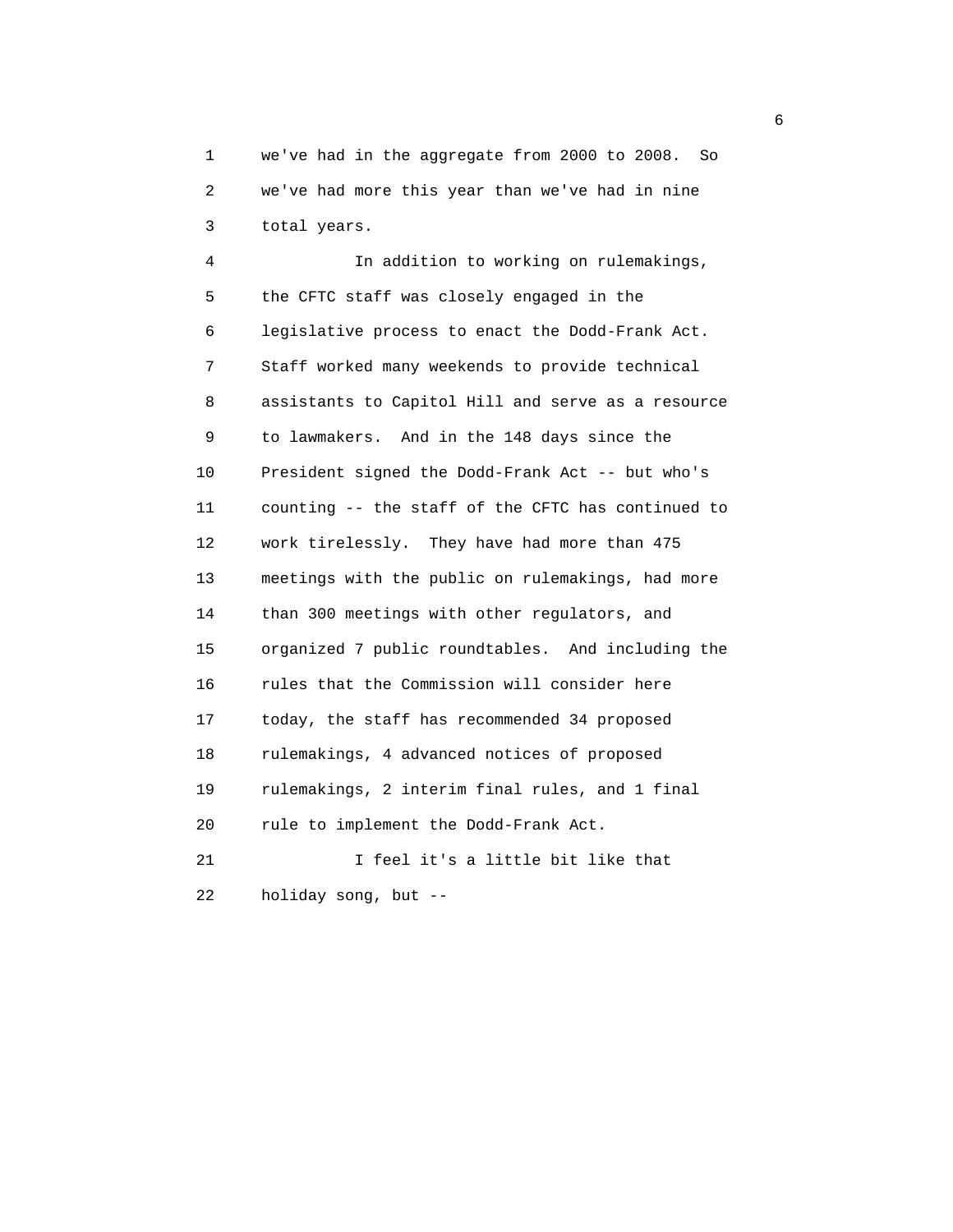1 This work is in addition to all the work 2 the staff has done over the past year to oversee 3 the futures market: Coordinating with the SEC to 4 review the May 6 market events; successfully 5 standing up to new advisory committees -- I thank 6 you Commissioner O'Malia on the Tech Advisory 7 Committee; and bring greater transparency to the 8 market through enhanced commitment and traders' 9 reports and index investment reports, just to name 10 a few things.

 11 And also this year, with the help of 12 Congress and successful recruiting by the 13 divisions and our Human Resources Department, we 14 finally have gotten our staffing levels back to 15 the number of people we had in 1999; bring on, I 16 think, this past year approximately 100 people. 17 Again, just to finally get back to where we were 18 10 years ago. So I'm continually impressed by the 19 knowledge, effectiveness, and camaraderie and 20 dedication of the CFTC staff and commissioners. 21 Now, I will return to the business of 22 today's meeting. Today's meeting will be the last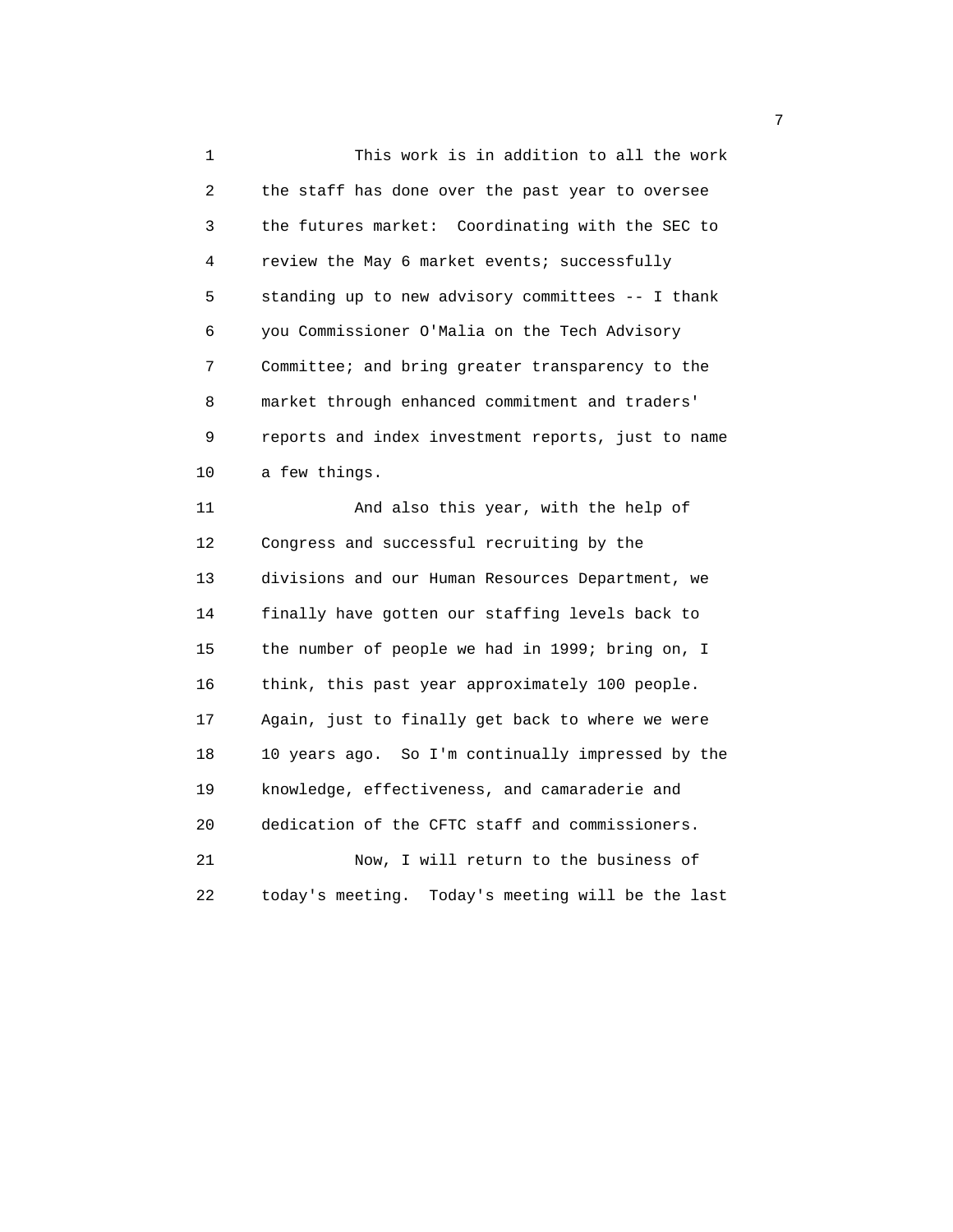1 one we have this year, so I look forward to 2 completing the meeting so that everyone can have a 3 much deserved break to celebrate the holidays with 4 friends and family. We'll actually start 5 celebrating today with some holiday parties in the 6 building and I look forward to spending time with 7 my colleagues.

 8 But we will be back at this in January. 9 And today we'll be voting on two meeting dates in 10 January to consider additional Dodd-Frank 11 rulemakings. We'll announce the rulemaking 12 proposals that the Commission will consider, as we 13 have in the past, one week in advance of the 14 meetings. The staff has worked very hard on the 15 four rulemakings that we're considering today. 16 They'll present thoughtful recommendations for how 17 the Commission can best comply with the Dodd-Frank 18 Act, and I'm going to turn to a couple of these 19 now.

 20 One of those obligations is to promote 21 transparency in the swaps markets. And economists 22 and policymakers have for decades recognized that

en andere de la provincia de la provincia de la provincia de la provincia de la provincia de la provincia del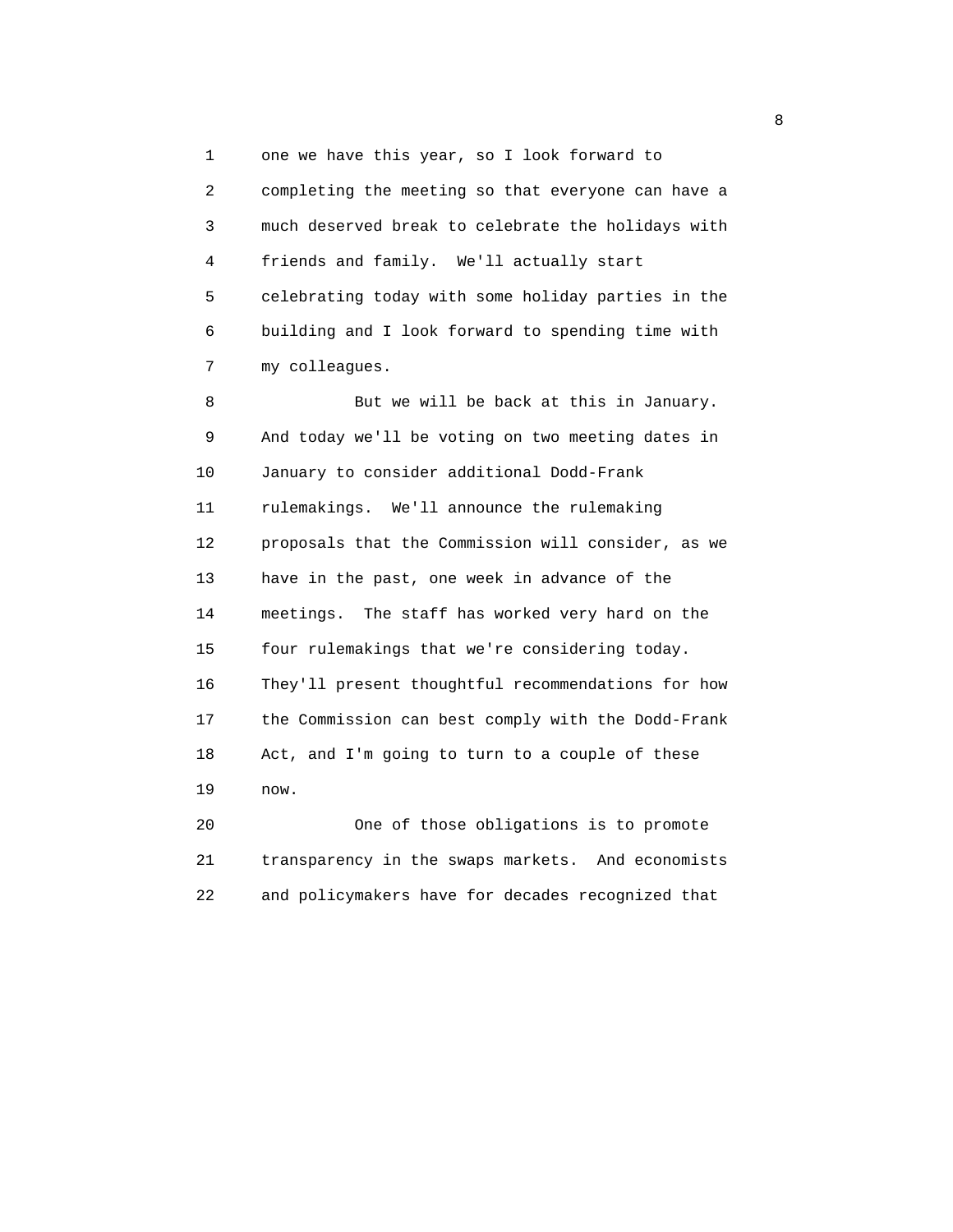1 market transparency benefits the public. The more 2 transparent a marketplace is, the more liquid it 3 is, the more competitive it is and the lower the 4 cost for hedgers, borrowers, and ultimately, their 5 customers in the American public.

 6 And transparency in the securities 7 markets, we know, allows companies that need to 8 raise and borrow capital to see and rely upon 9 where other companies have priced their 10 securities. We also know that transparency in the 11 futures markets allows hedgers and speculators to 12 see where futures trade in the marketplace and to 13 get best pricing. And the Dodd-Frank Act brings 14 similar transparency to the standardized part of 15 the swaps market.

 16 The bill promotes pre-trade transparency 17 in the swaps market by requiring that the standard 18 part of the market -- what I'll call standardized 19 swaps, other than block trades -- be traded on 20 regulated exchanges or swap execution facilities. 21 And exchanges and SEFs allow buyers and sellers to 22 meet in an open, competitive marketplace where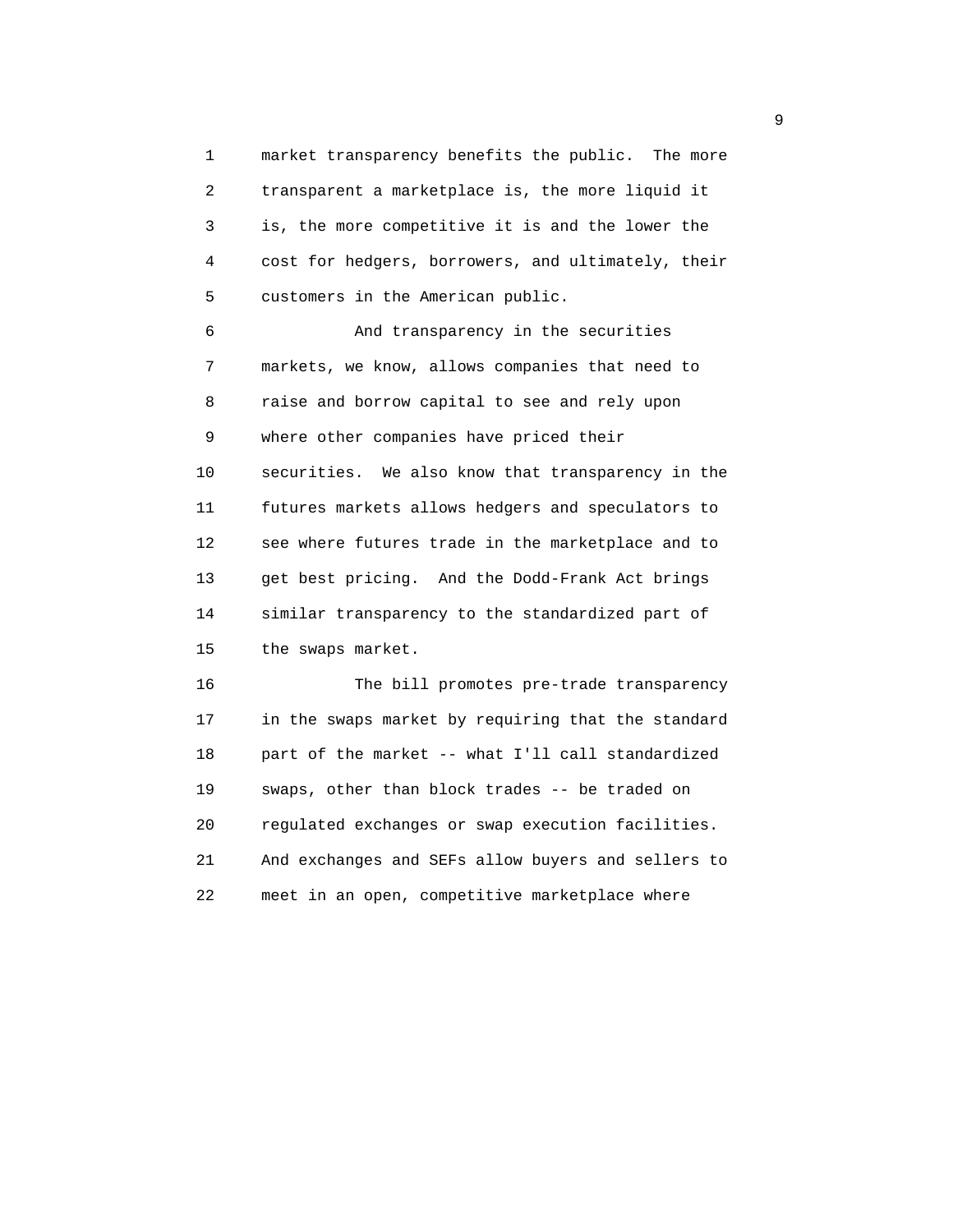1 market participants have the ability to make bids 2 and offers to multiple participants in the 3 marketplace and where prices are made publicly 4 available. I believe the proposed rule on SEFs 5 today that the Commission will consider will 6 fulfill Congress' intent to bring transparency and 7 partial access to the swaps market. 8 Another important rulemaking the 9 Commission will consider today relates to position 10 limits. And when the CFTC set position limits in 11 the past, the agency sought to ensure that markets 12 were made up of a broad group of market 13 participants with a diversity of views. 14 At the core of our obligation is 15 promoting market integrity, which the agency's 16 historically interpreted to include insuring 17 markets do not become too concentrated, and the 18 Dodd-Frank Act expanded the scope of this 19 Commission's mandate to set position limits now to 20 include certain swaps, those economically 21 equivalent to the futures market. 22 And, importantly, the proposed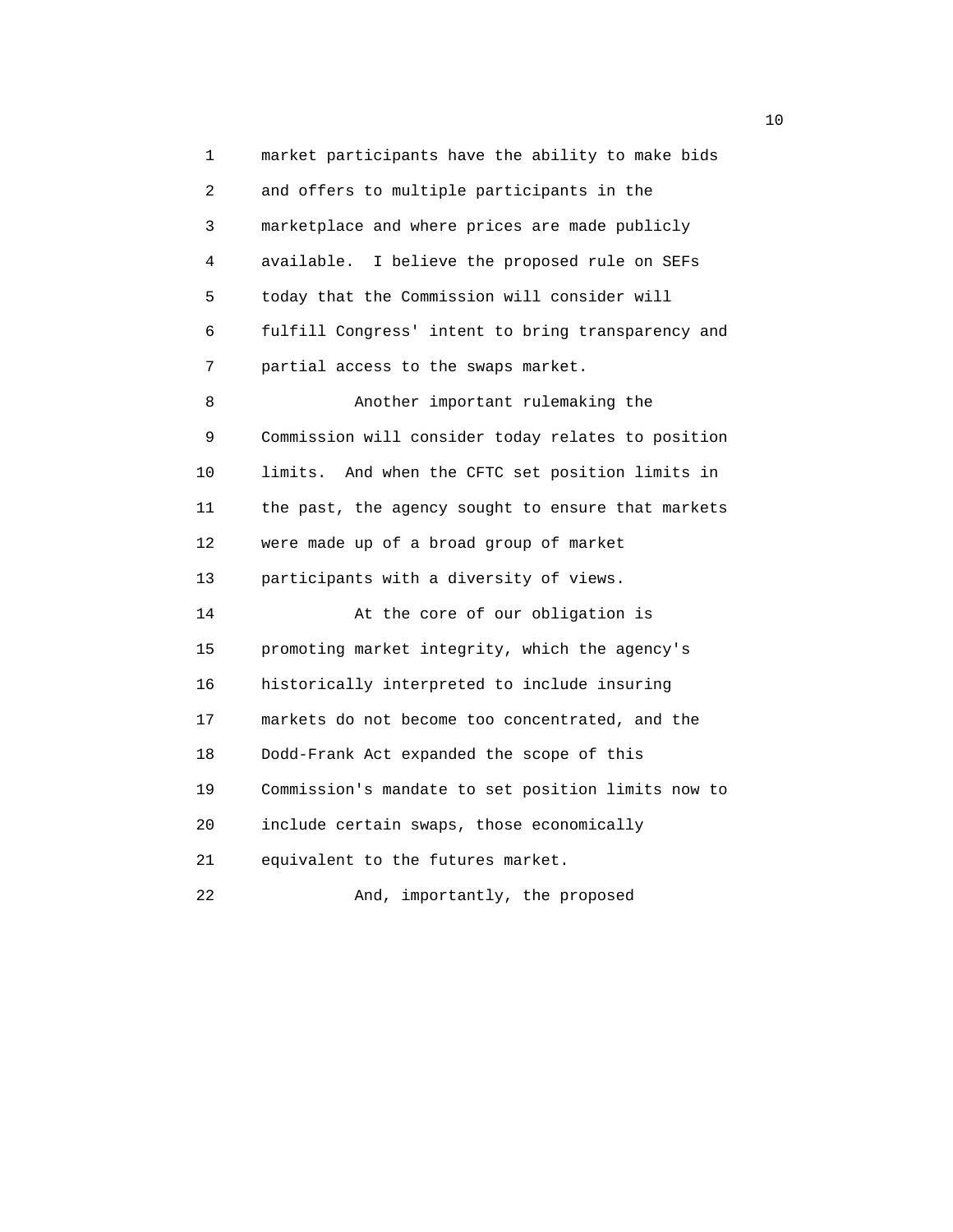1 rulemaking reestablishes what's called 2 single-month and all-months combined position 3 limits for energy and metals markets. So that the 4 rules that we're going to consider today would 5 fulfill Congress' mandate to set these aggregate 6 position limits across futures and certain swaps. 7 We'll also take up two other important 8 proposed rulemakings that would help lower risk to 9 the entire derivatives market, the first relating 10 to risk management in clearinghouses, including 11 and ensuring that these clearinghouses provide a 12 more inclusive membership through fair and open 13 access as Congress called for it. 14 The second relates to some critical 15 business conduct standards for swap dealers. We 16 look forward to receiving the public comments on 17 all of this and each of these rules, as well as 18 factsheets and Q&As, will be posted on our 19 website. They may actually be up there now, I'm

20 not sure of the exact timing.

 21 Before I turn to my fellow 22 commissioners' open statements, I'd also like to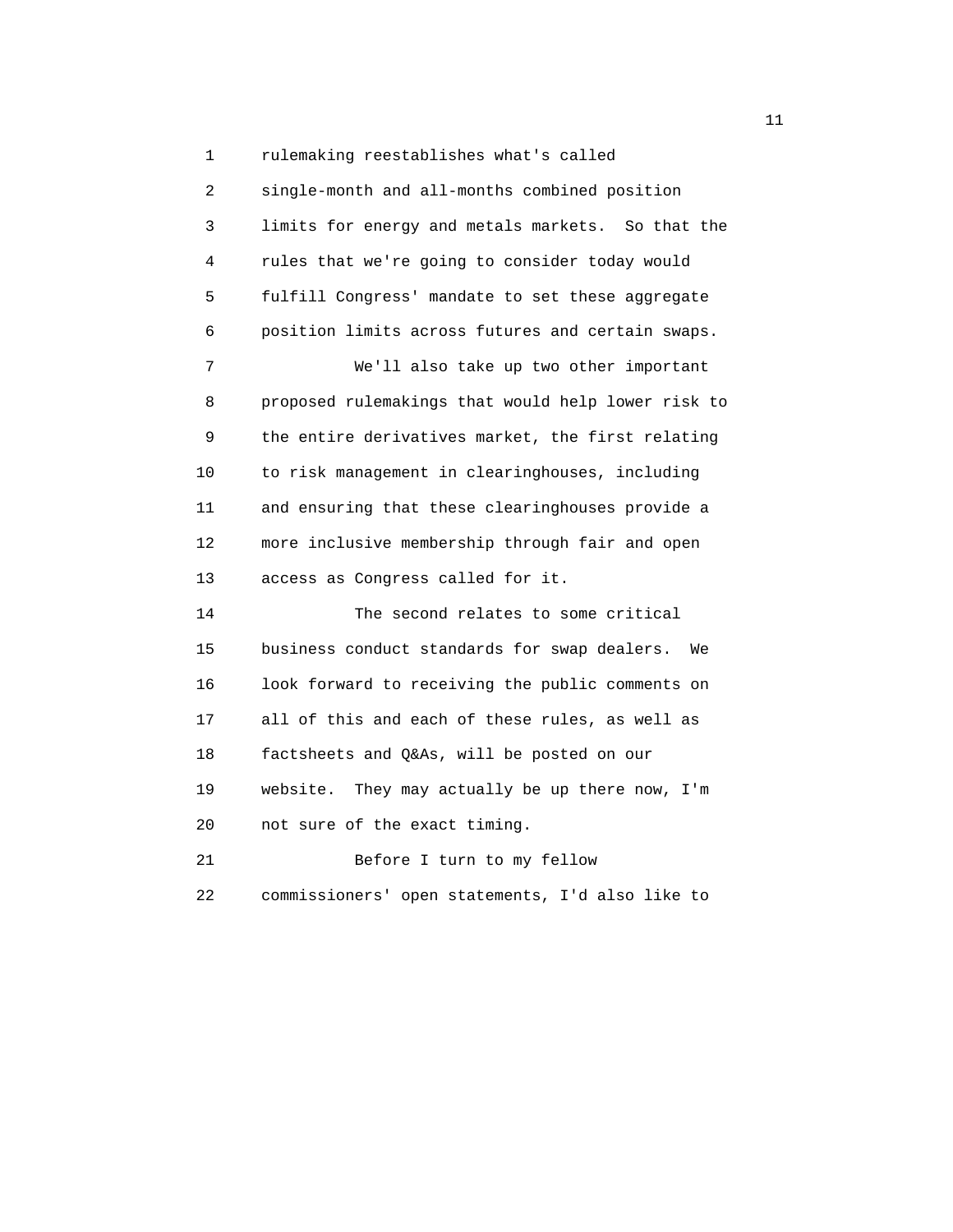1 wish everybody a joyous holiday and a happy new 2 year.

 3 Commissioner Dunn from Chicago? It's 4 not connected. We're not hearing him. Try it 5 again.

 6 COMMISSIONER DUNN: Thank you, Mr. 7 Chairman. Can you hear me now? Okay.

 8 I would be remiss if I didn't point out 9 that it appears we're making real progress in the 10 appropriations. It's something that I have been 11 harping on for -- ever since Dodd-Frank has passed 12 and I'm very hopeful that Congress will enact on 13 those appropriations, so we can go forward and 14 have the imminent fiscal resources that need to 15 implement this bill.

 16 At the close of the Commission's energy 17 position limit and hedge fund exemption hearing on 18 August 5th of 2009, I stated that the CFTC does 19 not have the authority to set speculative position 20 limits in all of the venues that may be affected 21 by excessive speculation, specifically 22 over-the-counter markets and on foreign boards of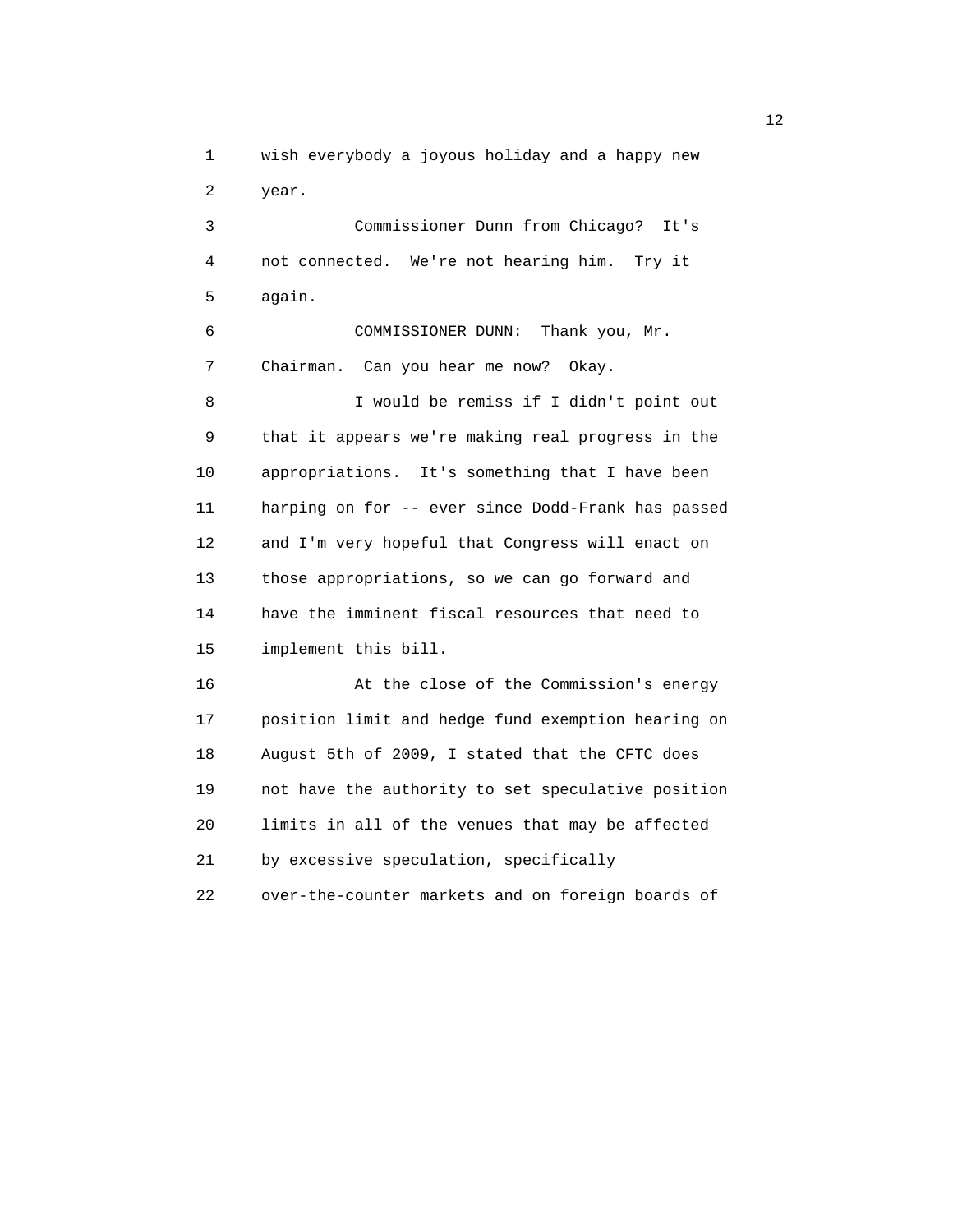1 trade. Unilateral Commission action in only the 2 markets we currently regulate would not have the 3 desired effect of reigning in excessive 4 speculation in the futures markets. Without 5 similar steps with over-the-counter markets and 6 foreign boards of trade, those seeking to evade 7 the limits would simply move to venues outside of 8 our authority.

 9 What a difference a year makes. With 10 the passage of Dodd-Frank, the CFTC is now -- 11 clearly has now not only the authority, but a 12 mandate to set position limits on commodity 13 markets and over-the-counter markets if we 14 determine that position limits are appropriate to 15 diminish, eliminate, or prevent the undue burdens 16 of excessive speculation. While I'm voting on 17 today's notice to propose rulemaking for position 18 limits, I am still trying to understand the "as 19 appropriate" clause of Dodd-Frank regarding 20 position limits. And I'm interested in public 21 comments on this topic.

22 Although we currently have the authority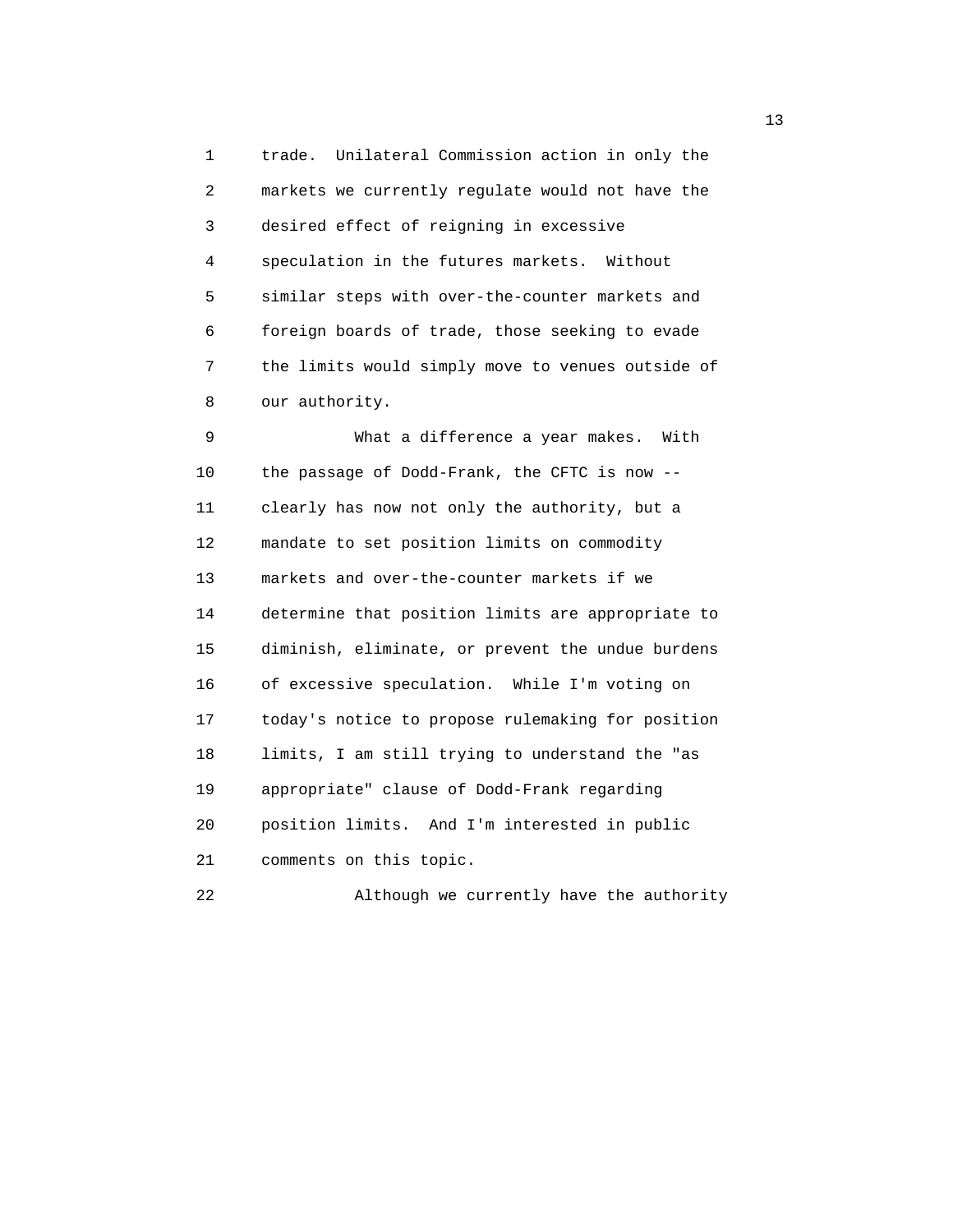1 domestically to set decision limits, we are 2 dealing with open markets. There are discussions 3 with international regulators regarding position 4 limits. I think we are making progress with 5 foreign boards of trade, but still have concerns 6 in this area. Before we can make an effective 7 rule, we must understand the entire universe of 8 the market. At this time, we do not have that 9 (inaudible) position.

 10 In 2000, the Congress prohibited the 11 CFTC from regulating the swap markets. A decade 12 later, after a global financial meltdown, it is 13 apparent that this was not a wise decision. 14 However, it is impossible to turn back the clock 15 and, over the course of the last decade, the swap 16 markets have grown to accommodate the services 17 they provide. 18 I believe the SEF rule provides a

 19 framework for providing pre-trade transparency 20 while taking into account the way the swap market 21 has developed over the past decade. I believe 22 that there is balance between transparent markets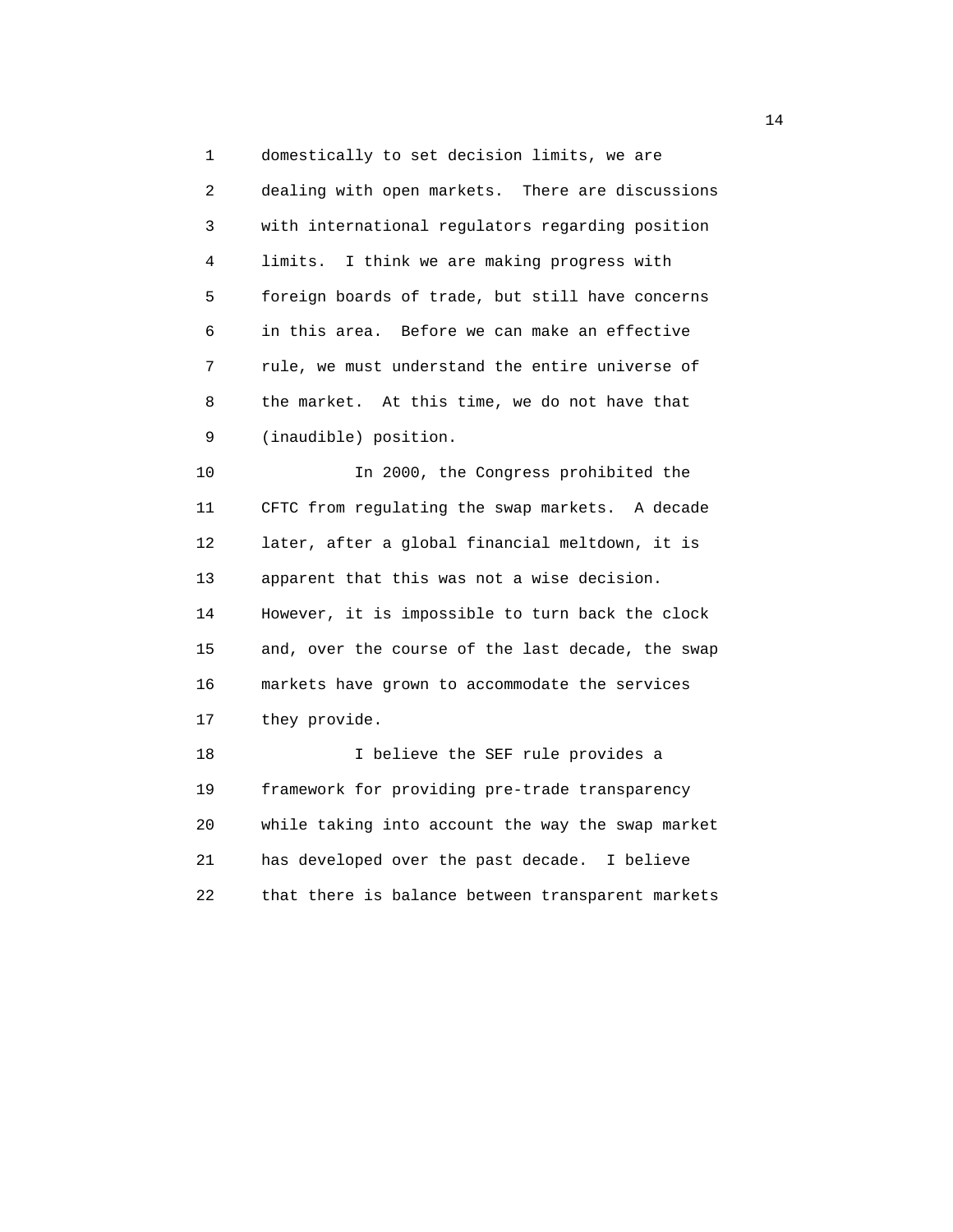1 and open and competitive markets. I think this 2 proposed rule is a step forward in striking the 3 appropriate balance between these interests. I 4 look to the public comments to help me determine 5 whether the rule provides the best framework for 6 achieving these goals.

 7 Again, I would like to thank the staff 8 of the CFTC for all their hard work in regards to 9 these important rules. I know we're in the middle 10 of the holiday season this month and many of them 11 have worked weekends and holidays and will 12 probably be doing so through the beginning of the 13 year. I appreciate their effort and I, too, wish

14 them all Seasons Greetings.

 15 CHAIRMAN GENSLER: Thank you, 16 Commissioner Dunn. Commissioner Sommers? 17 COMMISSIONER SOMMERS: Thank you, Mr. 18 Chairman. And to echo everyone's thanks to the 19 staff, particularly all the teams that are here 20 today, thank you for all your hard work. And when 21 we go through these weeks leading up to the public 22 meetings that we have, there's lots of different

the contract of the contract of the contract of the contract of the contract of the contract of the contract of the contract of the contract of the contract of the contract of the contract of the contract of the contract o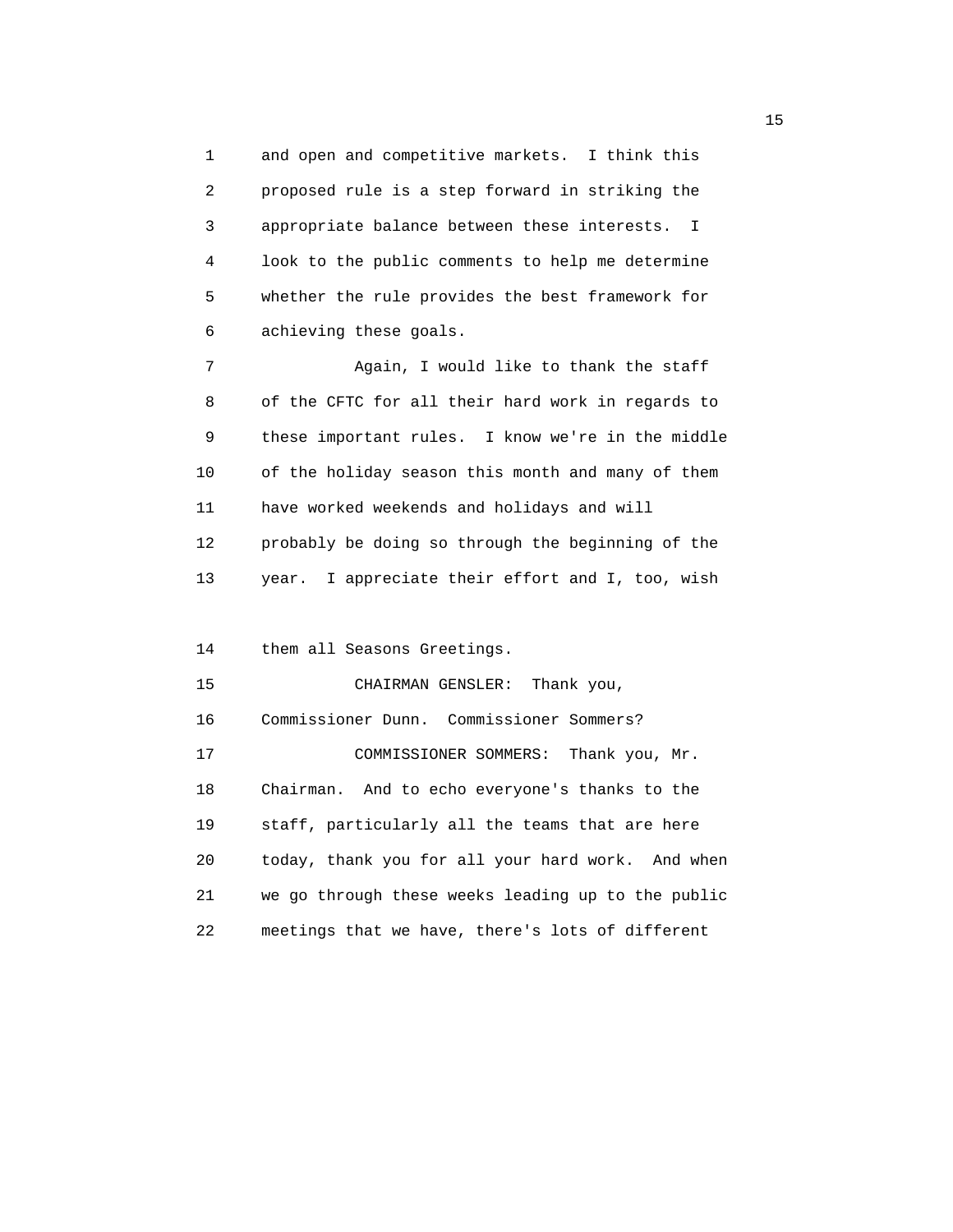1 comments, and I'm sure in many cases conflicting 2 comments, on the rules that you're putting 3 together. So we really appreciate all you do to 4 take into consideration our views. 5 In previous meetings I have explained 6 that I would not support proposed regulations that 7 I thought were too broad or amounted to 8 overreaching by the Commission or that too 9 narrowly construed the language of Dodd-Frank. 10 While in the past I believe that we've certainly 11 overreached, today my objections to the proposed 12 regulations for swap execution facilities and to 13 the proposed position limits stem from our overly 14 narrow reading of the statute. 15 Dodd-Frank defines a SEF as a trading 16 system or platform in which multiple participants 17 have the ability to execute or trade swaps by 18 accepting bids and offers made by multiple 19 participants in the facility or system through any 20 means of interstate commerce, including any 21 trading facility. As I have pointed out in many 22 of my public speaking engagements over the past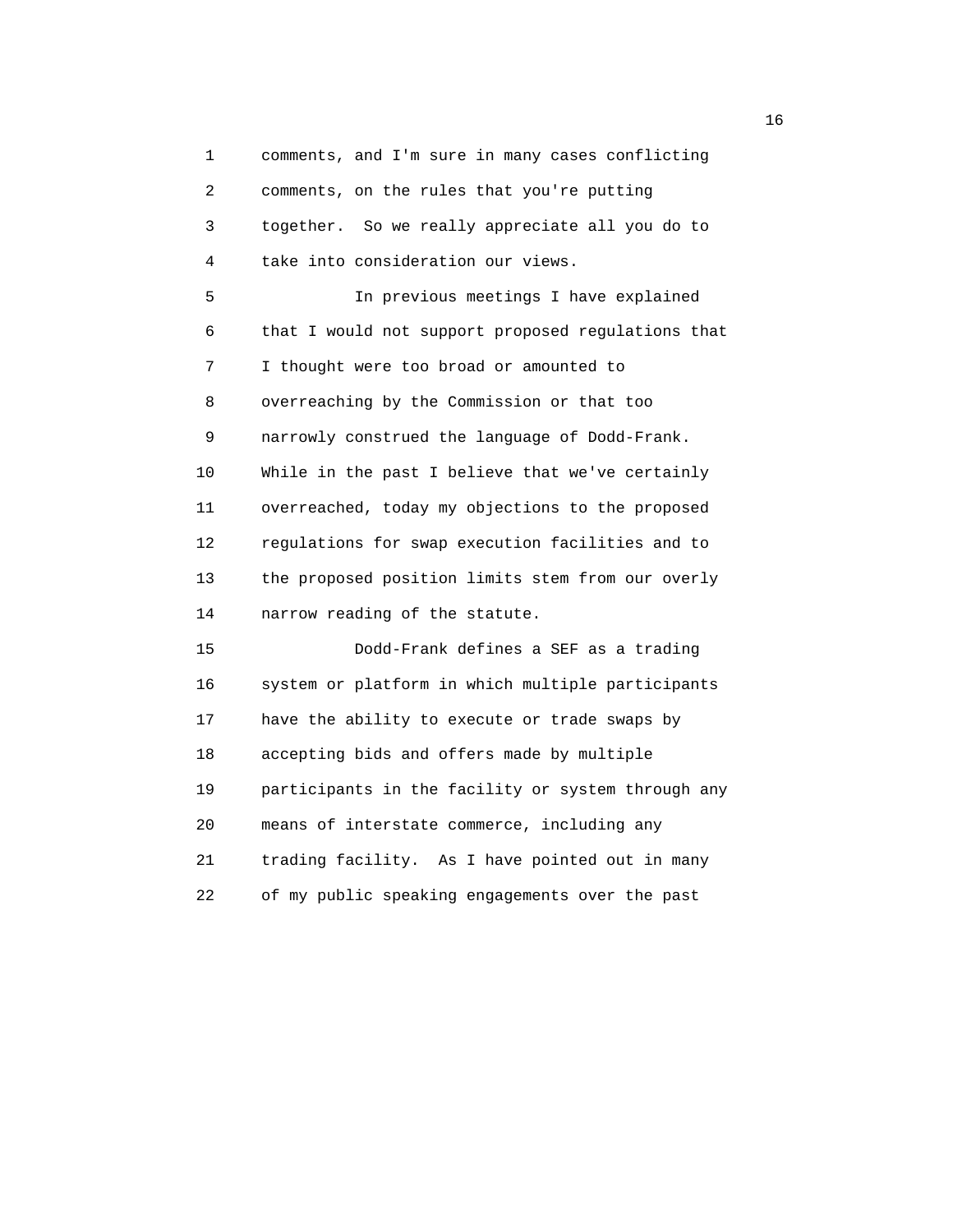1 few months, the term "trading facility" is defined 2 in the Commodity Exchange Act that the terms 3 "trading system" or "platform" are not.

 4 By introducing these new, undefined 5 terms into the act and by specifying that SEFs 6 should facilitate the trading of swaps through any 7 means of interstate commerce, I believe that 8 Congress intended a broad model for executing 9 swaps on SEFs, both cleared, uncleared, liquid, or 10 bespoke. The goals identified by Dodd-Frank for 11 registering SEFs are to promote the trading of 12 swaps on swap execution facilities and to promote 13 pre-trade price transparency in the swaps market. 14 In my view, the best way to achieve 15 these twin goals is to adopt a model that provides 16 the maximum amount of flexibility as to the method

 17 of trading. Unfortunately, our proposal today 18 does not do that. Section 37.9, which governs the 19 type of execution methods that SEFs may offer, is 20 a key provision in this proposed regulation. 21 While it permits alternative methods of execution,

22 such as the trading facility model and the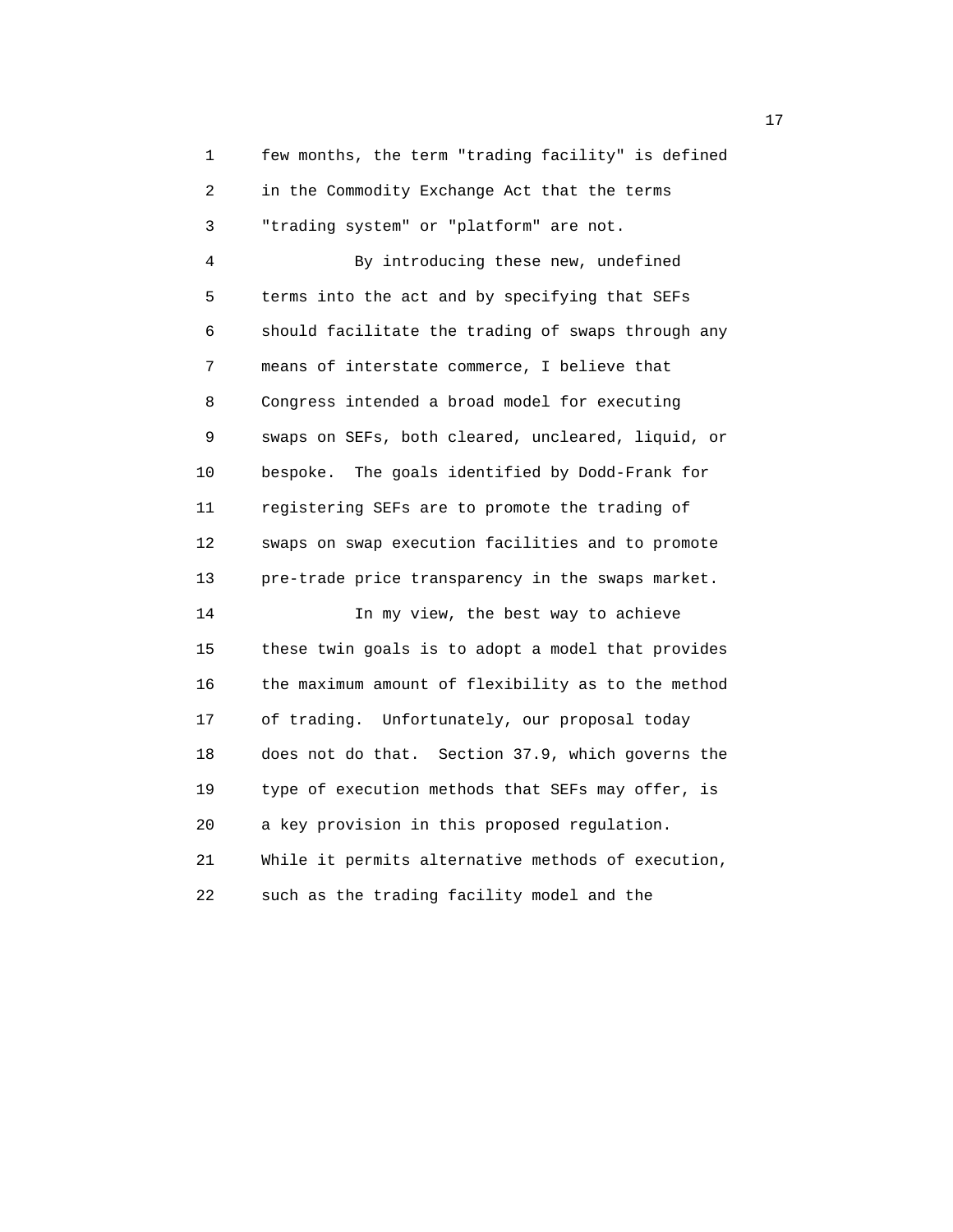1 request-for-quote model, it also requires that to 2 be registered as a SEF, and applicant must -- at a 3 minimum -- provide market participants with the 4 ability to post both firm and indicative quotes on 5 a centralized electronic screen, accessible to all 6 market participants who have access to the swap 7 execution facility.

 8 In my view, this provision is not 9 mandated by Dodd-Frank and may limit competition 10 by shutting out applicants who wish to offer RFQ 11 systems without this type of functionality. I 12 believe this interpretation of the statute and 13 other requirements within this section are far too 14 restrictive.

 15 As a result of my concerns, we have 16 worked throughout this past week to include 17 alternative language for Section 37.9 in the 18 proposal. I believe this alternative language 19 complies with Dodd-Frank and would promote both 20 pre-trade price transparency and the trading of 21 swaps on SEFs, including the alternative would 22 have given the public an opportunity to comment in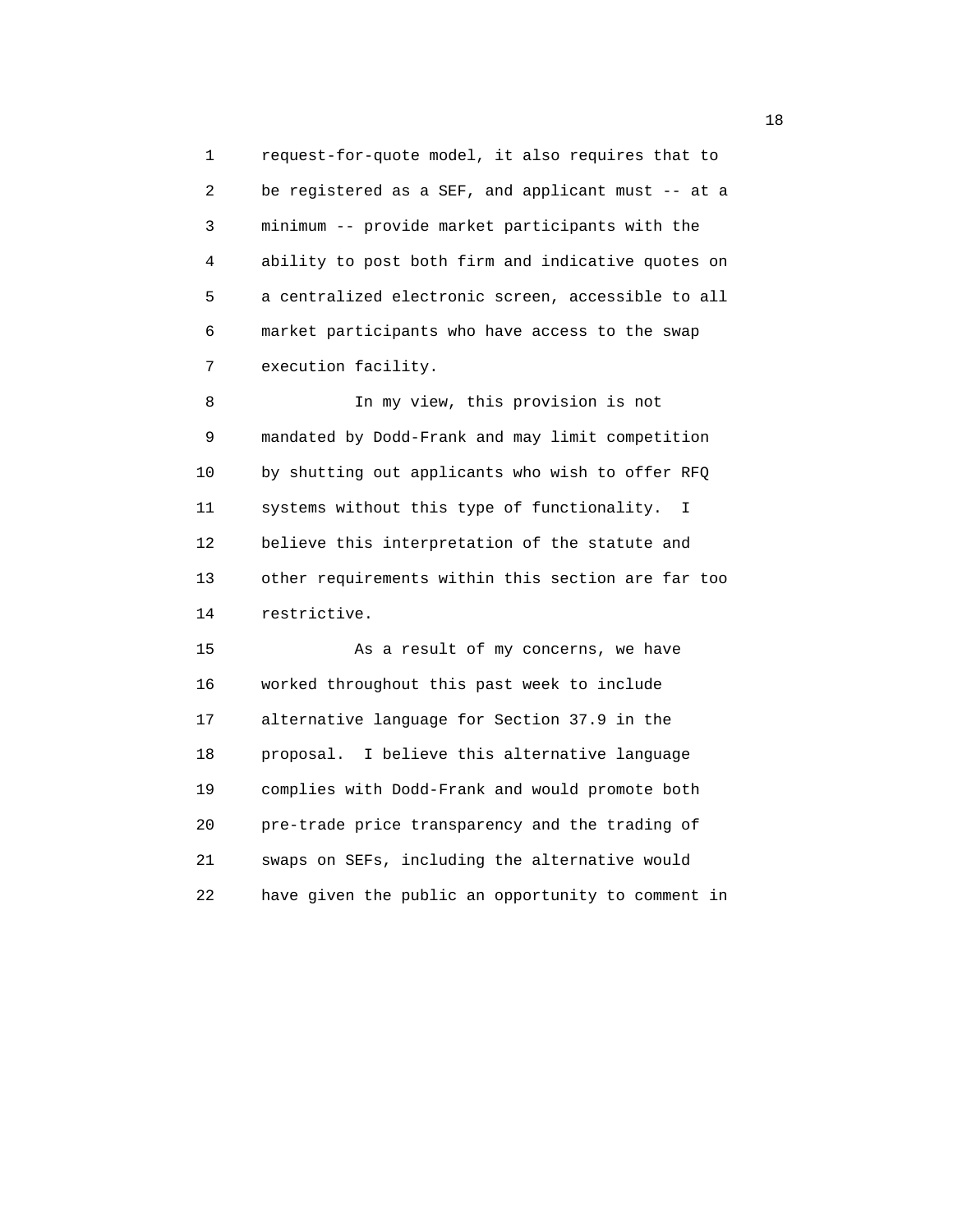1 accordance with the Administrative Procedures Act 2 on both the alternative language and the language 3 contained in the proposed rule.

 4 'm deeply disappointed that despite a 5 commitment to a transparent process in 6 promulgating the Dodd-Frank rules, the alternative 7 language is not included in the proposal today and 8 we are not giving the public an ability to comment 9 on it. I will, therefore, include a separate 10 statement in the Federal Register notice with the 11 alternative language and hope that the public will 12 comment on it. I will also post the alternative 13 language today on my page at CFTC.gov.

 14 I would like to also take a moment to 15 comment on position limits. It's no secret that I 16 have not supported imposing position limits in the 17 past and my views have not changed. Our 18 authorizing committee gave us the word "necessary" 19 and the word "appropriate," both of which should 20 be critical components of our analysis. But, as 21 you all know, they have not been. But even if we 22 had made the finding that they were appropriate,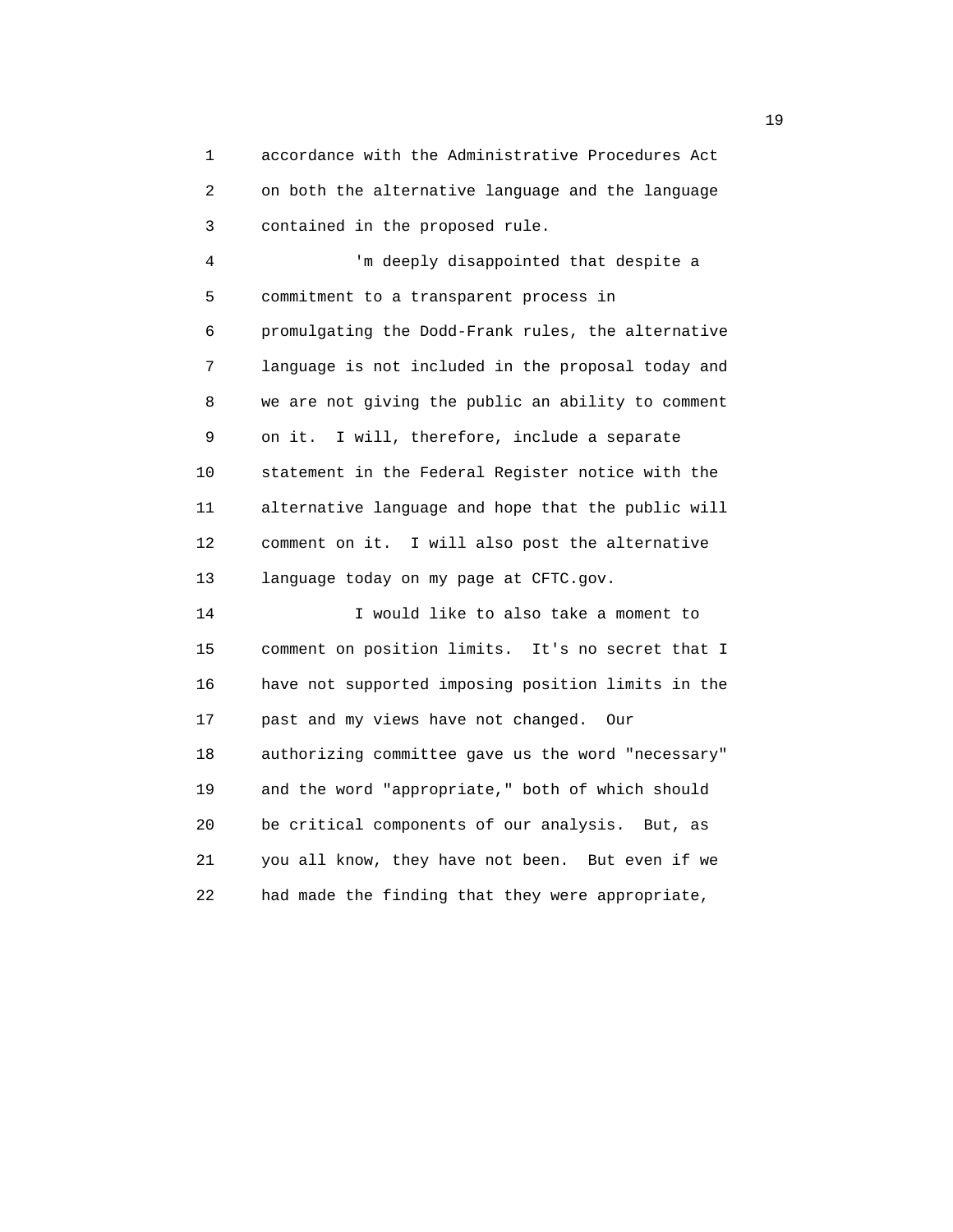1 today we do not have the data we need to

2 effectively set position limits.

 3 Moreover, in the absence of any data, 4 the limits that we set will be completely 5 unenforceable, and I think it's bad policy to 6 promulgate regulations that are not enforceable. 7 Those challenges aside, I'm also concerned about 8 an issue that was brought up in yesterday's 9 hearing and that we have never considered, which 10 is whether limits should apply differently to 11 different groups or classes of traders, a 12 distinction that Section 4(a) of the act allows us 13 to make. 14 I believe that we should be able to have 15 these different considerations when we're looking 16 at position limits and look forward to being able 17 to ask the team some questions today. I also have 18 questions on the other proposals, but, again, want 19 to thank the staff for all of their hard work on 20 the proposals today. 21 CHAIRMAN GENSLER: Thank you,

22 Commissioner Sommers.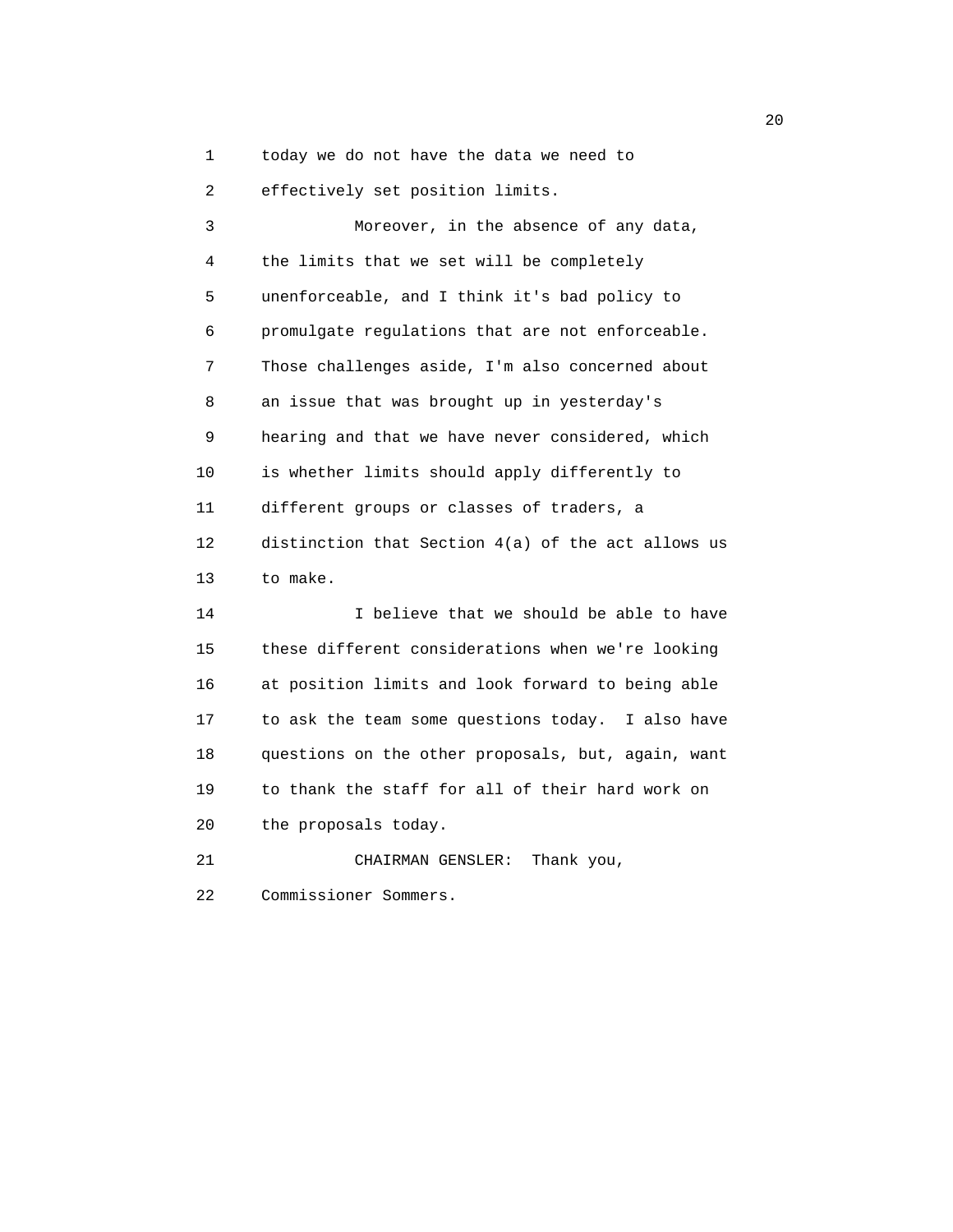21 and 21 and 22 and 22 and 22 and 22 and 22 and 22 and 22 and 22 and 22 and 22 and 22 and 22 and 22 and 22 and 22 and 22 and 22 and 22 and 22 and 22 and 22 and 22 and 22 and 22 and 22 and 22 and 22 and 22 and 22 and 22 an 1 Commissioner Chilton? 2 COMMISSIONER CHILTON: Thanks, Mr. 3 Chairman. I'll be pretty brief. You know, a lot 4 of times you sort of figure out, well, what's the 5 right way to do things? And, you know, sometimes 6 on social issues, sometimes on these policy issues 7 it's like, well, what do I do? You get this, you 8 get that. On limits for me it's, you know, pretty 9 clear. Everybody knows where I am. I've been 10 calling for this thing for years. 11 We all received this letter yesterday 12 from Senator Harkin. And right in the first 13 paragraph it says, "The requirement is mandatory, 14 rather than permissive and has a specified 15 deadline." So, you know, people can disagree. 16 That's okay. I mean, what we heard yesterday on 17 the Hill, Mr. Chairman, is that, you know, 18 Congress maybe didn't even really mean this. I 19 mean, it was their bad. I mean, maybe we didn't 20 have to do it at all.

 21 That's not my reading of it. And that's 22 okay, people can disagree and people can have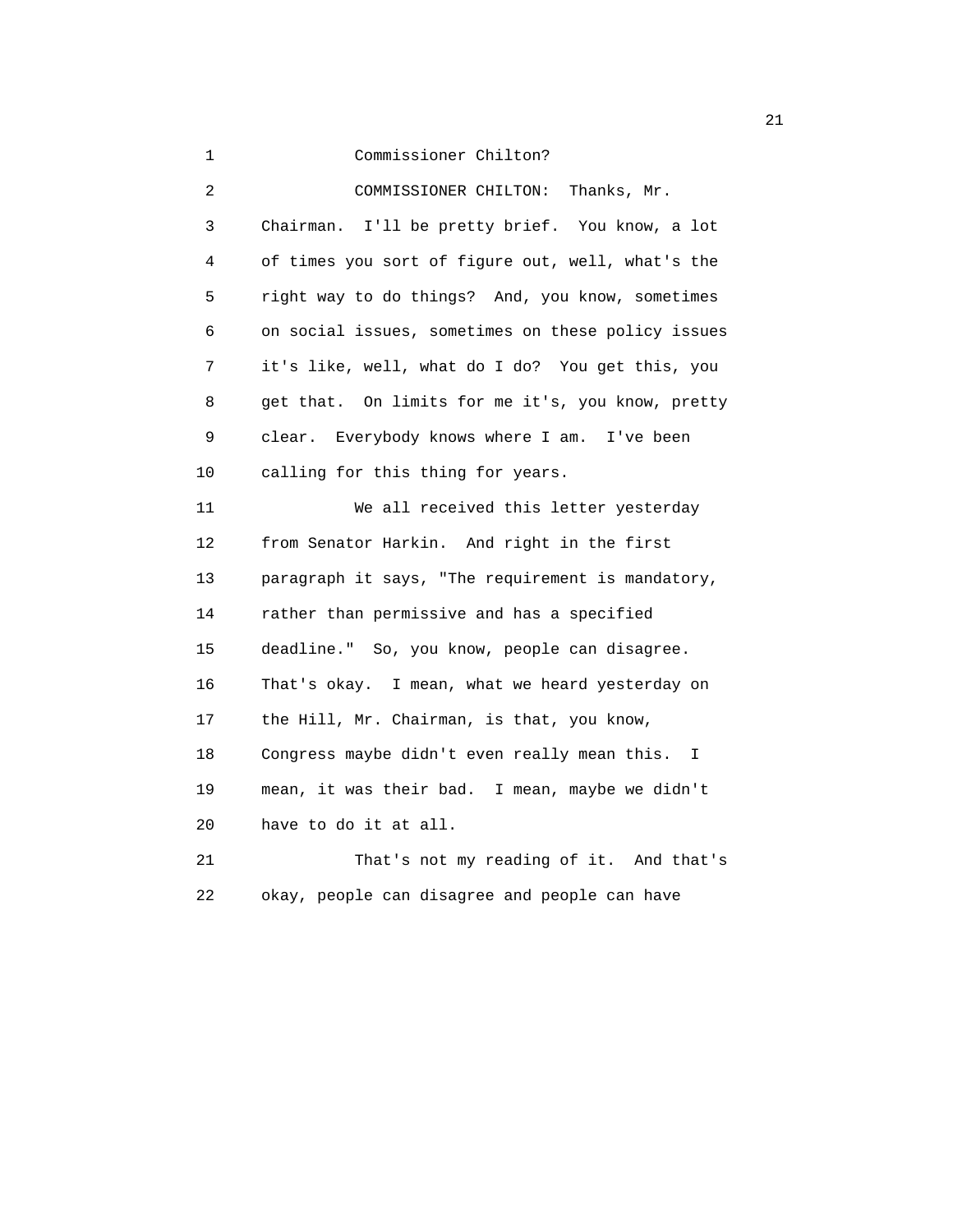1 legitimate concerns. But for me I sort of got a 2 compass on this and it's true north and I know 3 where I'm going, and so I look forward to a robust 4 proposal on limits. I know that people have done 5 good work on this and there's some good things in 6 it -- I'm not saying I agree with it, but there 7 are things that are very good and I look forward 8 to discussing other proposals to ensure that we 9 not only protect American consumers, but market 10 integrity. Thank you. 11 CHAIRMAN GENSLER: Thank you, 12 Commissioner Chilton. 13 Commissioner O'Malia? 14 COMMISSIONER O'MALIA: Mr. Chairman, you 15 hit it on the head. This is the last rulemaking 16 of this year and I am grateful. (Laughter) We 17 don't -- I look forward to next year, obviously. 18 We've done 30 proposed rulemakings, 4 19 advanced notices, and 1 final rule. I recognize 20 that we are only halfway through the process and 21 probably this has been the easiest part. The next 22 step is to digest the mountain of comment letters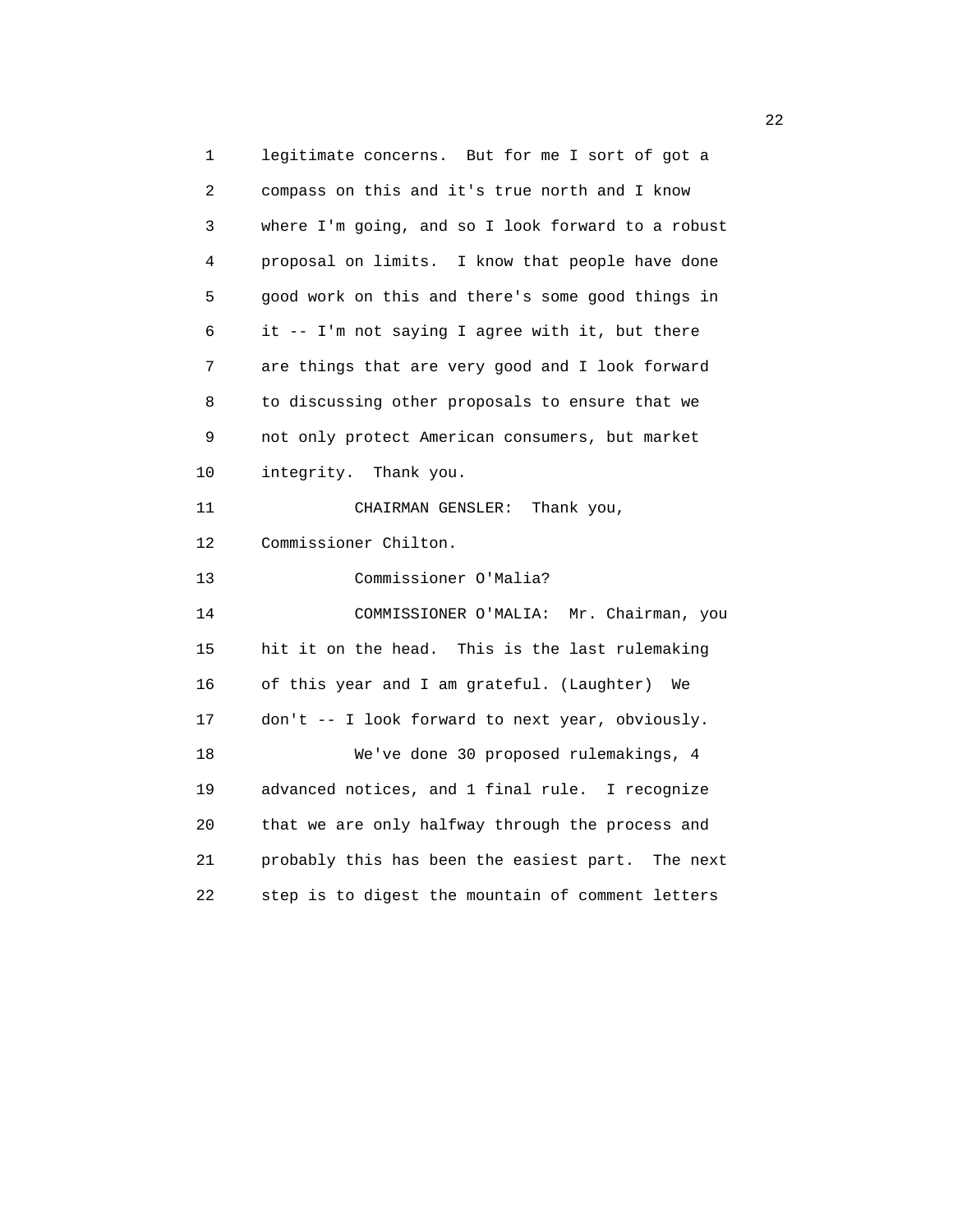1 that I strongly encourage the industry, the market 2 participants, the public, members of Congress to 3 submit and to include in our record, so we can 4 make correct decisions based on the facts in the 5 market.

 6 We obviously are asking a lot of the 7 industry to make all these comments. While each 8 rulemaking has 30 days, there's a cumulative 9 effect. Thousands of pages of 30-day, 60-day 10 comment periods. It's a mountain of work and 11 we've asked hundreds of questions, all of which we 12 expect a timely response to. And I think we do 13 need to be very flexible in taking in these 14 responses and hearing from the public. And there 15 may be a point when they don't have enough time to 16 respond and we should think about that and be very 17 sensitive to their needs. We shouldn't move 18 forward without good comment. 19 Well, since I shared Macy's list last

 20 week -- the towel rack, the warming rack -- towel 21 warming rack -- I'm going to share my list just 22 before the holidays to make sure I get everything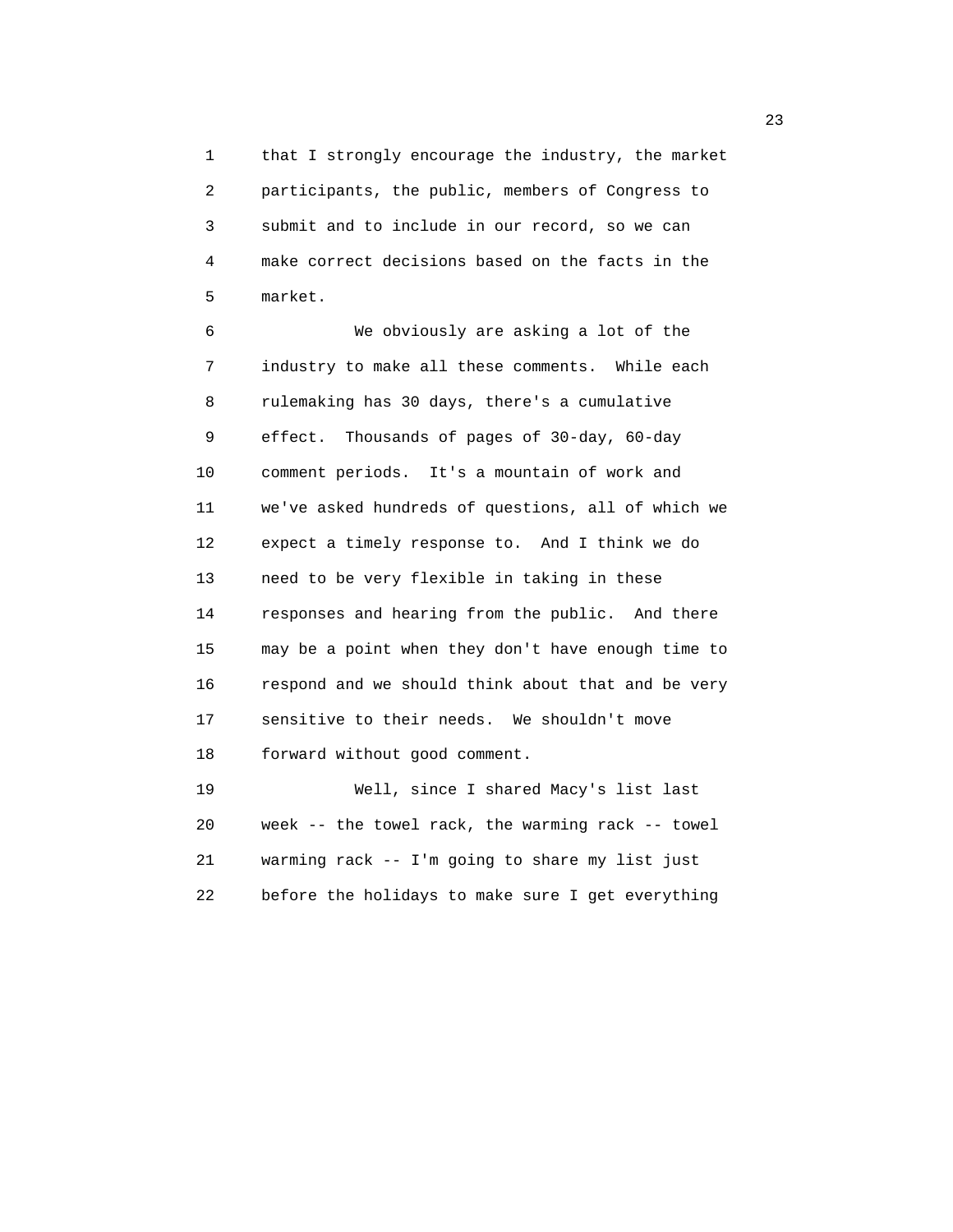1 I want from Santa.

| 2  | My first wish is that the Commission                         |
|----|--------------------------------------------------------------|
| 3  | will take the opportunity to reorganize the                  |
| 4  | rulemaking process in a manner that will build               |
| 5  | derivatives regulation on strong foundation.<br>$\mathbf{I}$ |
| 6  | think this begins with strong definitions in                 |
| 7  | trying to solve all the definitions first, moving            |
| 8  | onto the trading platform criteria in governance.            |
| 9  | The next layer will involve clearing, block trades           |
| 10 | reporting, and swap data repositories to follow.             |
| 11 | And then finally, capital margin, business conduct           |
| 12 | standards, and, finally, the position limits based           |
| 13 | on actual data. And the proposed trading                     |
| 14 | practices should come at the end.                            |
| 15 | My second wish is a close first, but                         |
| 16 | technology. Well, working to establish the OTC               |
| 17 | structure, we can't lose sight of the fact that              |
| 18 | organizing the Commission around technology is               |
| 19 | paramount, and we have a massive challenge to                |
| 20 | integrate all the forms and the filing in a fully            |
| 21 | electronic database that removes the human element           |
| 22 | from the reporting requirements.                             |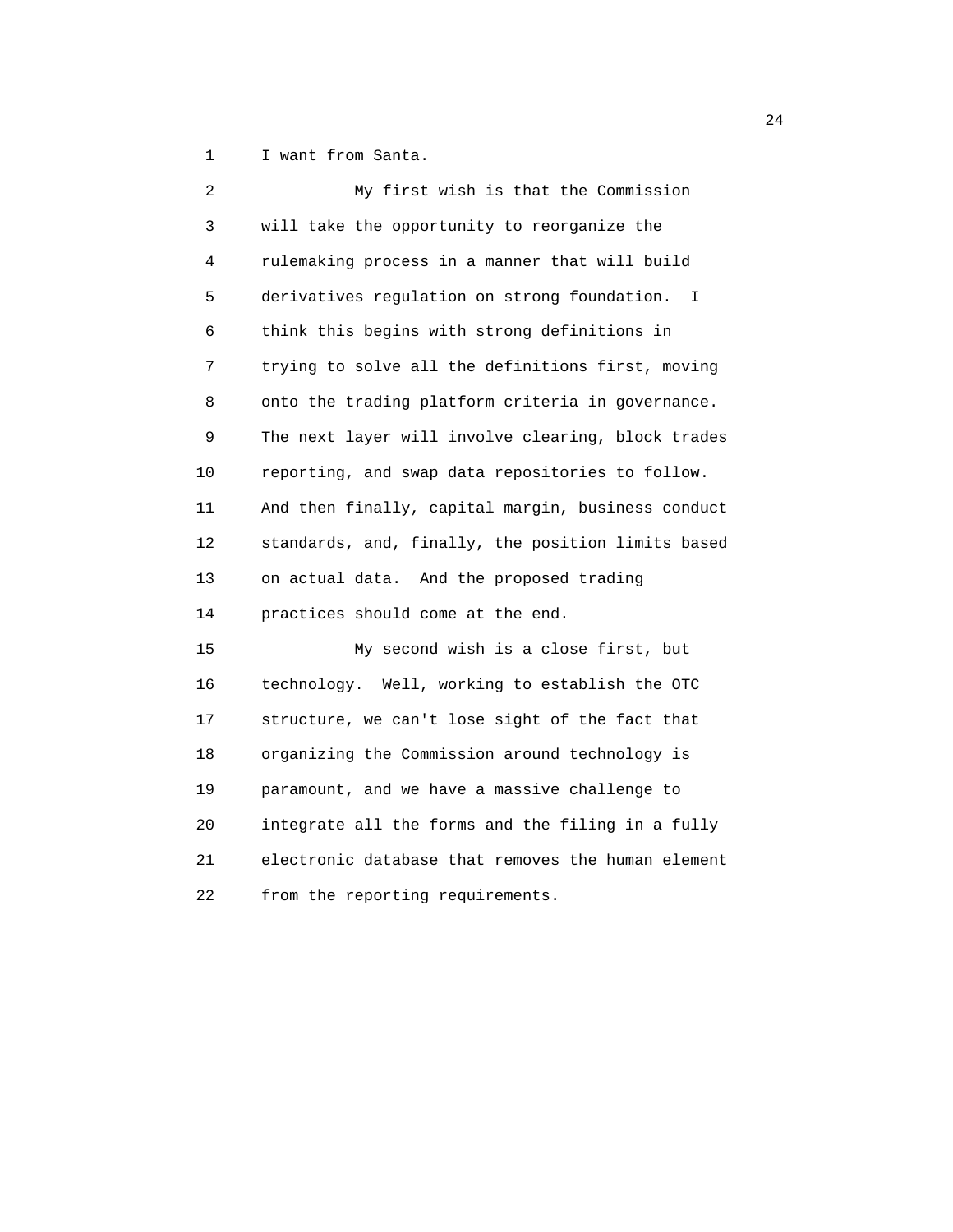1 And we must invest in automated trade 2 surveillance to see across all markets in a way 3 the fastest algo shops trade today. It is my goal 4 to establish an Office of Market Data Collection 5 and Analysis that has a data-related technology as 6 its primary mission, and a budget that does not

 7 include laptops, BlackBerry, and toner as part of 8 its competing interests.

 9 My third wish is to improve our 10 interface with the public. We need to respond in 11 a timely manner to all the questions and concerns 12 they're going to raise. And we need to assist 13 them in understanding the avenues for timely 14 recourse to solve disputes with registrars.

 15 My last wish for this agency is that we 16 will contribute to resolving the federal budget 17 deficit. It appears Congress will not leave us 18 with a lump of coal this year. That's the good 19 news. But that does not solve our budget 20 situation. The CFTC, I believe, is the best 21 investment for taxpayers on an hourly basis, 22 especially after the rulemakings, but we must do

25 and 25 and 25 and 25 and 25 and 25 and 25 and 25 and 25 and 25 and 25 and 25 and 25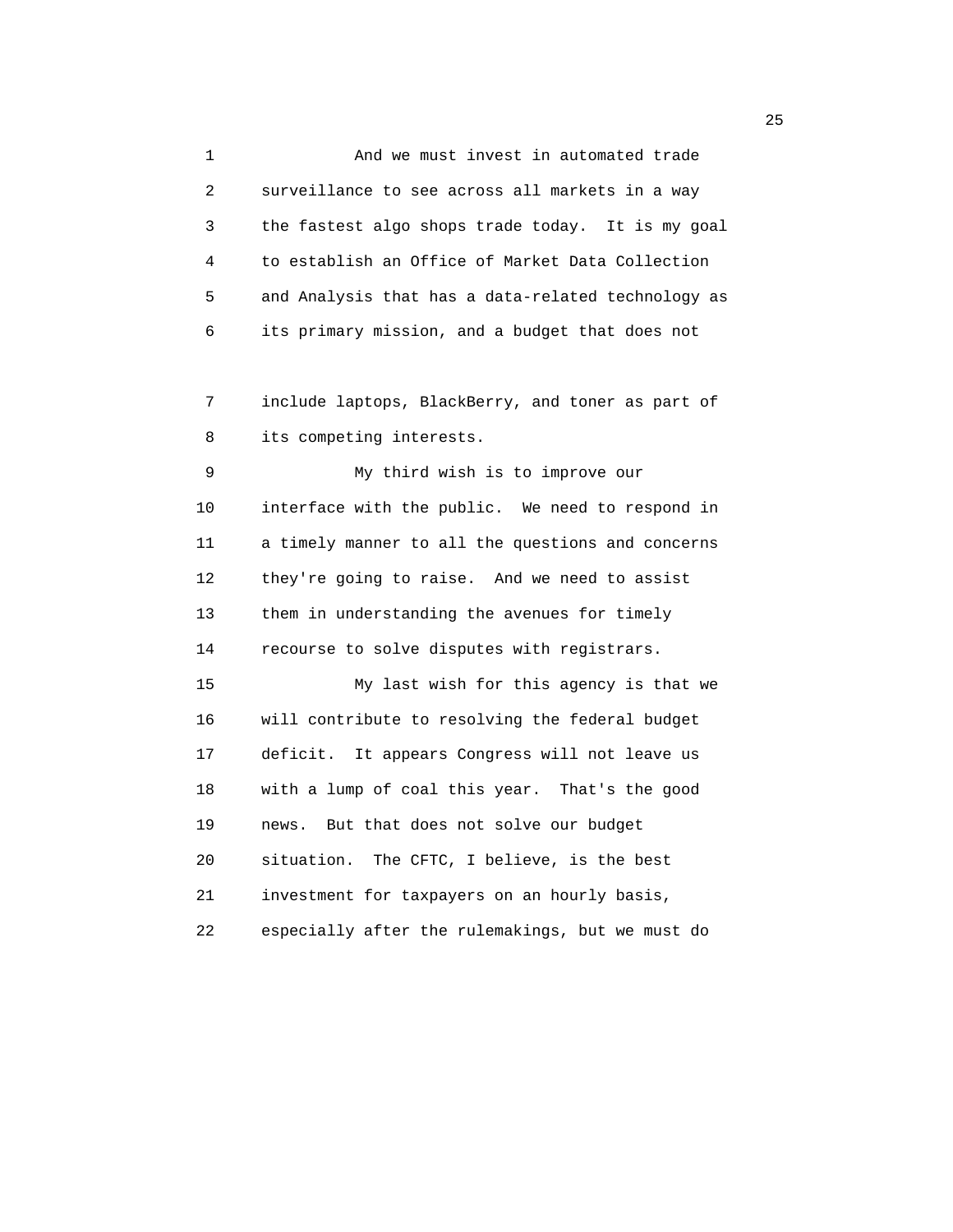1 our part to recommend savings where we find waste,

2 a feature that is endemic with every federal

3 agency.

 4 On to today's rulemakings. I'd like to 5 associate myself with Commissioner Sommers' 6 comments and concerns about the SEF. I am pleased 7 to report that we have not wasted the week from 8 the last SEF rulemaking. We have used the time 9 well to develop a compromise solution that will 10 bring transparency to the dark and the markets of 11 the OTC space.

 12 I'm mindful, as Commissioner Sommers 13 noted, that the statute provides flexibility and 14 does not envision that the Commission will direct 15 the swaps market to become a clone of the futures 16 market. By and large, this market remains 17 illiquid by futures standards and trades in 18 significantly larger block sizes. Rather than 19 reorganizing the market, I prefer to facilitate 20 the trading on execution platforms with a goal of 21 increased competition and better pricing and 22 transparency.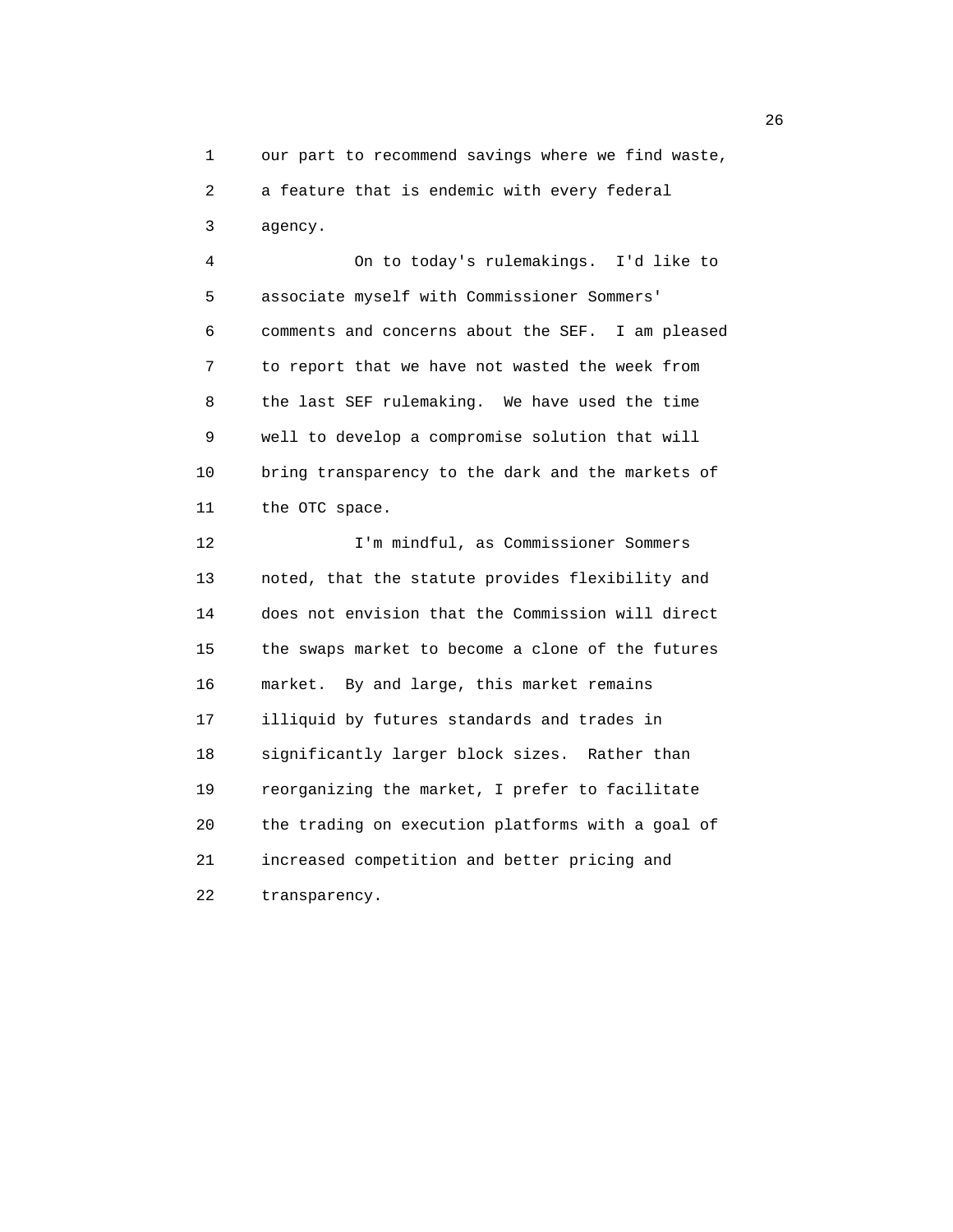1 The compromise solution we have today 2 does not mandate a limit order book, but will 3 allow participants to use a variety of trading 4 systems and platforms, including order books, 5 requests-for-quotes systems, and voice-based 6 systems. I believe this proposal preserves the 7 ability of the end user on the buy side to 8 transact large sizes in a currently opaque and 9 illiquid markets. While I'm pleased to have 10 established sensible definitions, there are 11 elements of this rule I have concerns with and I 12 hope the public will provide comments. 13 First, the open access provisions in the 14 preamble in the rule seem in conflict. Second, 15 will this proposal continue to serve all markets 16 and assets in a manner that's transparent and 17 improve liquidity rather than fracture it? 18 Finally, I question the relevance of the mandate 19 to require traders to be reminded of firm quotes, 20 which they previously ignored in an RFQ system 21 before executing their order. 22 Now, position limits. Last week I was

27 and 27 and 27 and 27 and 27 and 27 and 27 and 27 and 27 and 27 and 27 and 27 and 27 and 27 and 27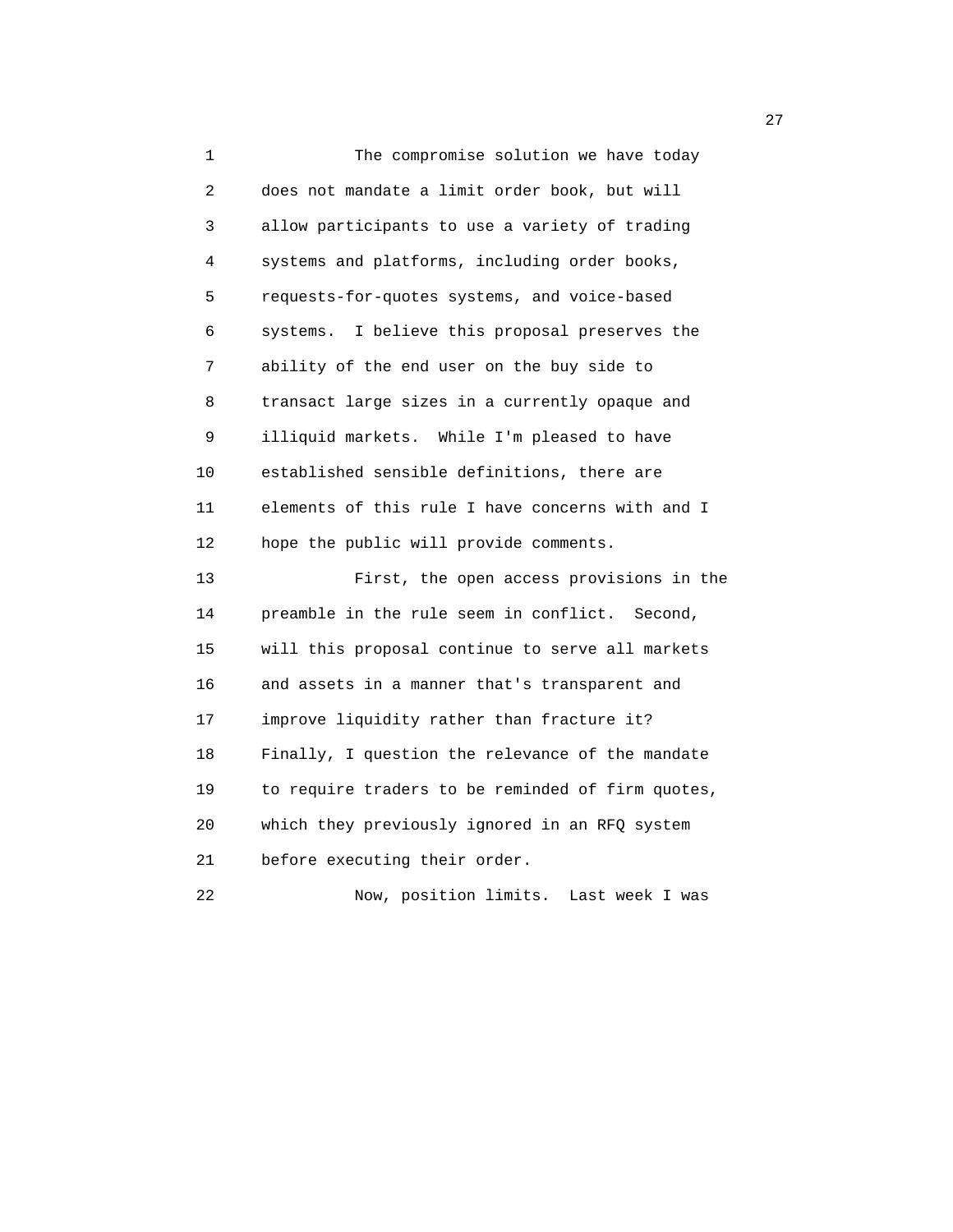1 helping Macy learn more about our Founding Fathers 2 and we spent a considerable amount of time 3 discussing Thomas Jefferson. In supporting 4 today's release of the proposed rulemaking 5 regarding position limits I believe we may fall 6 into one of Thomas Jefferson's one liners, "Delay 7 is preferable to error."

8 As the staff wrestled with this 9 rulemaking, I've been constantly reminded that the 10 exchanges already impose and enforce specific 11 position limits in the spot month based on either 12 hard limits or a 25 percent of deliverable supply. 13 These limits, of course, only apply to futures 14 markets and those contracts deemed to be 15 significant price discovery contracts.

 16 Without specific swaps data we have no 17 ability to claim that we are applying enforceable 18 limits without understanding the full size of the 19 market, and this is something the Commission not 20 ought to be held accountable for. While the 21 proposal meets the mandates of the Dodd- Frank 22 Act, the proposal still suffers from significant

<u>28</u>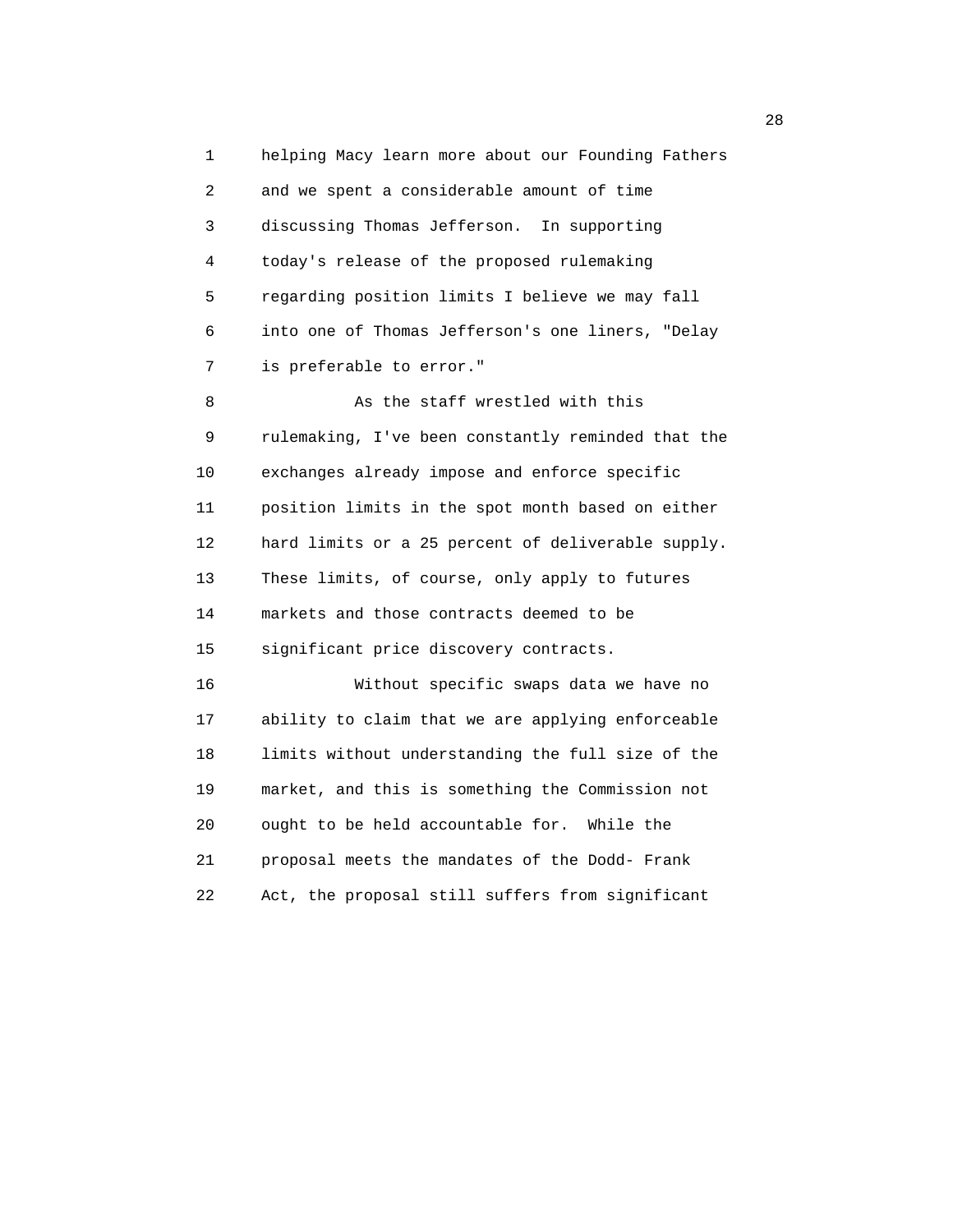1 flaws in its complexity and the likelihood of 2 achieving an end state of controlling excessive 3 speculation remains in question.

 4 I'm incredibly pleased that we have 5 eliminated the proposed crowding out provision 6 altogether and provided for generous netting 7 provisions while we provided for broad bona fide 8 hedge exemptions that extend to the counterparty 9 of a swap, where the counterparty is hedging at a 10 cash market risk. These are all good things and 11 demonstrate a commitment to listening to the 12 comments we've received from participants. The 13 proposed limits, as set forth, will have the 14 greatest impact on large concentration positions 15 in each class, but I question whether they will 16 have at all an impact on the price? And I think 17 the activities in 2007, 2008, and global food 18 markets should remind us that these position 19 limits will not prevent price spikes. 20 In conclusion, I would like to thank the 21 teams -- Sarah, Riva, Phyllis, John -- for all

22 their hard work. The teams have done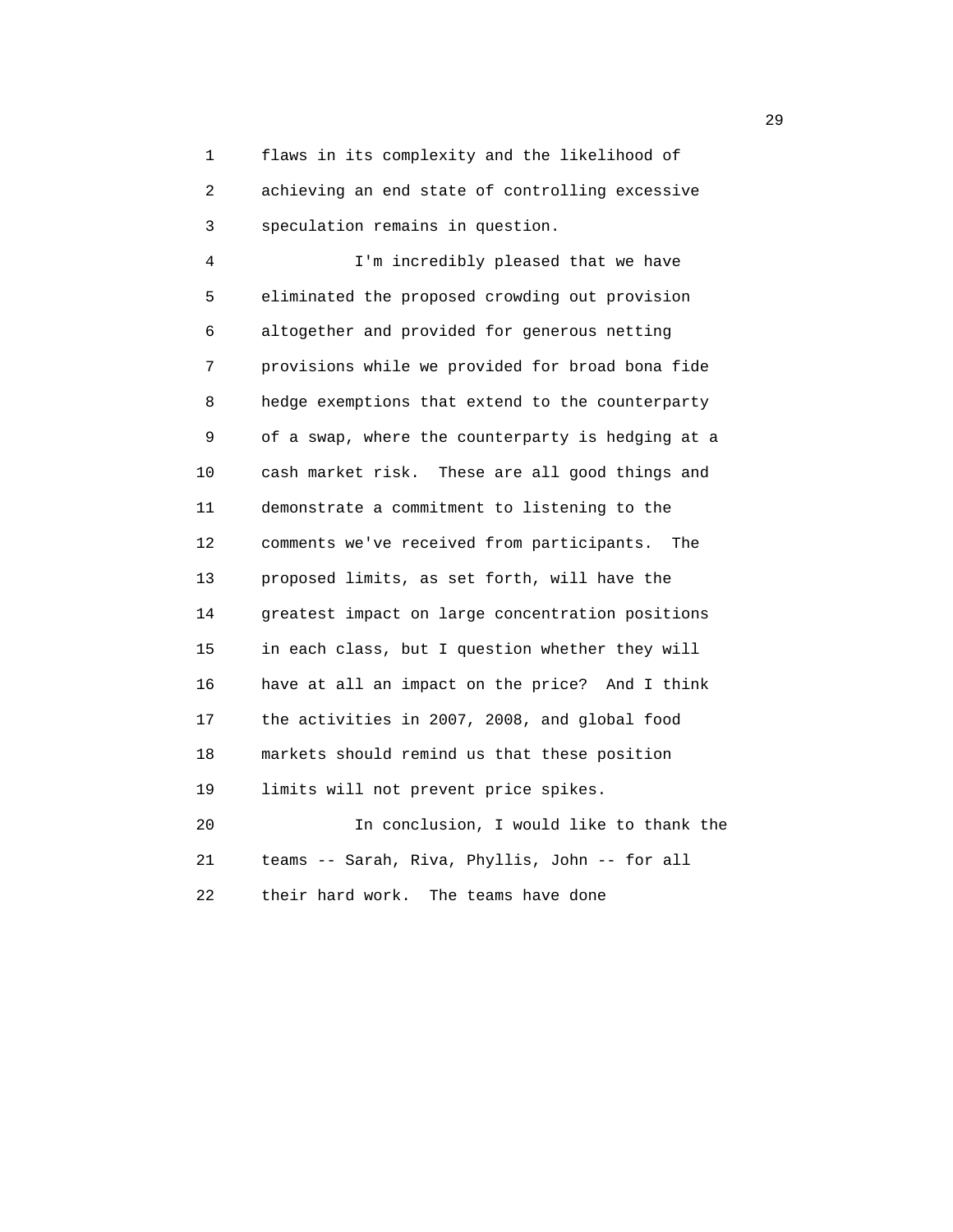1 extraordinary work, they've been very responsive. 2 And I also like the position limits teams of Bruce 3 and Steve Sherrod.

 4 I have the greatest aspirations for the 5 Commission's ability to complete these rulemakings 6 in a manner that strikes an appropriate balance 7 between the congressional intent and the needs of 8 the market. And whether they be the end user, 9 swap dealer, or speculator, it is important to 10 keep things simple, cut away the layers, and then 11 provide a clear vision of the futures and 12 derivatives market.

 13 Thomas Jefferson said, "History in 14 general only informs us of what bad government 15 is." In 10 years, I'd hate to look back on this 16 year of rulemaking and find out that we have 17 confirmed Jefferson's worst fears. So we're going 18 to continue to hash at these rulemakings and try 19 to make them better along the way and I appreciate 20 everybody's support in working to find compromise 21 where we can.

22 CHAIRMAN GENSLER: Thank you,

 $30<sup>2</sup>$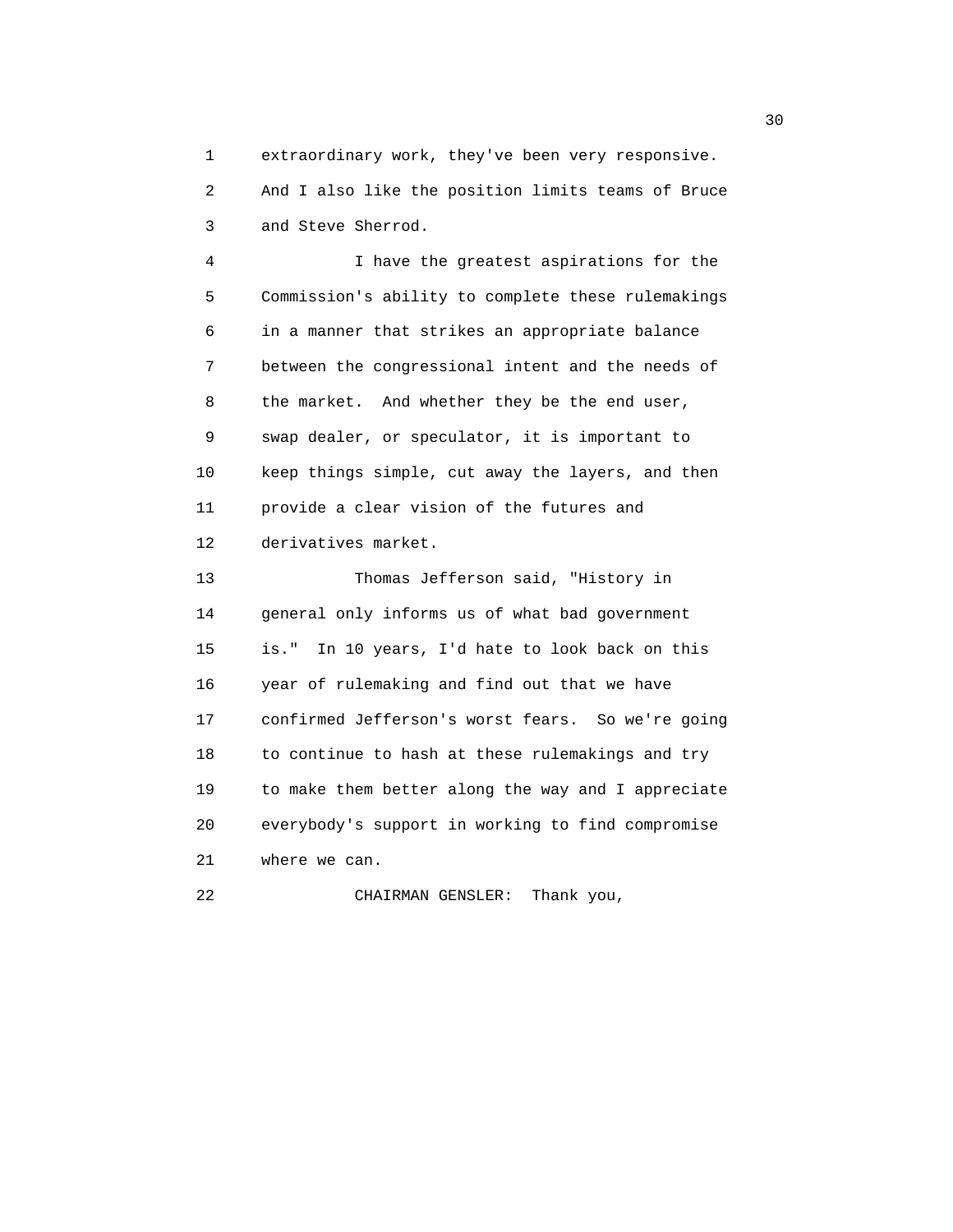1 Commissioner O'Malia. I appreciate all of the 2 commissioners' comments and support throughout 3 these eight rulemaking meetings, but particularly 4 in this last week. I think it's been a very 5 constructive dialogue and that what we're 6 considering today is better for it. 7 With that, I think, since this is our 8 last public meeting this year, the first thing I 9 think I'm going to consider is just -- with regard 10 to two open meetings for January, we expect to 11 have meetings on the 13th and 20th, again starting 12 at 9:30 each of those days. To that end, the 13 chair will entertain a motion to publish in the 14 Federal Register notice consistent with the 15 government and Sunshine Act announcement upon open 16 meetings to consider if Dodd- Frank proposed 17 rulemakings on those dates and times. Do I hear a 18 motion? 19 COMMISSIONER SOMMERS: So moved. 20 COMMISSIONER CHILTON: Second. 21 CHAIRMAN GENSLER: All those in favor?

22 GROUP: Aye.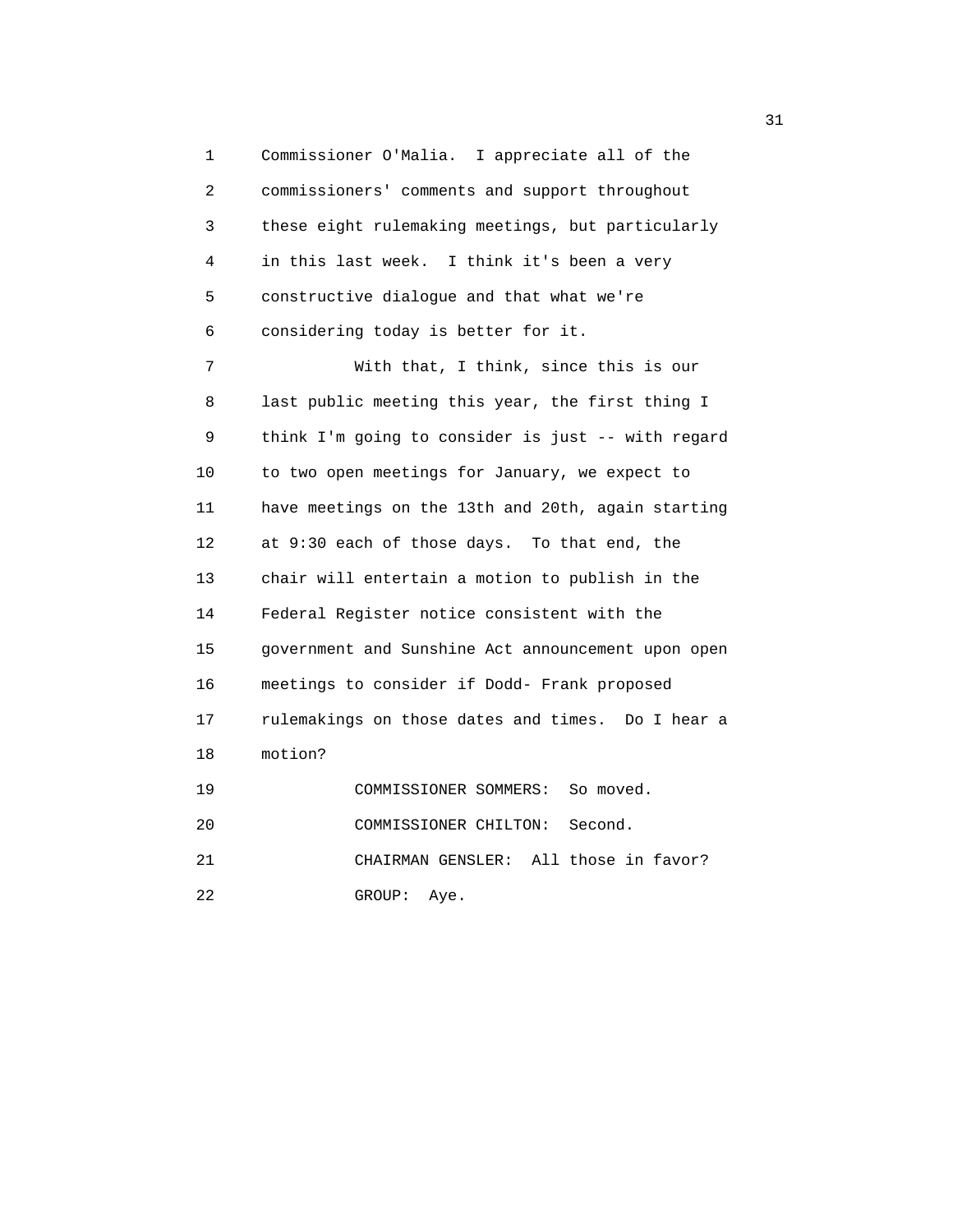1 CHAIRMAN GENSLER: Any opposed? The 2 ayes appear to have it. The ayes have it. We'll 3 have meetings on the 13th and the 20th of January. 4 I also note that Commissioner Dunn, who 5 is joining us by videoconference from our Chicago 6 office, may be called away before the meeting 7 concludes. He has requested that he be permitted 8 to vote by limited proxy for all votes taken in 9 this meeting, a procedure we have utilized in 10 previous meetings. 11 I suspect he'll be here in time because 12 we might get through in time, but just in case, to 13 that end, I request unanimous consent to permit 14 limited proxy voting for all votes subsequently 15 taken at this meeting without objection? So 16 ordered. 17 The staff will now present. After each 18 of these the floor will be open for question. And 19 following discussion, the Commission will take the 20 vote as we have with Dave Stawick calling the 21 roll. To that end I ask unanimous consent that

22 all final votes for publishing proposed rules and

 $\frac{32}{2}$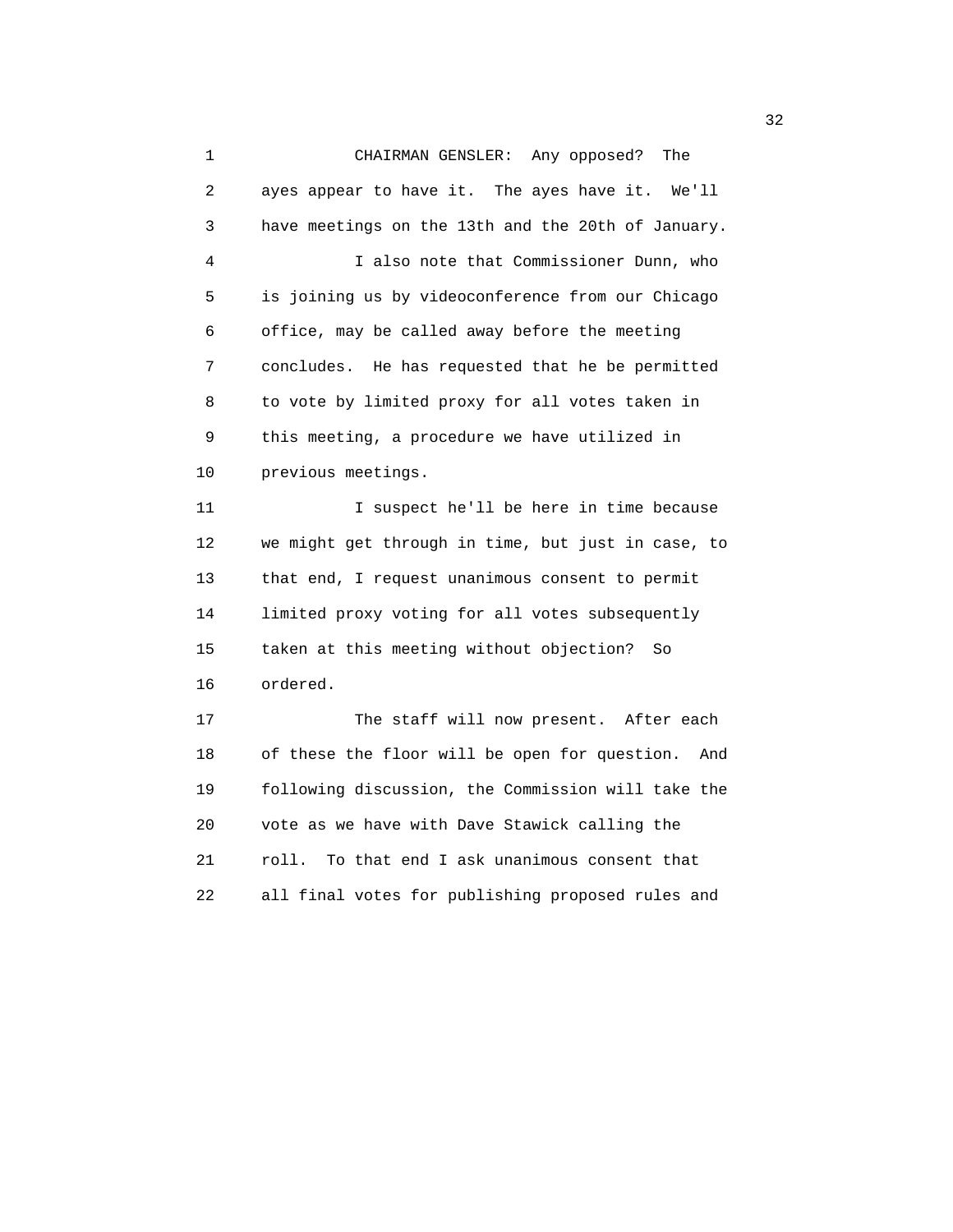1 final rules to implement Dodd-Frank conducted in 2 this public meeting of the Commission be recorded 3 votes and that the results of those votes be 4 included in the relevant Federal Register releases 5 without objection? So ordered. 6 I now turn to Sarah Josephson, and 7 Ananda Radhakrishnan, and John Lawton, who will be 8 with us today, our third round of business conduct 9 standards related to confirmations, portfolio 10 reconciliation, and portfolio compression. 11 Sarah, I guess, take it away. 12 MS. JOSEPHSON: Thank you. Good morning 13 and once again I'd like to thank my -- the 14 incredibly talented and very dedicated team on 15 Internal Business Conduct Standards for all of the 16 work that they have done on this third round of 17 rulemakings. 18 Today staff is recommending for the 19 Commission's consideration a notice of proposed 20 rulemaking on swap confirmation, portfolio 21 reconciliation, and portfolio compression. These 22 rules would be promulgated pursuant to Section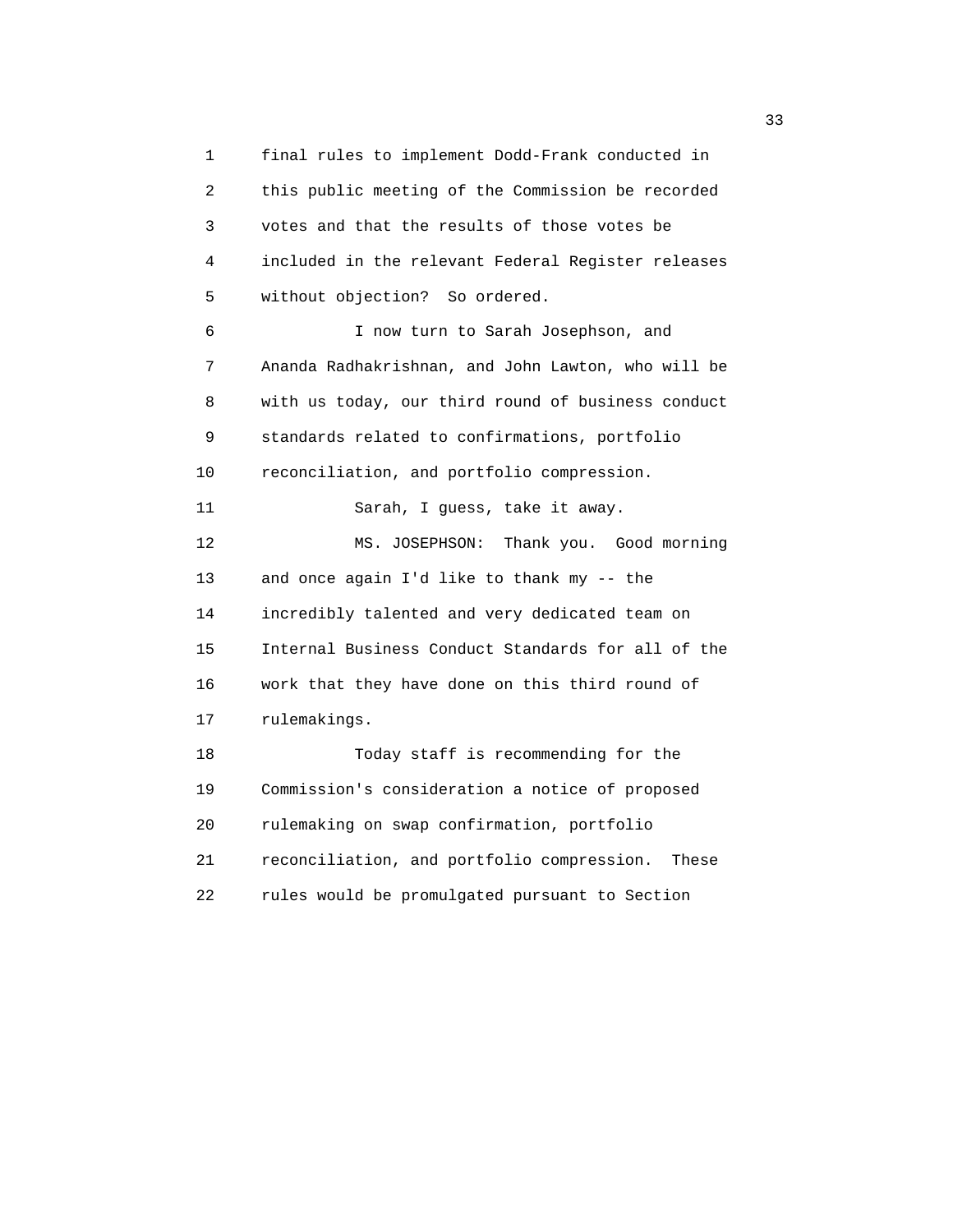1 4(s)(i) of the CEA, which provides for timely and 2 accurate confirmation, processing, netting, 3 documentation, and evaluation of all swaps. 4 Confirmation, reconciliation, and 5 compression have been recognized as important 6 post-trade processing mechanisms for reducing risk 7 and improving operational efficiency. These rules 8 are especially important for swaps that will be 9 executed bilaterally. Staff anticipates that swap 10 dealers and major swap participants would be able 11 to comply with each of the proposed rules by 12 executing a swap on a swap execution facility or a 13 designated contract market, or by clearing the 14 swap through a derivatives clearing organization. 15 The objective of proposed Confirmation 16 Rule 23.50-1 is that parties have full written 17 documentation of all terms of their agreement as 18 soon as possible after execution and also upon any 19 change of ownership during the life of the swap. 20 Swap dealers and major swap participants entering 21 into swap transactions with other swap dealers or 22 major swap participants would be required to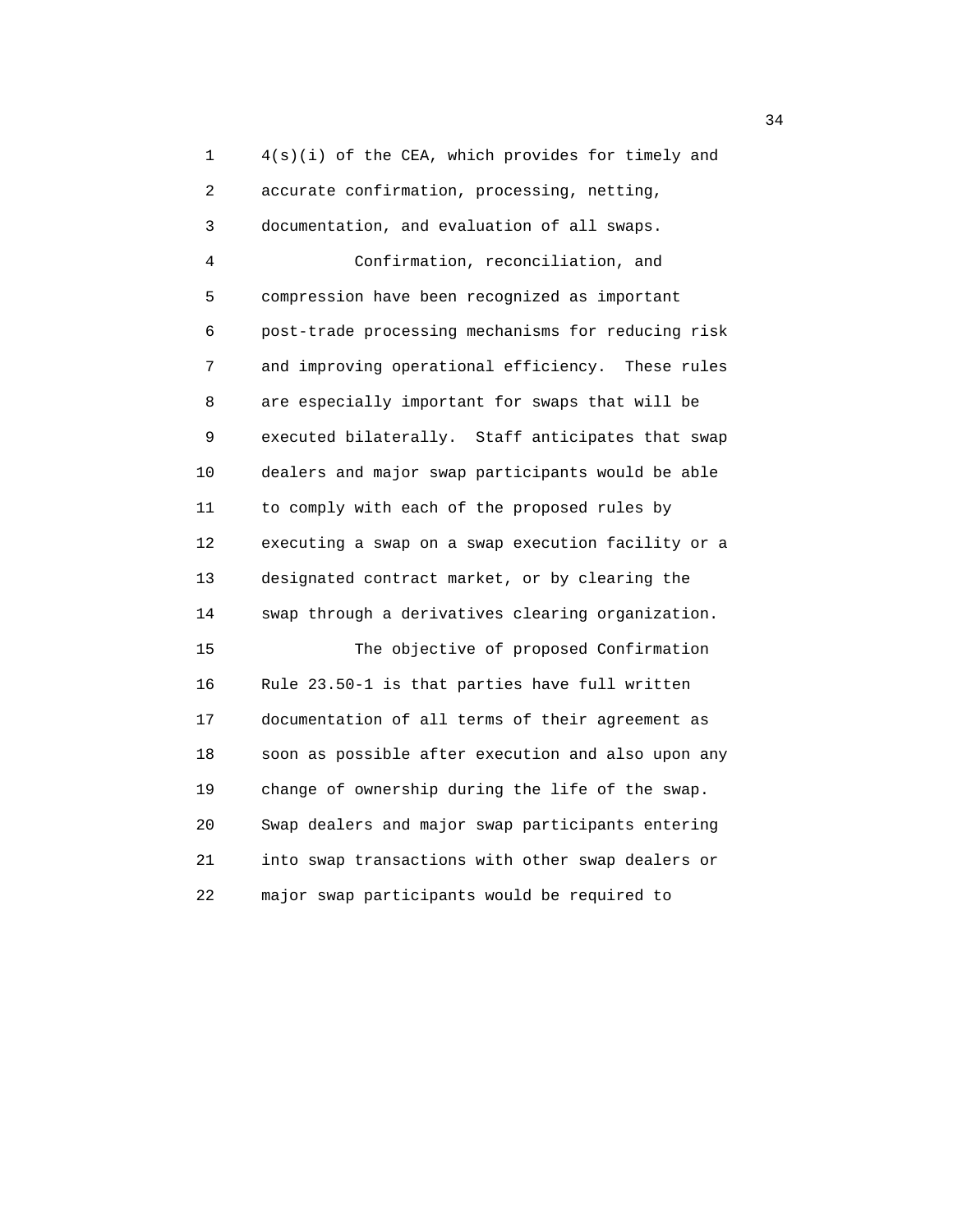1 obtain confirmation on the same calendar day as 2 execution. Similarly, swap dealer and major swap 3 participants entering into swaps with 4 counterparties that are not swap dealers or major 5 swap participants would be required to send an 6 acknowledgement to their counterparties for each 7 swap on the same calendar day as execution. 8 For the purposes of this rule, an 9 acknowledgement can be thought of as one side of 10 the confirmation. Then dealers and major swap 11 participants would have policies and procedures in 12 place to confirm the swap with financial entities 13 on the same calendar day as execution and with all 14 other counterparties not later than the next 15 business day following execution. 16 The purpose of the Portfolio 17 Reconciliation Rule is to identify and resolve 18 disputes regarding the material terms and 19 valuation between counterparties with regard to 20 swaps that they hold in their portfolios. 21 Accordingly, staff is recommending proposed Rule 22 23.50-2, which would require swap dealer and major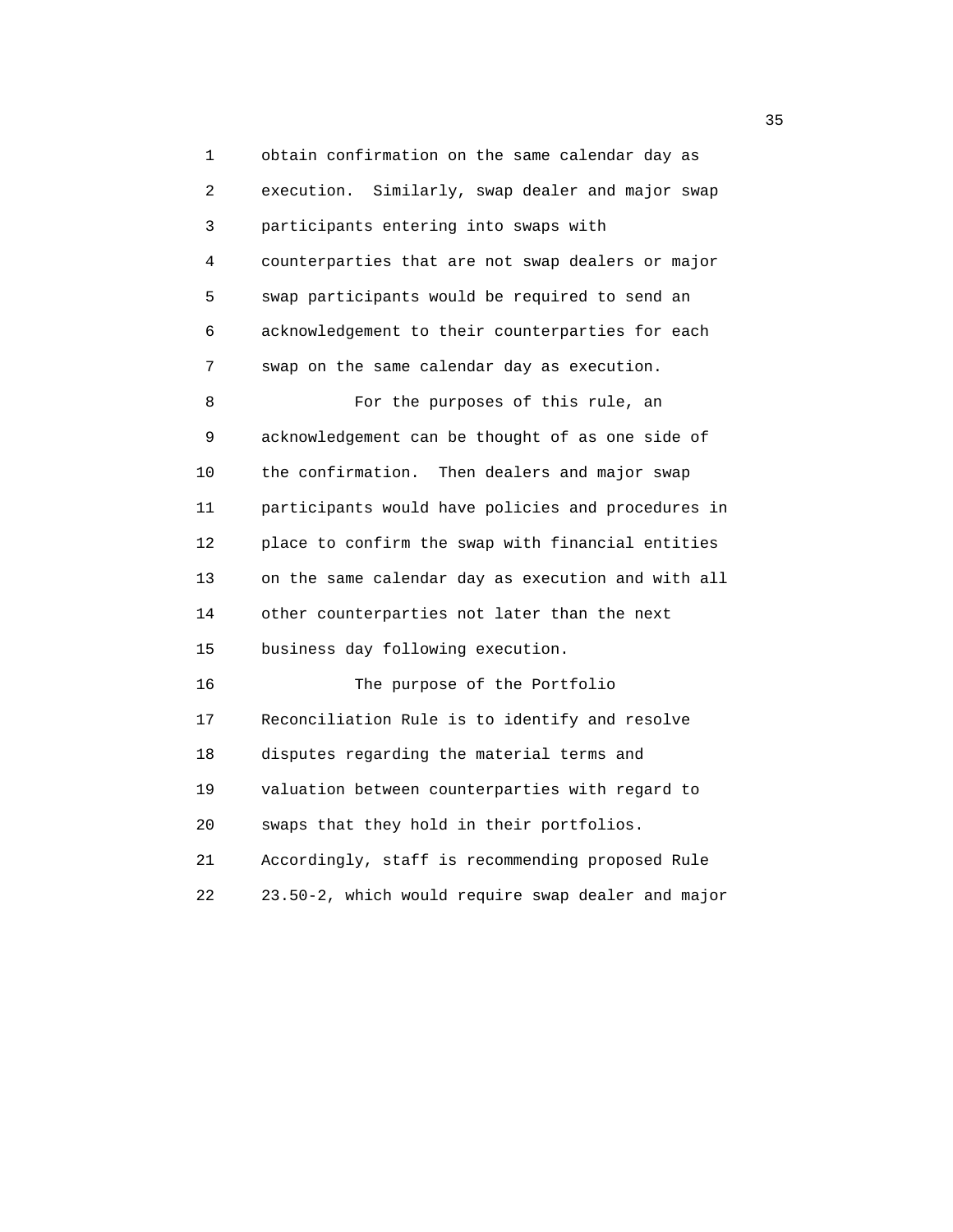1 swap participants to reconcile their portfolios 2 with one another and provide counterparties who 3 are not registered swap dealers or major swap 4 participants with regular opportunities for 5 portfolio reconciliation.

 6 The frequency of the reconciliation 7 requirement depends on the number of swaps in the 8 portfolio. Staff is recommending this approach 9 because it is consistent with current market 10 practice. Swap dealers and major swap 11 participants would be required to resolve any 12 discrepancy in valuation, identify it as part of 13 the reconciliation process within one business day 14 for swaps with other swap dealers or major swap 15 participants, and have policies and procedures in 16 place for the resolution of discrepancies in the 17 material terms and valuation of swaps with 18 counterparties that are not registered as swap 19 dealers or major swap participants in a timely 20 fashion.

 21 Portfolio Compression is a mechanism 22 whereby substantially similar transactions among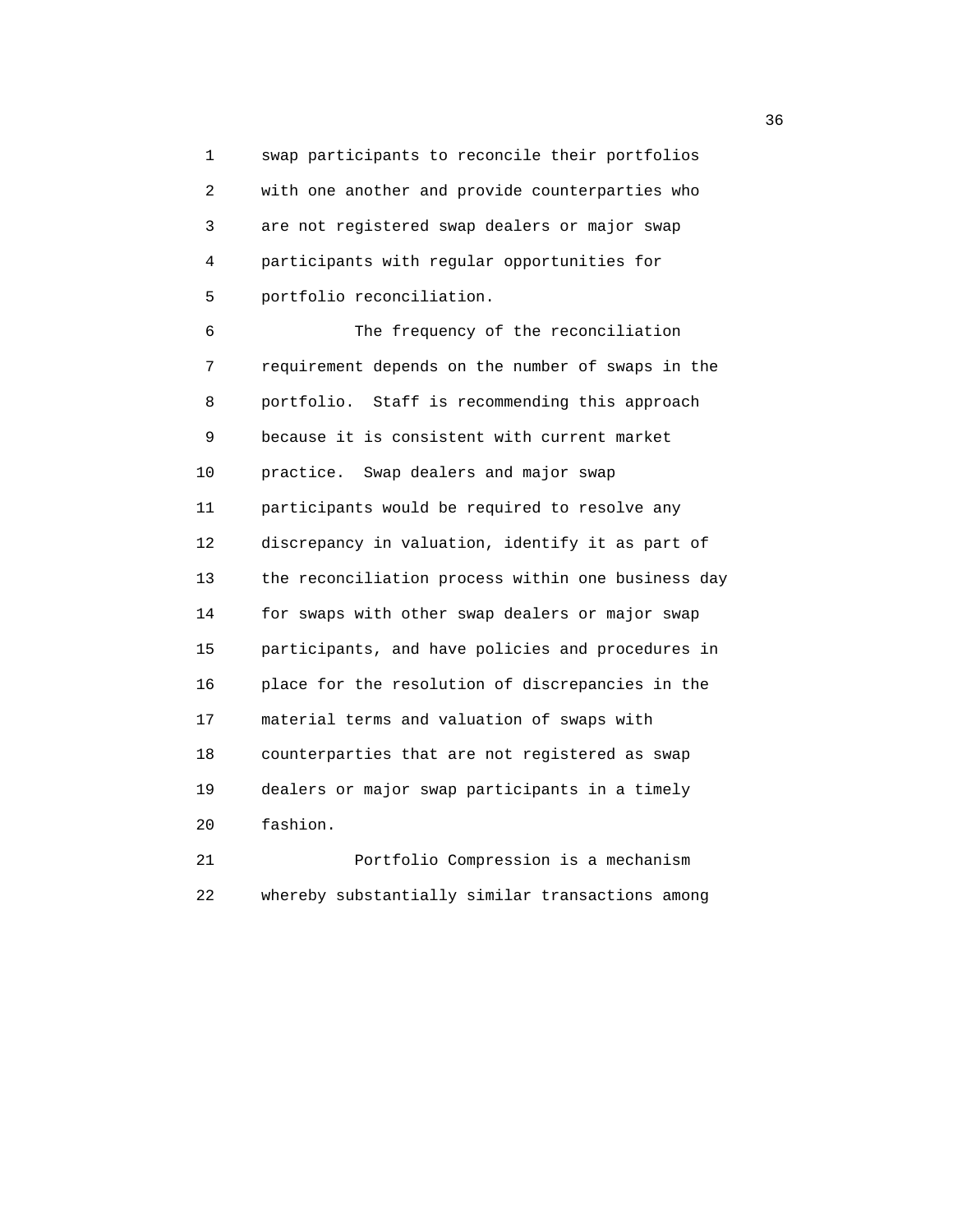1 two or more counterparties are terminated and 2 replaced by a smaller number of transactions of 3 decreased denotional value in an effort to reduce 4 operational risk and inefficiency. Under proposed 5 Rule 23.50-3, swap dealers and major swap 6 participants would be required to participate in 7 multilateral compression exercises that are 8 offered by those DCOs or self-regulatory 9 organizations of which the swap dealer or major 10 swap participant is a member and as required by 11 Commission regulation or order. 12 A swap dealer or major swap participant 13 would be permitted to exclude swaps from a 14 compression exercise if including the swap would 15 significantly increase the risk exposure to that 16 swap dealer or major swap participant. 17 Additionally, swap dealers and major 18 swap participants would be required to bilaterally 19 terminate all fully offsetting swaps between them 20 and to engage in annual bilateral portfolio 21 exercises with counterparties that are also swap 22 dealers or major swap participants, to the extent

<u>37</u>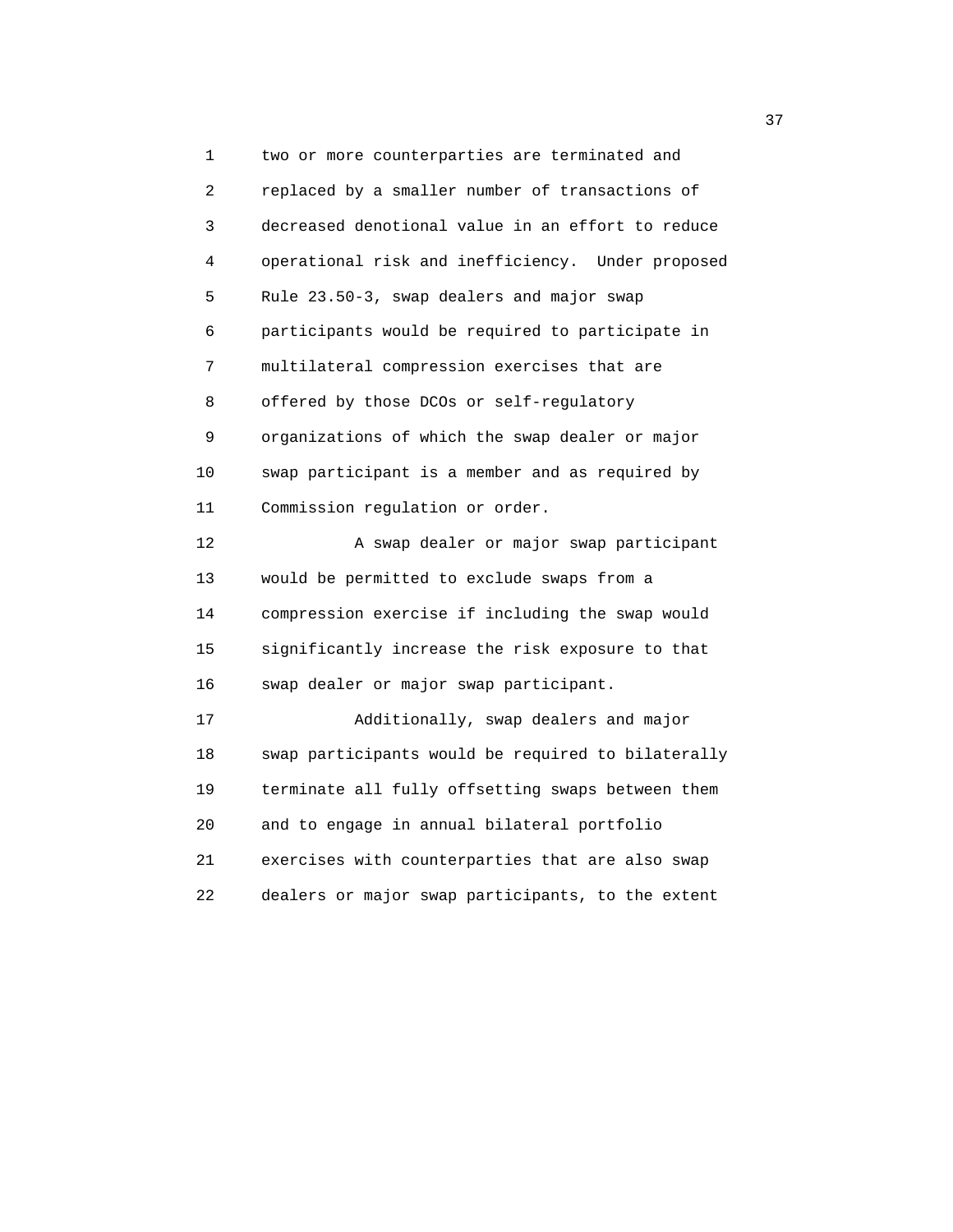1 that they hadn't participated in multilateral 2 compression exercises previously.

 3 Finally, swap dealers and major swap 4 participants would be required to maintain written 5 policies and procedures for periodically 6 terminating all fully offsetting swaps, and 7 periodically engaging in compression exercises 8 with those counterparties who are not registered 9 as swap dealers or major swap participants. 10 Lastly, I would note that staff has 11 endeavored to make these rules consistent with 12 previously proposed rules on swap data reporting 13 and for rules that the Commission may propose on 14 SEFs and DCOs. 15 I'll be happy to take any questions. 16 CHAIRMAN GENSLER: Sarah, thank you so 17 much. The chair will now entertain a motion to 18 accept the staff recommendation to issue proposed 19 rulemakings on confirmation, reconciliation, and 20 compression. 21 COMMISSIONER SOMMERS: So moved.

22 COMMISSIONER CHILTON: Second.

 $38<sup>3</sup>$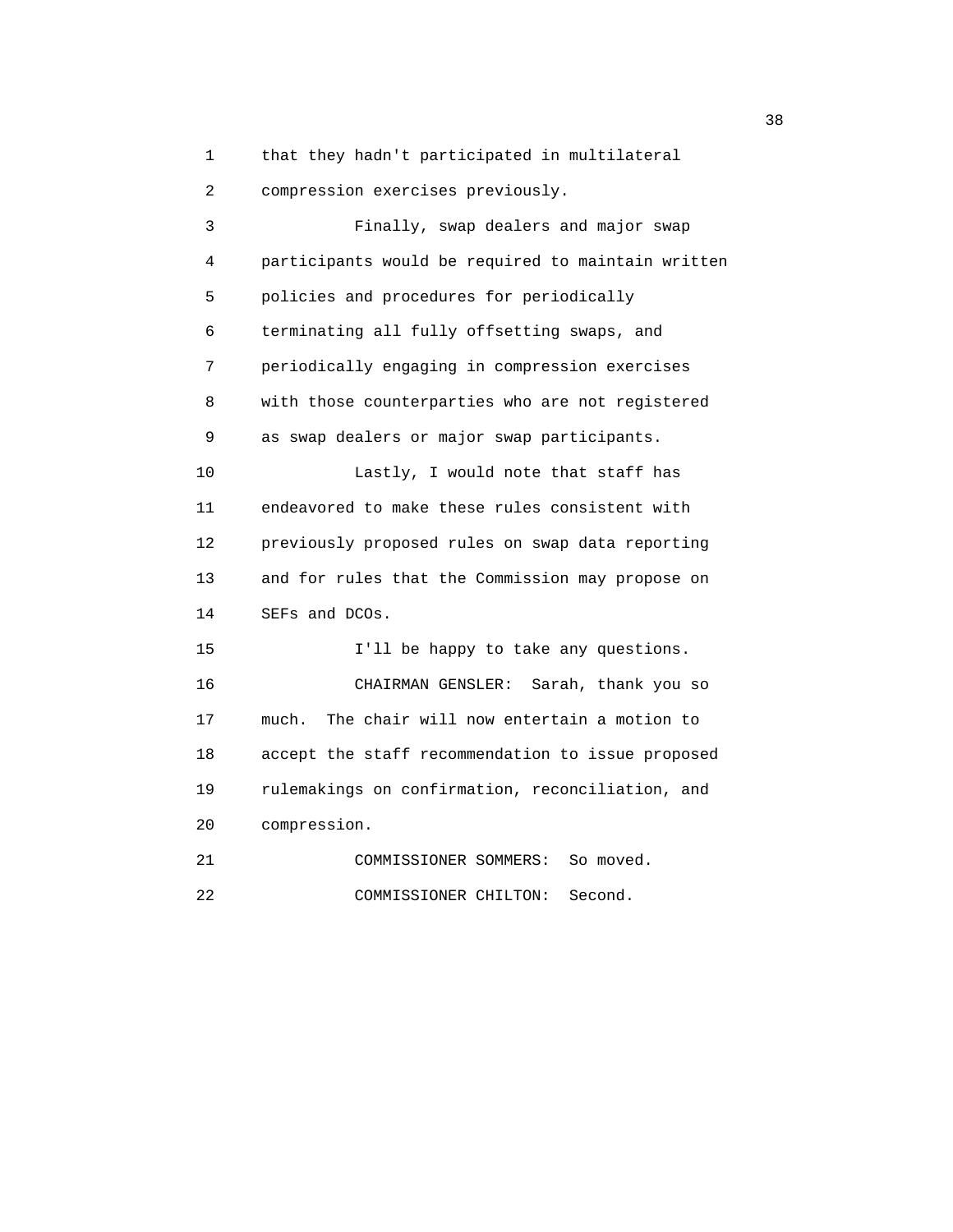1 CHAIRMAN GENSLER: I'd like to open the 2 floor to allow to ask questions with regard to 3 this. I want to say, I support the proposed 4 rulemaking and I'll have a short statement that 5 will go on the record, but I think that these are 6 critical pieces. I know that the public may not 7 be as aware of these things, but the back office 8 of Wall Street, the back office of the banking 9 system will be better that these transactions are 10 confirmed on the same day between those financial 11 entities. It gives an extra day for trades with 12 the non-financial entities, am I right? 13 But if it's between a bank and a bank or 14 a bank and an insurance company, to confirm that 15 trade, that people aren't disputing that they even 16 entered into the trade. And I think it also helps 17 that they'll need to reconcile because many of 18 these transactions stay out for years, up to 30 19 years. And as we know from the financial crisis 20 in 2008, sometimes there were disputes on 21 valuation. We don't specifically say how to 22 resolve those valuation disputes, is that correct?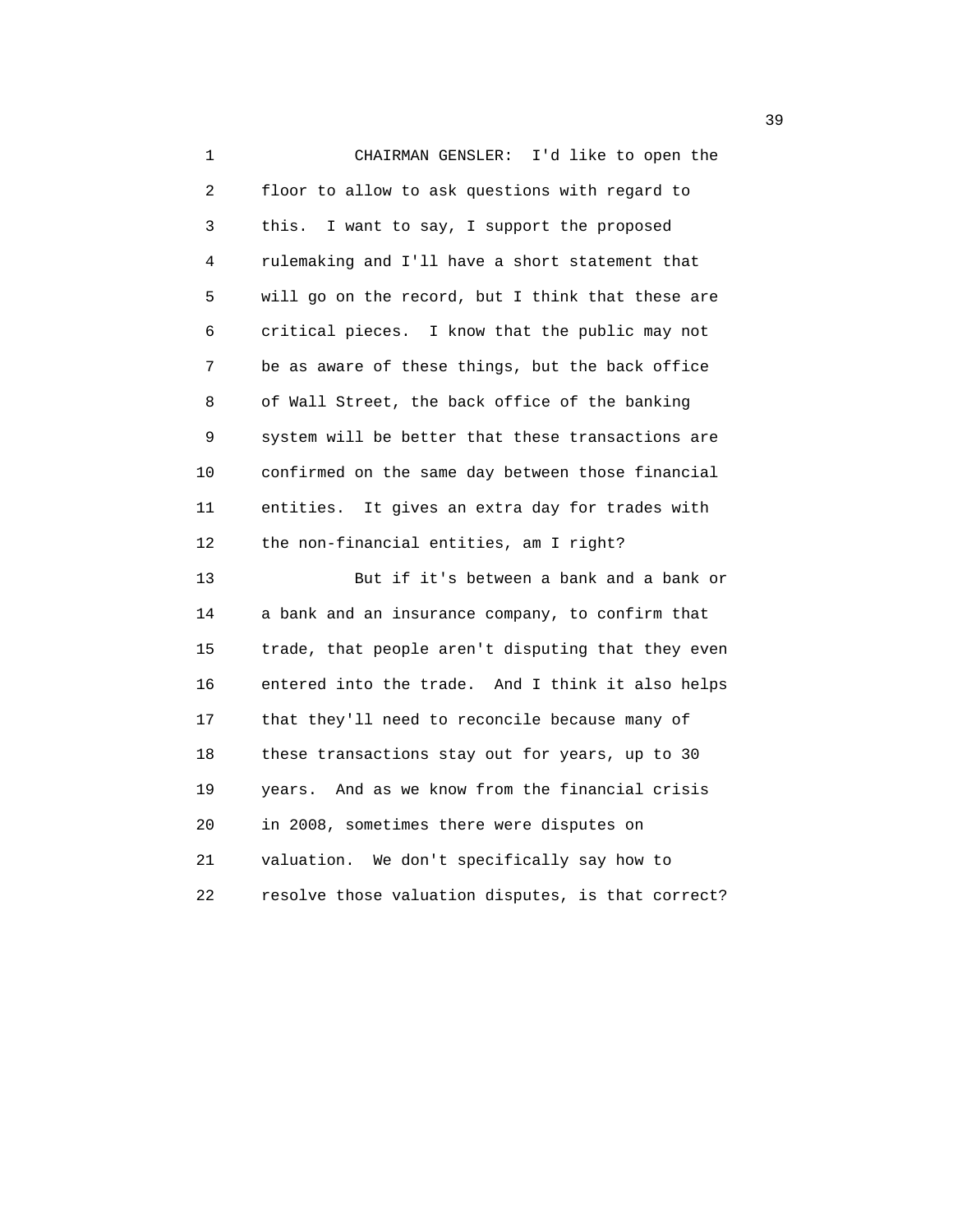1 But we say the parties must actually have a policy 2 and must have a way to -- between them -- 3 reconcile their differences in a timely way. So I 4 think these are very critical. 5 I think one of the primary goals of the 6 Dodd- Frank Act is to establish comprehensive 7 regulation of the swap dealers and ensure that we 8 lower the risk, and this is a critical rule to 9 help do that. 10 Commissioner Dunn? 11 COMMISSIONER DUNN: Thank you, Mr. 12 Chairman. I support this and I'm looking forward 13 to hearing the public comments on this, especially 14 from the industry, on how this can be implemented. 15 I did have one question, Sarah. We are 16 requiring them to maintain written policies and 17 procedures for periodically determining the fully 18 offsetting swaps and periodically engaging in 19 compression exercises under the portfolio 20 compression requirements. How are we going to 21 enforce that and do you think that there may be a 22 safe harbor of what those written policies and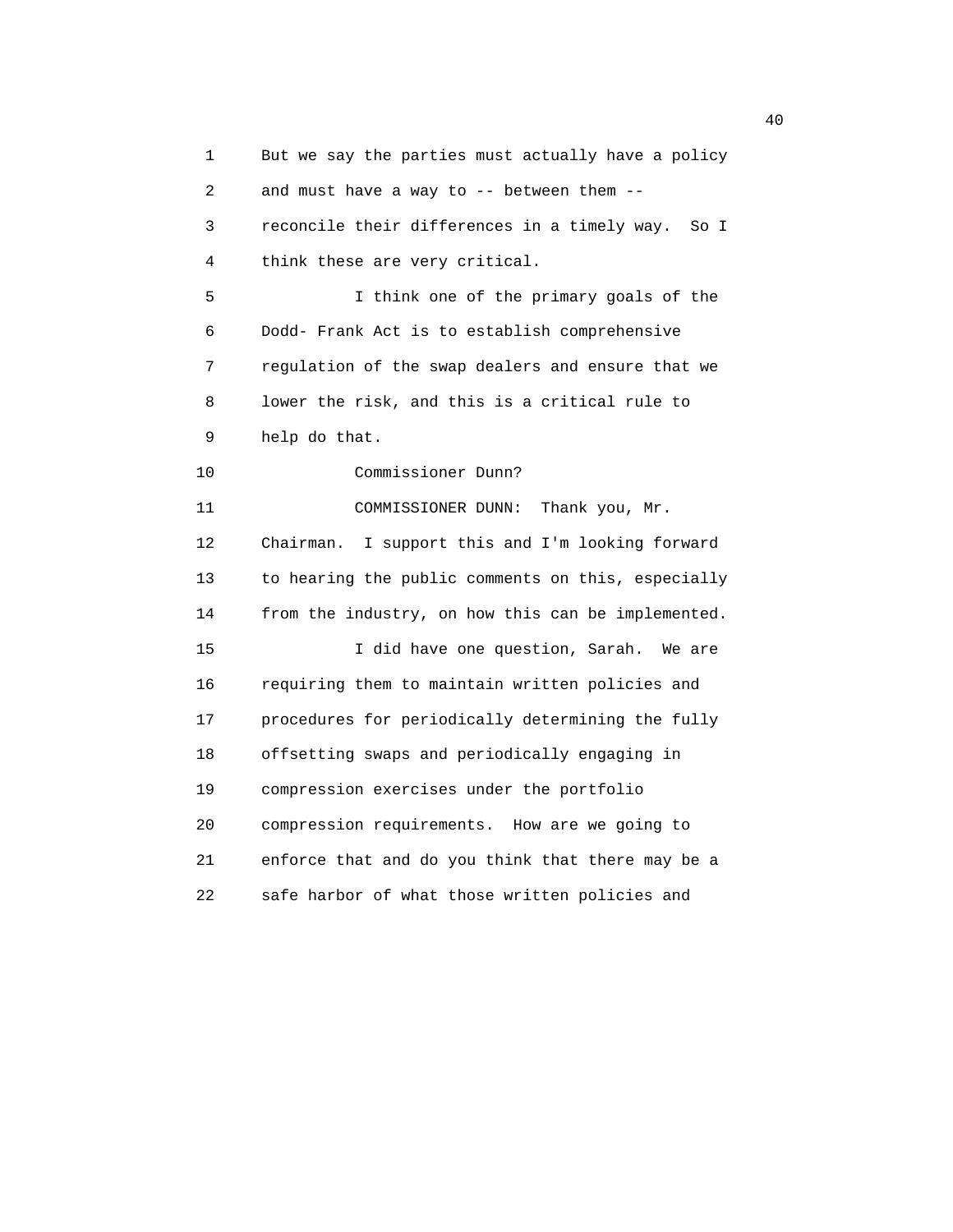1 procedures might look like?

| 2  | The policies and<br>MS. JOSEPHSON:                 |
|----|----------------------------------------------------|
| 3  | procedures approach for swaps for entities that    |
| 4  | are not registered as swap dealers or major swap   |
| 5  | participants was specifically designed to retain a |
| 6  | degree of flexibility in the rule, and so that was |
| 7  | the approach we were trying to take. I imagine in  |
| 8  | an ongoing oversight of swap dealers and major     |
| 9  | swap participants, we'd review the policies and    |
| 10 | procedures. And also, we can monitor -- there's a  |
| 11 | recordkeeping requirement. No independent          |
| 12 | reporting requirement, but a recordkeeping         |
| 13 | requirement, so we can monitor the compression     |
| 14 | exercises that they enter into. Also, the          |
| 15 | portfolio reconciliation exercises, both ones that |
| 16 | might be led by an independent vendor, third       |
| 17 | party, or conducted on a bilateral basis.<br>So    |
| 18 | we'll be looking at that.                          |
| 19 | And there are also questions in the                |
| 20 | preamble about how this would relate to, for       |
| 21 | instance, clearing. If you clear, there's          |

22 actually in the portfolio reconciliation a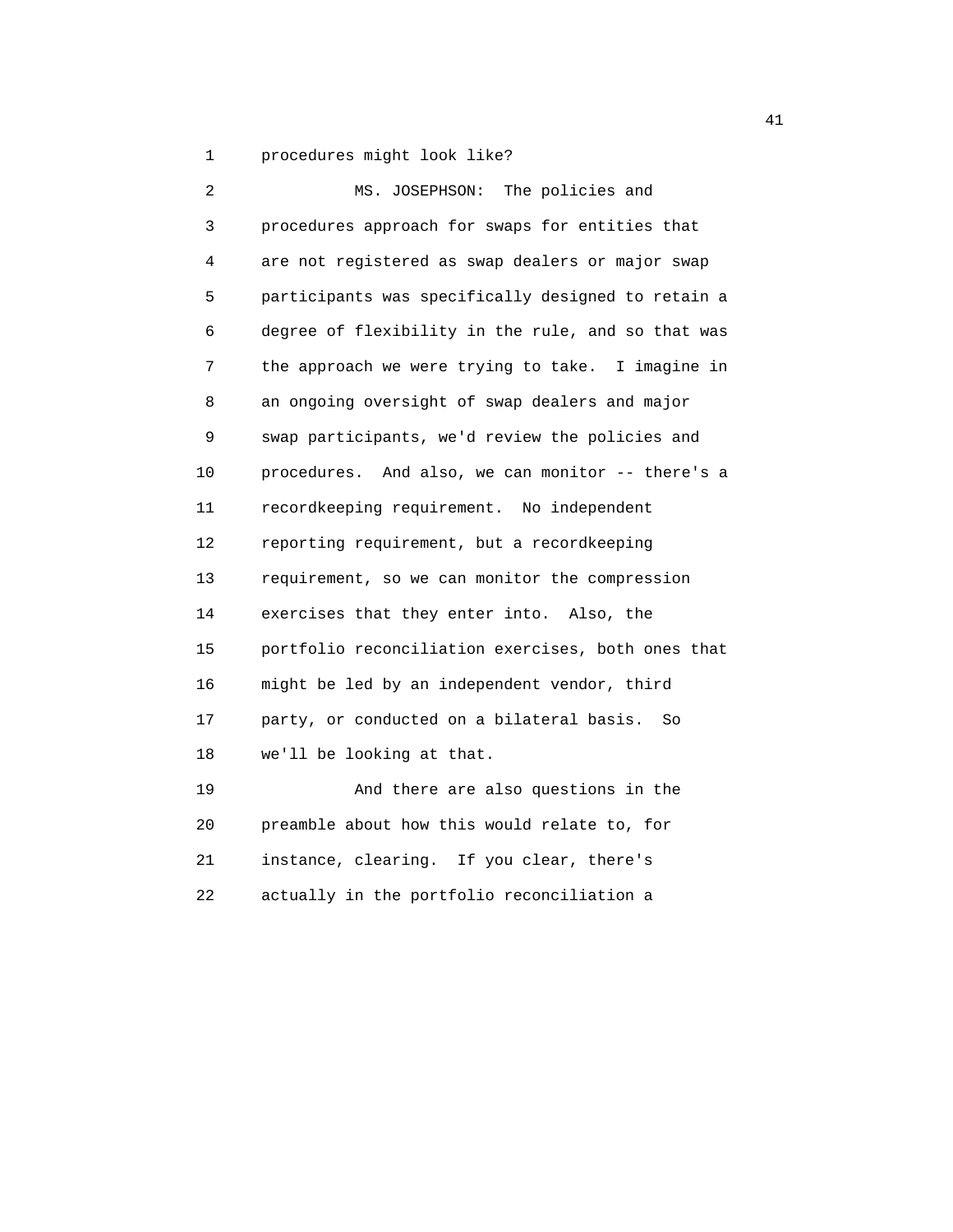1 specific carve out because clearinghouses, by 2 their nature, do -- they arrive at settlement 3 prices every day, and so that issue about 4 valuation is mitigated to a large extent by the 5 clearing process. 6 So -- and then there's specific 7 questions about how this will relate to executions 8 on SEFs or in DCMs as well, so. 9 COMMISSIONER DUNN: Thank you. 10 CHAIRMAN GENSLER: If I could, before 11 turning to Commissioner Sommers, is it not also 12 the case that if a swap dealer is a bank, the bank 13 examiners could be looking for this? And so the 14 Dodd-Frank Act gives the bank regulators the 15 ability to look for compliance on all of these 16 matters as well. 17 MS. JOSEPHSON: Yes, that is absolutely 18 correct. And, in fact, a lot of this rule, as 19 people will note in the preamble, builds on the 20 work that has been done by the -- what is called 21 the OTC Derivatives Supervisors Group, an 22 initiative led by the New York Federal Reserve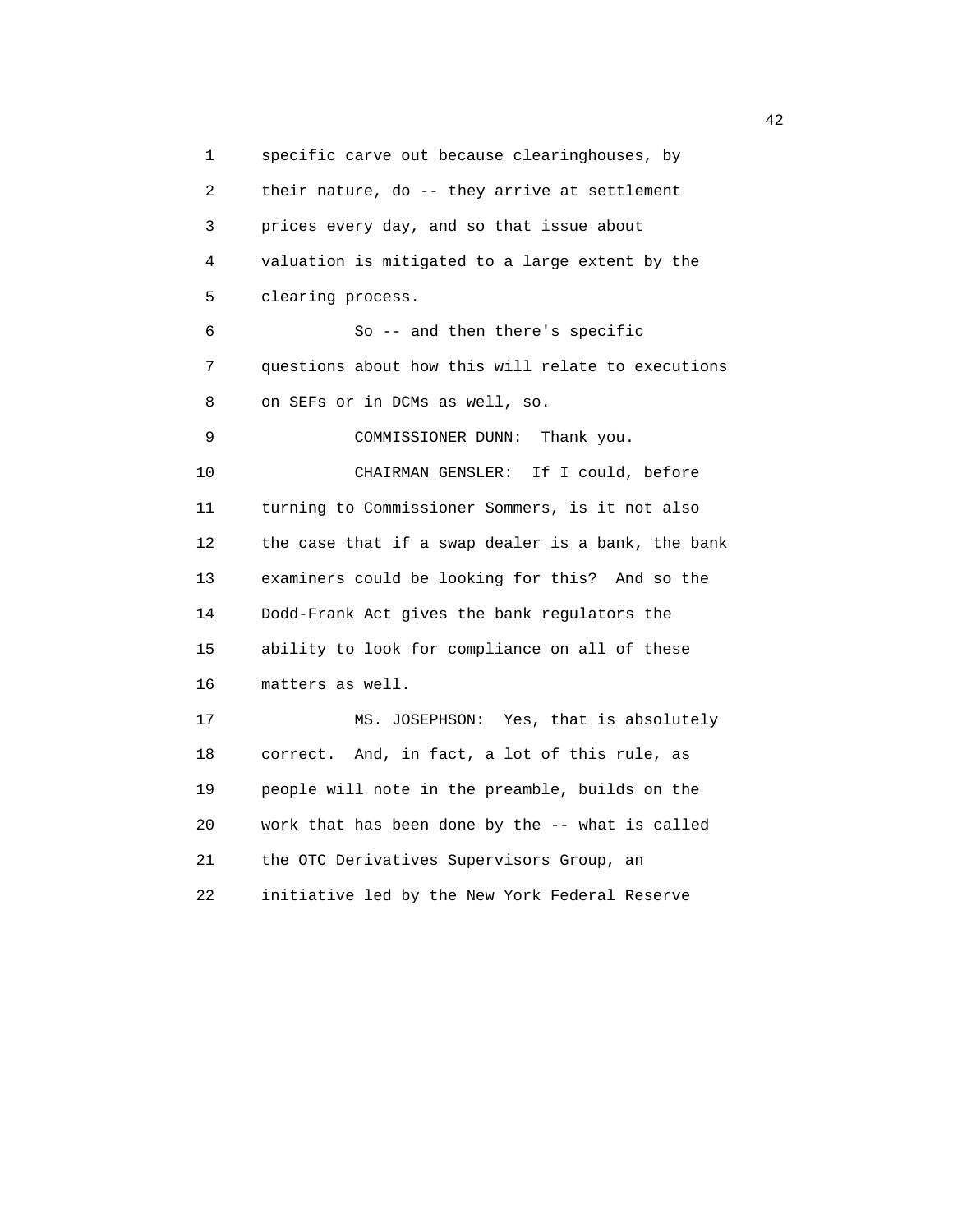1 Bank. And they have been using their efforts in 2 moral suasion to get the industry to comply with 3 this type of -- these very good practices, and now 4 they'll have rules that they'll be able to rely 5 upon as well. 6 CHAIRMAN GENSLER: Thank you. 7 Commissioner Sommers? 8 COMMISSIONER SOMMERS: Thank you, Mr. 9 Chairman. Just to sort of build upon that 10 particular group, you talk about it a lot in the 11 preamble that since 2005 this group has been 12 meeting on a voluntary sort of basis to talk about 13 these important issues. And I was wondering if 14 you could go over for us, in both -- I guess, in 15 all three areas of confirmation, reconciliation, 16 and compression, why we've decided to go further 17 than what the OTC Derivatives Supervisory Group 18 has gone and what the differences are? 19 MS. JOSEPHSON: Right. So, as part of 20 the collaboration and consultation with fellow 21 U.S. regulators, we have been working very closely 22 with both the Board of Governors and the Federal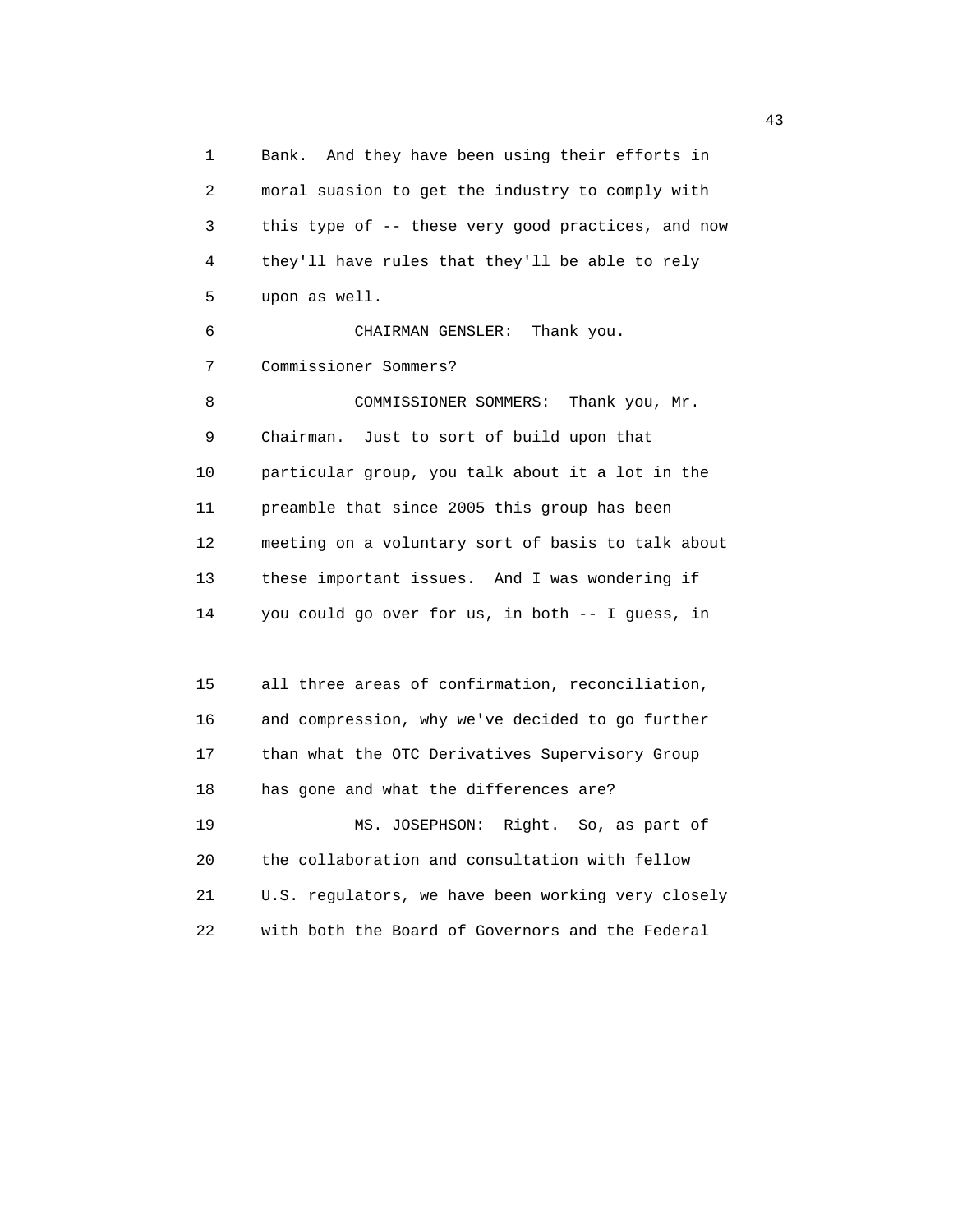1 Reserve Banks, particularly the New York Fed, to 2 get their feedback on the proposals, the term 3 sheets, and indeed the actual rule text. 4 And so I think that to take each one in 5 turn, on confirmations the way that the OTC 6 Derivatives Supervisors Group process has worked 7 is that the group of 14 dealers, in addition to 8 industry groups and some buy side involvement, 9 have made commitments -- a series of commitment 10 letters, starting back in 2005. Initially, the 11 focus was on credit derivatives, CDS, because of 12 the tremendous backlogs in confirmation, as 13 everyone knows. And then the commitments have 14 expanded to different asset classes and also 15 involved both portfolio reconciliation. The 16 initiatives to begin clearing more OTC derivatives 17 also stems from that group. 18 So in terms of confirmations, the 19 dealers -- and these commitment letters are, I 20 believe, publicly available on the website from

 21 the Federal Reserve. They have committed to 22 confirming in a very timely basis -- I think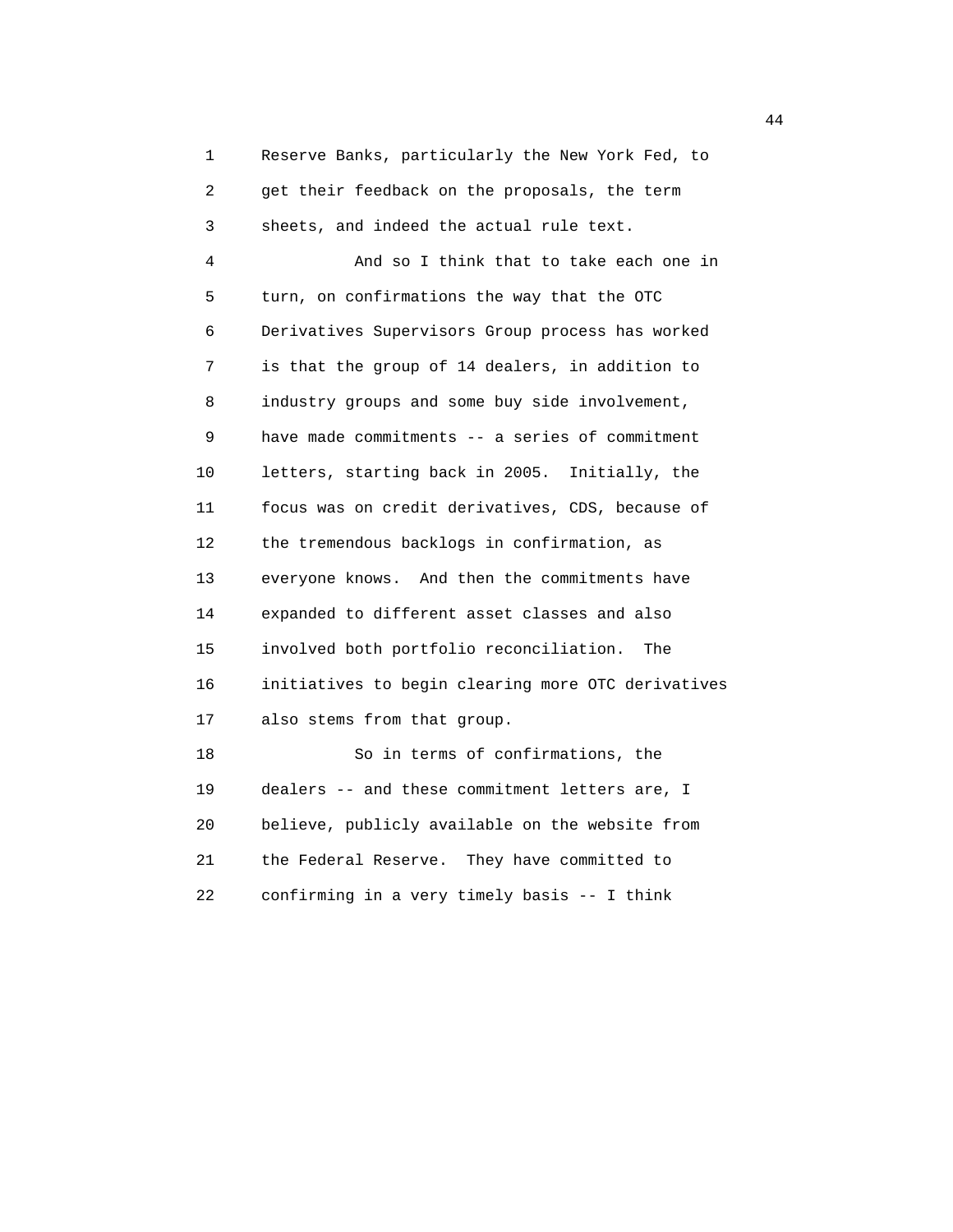1 sometimes it's within the same T plus zero basis 2 that we have for credit derivatives, interest 3 rates, and also commodities. And so I think that 4 our commitment in that way is very close. 5 I do note in the preamble that there are 6 some transactions that will take longer and this 7 is why we're soliciting public comment. And 8 there's a series of questions in the confirmation 9 rule that get at this issue, allowing for 10 structured products to make sure that we're 11 flexible enough and so that's where we look 12 forward to industry comments on that front. 13 With portfolio reconciliation they have 14 -- and this is in the commitment letters -- 15 they've committed to reconcile those trades that 16 are collateralized and, as I explained, we are 17 expanding that to all trades. And then the same 18 sort of frequency requirements for portfolio 19 reconciliation, we've pushed a little bit on that, 20 so they reconcile at a 500 swap portfolio level. 21 We say 300 for those dealer-to-dealer trades and 22 then it's a slightly higher threshold for trades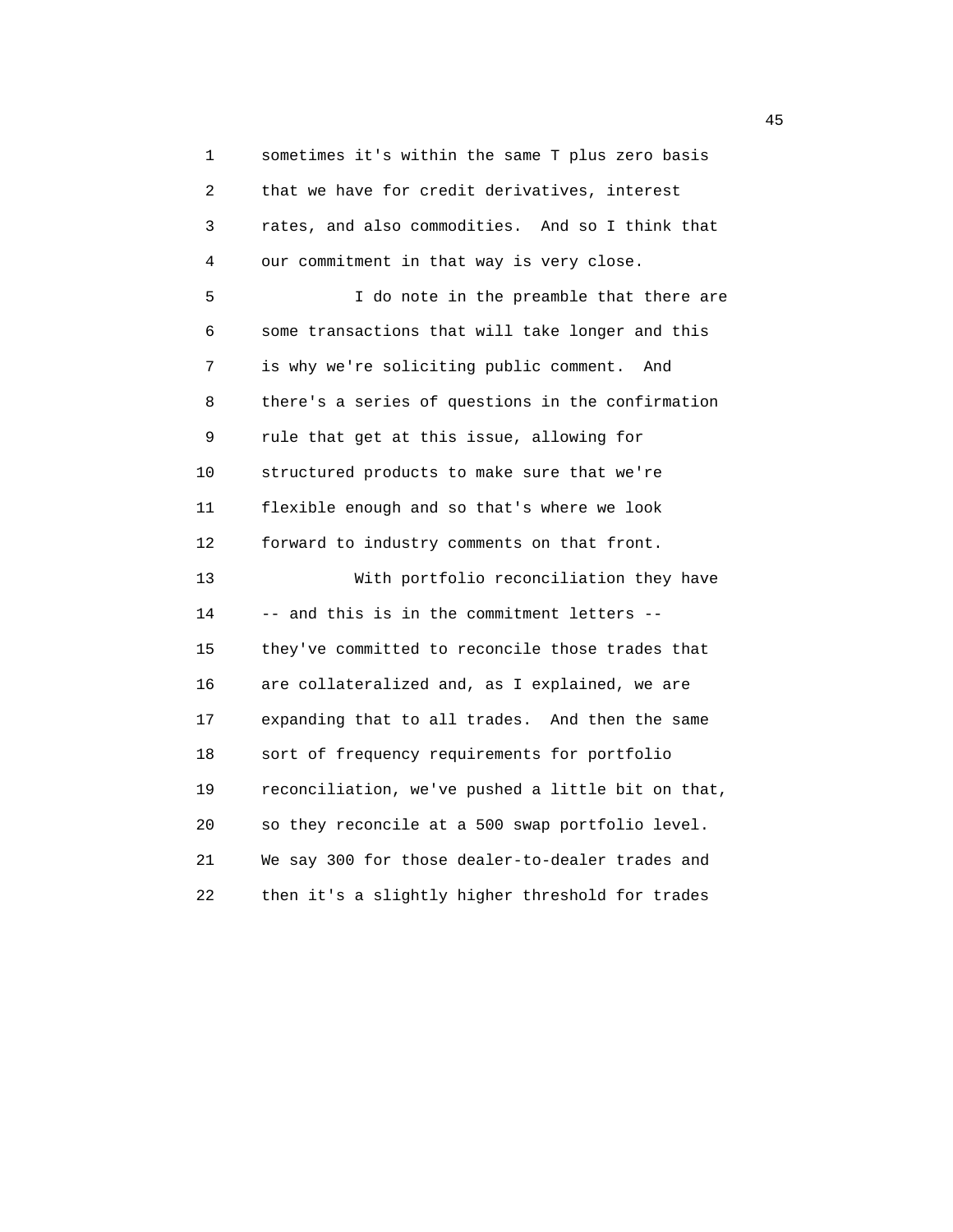1 with non-registrants.

| 2  | And on compression, there's been a                                                                                      |
|----|-------------------------------------------------------------------------------------------------------------------------|
| 3  | commitment to do this. The key example in the                                                                           |
| 4  | compression context is 2008, when we saw the                                                                            |
| 5  | outstanding notionals in CDS, in a series of a                                                                          |
| 6  | number of months be reduced from, I think, \$66                                                                         |
| 7  | trillion to \$30 trillion. And that was just                                                                            |
| 8  | reducing economically redundant trades. So, to                                                                          |
| 9  | make this -- to tie this in to the extent that                                                                          |
| 10 | clearinghouses do this, because there are                                                                               |
| 11 | clearinghouses that will perhaps be offering                                                                            |
| 12 | compression exercises and the DCO team that will                                                                        |
| 13 | be presenting has a analogous compression rule --                                                                       |
| 14 | and we've worked together to develop those.<br>So.                                                                      |
| 15 | that, I think, a summary of how we've tried to                                                                          |
| 16 | build on that industry effort and enhance in some                                                                       |
| 17 | ways, but then ask questions to maintain a                                                                              |
| 18 | flexibility.                                                                                                            |
| 19 | COMMISSIONER SOMMERS: You ask the                                                                                       |
|    | the company's company's company's company's company's company's company's<br><b>Contract Contract Contract Contract</b> |

 20 questions with regard to the appropriateness of 21 what we have proposed here today, so in case the 22 comments back say we would not be able to meet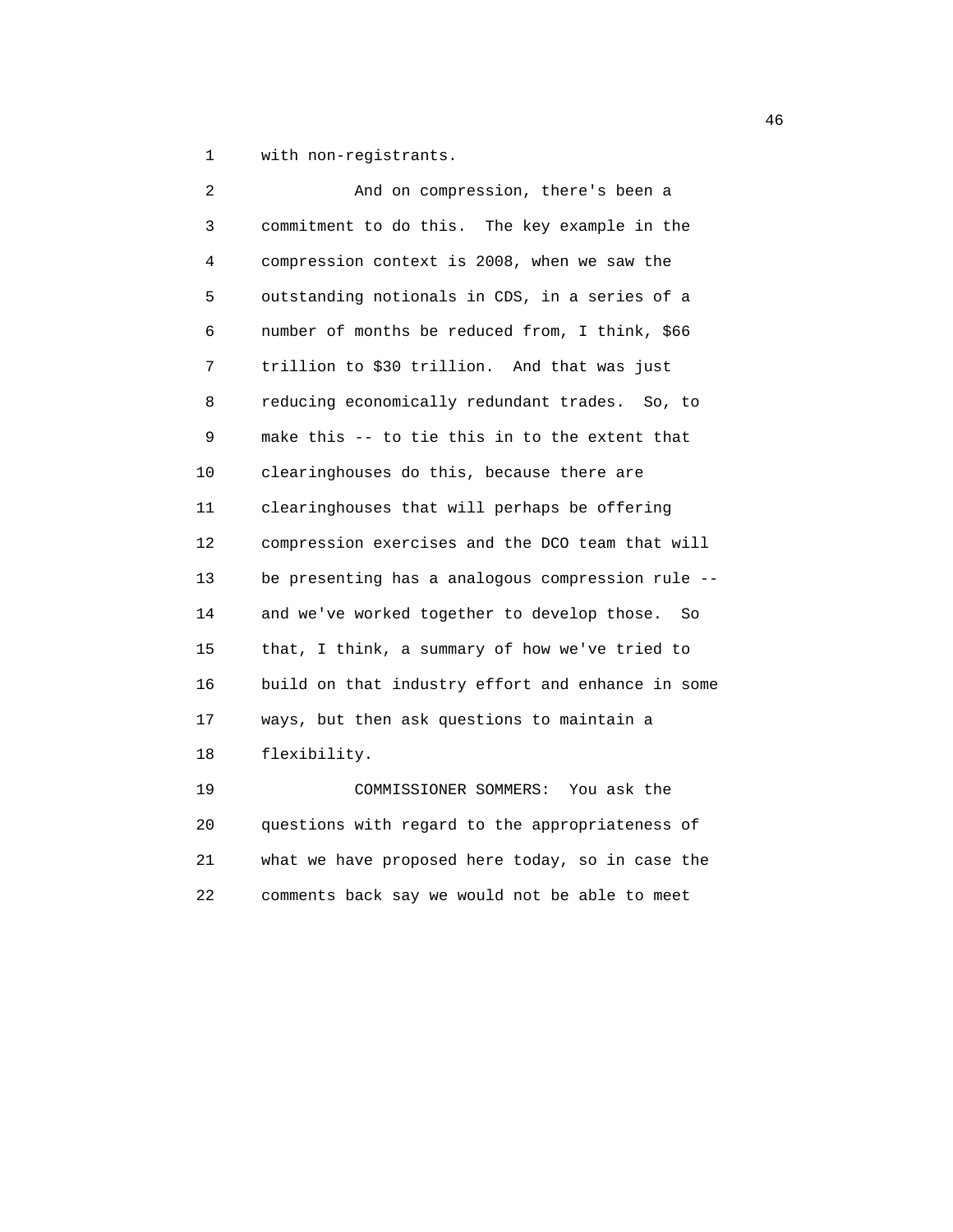1 those targets within the implementation date, 2 would we be able to pull those back and still go

 3 final with a rule? 4 MS. JOSEPHSON: Right. One of the 5 things that has been in all of the rules is a 6 staggered implementation concept. So to the 7 extent that we would need to stagger based on 8 asset class or particular operational issues, yes, 9 we'd very much welcome comments on substantiating 10 the need for that. And then we could reflect that 11 in a final rule. 12 COMMISSIONER SOMMERS: Great, thank you. 13 CHAIRMAN GENSLER: Thank you, 14 Commissioner Sommers. 15 Commissioner Chilton? 16 COMMISSIONER CHILTON: Thank you, Mr. 17 Chairman. Thanks, Ms. Josephson. You and your 18 team have done a great job on this one. I don't 19 sense that there's anything controversial. 20 Perhaps during the comment period we'll hear 21 something, but I think you've done a great job and 22 I support it. Thank you.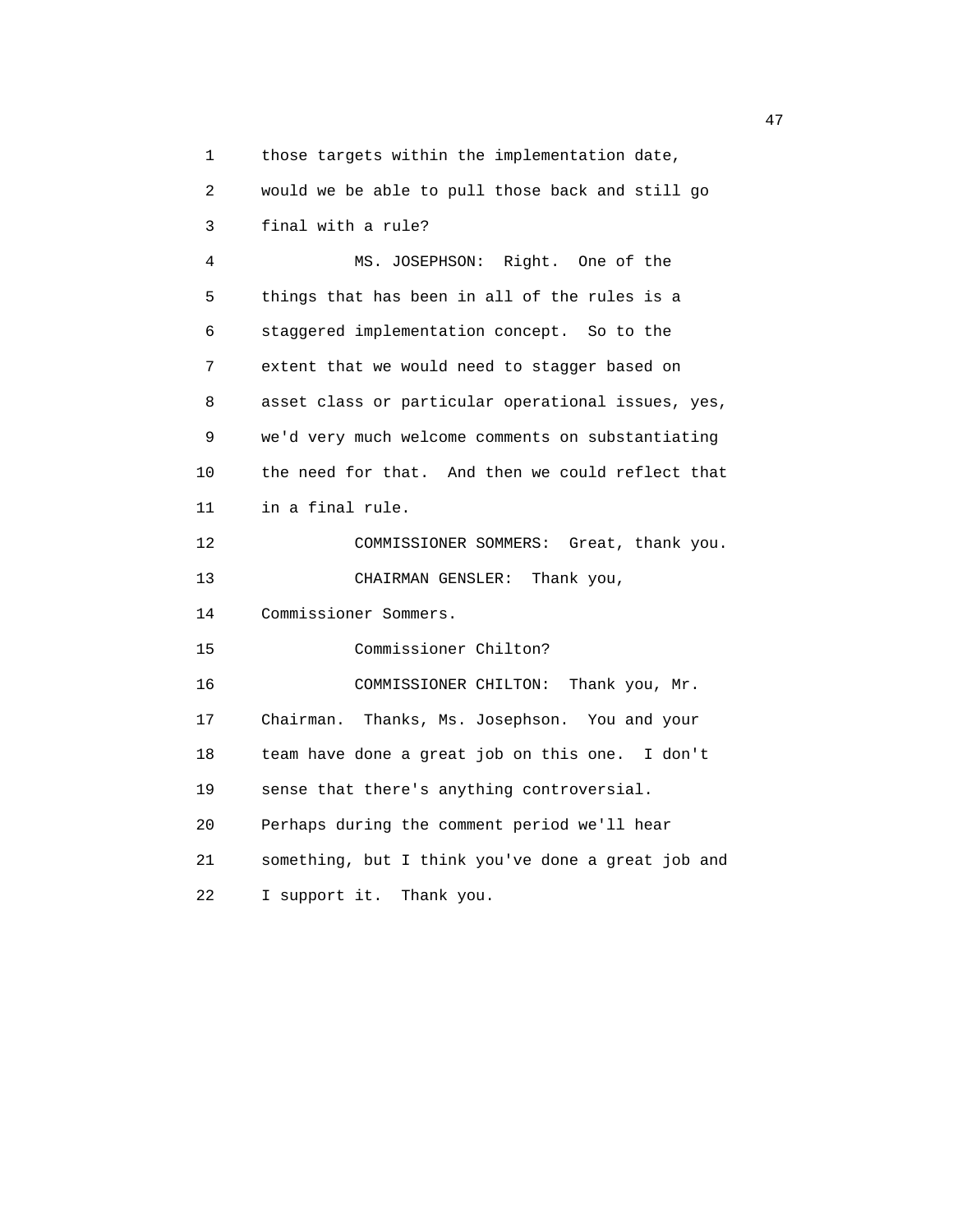1 CHAIRMAN GENSLER: Thank you,

2 Commissioner Chilton.

 3 Commissioner O'Malia? 4 COMMISSIONER O'MALIA: I just have one 5 question. Sarah. You've -- what are you, fourth 6 time up here? Congratulations. Frequent flyer 7 award.

 8 We talk a lot about how badly we need 9 appropriations to meet all these mandates that 10 we're sending out and requiring to comply with. 11 What are we asking in all of your rulemakings? 12 What are the costs that we're imposing on the 13 industry in all these rulemakings you've put 14 forward so far?

 15 MS. JOSEPHSON: Right. So we have tried 16 -- and I'd like to thank Jody Partridge for doing 17 really the hard work of the PRA and the putting

 18 together of what we think is a very accurate, or 19 an attempt to be accurate, in a lot of these rules 20 and how much it would cost.

 21 Now, for these particular rules, in a 22 lot of ways the entities that are engaged in swaps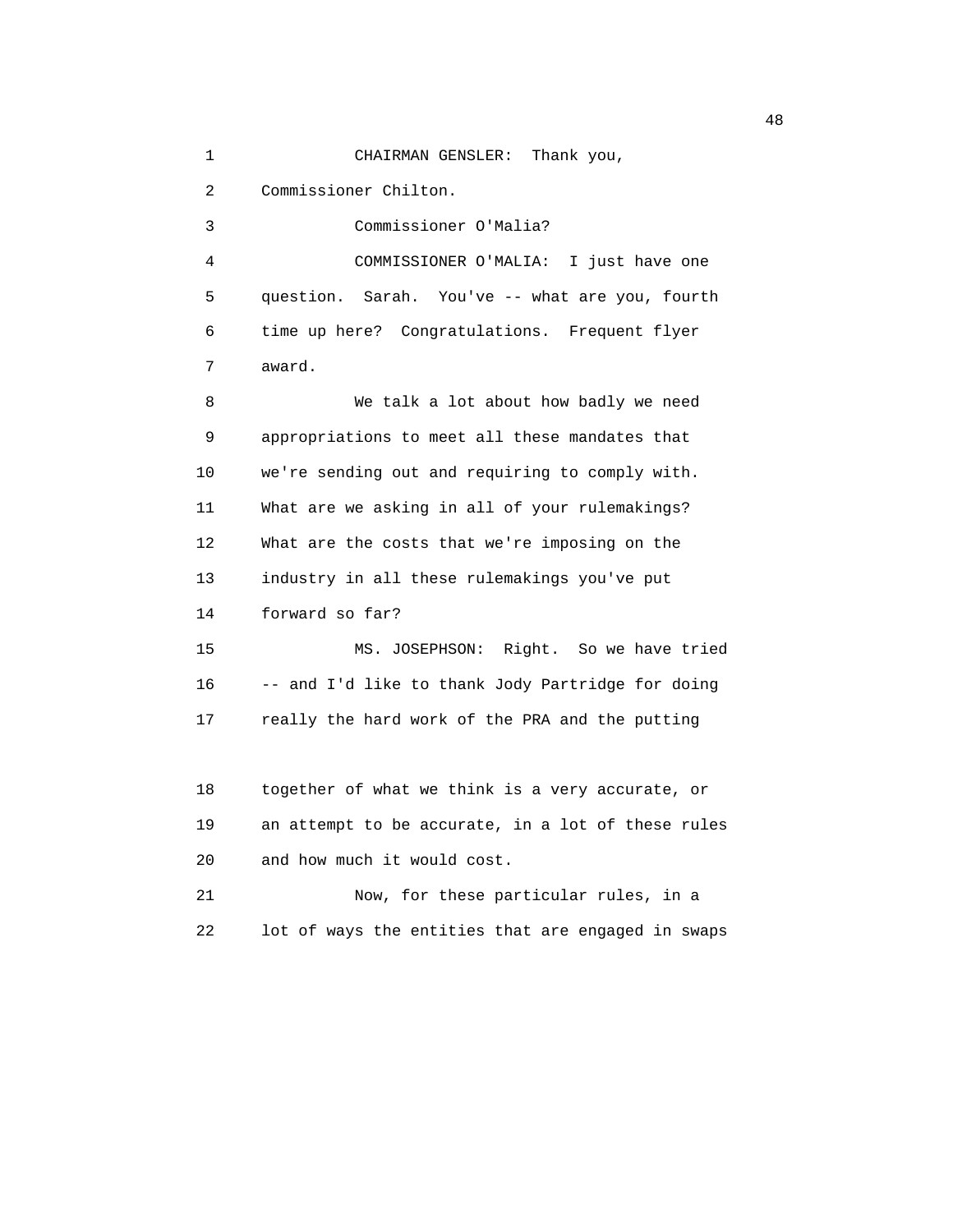1 have to do this already, that they -- as the 2 chairman mentioned, for their regular back office 3 bookkeeping. It's just a matter of how quickly 4 they need to do it. The other thing I would note 5 is, especially on portfolio reconciliation and 6 portfolio compression, there are a number of 7 third-party vendors, service providers that offer 8 these services and, as we note in the preamble, 9 some of them charge based on results. 10 So we've tried to reflect as best as 11 possible the costs, but, again, we look for 12 industry feedback if we've gotten that wrong. 13 COMMISSIONER O'MALIA: Do you think 14 there's a chance with a mandate the prices go up? 15 MS. JOSEPHSON: It could be, but it 16 could also be that with the scale, prices could 17 come down. 18 MR. RADHAKRISHNAN: And we're not 19 forcing them to use third-party vendors. 20 MS. JOSEPHSON: They can also do it 21 bilaterally. 22 MR. RADHAKRISHNAN: I must add, you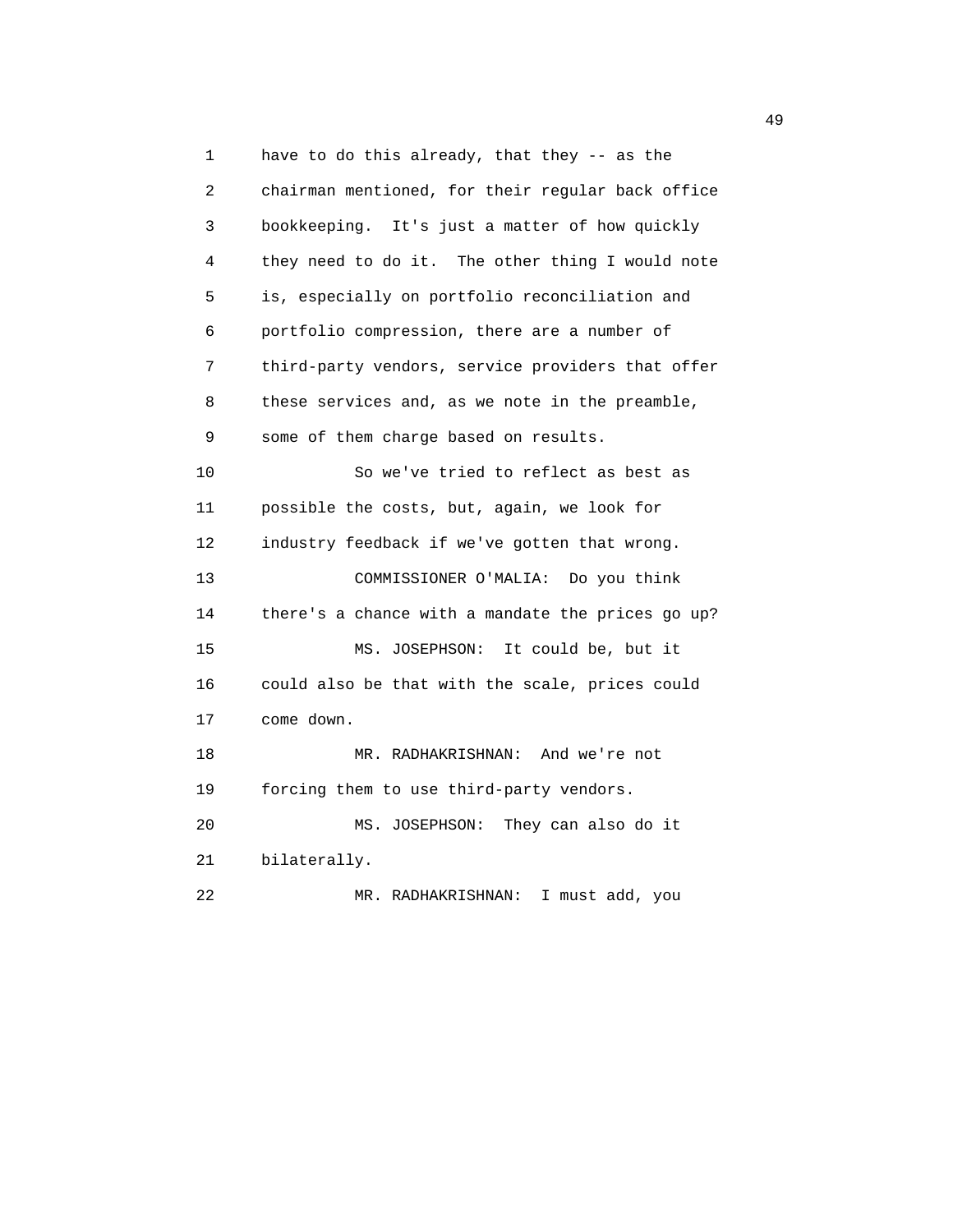1 know, the idea of two supposedly sophisticated 2 institutions not knowing what kind of deal they 3 have is ludicrous. To me, in a way, I question -- 4 COMMISSIONER O'MALIA: The question 5 wasn't do you have sympathy for swap dealers? I 6 get that that probably isn't going to be the first  $7$  --8 MR. RADHAKRISHNAN: Because I -- 9 COMMISSIONER O'MALIA: Don't break out 10 the tissues. (Laughter) I get that, but I was 11 just asking how much this is going to cost -- 12 MR. RADHAKRISHNAN: Oh, no, no, no. 13 COMMISSIONER O'MALIA: -- cumulative? 14 MR. RADHAKRISHNAN: It will cost 15 something. I think, you know, we have done the 16 cost-benefit analysis, but this is something 17 they've got to do. You know, if an exchange or a 18 DCO did not do this, we'd kick them out of 19 business. So, to me, you know, it's -- and the 20 other point is -- and I'm not on a soapbox, but 21 commitments are one thing, but commitments without 22 the force of law, in my humble opinion -- and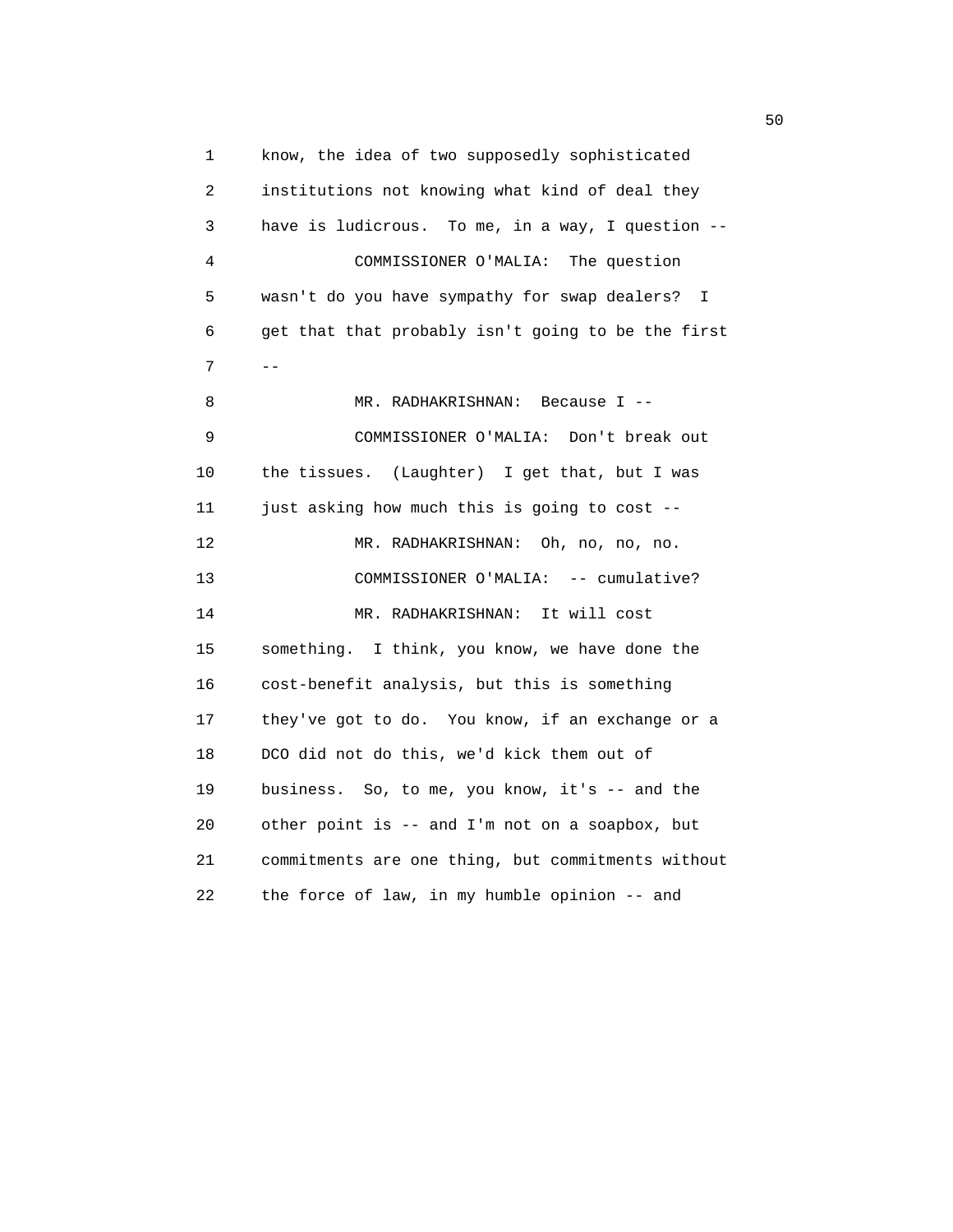1 maybe it's the policeman in me -- I'm meaning 2 this, again. So, you know, I think it's essential 3 that there be a regulation that we can tell 4 somebody you got to do this. 5 So this shouldn't be a surprise to 6 people. You know, the New York Fed has been, you 7 know, on them since 2005, except that that doesn't 8 mean that, you know, that the caning element of it 9 (inaudible). 10 (Laughter) 11 COMMISSIONER O'MALIA: It's the 12 holidays. How about some sympathy? 13 CHAIRMAN GENSLER: You know, the public 14 has gotten to know many of our staff and I imagine 15 that they're getting the same affection that we 16 have for Ananda and his passion. (Laughter) 17 Before calling the vote, I do think that 18 each of these three pieces, in and of itself, is 19 very significant to lower risk, that dealers 20 confirm their trades with financial institutions 21 on the same day. Big. They're doing it mostly 22 now, but, as Ananda points out, it's just a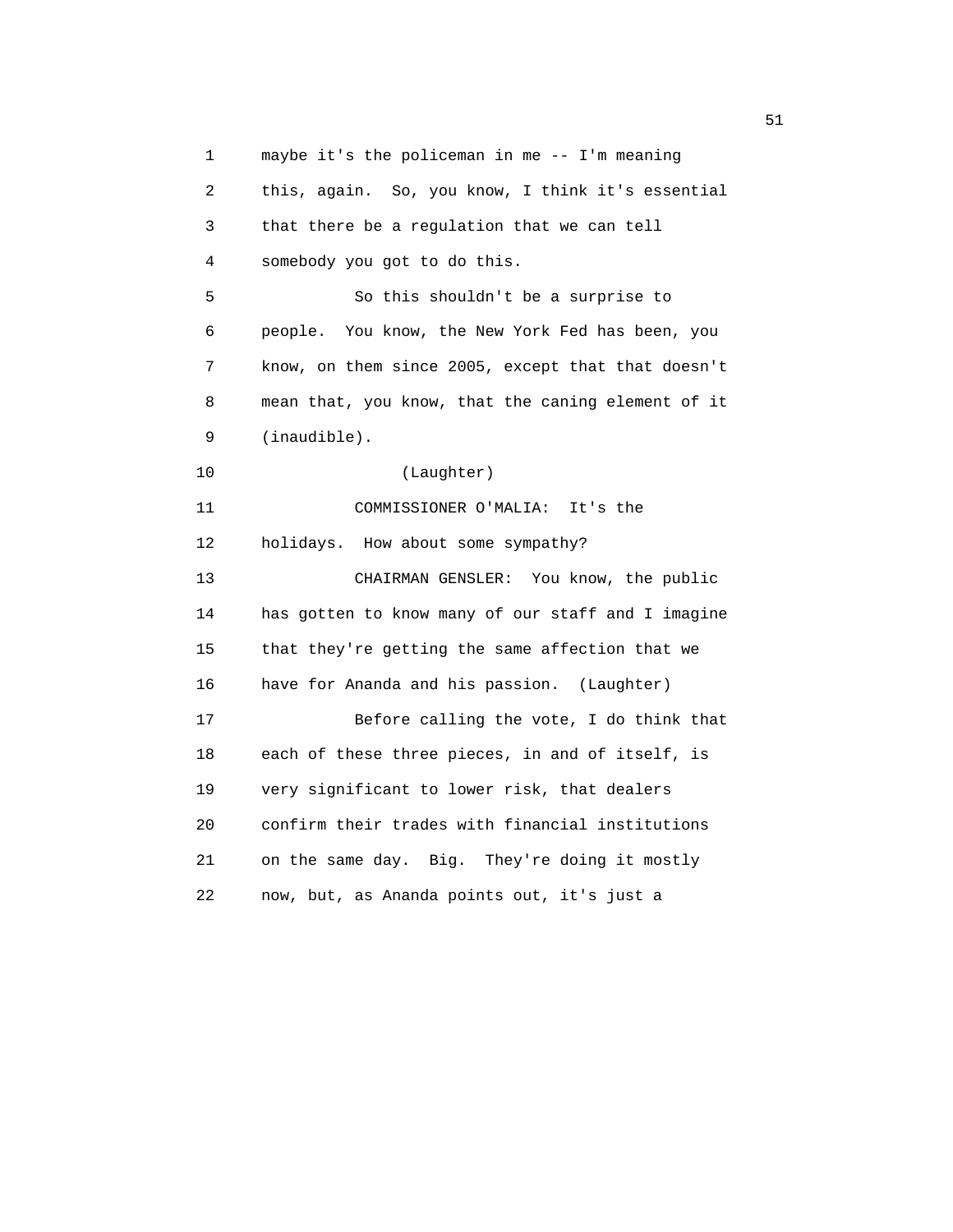1 commitment and now it will be a rule.

| $\overline{a}$ | Even as you said to Commissioner Sommers           |
|----------------|----------------------------------------------------|
| 3              | -- excellent question -- about portfolio           |
| 4              | compression, not something a lot of people know    |
| 5              | But after 2008, the credit default swap<br>about.  |
| 6              | marketplace went from \$60-some trillion to \$28   |
| 7              | trillion. And you might say, well, that was just   |
| 8              | bookkeeping, but that lowers risk because it's a   |
| 9              | lot fewer disputes, paperwork, uncertainty, if one |
| 10             | of the parties fails. So each of these are very    |
| 11             | big.                                               |
| 12             | And I thank you for working so closely,            |
| 13             | by the way, with the New York Federal Reserve and  |
| 14             | the Federal Reserve and the FDIC and the OCC,      |
| 15             | because I know you've done that and shared all     |
| 16             | this with them.                                    |
| 17             | So, with that, Mr. Stawick, do you want            |
| 18             | to call the roll?                                  |
| 19             | MR. STAWICK: Commissioner O'Malia?                 |
| 20             | COMMISSIONER O'MALIA:<br>Aye.                      |
| 21             | Commissioner O'Malia, aye.<br>MR. STAWICK:         |
| 22             | Commissioner Chilton?                              |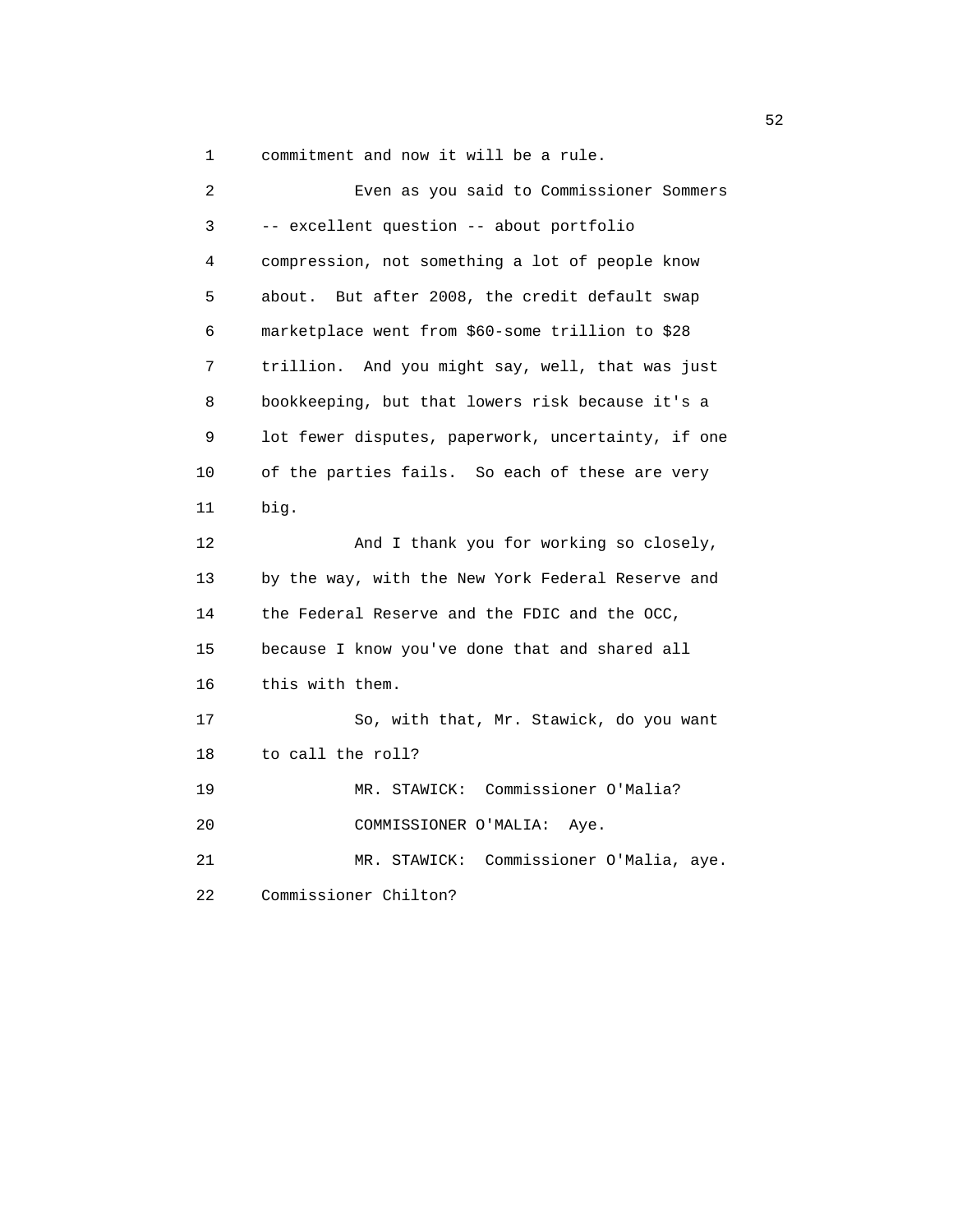```
 1 COMMISSIONER CHILTON: Aye.
 2 MR. STAWICK: Commissioner Chilton, aye.
 3 Commissioner Sommers?
  4 COMMISSIONER SOMMERS: Aye.
 5 MR. STAWICK: Commissioner Sommers, aye.
 6 Commissioner Dunn?
 7 COMMISSIONER DUNN: Aye.
8 MR. STAWICK: Commissioner Dunn, aye.
 9 Mr. Chairman?
10 CHAIRMAN GENSLER: Aye.
11 MR. STAWICK: Mr. Chairman, aye. Mr.
 12 Chairman, on this question, the yeas are five, the
 13 nays are zero.
14 CHAIRMAN GENSLER: Thank you, Mr.
 15 Stawick. The staff recommendation has been
 16 accepted by the 5-0 vote you announced, and we
 17 will send it to the Federal Register. Thank you
 18 very much.
 19 CHAIRMAN GENSLER: Bob Wasserman from
 20 the Division of Clearing and Intermediate
 21 Oversight, and the public might also know has also
 22 been our team lead on bankruptcy and segregation
```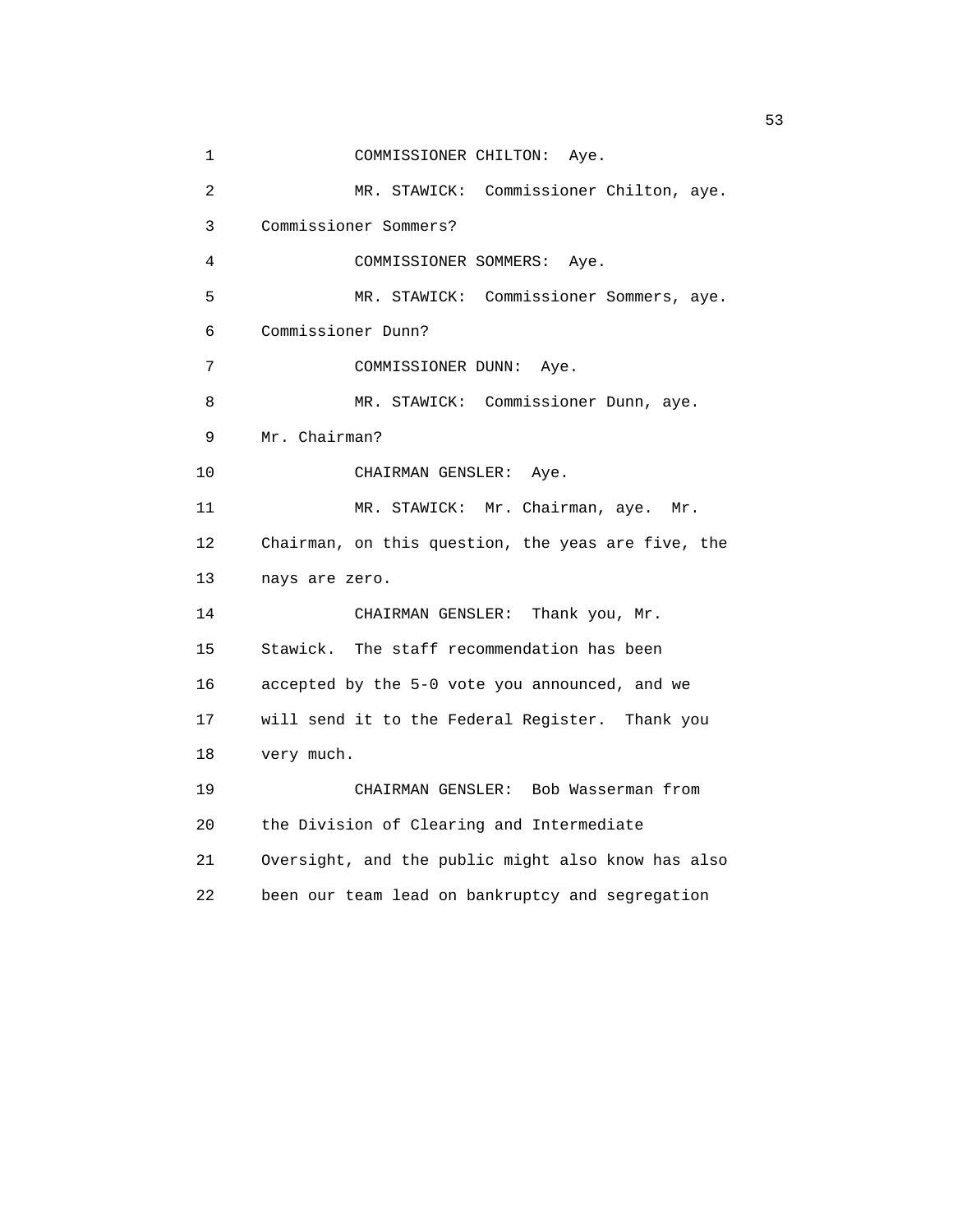1 issues. Ann, it's good to see you in. Anne 2 Polaski, also from the Division who's been working 3 on key parts of this role. And Phyllis, the team 4 lead and John Lawton and Ananda. Why don't you 5 take it away. But I think we'll have much to hear 6 from. Thank you. 7 MS. DEITZ: Thank you. Good morning, 8 Mr. Chairman and commissioners. 9 I am pleased to recommend that the 10 commission approve for publication in the federal 11 register proposed regulations that would revise 12 procedures for Derivatives Clearing Organization 13 registration, and implement six core principals 14 for DCOs, including systemically important DCOs. 15 I would like to take this opportunity, 16 as others have, to thank the members of the DCO 17 SDCO rulemaking teams for their many 18 contributions. And I would particularly like to 19 thank the Clearing Policy DCO Review, and Risk 20 Surveillance staff in Chicago for their enormous 21 contributions to this particular rulemaking. 22 Following a brief overview of our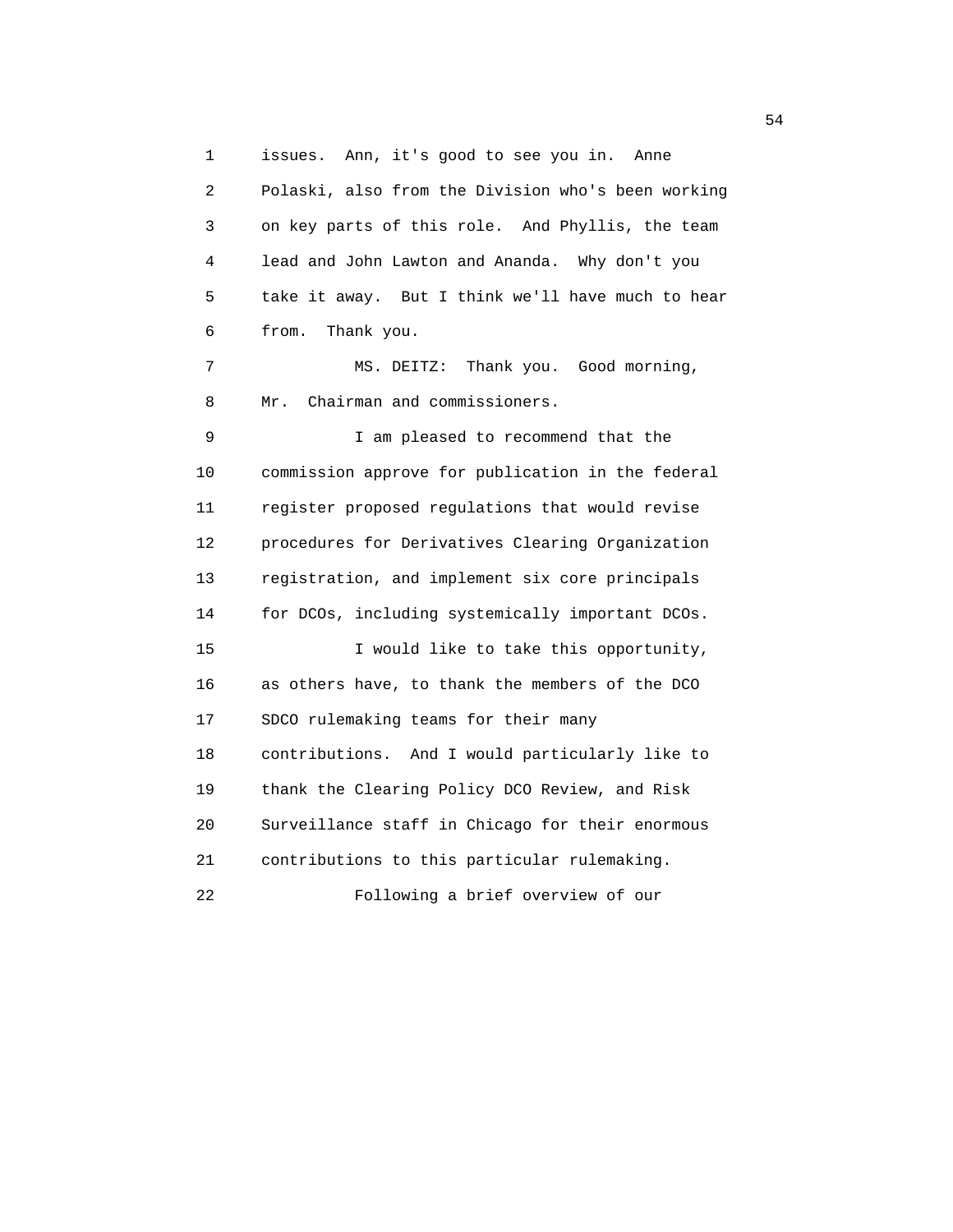1 proposal for DCO registration applications, my 2 colleagues will present proposed rules 3 implementing the following core principals. 4 Participant and product eligibility, which John 5 Lawton will discuss. Risk management, settlement 6 procedures, treatment of funds, and default rules 7 and procedures, which Anne Polaski, who is our 8 lead attorney on this matter, will discuss. And 9 then Bob Wasserman will close with system 10 safeguards.

 11 Turning to application procedures. In 12 reviewing an application for DCO registration, the 13 staff and, in turn, the commission, has to 14 evaluate the applicant's ability to comply with 15 the DCO core principles. The commission has 16 issued general guidance regarding compliance, but 17 staff -- and, no doubt, many applicants as well -- 18 have found the guidance to be too general to be 19 very helpful.

 20 We are, therefore, recommending that the 21 commission propose a mandatory use of an 22 application form that would be comprised of a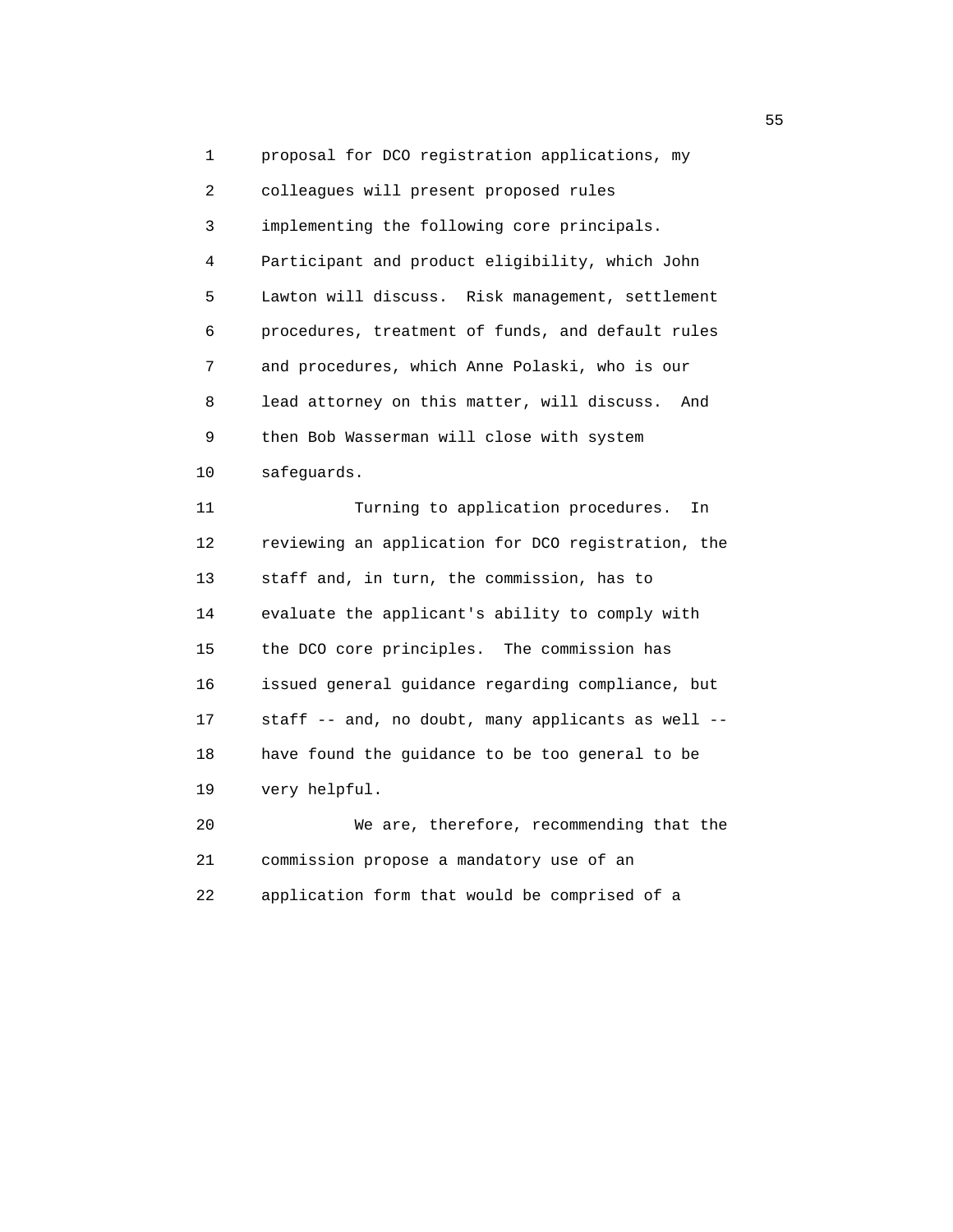1 cover sheet and a series of detailed exhibits that 2 would provide a comprehensive record upon which 3 the commission could base its decision. 4 The staff believes that use of the new 5 form DCO will make the registration process more 6 transparent, will clarify for prospective 7 applicants the registration standards, and will 8 allow us to process applications in a consistent 9 manner. 10 Thank you. 11 MR. LAWTON: Okay, good morning. I will 12 proceed with the proposals with regard to 13 participant and product eligibility. 14 Core Principle C, as amended by 15 Dodd-Frank, requires each DCO to establish 16 appropriate participant and product eligibility 17 standards. With regard to membership, DCOs must 18 require sufficient financial resources and 19 operational capacity to meet the obligations 20 arising from participation. Core Principle C 21 further requires as such participation and 22 membership requirements be objective, be publicly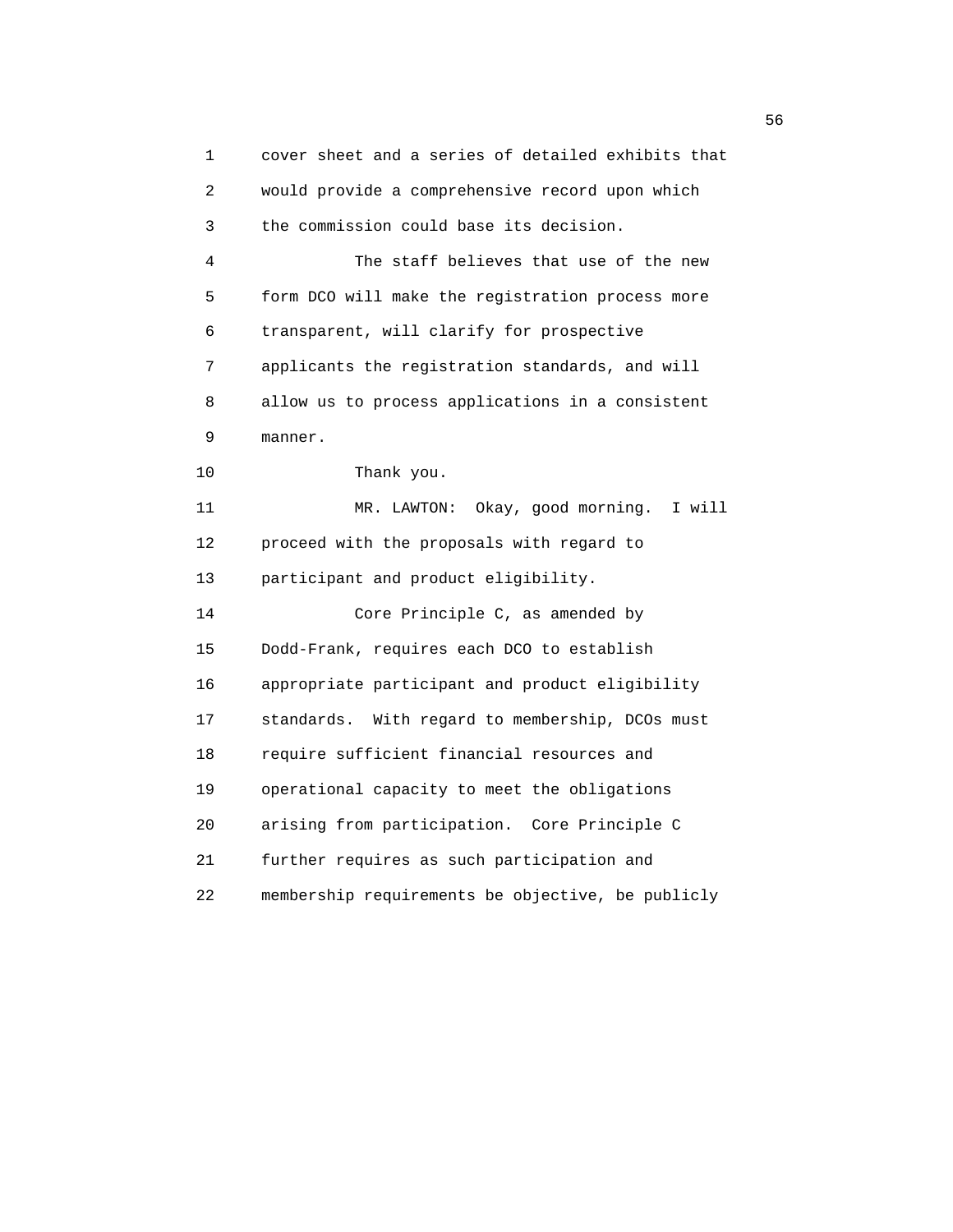1 disclosed, and permit fair and open access. 2 With respect to product eligibility, 3 Core Principle C requires that each DCO establish 4 appropriate standards for determining the 5 eligibility of contracts submitted for clearing. 6 The staff is proposing regulation 39.12 pursuant 7 to Core Principle C. 8 I'll turn first to participant 9 eligibility. Proposed 39.12 is designed to ensure 10 that participation requirements do not 11 unreasonably restrict any entity from becoming a 12 clearing member, while at the same time 13 eliminating risk to the DCO and its other clearing 14 members. 15 Proposed 39.12(a) would require a DCO to 16 establish participation requirements that permit 17 fair and open access. To achieve fair and open 18 access the proposal would prohibit a DCO from 19 adopting a particular restrictive participation 20 requirement if it could adopt a less- restrictive 21 requirement that would not materially increase 22 risk to the DCO or to its clearing members.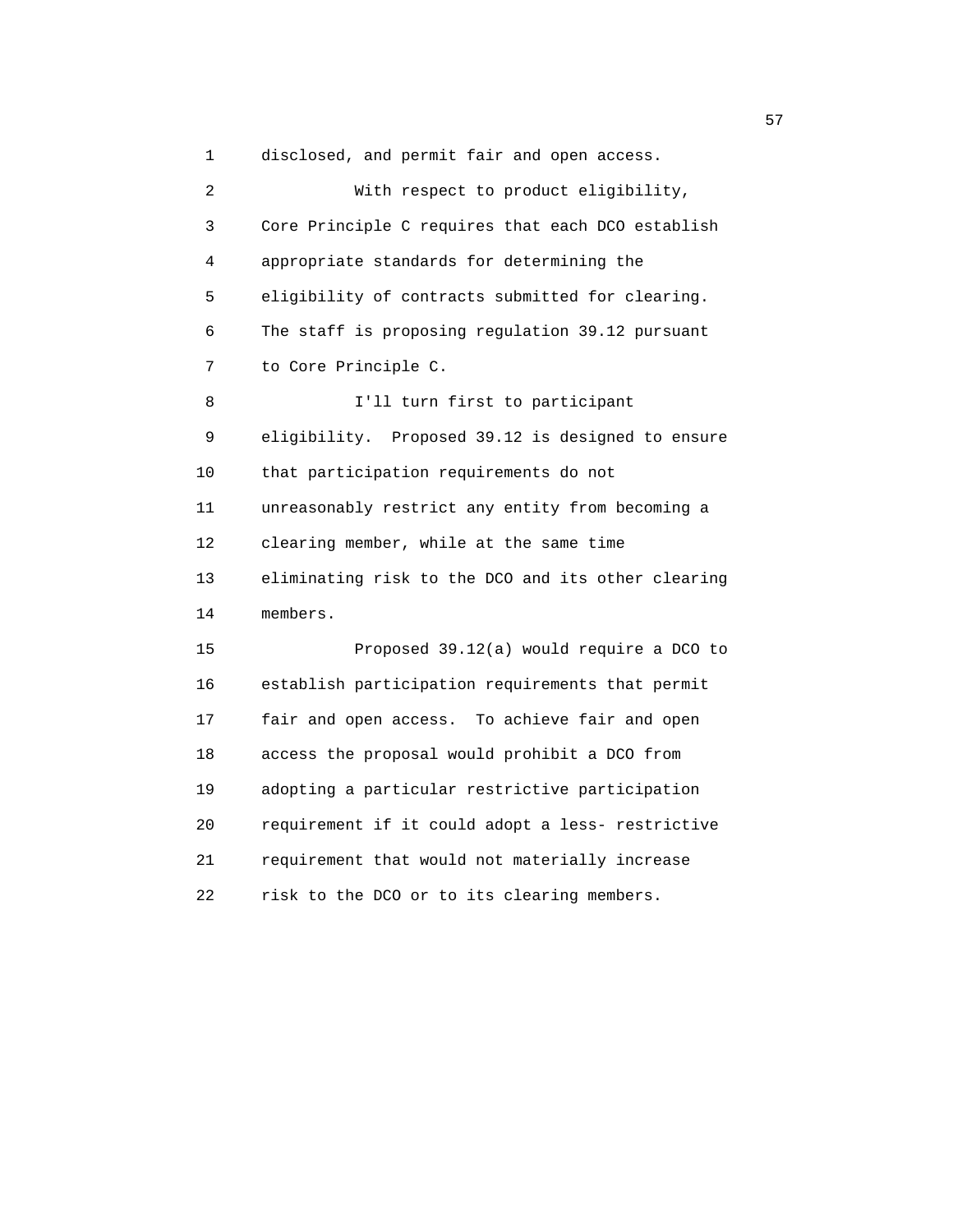1 The proposal would prohibit 2 participation requirements that have the effect of 3 excluding or eliminating clearing membership of 4 certain types of market participants, unless the 5 DCO can demonstrate that the restriction is 6 necessary to address financial risk or 7 deficiencies in a participant's operational 8 capabilities that might prevent them from 9 fulfilling their obligations as clearing members. 10 It would prohibit a DCO from requiring clearing 11 members maintain a swap portfolio of a particular 12 size or that they meet any transaction volume 13 threshold. 14 The proposal would further require that 15 clearing members have access to sufficient 16 financial resources to meet obligations arising 17 from participation in the DCO. It would require 18 DCOs to establish capital requirements that are 19 based on objective, transparent, and 20 commonly-accepted standards that appropriately 21 match capital to risk. It would require capital 22 requirements to be scaleable so that they would be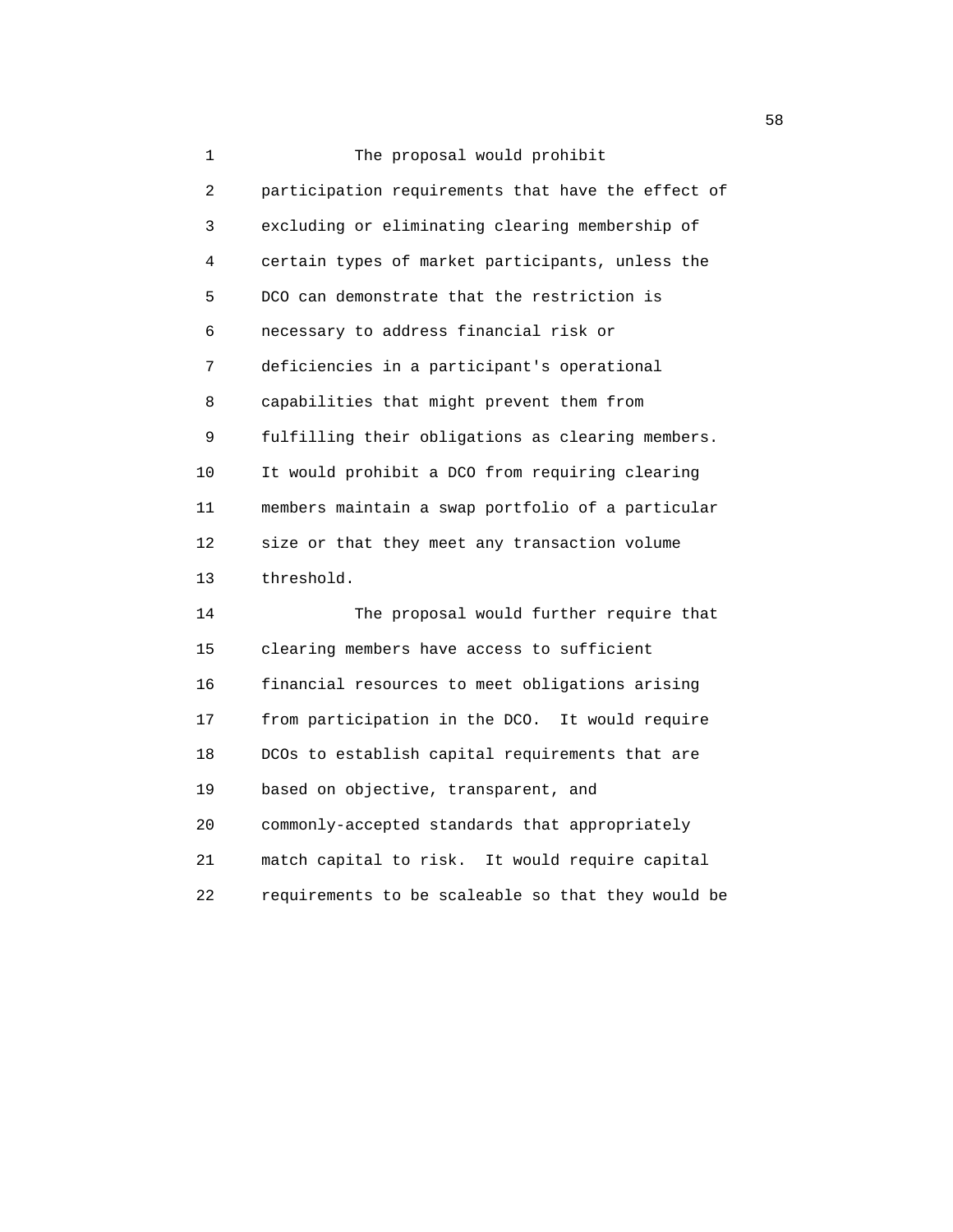1 proportional to the risk posed by individual 2 clearing members. Thus, for clearing members risk 3 exposure were to increase the DCO could increase 4 the clearing members' corresponding capital 5 requirement. 6 The proposal would specify that a DCO is 7 not permitted to set a minimum capital requirement 8 of more than \$50 million. 9 With regard to operational requirements, 10 the proposal would require a DCO to establish 11 participation requirements that ensure that 12 clearing members have adequate operational 13 capacity to meet obligations arising from 14 participation. This would include, at a minimum, 15 the ability to process expected volumes and values 16 of transactions within required timeframes, 17 including at peak times, and on peak days. The 18 ability to fulfill collateral payment and delivery 19 obligations, and the ability to participate in 20 default management activities as required by the 21 rules of the DCO.

22 Strong participation requirements will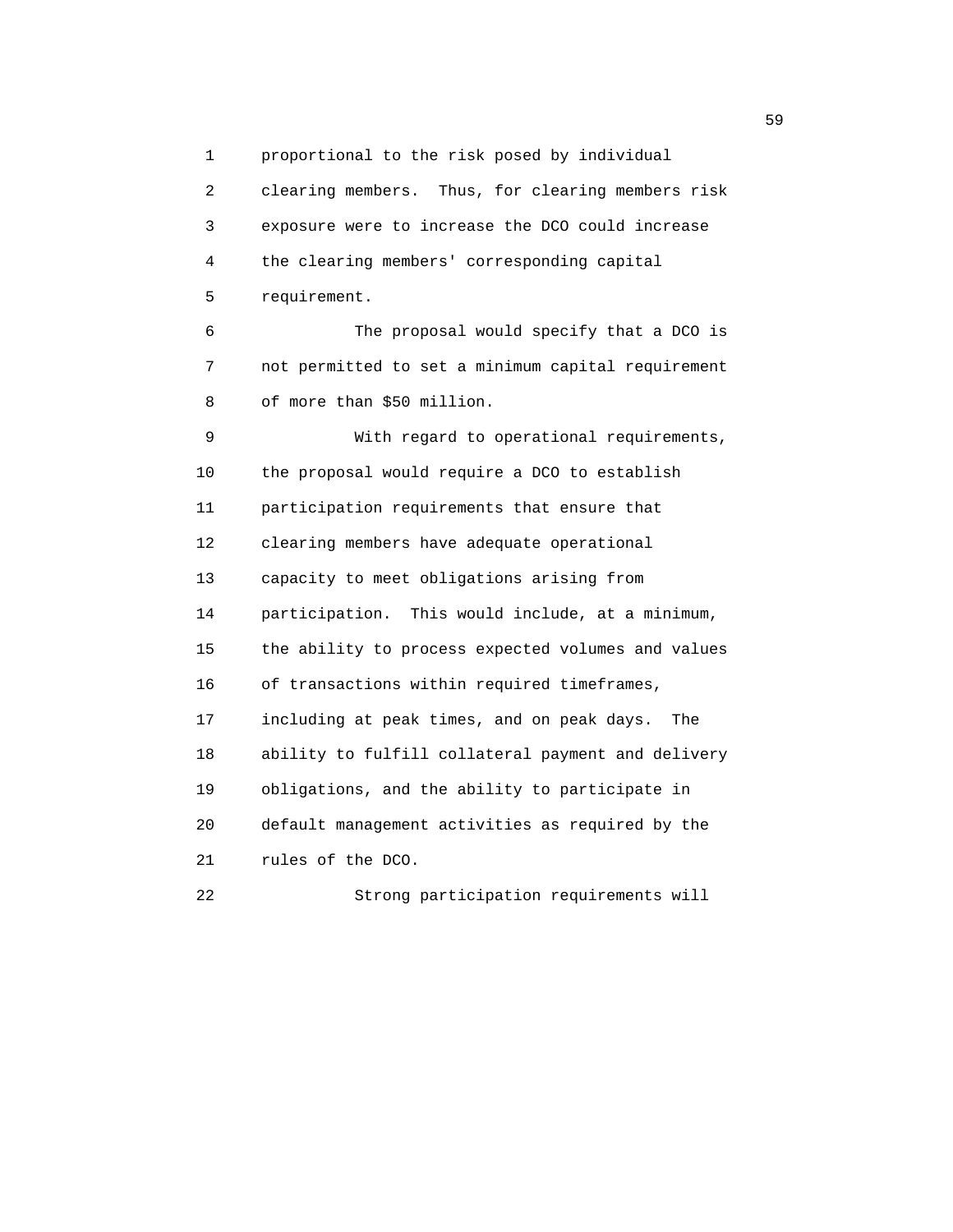1 not limit risk if they're not satisfied on an 2 ongoing basis. Core Principle C requires that 3 each DCO establish and implement procedures to 4 verify on an ongoing basis the compliance of each 5 participation and membership requirement of the 6 DCO. The proposal would codify this requirement. 7 A DCO cannot effectively monitor 8 clearing members if it's not adequately informed 9 about their financial status. The proposal would 10 address this point. Specifically, it would 11 require DCOs to in turn to require their clearing 12 members to file periodic financial reports with 13 the DCO that contain any financial information 14 that the DCO determines is necessary to asses 15 whether the requirements are being met. 16 Turning now to product eligibility. 17 Proposed 39.12(b) would require a DCO to establish 18 appropriate requirements for determining the 19 eligibility of contracts submitted for clearing, 20 taking into account its ability to manage the 21 risks associated with such contracts. The factors

22 to be considered in determining product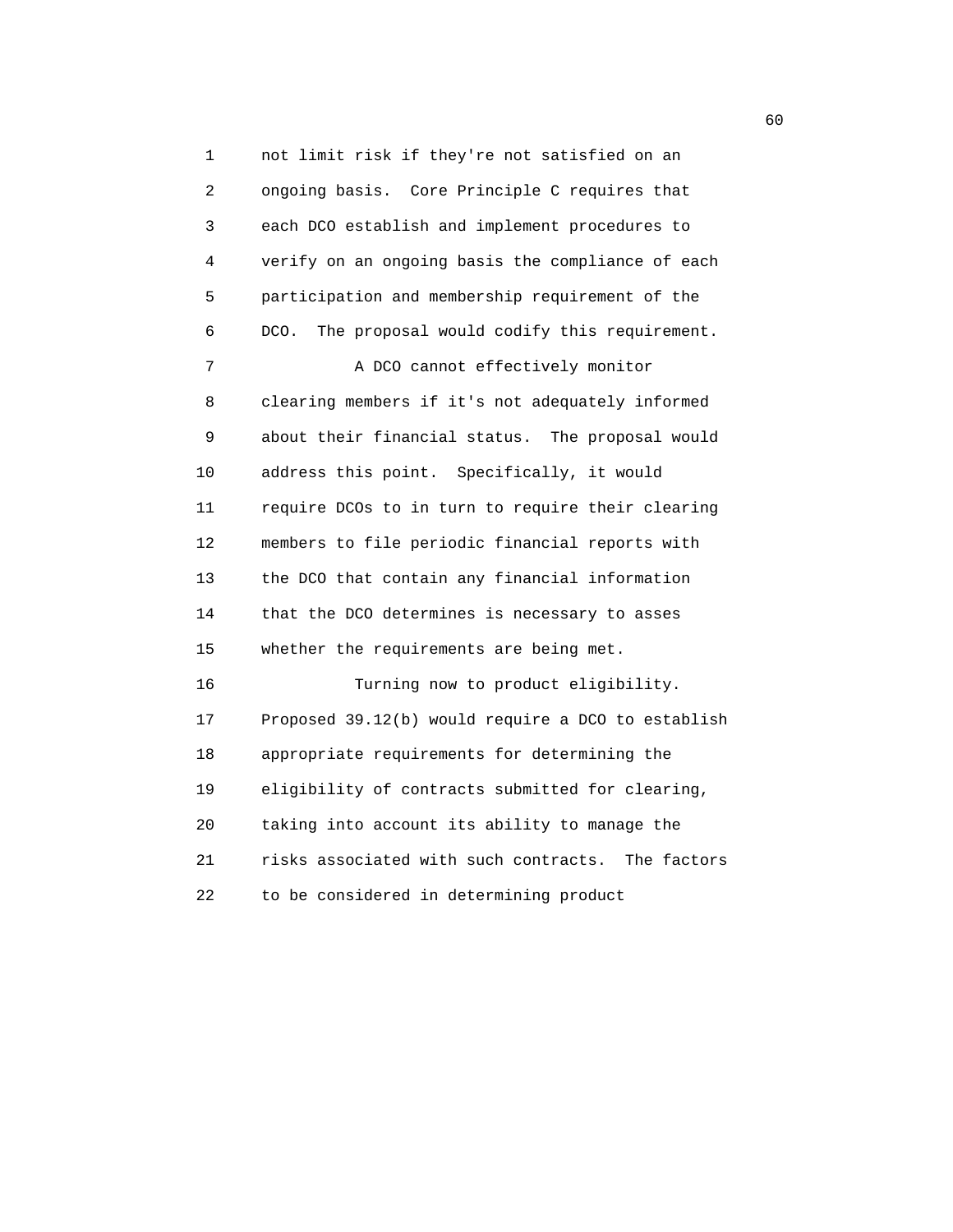1 eligibility would include but not be limited to 2 trading volume, liquidity, availability of 3 reliable prices, the ability of the DCO to measure 4 risk for purposes of setting margin requirements, 5 and the operational capacity of the DCO and its 6 clearing members to address any unique risk 7 characteristics of a product.

 8 Section 2(h)(1)(B) of the act requires a 9 DCO to adopt rules providing that all swaps with 10 the same terms and conditions submitted to the DCO 11 for clearing are economically equivalent within 12 the DCO and may be offset with each other within 13 the DCO. It further provides for 14 non-discriminatory clearing of all swaps executed 15 bilaterally or on our subject to the rules of an 16 unaffiliated trading facility. Proposed rule 17 39.12(b) would codify these requirement's in the 18 commission's regulations. 19 Proposed 39.12(b)3 would also require a 20 DCO to select contract unit sizes that maximize 21 liquidity, open access, and risk management.

22 Appropriate contract unit size can promote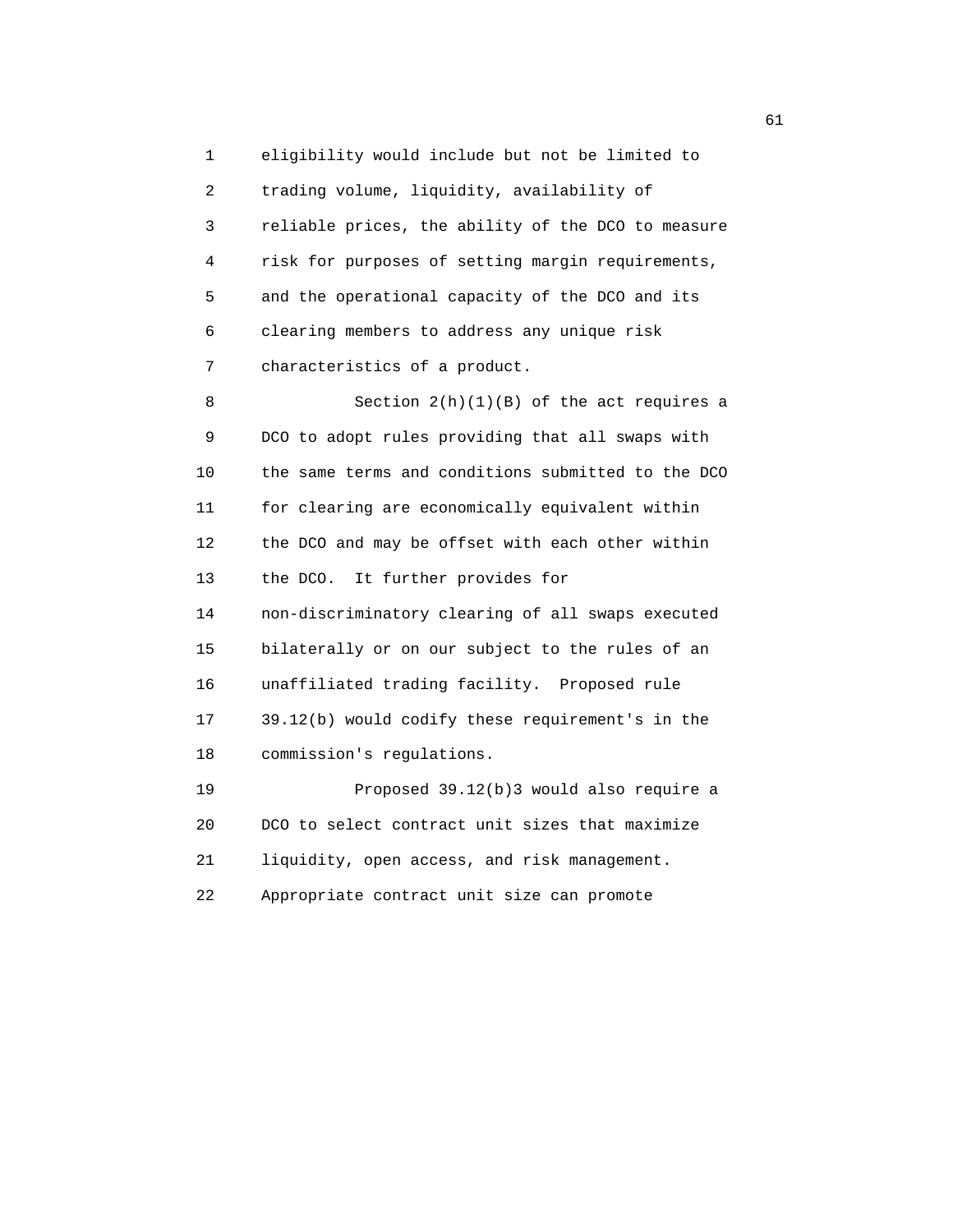1 liquidity, it can facilitate open access, and it 2 can aid risk management in the event of a default, 3 by permitting a DCO to have more potential 4 counterparties for liquidation purposes. 5 Finally, the proposal would require each 6 DCO that clears swaps to have rules stating that 7 upon acceptance of a swap by the DCO for clearing 8 by a clearing member on behalf of a customer, all 9 the terms of the swap as carried in the customer 10 account on the books of the clearing member must 11 conform to the terms of the cleared swap 12 established under the DCO's rule. The purpose of 13 this provision is to encourage standardization of 14 swaps and to avoid any problems that might arise 15 based on a difference between the terms of the 16 swap as carried at the DCO level and as carried at 17 the clearing member level. 18 Thank you. 19 MS. POLASKI: Good morning, Mr. Chairman 20 and commissioners. 21 The proposed regulation implementing 22 Core Principle D, risk management, would address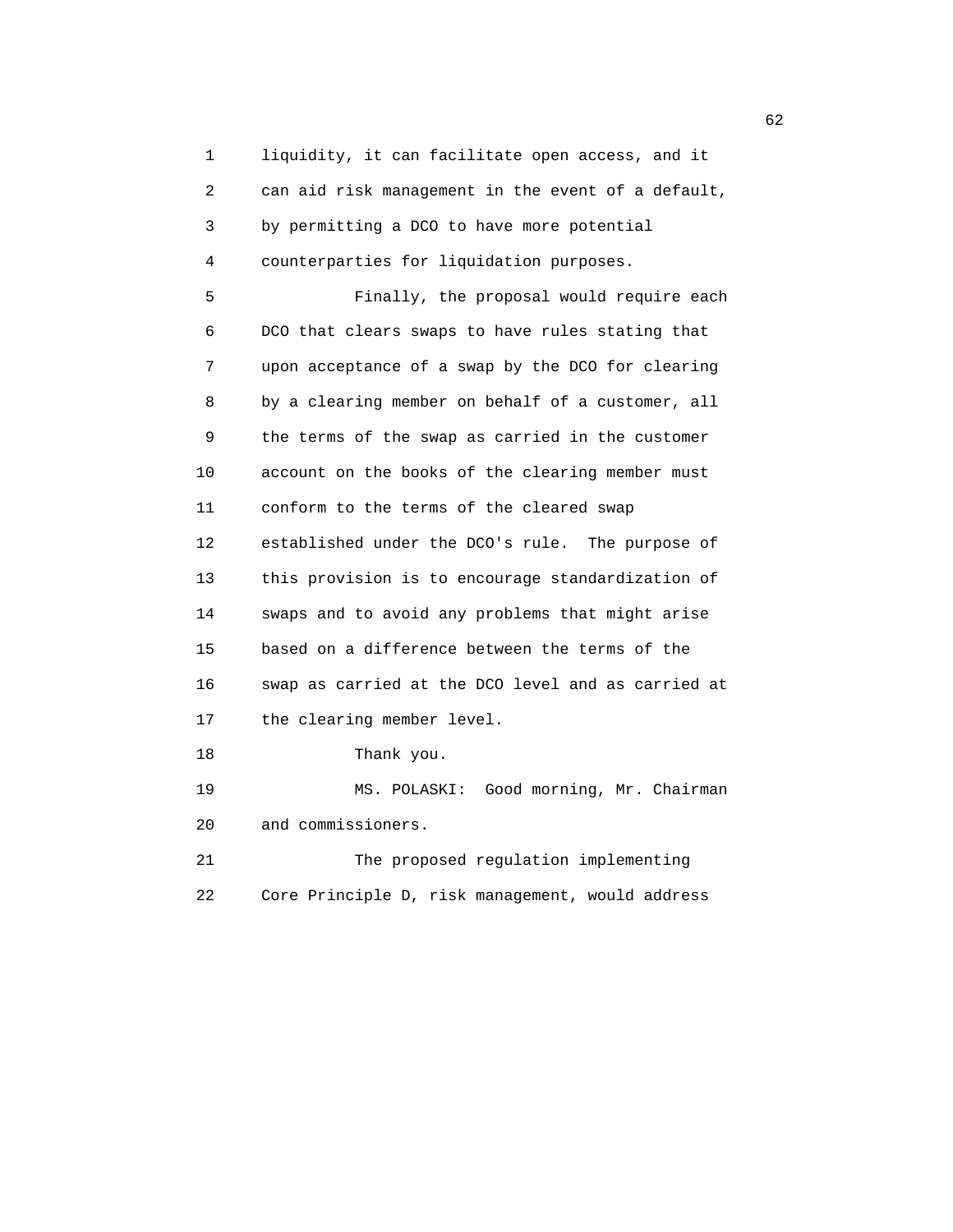1 three general categories of risk management

 2 requirements. General requirements, requirements 3 addressing measurement of credit exposure and 4 margin, and requirements relating to other risk 5 control mechanisms.

 6 The general requirements would require a 7 DCO to have a comprehensive written risk 8 management framework subject to internal audit and 9 a chief risk officer. The proposed regulation 10 contains a number of specific requirements with 11 respect to the measurement of credit exposure and 12 margin. For example, a DCO typically includes in 13 its margin calculations an estimate of the time 14 within which it would be able to liquidate a 15 defaulting clearing member's positions. The 16 proposal would require a DCO to use an estimated 17 liquidation time that is a minimum of five 18 business days for cleared swaps that are not 19 executed on a designated contract market, and a 20 minimum of one business day for all other products 21 that it clears.

22 Margin coverage would have to meet a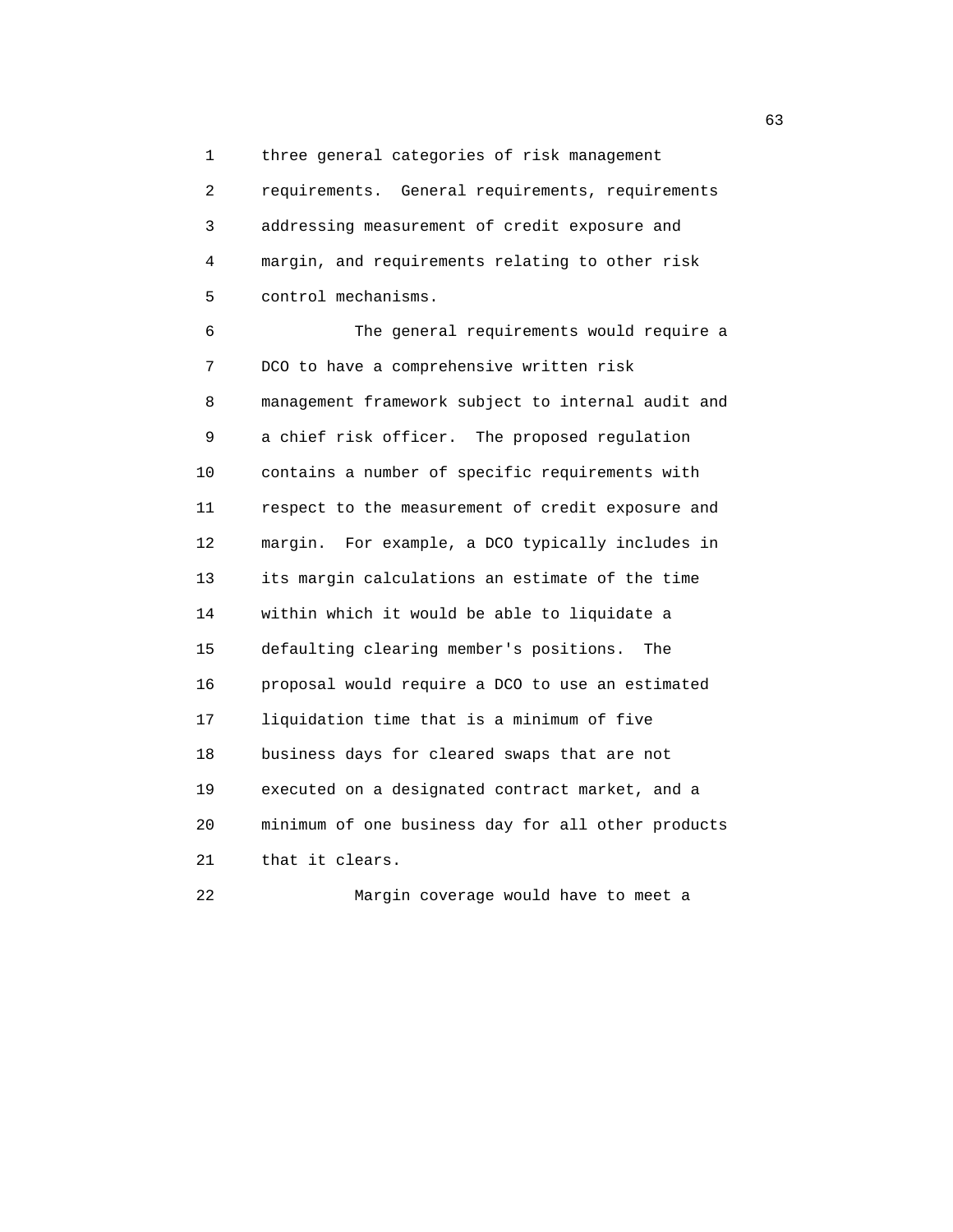1 confidence level of at least 99 percent based on 2 data from an appropriate historic time period with 3 respect to the following: Each product that is 4 margined on a product basis, each spread within or 5 between products for which there is a defined 6 spread margin rate, each account held by a 7 clearing member at the DCO by house origin and 8 customer origin, and each swap portfolio by 9 beneficial owner.

 10 A DCO would be required to determine 11 whether its margin coverage was adequate for each 12 product on a daily basis. In addition, a DCO 13 would be required to conduct periodic back tests 14 to determine the extent of actual margin coverage 15 over a period of time. The proposal would require 16 daily back tests for products that are 17 experiencing significant market volatility. 18 Monthly back tests would be required for all 19 products, for each clearing member's house and 20 customer account, and for each swap portfolio by 21 beneficial owner. 22 With respect to customer accounts only,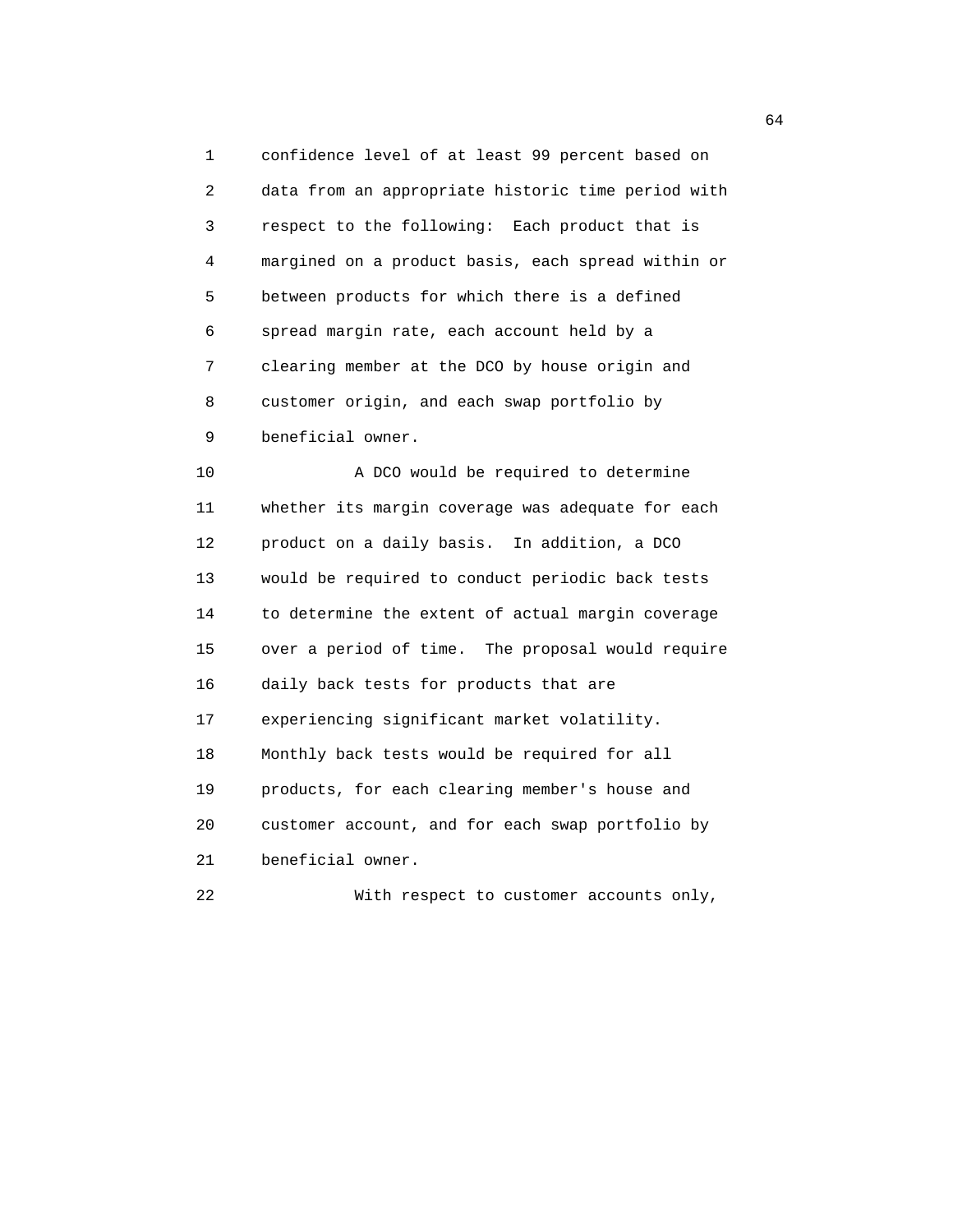1 DCOs would be required to collect margin on a 2 gross basis. Thus, a DCO would not be permitted 3 to net positions of different customers against 4 one another when collecting margin for a clearing 5 member's customer account.

 6 With respect to other risk control 7 mechanisms, the proposal would require a DCO to 8 impose risk limits on each clearing member's house 9 and customer account to limit its risk exposure 10 relative to the clearing member's financial 11 resources, the DCO's financial resources, or both. 12 A DCO could only permit a clearing 13 member to exceed such a risk limit if it posted 14 additional margin. A DCO would be required to 15 obtain from its clearing members copies of all 16 large trader reports that clearing members filed 17 with the commission, and review those reports on a 18 daily basis, including reviewing each large 19 trader's positions reported by any of the DCO's 20 clearing members.

 21 The proposal would require a DCO to 22 conduct daily stress tests with respect to certain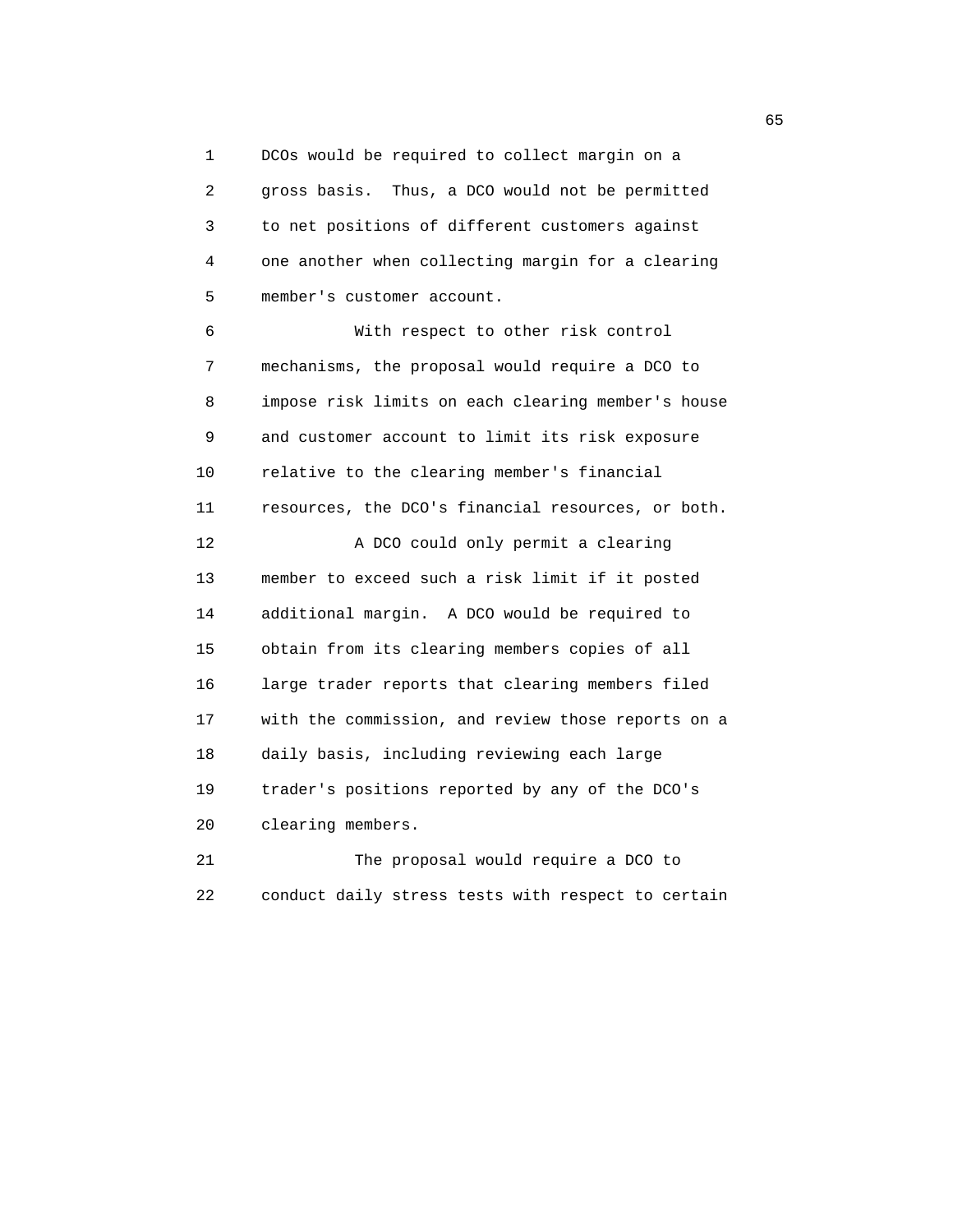1 large traders, and weekly stress tests with

 2 respect to all clearing member accounts by house 3 and customer origins, and all swap portfolios by

 4 beneficial owner to compare the impact of 5 potential price moves to the financial resources 6 of the large traders and clearing members.

7 A DCO would also be required to offer 8 multilateral portfolio compression exercises on a 9 regular basis for its clearing members that clear 10 swaps to the extent that such exercises are 11 appropriate for those swaps that it clears.

 12 The proposed regulation implement in 13 Core Principle E, settlement procedures, would 14 require a DCO to affect a settlement with each 15 clearing member at least once each business day. 16 And, to have the authority and operational 17 capacity to affect a settlement with each clearing 18 member on an intraday basis, either routinely when 19 thresholds specified by the DCO were breached, or 20 in times of extreme market volatility.

 21 DCOs would be subject to three 22 requirements in order to limit their exposure to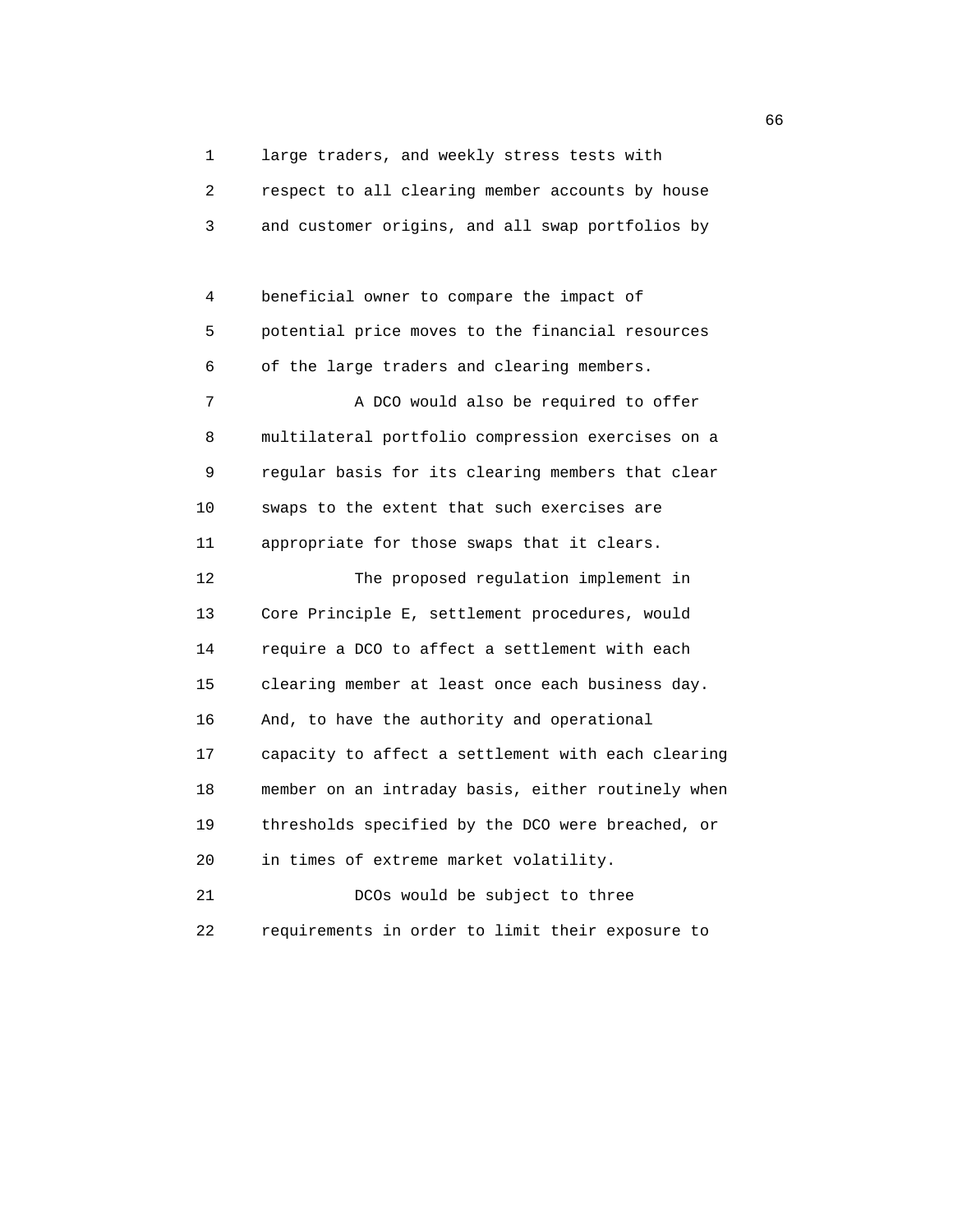1 settlement bank risks. First, a DCO would be 2 required to have documented criteria for 3 acceptable settlement banks for the DCO and its 4 clearing members addressing capitalization, credit 5 worthiness, access to liquidity, operational 6 reliability, and regulation or supervision of such 7 banks. Second, a DCO would be required to monitor 8 the approved settlement banks on an ongoing basis 9 to ensure that they continue to meet the 10 documented criteria. Finally, a DCO would be 11 required to monitor the range and concentration of 12 its exposures to the settlement banks in the event 13 that the settlement bank with the largest share of 14 settlement activity were to fail. 15 The proposed regulation implementing 16 Core Principle F, treatment of funds, would 17 require a DCO to comply with any applicable 18 customer segregation requirements. The proposed 19 regulation would also establish the procedures 20 that must be followed and the information that

 21 must be submitted to the commission by a DCO 22 seeking approval to either commingle futures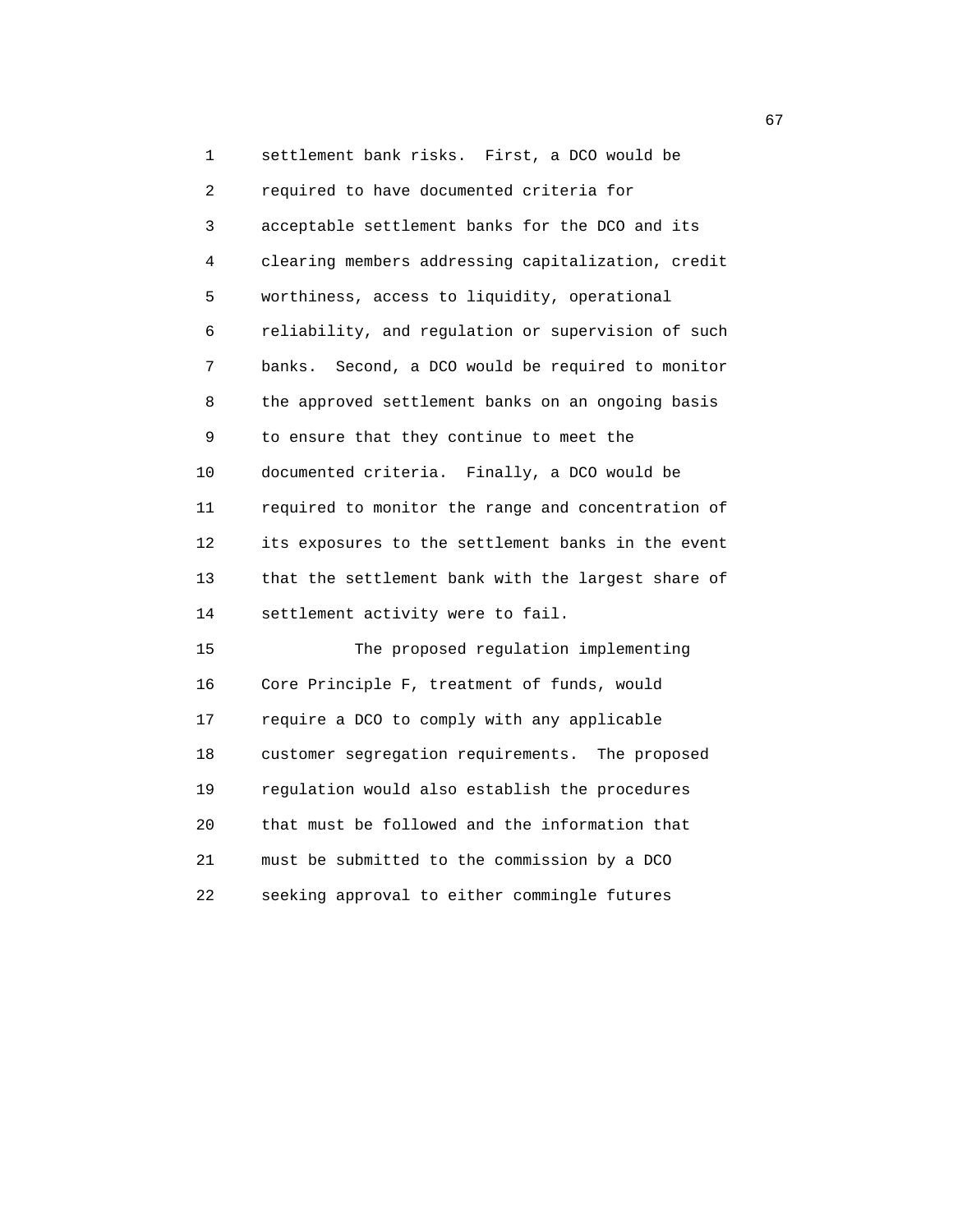1 possessions in a swaps account governed by section 2 4d(f) of the CEA, or to commingle swaps in a 3 futures account governed by section 4d(a) of the 4 CEA.

 5 The proposed regulation would require a 6 DCO to limit the assets it accepts as initial 7 margin to those that have minimal credit market 8 and liquidity risks without specifying which 9 particular assets are acceptable. However, it 10 would specifically prohibit a DCO from accepting 11 letters of credit as margin.

 12 The proposed regulation would require 13 the valuation of assets posted as margin on a 14 daily basis, the application of appropriate 15 haircuts, and appropriate concentration limits as 16 necessary to ensure liquidity. 17 Any investment of customer margin funds

 18 would have to comply with the regulation 1.25 19 requirements, whether the customers are futures 20 customers or swaps customers.

 21 The proposed regulation implementing 22 Core Principle G, default rules and procedures,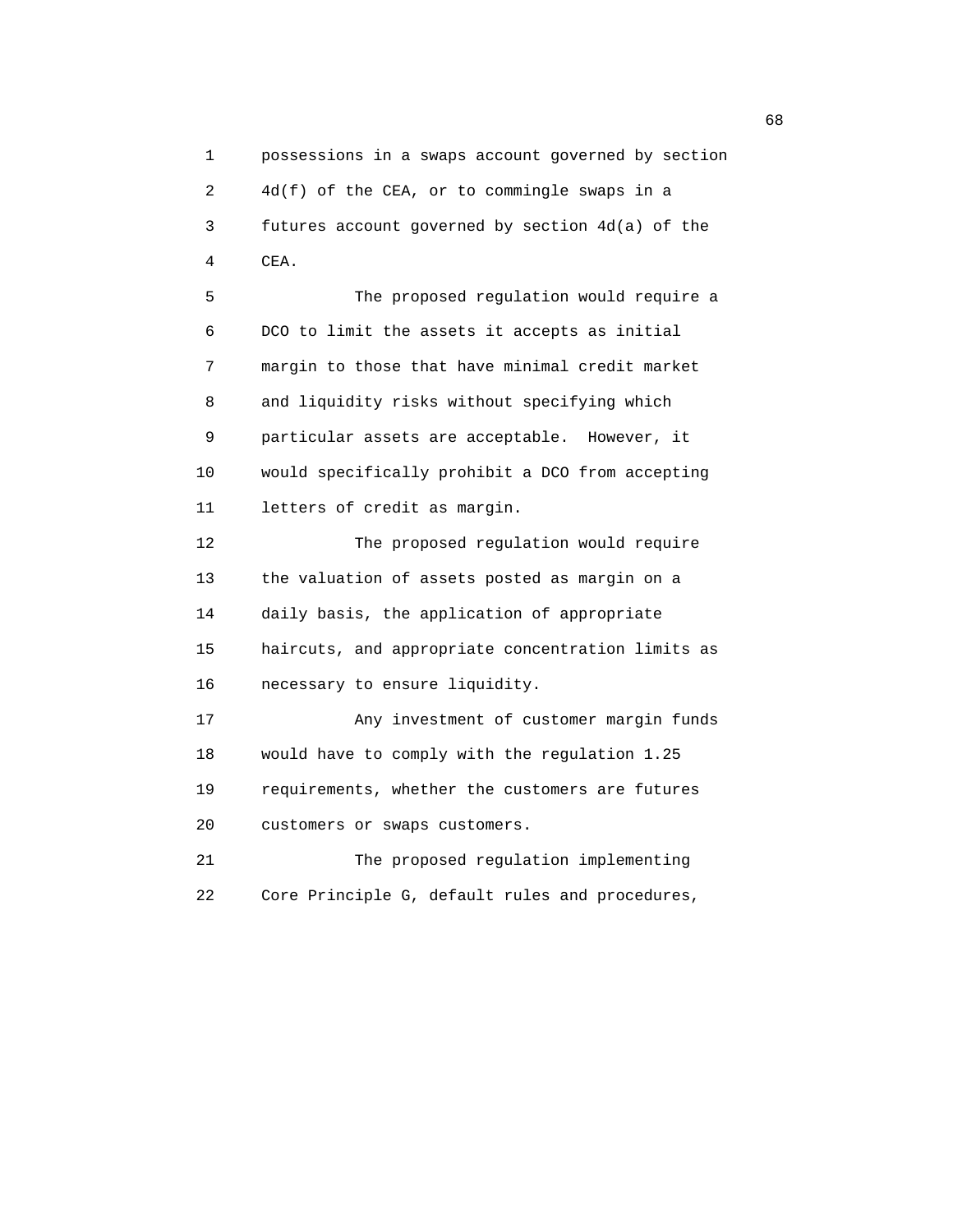1 would require a DCO to maintain a current written 2 default management plan and to conduct and

 3 document a test of the plan at least once a year. 4 The proposal would require that in the event of a 5 clearing member default, a DCO must have the 6 authority to promptly transfer, liquidate, or 7 hedge the customer or proprietary positions of the 8 defaulting clearing member. In addition, a DCO 9 would be permitted to auction or allocate those 10 positions to other clearing members. 11 However, if a DCO's rules permit it to 12 require other clearing members to accept an 13 allocation of a defaulting clearing member's 14 positions, the allocation would have to be 15 proportional to the size of the accepting clearing 16 member's positions at the DCO. The proposed 17 regulation would also require a DCO to review a 18 clearing member's continuing eligibility for 19 membership if it filed a bankruptcy petition and 20 to take appropriate action with respect to its 21 positions. 22 Thank you.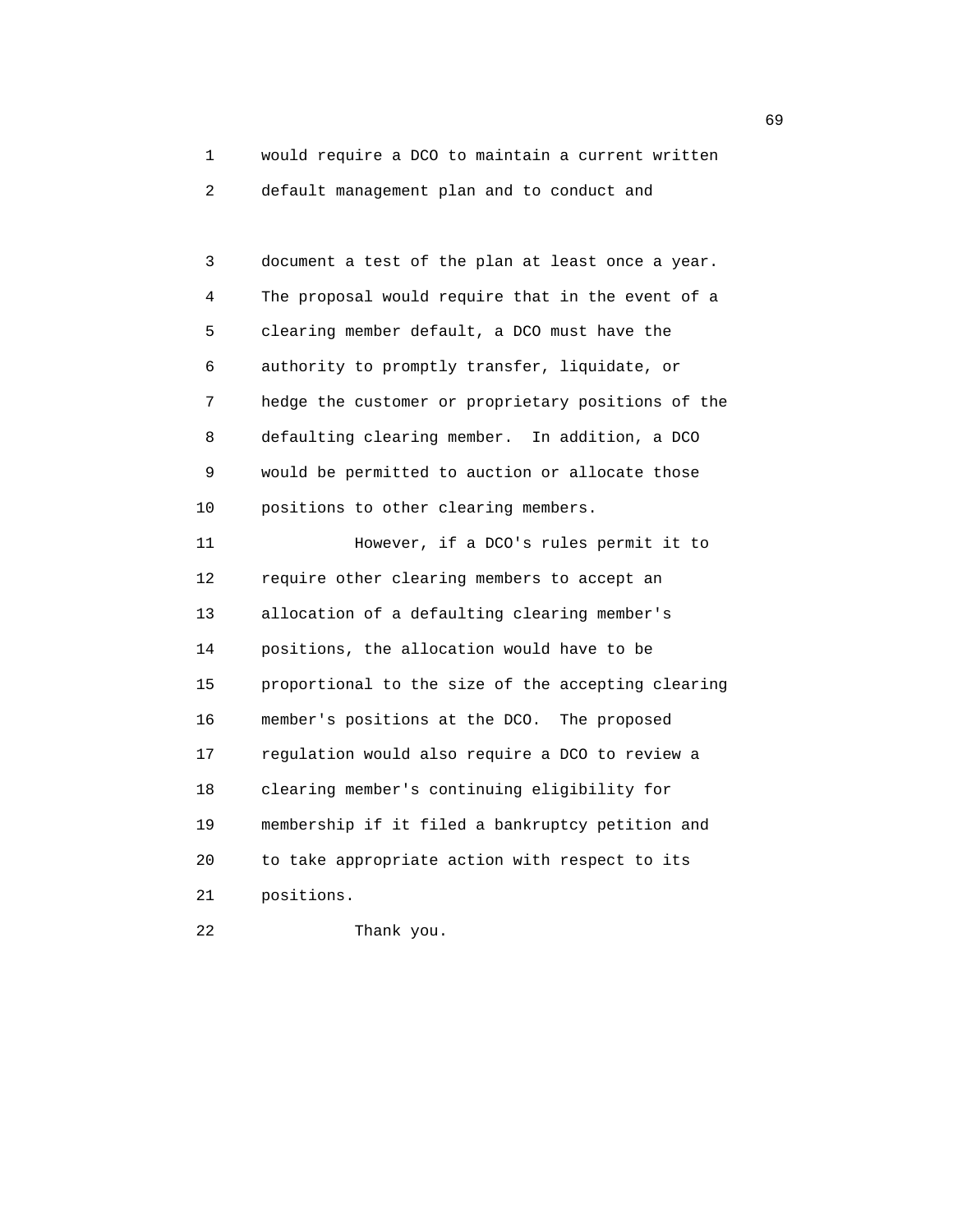1 MR. WASSERMAN: Thank you. I'm going to 2 deal with Core Principle I and I am going to 3 briefly discuss three issues. System safeguards, 4 business continuity standards for all DCOs, and 5 business continuity standards for systemically 6 important DCOs. 7 In terms of system safeguards,

 8 regulation 39.1(a) implements Core Principle I's 9 requirement that each DCO have a program of risk 10 analysis and oversight with respect to operations 11 and automated systems. Specifically, these 12 systems must have adequate scaleable capacity and 13 the program needs to address issues such as 14 information security, business continuity and 15 disaster recovery -- which I'm going to talk a 16 little bit more about later -- capacity and 17 performance planning, systems operations, systems 18 development and quality assurance, and physical 19 security and environmental controls. 20 Key issue is that the DCO is required to

 21 follow generally accepted standards and industry 22 best practices. So in other words, we're not

not a construct the contract of the construction of the construction of the construction of the construction of the construction of the construction of the construction of the construction of the construction of the constr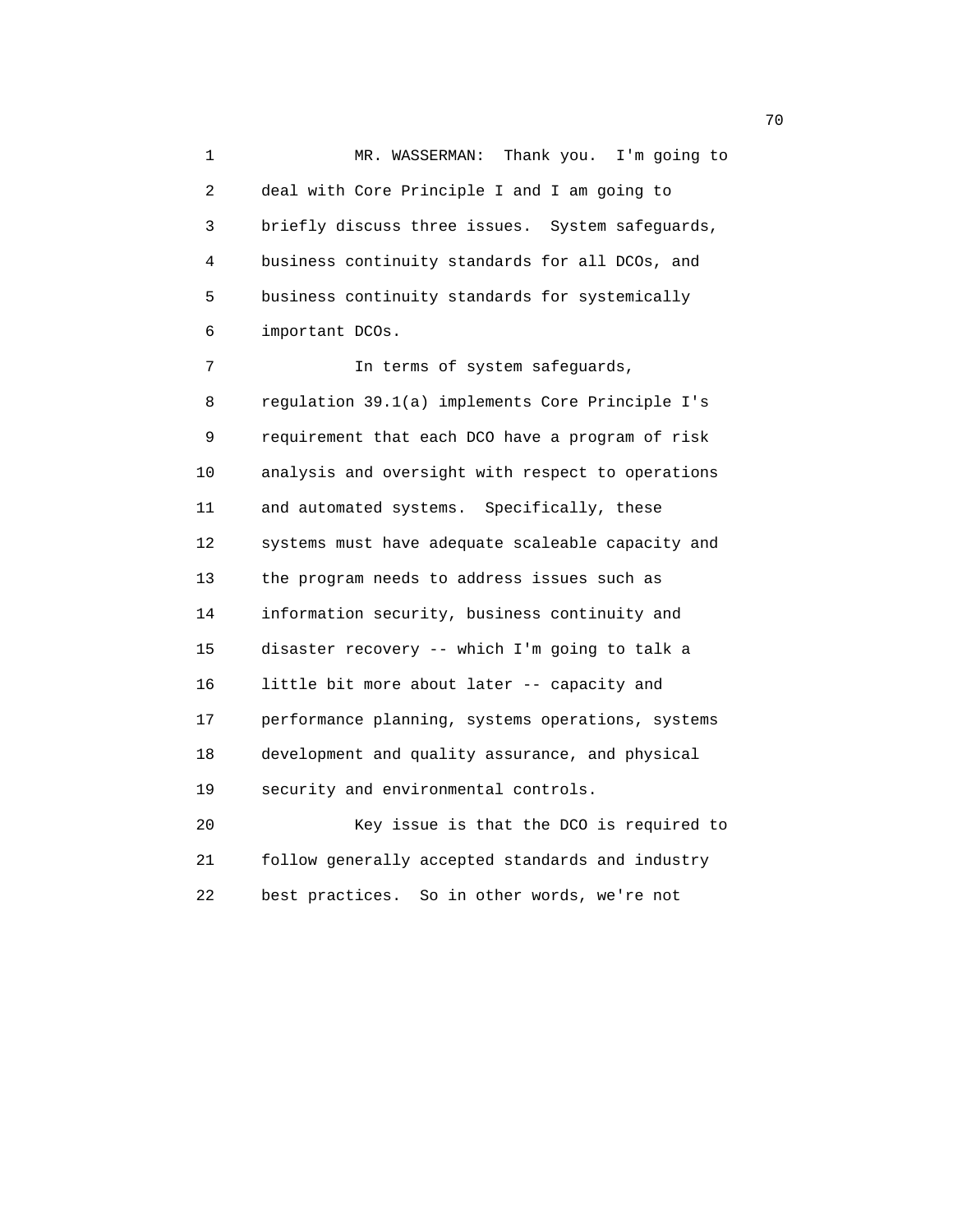1 being prescriptive in terms of the exact

 2 standards. Rather, they need to follow what is 3 essentially industry best practice.

 4 In terms of business continuity and 5 disaster recovery for all DCOs. The business 6 continuity and disaster recovery plan needs to 7 address physical, technological, and personnel 8 resources. In other words, you can't just simply 9 have wonderful physical and resources in computers 10 and not address your people. The recovery time 11 objective for all DCOs would be not later than the 12 next business day. In addressing the resources 13 for this, you may meet this through your own 14 resources, including, for instance, cross-training 15 of people. Or, the regulation explicitly notes 16 that you may meet these requirements through 17 written outsourcing arrangements. 18 The regulation requires periodic

 19 objective testing and review of the automated 20 systems, and of the business continuity and 21 disaster recovery plan. And you have to use 22 testing protocols that ensure that the DCO's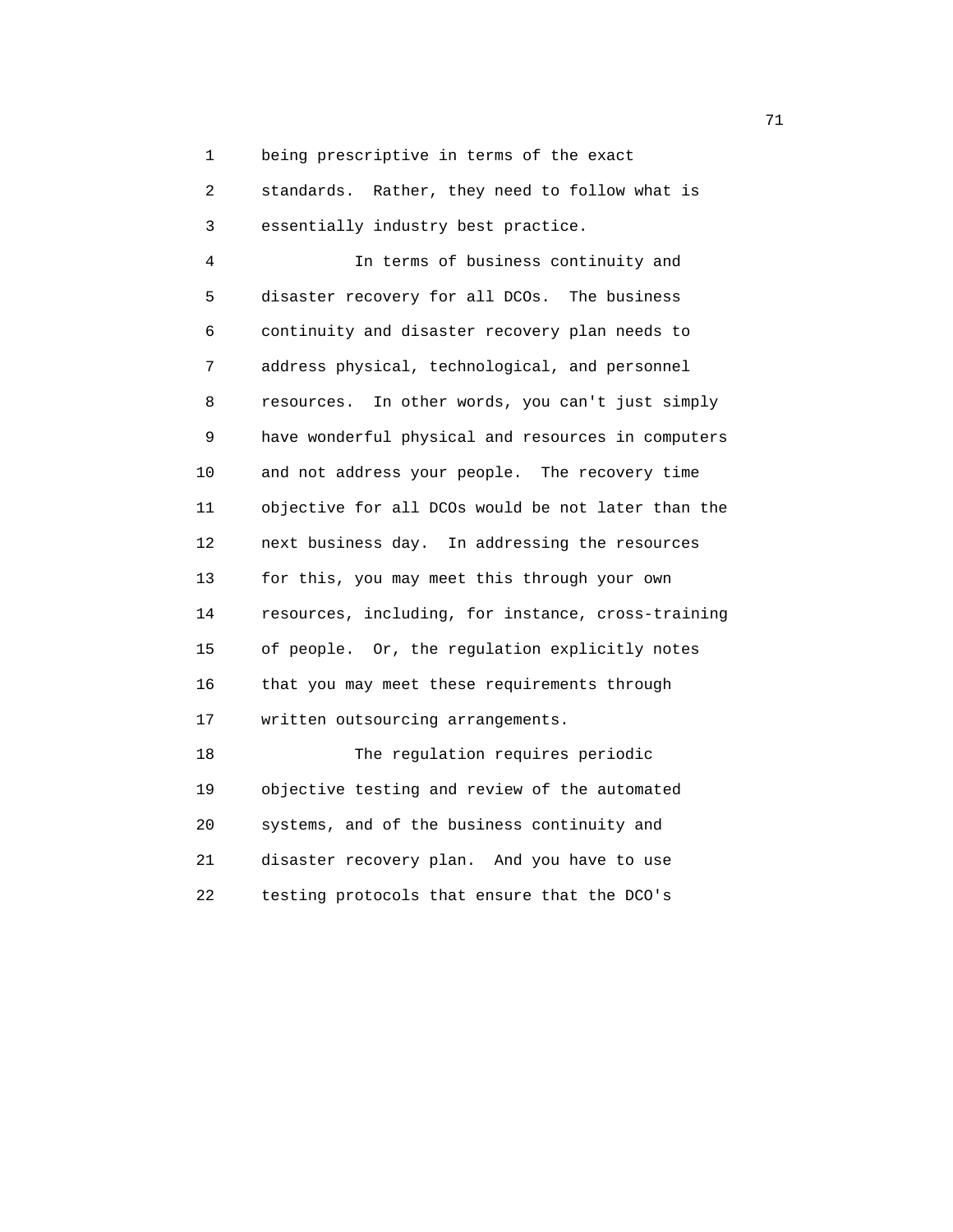1 business continuity resources are sufficient to 2 meet the recovery time objective.

 3 Testing must be conducted by qualified, 4 independent professionals, and reports setting 5 forth the protocols for these tests need to be 6 communicated to and reviewed by senior management, 7 as well as, of course, the results of the tests. 8 The requlation calls for a more 9 searching review of tests with fewer no 10 exceptions, on the theory that if you have a test 11 that you do too well on, perhaps it wasn't a 12 searching enough test. And the tests also must 13 show that you work with your members and your 14 service providers. Tests must also be coordinated 15 with clearing members, and providers of essential 16 services, such as telecom, water, power, and the 17 like.

18 Specifically with respect to

 19 systemically important DCOs. The commission had 20 proposed some rules back in May under which we 21 were going to designate which of the DCOs, among 22 other things, were critical. With respect

последници производите на 1922 године в 1922 године в 1922 године в 1922 године в 1922 године в 1922 године в <br>В 1922 године в 1922 године в 1922 године в 1922 године в 1922 године в 1922 године в 1922 године в 1922 годин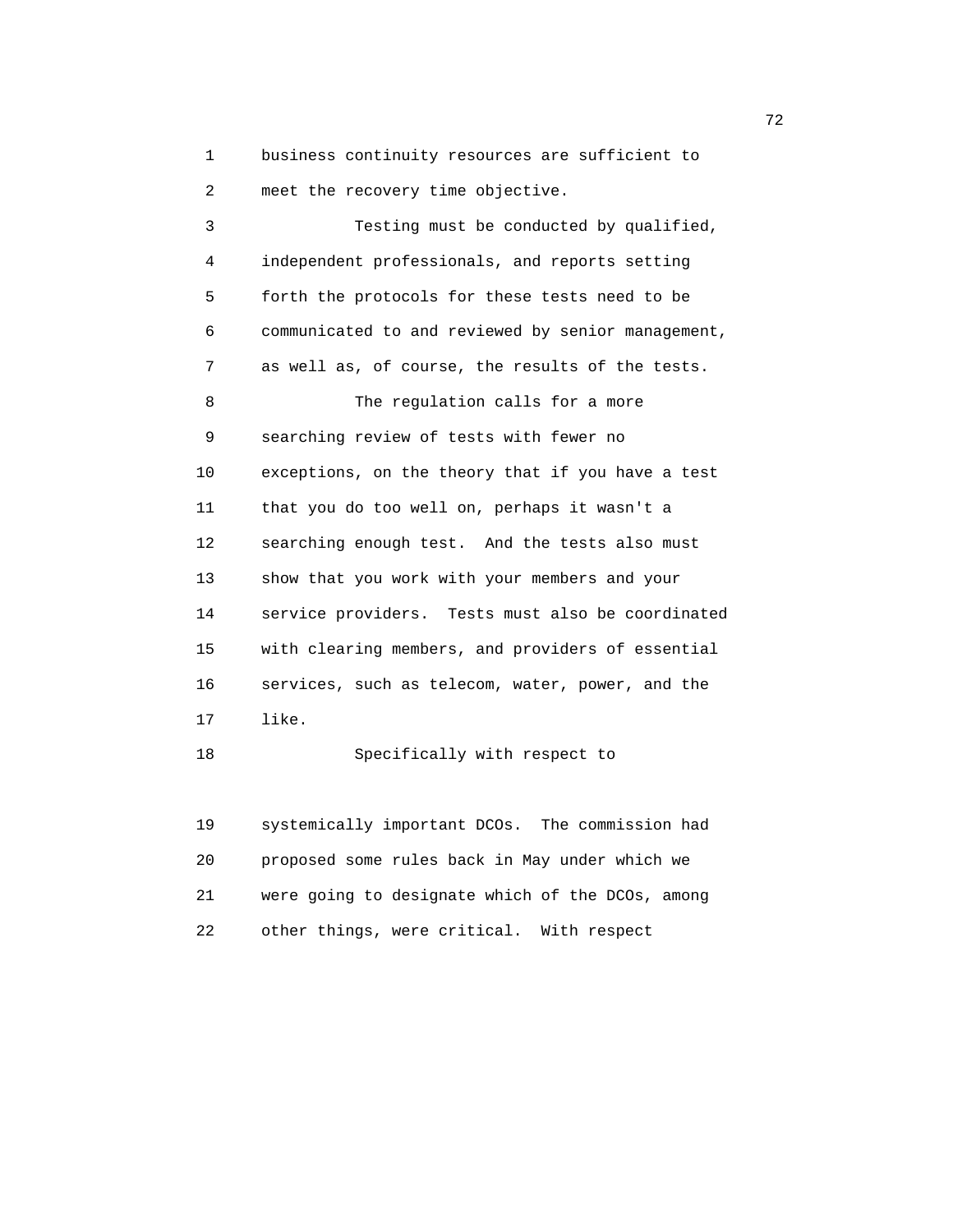1 specifically to DCOs, since Dodd-Frank has 2 essentially established through the FSOC 3 designation criteria and a designation process for 4 which DCOs are systemically important, rather than 5 duplicate that process we will follow those 6 designations. And so those are the DCOs who are 7 subject to these higher standards. 8 The higher standards come in two areas. 9 First off, what is required is a recovery time 10 objective of two hours following a disruption, 11 including a wide-scale disruption. In order to 12 meet that there is a requirement of geographic 13 dispersal of resources. In other words, you need 14 to have among your backup resources 15 infrastructure, physical, and technological 16 resources that are geographically diverse from the 17 resources that you might rely on to meet your 18 normal needs. And with respect to personnel, you 19 need to be having separate personnel -- that is, 20 personnel outside of the normal commuting area of 21 a primary location so that in the event that such

22 personnel are temporarily or permanently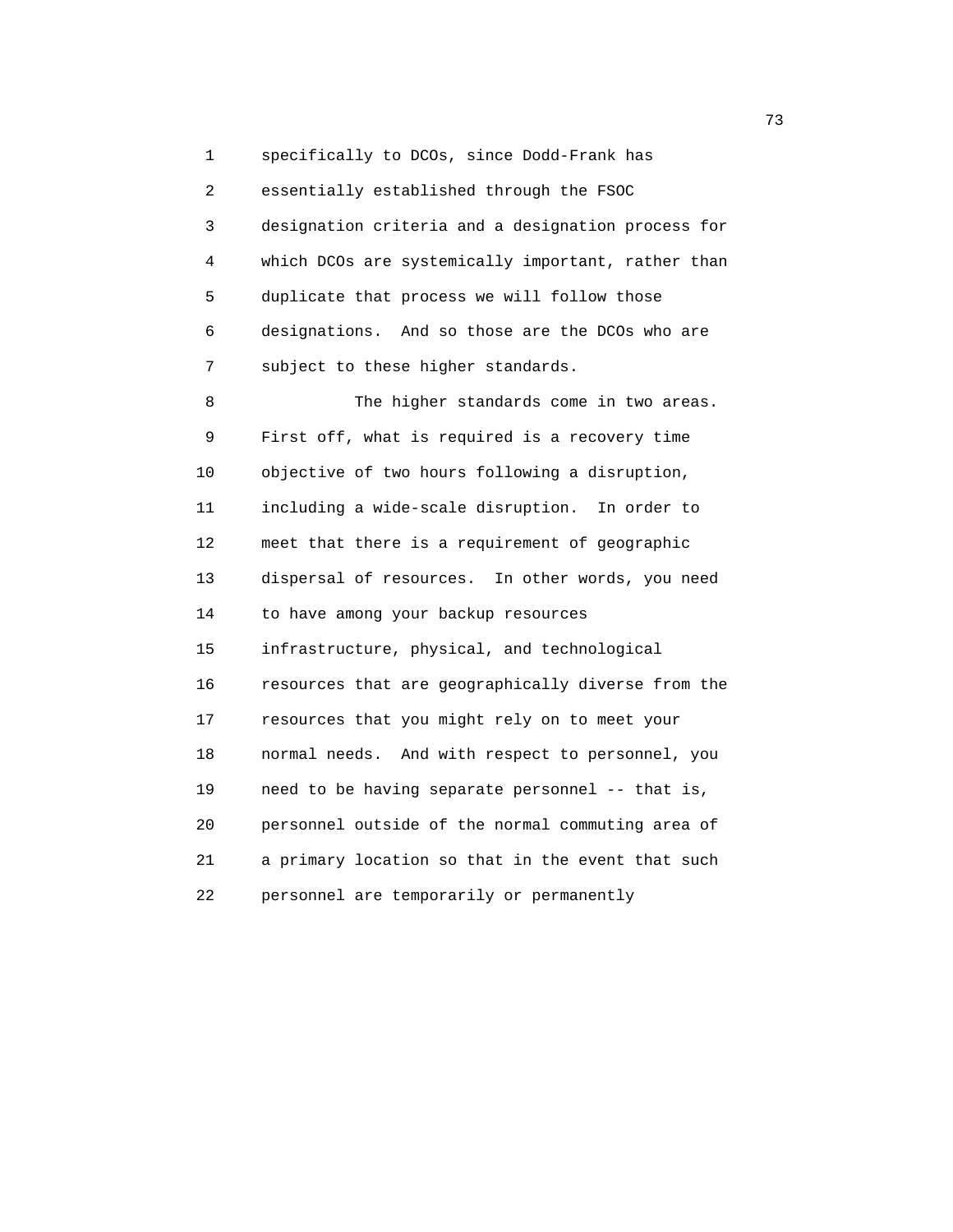```
 1 unavailable, essentially you have your backup
  2 resources.
 3 The implementation date for this, since
 4 this is a higher standard, would give a minimum of
 5 a year. Or, July 30, 2012.
 6 Thank you.
 7 CHAIRMAN GENSLER: That it?
8 MS. DEITZ: That concludes our
 9 presentation.
10 CHAIRMAN GENSLER: No more.
 11 MS. DEITZ: I think -- anyone else here?
 12 (Laughter) We have a cast of thousands today.
 13 CHAIRMAN GENSLER: No, no. I'm kidding
 14 around a little bit.
 15 Let me entertain a motion with regard to
 16 the Risk Management Requirements for Derivatives
 17 Clearing Organizations.
 18 COMMISSIONER SOMMERS: So moved.
 19 COMMISSIONER CHILTON: Second.
 20 CHAIRMAN GENSLER: I'd like to open the
 21 floor now to allow commissioners to ask questions.
 22 Let me say, I was kidding around a little bit.
```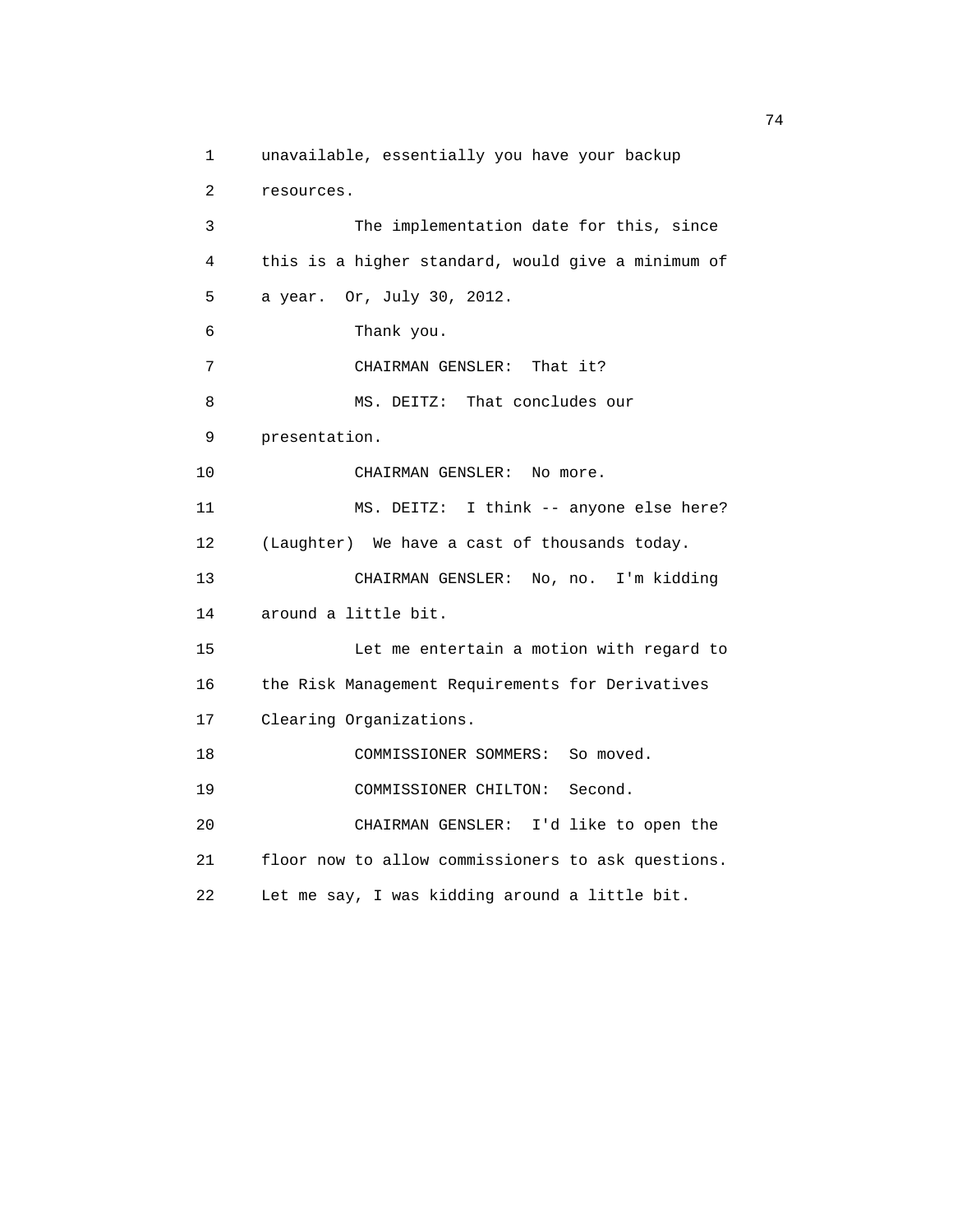1 But this is a really critical set of roles. I 2 support the proposed rulemaking and I'll have a 3 further statement. But the proposal establishes 4 robust risk management standards. And I think 5 it's particularly important as more swaps are 6 moved into central clearing, and as Congress 7 mandated that swaps be there. 8 We've had clearinghouses since the 9 1890s. They've really worked well in the futures 10 markets, through two world wards, the Great 11 Depression, and, yes, the crisis in 2008. But 12 Congress has now mandated that swaps also be 13 there. 14 Voluntarily, there have been in a lot of 15 markets. But this is now going to be a mandate. 16 So, these proposed rules are very important. 17 As I understand it, it's a question that 18 these meet or at least are consistent with 19 international standards as we know it. I know 20 that's a moving target, but is that a yes? 21 MR. RADHAKRISHNAN: Yes. 22 CHAIRMAN GENSLER: Yeah, all right. I

na matsay na katalog as na kasang na mga 1950. Ang isang mga 1950 na mga 1950 na mga 1950 na mga 1950 na mga 1<br>Mga 1950 na mga 1950 na mga 1950 na mga 1950 na mga 1950 na mga 1950 na mga 1950 na mga 1950 na mga 1950 na mg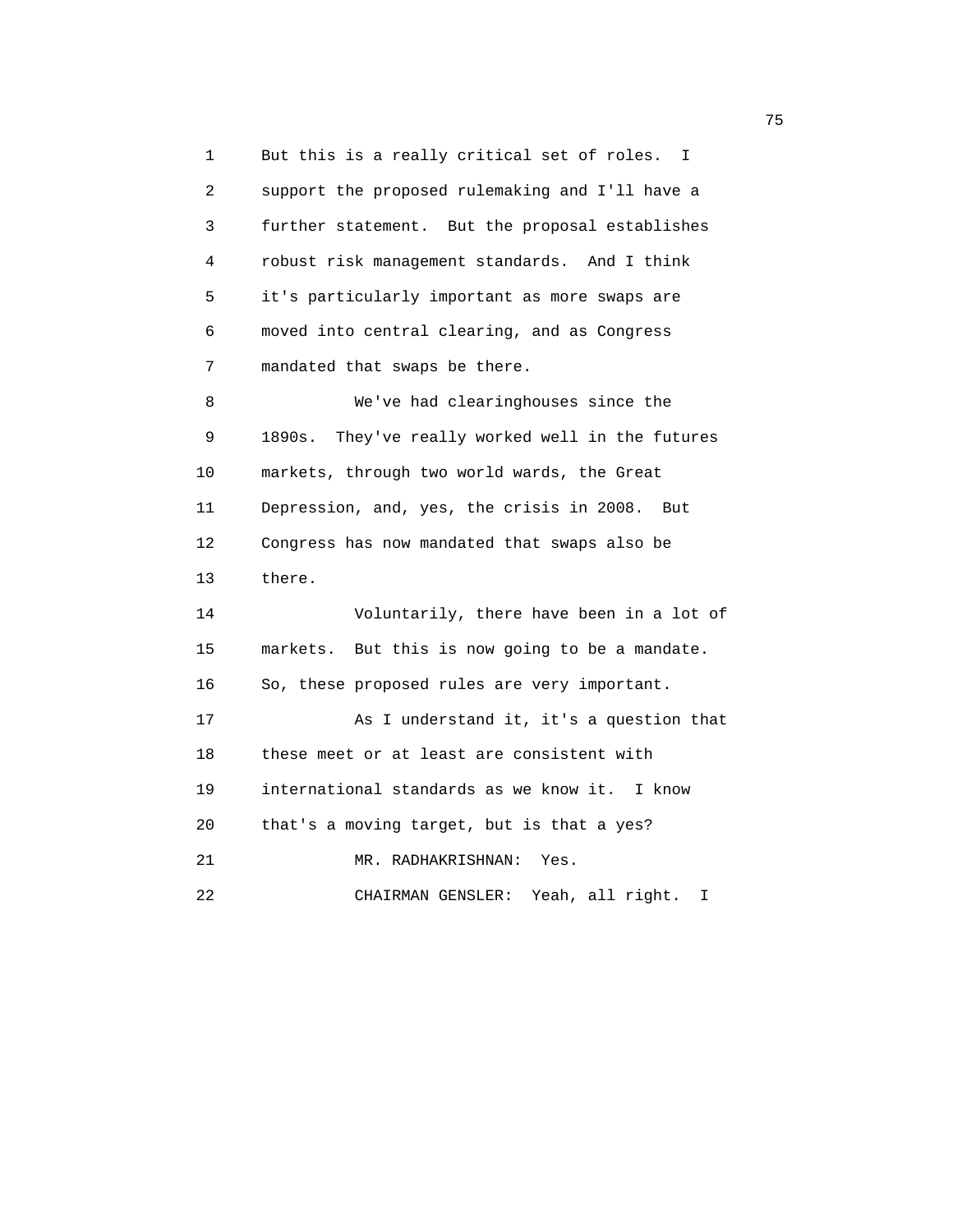1 think that's very important that they meet, or at 2 least are consistent with international standards. 3 That risk and derivatives know no geographic 4 boundary. There are going to be swaps that are

 5 booked into clearinghouses we regulate, that might 6 emanate out of Europe or Asia, and vice versa. 7 And it's very important that the clearinghouses we 8 regulate are accepted in Europe and Asia. And is 9 it your thought, Ananda and Phyllis, that they 10 would be, as you know it, what Europe and Asia is 11 doing? 12 MR. RADHAKRISHNAN: Yes. 13 CHAIRMAN GENSLER: I think that also 14 this rule, importantly, establishes some margin 15 methodologies. But as I understand, it still 16 leaves the setting of margin to the 17 clearinghouses. I just want to confirm that. 18 MR. RADHAKRISHNAN: That's right. 19 CHAIRMAN GENSLER: And so the margining 20 methodologies, critically, one is gross margining? 21 Is that -- remember -- 22 MR. RADHAKRISHNAN: That's the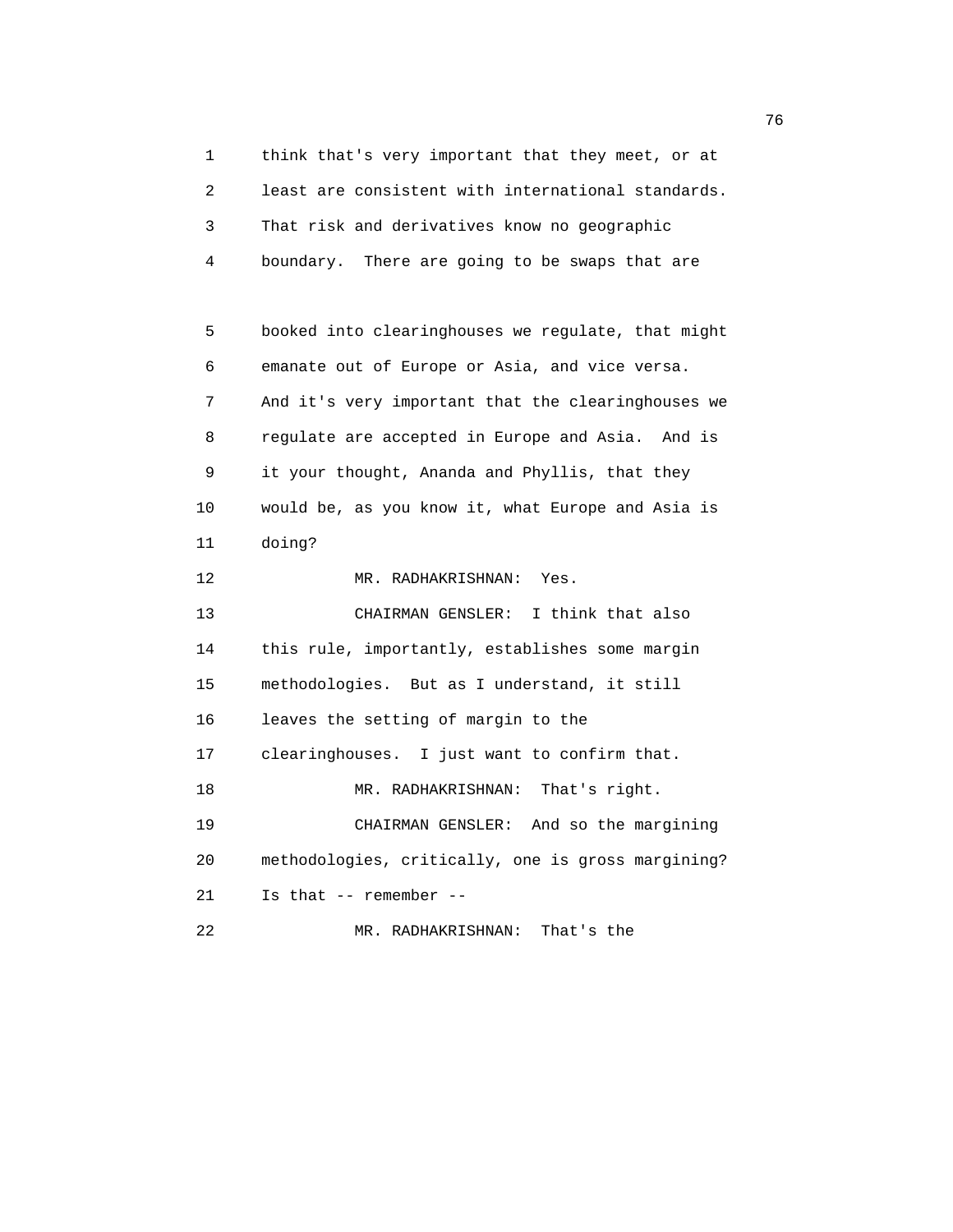1 collection of margin. It has to be on a gross 2 basis. 3 CHAIRMAN GENSLER: So it has to be on a 4 gross basis. And then also this methodology that 5 if it's something not traded on a designated 6 contract market, there's more days to liquidate 7 the position. 8 MR. RADHAKRISHNAN: Five business day 9 holding period. 10 And so, the gross margining -- just to 11 clarify it. It's with respect to customer 12 accounts. 13 CHAIRMAN GENSLER: Which gives greater 14 risk protection at the clearinghouse, but also 15 gives greater protection to the customer money, 16 does it not? 17 MR. RADHAKRISHNAN: That's what we 18 believe, yes. 19 CHAIRMAN GENSLER: And then it has, of 20 course, what John Lawton talked about and I just 21 want to ask quickly about is, participant 22 eligibility. And I don't know, John, if you read

ли в село в село во село во село во село во село во село во село во село во село во село во село во село во се<br>Постојата на селото на селото на селото на селото на селото на селото на селото на селото на селото на селото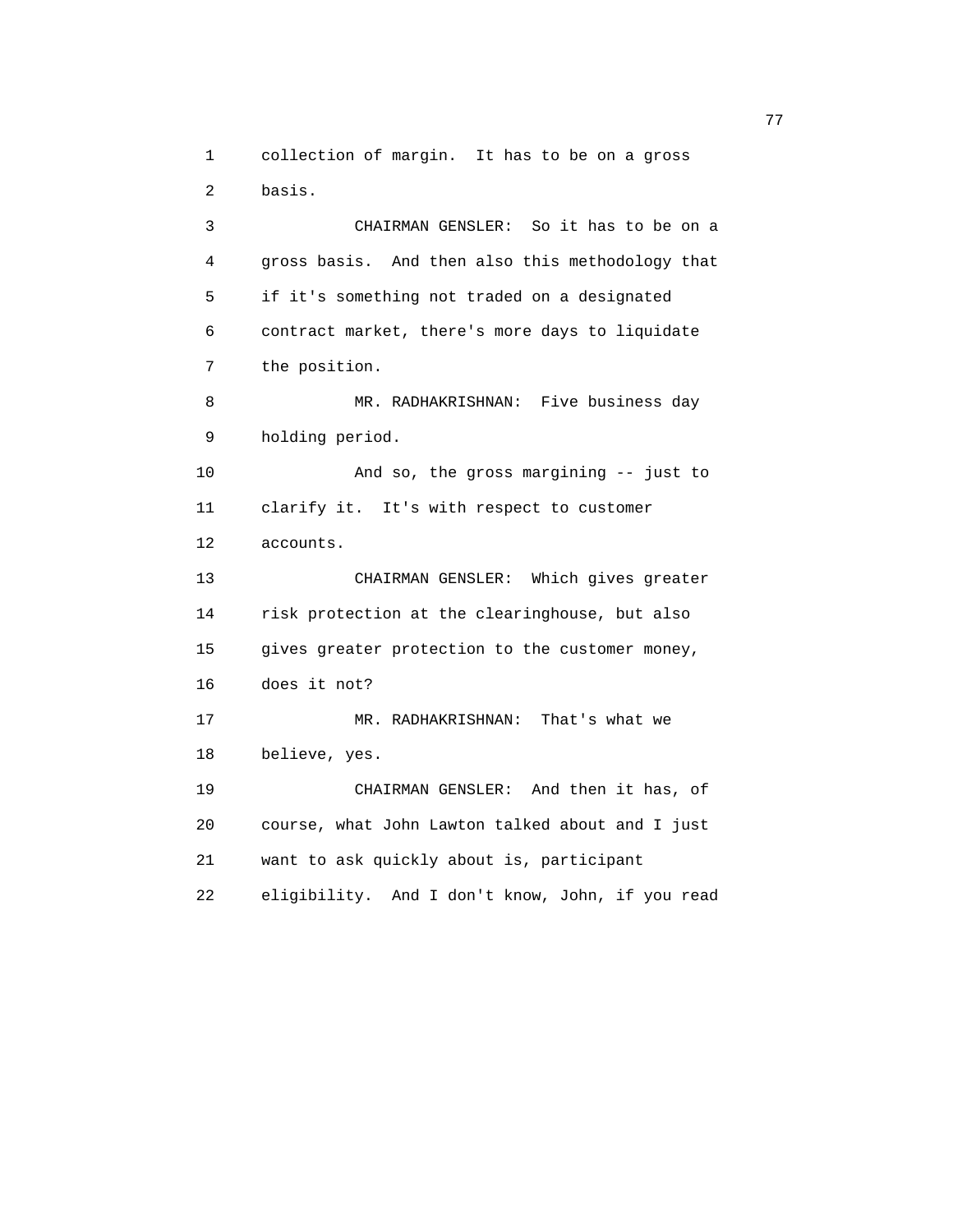1 the New York Times story this past Sunday?

| $\mathbf{2}$ | MR. LAWTON: I did see that, yes.                    |
|--------------|-----------------------------------------------------|
| 3            | CHAIRMAN GENSLER: You did? All right.               |
| 4            | Other people saw it, too, I gather.                 |
| 5            | My sense -- what you described is far --            |
| 6            | sort of, in many ways consistent with the futures   |
| 7            | model. But, do you have an estimate of the 125 or   |
| 8            | so futures commission merchants, how many might be  |
| 9            | able to meet the standards you talked about?        |
| 10           | MR. LAWTON: Yeah, we looked at the                  |
| 11           | There's 126 FCMs, 63 of them have capital,<br>list. |
| 12           | currently, of above the \$50 million number that we |
| 13           | There's -- most of the ones that are below<br>set.  |
| 14           | are not currently clearing members anyway.<br>There |
| 15           | are a few clearing members that are below the --    |
| 16           | current clearing members that are existing DCOs     |
| 17           | that are below that \$50 million number. They tend  |
| 18           | to be more specialized in some of the agricultural  |
| 19           | products.                                           |
| 20           | CHAIRMAN GENSLER: And my sense is, this             |

 21 goes to the heart -- I mean, we were working on 22 this rule for months now. But this goes to the

n and the state of the state of the state of the state of the state of the state of the state of the state of the state of the state of the state of the state of the state of the state of the state of the state of the stat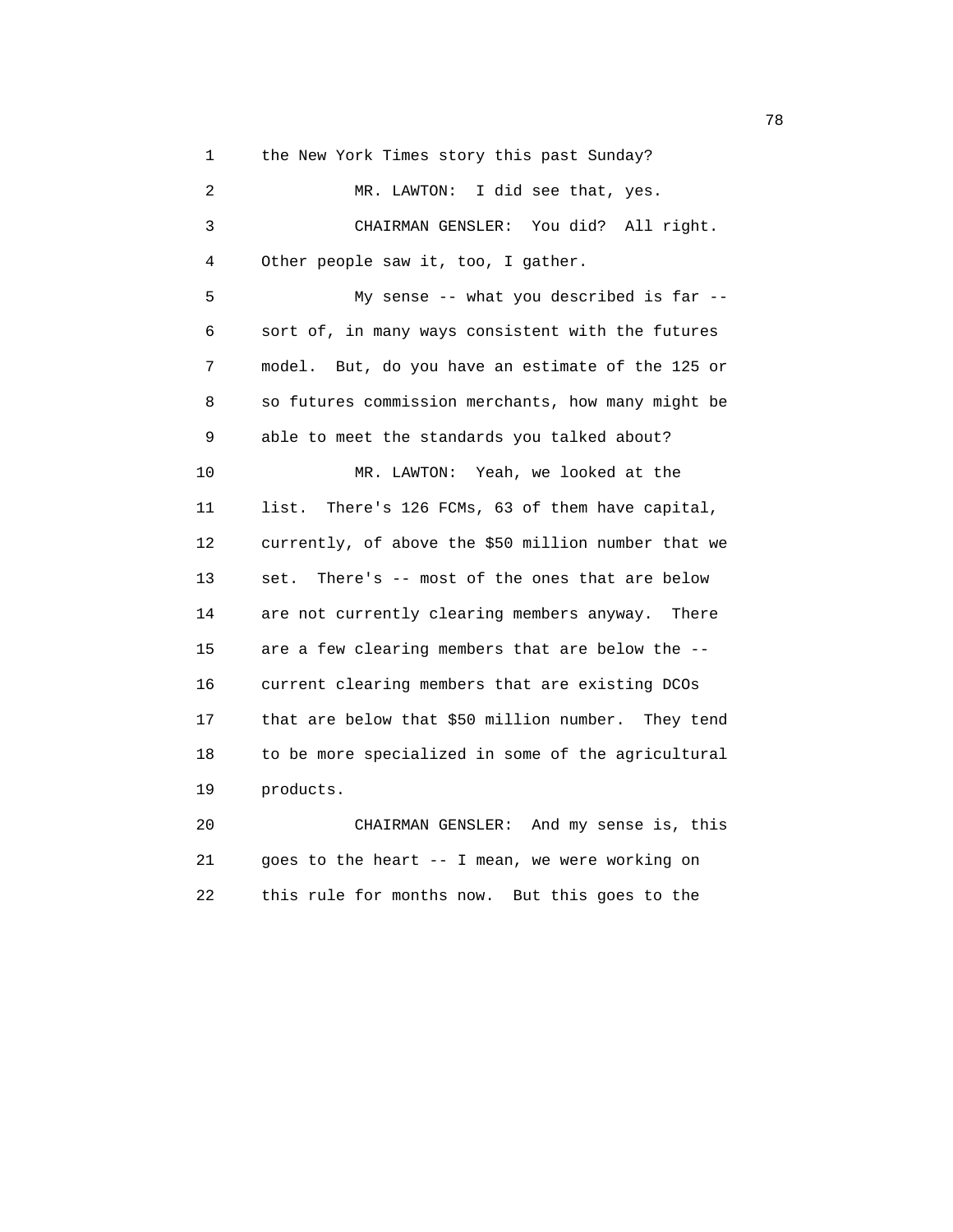1 heart of the issues that the New York Times raised 2 about that in swaps clearing today, they're rather 3 inclusive. They have -- I'll call it an exclusive 4 group of members which is far more exclusive than 5 in the futures clearing model. Is that correct? 6 MR. LAWTON: Right. I mean, some of the 7 clearing organizations have -- for example, a 8 billion dollar capital requirement, which would 9 exclude most FCMs. 10 CHAIRMAN GENSLER: And as I understand 11 it, they also exclude people that aren't currently 12 swap dealers, even if they are a futures 13 commission merchant? 14 MR. LAWTON: That's correct. 15 CHAIRMAN GENSLER: And yet Congress said 16 that they have to have a core principle for fair 17 and open access. Is that -- I understand? 18 MR. LAWTON: Right. 19 CHAIRMAN GENSLER: Yeah. So here we 20 have a rule and it's, I think, is a very important 21 feature of this rule. Is that we're saying that 22 the clearinghouses, to protect themselves in risk,

ли в село в село во село во село во село во село во село во село во село во село во село во село во село во се<br>Постојата село во село во село во село во село во село во село во село во село во село во село во село во село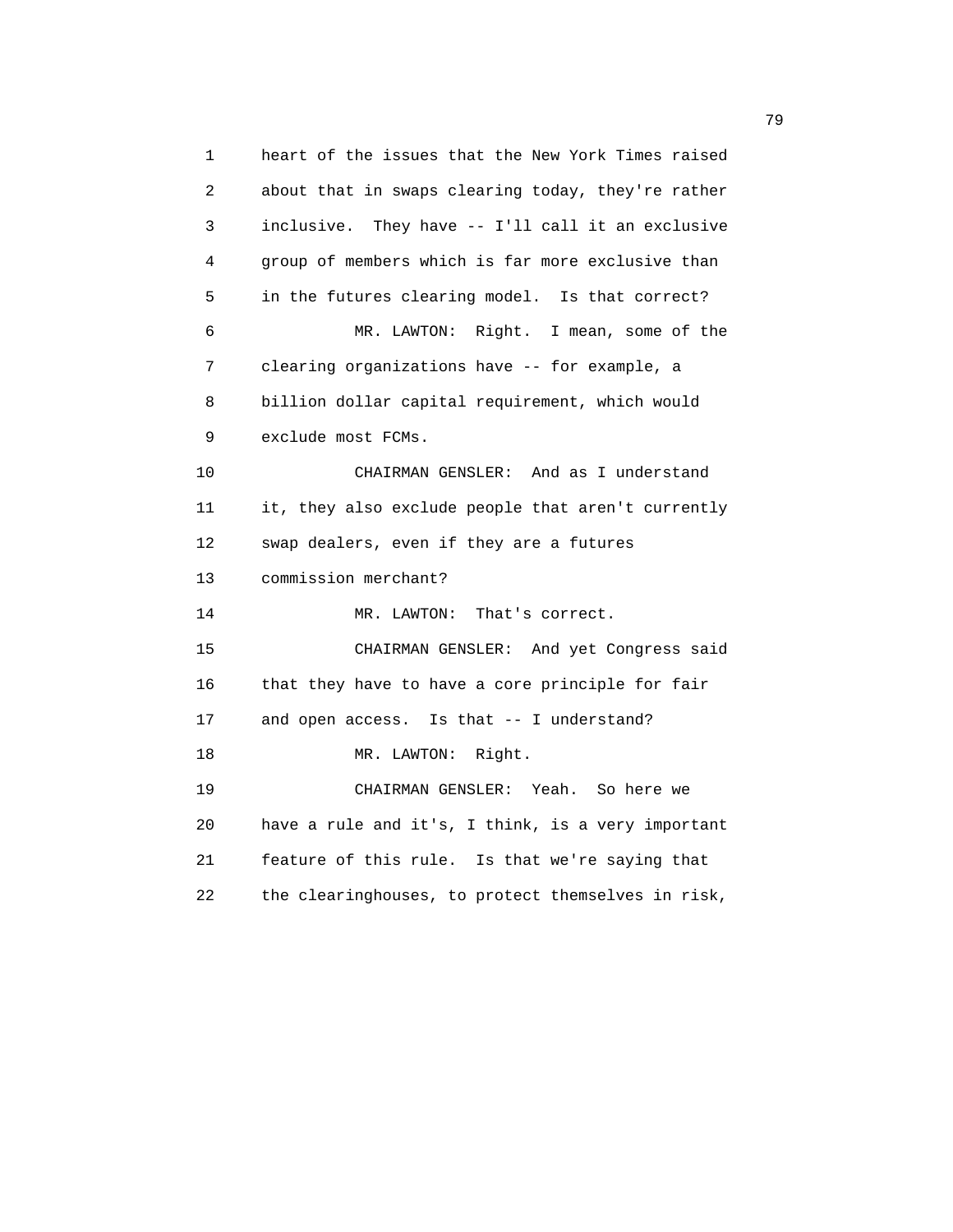1 can scale somebody's participation with the amount 2 of resources that member has but can't exclude 3 them. But, can scale them. Is that right? 4 MR. LAWTON: Right. So we've seen in 5 the past there have been clearinghouses that had 6 capital-based position limits. So that if your 7 capital is \$50 million you can only take on a 8 certain amount of risk. If your capital is \$100 9 million you can take on twice that amount of risk, 10 and so forth. And it would generally be tied to 11 the margin requirements, and they would also 12 typically have some sort of provision for 13 flexibility. If someone bumped up against their 14 limit, they could potentially either get a capital 15 infusion or pay an additional margin charge for 16 the increment of position above their limit. 17 CHAIRMAN GENSLER: But we still allow 18 the clearinghouse discretion to sort of set that 19 scalability in how they look at it. 20 MR. LAWTON: That's right. 21 CHAIRMAN GENSLER: So, I think it's very 22 important -- I think this will lower risk to the

en de la construction de la construction de la construction de la construction de la construction de la constr<br>De la construction de la construction de la construction de la construction de la construction de la construct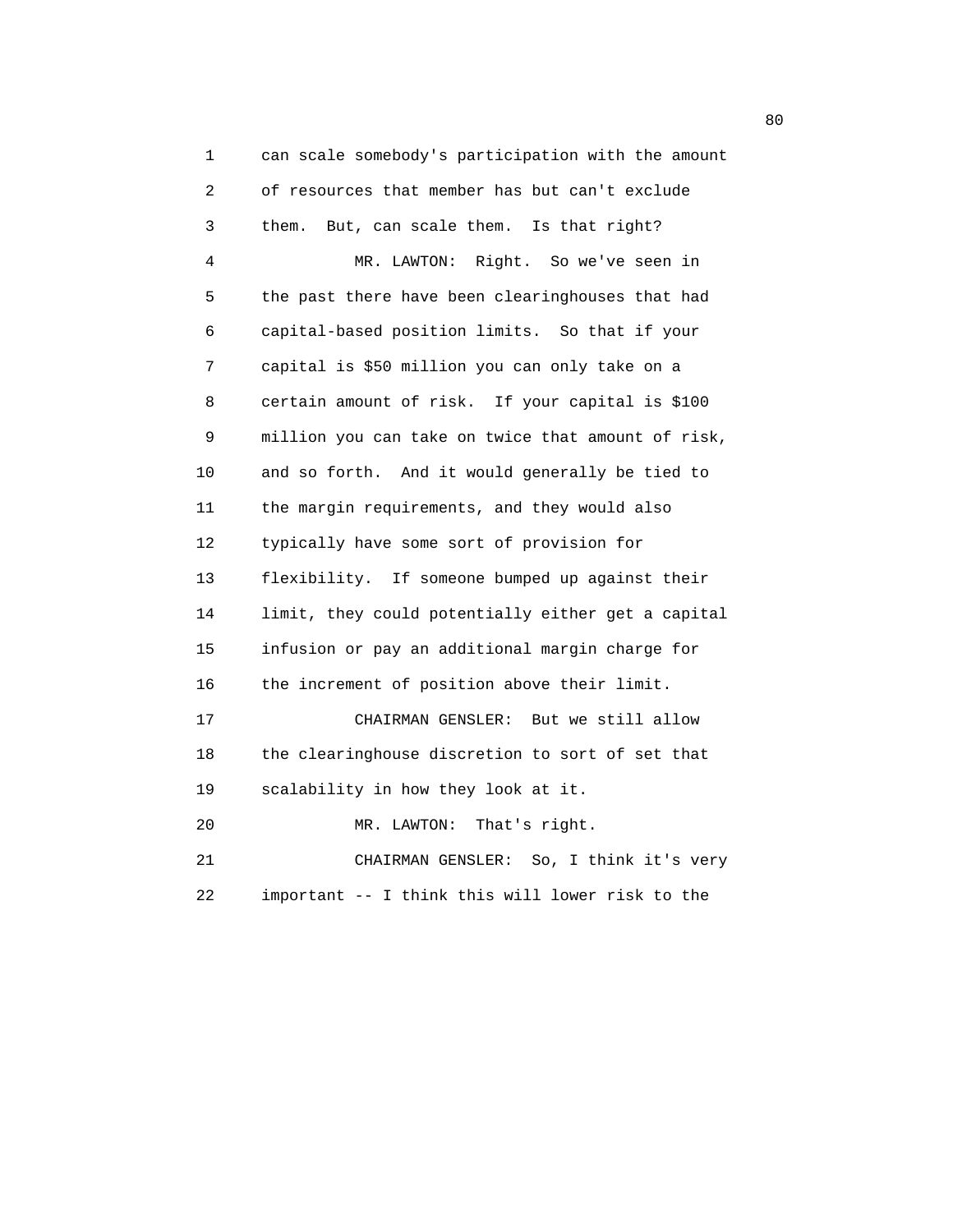1 American public. I think it will allow, as 2 Congress said, fair and open access to these 3 clearinghouses, as we really have in the futures 4 world right now. We just don't yet have it in the 5 swaps world, in my opinion. And some of the swaps 6 clearinghouses do better than others. But, I 7 won't get into naming names. 8 And then Bob Wasserman, I just have a 9 question over on the recovery time. Did you say 10 that the two hour recovery time is just for 11 systemically important clearinghouses or for all 12 clearinghouses? 13 MR. WASSERMAN: No, that would be just 14 fro SDCOs. The systemically important ones. 15 CHAIRMAN GENSLER: I see. So of course 16 it would wait until the financial stability 17 oversight council moves through their process and 18 designates, you know, some number of systemically 19 important clearinghouses. 20 MR. WASSERMAN: Yes. And then through 21 implementation there would be a minimum of one 22 year and in any event, not before July 30, 2012

experience of the state of the state of the state of the state of the state of the state of the state of the state of the state of the state of the state of the state of the state of the state of the state of the state of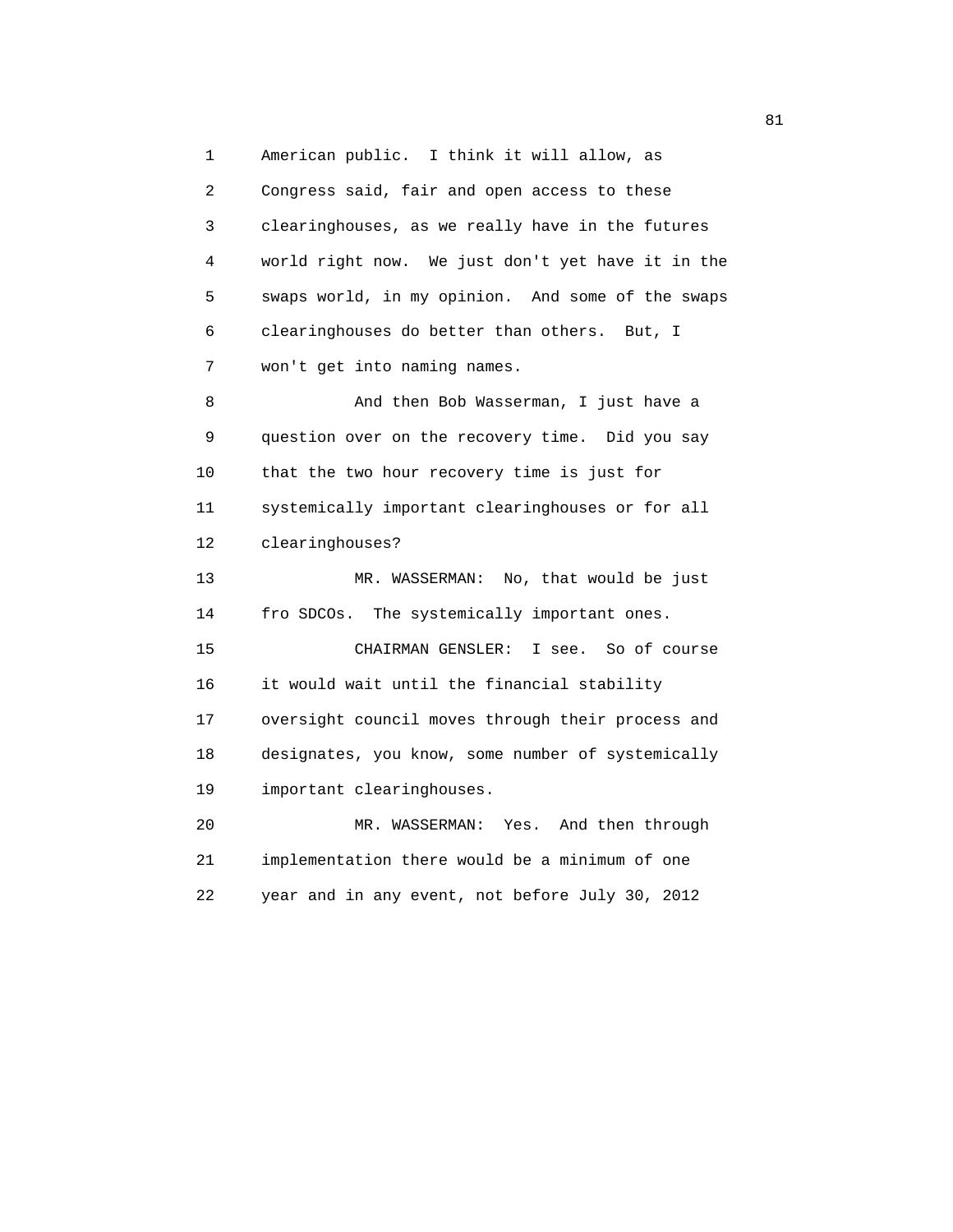1 that the systemically important DCOs would be 2 subject to those standards.

 3 CHAIRMAN GENSLER: And how does that 4 compare this two hours to international standards? 5 Or if there is such a thing. I see Jackie Mesa 6 here, (inaudible) international -- 7 MR. WASSERMAN: Two hours is the -- 8 seems to be the evolving international standard. 9 CHAIRMAN GENSLER: All right. Jackie, 10 do you -- is that? 11 MS. MESA: That's right. Two hours is 12 the -- 13 CHAIRMAN GENSLER: All right. So, thank 14 you. Commissioner Dunn? If you -- from Chicago? 15 COMMISSIONER DUNN: Thank you, Mr. 16 Chairman. And I think this is one of the more 17 important rules that we are going to be taking up 18 during this period. 19 When I was -- during my tenure as acting 20 chairman I laid out that risk management was one 21 of the tenants that I thought we had to address. 22 And this rule goes along way to do that, and I

experience of the state of the state of the state of the state of the state of the state of the state of the s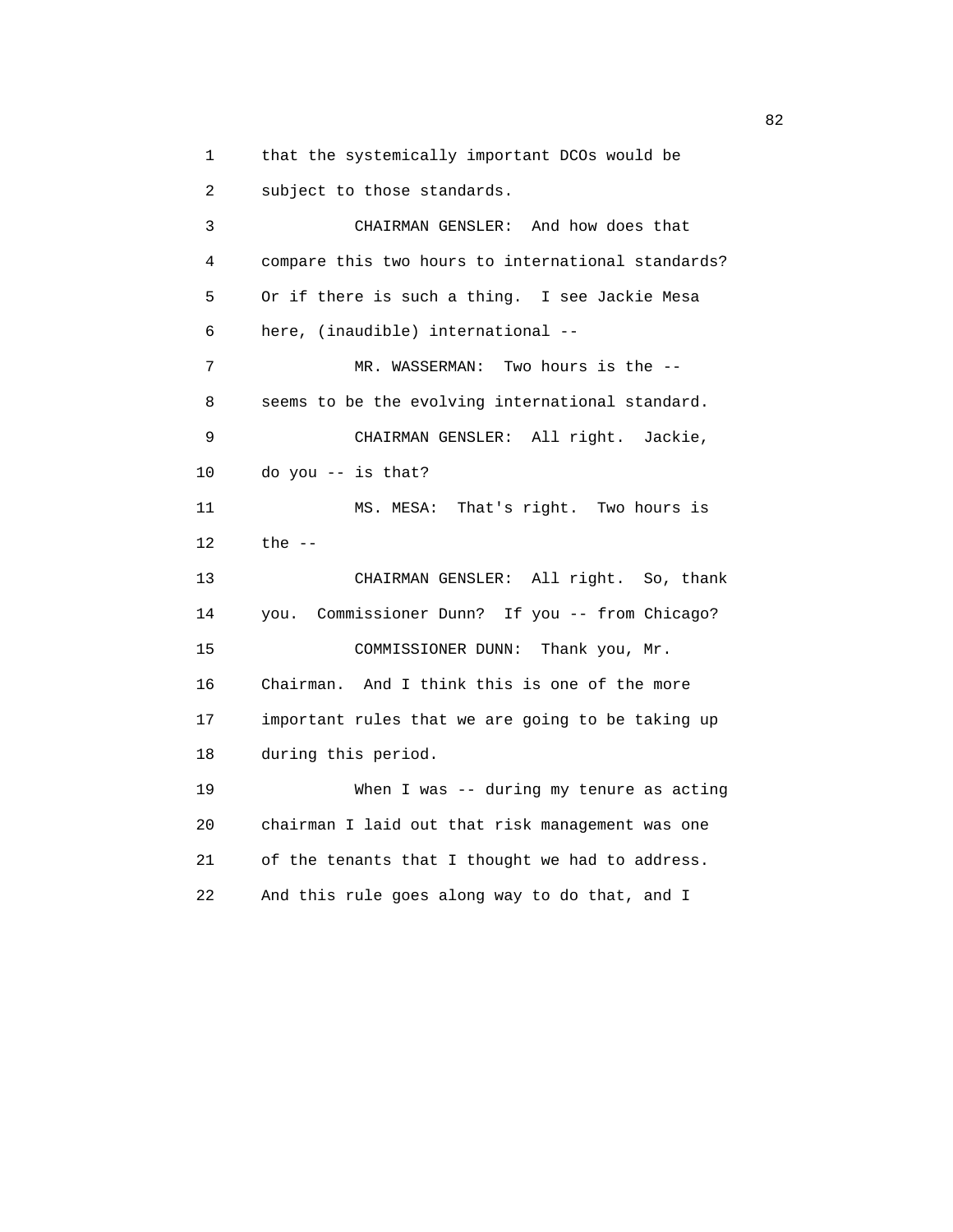1 appreciate the work of the staff in putting this 2 proposed rule together.

 3 I have to ask the question that I 4 usually ask Ananda, and that is, do we have the 5 resources to implement this? 6 MR. RADHAKRISHNAN: Today, no. I hope 7 we get the money, but if you ask me if I can, you 8 know -- if DCIO can effectively oversee all of the 9 DCOs we have right now and the activity that we 10 anticipate -- well, let me say it this way. If I 11 took people away from other things and 12 concentrated on DCOs, then perhaps I could do it. 13 But then something has got to give. So, I guess 14 the answer is, not necessarily. 15 It's all a matter of priority. So, I 16 hope Congress does the right thing. 17 COMMISSIONER DUNN: I'm sure we're going 18 to get a lot of comments about added cost of this 19 particular regulation. And has the staff given 20 any thought to what added cost might be and 21 whether it's reasonable? 22 MR. RADHAKRISHNAN: A lot of it is, you

experience of the contract of the contract of the contract of the contract of the contract of the contract of the contract of the contract of the contract of the contract of the contract of the contract of the contract of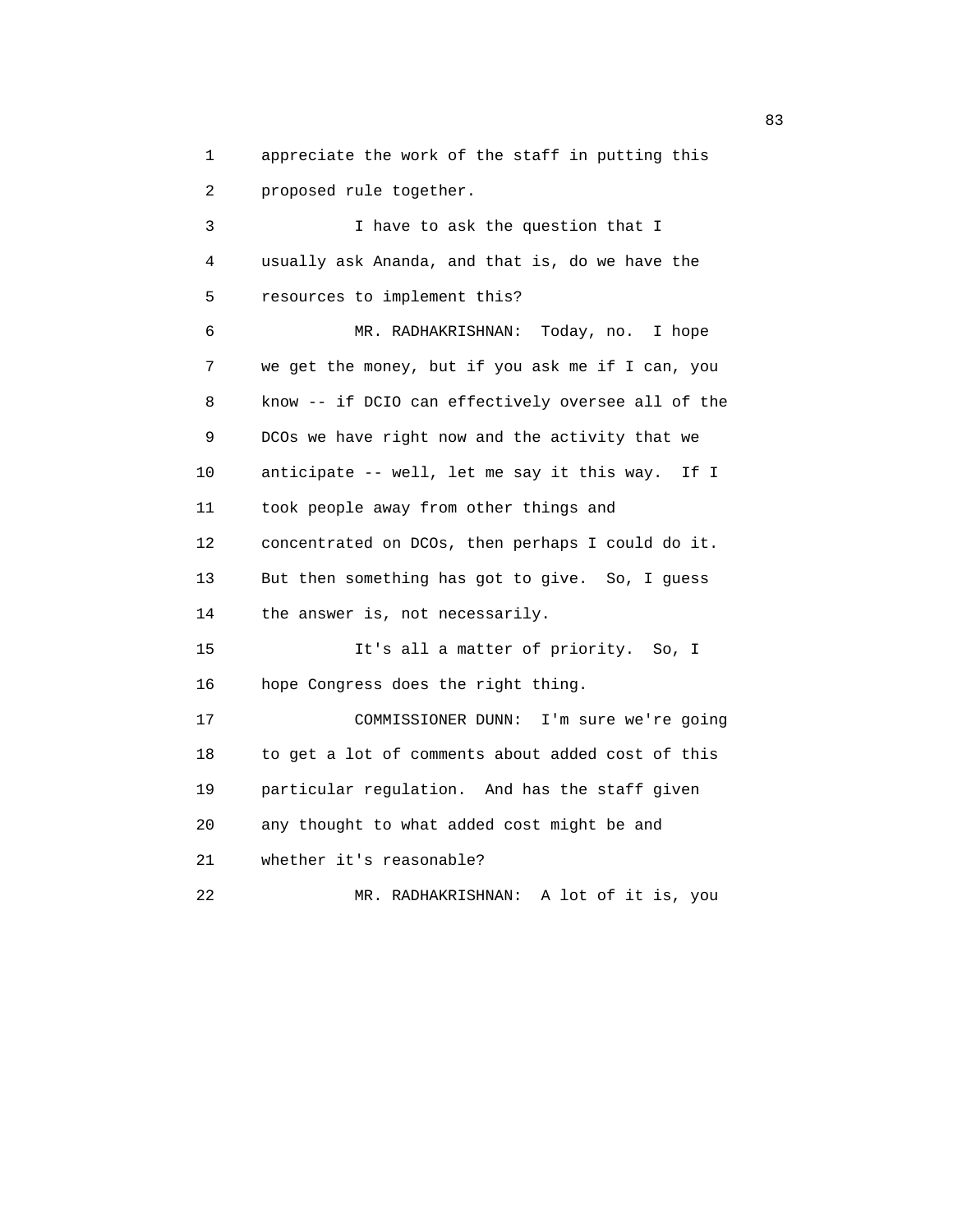1 know, codification of current industry practices, 2 which we have been -- the division has been trying 3 to get people to do through our DCO reviews. So, 4 I mean, there might be some added costs. But we 5 think the benefits in terms of safety and 6 soundness outweighs the costs. And, you know, 7 this commission is aware. All it takes is a lack 8 of confidence in one DCO, and there's going to be 9 a spillover effect because people will stop 10 trading on that market if there's no confidence in 11 the DCO. So, you know, we think it essential that 12 the safety and soundness of DCOs, you know, remain 13 at a high level at all times. 14 And we believe the -- if the commission 15 votes on, you know, this proposal and makes it 16 final, we believe that this will go a long way 17 towards achieving that goal. 18 COMMISSIONER DUNN: I noted that 19 Commissioner O'Malia brought up the cost of 20 implementation in the previous regulation that we 21 were contemplating. When we write a regulation, 22 there are always some boilerplate things that we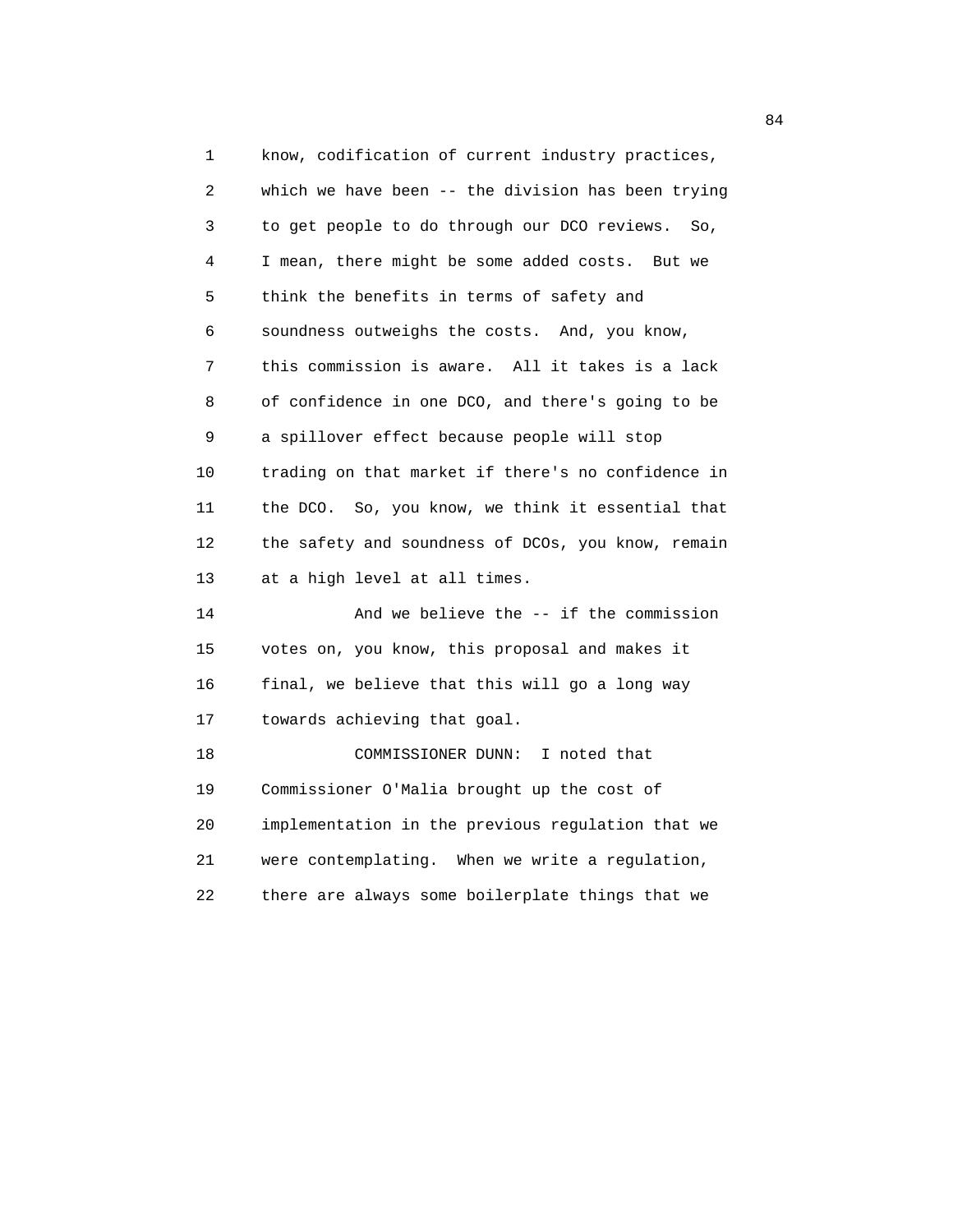1 have to put in there saying if we meet the 2 Regulatory Flexibility Act, to see if we meet the 3 Paperwork Reduction Act. But, we are also 4 required to do a cost-benefit analysis. And for 5 folks that are looking at commenting on these 6 regulations, please keep that in mind that those 7 are in there, although they're boilerplate as 8 required by law. It is something that we have to 9 take into consideration as we implement these 10 regulations.

 11 Ms. Chairman, I am going to ask a 12 question of you rather than the staff. And, that 13 is on the SDCO. There are additional requirements 14 for SDCO, but at this time there are no SDCOs and 15 there won't be until the FSOC actually designates 16 some. Do we have an idea of when we might get 17 designation of SDCOs? 18 CHAIRMAN GENSLER: There is -- it's a

 19 very good question, Commissioner Dunn. The 20 financial stability the oversight council put out 21 an advance notice of proposed rulemaking so that 22 they could move forward on an actual rule on the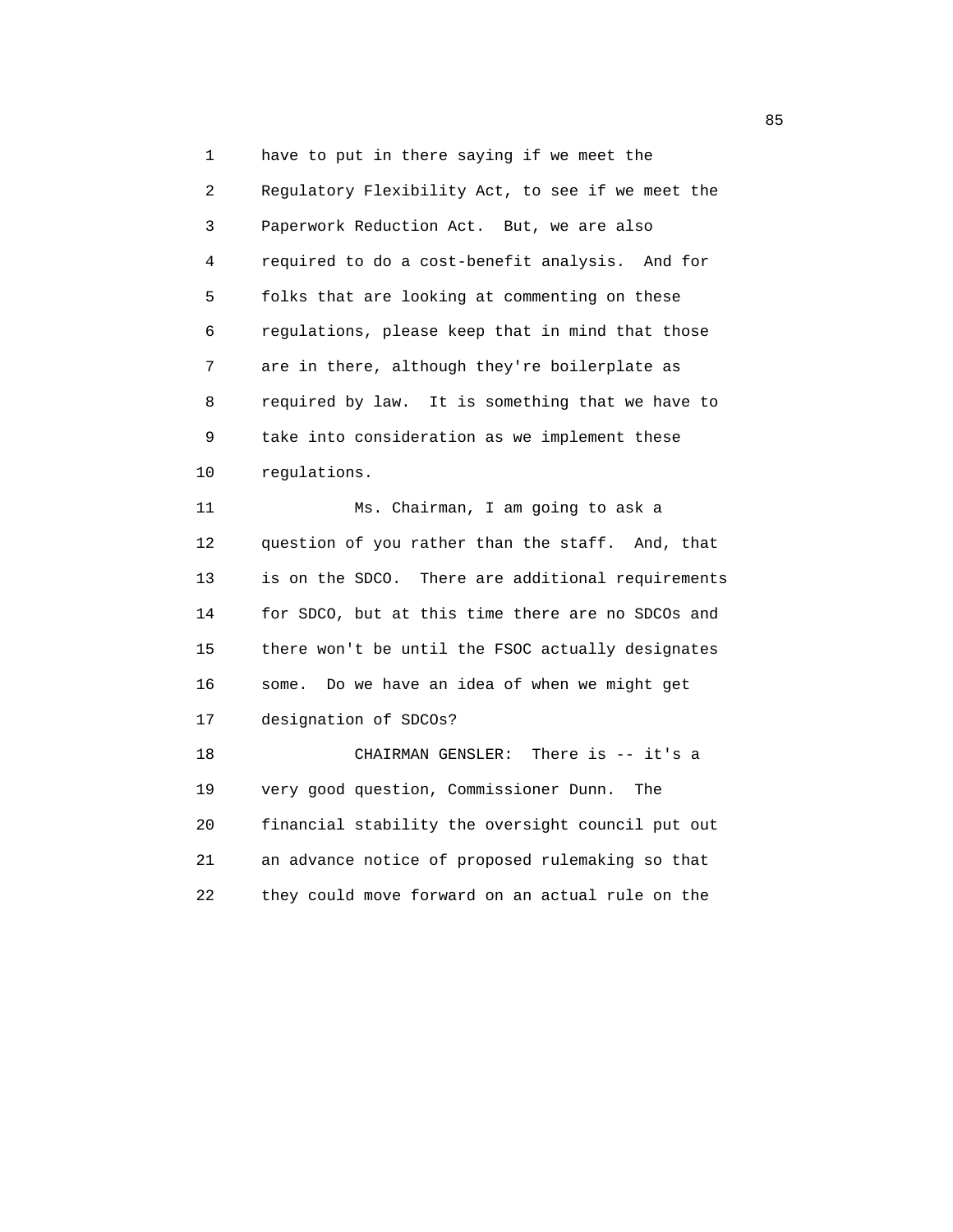1 designation criteria. I believe that that process 2 is moving expeditiously, but it's most likely to 3 try to complete a rule sometime in the spring to 4 early summer of 2011.

 5 I can't speak for the whole council, I 6 am just one member. But, I've recommended to 7 Secretary Geithner and the whole council in public 8 and in private meetings that we'd like to have 9 that designation process completed so that next 10 summer that whichever financial market utilities 11 in our jurisdiction would be designated the 12 Securities and Exchange Commission has a similar 13 interest. There are, you know, a number that they 14 regulate. There are a number that we -- we have 15 14 clearinghouses that we regulate. We are aware 16 -- Ananda, I think we are aware of six more that 17 might be seeking application? 18 MR. RADHAKRISHNAN: Right now we have 19 three applications which are all on the commission 20 website for comment. We might get 2 more -- 19,

21 20.

22 CHAIRMAN GENSLER: So, we'll have 19 or

en de la construcción de la construcción de la construcción de la construcción de la construcción de la construcción de la construcción de la construcción de la construcción de la construcción de la construcción de la cons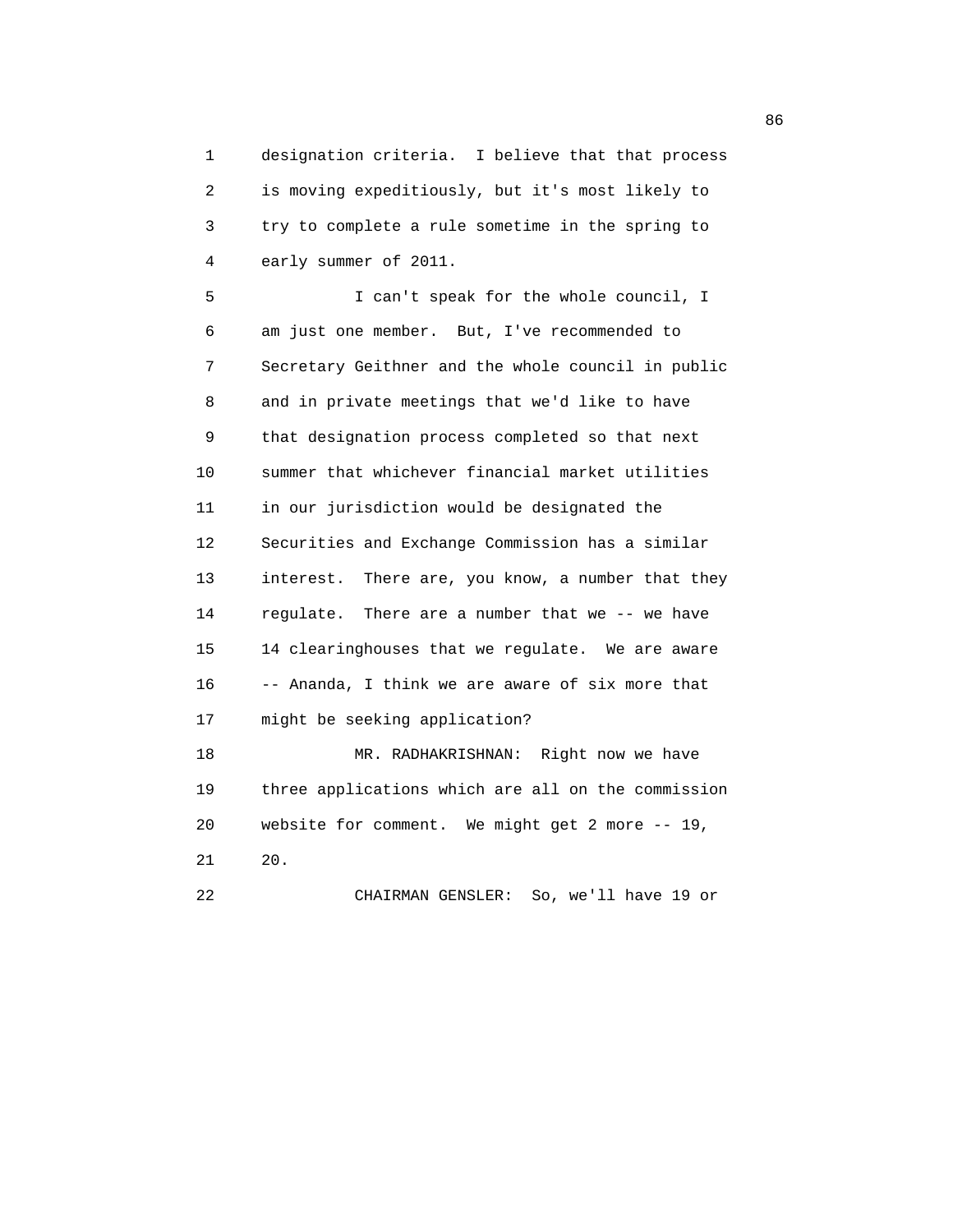1 20. Again, others -- everybody is free to apply. 2 But in terms of which of those 19 or 20 -- and 3 they have to really, truly be systemic and so 4 forth -- it's our hope that the Financial 5 Stability Oversight Council could do that and do 6 the designations so that by next summer those 7 institutions that are designated by that council 8 know it. 9 COMMISSIONER DUNN: Thank you, Mr. 10 Chairman. I appreciate your taking the time to 11 answer that concern. 12 I applaud you for -- the staff for 13 having the mandatory application form. I think 14 that goes a long way in telling folks where -- 15 what we expect. And, it -- I'm sure we're going 16 to see applications covering the whole spectrum. 17 And again, it brings me back to our ability to 18 implement this without additional staff. 19 Once again, I think this is one of the 20 most important things that we're going to be 21 taking up in this whole series of rulemaking. And 22 I look forward to hearing from the public on this

87 and 2012 and 2012 and 2012 and 2012 and 2012 and 2012 and 2012 and 2012 and 2012 and 2012 and 201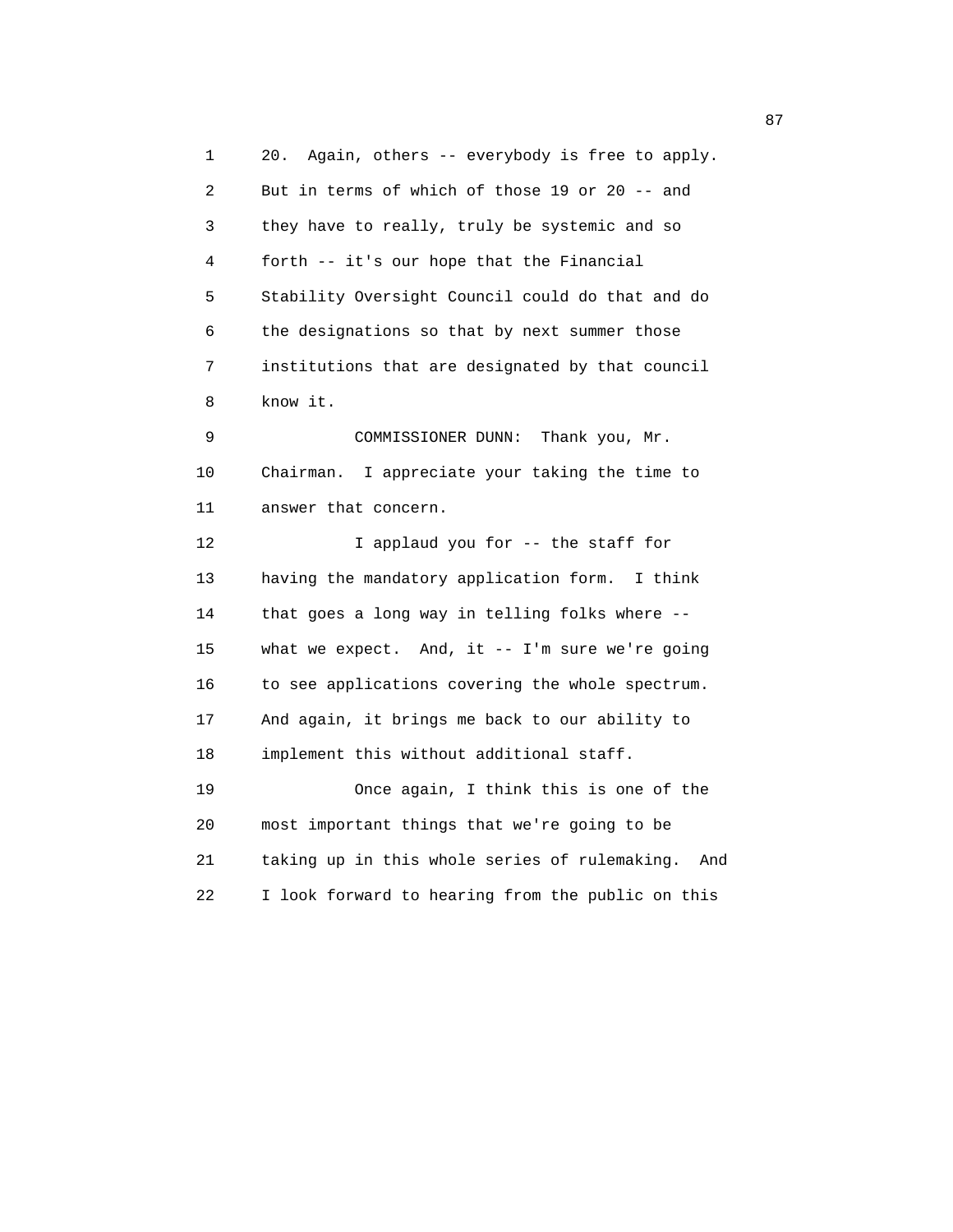1 as to whether we've -- we're getting it right or

 2 we're not getting it right. Whether it's going to 3 be an excessive cost, whether people will still 4 use the market. 5 But, again, this is one of the more 6 important regulations, in my opinion. 7 CHAIRMAN GENSLER: Thank you, 8 Commissioner Dunn. Commissioner Sommers? 9 COMMISSIONER SOMMERS: Thank you, Mr. 10 Chairman. I'm going to start just with a comment 11 with regard to some of the provisions in this 12 proposal to say that I support many of the 13 provisions that are in this proposal with regard 14 to open access. Because I think they're very 15 reasonable. And just to go through a couple of 16 them. 17 The prohibitions for DCOs prohibit DCOs 18 from requiring clearing members to be swap 19 dealers, from requiring them from having a swap 20 portfolio of any size. Prohibit them from 21 requiring that they meet any sort of transaction 22 volume threshold. I think that's all very

e e a constante de la constantidad de la constantidad de la constantidad de la constantidad de la constantidad<br>En 1888, en la constantidad de la constantidad de la constantidad de la constantidad de la constantidad de la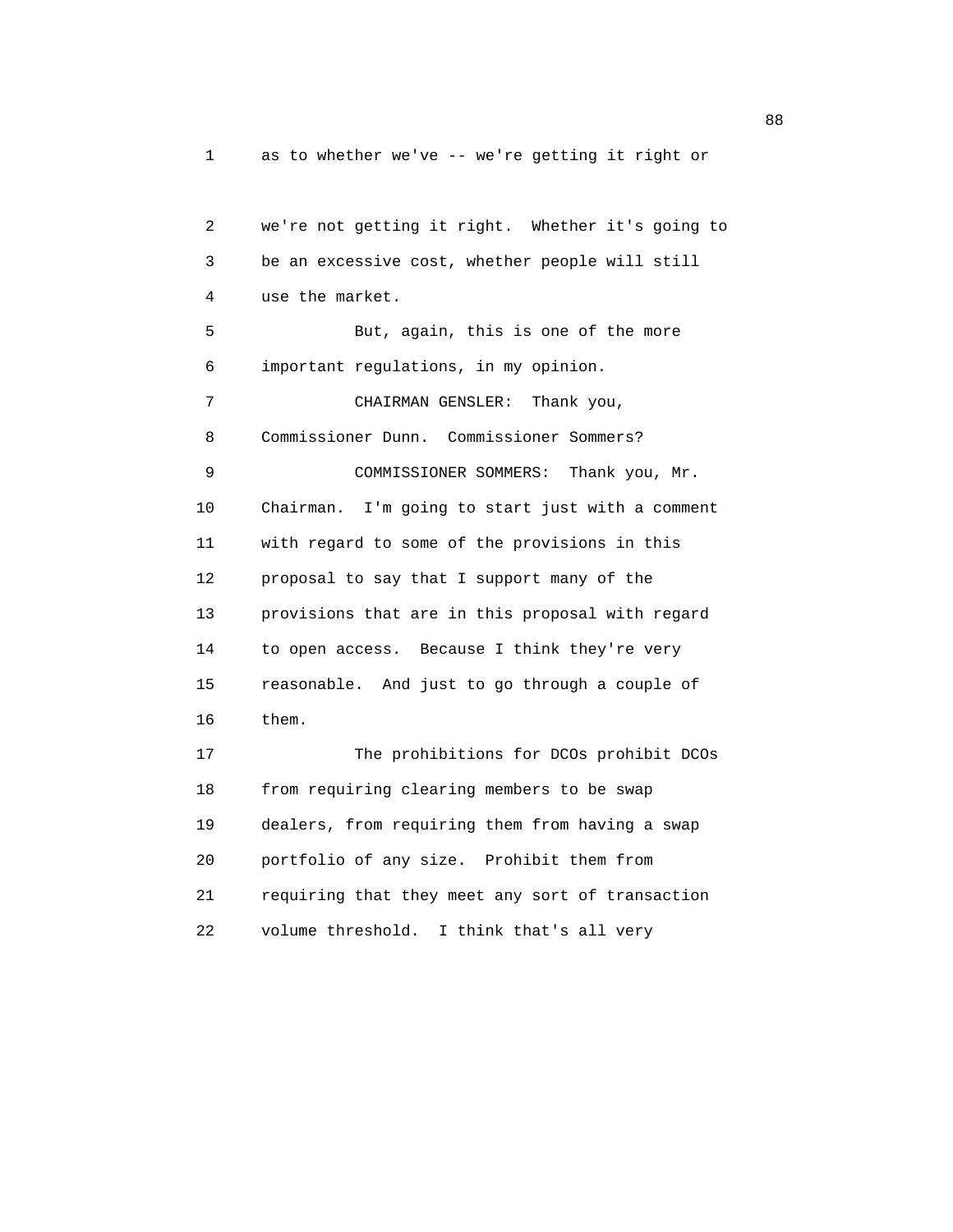1 reasonable. You know, sufficient financial

2 resources and operational capacity.

 3 But then we get down to setting a 4 minimum capital requirement, which is just not the 5 way we usually do business here at the CFTC. So 6 we picked a number of \$50 million, and I guess I 7 look forward to comment from industry 8 participants, and especially DCOs or those who may 9 know that they're going to be SDCOs on the 10 appropriateness of that number and whether we got 11 that right. 12 My questions, with regard to this 13 proposal, are on the business continuity and 14 disaster recovery. I do have some concerns about 15 the recovery objective -- recovery time objective. 16 And, one of the footnotes that's in the proposal 17 talks about the white paper that other financial 18 regulators put out -- I think it was in 2003. So 19 it perhaps is a little stale at this point. But, 20 the language in the white paper says that the 21 clearing organization should develop the capacity 22 to recover and resume clearing and settlement

en de la construction de la construction de la construction de la construction de la construction de la constr<br>De la construction de la construction de la construction de la construction de la construction de la construct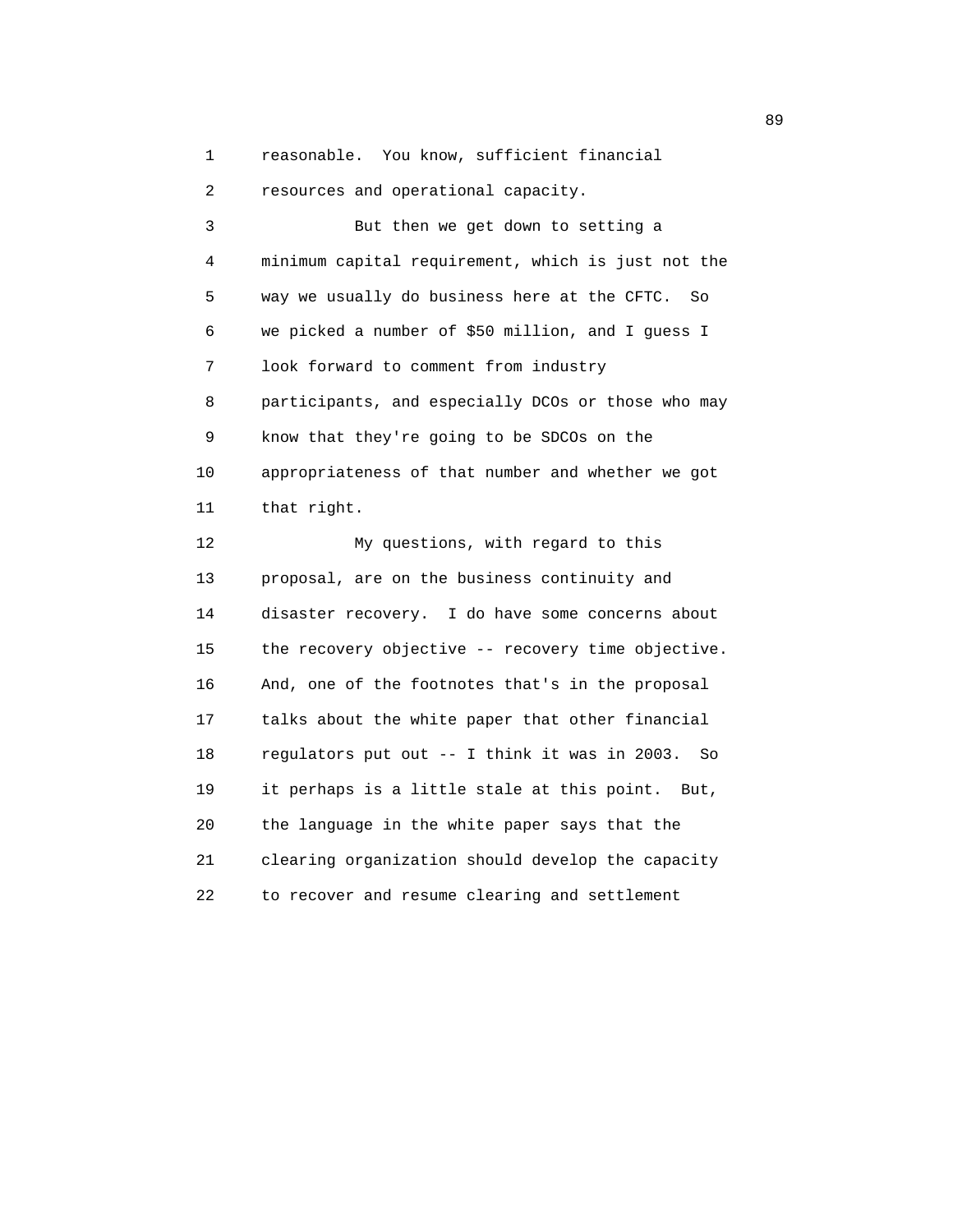1 activities within the business day on which the 2 disruption occurs with the overall goal of 3 achieving recovery and resumption within two 4 hours. 5 Do we know if other financial regulators 6 in the U.S. are going to change their view on this 7 with the language saying it's -- that the 8 objective is two hours, but it could be within the 9 same business day. Because our rule says it has 10 to be within two hours. So, we've gone a little 11 bit further. 12 MR. WASSERMAN: I think we've gone a 13 little bit further than the white paper. I think 14 it's fair to say that a number of the other 15 financial regulators have, indeed, been working 16 perhaps in less formal means. But, perhaps no 17 less effective to get folks towards that two hour 18 recovery time objective. 19 COMMISSIONER SOMMERS: Okay. And, my

 20 other question is real specific. But if you could 21 explain the difference when we work on these 22 issues -- the difference between hot and warm

experience of the contract of the contract of the contract of the contract of the contract of the contract of the contract of the contract of the contract of the contract of the contract of the contract of the contract of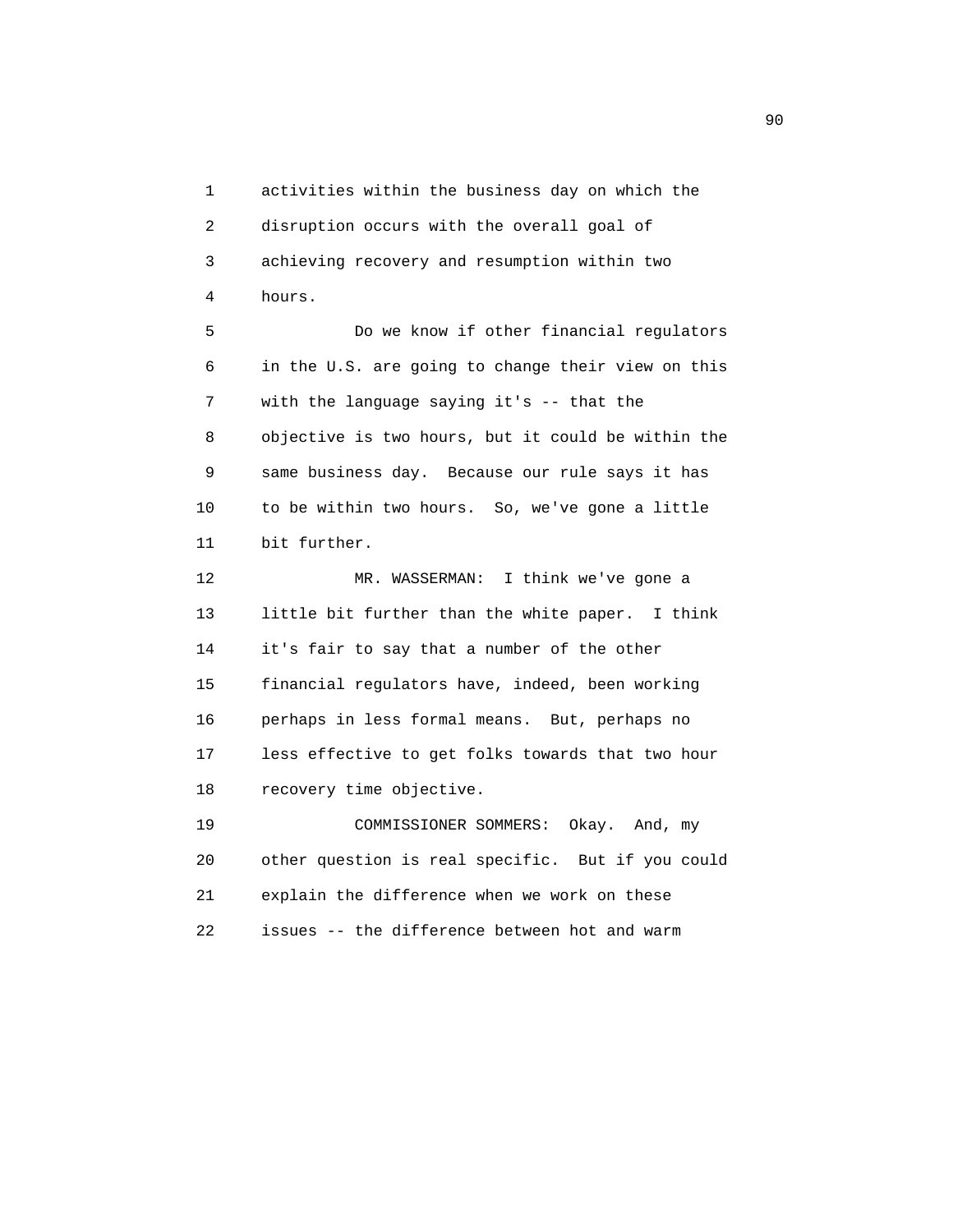1 backups, and whether or not you are required to 2 have a hot backup in order to meet a two hour 3 recovery time?

 4 MR. WASSERMAN: The difference is 5 whether you have machines that are operating -- 6 that is to say, they have the data, the machine is 7 actually operating, but it's not operating, say, 8 in parallel. And so, for instance, one mode that 9 you might have which is more in the nature of the 10 hot is where you have machines operating in 11 parallel and doing the same thing. 12 Obviously if you have machines operating 13 in parallel that gives you the ability to

 14 failover. That is to say, the moment or within 15 milliseconds of something happening, essentially 16 you go from one system which may then have -- 17 become inoperative to another system which is 18 continually operating. And, thus, can take over 19 the load.

 20 I think it's fair to say that for a two 21 hour recovery time objective it works a lot easier 22 if, indeed, you have a hot backup. And in answer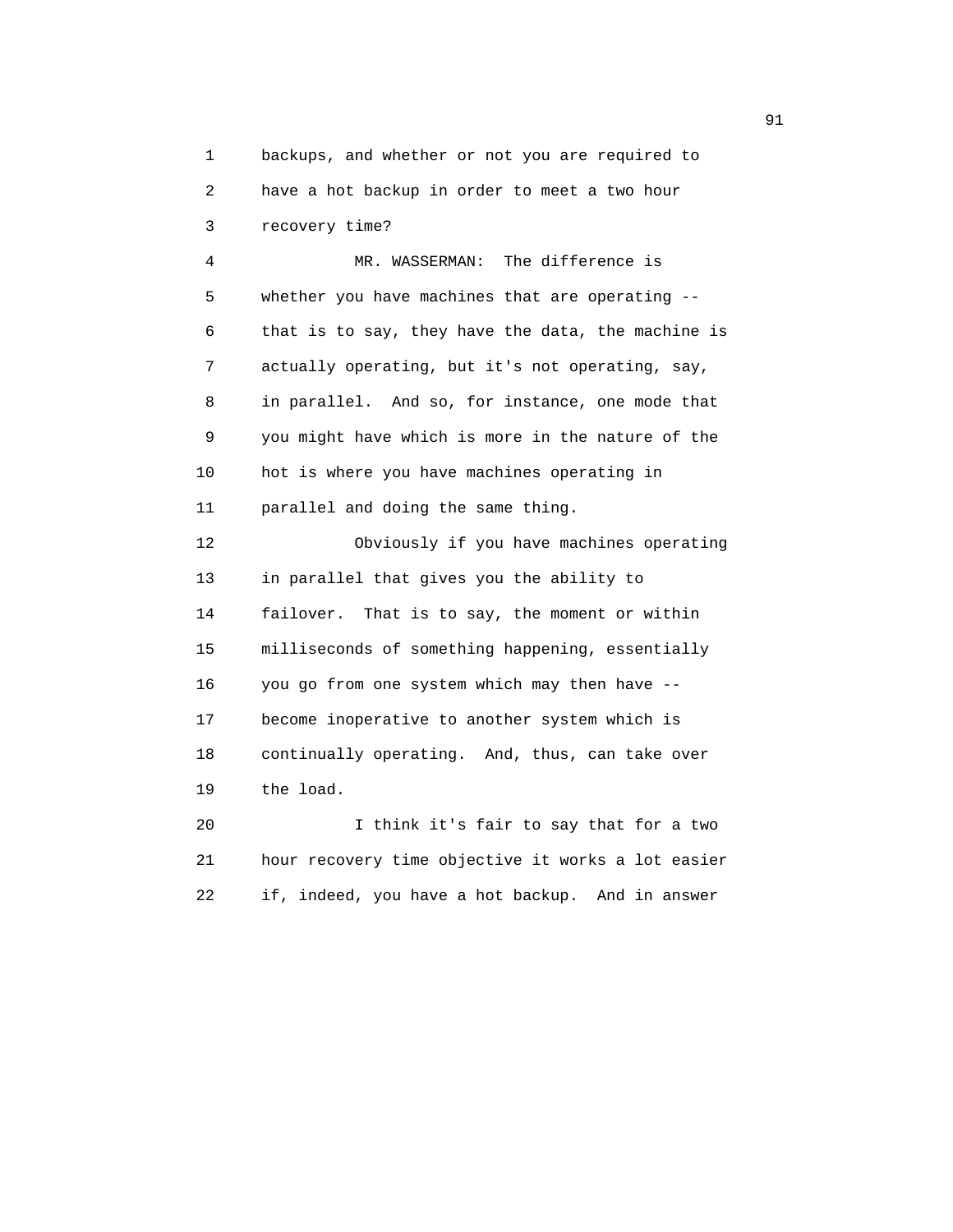1 to the next question, that is more expensive than 2 warm. 3 COMMISSIONER SOMMERS: Is it standard 4 industry practice to have hot backup? 5 MR. WASSERMAN: I think in some cases, 6 yes. And in some cases, no. 7 COMMISSIONER SOMMERS: Thank you, Bob. 8 CHAIRMAN GENSLER: Thank you, 9 Commissioner Sommers. Commissioner Chilton? 10 COMMISSIONER CHILTON: I don't have any 11 questions. Thank you all for your work. 12 CHAIRMAN GENSLER: Before -- I'm going 13 to turn to Commissioner O'Malia. But one thing 14 that I know that we've worked jointly together on 15 and I thank Ananda and the team for incorporating 16 some things. But I won't associate -- because I 17 -- you had raised in earlier meetings is, 18 portfolio margining. And I know that this rule 19 does take up some things on portfolio margining 20 between swaps and futures and futures and swaps. 21 But I want to thank Commissioner O'Malia and the 22 team for trying to sort this through and associate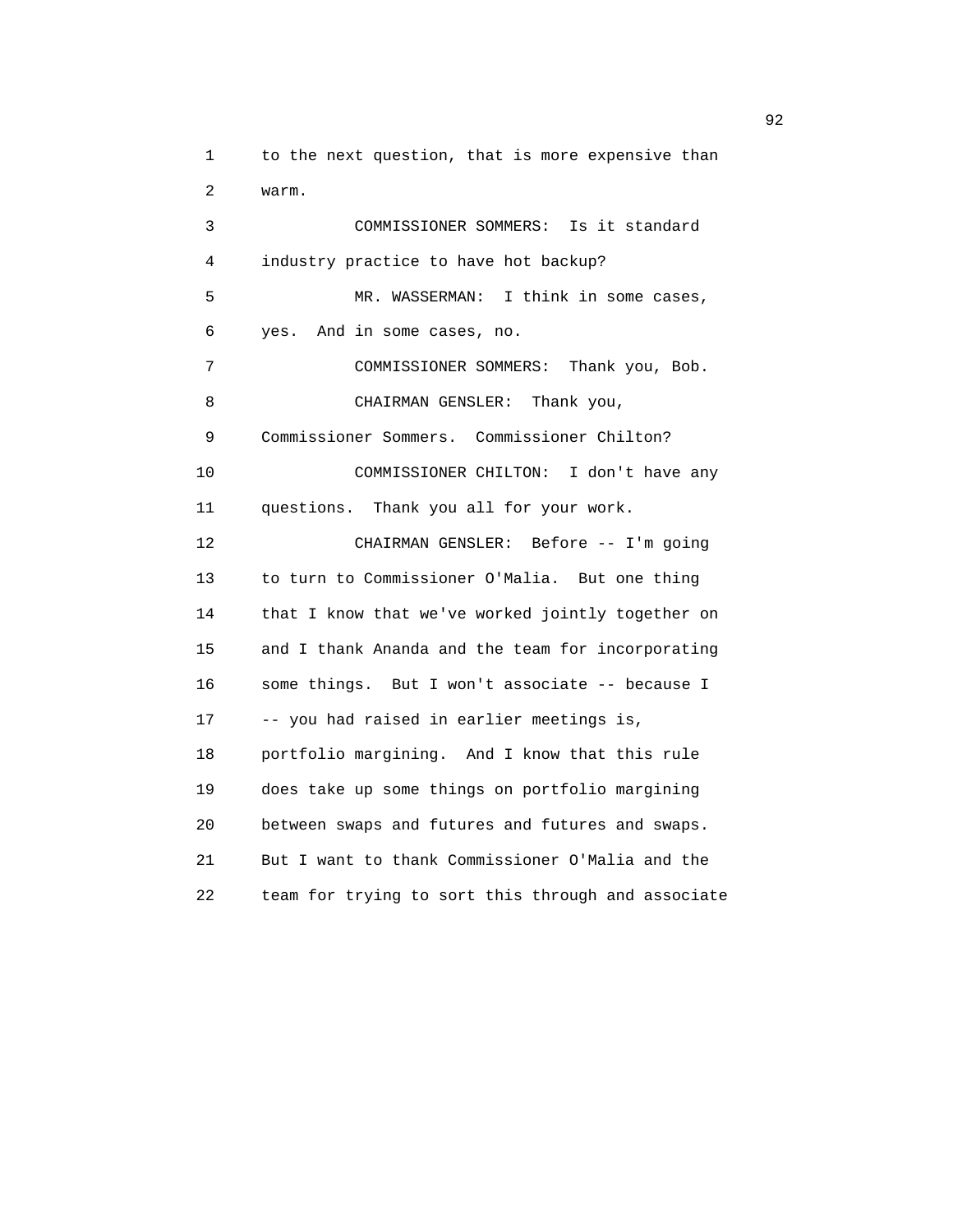1 myself with this.

 2 COMMISSIONER O'MALIA: I think it -- 3 maybe Ananda you can address what the challenge we 4 have here and what the rule actually provides for 5 with regard to the portfolio margining of swaps 6 and futures? 7 MR. RADHAKRISHNAN: So, with respect to 8 an application or somebody who wants to margin 9 together futures and swaps in the swaps account. 10 Then, the proposal provides for a mechanism for a 11 DCO to submit a rule to us, to the commission and 12 for the commission to approve it. And then once 13 the commission approves it, then they can do it. 14 The other way around? Where somebody 15 wants to portfolio margin swaps and futures in the 16 futures account what we are saying is, the current 17 process under section 4d will continue to apply, 18 and people can petition the commission for a 4d, 19 as others have in the past. And, you know, we 20 will look at it under that process. 21 COMMISSIONER O'MALIA: Can you highlight 22 kind of the standards that we're going to be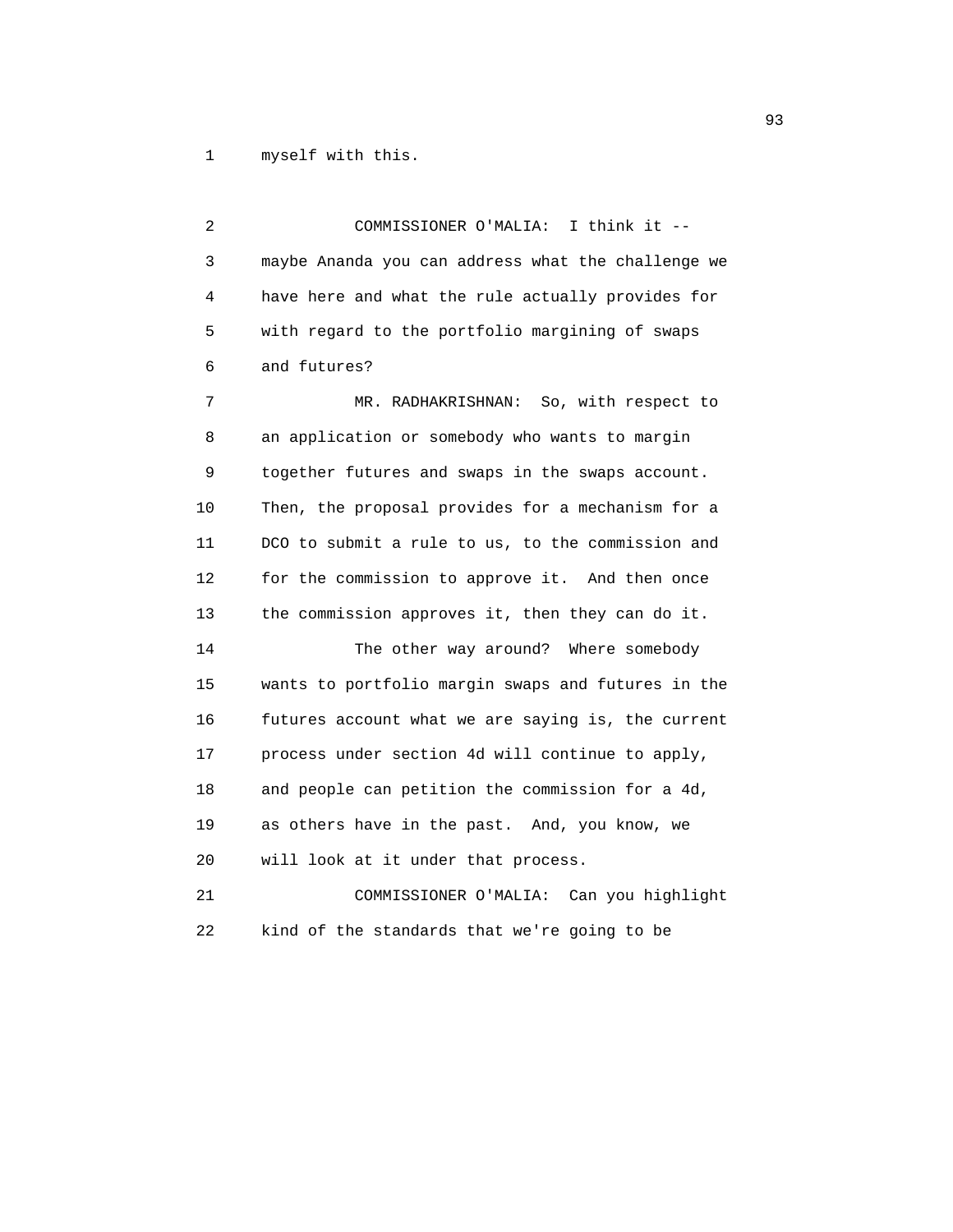1 looking for in order to facilitate that and 2 maintain the high standards of clearing? And how 3 this might affect Core Principle 9 related to the 4 clear port contracts? 5 MR. RADHAKRISHNAN: Let me look for it. 6 But it's liquidity -- what do you see -- 7 MS. DEITZ: Let's see. 8 MR. RADHAKRISHNAN: Liquidity, how 9 you're going to margin the products. You know, 10 the time horizons that you want to do for 11 margining, who's going to -- okay. Risk 12 characteristics, other swaps excluded bilaterally 13 or excluded on the DCM. Because -- this is just 14 my opinion. If a swap is on a DCM and meets all 15 the requirements that the commission imposes on 16 DCM trading, then in my humble opinion there's not 17 that much difference between a swap and a futures 18 contract because it will have the same kind of 19 liquidity. 20 And then, you know, the liquidity of the

 21 markets. If you want to co-mingle futures and 22 swaps, it's not just liquidity of the swaps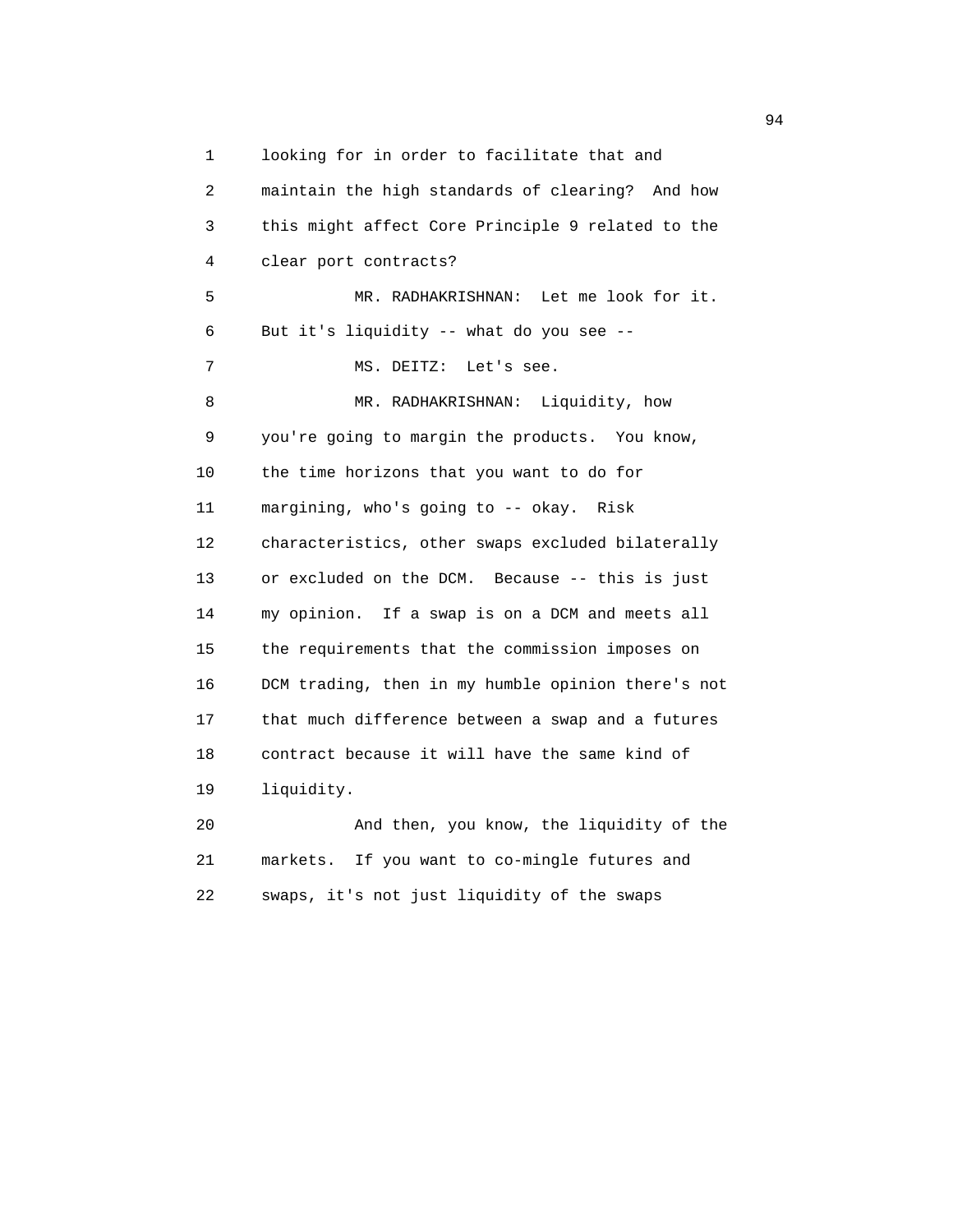1 market, it's also the liquidity of the futures 2 market. Because sometimes what people do -- say, 3 if there is a failure and somebody has to manage a 4 portfolio, reducing the risk of a portfolio -- it 5 doesn't just involve getting out of positions. It 6 could be taking positions in risk offsetting 7 markets so that you reduce the risk in that way. 8 So, we look at that as well. And, prices. 9 MR. LAWTON: I would add one additional 10 point. Is that what we're talking about is in the 11 customer account because of the segregation 12 requirements. That there's actually -- that they 13 also would be able to do portfolio margining in 14 the house account without any sort of commission 15 order. 16 MR. RADHAKRISHNAN: Right. All of this 17 applies to customer position. So, right now -- in 18 current law if somebody wants their portfolio 19 margin swaps and futures in a "futures account" 20 for the prop origin, they can do so. 21 COMMISSIONER O'MALIA: That's if they're 22 traded on a DCM, though, right?

experience of the contract of the contract of the contract of the contract of the contract of the contract of the contract of the contract of the contract of the contract of the contract of the contract of the contract of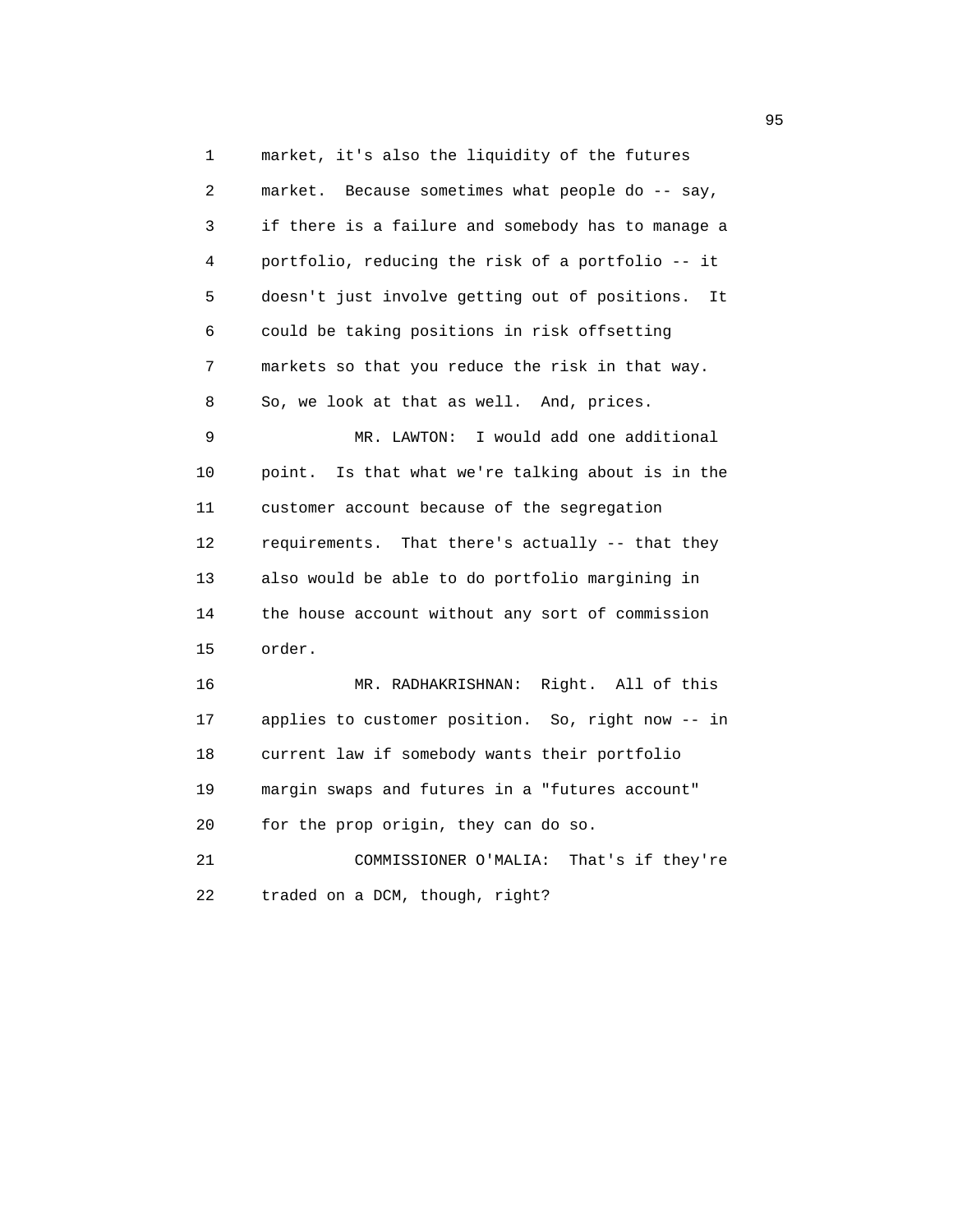```
 1 MR. RADHAKRISHNAN: No, it doesn't make
 2 a difference.
 3 COMMISSIONER O'MALIA: It doesn't make a
 4 difference? Okay.
 5 MR. RADHAKRISHNAN: It doesn't make a
 6 difference. Because there's no customer
 7 protection implications.
 8 COMMISSIONER O'MALIA: John, you 
 9 mentioned there's a billion dollar minimum in this
 10 open access debate. You referenced and you put it
 11 out that there's a billion dollar minimum for
 12 clearing access. That is not a figure we set,
 13 correct?
 14 MR. LAWTON: Right. That's a figure set
 15 by one of the clearinghouses, yes.
 16 COMMISSIONER O'MALIA: Who is their
 17 regulator?
 18 MR. RADHAKRISHNAN: It's us.
 19 COMMISSIONER O'MALIA: The billion
 20 dollar figure we set?
 21 MR. RADHAKRISHNAN: Yes -- no, no, no.
 22 COMMISSIONER O'MALIA: We approved?
```
 $\sim$  96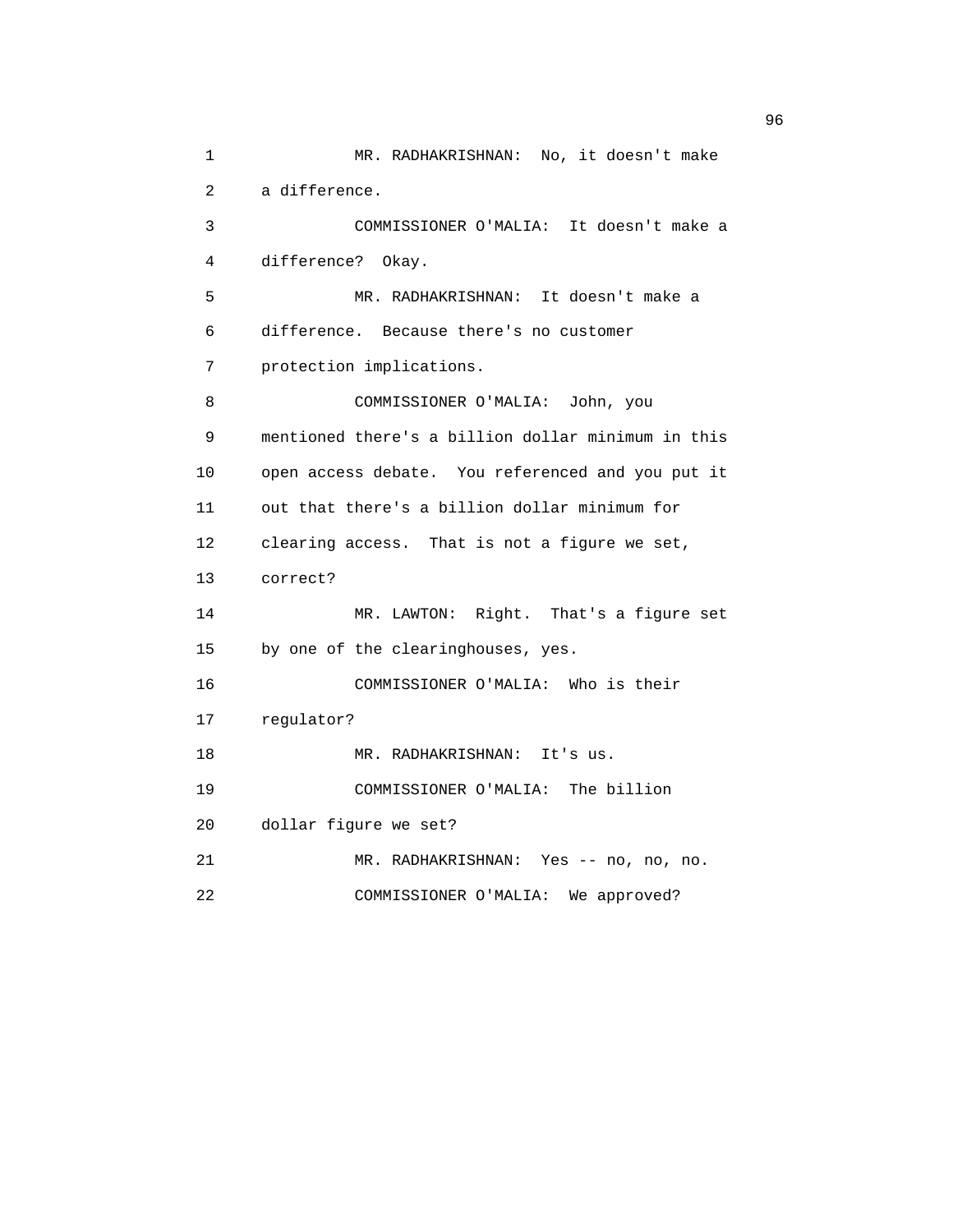| 1  | MR. RADHAKRISHNAN: Well, under current              |
|----|-----------------------------------------------------|
| 2  | $law --$                                            |
| 3  | Certified it $-$<br>MR. LAWTON:                     |
| 4  | MR. RADHAKRISHNAN: They certified it.               |
| 5  | COMMISSIONER O'MALIA: Okay.<br>In regard            |
| 6  | of the fair and open access provision, it requires  |
| 7  | that clearing members shall have access to          |
| 8  | sufficient financial resources to meet the          |
| 9  | obligations arising from participation in a DCO in  |
| 10 | "an extreme but plausible market condition".<br>You |
| 11 | want to put some flesh on the bone on that one?     |
| 12 | What are extreme and can you give -- is it a        |
| 13 | different standard that we've seen?<br>Is it a      |
| 14 | similar standard we've seen in clearing? Or is      |
| 15 | this brand new?                                     |
| 16 | That's the standard that<br>MR. LAWTON:             |
| 17 | we've used for financial resources at the DCO       |
| 18 | level when we say that they must be able to meet    |
| 19 | the default of their largest clearing member in     |
| 20 | extreme but plausible market conditions.<br>So,     |
| 21 | we're sort of carrying that same standard down to   |
| 22 | the firm level.<br>I think very broadly stated, you |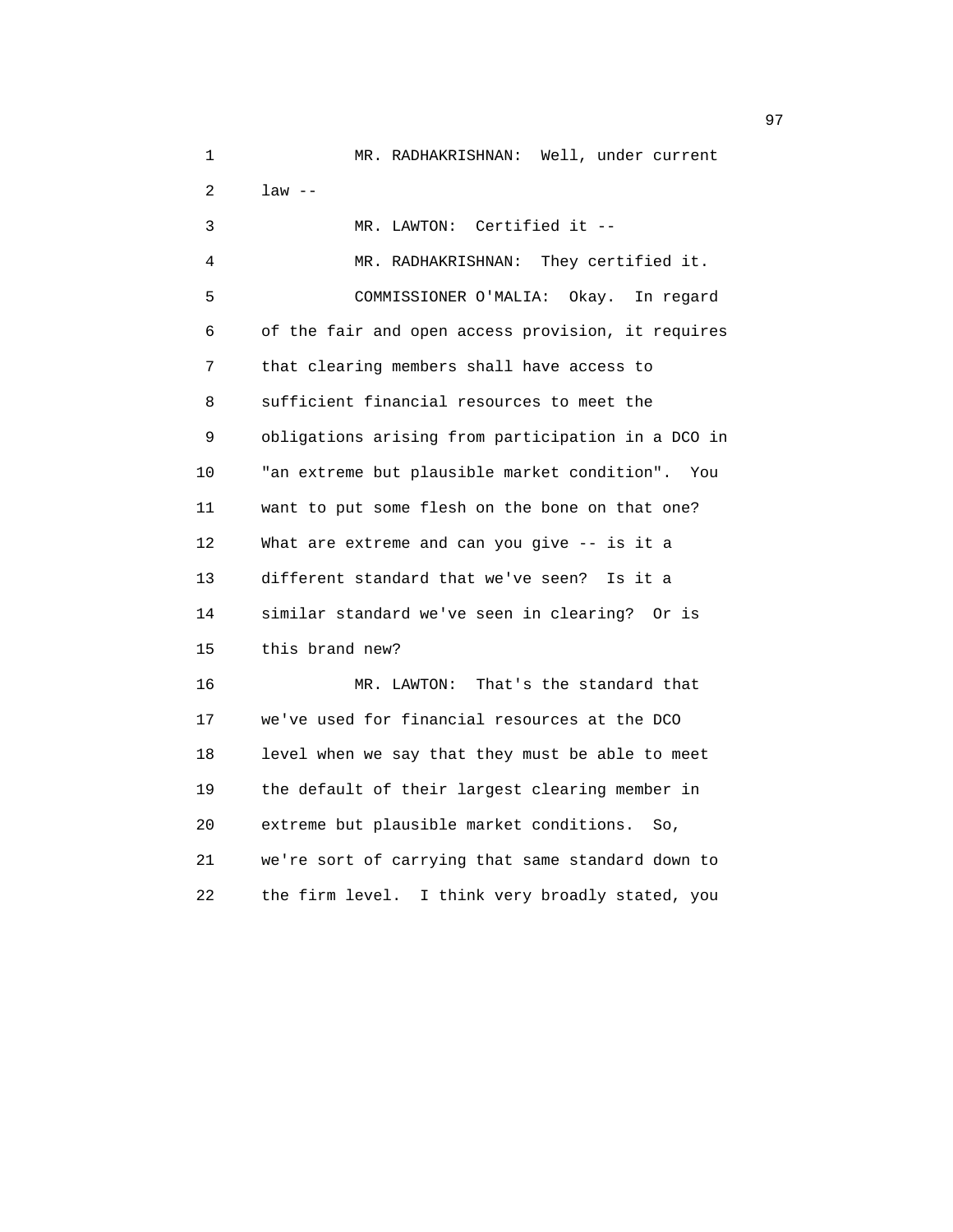1 would say that they're going to set margin 2 requirements to cover 99 percent of market moves. 3 So, extreme but plausible market conditions are 4 market conditions in that 1 percent. So a market 5 move that's beyond the 99 percent coverage that 6 your margin would normally cover. 7 COMMISSIONER O'MALIA: All right. So 8 this is not a new term. People should be very 9 familiar with it. 10 MR. LAWTON: That's right. 11 MR. RADHAKRISHNAN: And that's how 12 people size their -- you know, even prior to the 13 commission proposing this rule. When we did our 14 DCO reviews that's how DCOs sized their -- you 15 know, their default fund. That's the -- you know, 16 the conditions that they use. 17 MS. DEITZ: Yeah. I would just also add 18 that that is a term used by the Commodity Exchange 19 Act in talking about financial resources and the 20 minimum amount of financial resources. Coverage 21 of the largest exposure in extreme but plausible 22 market conditions.

98 and 2012 and 2012 and 2012 and 2012 and 2012 and 2012 and 2012 and 2012 and 2012 and 2012 and 201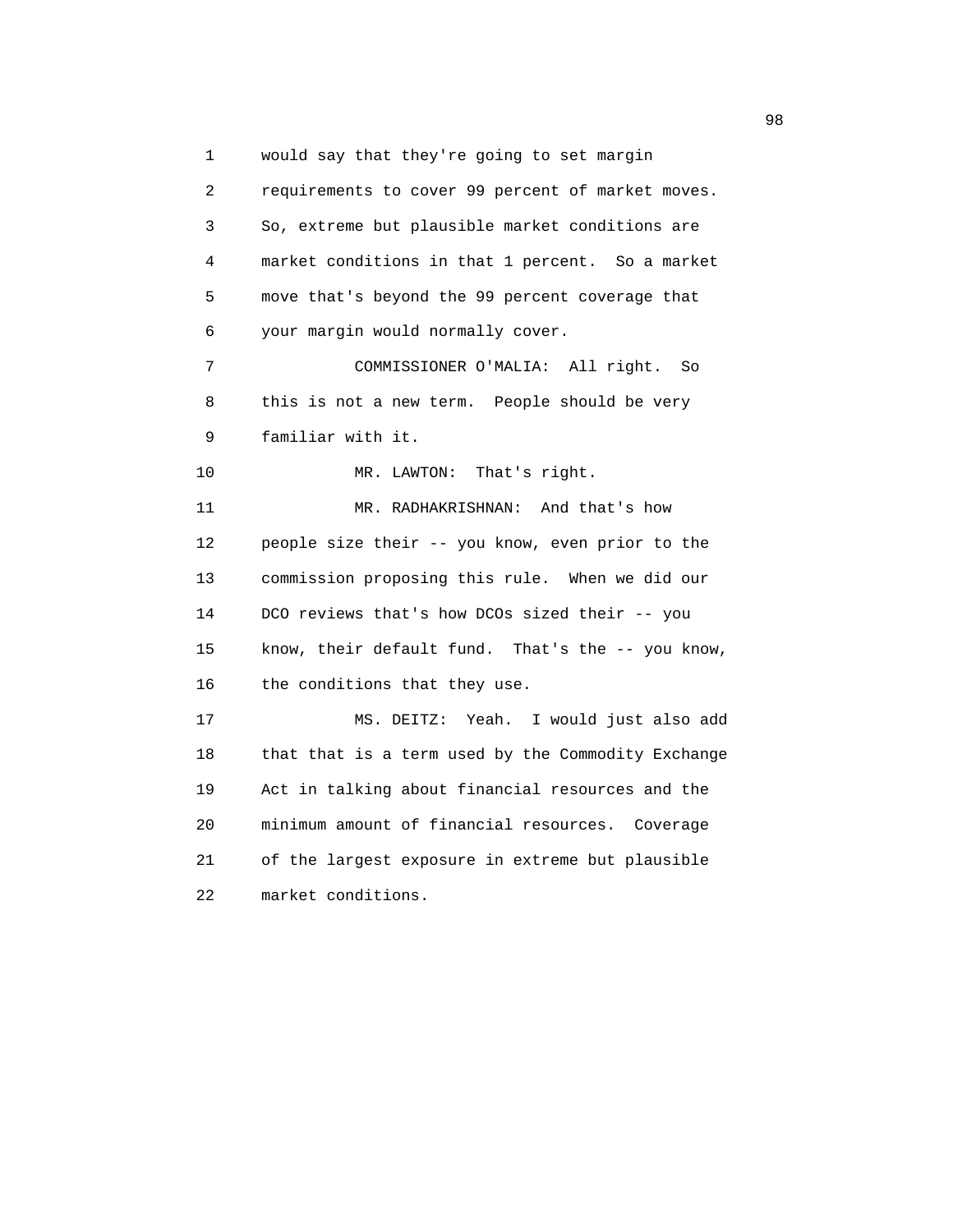1 COMMISSIONER O'MALIA: Thank you. Anne, 2 Bob, you want to add to this? No. We'll keep 3 moving. 4 MR. WASSERMAN: Yeah. Actually  $5$  (Laughter)  $-$  6 COMMISSIONER O'MALIA: Anne, you're 7 going to have to come up with something. 8 MR. WASSERMAN: No, that's in the 9 existing CPSS IOSCO standards. 10 MS. POLASKI: I agree. (Laughter) 11 COMMISSIONER O'MALIA: There should be 12 no comments on this one, then. The issue 13 regarding product eligibility. The rule amends 14 39.15b for DCOs to select contract sizes that 15 maximize liquidity, open access in risk 16 management. The rule says to "the extent 17 appropriate, a DCO shall select contract units for 18 clearing purposes that are smaller than the 19 contract units in which the trades submitted for 20 clearing were executed." Can you walk me through 21 that process? And, then I have another follow up 22 on it.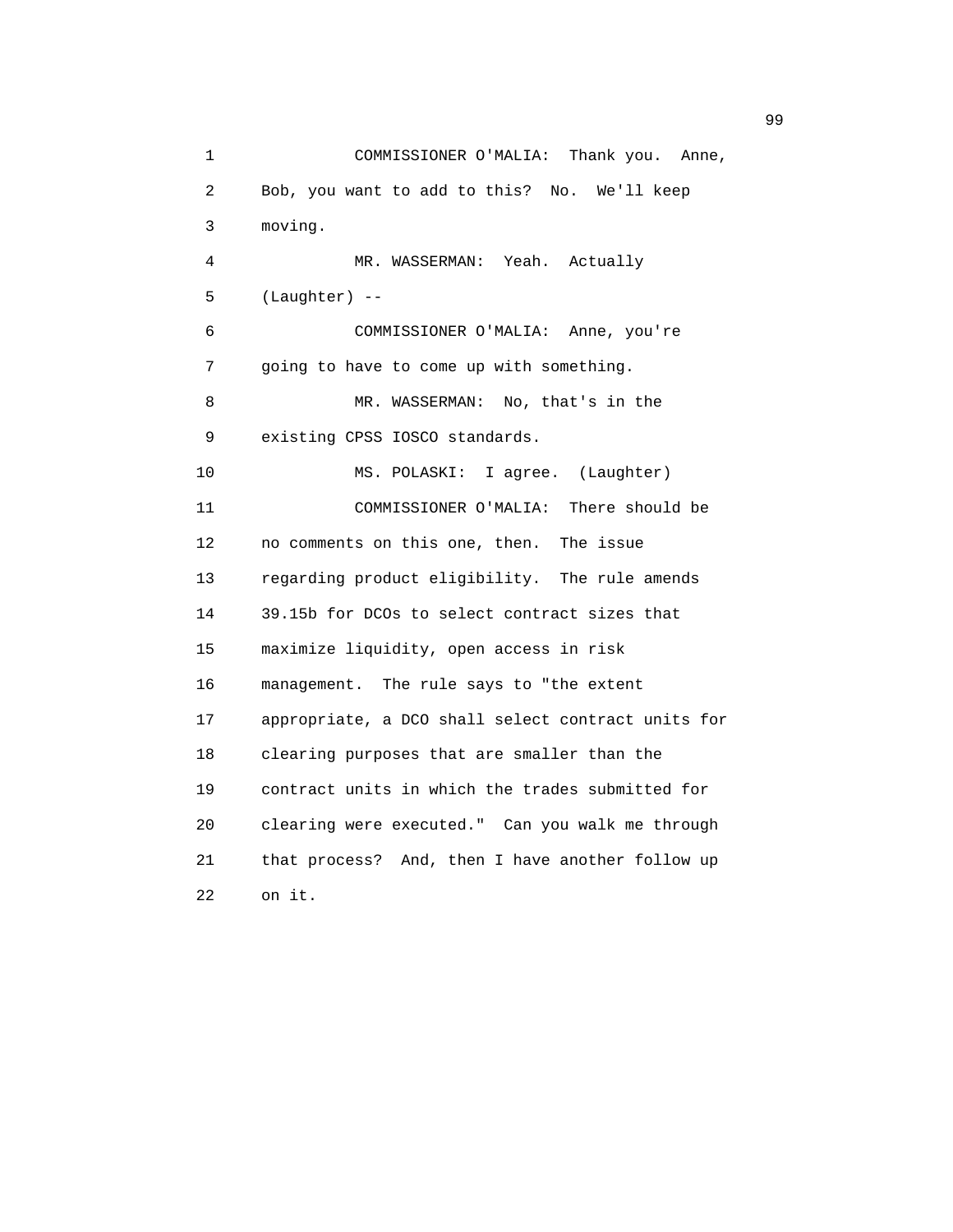1 MR. LAWTON: Yeah. I think the notion 2 is that you may have hedgers who bilaterally 3 negotiate a swap with a dealer that meets their 4 needs and then they agree to submit that for 5 clearing. And you could say that they did 6 something for \$100 and perhaps the DCO thought 7 that they could set \$10 million increments. So 8 then they'd have 10 contracts rather than 1 once 9 it was submitted -- clearing them. It would be 10 transparent to them, they'd have exactly the same 11 risk. It's just that it would be sized 12 differently, which may help them going forward if 13 they wanted to adjust their position they could 14 take on or off a fraction of the position. It 15 might also facilitate liquidity once these things 16 got moved to a trading facility. And, we think it 17 might also help a DCO in a default situation, if 18 they had somebody who had a large position who 19 defaulted and they needed to liquidate. If they 20 had sized it in smaller increments they could 21 parcel it out among more clearing members, 22 according to this scalability concept.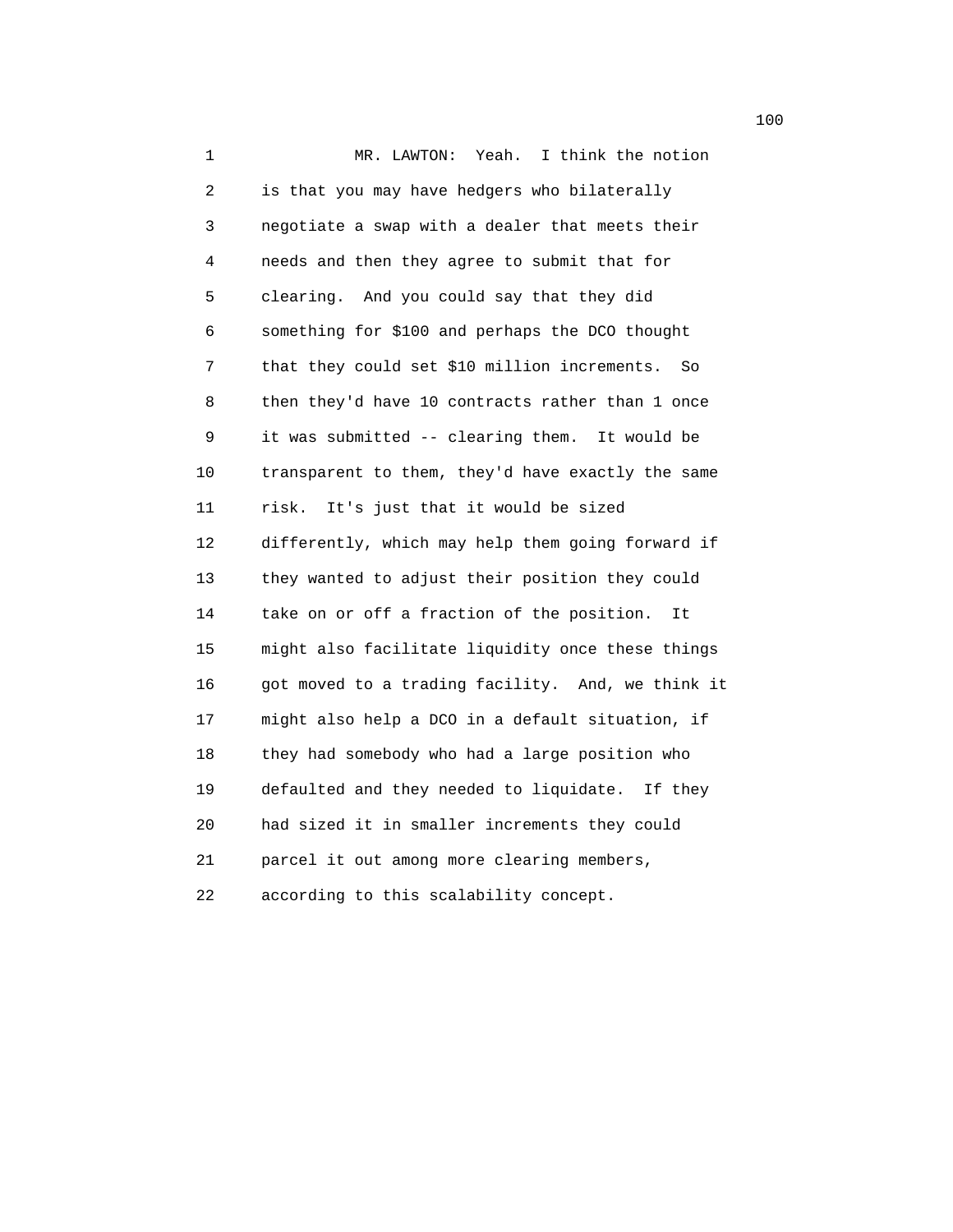1 COMMISSIONER O'MALIA: The one -- I 2 raised it with you earlier in our discussions. 3 But in breaking these things up, we have the 4 requirement for unique swap identifiers. And I 5 just want to make sure that from a continuity 6 standpoint that whatever we do to break these 7 things up to optimize the liquidity or whatever 8 we're going for here that we don't lose -- we 9 don't confuse ourselves and lose track of where 10 these things are. And, how we're going to track 11 them. 12 MR. LAWTON: Yeah, we will coordinate 13 with the other teams on that point. 14 CHAIRMAN GENSLER: I think Commissioner 15 O'Malia raised a good point at the end. And to 16 marry the risk reduction -- which I think the 17 staff recommended this some number of weeks ago in 18 my office. And I said, what an excellent point 19 that was that a clearinghouse has to have the 20 right to take a billion dollar trade. And if they 21 need to sell it in million dollar increments or 22 \$10 million increments -- if the billion dollar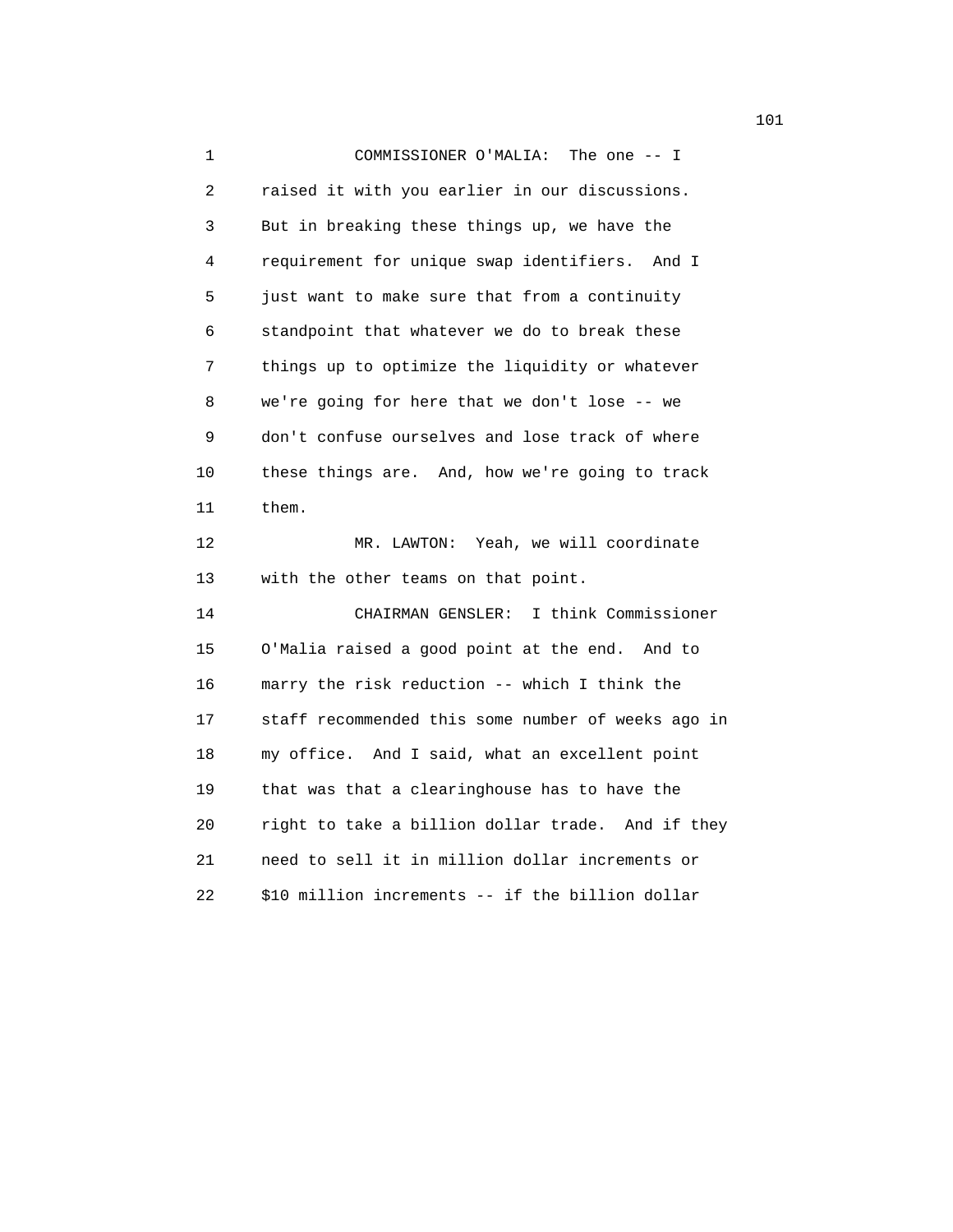1 counterparty defaults, they have to be able to 2 liquidate it and do it in any way they can to 3 lower risk. But I think Commissioner O'Malia also 4 raised another point, just to make sure that these 5 unique IDs line up and aren't lost and everything. 6 Mr. Stawick, do you want to call the 7 role? 8 MR. STAWICK: Commissioner O'Malia? 9 COMMISSIONER O'MALIA: Aye. 10 MR. STAWICK: Commissioner O'Malia, aye. 11 Commissioner Chilton? 12 COMMISSIONER CHILTON: Aye. 13 MR. STAWICK: Commissioner Chilton, aye. 14 Commissioner Sommers? 15 COMMISSIONER SOMMERS: Aye. 16 MR. STAWICK: Commissioner Sommers, aye. 17 Commissioner Dunn? 18 COMMISSIONER DUNN: Aye. 19 MR. STAWICK: Commissioner Dunn, aye. 20 Mr. Chairman? 21 CHAIRMAN GENSLER: Aye. 22 MR. STAWICK: Mr. Chairman, aye. Mr.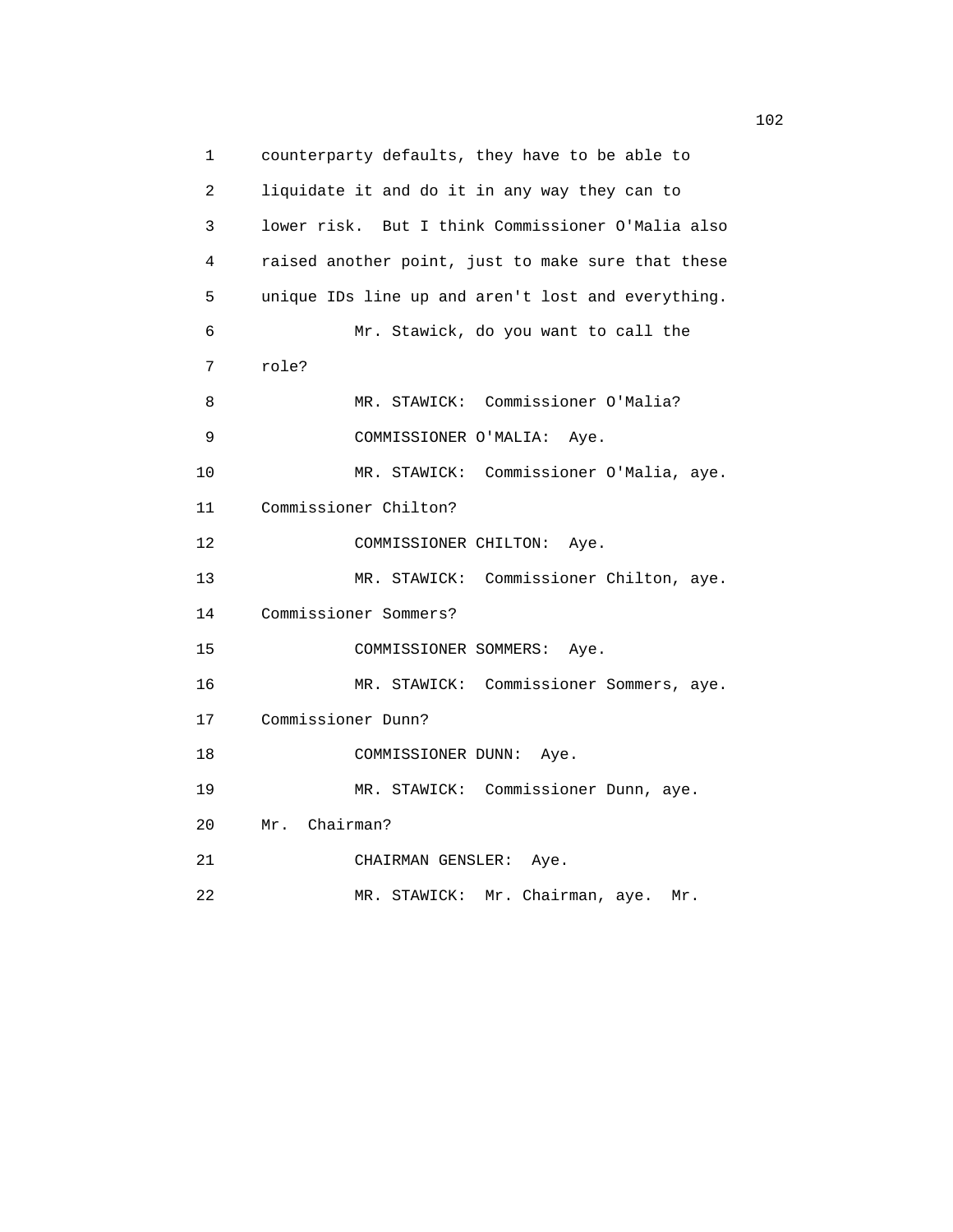1 Chairman, on this question, the ayes are 5, the 2 nays are 0.

 3 CHAIRMAN GENSLER: Thank you, Mr. 4 Stawick. The ayes having it, the staff 5 recommendation on this clearinghouse rules are 6 accepted and will be sent to the federal register. 7 I thank you all. I know this is an awful lot and 8 I know the public has a lot to digest. Those were 9 excellent presentations. 10 We are now moving on to Riva? Mauricio? 11 MS. ADRIANCE: Sorry, we thought we had 12 somebody else joining us. 13 CHAIRMAN GENSLER: That's all right. 14 So, the next on agenda is the Commission 15 consideration and the notice of proposed 16 rulemaking implementing Core Principles and other 17 requirements for swap execution facilities. Riva 18 Spears Adriance -- I do this every time -- 19 Mauricio Melara, Rick Shilts, and David Van 20 Wagner, all from the Division of Market Oversight 21 will present today. Rick and David will get to 22 stay in the chair when we go on to position limits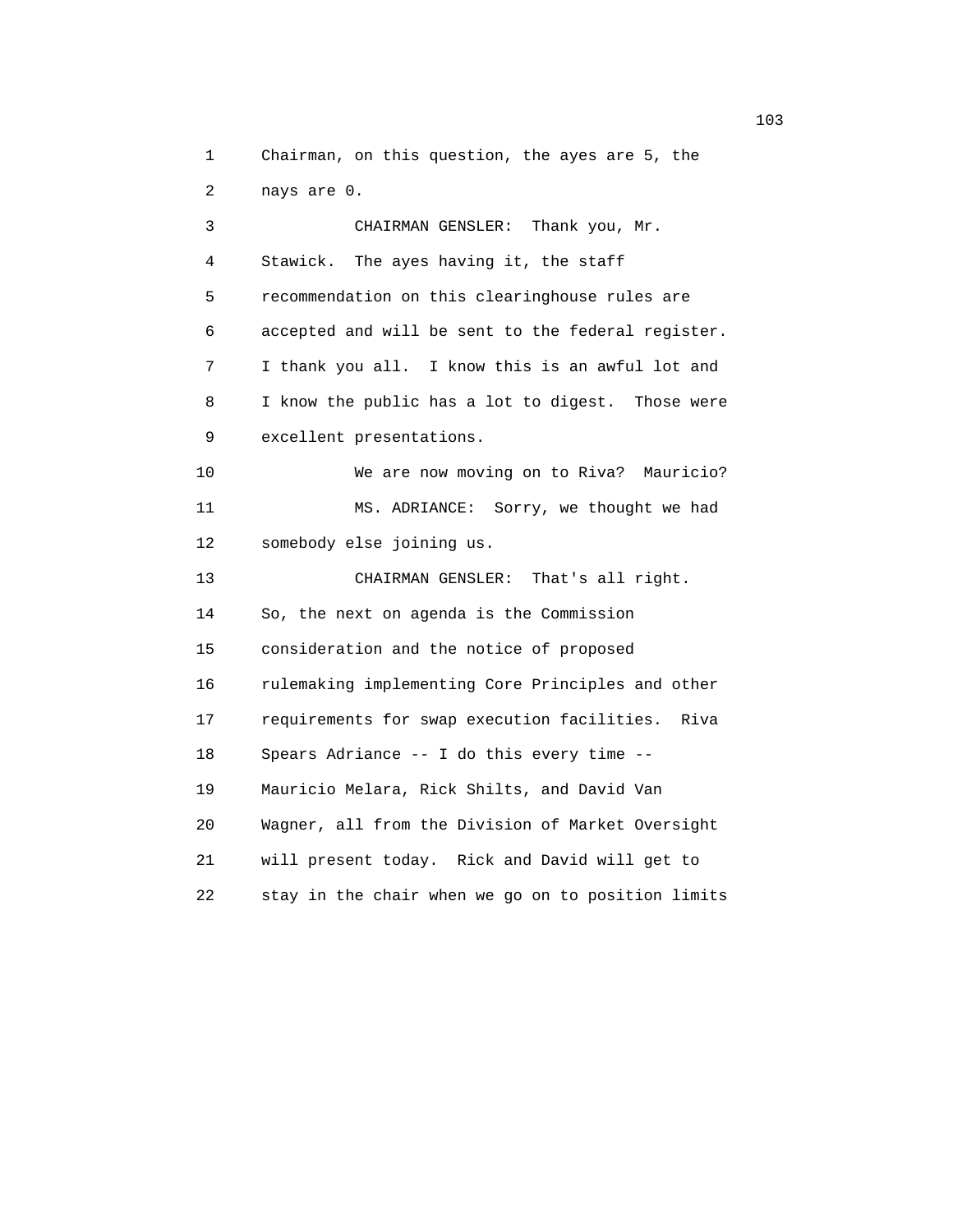1 as Rick is the head of the Division of Market 2 Oversight and David's the chief counsel of that 3 division. Riva and Mauricio have just done 4 excellent work. I think of our nearly 500 public 5 meetings, there must be 40 or 50 of them that have 6 been on this topic that you've had. You had a 7 roundtable, you've been working so actively with 8 each of the commissioner officers, so I turn it 9 over to you for your presentation. 10 MS. ADRIANCE: Thank you. Good morning, 11 Mr. Chairman and Commissioners. Today staff is 12 recommending for publication of a rulemaking 13 entitled, "Core Principles and Other Requirements 14 for Swap Execution Facilities." 15 I want to thank all the members of this 16 team, and this was a large team, and we had a lot 17 to do, and particularly my deputy, Mauricio 18 Melara. I also want to thank the team leaders and 19 members of other rulemaking teams within the 20 Commission as well as our sister agencies, the 21 commissioners and their staff, and members of the 22 public with whom we've interacted over the last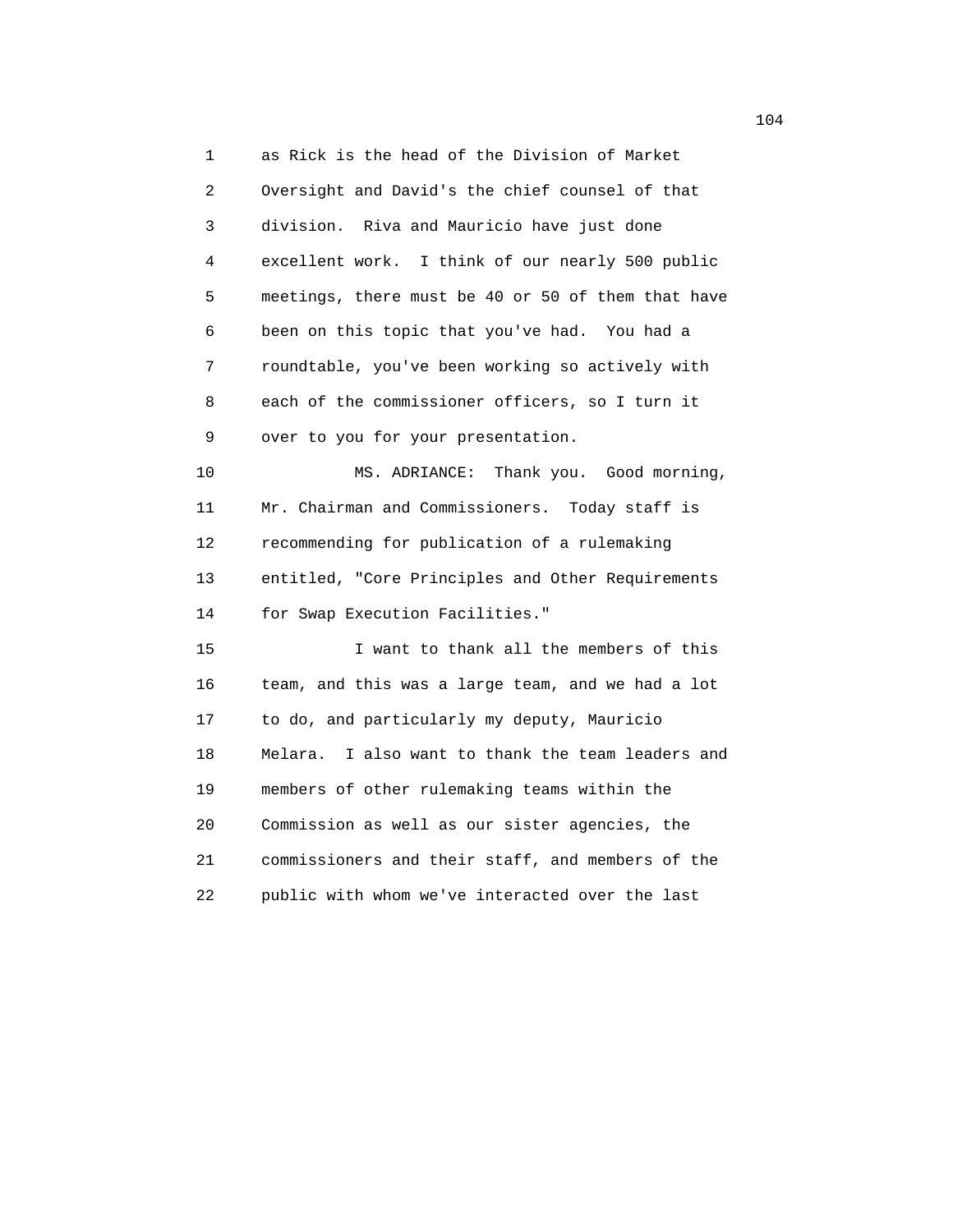1 six months in formulating this rulemaking.

 2 The Wall Street Reform and Consumer 3 Protection Act, the Dodd-Frank Act, amended the 4 Commodity Exchange Act to establish a new 5 framework for execution and trading of swaps and 6 security-based swaps. First the Dodd-Frank Act 7 added a new definition under CEA Section 1(a)(50) 8 for a new type of registered entity called a swap 9 execution facility, also referred to as a SEF. 10 Second, the Dodd-Frank Act amended the CEA to 11 require that swaps subject to the clearing mandate 12 be executed on a SEF or designated contract market 13 if such swaps had been made available to trade. 14 Third, the Dodd-Frank Act added a new 15 CEA section, Section 5(h), which establishes 16 registration provisions for SEFs, including 17 compliance with 15 core principles and sets forth 18 Congress's goal of encouraging the trading of 19 swaps on SEFs and the promotion of pre-trade price 20 transparency. 21 The regulations, guidance, and

22 acceptable practices proposed today implement the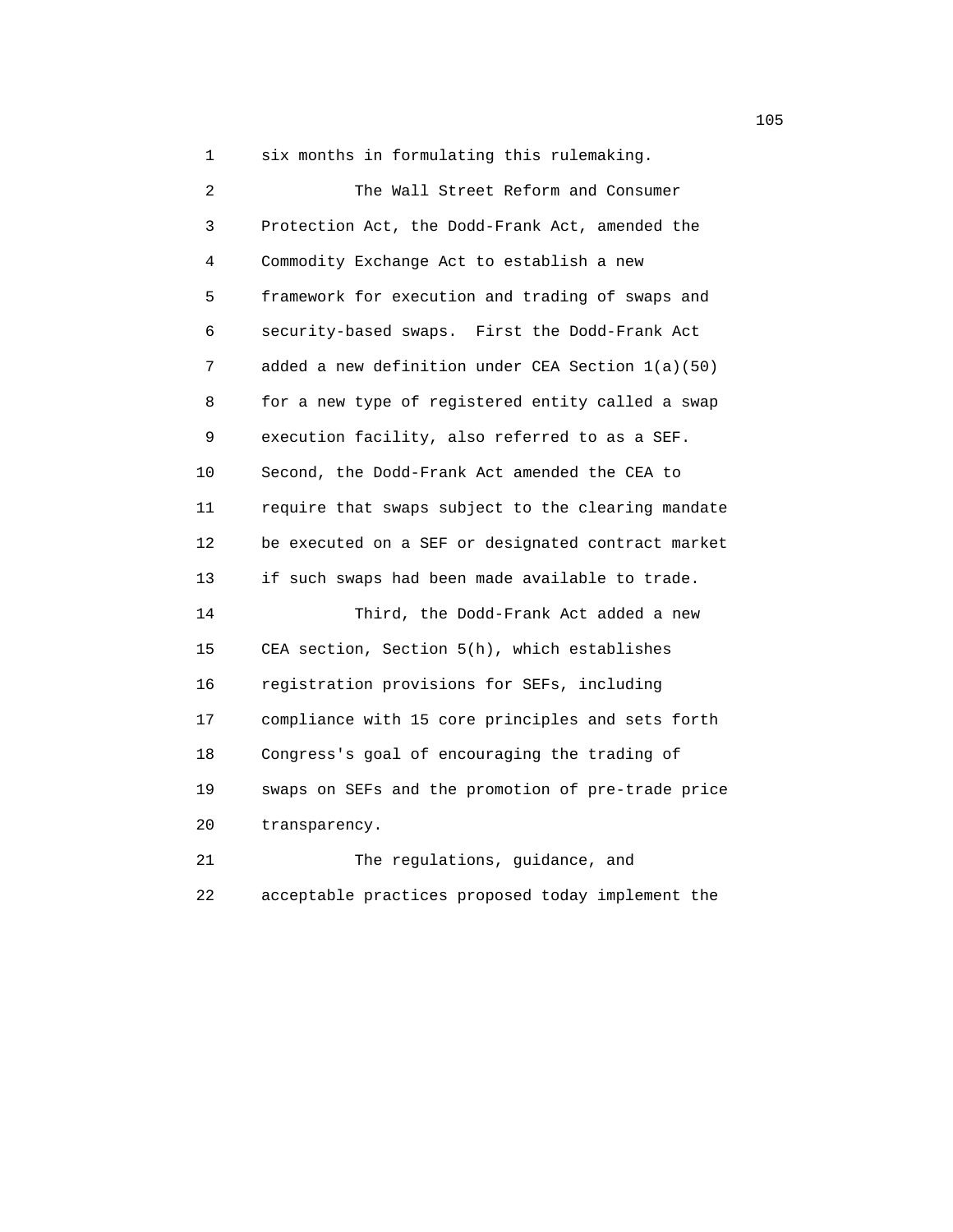1 new framework for the execution of trading of 2 swaps on SEFs. Staff consulted extensively with 3 market participants and other regulators by 4 hosting and participating in numerous meetings as 5 mentioned in a public roundtable. In addition, 6 staff considered the numerous memoranda and 7 letters submitted by the members of the industry 8 to the team's rulemaking website.

 9 I want to discuss the interpretation of 10 the statutory definition for SEFs. This is 11 obviously something that has raised a lot of 12 concern, questions, interest. Certain terms 13 within the SEF definition such as trading facility 14 or designated contract markets are defined 15 elsewhere in the CEA while other terms such as the 16 definitions multiple participant to multiple 17 participant requirement, require a more robust 18 analysis, including consideration of the current 19 methods of executing and trading swaps and the 20 other CEA provisions specifically related to SEFs 21 and, of course, the purpose of the CEA generally. 22 First, I want to stress that the SEF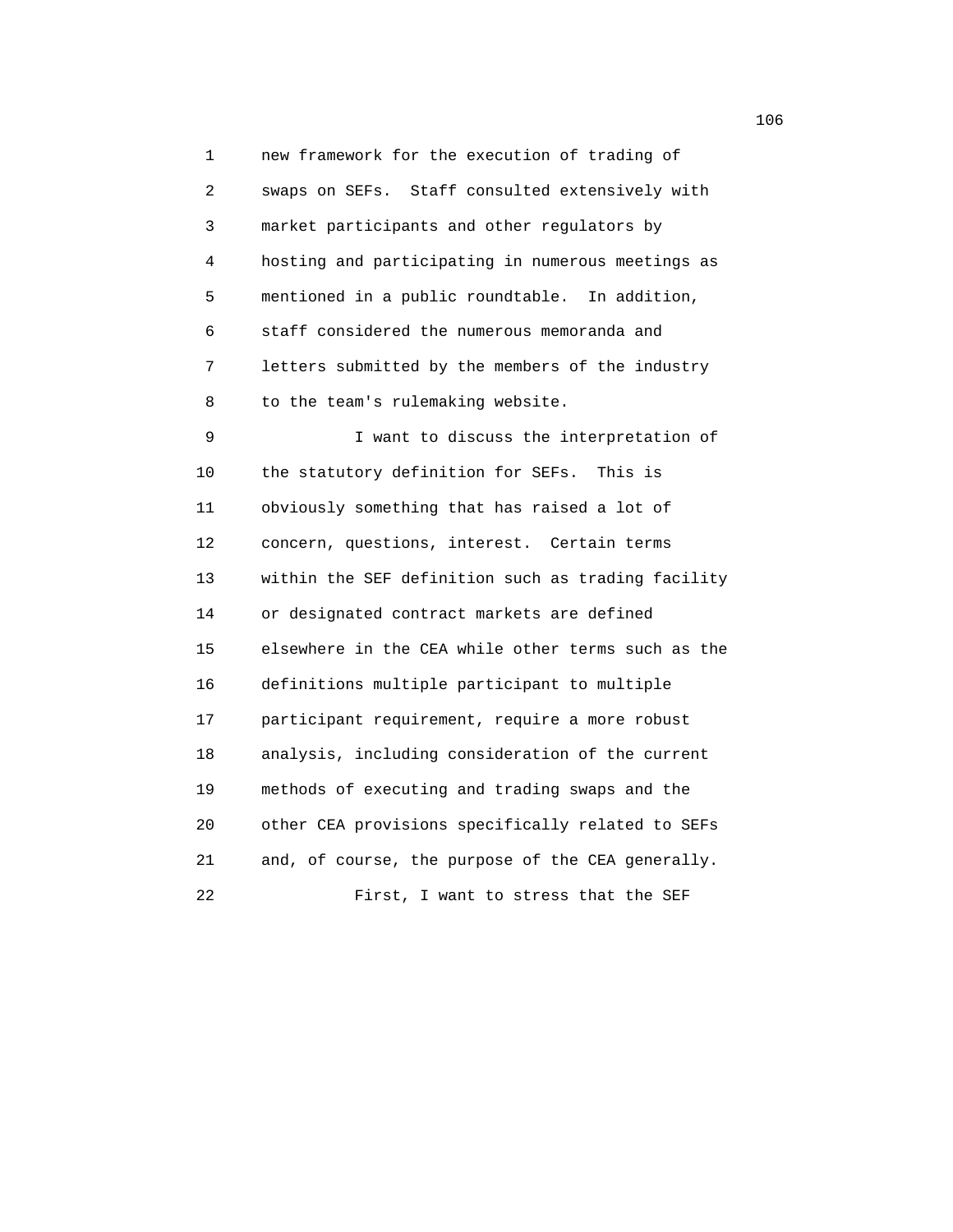1 trading requirement and, therefore, the SEF 2 definition would apply to swap transactions that 3 are subject to the clearing and execution 4 requirements under the act, under Section 2(h), 5 and this is that are made available for trading 6 and that are not block trades. Under the proposed 7 rulemaking we are calling these swap transactions 8 required transactions under the sense they are 9 required to be traded on a SEF or on a DCM. In 10 other words, they're required transactions. 11 When determining what types of trading 12 systems qualify, the proposal takes into account 13 the SEF definition, the SEF core principles, and 14 the goals provided in the act of Section 733 of  $15$  the act  $-$  16 CHAIRMAN GENSLER: Riva, I don't know 17 whether it's your cell phone being close to that, 18 I don't know if that would change something. 19 MS. ADRIANCE: We'll try. We'll see if 20 that helps. All right. It's quieter. Sorry 21 about that. 22 Okay, so the proposal takes into account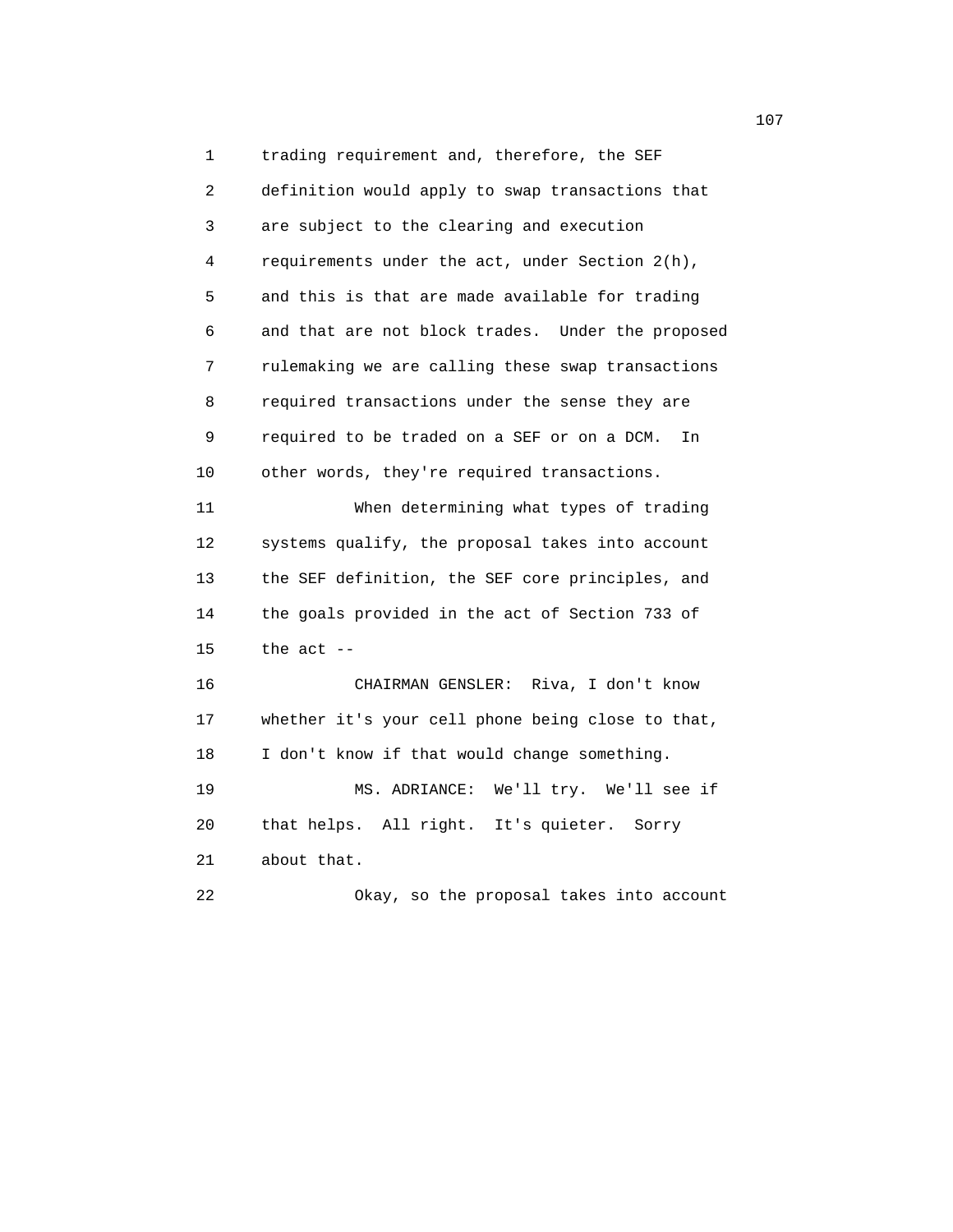1 the SEF definition, the SEF core principles, and 2 the goals provided in Section 733 of the 3 Dodd-Frank Act which is to promote the trading of 4 swaps on a regulated trading system or platform 5 for swap transactions and pre-trade price 6 transparency. To meet the SEF definition, 7 multiple parties must have the ability to execute 8 or trade swaps by accepting bids and offers made 9 by multiple participants. In addition, Core 10 Principle 2, SEF Core Principle 2, requires SEF to 11 provide market participants with impartial access 12 to the market. Therefore, the proposal offered 13 here today interprets the SEF registration 14 requirements to necessitate that the trading 15 system or platform provide market participants 16 with the ability to make bids or offers to other 17 market participants or to accept bids or offers 18 made by other market participants -- other 19 multiple, I should have said -- to make bids or 20 offers to other multiple participants and to 21 accept bids or offers made by other multiple 22 participants.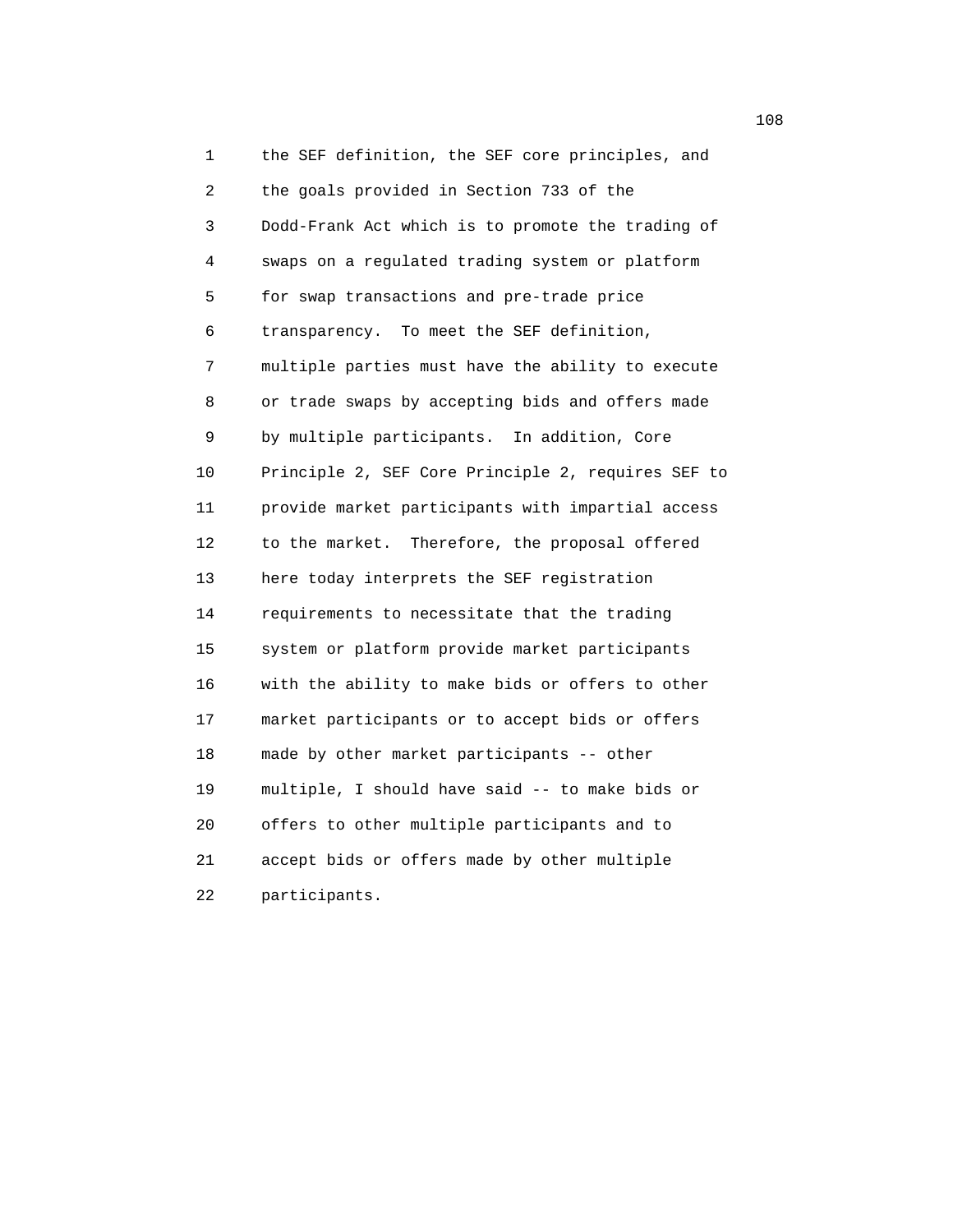1 It promotes pre-trade price transparency 2 and to ensure that the trading of swaps on the 3 trading system or platform is in accordance with 4 the core principles, the registration 5 requirements, and the Commission's regulations, 6 and to provide all market participants with 7 impartial access to the SEF's market. 8 Under the proposal, required 9 transactions could be traded on a Request for 10 Quote system or order books. Irrespective of what 11 specific trading methodology a SEF chose to use, 12 all SEFs would be required to provide a basic 13 functionality that gives all market participants 14 the ability to choose whether to post firm or 15 indicative quotes to all other parties 16 participating in the SEF. 17 I mentioned earlier order books and 18 Request for Quotes systems or platforms, and we've 19 defined order books and we've defined it broadly 20 to include, in addition to trading facilities or 21 electronic trading facilities which are currently 22 defined in our act, we also include trading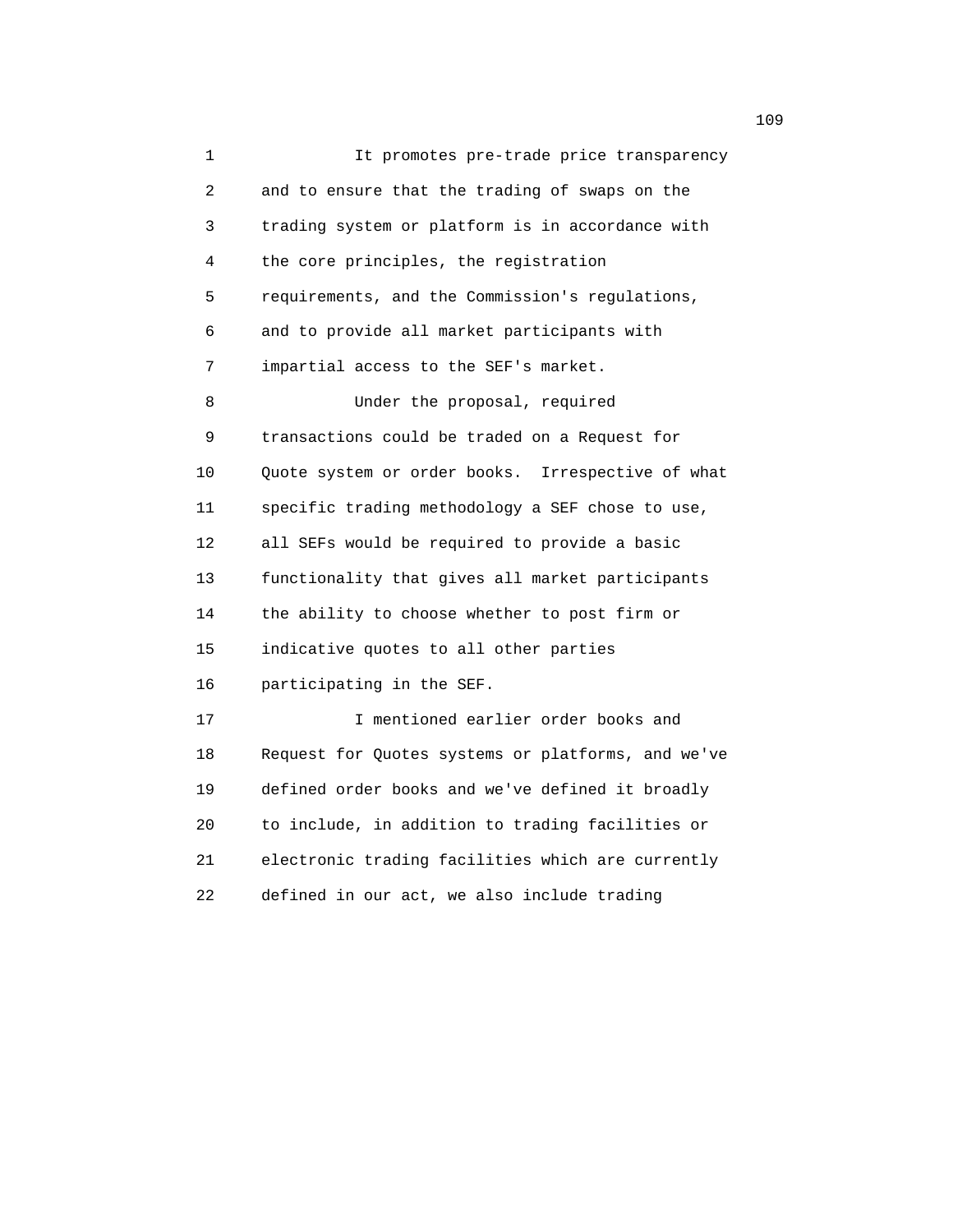1 systems or platforms in which all market

 2 participants in the trading system or platform can 3 enter multiple bids and offers, observe multiple 4 bids and offers entered by other market 5 participants, and choose to interact on such bids 6 and offers. And I just want to mention that this 7 is not a (inaudible) order book. When we define 8 "order book" we're meaning something that's 9 broader.

 10 We also define Request for Quote systems 11 and we include on that trading systems or 12 platforms on which a market participant must 13 transmit a Request for Quote to buy and sell -- 14 buy or sell a specific instrument to no less than 15 five market participants in the trading system or 16 platform to which all such market participants may 17 respond, and where any bids or offers resting on 18 the trading system or platform pertaining to the 19 same instrument must be taken into account and 20 communicated to the requestor along with the 21 responsive quotes. Or, two, trading system or 22 platforms in which multiple market participants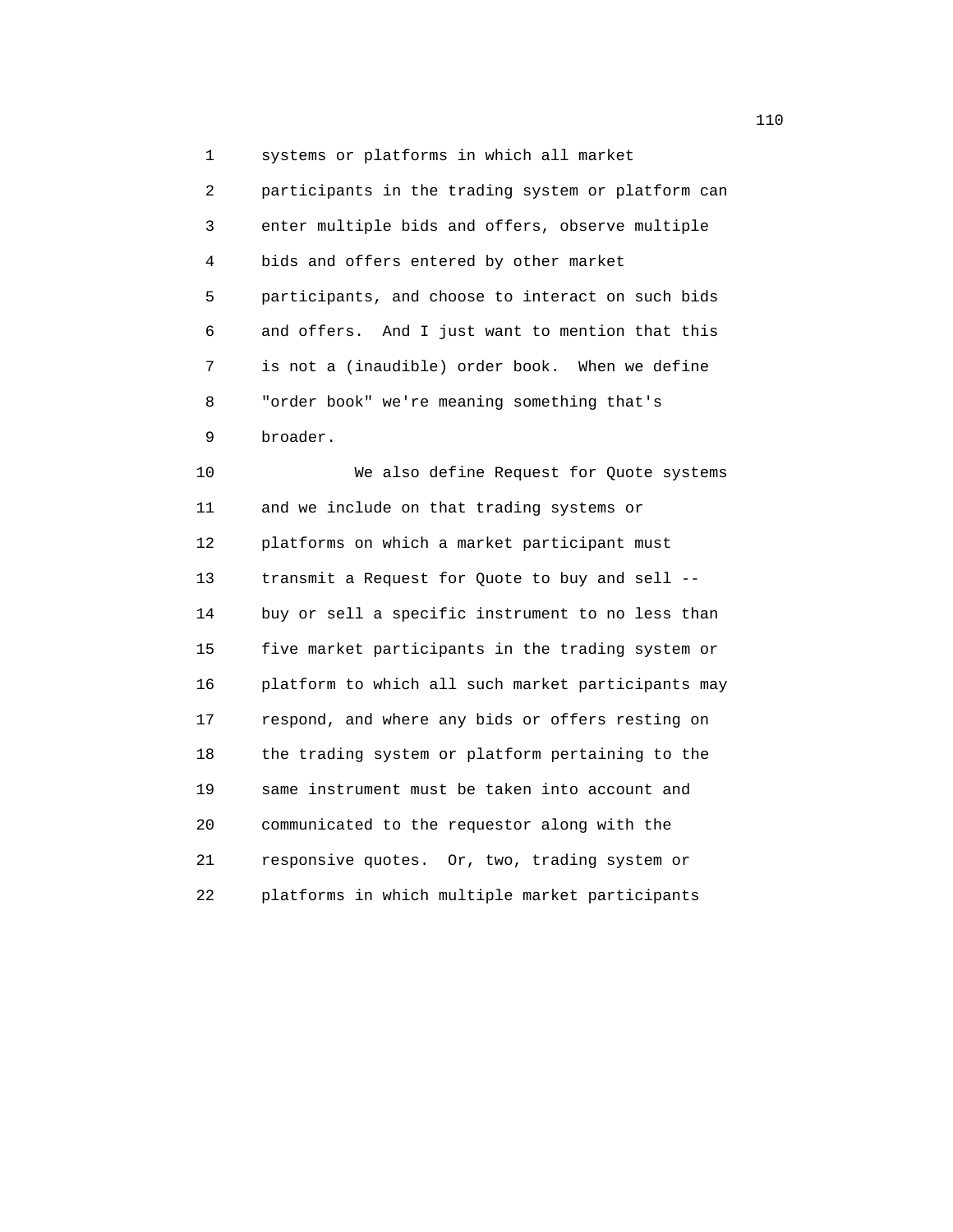1 can both view real-time electronic streaming 2 quotes, both firm or indicative, from multiple 3 potential counterparties on a centralized 4 electronic screen and have the option to complete 5 a transaction by either accepting a firm streaming 6 quote or transmitting a Request for Quote to no 7 less than five market participants based on the 8 indicative streaming quote, taking into account 9 any resting bids or offers that have been 10 communicated to them -- to that requestor along 11 with any responsive quote. 12 The proposal provides that the 13 Commission may determine that other trading 14 systems or platforms are order books or Request 15 for Quote systems. So, as we go forward we may 16 find that as the marketplace changes and 17 technology develops, that there are other possible 18 order books or Request for Quote systems. 19 Just to emphasize, because all SEFs will 20 be required to have a functionality for leaving 21 and executing against resting orders market 22 participants on SEFs that user Request for Quote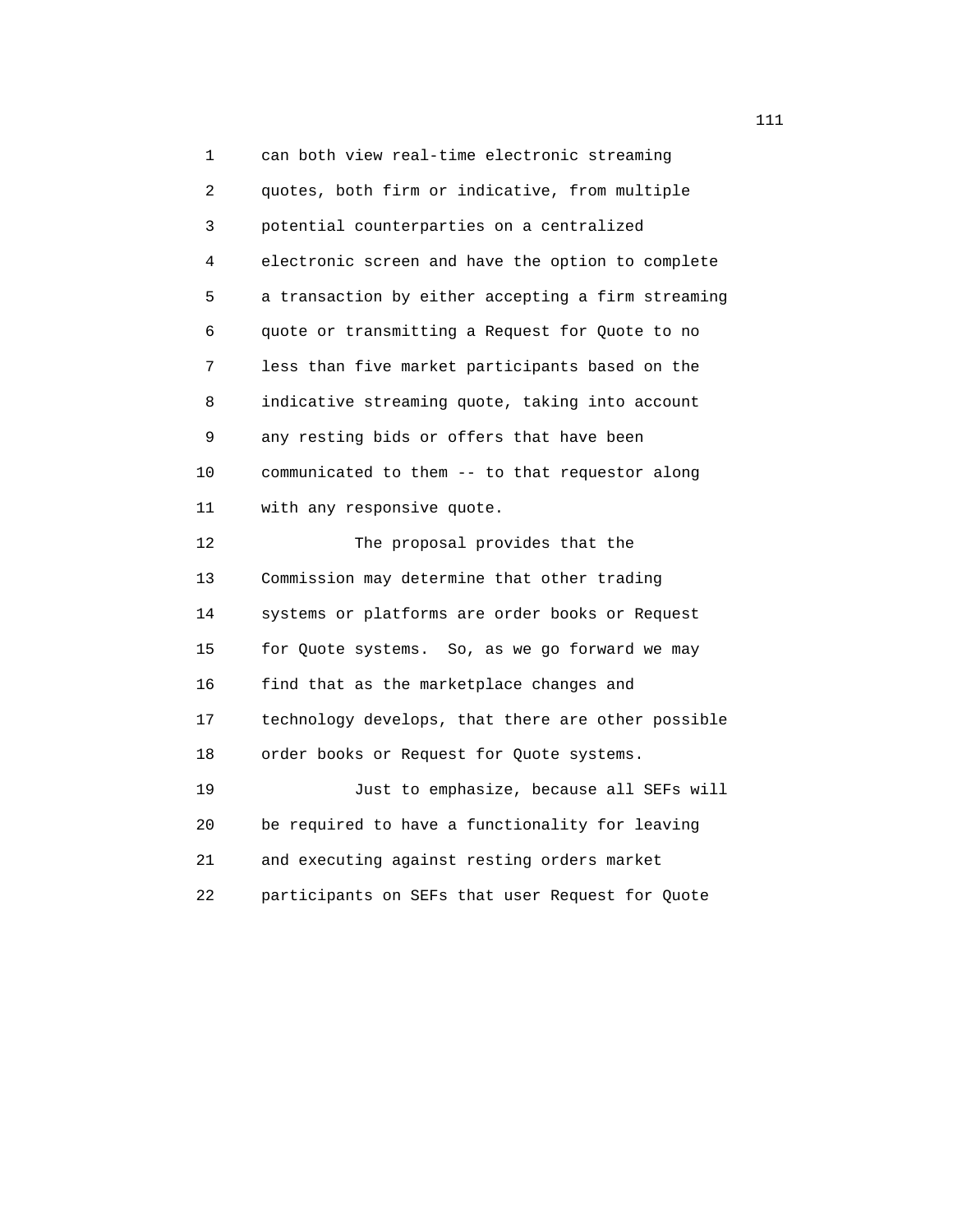1 model would not be limited to having to utilize 2 the Request for Quote mechanism to trade. In 3 addition to this Request for Quote mechanism, they 4 would have a basic functionality provide the 5 ability to access to all other market 6 participants. They could also provide a multiple 7 to multiple Request for Quote trading system -- 8 I'm sorry, I'm reading this too fast here -- in 9 addition to this basic functionality providing the 10 ability to access all other market participants, a 11 SEF could also provide a multiple-to-multiple 12 Request for Quote trading system for those market 13 participants that do not wish to display their 14 bids, offers, or requests, to all other market 15 participants. So, there's a difference there

## 16 between the two.

17 A SEF's chosen approach or approaches 18 would be described in its registration application 19 to be evaluated by the Commission during the 20 application process for compliance with the 21 definition of a SEF, the registration 22 requirements, and the core principles. As noted,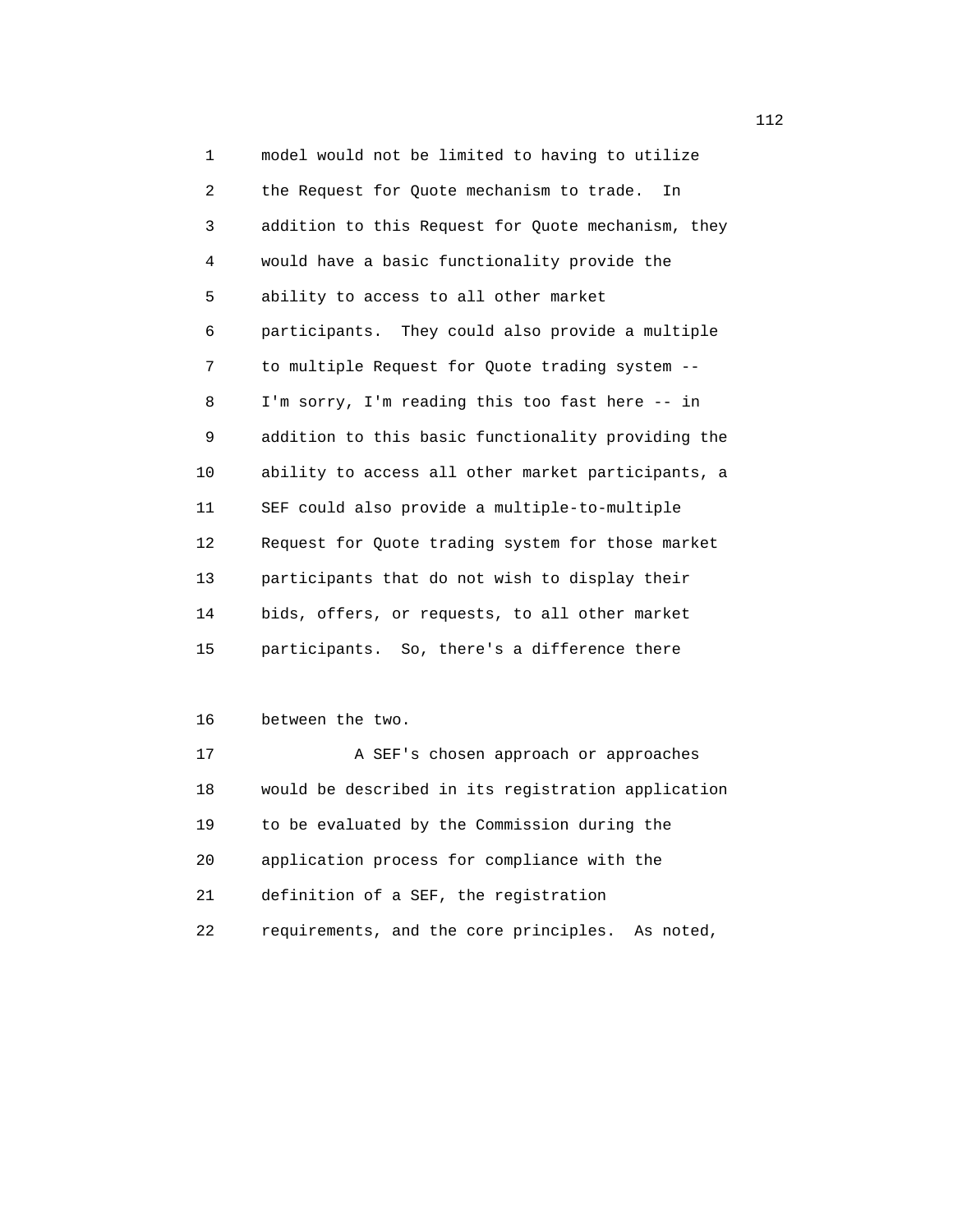1 the Dodd- Frank Act also establishes registration 2 and core principle compliance requirements as part 3 of the framework for swap trading on the SEFs. 4 Regarding registration requirements, 5 staff is proposing that applicants submit relevant 6 information in an application form requiring 7 certain information and specified documents. 8 Also, in order to safeguard against significant 9 disruption in the activities of swap markets and 10 swap participants, staff proposes that the 11 Commission provide conditioned grandfather relief 12 to swap venues operating prior to the effective 13 date of the final regulations. The proposed 14 grandfather relief would allow an applicant who 15 submitted a complete application and satisfied 16 other conditions, to operate for a limited period 17 of time while staff reviews his application for 18 registration. 19 The proposal also includes a sunset 20 provision such that the temporary grandfather

 21 relief would end 365 days from the effective date 22 of the final rules.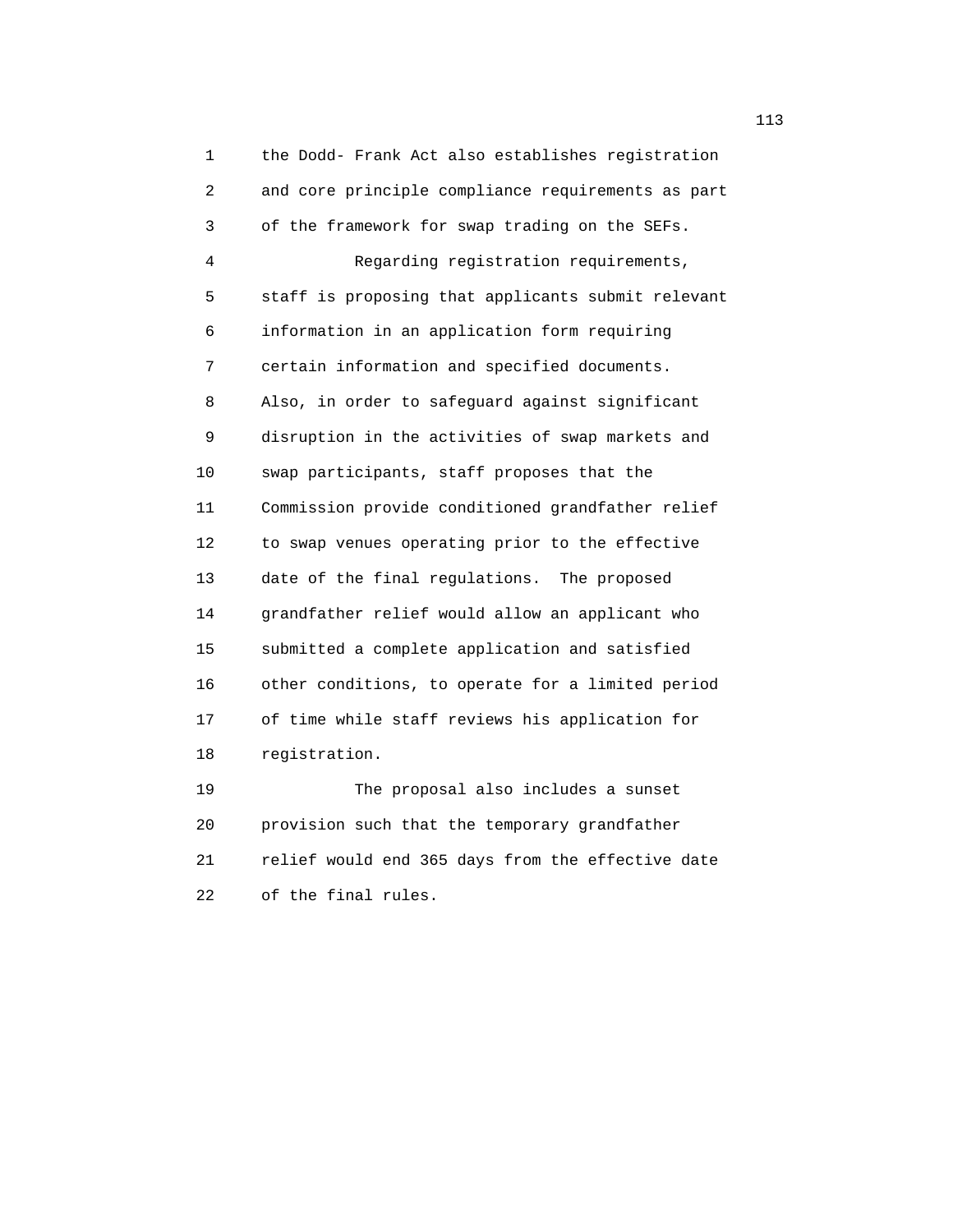1 Now, to mention regarding the 15 core 2 principles that the Dodd-Frank Act imposes on SEFs 3 to govern, they govern their general obligations, 4 including trading and product requirements, 5 compliance obligations, operational capabilities, 6 surveillance operations obligations, financial 7 information, and resource requirements. Staff 8 proposes a combination of guidance, acceptable 9 practices, and regulations to implement these core 10 principles. 11 The proposed regulations implement the 12 new statutory mandates in an attempt to balance 13 the twin goals of greater on-exchange trading and 14 transparency while taking into account current 15 practices in the derivatives industry. 16 I'd like to highlight some key aspects 17 of the proposal concerning compliance of the core 18 principles just to give you some examples. 19 Under the Dodd-Frank Act, Core Principle 20 2, which is compliance with rules, requires a SEF 21 to establish, monitor, and enforce rules relating 22 to various compliance functions, including a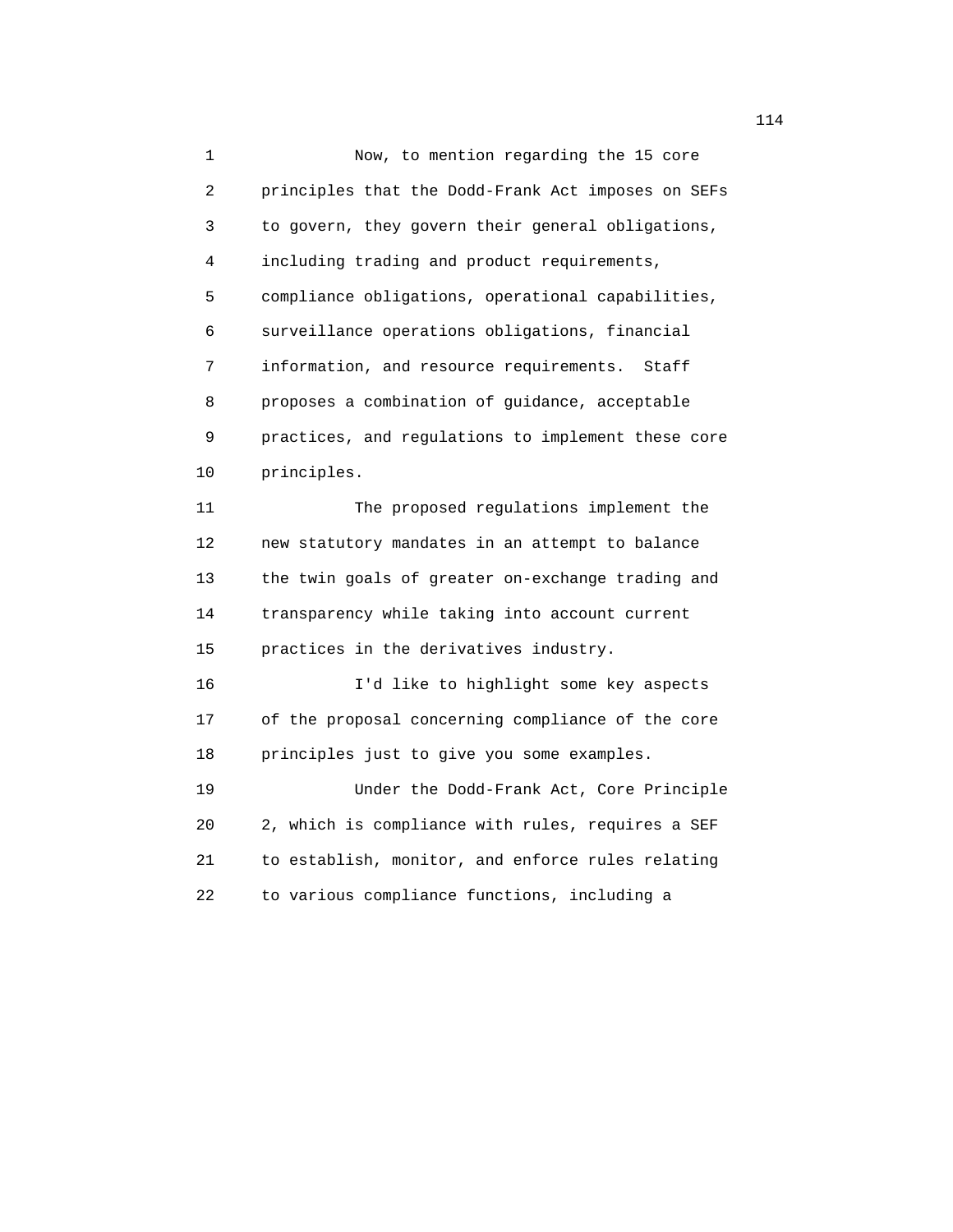1 requirement to provide impartial access, terms and 2 conditions of the swaps to be traded on this 3 trading platform or system, rules prohibiting 4 abusive trading practices. Staff proposes 5 regulations that, for example, it requires SEFs to 6 maintain sufficient compliance staff and resources

 7 to carry out its obligations under the Core 8 Principles. It doesn't get into a lot of all the 9 granular details. There's a number of issues left 10 to the SEF, but SEFs may choose to contract with a 11 third party for the provision of regulatory 12 services to assist and comply with the core 13 principles, but the SEF ultimately remains 14 responsible for compliance as required in the 15 Dodd-Frank Act.

 16 To comply with Core Principle 4, which 17 is monitoring trading, a proposed regulation 18 requires SEFs to have the ability to conduct 19 real-time trade monitoring and comprehensive trade 20 reconstruction. And just to point out that one 21 thing we've done is to include the statutory 22 language in our regulations so that it is there in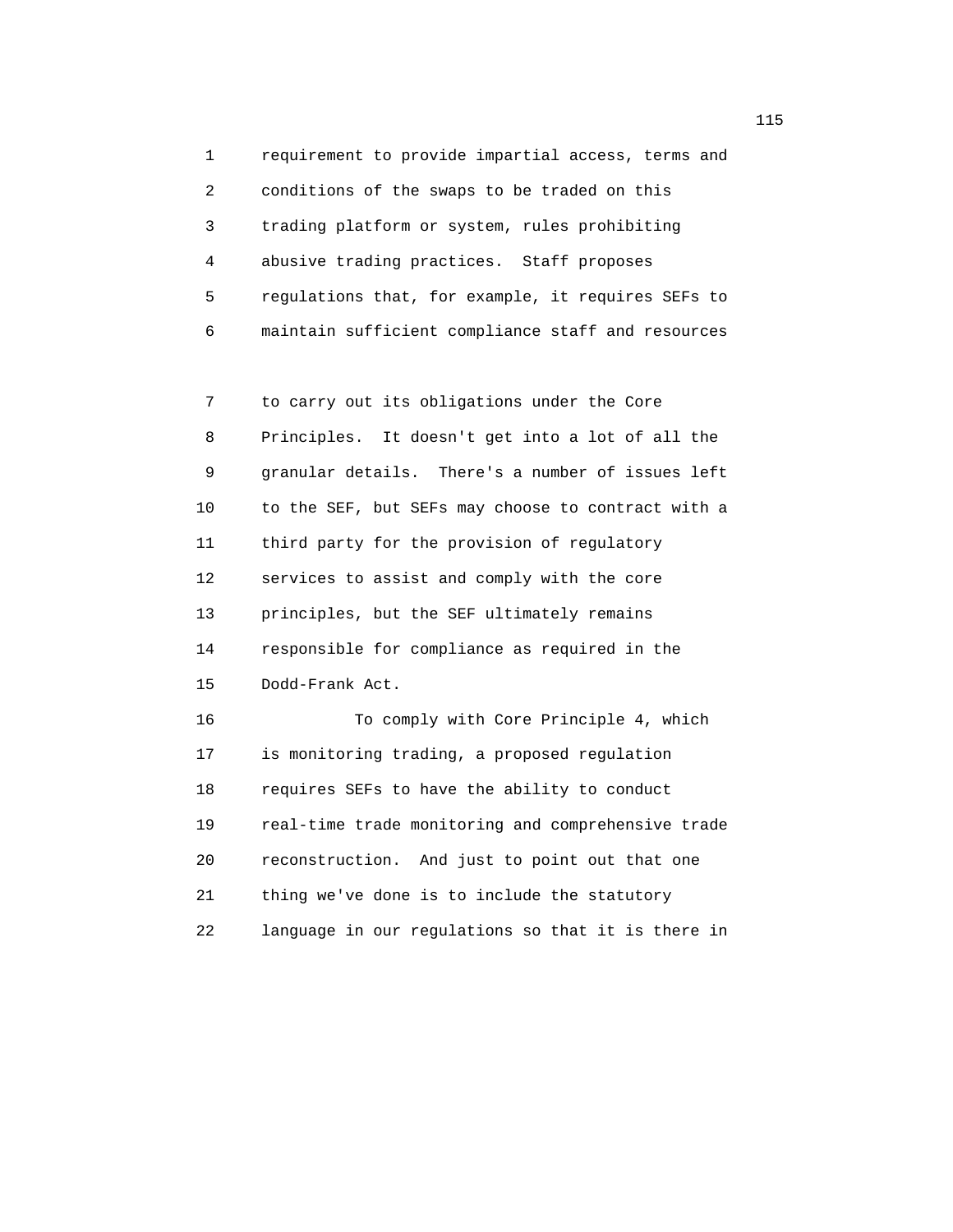1 one place for market participants.

| 2  | To meet Core Principle 13, to go on,               |
|----|----------------------------------------------------|
| 3  | staff proposes regulations relating to the types   |
| 4  | of financial resources available to SEFs to        |
| 5  | satisfy the financial requirements, valuation and  |
| 6  | calculation requirements that a SEF must make      |
| 7  | using its own methodology and financial resources  |
| 8  | reporting requirements.                            |
| 9  | Finally, Core Principle 15, designation            |
| 10 | of chief compliance officer, establishes the       |
| 11 | position, title, and function of compliance        |
| 12 | offices for each SEF. Consistent with the          |
| 13 | detailed requirements set out by the Congress      |
| 14 | under the Dodd-Frank Act, the proposed regulations |
| 15 | require that SEFs designate a chief compliance     |
| 16 | officer who reports to the SEF's board or to a     |
| 17 | senior officer.<br>The chief compliance officers   |
| 18 | must also generate and submit accurate annual      |
| 19 | reports describing a SEF's performance regarding   |
| 20 | compliance with the CEA.                           |
| 21 | Staff looks forward to hearing from the            |

22 public on all aspects of the proposed rulemaking,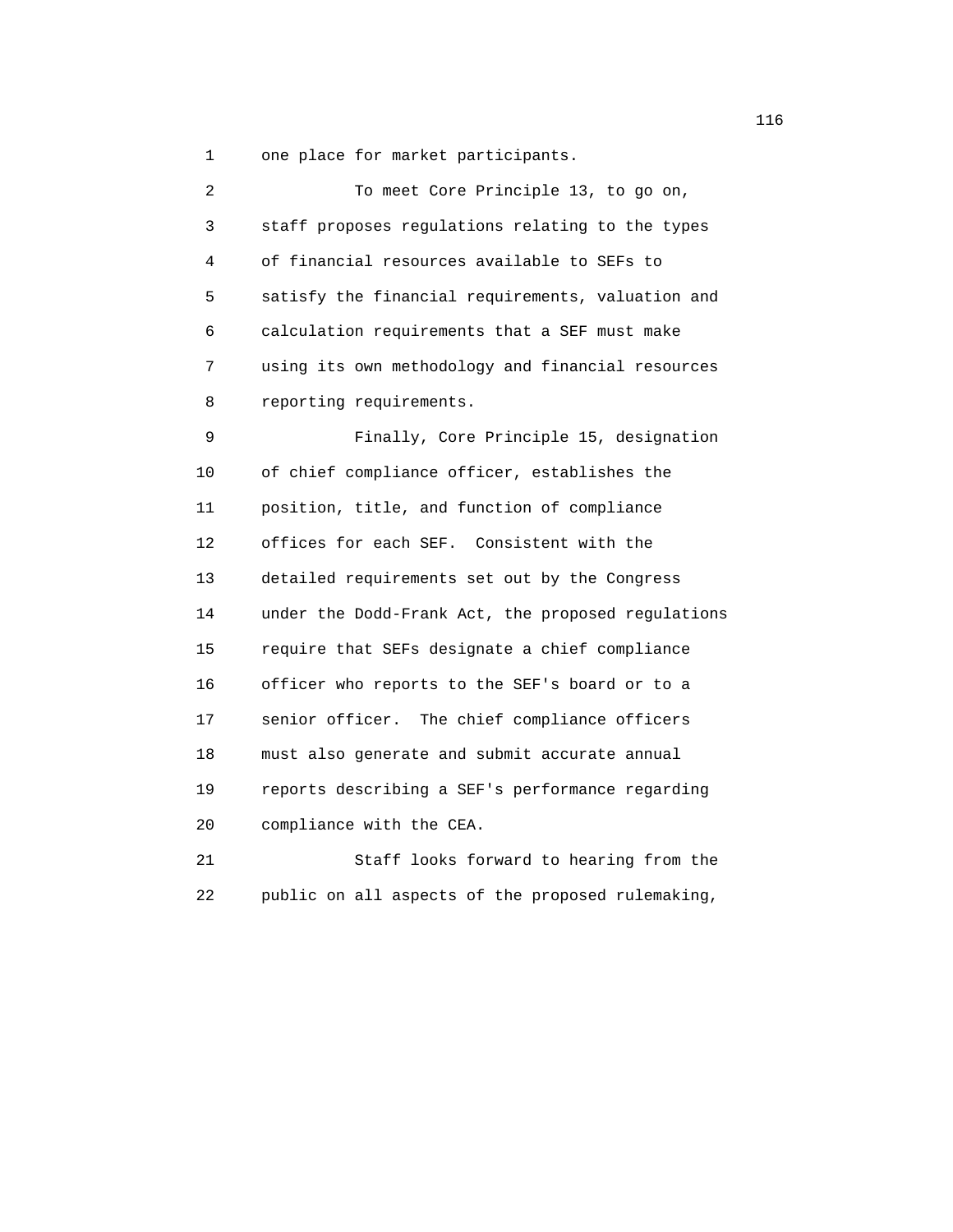1 in particular with respect to the specific 2 questions posed in the notice of proposed 3 rulemaking and I'd be happy to answer any 4 questions at this time. 5 CHAIRMAN GENSLER: Thank you so much, 6 Riva. And the chair will entertain a motion to 7 accept staff recommendation on core principles for 8 SEFs. 9 COMMISSIONER SOMMERS: So moved. 10 COMMISSIONER CHILTON: Second. 11 CHAIRMAN GENSLER: With that I'd like to 12 open the floor to allow commissioners to ask 13 questions. I support this proposed rulemaking, 14 and I want to say a few words on it. I'll have a 15 statement to put in the record, but I think it 16 fulfills Congress's mandate to have rules with 17 regard to SEFs that promote transparency through 18 the trading of swaps on these things called swap 19 execution facilities. I know that term is just 20 made up here in Washington, but it's taken on some 21 meaning and the meaning that Congress gave to it 22 is that there would be transparency and also that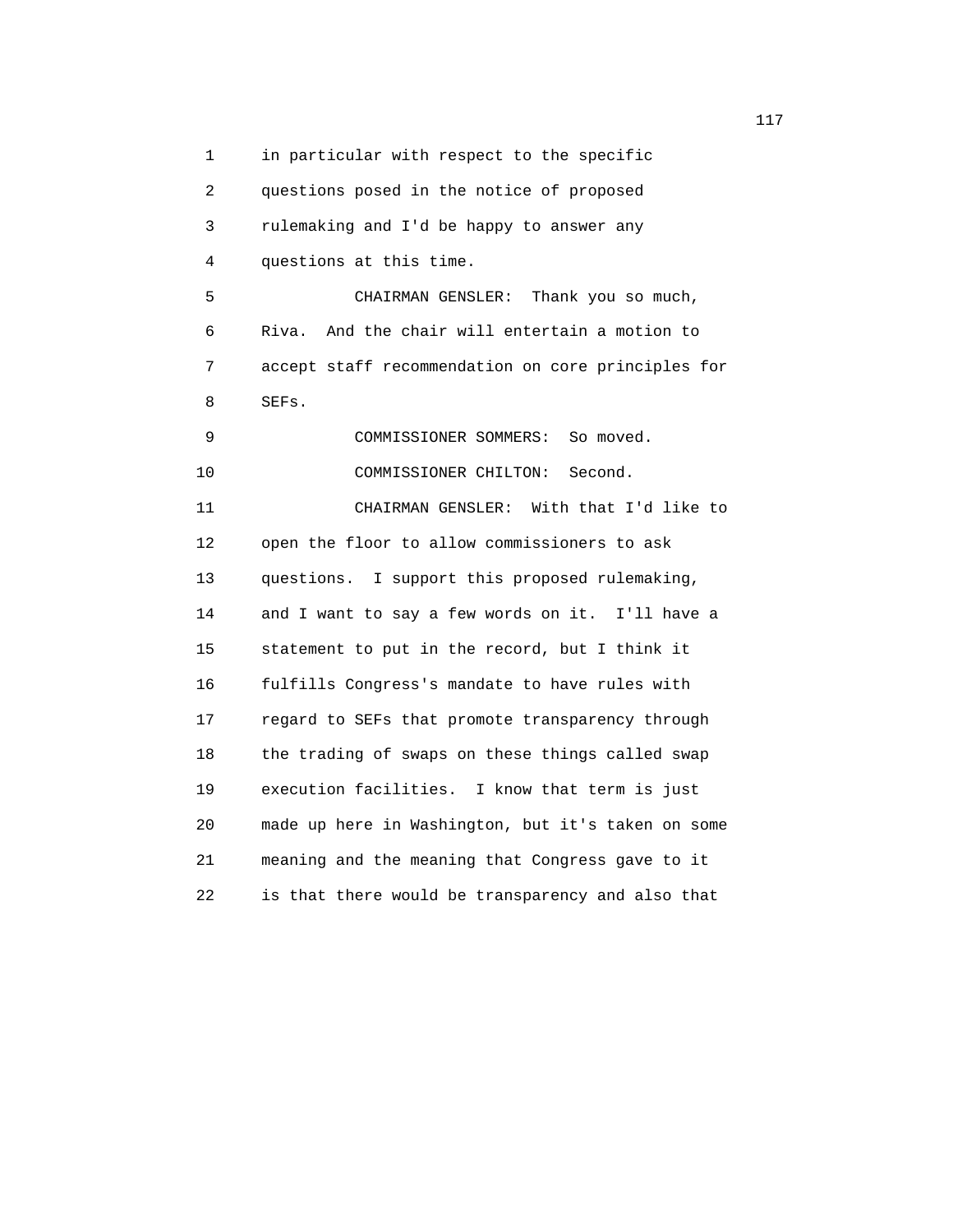1 there would be flexibility, that market

 2 participants have a flexibility as to how they 3 transact, but they benefit from that transparency 4 and market competition.

 5 I think that this proposal does that. I 6 think it will afford market participants' ability 7 to make firm bids or offers if they choose to, but 8 nothing will require them, and I just want to make 9 sure, Riva, there's no market maker requirement in 10 here, right?

 11 MS. ADRIANCE: No, this proposal tries 12 to provide market participants with the choice. 13 It focuses on -- through the SEFs giving market 14 participants the choice of how they transact. 15 CHAIRMAN GENSLER: Right. And the 16 statute does say that market participants have to 17 have the ability to execute or trade with other 18 market participants and I don't personally see how 19 you could afford that unless you have the ability 20 to make a firm bid or offer or an executable bid 21 or offer to others, if you choose to, but not

22 required to.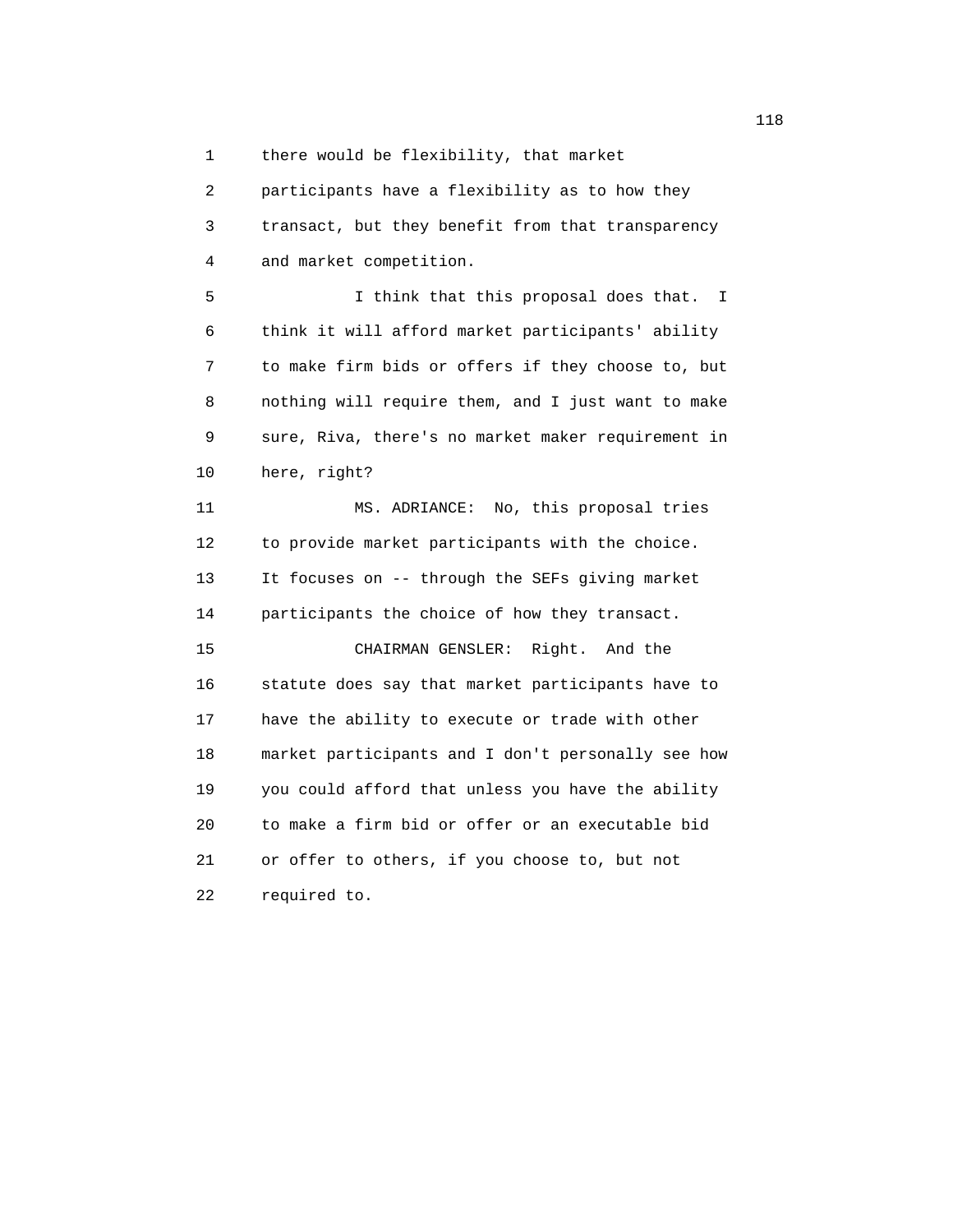1 MS. ADRIANCE: That's right, that's how 2 the proposal --

 3 CHAIRMAN GENSLER: Okay, but if a market 4 participant wants to do a Request for Quote, leave 5 an indicative quote, in the old days I would call 6 that advertise their interest, but not to have an 7 executable quote, SEFs can and, in fact, through 8 this process are pretty well encouraged to do that 9 as well to provide that facility, is that correct? 10 MS. ADRIANCE: Yes. It's the SEF's -- 11 we expect and we've talked with a lot of entities 12 that believe that they will come in with 13 applications as a SEF and we expect that a number 14 of entities will continue to do both. A number 15 will do both of the firm quotes, some will do the 16 more Request for Quotes. We know that there are 17 going to be -- there's going to be a number of 18 different models, is what we're expecting to see. 19 CHAIRMAN GENSLER: Right, but these 20 methods will provide hedgers and investors, Main 21 Street businesses, both the flexibility to execute 22 and trade by a number of methods, also the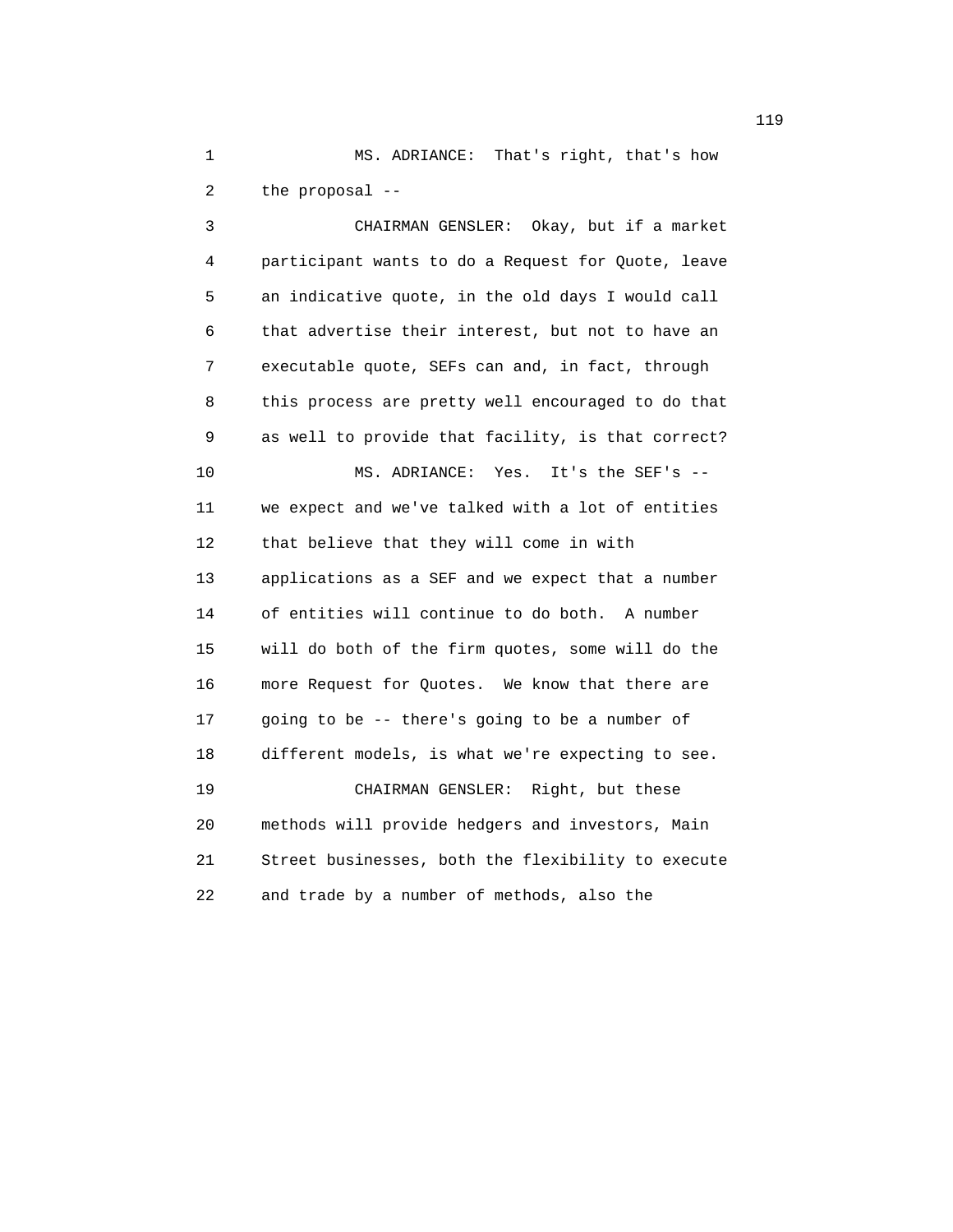1 benefits of transparency and market competition. 2 I think this competition is consistent with 3 Congress' mandate and definition of a "swap 4 execution facility" where all market participants 5 can communicate with all other market participants 6 if they choose to. If not, they can go the more 7 narrow approach and get those benefits. 8 It also allows for block trades, the 9 larger trades, just like in the futures market, to 10 be done with less pre-trade transparency. They 11 will, because of the real-time reporting, be still 12 reported. Is that right? 13 MS. ADRIANCE: Yes, and I wanted to 14 mention, I didn't mention in my remarks, but we're 15 differentiating with block trades regarding 16 pre-trade transparency. Block trades, like we've 17 done in the futures industry, block trades are not 18 required to have the pre-trade price transparency 19 that we would expect generally for the trading of 20 swaps on SEFs. 21 CHAIRMAN GENSLER: Now, another

22 important feature is that Congress said that there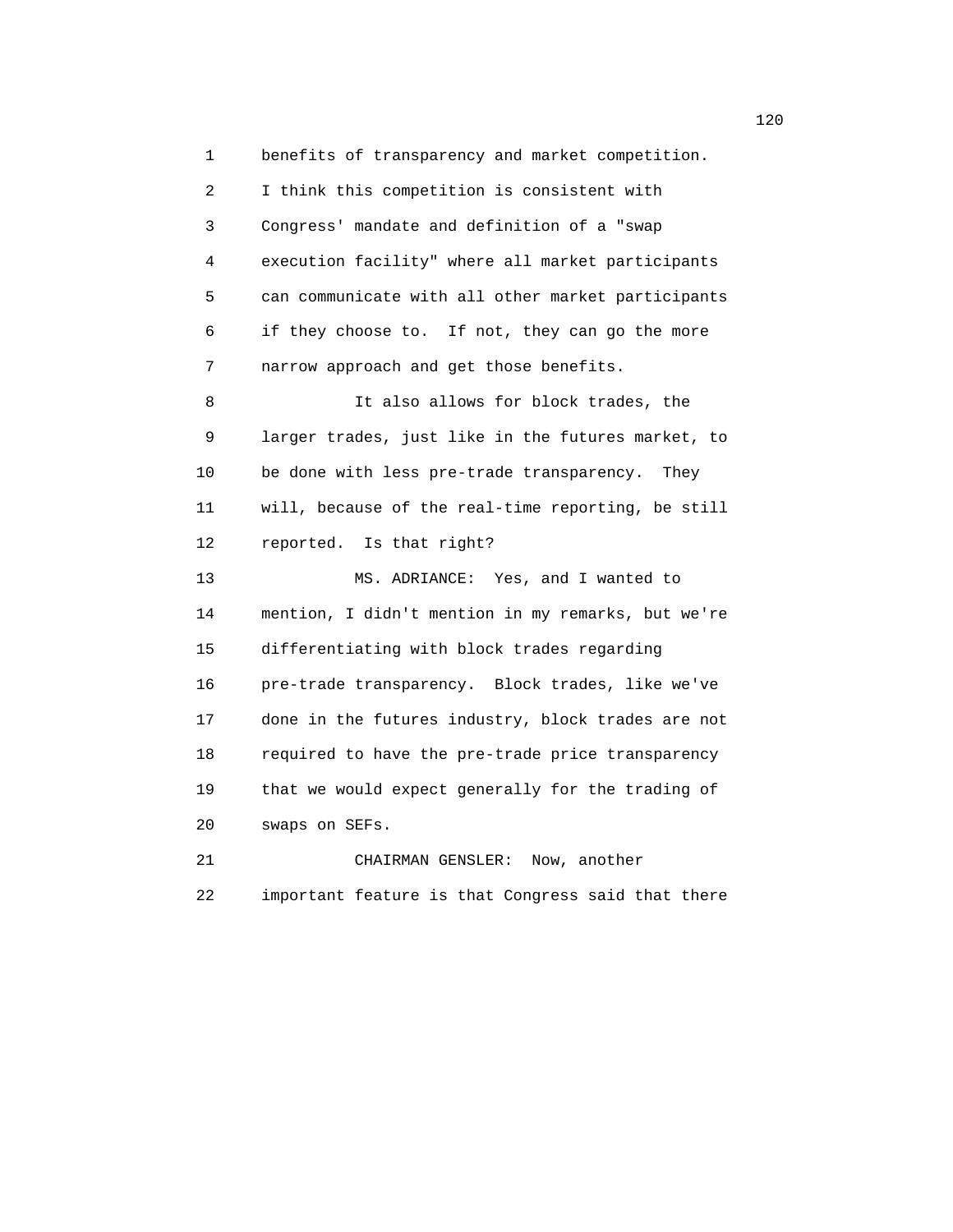1 is a mandate to bring transactions to swap 2 execution facilities if they're both cleared and 3 made available for trading. Is that correct? 4 MS. ADRIANCE: Yes, there is a mandate 5 and we've determined that there's -- well, there's 6 been questions as to whether this determination of 7 as a swap made available for trading, whether this 8 differs from listing and we, in our proposal, 9 provide that this is not the same thing as listing 10 a swap. It is a determination that must be made 11 and that we would expect SEFs to make a 12 determination as when they look over annually as 13 to whether the swaps they have listed have been 14 made available for trading. 15 CHAIRMAN GENSLER: So, it may be all the 16 contracts they list, but they have to make a 17 public determination and show that -- and we get 18 to review that in some way, is that correct? 19 MS. ADRIANCE: Yes, they would provide 20 that to us and we would review that to determine 21 if this is a reasonable determination. 22 CHAIRMAN GENSLER: And then another key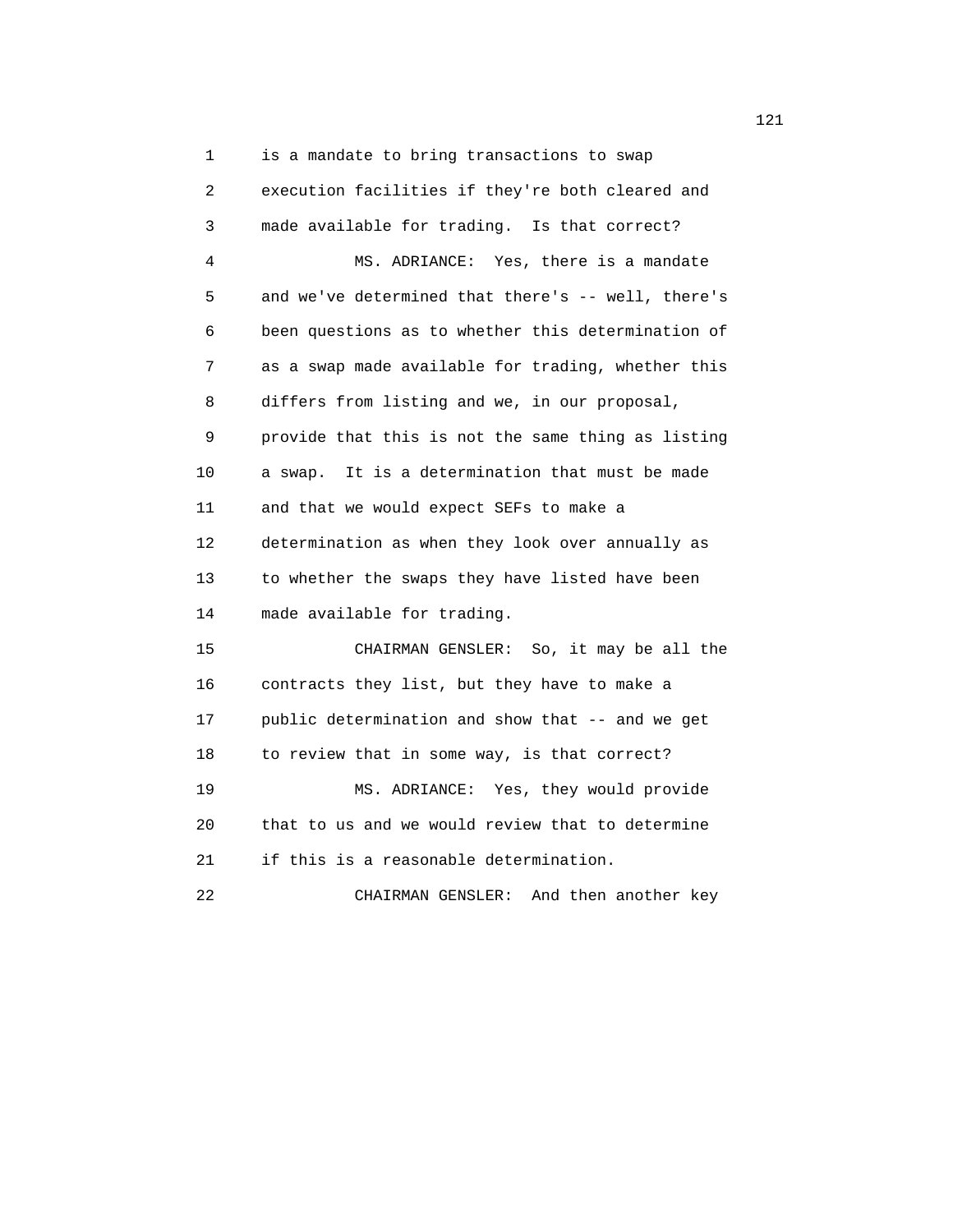1 part that Congress did, and I think it was in one 2 of the core principles, was to promote impartial 3 access. I gather you read the New York Times 4 piece as well? 5 MS. ADRIANCE: Of course. 6 CHAIRMAN GENSLER: It was not mandatory. 7 I think it was David Van Wagner that e-mailed it 8 to me on Sunday morning. But I think that 9 Congress addressed, just as in the clearinghouse 10 rules, that there be fair and open access in a 11 core principle. Congress, also, here addressed 12 themselves to it, that swap execution facilities 13 have to have impartial access. Is that correct? 14 MS. ADRIANCE: Yes, and that's one of 15 the goals that we were trying to include in this 16 rulemaking was to, in a sense, provide practical 17 ways for market participants to have impartial 18 access and we require the SEF, and there's a core 19 principle that includes that in the core principle 20 that the SEF must provide impartial access. 21 CHAIRMAN GENSLER: And am I right that 22 any market participant that we call an ECP, an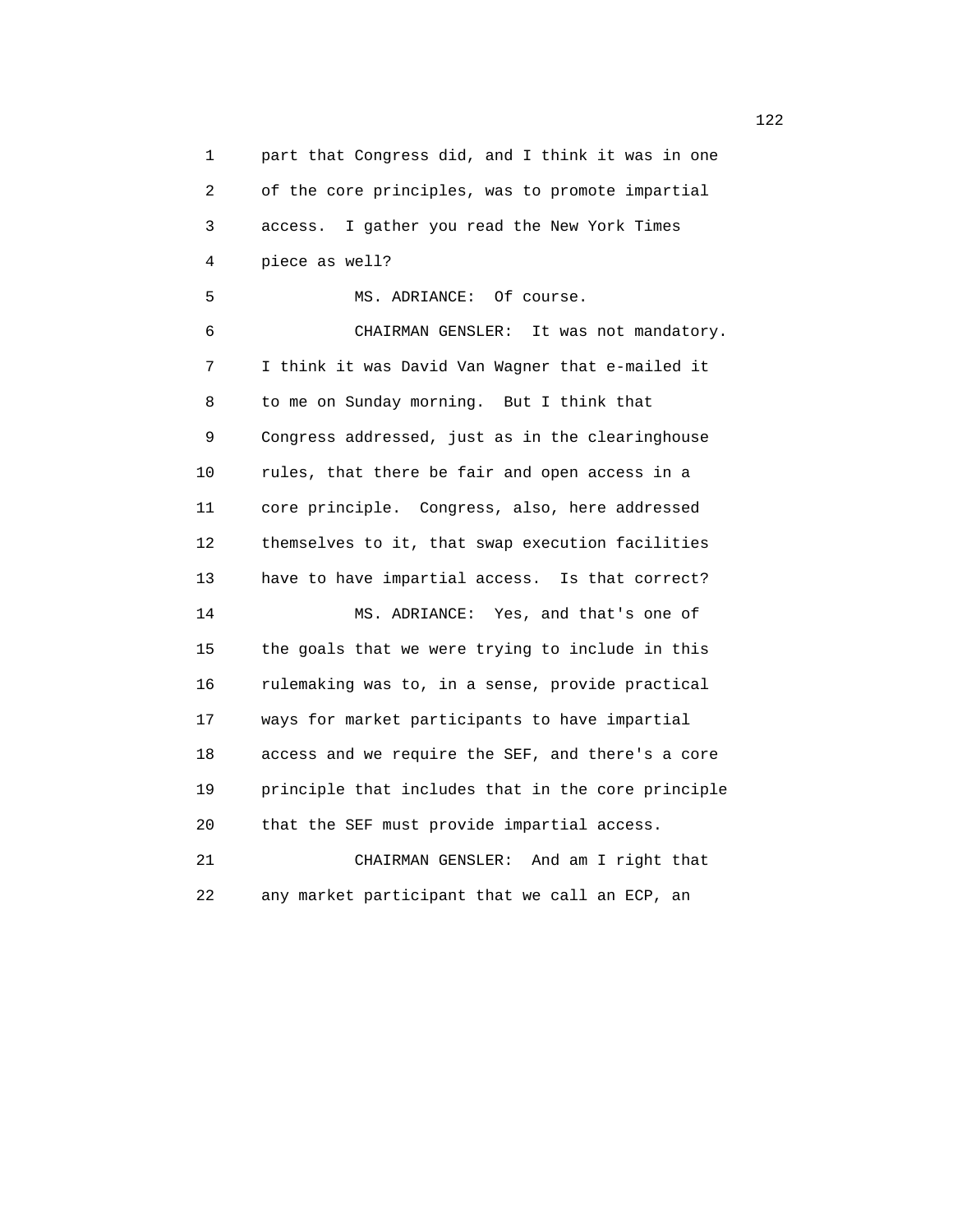1 eligible commercial -- contract -- I have to 2 remember the Cs here -- what is it? 3 MS. ADRIANCE: (inaudible) 4 CHAIRMAN GENSLER: Eligible contract 5 participant. But that means not the retail 6 public, but the large institutions, any would have 7 access as long as they have the financial 8 resources and they have -- is it correct to say if 9 they're transacting though a futures Commission 10 merchant and has a clearing arrangement, is that 11 what it needs? 12 MS. ADRIANCE: Yeah, you know, we 13 basically refer to that -- if someone that has an 14 appropriate clearing arrangement and that has -- 15 that certainly does not have a disciplinary 16 history that might raise concerns for the SEF, it 17 should be made -- given impartial access on a fair 18 basis. 19 CHAIRMAN GENSLER: So, if a transaction 20 is made available for trading and the SEF has to 21 determine those things once a year and it's not a

22 block trade, you say it's a required transaction,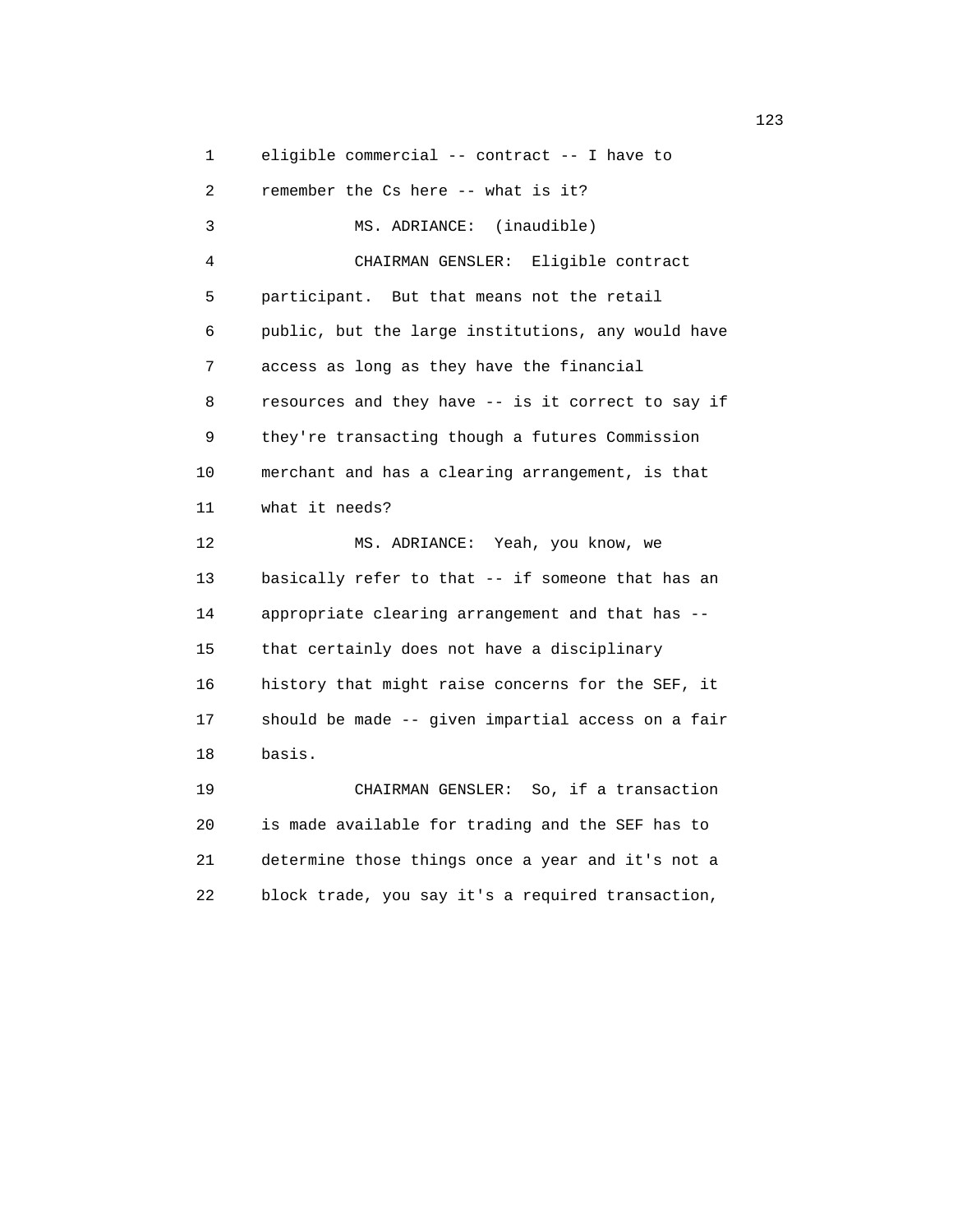1 it has greater pre-trade transparency, and all 2 market participants who don't have a bad 3 disciplinary history and have appropriate clearing 4 arrangements, can participate if they choose to. 5 Is that in the essence of this rule? 6 MS. ADRIANCE: I think that covers it. 7 CHAIRMAN GENSLER: Well, again, I 8 support it. I congratulate the team -- I thank my 9 fellow commissioners. I think this is a very 10 strong rule. I think it's better for the extra 11 week that we gave it to ripen within the agency. 12 Commissioner Dunn? 13 COMMISSIONER DUNN: Thank you, Mr. 14 Chairman. You never cease to amaze me. Your 15 technical knowledge of having the BlackBerry moved 16 away from the microphone to improve the quality of 17 sound, you just must know everything. 18 CHAIRMAN GENSLER: No, but thank you. 19 (Laughter) 20 COMMISSIONER DUNN: But I do want to 21 talk a little about the procedure of how we got 22 here on this regulation and I'm very, very quick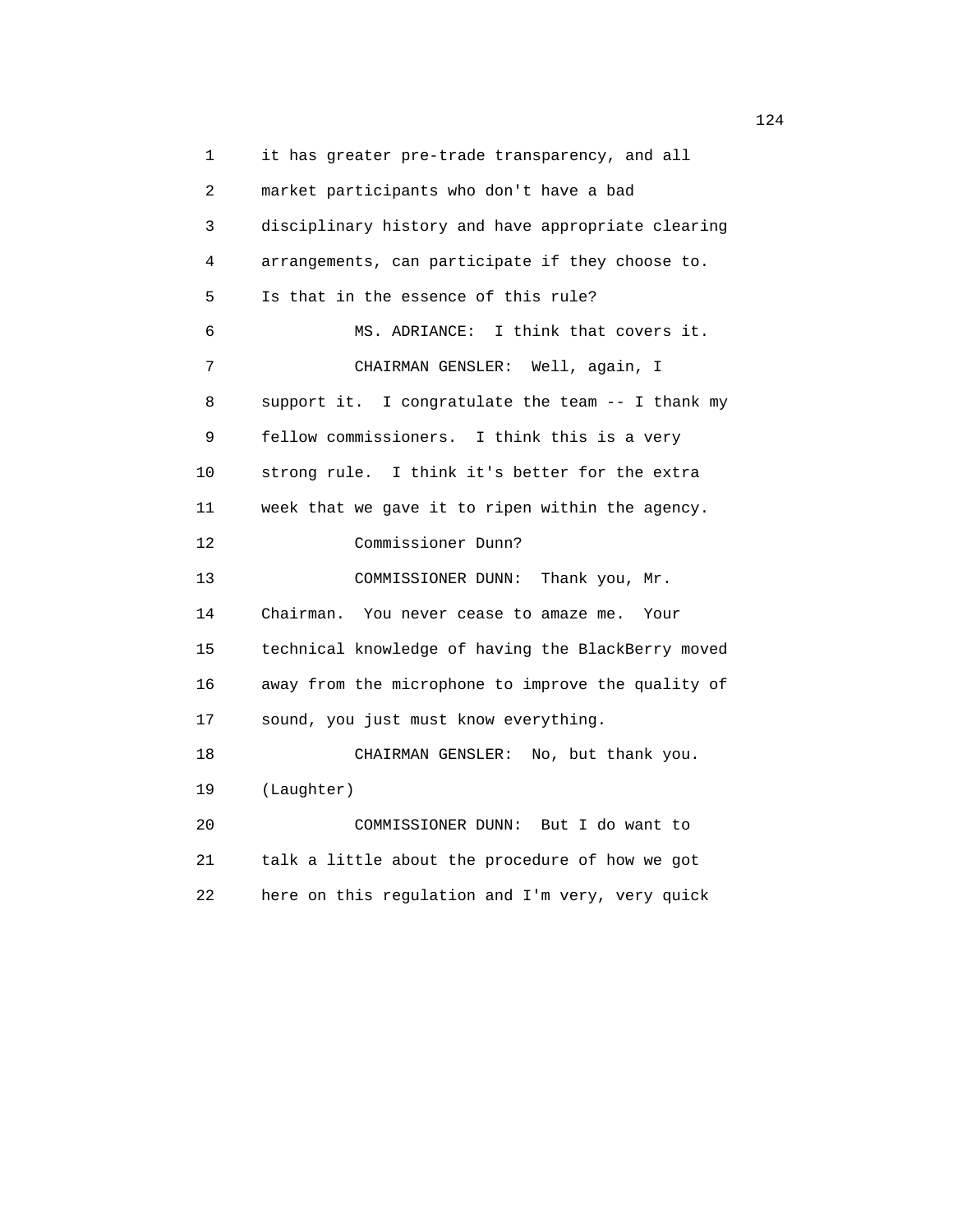1 to note that my knowledge of the swap industry is 2 extremely limited and for me, the communications 3 we get on this and all these proposed regs, is 4 going to help me determine where we are on a final 5 regulation.

 6 I was a bit amused last week as I got 7 calls from reporters and even saw speculations 8 that the regulation was pulled because there 9 weren't enough votes to report out this proposed 10 regulation. I think anybody that thinks that you 11 can't count to three, severely underestimates your 12 mathematical powers, but the fact is, you didn't 13 want to stop at three, and that has been where we 14 have been all along in this rulemaking process.

 15 We've tried to get consensus, and at the 16 11th hour one commissioner said I think I've got a 17 better idea, and rather than disregard that, you 18 put this off for a week. And we incorporated some 19 of that better idea into this proposed regulation. 20 I wish we had the luxury of time to be 21 able to do that always. We don't. We're mandated 22 by Congress to get these rules out. I think we do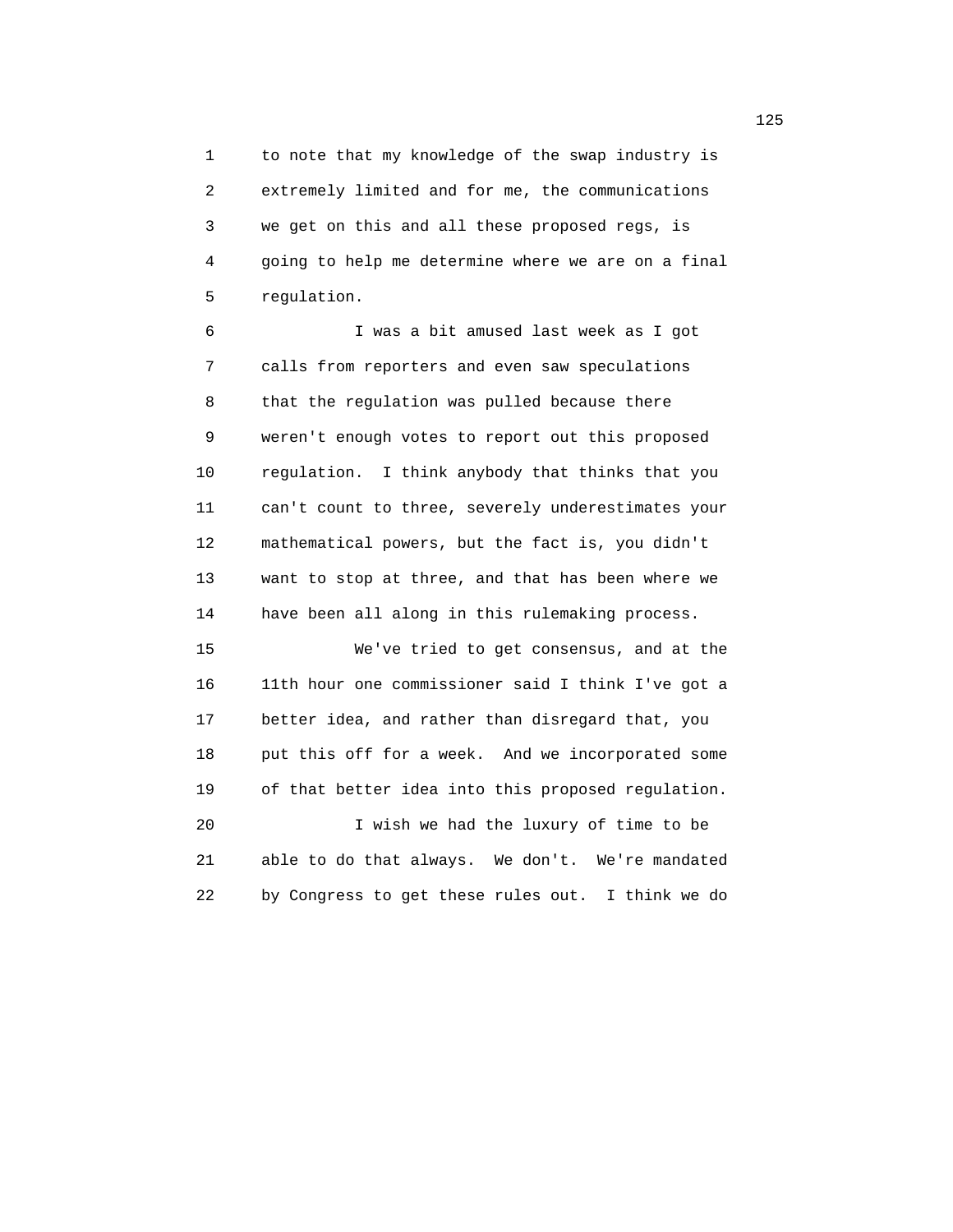1 have a better product because of that additional 2 week. A lot of the questions that I had initially 3 on it have been addressed and answered during that 4 time period. I'm still looking forward to hear 5 what the public has to say on this.

 6 I note that yesterday when you were in 7 the House Agricultural Committee you were promised 8 frequent and robust oversight of these regulations 9 and how they are being implemented. I have said 10 all along that one of the things that we 11 absolutely have to do as we get this -- these 12 batches of regulations out, is to take stock of 13 what they've done. What has been the efficacy of 14 these regulations as we've put them out? This one 15 and the next regulation that we're going to take 16 up certainly fall within those categories and Mr. 17 Chairman, I think that it is imperative that on 18 these regulations that at some point in time -- 12 19 months or 18 months down -- we stop and take 20 stock, did we do what we intended to do? Were 21 there unintended consequences as a result of these 22 regulations?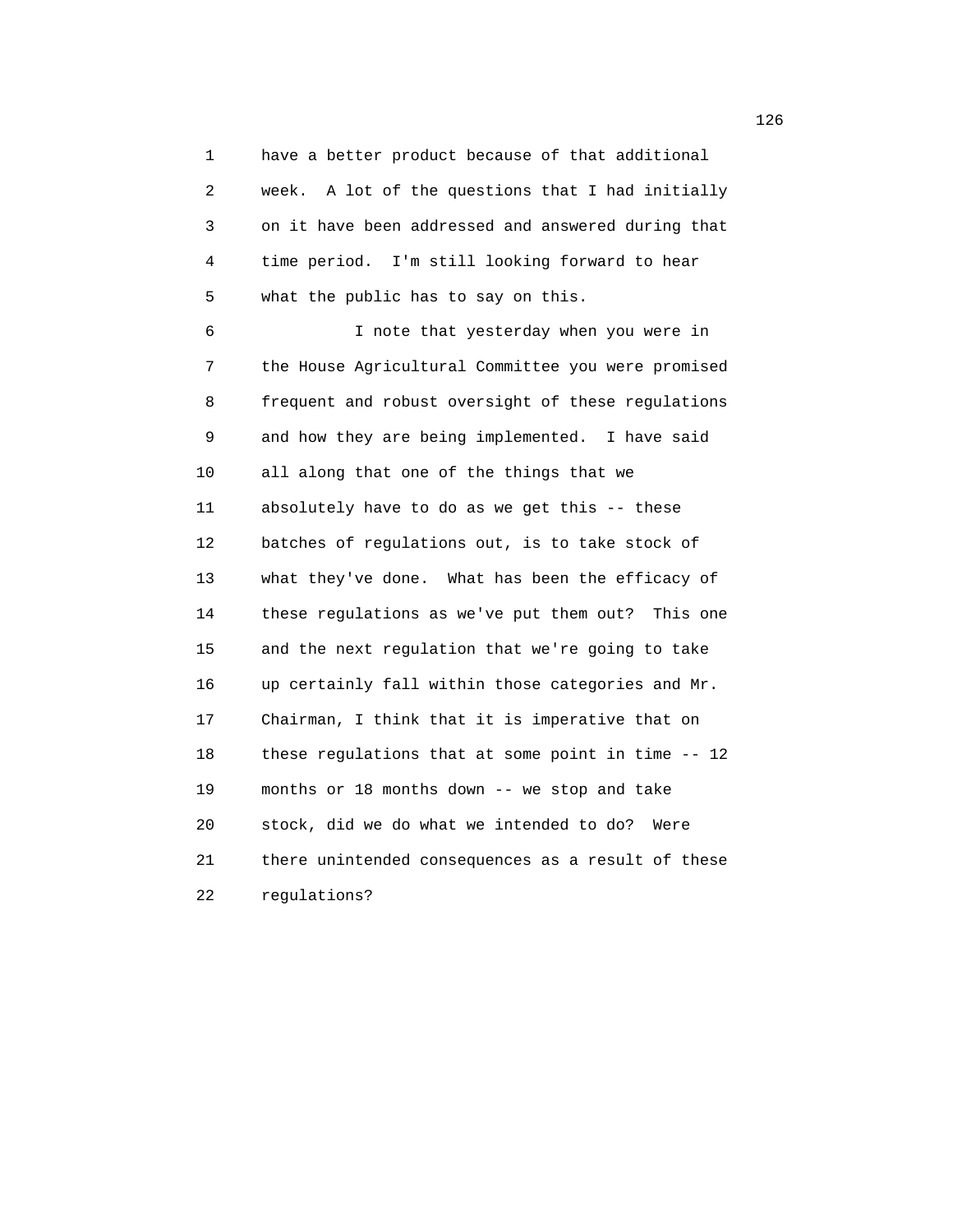1 We're not going to get it right 100 2 percent of the time, but we have to do the best we 3 can with the knowledge and the laws and the 4 resources that Congress has given us. I thank you 5 for taking the time to try to make this regulation 6 better. 7 CHAIRMAN GENSLER: Thank you, Mike, for 8 all of your efforts and work on this in all of 9 these rules, and thank you for those kind remarks 10 about technology and my math skills as well. 11 Commissioner Sommers. 12 COMMISSIONER SOMMERS: Thank you, Mr. 13 Chairman. I want to say a particular thanks to 14 this team because you've been put under the fire 15 for two weeks in a row which is, I'm sure, very 16 stressful for you and time-intensive, the hours 17 that you've put in to making this rule, you know, 18 putting this package together for us today. So, 19 thank you for all of your work. 20 I just have one general question with 21 regard to working with the SEC and making these

22 kind of rules consistent and whether we know where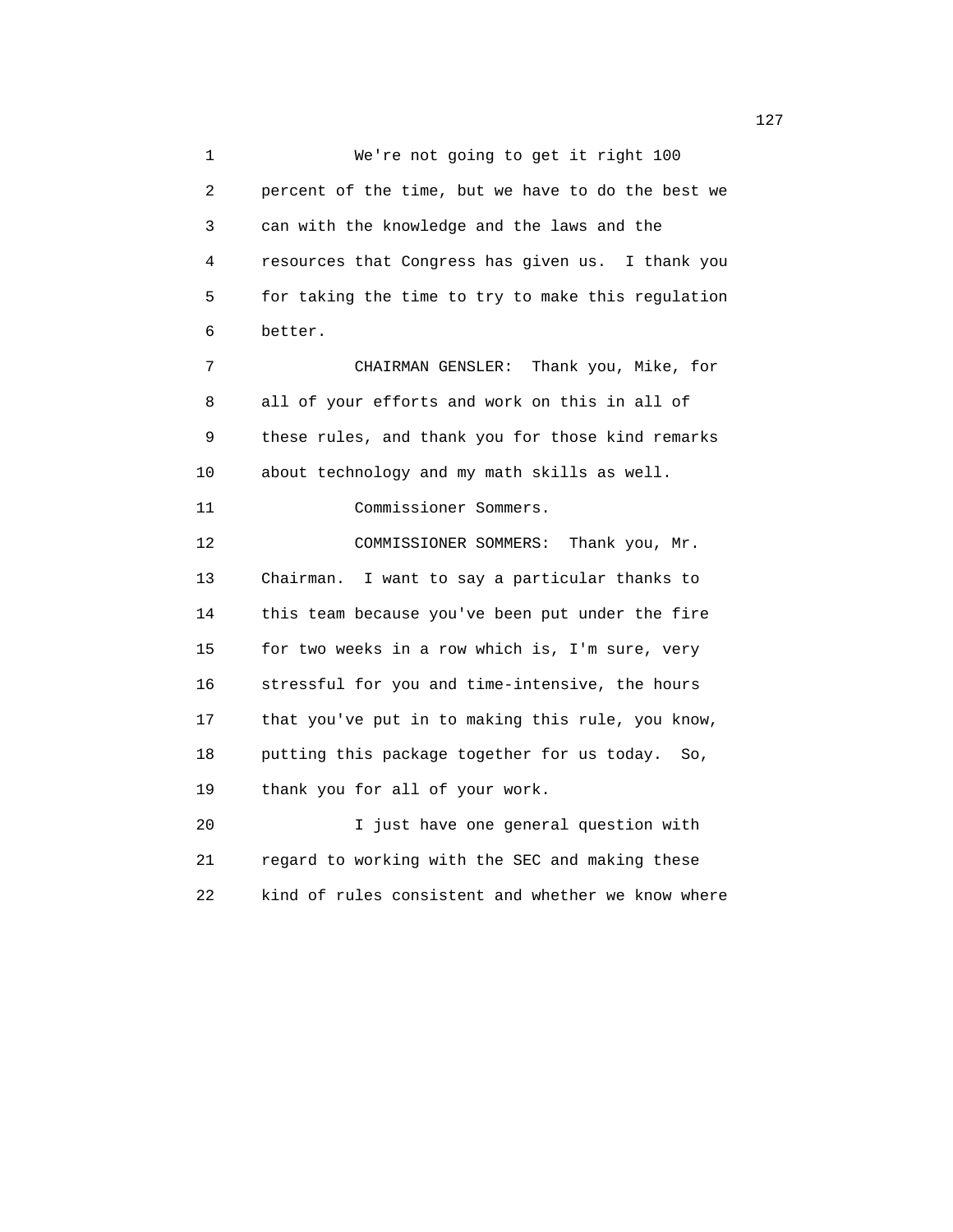1 the SEC is on rules for SEF and what kind of 2 systems they anticipate allowing.

 3 MS. ADRIANCE: We, of course, cannot 4 speak for the SEC and we don't know where they're 5 going to end up. Their process, while we were 6 supposed to -- we had originally been scheduled to 7 be considered around the same time, currently 8 they're scheduling, we believe, in January. They 9 don't -- from what I understand, I don't think 10 they have a date yet. So, they're still in the 11 process of working out a lot of their details, so 12 all we can do now is to -- what we've done in the 13 process, really, has been to talk a lot, has been 14 to share with each other, has been to compare. 15 We've tried as much as we could do to be 16 consistent. They have an industry that has a 17 different history with different requirements than 18 ours and so we have found that there have been -- 19 while we've, in many ways, worked out a lot of 20 things that we believe from what we're hearing 21 will be very consistent with what they're doing, 22 we don't know what they're going to finally come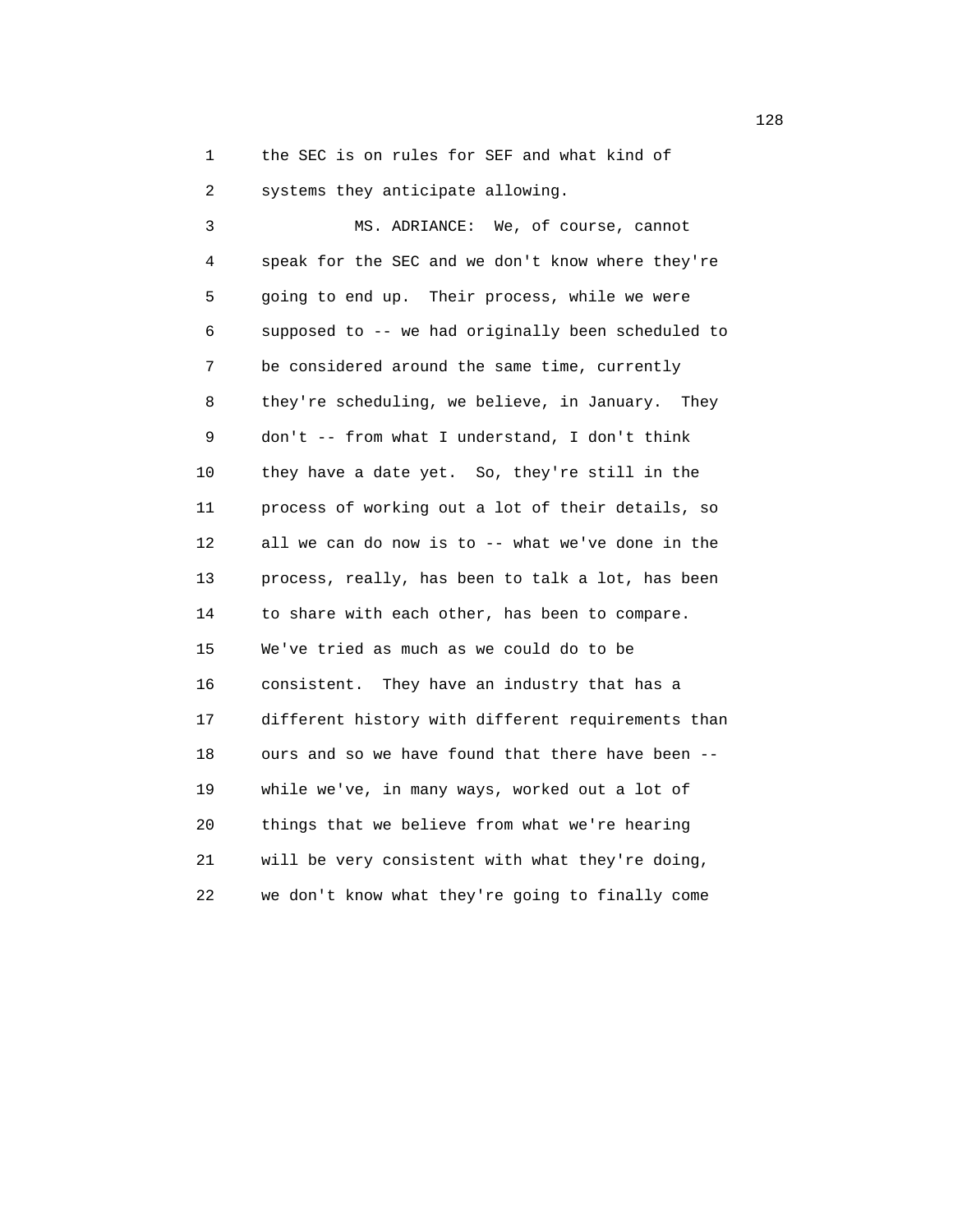1 out with. And we certainly -- we have discovered 2 some things that their history has been different 3 from ours and, therefore, they may come out 4 differently from how ours do. 5 And certainly I don't know what they'll 6 do in their proposal, but just one example would 7 be in the block trade rulemaking, in the way the 8 block trades are handled in the securities 9 industry and on exchanges is different from the 10 way it's handled in futures exchanges. So we came 11 from a very different background in that sense of 12 in the futures industry where block trades do not 13 have pre-trade transparency and they have a 14 different background on securities exchanges. So 15 I don't know what their final rulemaking will do, 16 but we certainly know that they are dealing with 17 some different issues than some of the issues 18 we've dealt with. 19 COMMISSIONER SOMMERS: I'm specifically

 20 more concerned about them allowing any type of 21 system and not being as restrictive as we are 22 being on the definition of a SEF. So, do you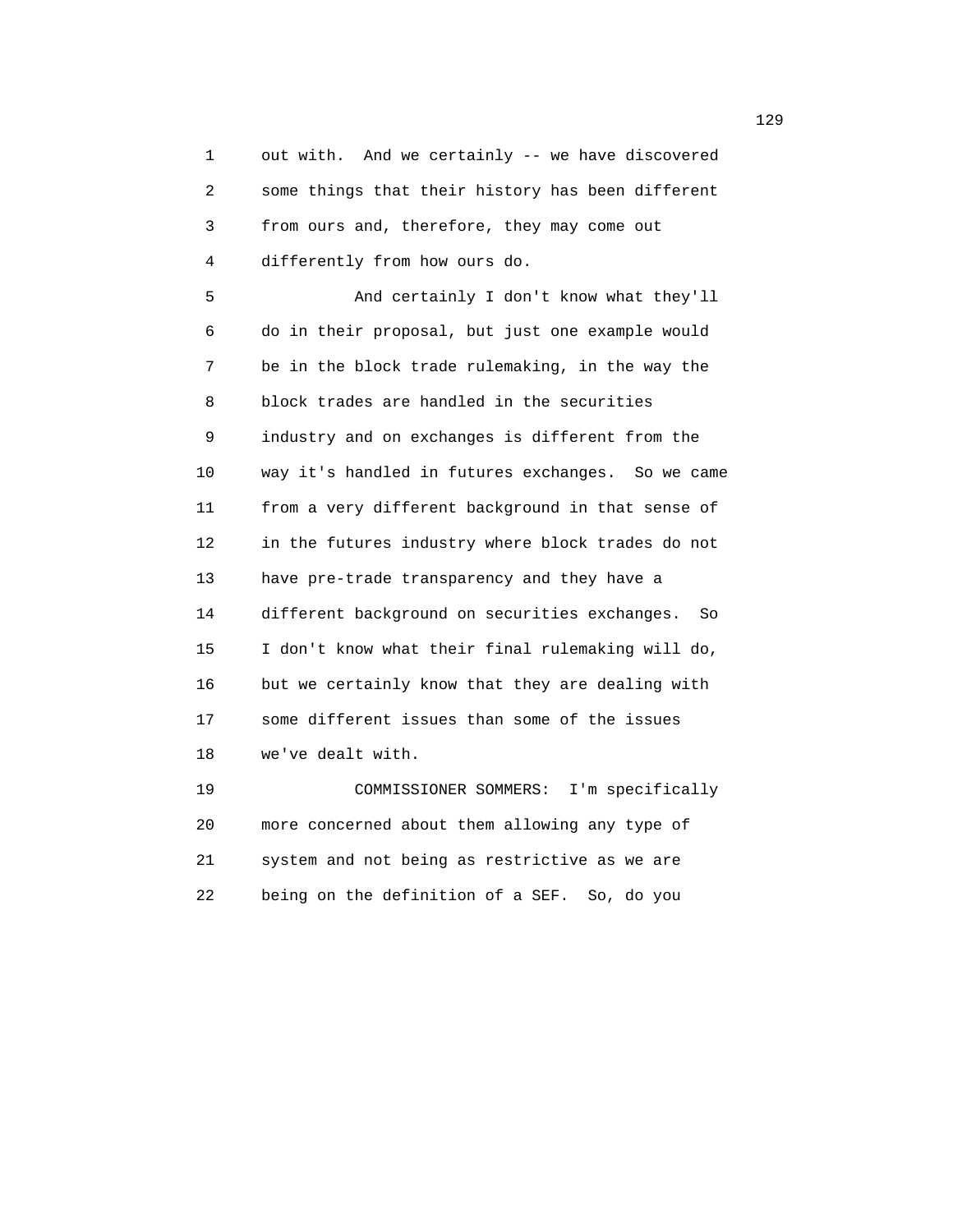1 anticipate that there will be specific challenges 2 if we end up being where we are in a final rule 3 and they end up allowing many different types of 4 systems to register as SEFs? I mean, how do we 5 deal with that when the industry then will have 6 two different standards?

 7 MS. ADRIANCE: Well, certainly we don't 8 -- as I said, we don't know what they're going to 9 propose, but from what we understand, we are, I 10 don't think, that different from what they are 11 thinking of proposing over there. We don't know, 12 but certainly that's part of -- I mean, even if we 13 propose something exactly the same, during the 14 comment period we would both be getting comments 15 and both need to individually ascertain how to 16 deal with those comments. What I can say is that, 17 you know, certainly there is -- there's certainly 18 different asset classes, but we do know that there 19 will probably be some entities that will want to 20 operate in both worlds. And so we would hope that 21 commenters will give us feedback on that, when 22 they look at theirs and they look at ours. I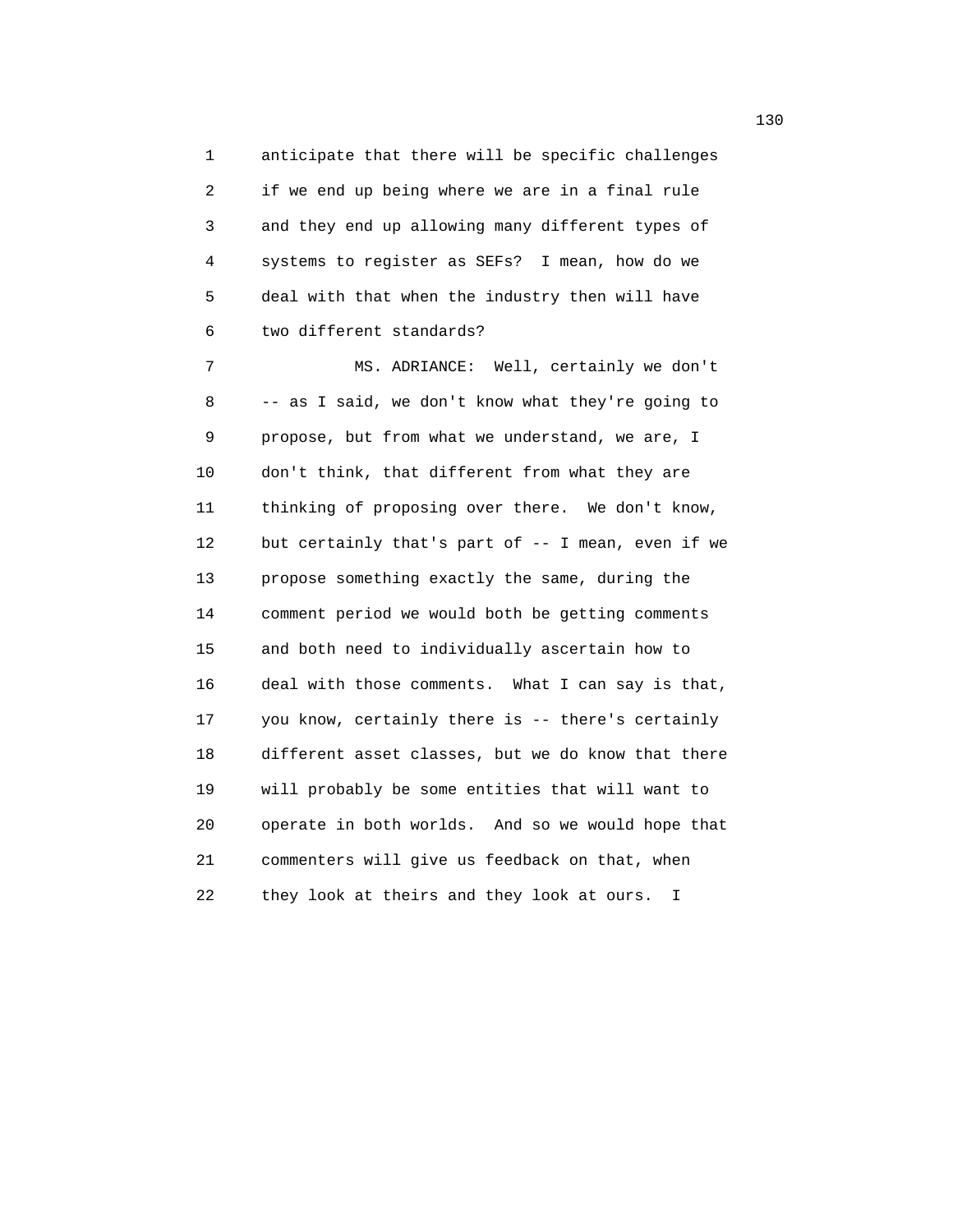1 mean, there is -- my understanding is, is that 2 there will be an overlap of comment periods, so 3 they will be able to look at theirs and ours 4 during a -- whatever it will be, a month or more, 5 that they'll be able to look at both and compare 6 and tell us if they think there's some reason that 7 there's problems. 8 MR. SHILTS: I just wanted to add that 9 we did send over the latest version and if the 10 Commission chooses today to go ahead with this, 11 then there -- we'll continue to have a dialogue 12 and could explain the rationale of how we came up 13 with this and help inform them as they go finalize 14 their process. 15 CHAIRMAN GENSLER: Thank you, 16 Commissioner Sommers. 17 Commissioner Chilton? 18 COMMISSIONER CHILTON: Thanks, Mr. 19 Chairman, and echo my colleagues' appreciation for 20 what you've done in this, I think it's moved in a 21 good direction. 22 I did want to ask, before I started,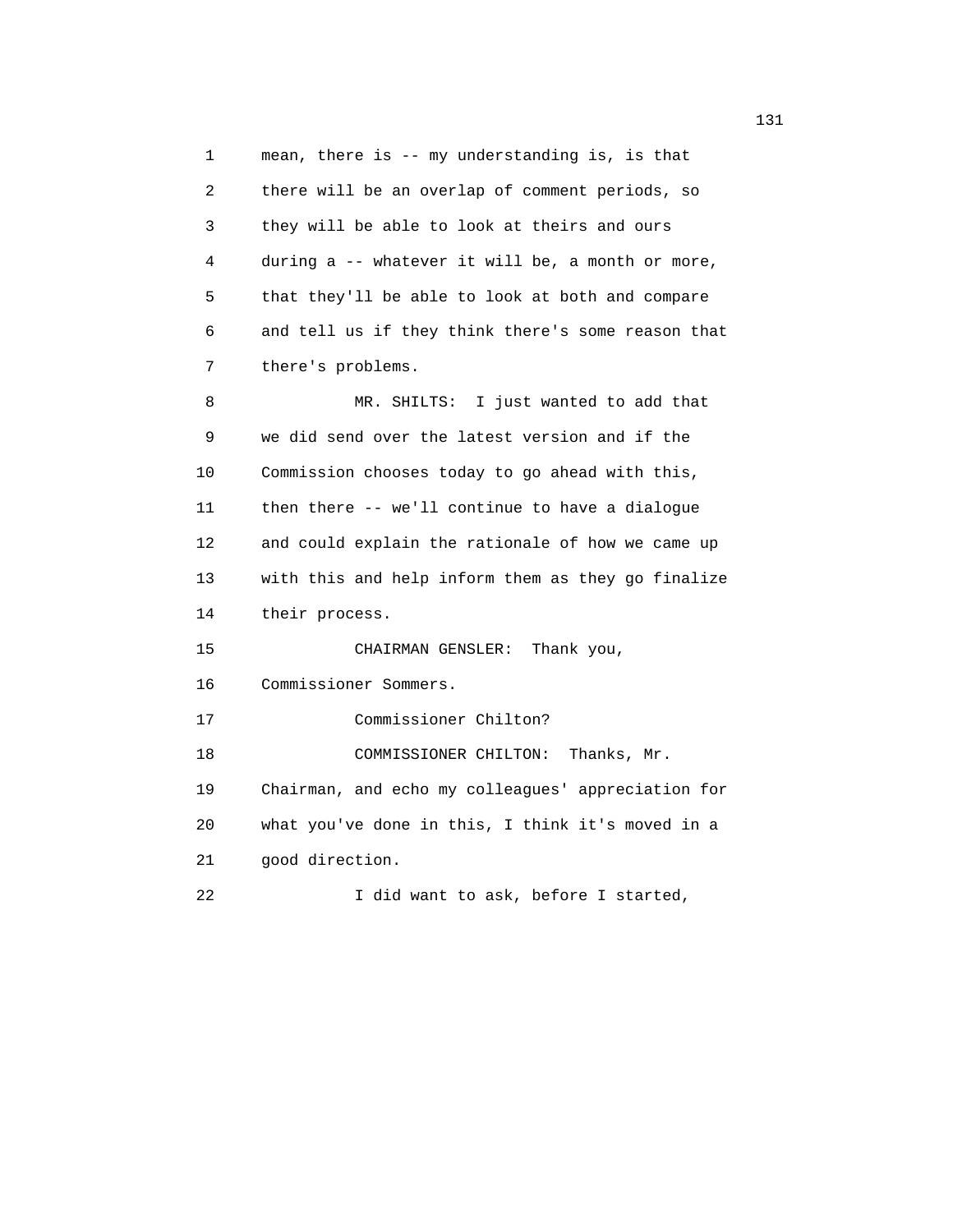1 Riva, you said when you were explaining, you said 2 -- you kept talking about trading system or 3 platform. You know, quoting from the act, the 4 goal of this section is to promote the trading of 5 swaps on SEFs, on swaps execution facilities, and 6 pre- trade transparency, but you sort of 7 repeatedly used, in that specific regard, but 8 repeatedly used trading system or platform, and 9 I'm thinking I'm missing something. 10 MS. ADRIANCE: The -- actually referring 11 to the language in the SEF definition in the 12 Dodd-Frank Act, which -- have to look at it, make 13 sure I don't garble it like I've garbled a few 14 other things today -- and it says in here that the 15 swap execution facility means a trading system or 16 platform in which -- and then it goes on to the 17 multiple-to-multiple -- multiple 18 participant-to-multiple participant. So, because 19 they're talking about a trading system or 20 platform, we've tried to use those words as well. 21 COMMISSIONER CHILTON: All right. When 22 we talk specifically about that rule of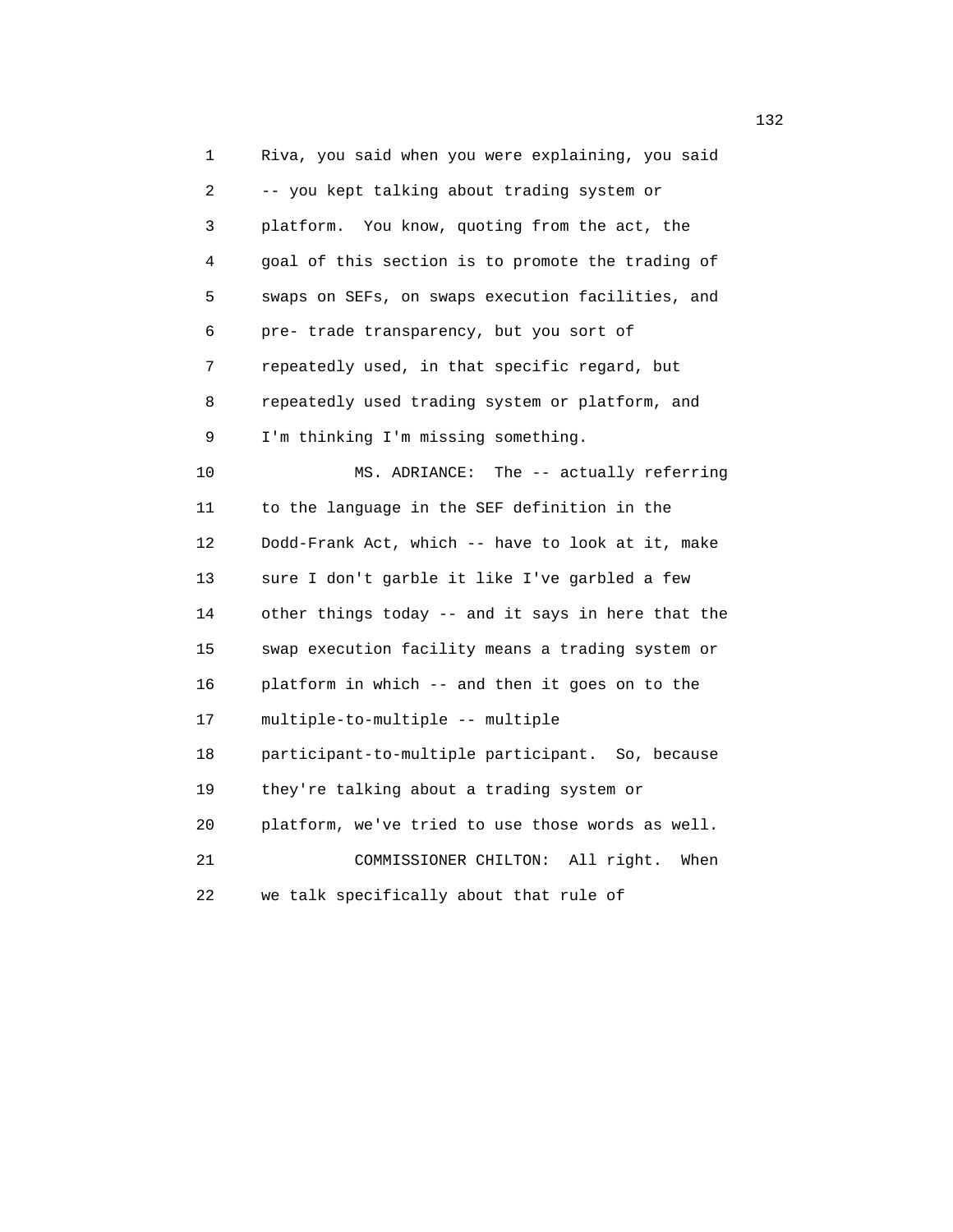1 construction, it's specifically a SEF, right?

2 Page 345-E?

 3 MS. ADRIANCE: Yeah. 4 COMMISSIONER CHILTON: Okay. Thank you. 5 You know, Congress intended for their systems in 6 which multiple participants have the ability to 7 execute or trade swaps by accepting bids and 8 offers made by multiple participants in the 9 facility or system. That expansive language -- 10 that is expansive language and we need to ensure 11 that we capture what Congress intended, so my -- 12 the current proposal does take into account any 13 resting bids or offers integrated with any 14 responsive quotes. So, my question is, would this 15 requirement impose obligations on the existing RFQ 16 systems as they're currently configured? Does 17 that make any sense? 18 MS. ADRIANCE: The -- I know that 19 there's a number of systems out right now who have 20 RFQ, Request for Quote system -- mechanisms. And 21 a number of those -- I mean, I cannot speak to all

22 of them. We don't know that we've actually talked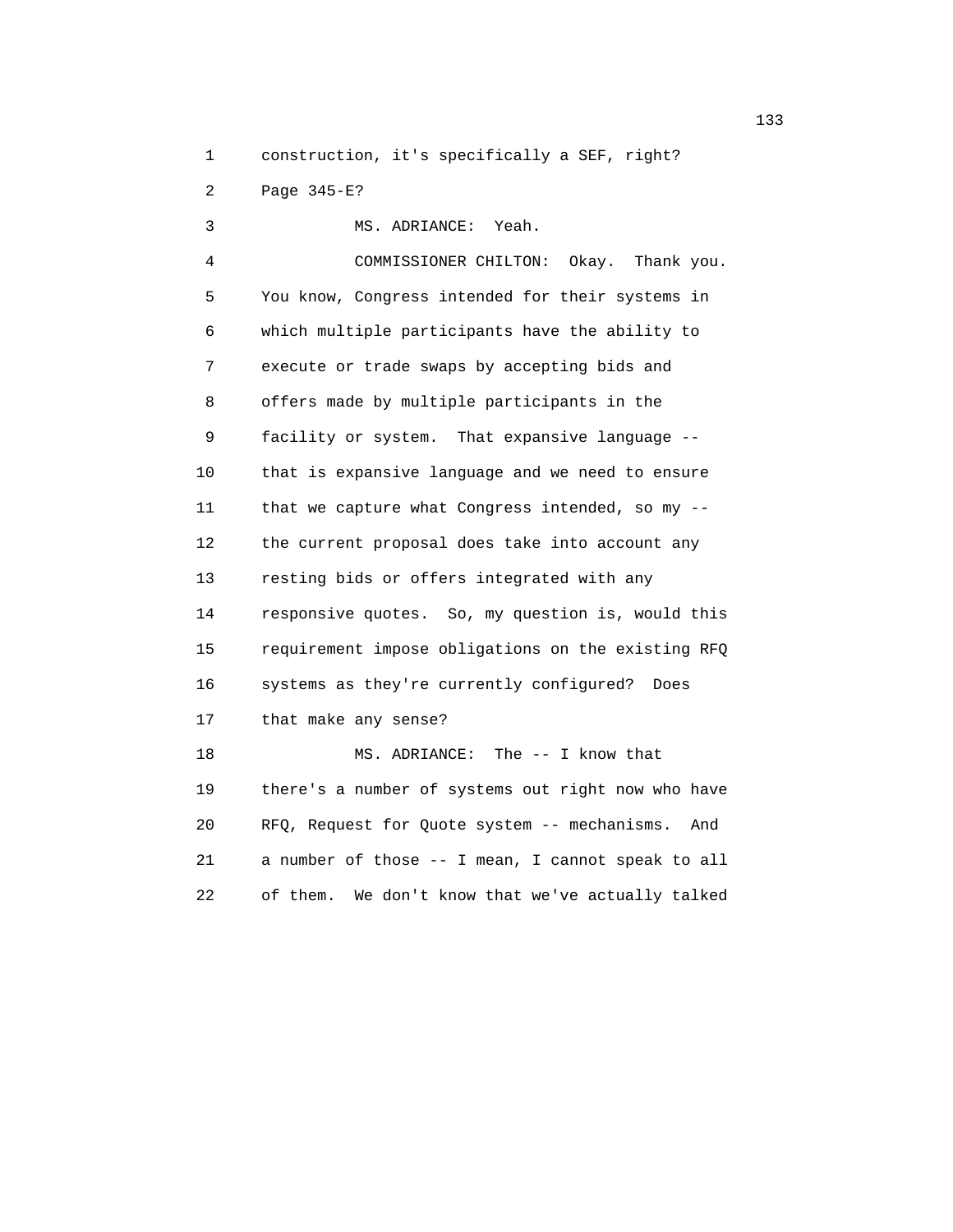1 to all of them, but we know that most of the 2 entities we've talked to actually have multiple 3 different kinds of systems. Some of them have not 4 only just order books, which we've defined, but 5 they actually go further and go all the way to 6 central limit order books along with their Request 7 for Quote systems. There is even those that will 8 talk about Request for Quote systems have the 9 ability to post firm quotes so that somebody can 10 actually execute their executable, live -- the 11 words I've heard of "executable," "live," 12 "actionable," these are -- so, it's not just a 13 matter of having to send out a Request for Quote. 14 A lot of these systems actually allow you to 15 execute just by something you see coming at you 16 and move directly into, without having to go back 17 and forth, you can execute on that and have a 18 trade. 19 So, we're expecting that from what the

 20 feedback we've gotten, that a number of the 21 systems -- well, they're constantly innovating 22 anyway, a number of the system that, you know, it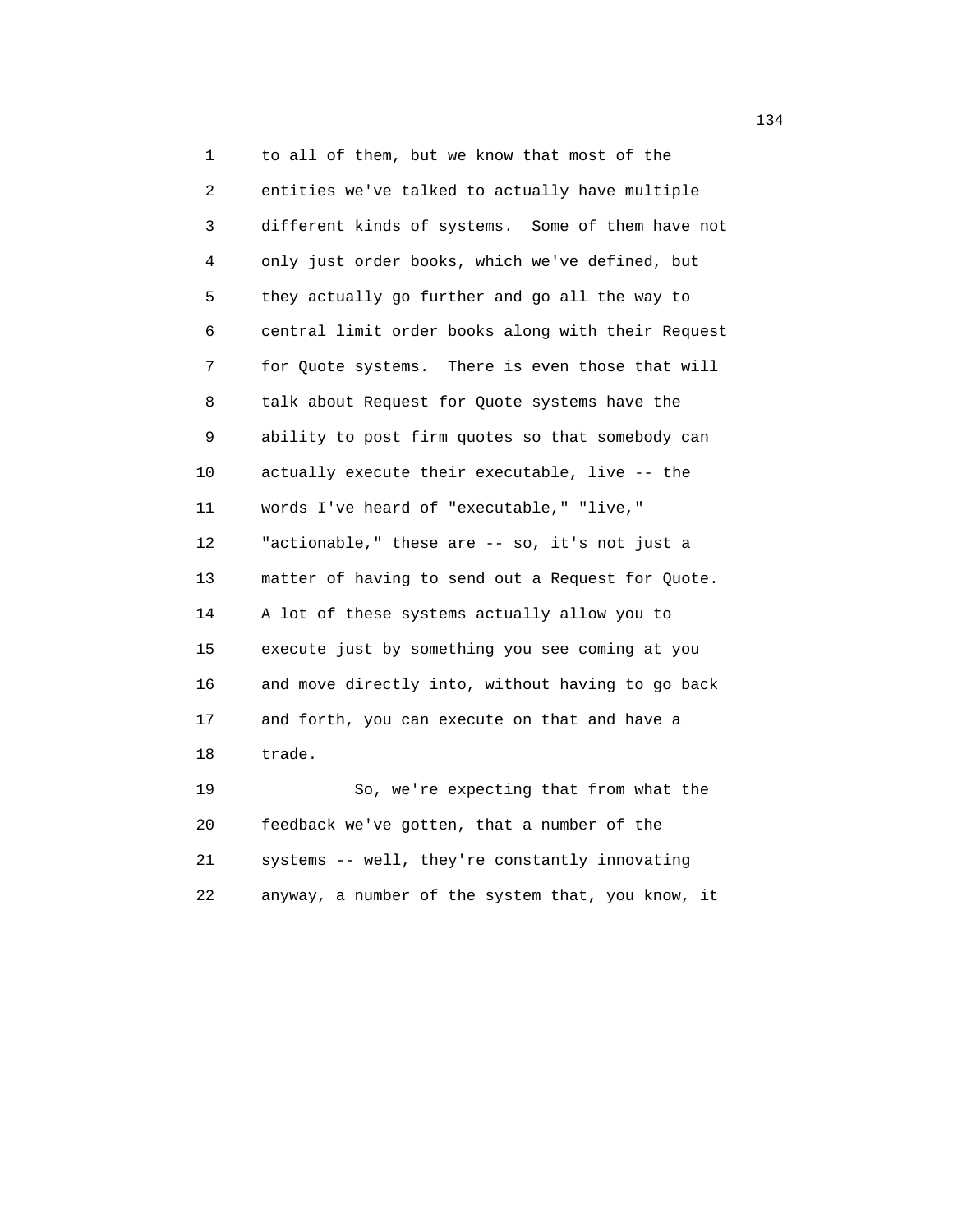1 may be that most of the systems that already have 2 what we're talking about, it would be hard until 3 we get comments to really ascertain whether 4 there's some that would actually have a problem. 5 COMMISSIONER CHILTON: But some of them, 6 you think, will have to change the way they're 7 doing -- you can't know about everybody, of 8 course, but -- 9 MR. VAN WAGNER: -- I mean, because, 10 just to be clear, there's two types of RFQs which 11 are specifically laid out in the regs, the 12 proposed regs, as well as types of order books. 13 But for each one of those provisions, there are 14 catch-all phrases such that you could come to the 15 Commission and use a variant of those RFQs or 16 order books. 17 So, essentially what we've laid out is 18 safe harbor provisions which can be fit into, but 19 if you're outside -- if you're at deviance with 20 that, you still might be able to come to us and 21 have us approve it on a case-by- case. 22 COMMISSIONER CHILTON: Okay, that's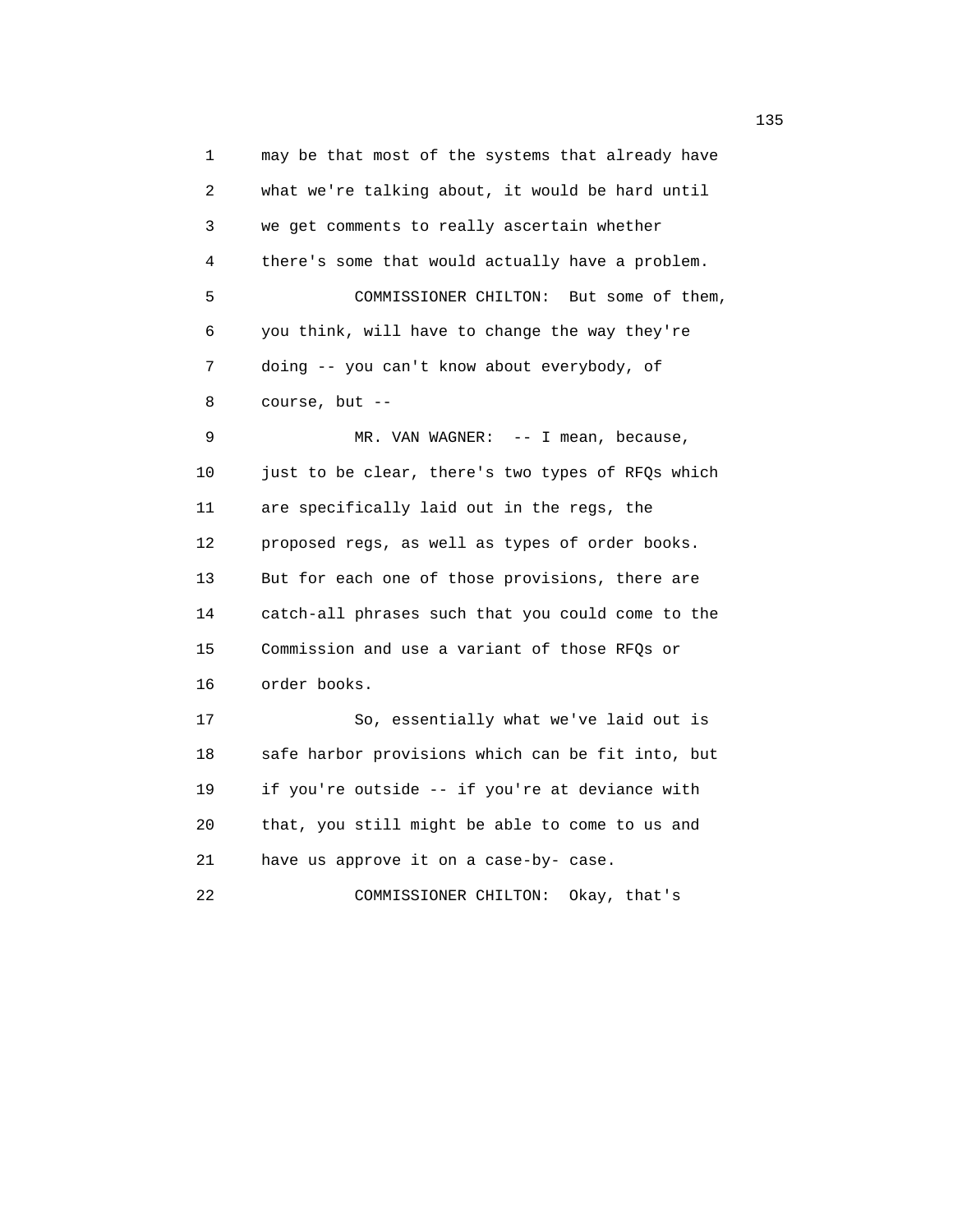1 helpful, Mr. Van Wagner. Thank you. And I do 2 look forward to getting comments on this 3 particular thing, but in general on the rule. 4 And, again, I thank the Chair and thank all of 5 you. I know this has been a tougher one, but 6 thank you for your diligence and hard work. 7 CHAIRMAN GENSLER: Thank you, 8 Commissioner Chilton. 9 Commission O'Malia? 10 COMMISSIONER O'MALIA: Thank you, Mr. 11 Chairman. Thank you for your cooperation and the 12 team's cooperation. We've come a long way since 13 last week and I appreciate that. This is a much 14 better definition, still some things to be worked 15 out. 16 Commissioner Sommers mentioned 17 coordination with the SEC. Could you discuss 18 where we are internationally and what the 19 international trading standard might be and how 20 coordinated we are internationally? 21 MR. VAN WAGNER: There's an IOSCO 22 working group, OTC derivatives working group,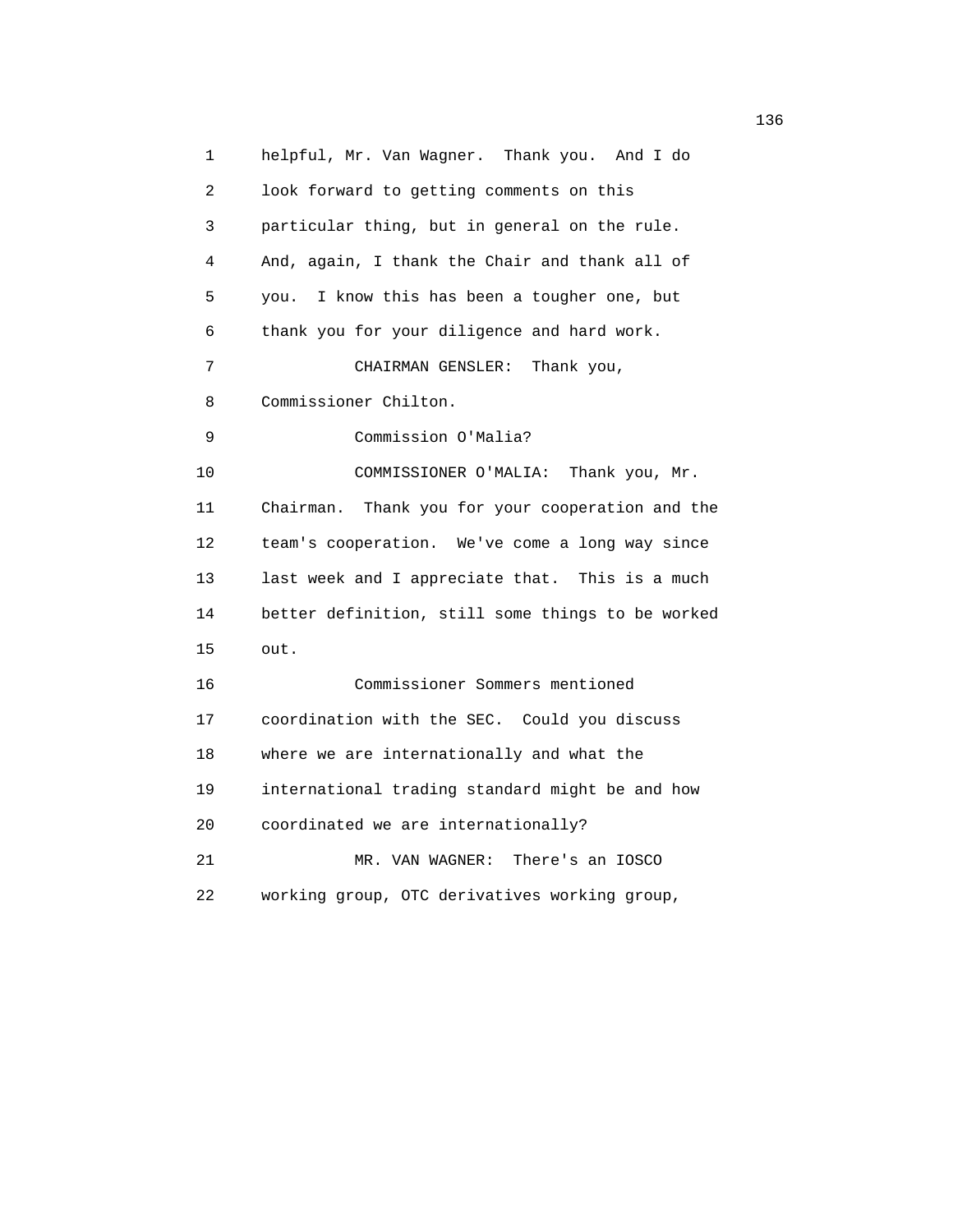1 right now, which was tasked with a number of 2 things and one of them is to come up with a 3 trading report which speaks to trading standards. 4 I believe the date is July 1 is when the report 5 has to be given up to IOSCO. 6 We've seen drafts of that report, which 7 we actually -- I'm sorry, Commissioner Sommers is

 8 one of the co-chairs. We've seen drafts of that 9 report and there's nothing in it that causes 10 discomfort yet. I mean, I don't think there's an 11 out trade between what's being proposed and what's 12 in the draft of that trading report, but both of 13 these things are moving targets. But at this 14 point there's not inconsistency. 15 COMMISSIONER O'MALIA: Do you want -- 16 anything to add to that?

 17 The questions -- I just have -- let me 18 just run down a list of -- will an SEF or an RFQ, 19 more specifically, be required to have a trade 20 matching and executing algorithm? 21 MS. ADRIANCE: We're not expecting that

22 you would have -- it's not required, if that's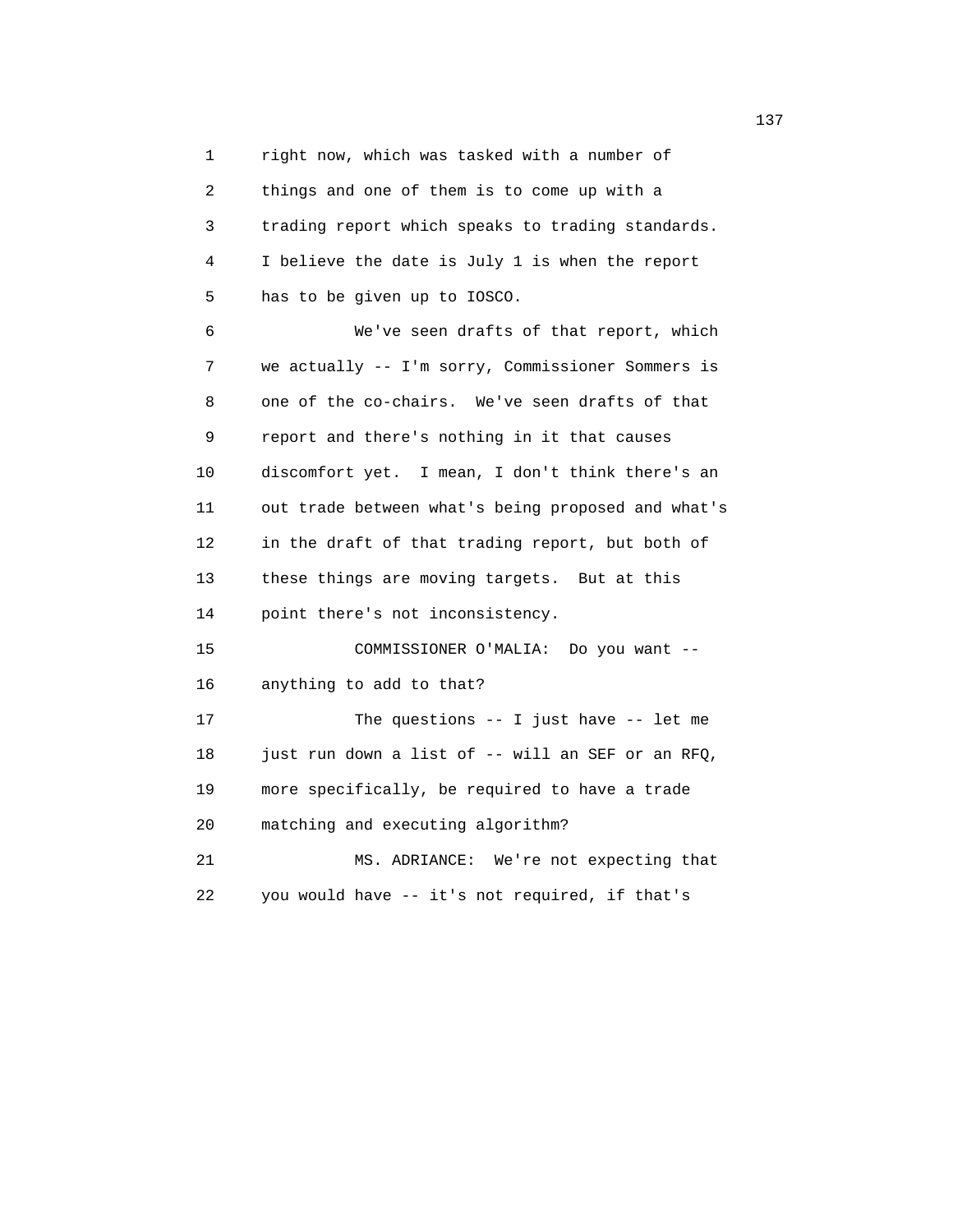1 your question.

 2 COMMISSIONER O'MALIA: That is exactly 3 my question. 4 MS. ADRIANCE: Yeah, there is -- it's 5 not a requirement that we try to leave language 6 that was broad enough that there could be multiple 7 ways of providing this ability to offer to others 8 a bid or an ask, but there is not just one way to 9 do that. 10 COMMISSIONER O'MALIA: Okay, and I think 11 you touched on this, but I want to -- it's on my 12 list so I'm going to check it off anyway. A SEF 13 or an RFQ, is it required to have a limit order 14 book? 15 MS. ADRIANCE: Again, as I mentioned, 16 that's what -- we tried to define "order book" 17 more broadly -- 18 COMMISSIONER O'MALIA: Right. 19 MS. ADRIANCE: -- because -- and I'm not 20 -- when I say that, I don't know what people mean 21 by "limit order book" -- 22 COMMISSIONER O'MALIA: Let me rephrase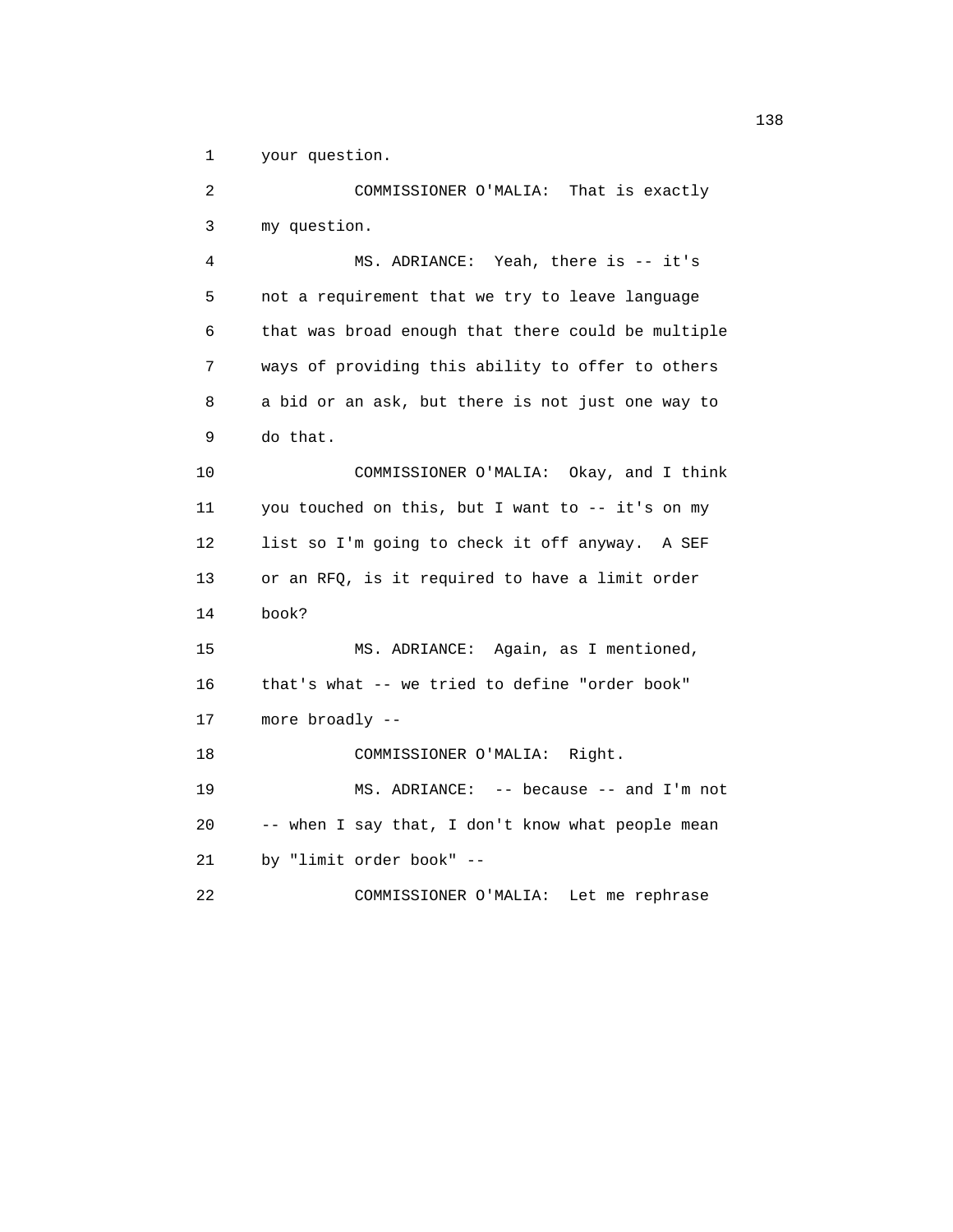1 this. Let me just rephrase it. Are all SEFs 2 required to have a limit order book? 3 MS. ADRIANCE: I would say no. 4 Requiring -- we're saying that there needs to be 5 this functionality for providing these -- 6 COMMISSIONER O'MALIA: I would have 7 stopped at no. 8 MS. ADRIANCE: I'll stop at no. 9 COMMISSIONER O'MALIA: Okay. Is a SEF 10 required to have a trading facility functionality 11 as that term is defined in Section 1(a)(51) of the 12 Act? 13 MS. ADRIANCE: No. And we'll stop 14 there. 15 MR. VAN WAGNER: No, and nor are they -- 16 nor do they have to be electronic trading 17 facilities, if that's in your next question. 18 COMMISSIONER O'MALIA: Okay. Thank you. 19 Does this proposal, an RFQ proposal -- or a SEF 20 proposal -- require that a SEF give priority to a 21 firm quote over the quotes that requestor receives 22 whether he uses a firm or indicative -- let me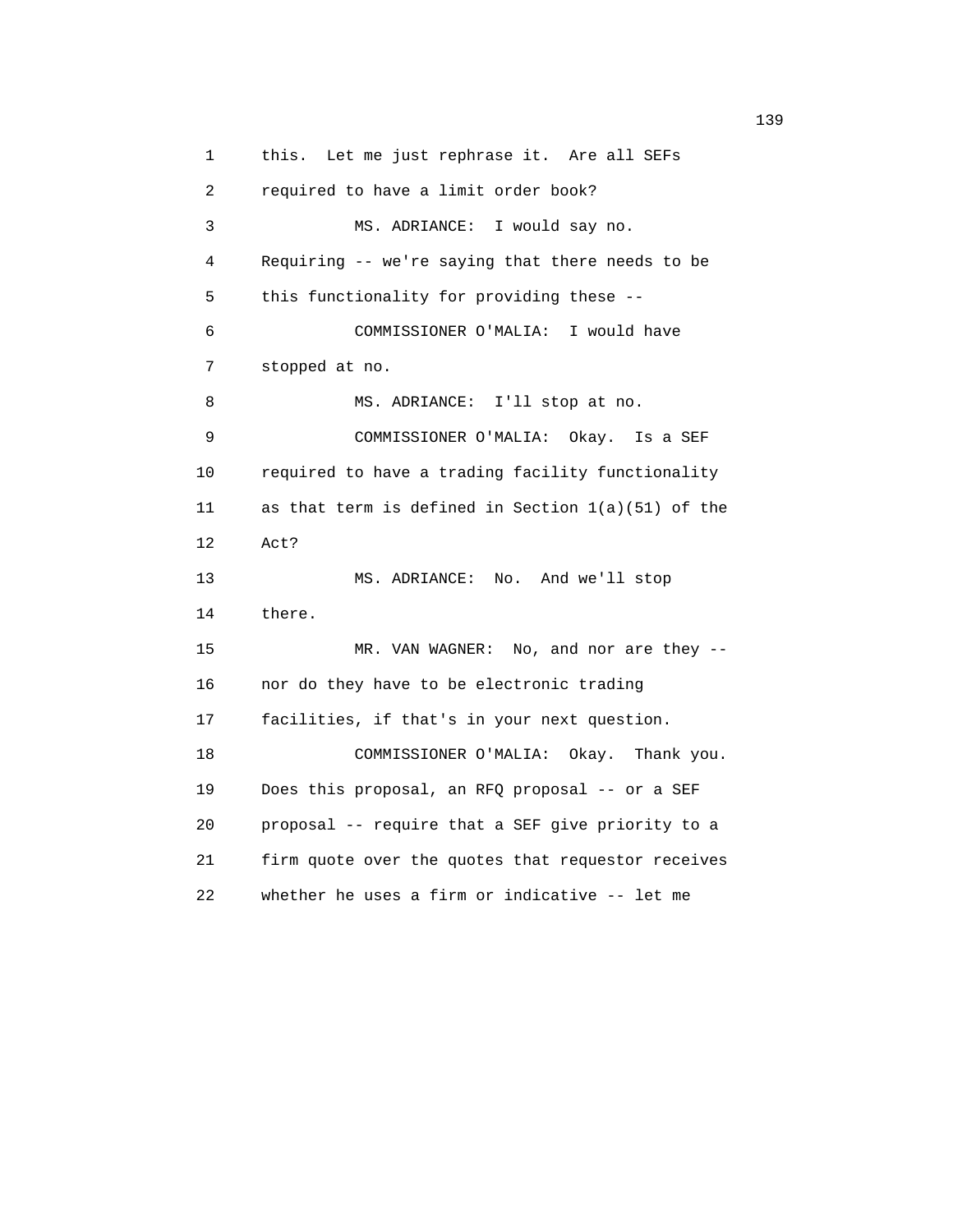1 rephrase that. Is a SEF required to give priority 2 to a firm quote over the quotes that a requestor 3 receives when he uses the Request for Quote 4 system? 5 MS. ADRIANCE: What we say is that the 6 -- it must be able to take into account both the 7 responses to the Request for Quote as well as to 8 whatever is firm as in the system. I mean, we 9 haven't defined that and that's something that we 10 would certainly be interested, if there's 11 comments, about that. 12 COMMISSIONER O'MALIA: But there's no 13 priority, they couldn't execute before or fill 14 partially? There's nothing in there that requires 15 that? 16 MR. VAN WAGNER: Yeah, there's nothing 17 in this, in Part 37. Full disclosure, there might 18 be other provisions in other of our rulemaking 19 team, such as best execution principles or what 20 have you that might circumscribe the parties, but 21 insofar as the SEFs go, there's no such 22 requirement.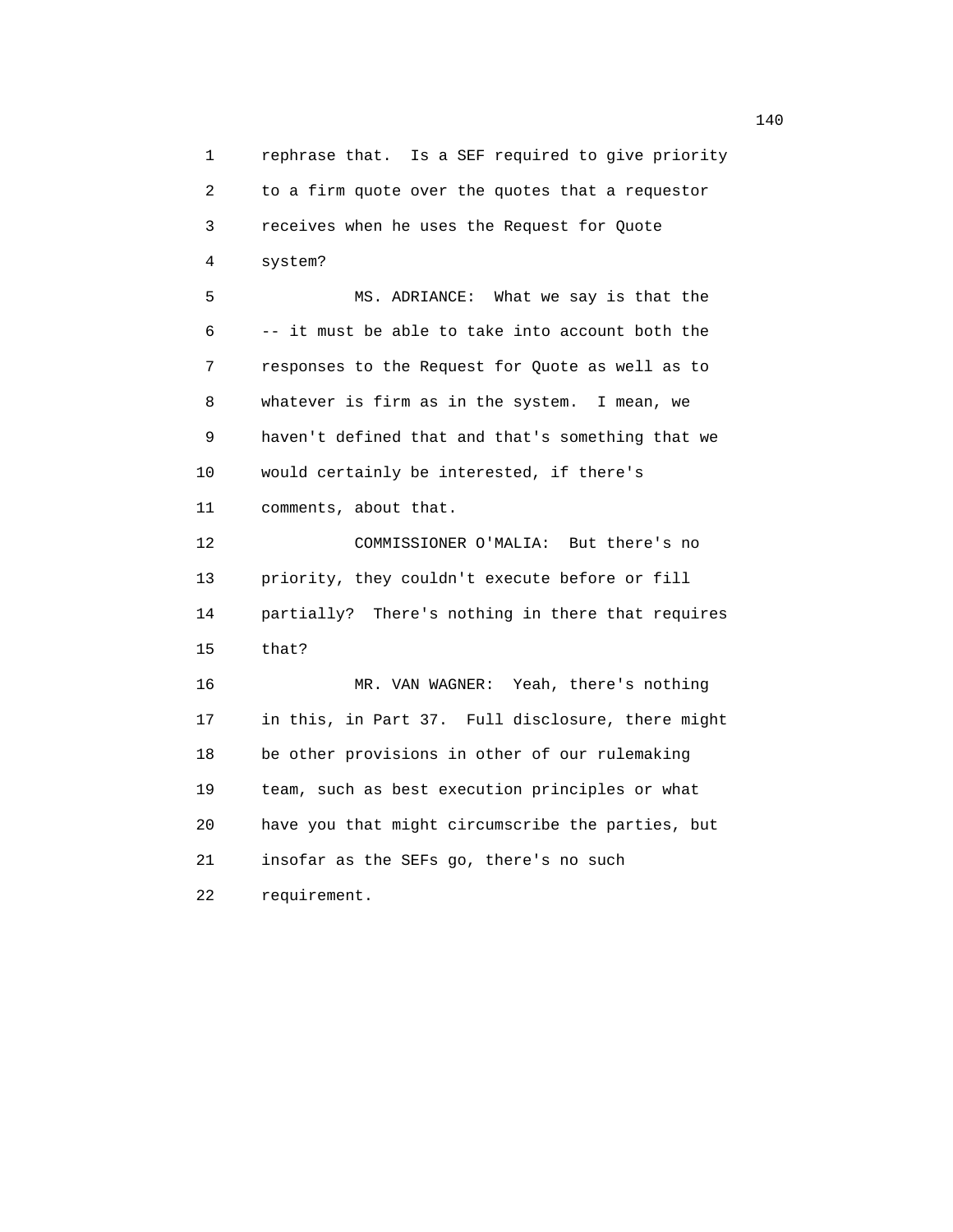1 COMMISSIONER O'MALIA: Thank you. Riva, 2 you mentioned the word a "firm streaming quote." 3 What is that? Is it any different than a firm -- 4 or a streaming indicative quote? 5 MS. ADRIANCE: From what I am hearing 6 and the explanations we have received, I believe 7 that there is a difference. From what we 8 understand there is some marketplaces that allow 9 you to do -- when I mentioned earlier about firm 10 quotes, what's coming out is something that you 11 can actually -- as the terms have been used, 12 "live," "actionable," you can click on it and you 13 can immediately go in -- when you click on it, you 14 have a trade. You have executed a trade. Whereas 15 indicative quotes are quotes that are -- they're 16 indications of where that person, that market 17 participant, is at that moment, and it's what's 18 required is if you are interested in that 19 indication, you click on it, if that's the way it 20 works in that system, you click on it and then you 21 will then have to, in a sense, send out a Request 22 for Quote. So, there's another stage. It's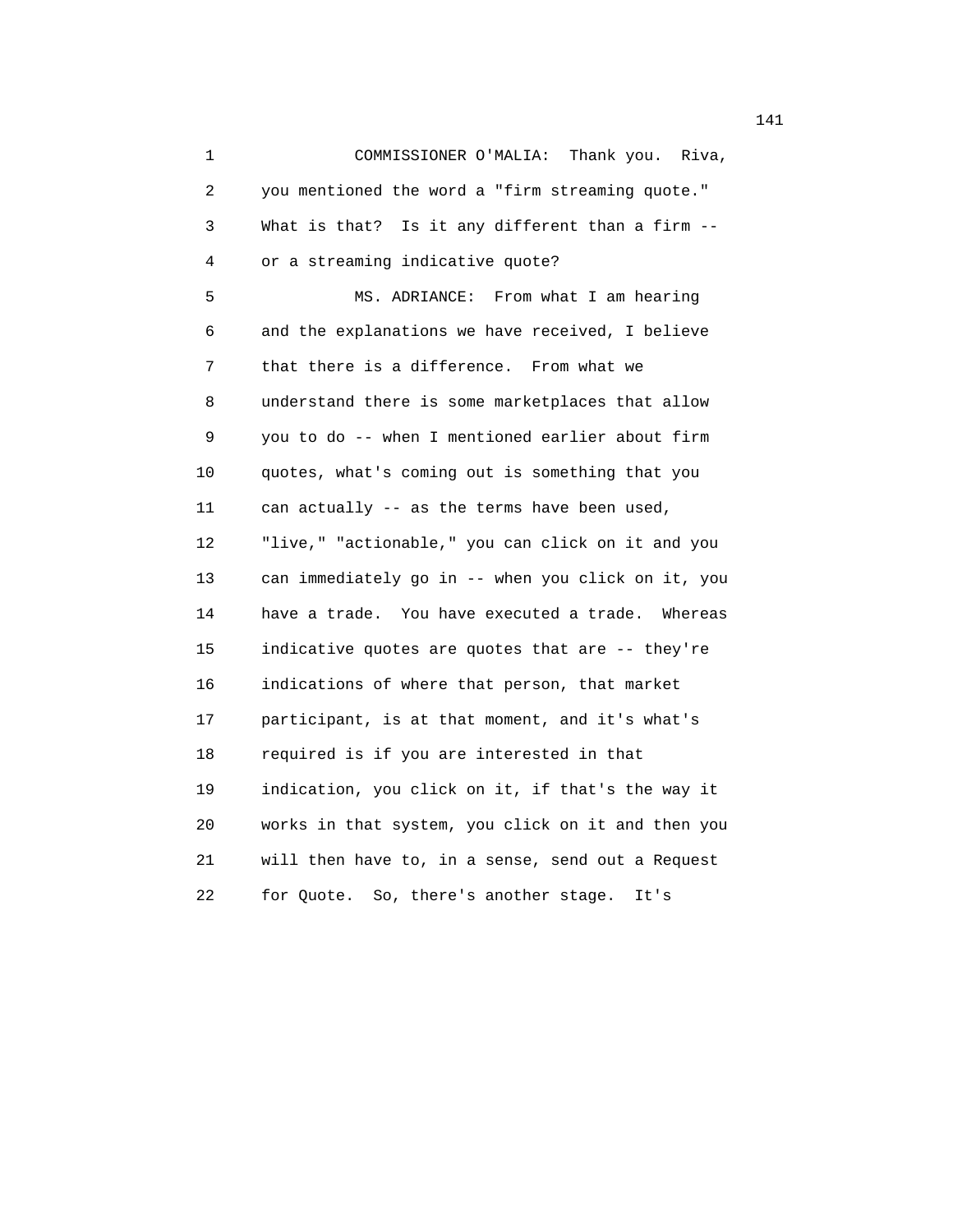1 basically telling the market participants where -- 2 that there is somebody who at that moment in time 3 believes that they are at that price but there's 4 nothing firm about it and you have to go through 5 the Request for Quote process.

 6 COMMISSIONER O'MALIA: All right. I may 7 come back to that one. I'm concerned in the 8 preamble of this proposal does not correctly 9 interpret Core Principle 2 where it requires a SEF 10 to provide market participants with impartial 11 access, and I think the rule and the preamble seem 12 disconnected somewhat. In the rule, as I 13 understand it, it means that SEF need to use 14 objective criteria to allow market participants to 15 gain membership to the SEF or access to the SEF, 16 which is what I think -- I think, Mr. Chairman, 17 you've highlighted. In the preamble it seems to 18 indicate that a SEF must provide market 19 participants with the ability to execute on all 20 bids and offers posted by any other market 21 participant. 22 What's the market to think of this?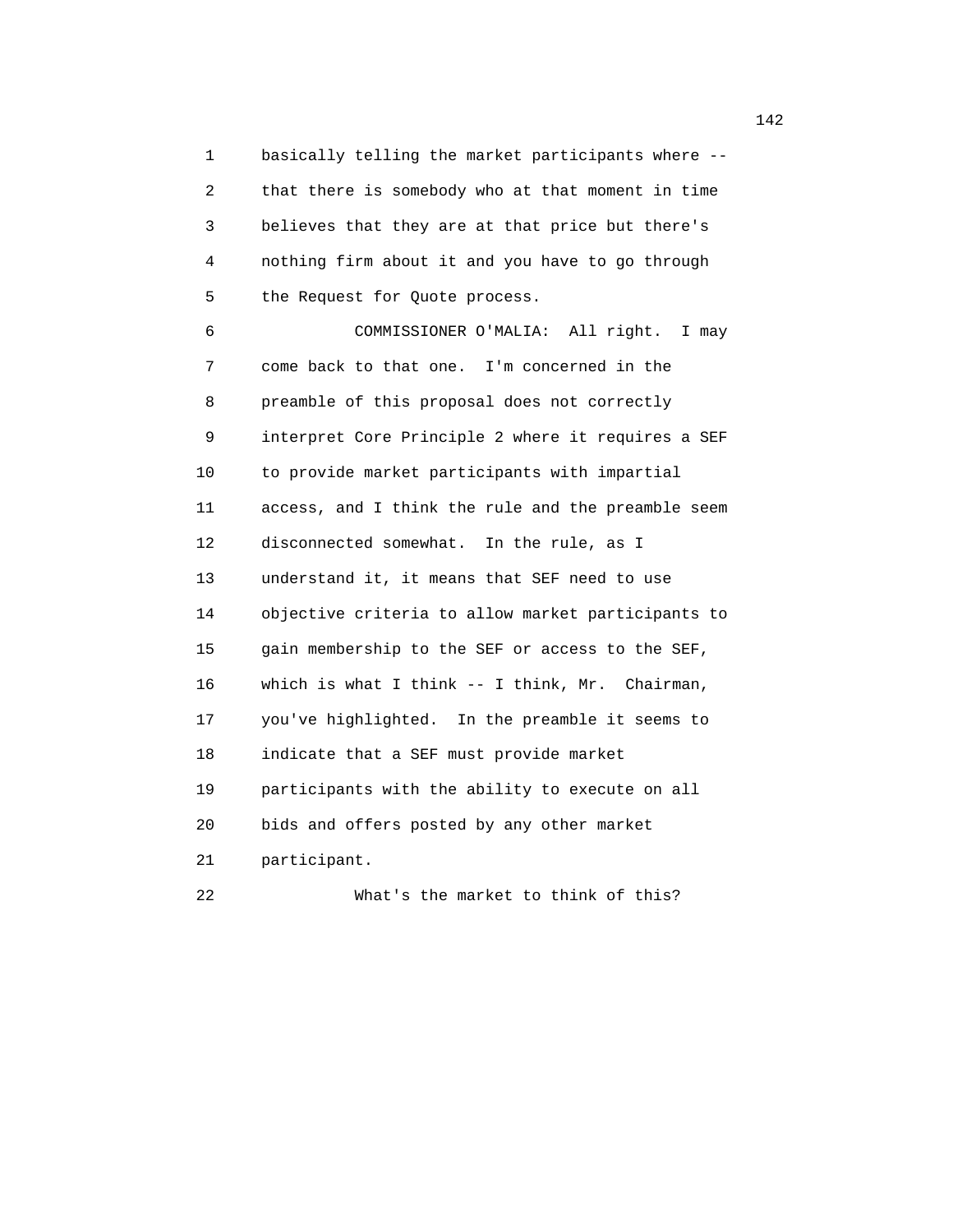1 CHAIRMAN GENSLER: Can I help? Can I -- 2 because I think -- I think the word "market 3 participant" there must be that if somebody is a 4 member of that SEF, right? I mean, is that not 5 the case? 6 MS. ADRIANCE: Yes. Yes, the market 7 participant in that case means that somebody who 8 has ability to access, to interact with that, with 9 others, that they have ability providing impartial 10 access to each other to reach each other. 11 COMMISSIONER O'MALIA: So, is this the 12 same impartial access standard or we're using it 13 -- we're interpreting it two different ways 14 depending on, you know, one to get access and then 15 once you're in -- once you have access there's a 16 different interpretation to it? 17 MS. ADRIANCE: There is -- you're having 18 impartial access to become a member, but also 19 impartial access when you're on the facility that 20 you not -- for instance, that the SEF doesn't 21 provide different -- if there's bandwidth, that 22 they provide -- and there's -- I mean, there are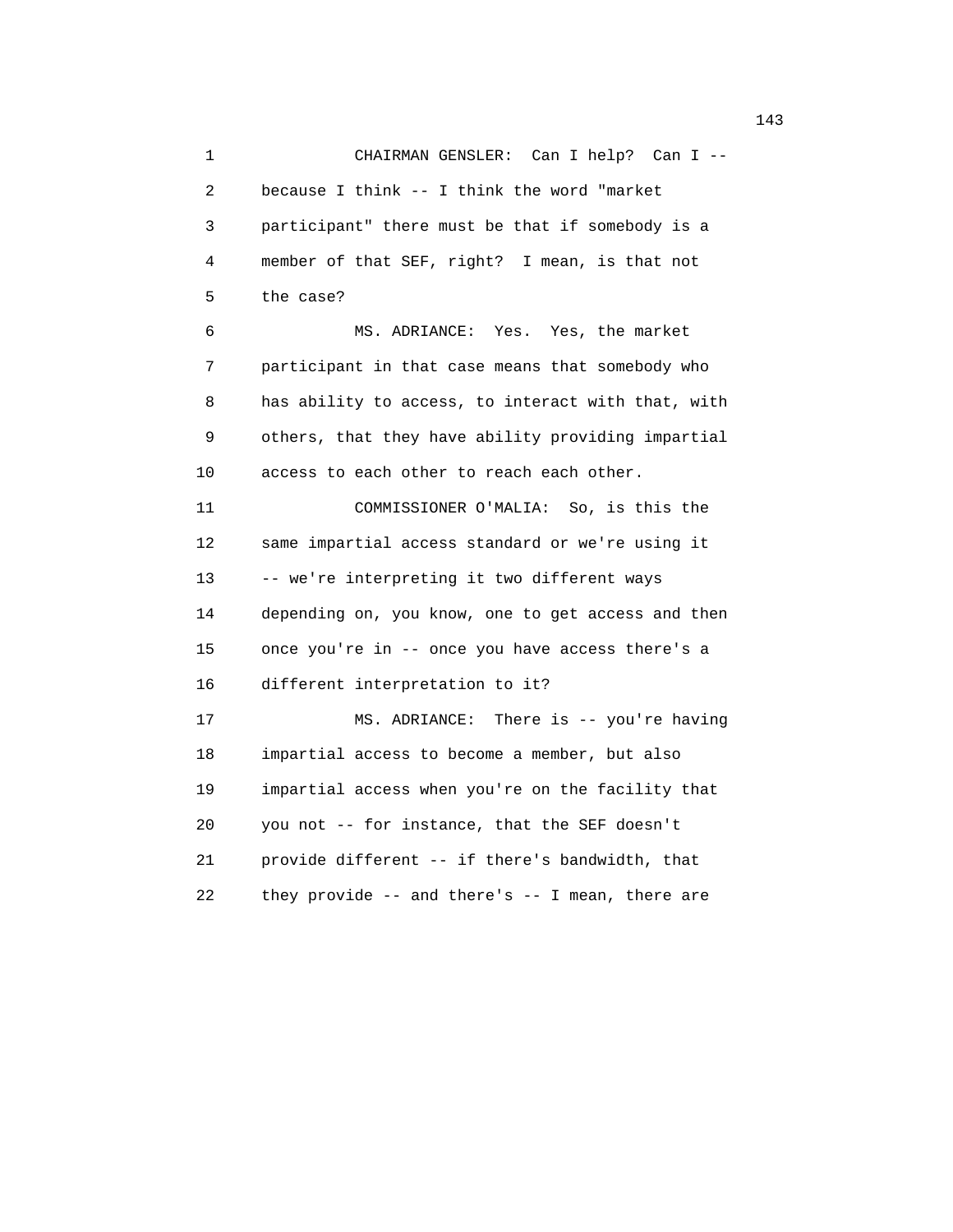1 certainly things that may -- this Commission may, 2 in the future, consider how to handle things like 3 bandwidth. But certainly there has to be 4 comparable treatment among the different 5 participants, if they -- if you want greater 6 bandwidth, but you're paying more and everybody 7 has to pay more for greater bandwidth, that would 8 certainly be part of impartial access. And also 9 just generally that you have the ability, like 10 another market participant, to access other market 11 participants.

 12 MR. SHILTS: Yeah, I think impartial 13 access goes to the ability to participate on the 14 SEF and the ability to trade. It doesn't go to 15 the execution of a particular transaction which is 16 governed by the -- you know, the ability to 17 provide a way to issue bids and offers that 18 execute the RFQs, but it doesn't require 19 participation in that sense. 20 COMMISSIONER O'MALIA: Well, I think the

 21 preamble may be confusing then and I would -- you 22 know, let the market know, you know, take a look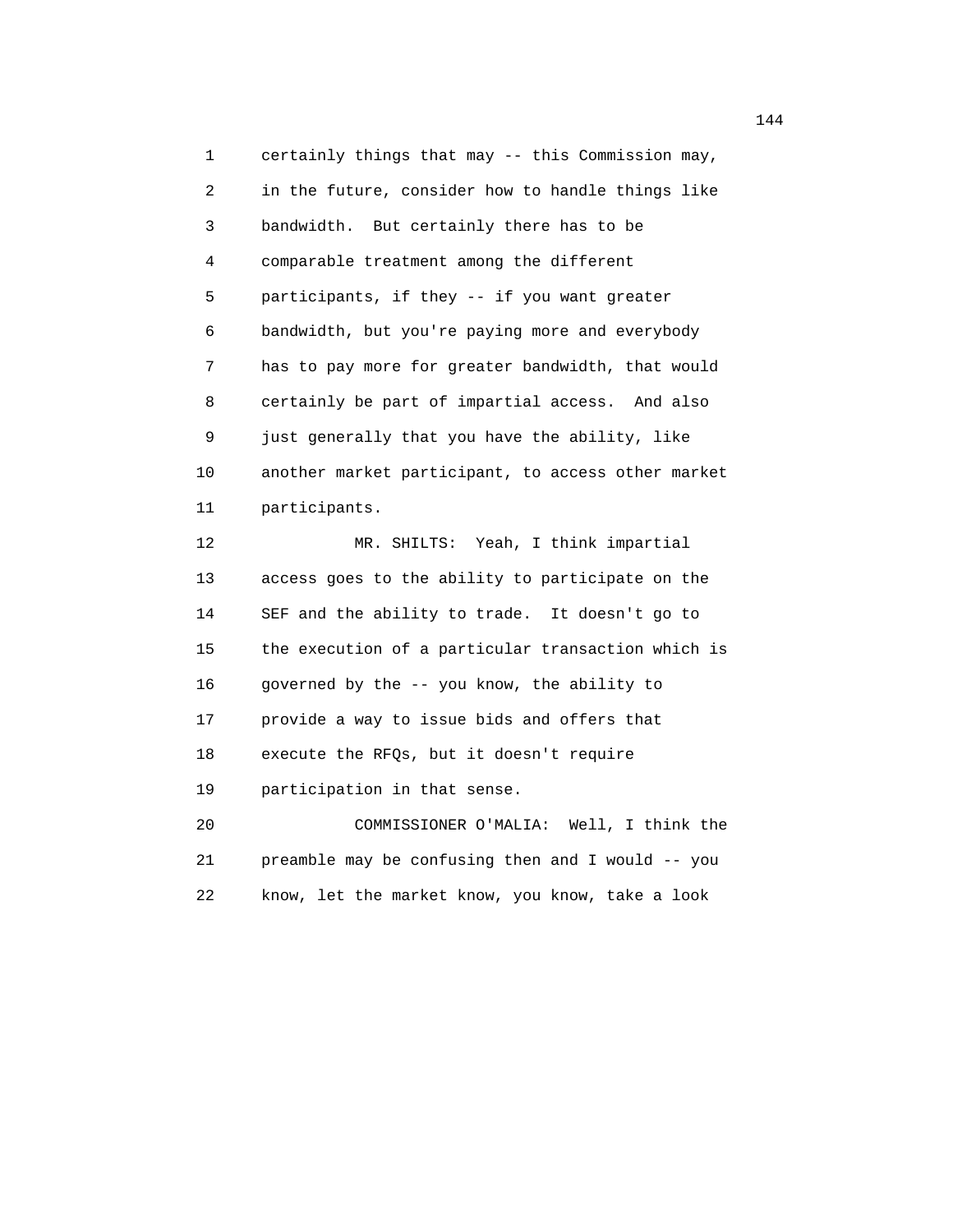1 at that issue. That's an important question.

 2 Hopefully they'll respond to it and let's just put 3 it on our list.

 4 Let me ask another question here. "By 5 means of interstate commerce," does that mean that 6 voice systems are permitted to trade unless swaps 7 subject to the (inaudible) clearing and execution 8 requirement?

 9 MS. ADRIANCE: The voice systems are -- 10 we've accounted for them in several ways, we 11 expect them to operate in several ways. There is 12 certainly -- if someone is carrying a block trade, 13 we would expect that that's one of the methods 14 they may choose to use -- 15 COMMISSIONER O'MALIA: But block is off 16 SEF?

 17 MS. ADRIANCE: Well, block is executed 18 off the SEF but then transmitted through the SEF. 19 It's under the -- it has to be operated -- it has 20 to be executed pursuant to the SEF's rules. But 21 in terms of transactions that are to be -- those 22 transactions that must be executed on the SEF,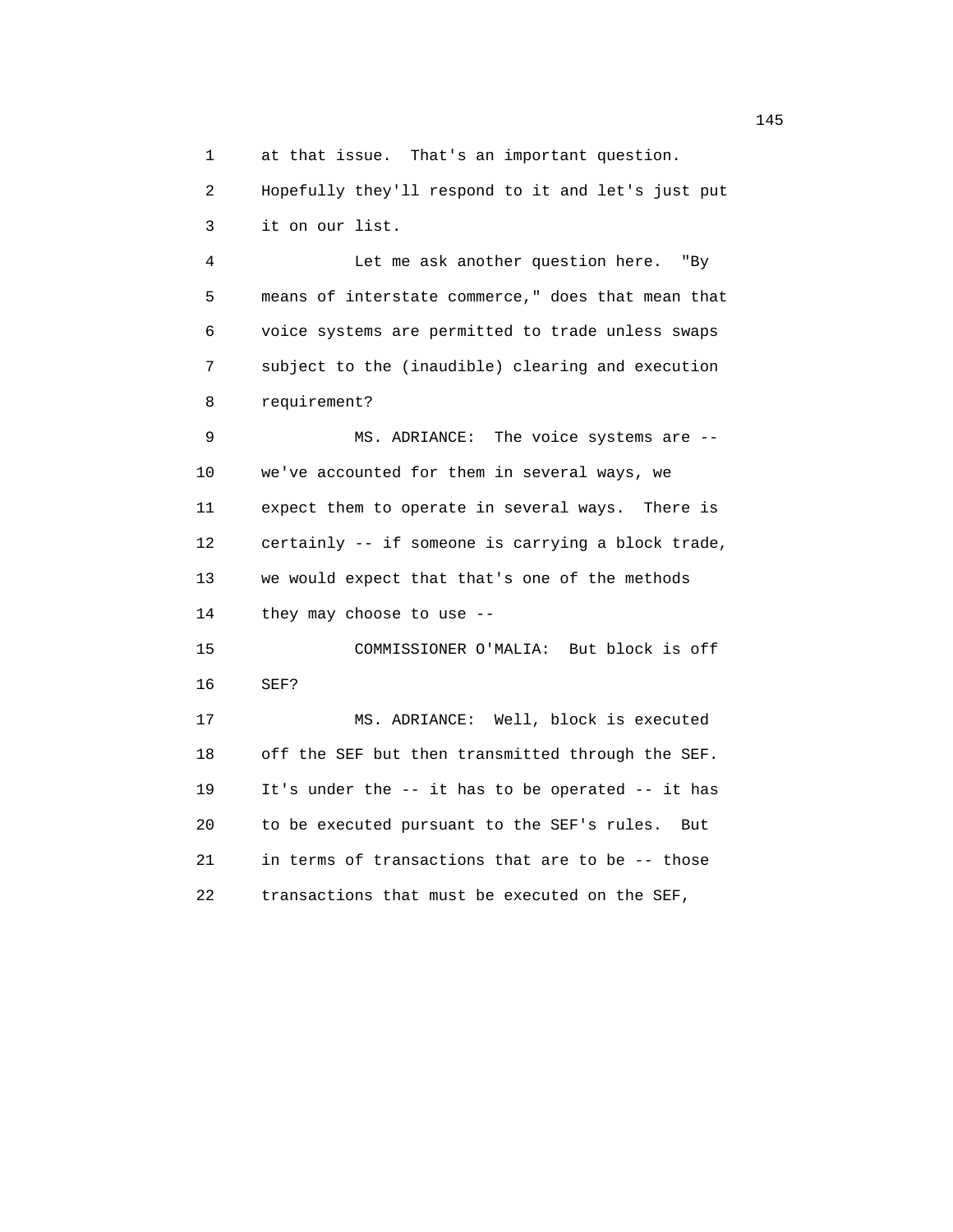1 there is certainly the voice, they would be just 2 like you might have now. You may have a customer 3 who calls up their clearing number or their -- you 4 know, a dealer, a broker that they work with and 5 say I'm interested in doing this. What we would 6 envision is that the customer may decide they want 7 to input it themselves into the system whenever 8 the system is -- whatever they're using, RFQ or 9 they're doing a firm quote or hitting on a firm 10 quote or they may work with their voice broker to 11 do this and has the voice broker, in a sense, 12 acting as an agent.

 13 We do have under Core Principle 2 under 14 -- when we describe what is an audit -- you know, 15 audit trail we need, what we think the SEF will 16 need in order to be able to do its regulatory 17 oversight obligations that just like we would have 18 in say futures markets where there is a -- that we 19 would want -- the SEF must have -- provide that 20 it's -- in those cases where you have a customer 21 calling up, say a voice broker, in that case to 22 act as an agent, that the -- if the order or the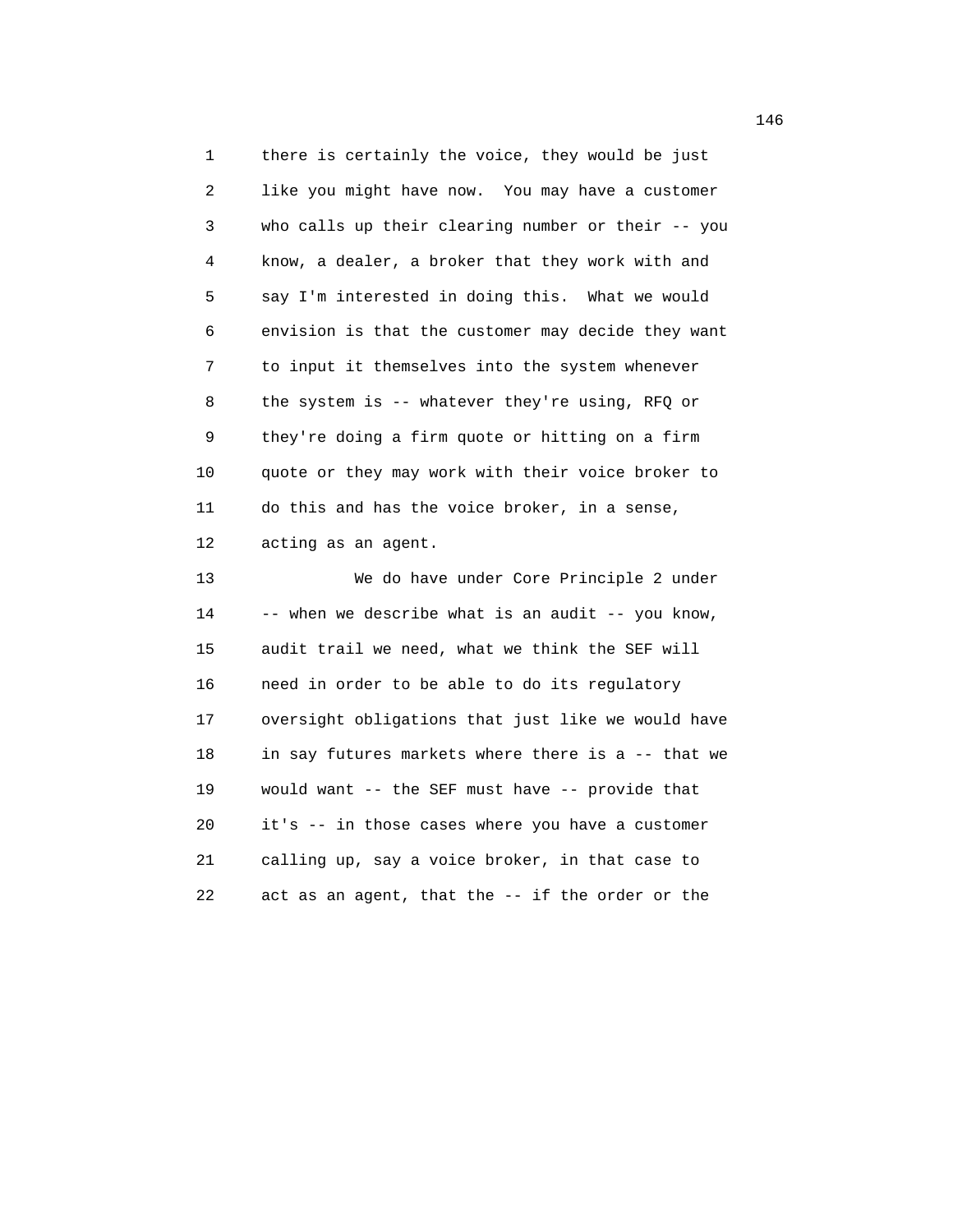1 Request for Quote is actionable, is executable 2 right away, immediately, then they should do so. 3 If it is not, they should provide an electronic 4 record so that if there is any need to go back and 5 look at what happened, there would be that record. 6 COMMISSIONER O'MALIA: Thank you very 7 much. The proposal requires a minimum 15-second 8 pause between the entry of a matching customer to 9 broker swap order or a customer to customer swap. 10 Can you explain it and the rationale for it? 11 MS. ADRIANCE: Well, this is that 12 situation -- in a sense, the situation I was just 13 describing where you may get a -- if it's a voice 14 broker that gets a call from a customer, maybe 15 it's a customer -- they've got two different 16 customers that have called in right around the 17 same time and they've got two orders that almost 18 could be executed against each other. And what 19 it's saying is that when -- you know, if you're --

 20 when you're putting these into the system you 21 basically -- in a sense you don't preload where 22 you put it in so that there is the chance of their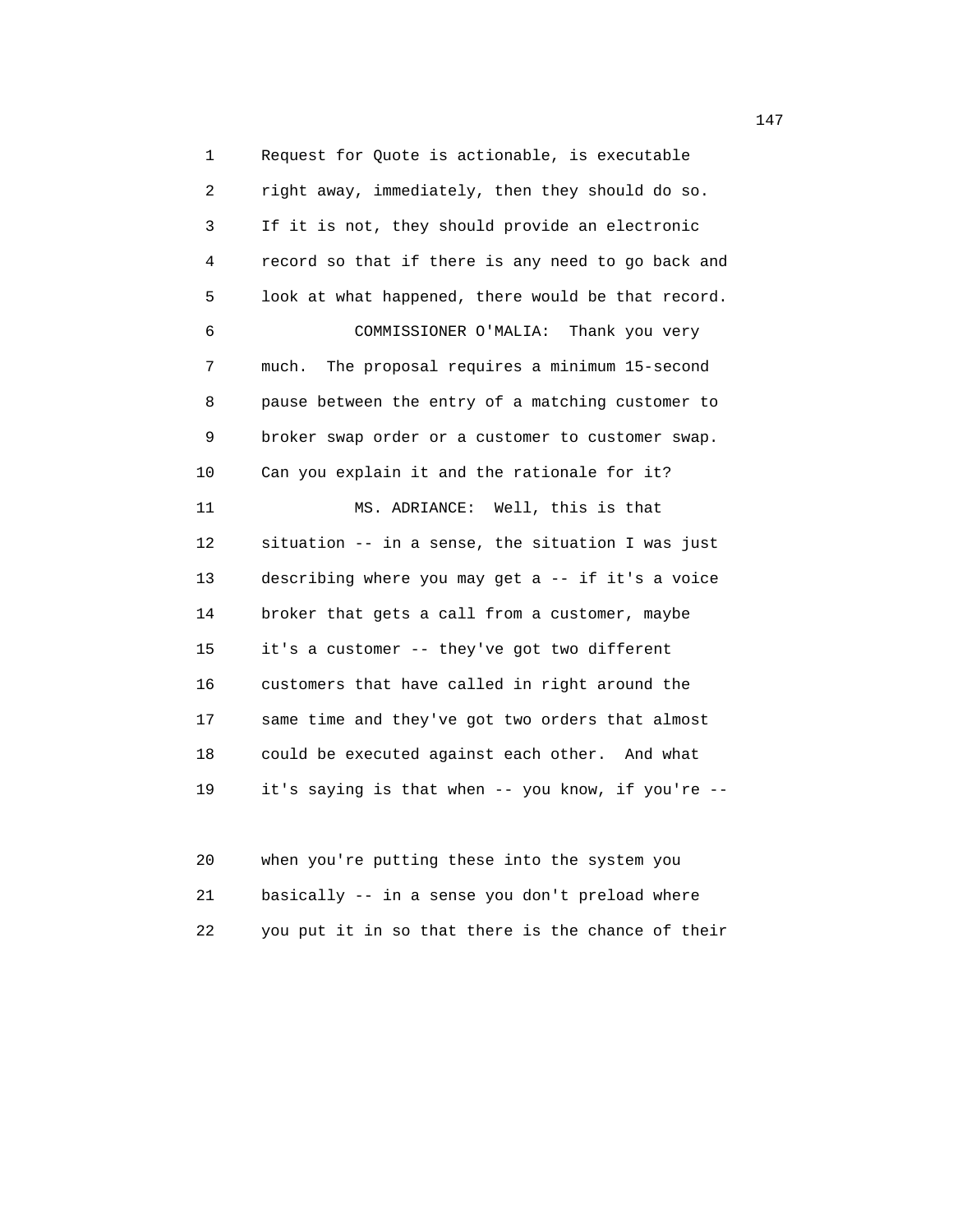1 interacting with anybody else's if there's a firm 2 quote out there that there's, you know, you're 3 trying to negate that chance. There's a pause 4 there that you would put in place and that is 5 similar to something we've seen in the -- that 6 currently happens in the futures industry, it's a 7 similar requirement and so there's this 8 possibility that you would actually interact. 9 It's -- one thing we would like to do is 10 we hope to encourage, for those participants that 11 want to put a firm quote out there from a 12 bid-and-ask, that there is reason to believe that 13 they might be able to -- that parties may interact 14 against them, but -- so, there is a pause there. 15 It also could be that somebody calls 16 their swap dealer -- I mean, they're technically 17 not acting as a swap dealer when they're on the 18 SEF, but they call them and they want to do it on 19 the SEF or they need to do it on the SEF and 20 there's an interaction between -- the swap dealer 21 was willing to take the other side, again, that 22 there is, in a sense, you can't have -- there is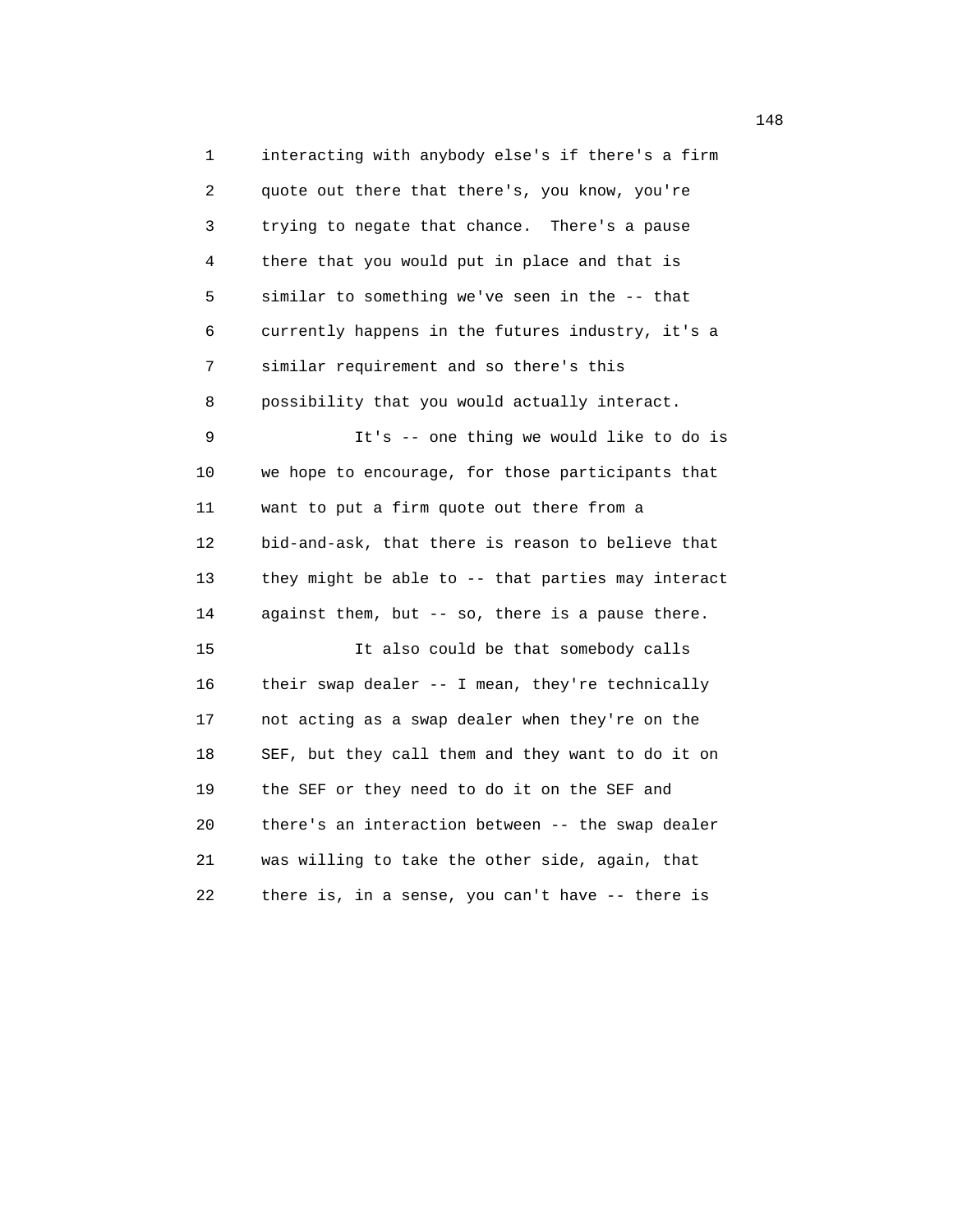1 this process where the swap dealer would first put 2 the customer order in and then there'd be this 3 pause and then their order would go in. So they 4 may or may not be on the other side depending on 5 whether there is already a firm bidder asset. Is 6 response competitive? I mean, this is only going 7 to matter if there is no firm bidder assets there 8 that's responsive, that's competitive, they would 9 still get matched against each other. 10 COMMISSIONER O'MALIA: Do you have -- 11 MR. VAN WAGNER: Could I just actually 12 supplement? I mean, just -- it is a basic -- 13 there is a recognition that these markets are 14 going to be thinly traded and there might well not 15 be anything in the market and so it is a -- the 16 15-second exposure to the market is a bit of a 17 check in ensuring that the price is fair. And so 18 if it's exposed, if the customer side is first 19 exposed to the market, the market presumably would 20 get to react. We thought 15 seconds was a 21 reasonable amount of time, and then the entering 22 broker presumably would be able to match it if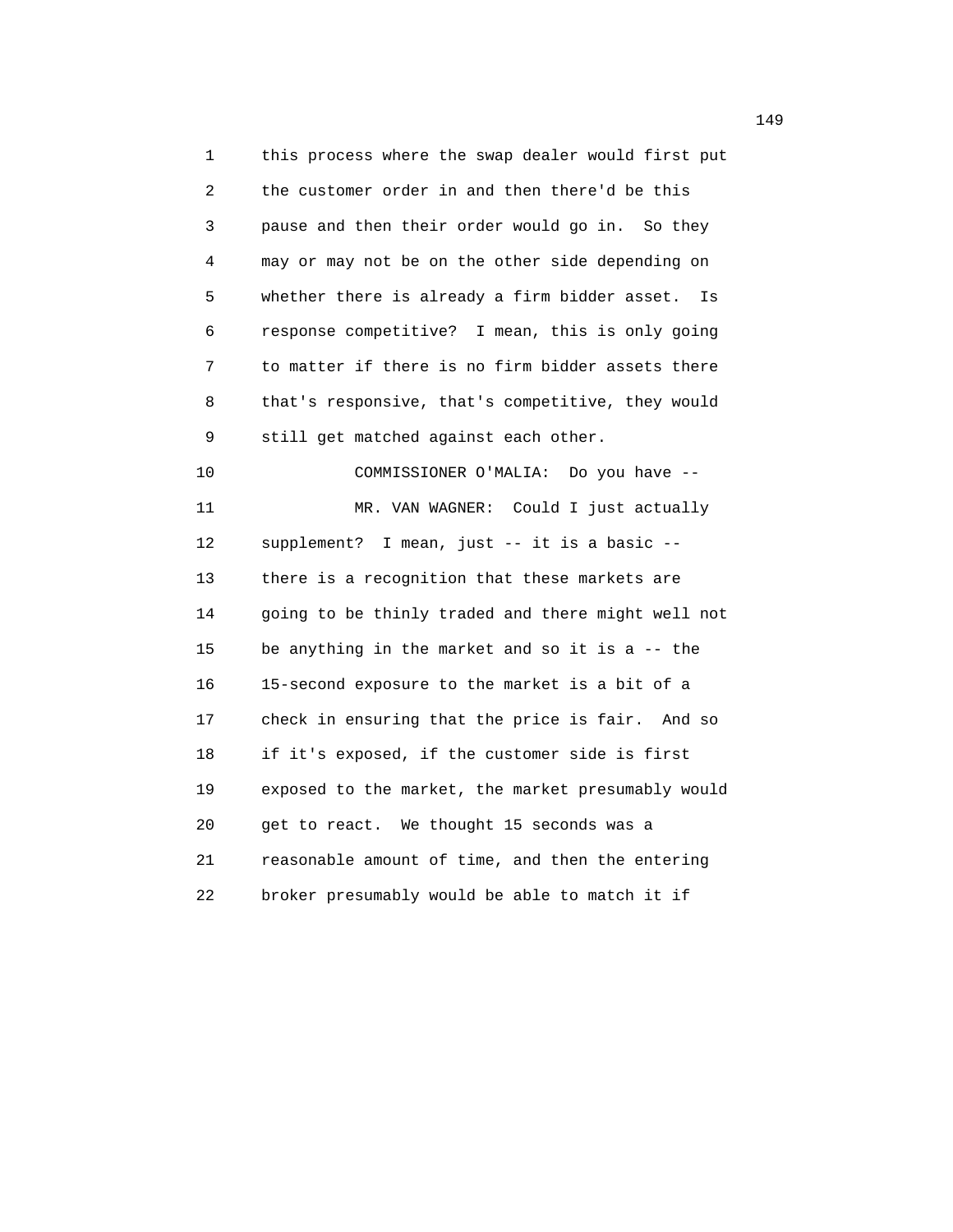1 nothing else came in to intervene.

| $\overline{a}$ | COMMISSIONER O'MALIA: My understanding,            |
|----------------|----------------------------------------------------|
| 3              | this is similar to the options market where they   |
| 4              | have a three- second --                            |
| 5              | MR. VAN WAGNER: And also similar --                |
| 6              | right. I'm not sure on all the timing, but -- and  |
| 7              | also in the futures market where there's been      |
| 8              | pre-execution communication between an             |
| 9              | intermediary and a customer and they want to       |
| 10             | submit orders together. There's just this check    |
| 11             | between the entry of the two orders.               |
| 12             | Just to add to that,<br>MS. ADRIANCE:              |
| 13             | usually in the futures industry what you have is 5 |
| 14             | seconds for futures and 15 seconds for options and |
| 15             | -- which is where this --                          |
| 16             | COMMISSIONER O'MALIA: Well, I'm getting            |
| 17             | there's a strong bias towards the futures market   |
| 18             | here, so.                                          |
| 19             | MS. ADRIANCE: It $-$ and it is not $-$ is          |
| 20             | basically that -- we don't view this as a bias.    |
| 21             | We view this as trying to look around that's been  |
| 22             | in the swaps industry, is there good practices we  |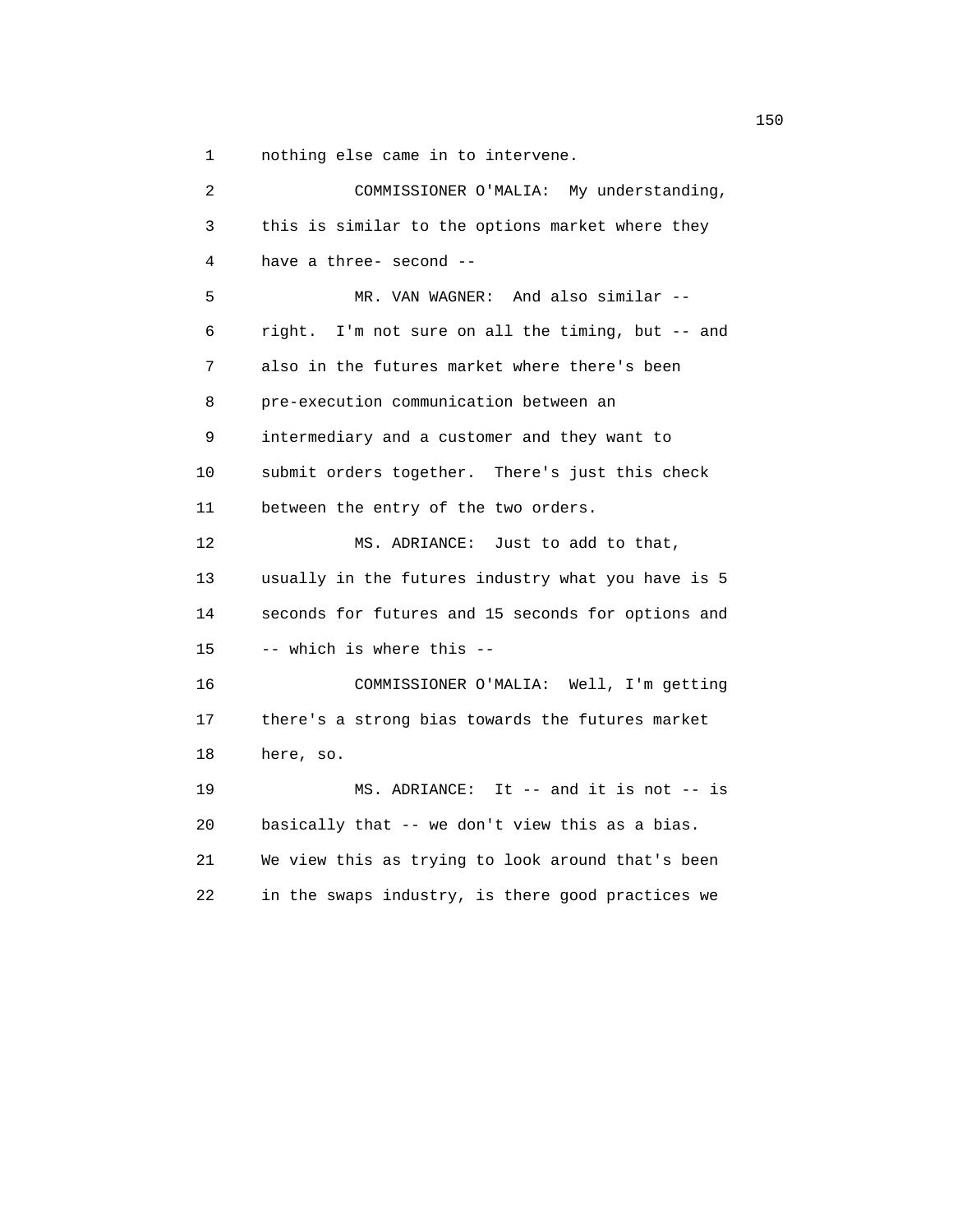1 can use as examples? Is there good practices in 2 the futures industry we can use for examples? But 3 we've always tried to look at -- we certainly took 4 into account whether the futures industry example 5 is appropriate for this model. 6 COMMISSIONER O'MALIA: Okay, in taking 7 into account what's fair, what's right, do you 8 have any concern whatsoever that large size, the 9 transactions that are prevalent in the swaps 10 market, might be undermined with this 15-second -- 11 MR. VAN WAGNER: Well, large 12 transactions, of course, if they're -- when -- if 13 it's premised on large transactions -- 14 COMMISSIONER O'MALIA: Well, you had 15 mentioned the illiquid and -- 16 MR. VAN WAGNER: If it's large enough, 17 they can use the block mechanism where there is no 18 exposure whatsoever. 19 COMMISSIONER O'MALIA: Well, my concern 20 all along, SEFs are -- you know, there's a rule of 21 construction we keep looking at and we've debated 22 extensively, the pre- trade transparency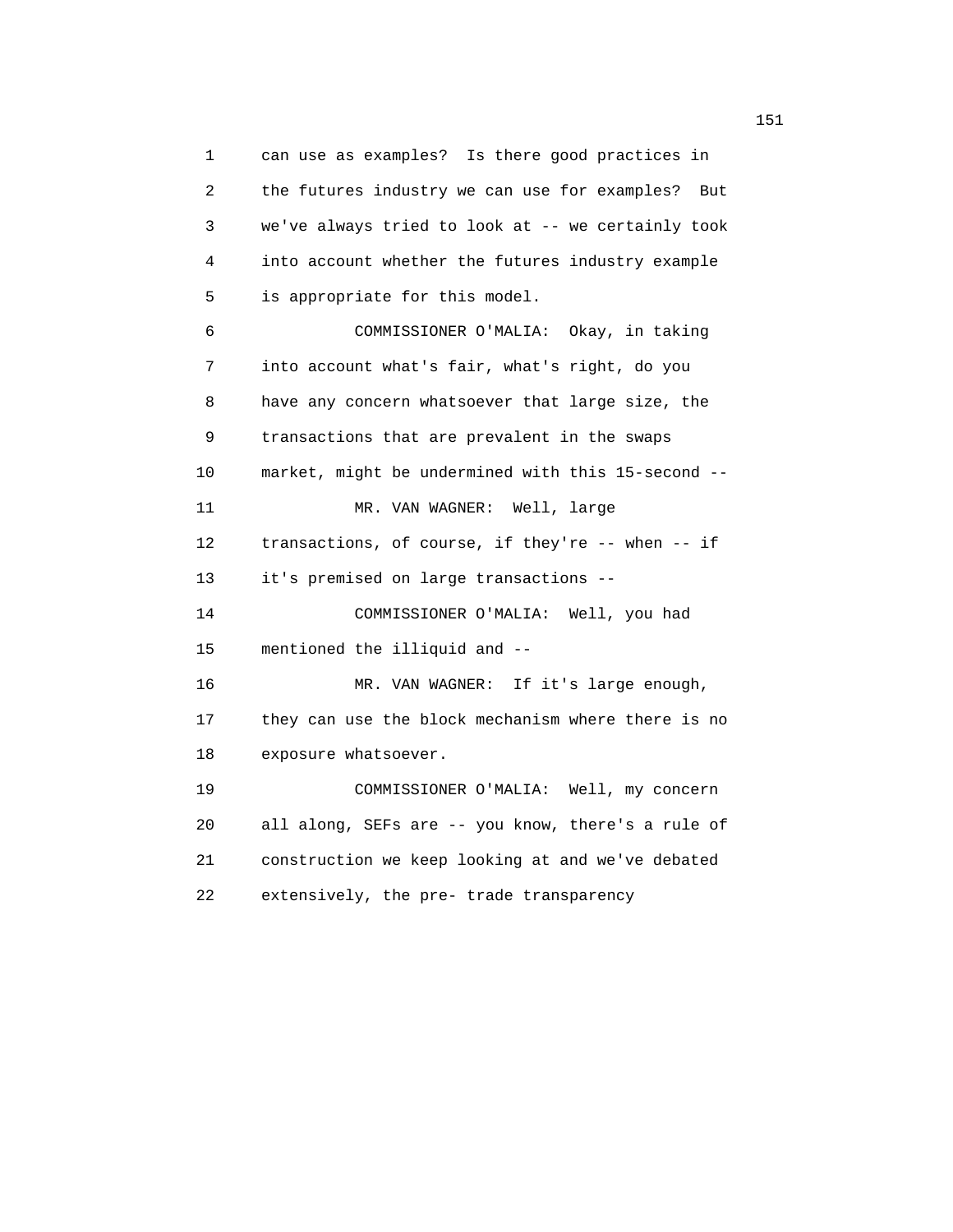1 requirements, and the facilitating on-exchange 2 trading. Now, they're not always working together 3 in every aspect and I want to make sure that, you 4 know, through electronic trading we're checking 5 the box, we're getting pre-trade transparency to 6 the absolute extent we can. We also have to work 7 to make sure we get on- exchange, and using this 8 block as an excuse isn't -- I'd prefer to put more 9 on the exchange and just to say, well, I'm sorry, 10 just put it in the block. That doesn't give us 11 the transparency we need in either factor. It 12 doesn't promote on-exchange and it doesn't promote 13 pre-trade transparency, so, I don't want that to 14 be a useful copout. I want to put as much as we 15 can on the exchange. And, therefore, I believe we 16 must have flexible venues for exchanges here and 17 we've worked hard to get to a more flexible 18 approach. 19 You know, you all have worked hard,

 20 words matter, we don't have a real good SEF 21 definition. I'm not saying that this definition 22 isn't good, but we don't have an example out there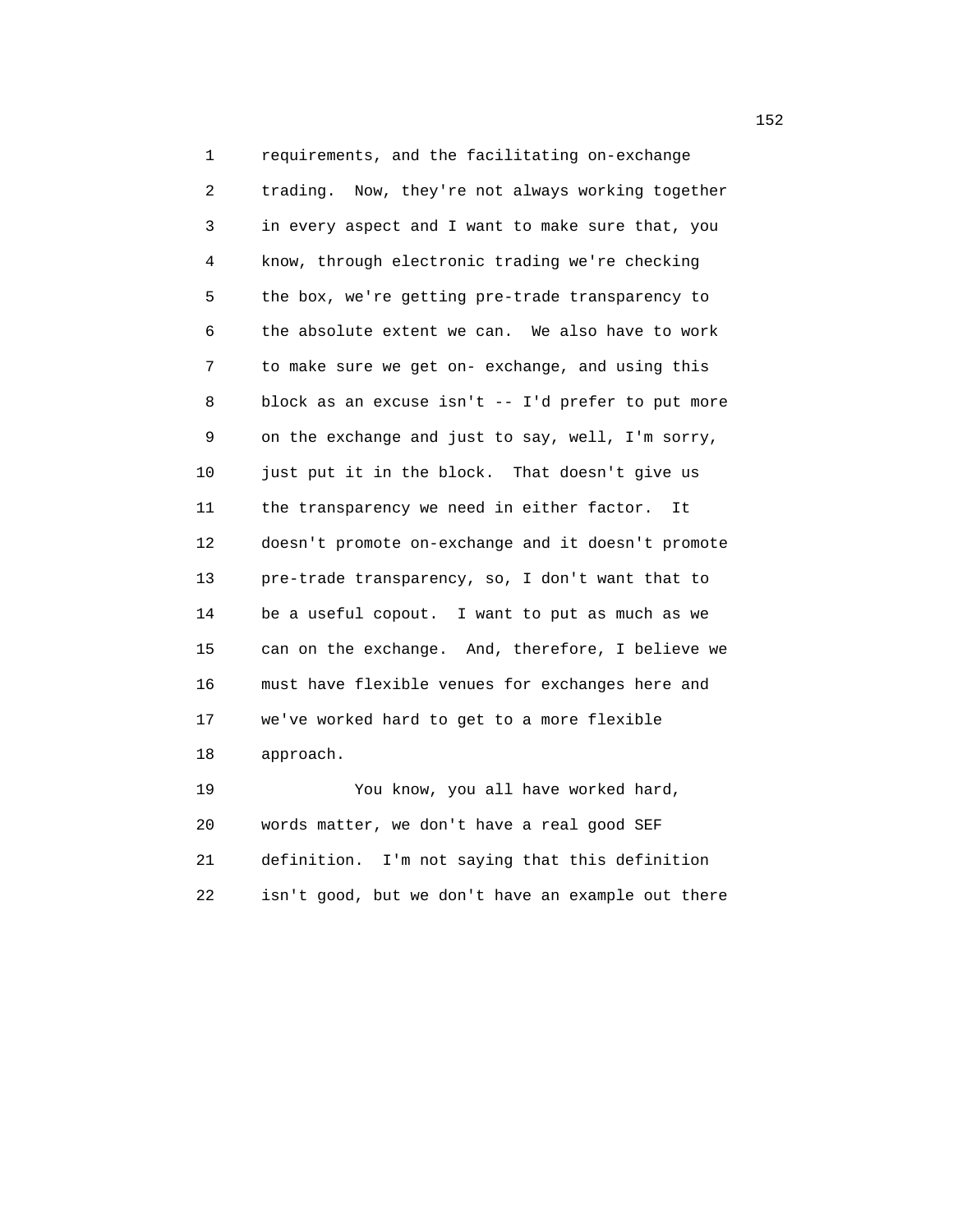1 of a good SEF and so we're making it up. And we 2 need to make it up and, I believe cast, a wide net 3 and then, you know, we can come back at it if 4 we've missed it. But to do a broad catch now is, 5 I think, the prudent thing to do and make sure we 6 don't leave anybody out and avoid or deter 7 pre-trade transparency and on-exchange trading. 8 CHAIRMAN GENSLER: Can I ask 9 Commissioner O'Malia a question? 10 COMMISSIONER O'MALIA: I didn't sign up 11 for that. Yeah, sure. of course. 12 CHAIRMAN GENSLER: No, no, we're 13 deliberating -- 14 COMMISSIONER O'MALIA: I'm sitting right 15 here. 16 CHAIRMAN GENSLER: No, it's just you 17 raised something that I think is a very 18 interesting question about blocks. I tend to 19 think that the block size is -- I mean, it's a 20 proposed rule, we'll see where it is. They're not 21 necessarily going to stay that high. I mean, I 22 think they'll come down based on that formula, but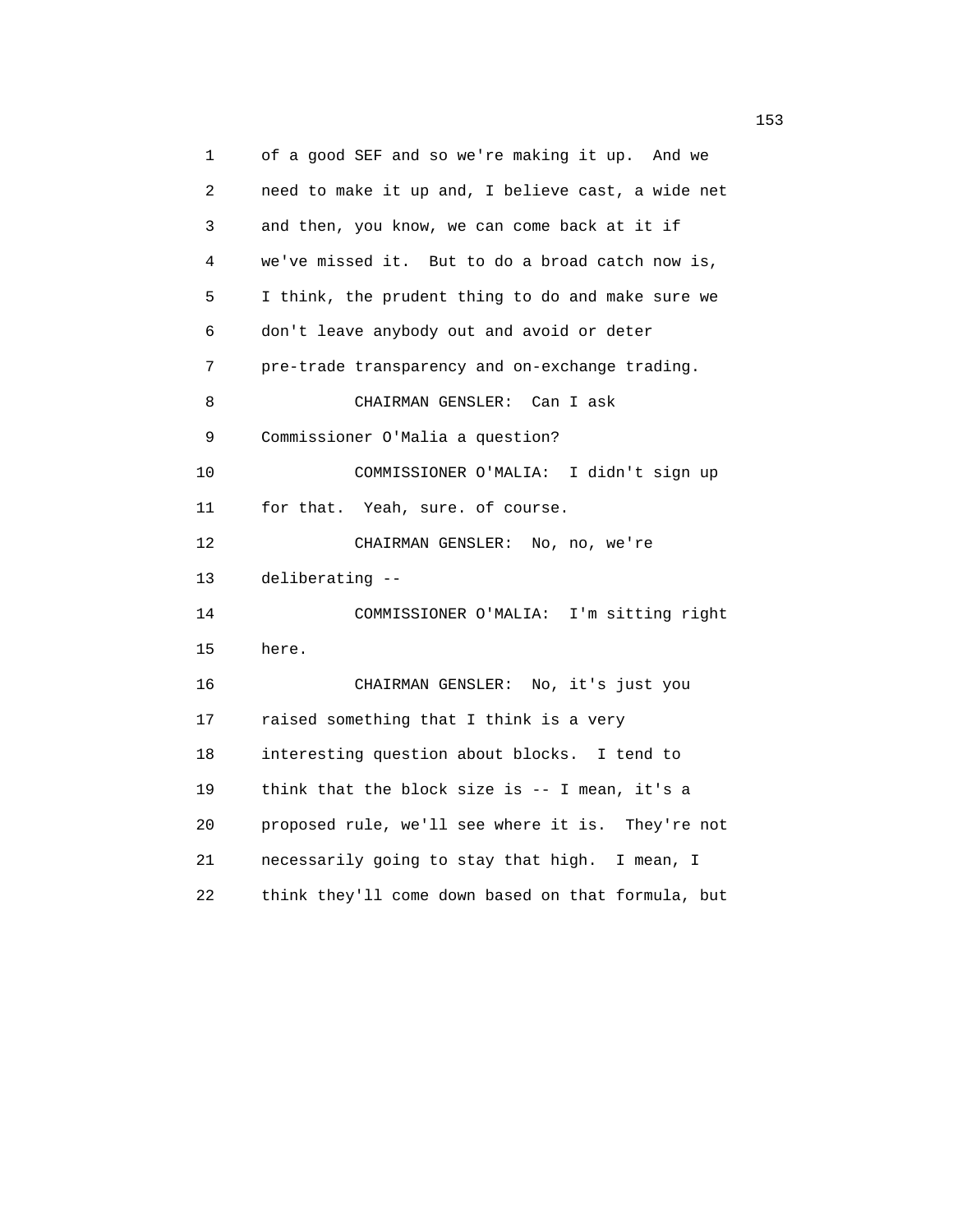1 whatever those numbers are, are you -- you're 2 highlighting that we've sort of given blocks maybe 3 a total pass and there's maybe some transparency 4 even on the blocks that might be appropriate? 5 Might be appropriate.

 6 COMMISSIONER O'MALIA: Well, we'll see 7 when the block comments come back, but 8 understanding what the block is and how those 9 trade is very closely tied to what you can 10 transact on a SEF and if people are comfortable 11 that they can transact flexibly on a SEF and do 12 their business, we will have far less necessity 13 for block trades.

 14 CHAIRMAN GENSLER: Right, right, I think 15 you're right. I think that as people see if they 16 can trade -- I mean, in the futures markets it's 17 sort of you can trade a tick away or maybe a tick 18 and a half away, you'd rather just take it down to 19 the floor and get it done because the block's 20 going to cost you, you know, whether it's three 21 ticks or four ticks or something else. And so 22 that's -- that will be if there's enough liquidity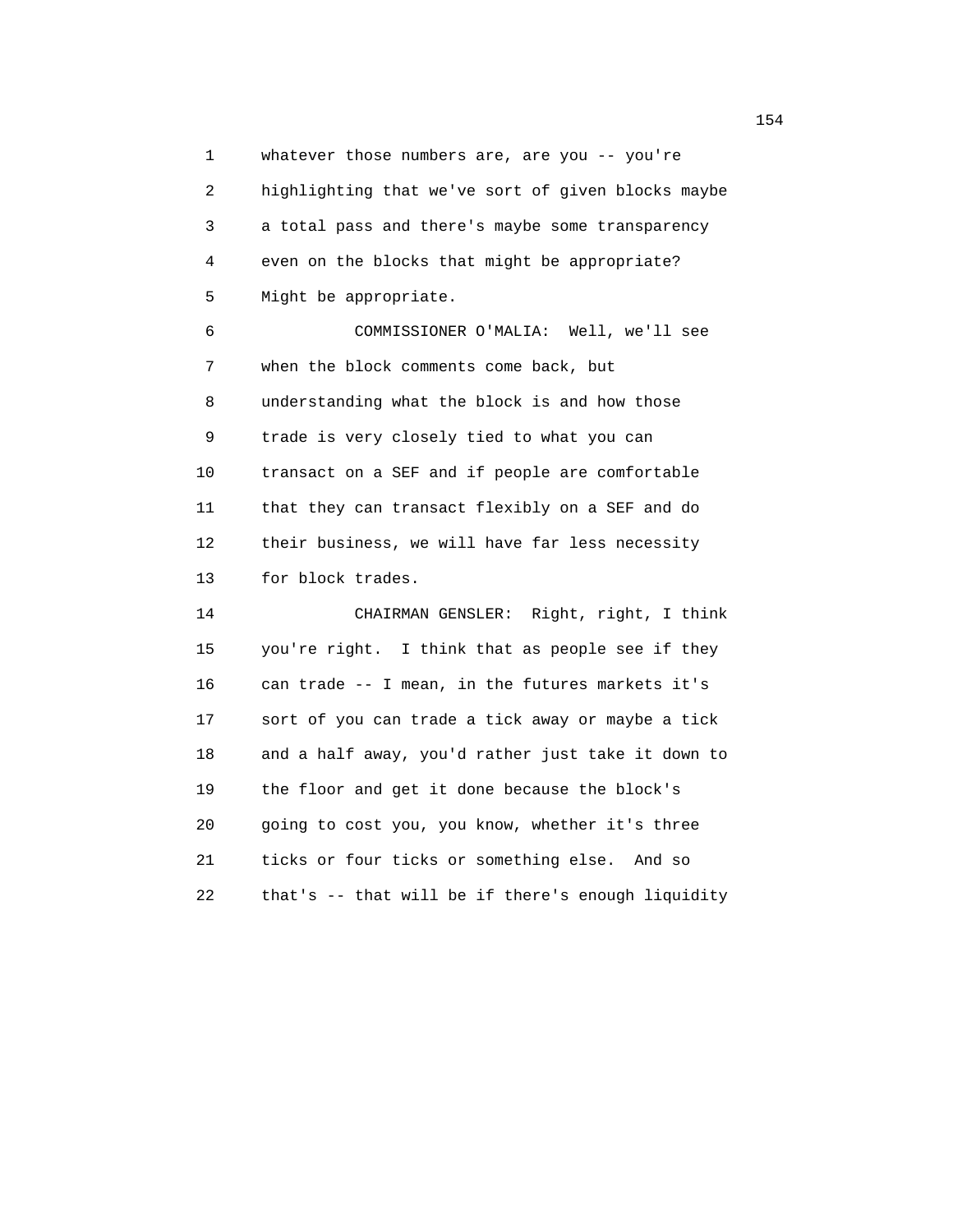1 in these swap execution facilities, I think people 2 are just going to want to do it in the smaller 3 sizes because they'll get better pricing. 4 If, on the other hand, it develops that 5 they don't get better pricing, then they'll -- I 6 think they'll rightly want to keep them in blocks. 7 COMMISSIONER O'MALIA: I think we'll 8 move to smaller blocks, smaller size and better 9 pricing as the market develops, but that's going 10 to be -- 11 CHAIRMAN GENSLER: I think we agree on 12 that. I think we agree on that. 13 13 If there are no further questions, Mr. 14 Stawick, do you want to call the roll? 15 MR. STAWICK: Commissioner O'Malia? 16 COMMISSIONER O'MALIA: Aye. 17 MR. STAWICK: Commissioner O'Malia, aye. 18 Commissioner Chilton? 19 COMMISSIONER CHILTON: Aye. 20 MR. STAWICK: Commissioner Chilton, aye. 21 Commissioner Sommers? 22 COMMISSIONER SOMMERS: No.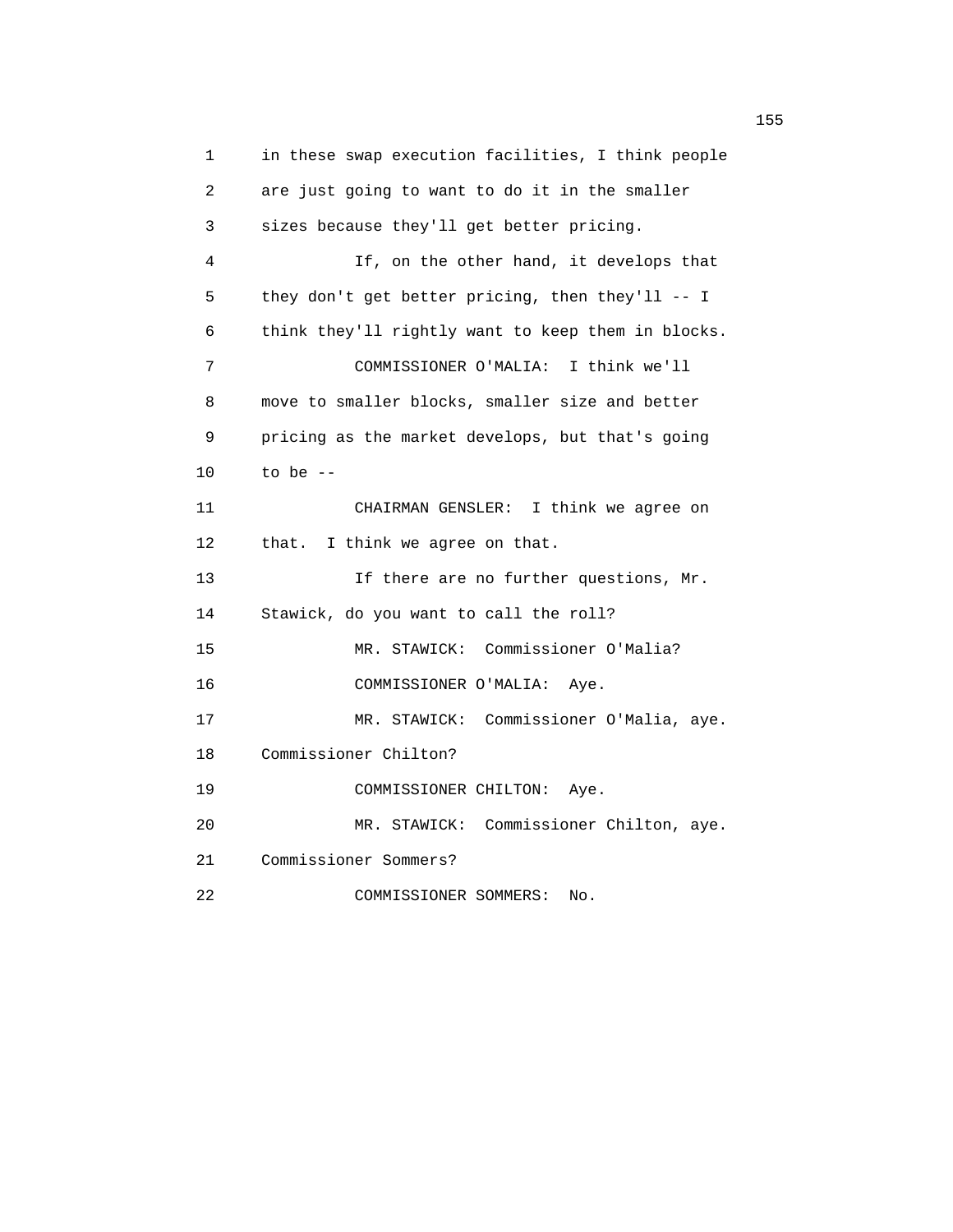1 MR. STAWICK: Commissioner Sommers, no. 2 Commissioner Dunn? 3 COMMISSIONER DUNN: Aye. 4 MR. STAWICK: Commissioner Dunn, aye. 5 Mr. Chairman? 6 CHAIRMAN GENSLER: Aye. 7 MR. STAWICK: Mr. Chairman, aye. Mr. 8 Chairman, on this question, the ayes are four, the 9 nays are one. 10 CHAIRMAN GENSLER: With the vote being 11 four to one, the staff recommendation on core 12 principles on SEFs will be forwarded to the 13 Federal Register. I thank you all for this 14 excellent work. 15 Rick and David, I gather you get to stay 16 here -- or is it just Rick? Whomever. You are 17 the chief counsel of the Division of Market 18 Oversight. 19 MR. VAN WAGNER: We're having so much 20 fun. 21 CHAIRMAN GENSLER: And then the rule 22 team for position limits will be coming up. I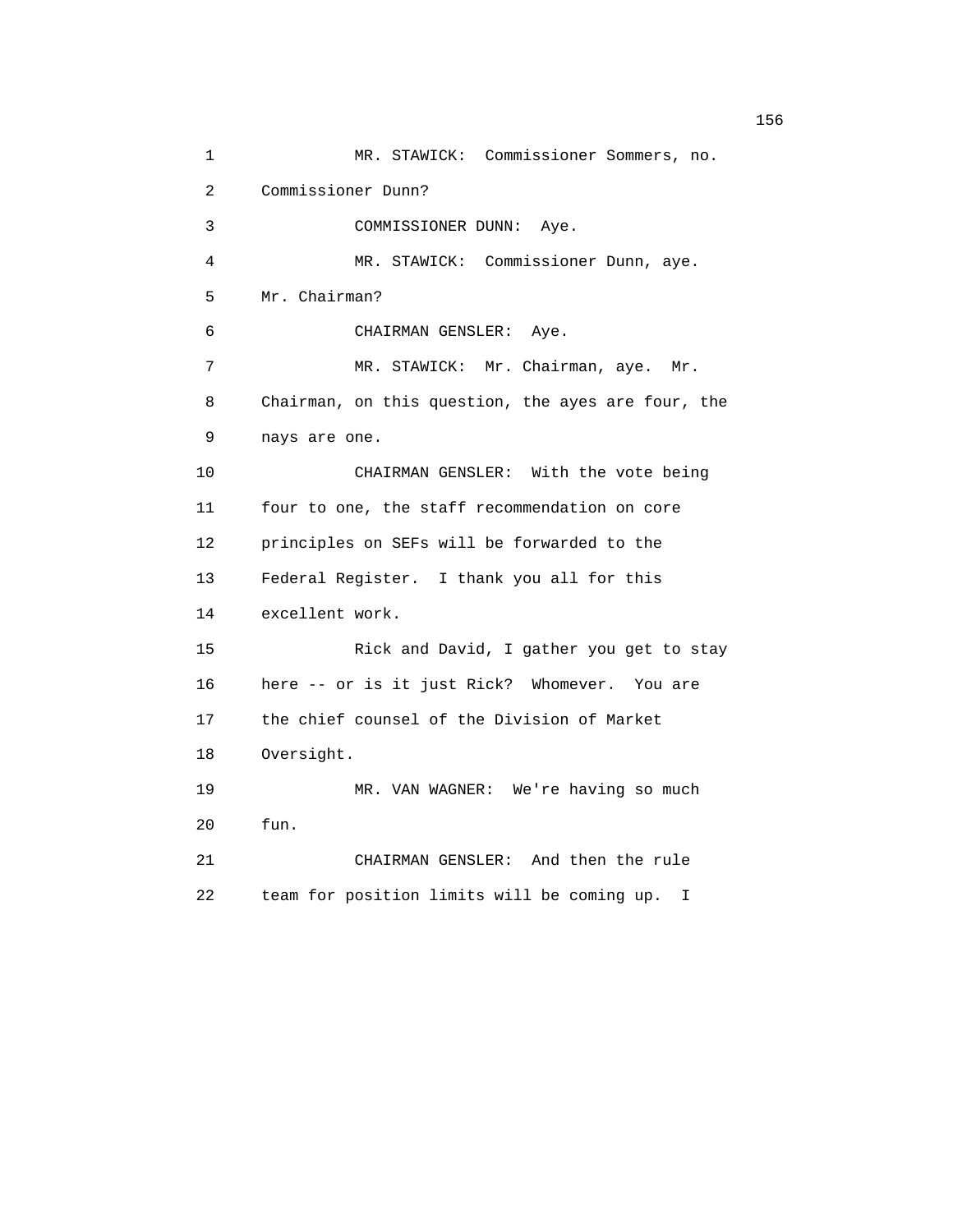1 guess I can filibuster a little bit, but this team 2 has done -- I mean, every one of the teams has 3 done remarkable work, but this is something that 4 we had three hearings on in 2009. We had a rule 5 proposal in January of this year followed by yet 6 another meeting in March of this year on the 7 metals markets. Congress had numerous meetings 8 and hearings in three years of time. They did 9 significantly change and enhance our rule writing 10 authority to be expanded to the swaps markets and 11 with that I think the team is here so I'm going to 12 hand it over. I've filibustered. 13 Steve Sherrod, who is the head of our 14 surveillance unit inside of the Division of Market 15 Oversight; Bruce Fekrat, who is an attorney who 16 has worked as the team lead and, in fact, was the 17 attorney who led most of the writing on the rule. 18 MR. FEKRAT: Good afternoon. 19 CHAIRMAN GENSLER: Good afternoon. We 20 want to be quick enough that we don't lose Mike 21 Dunn. 22 MR. FEKRAT: Okay. Commissioners, Mr.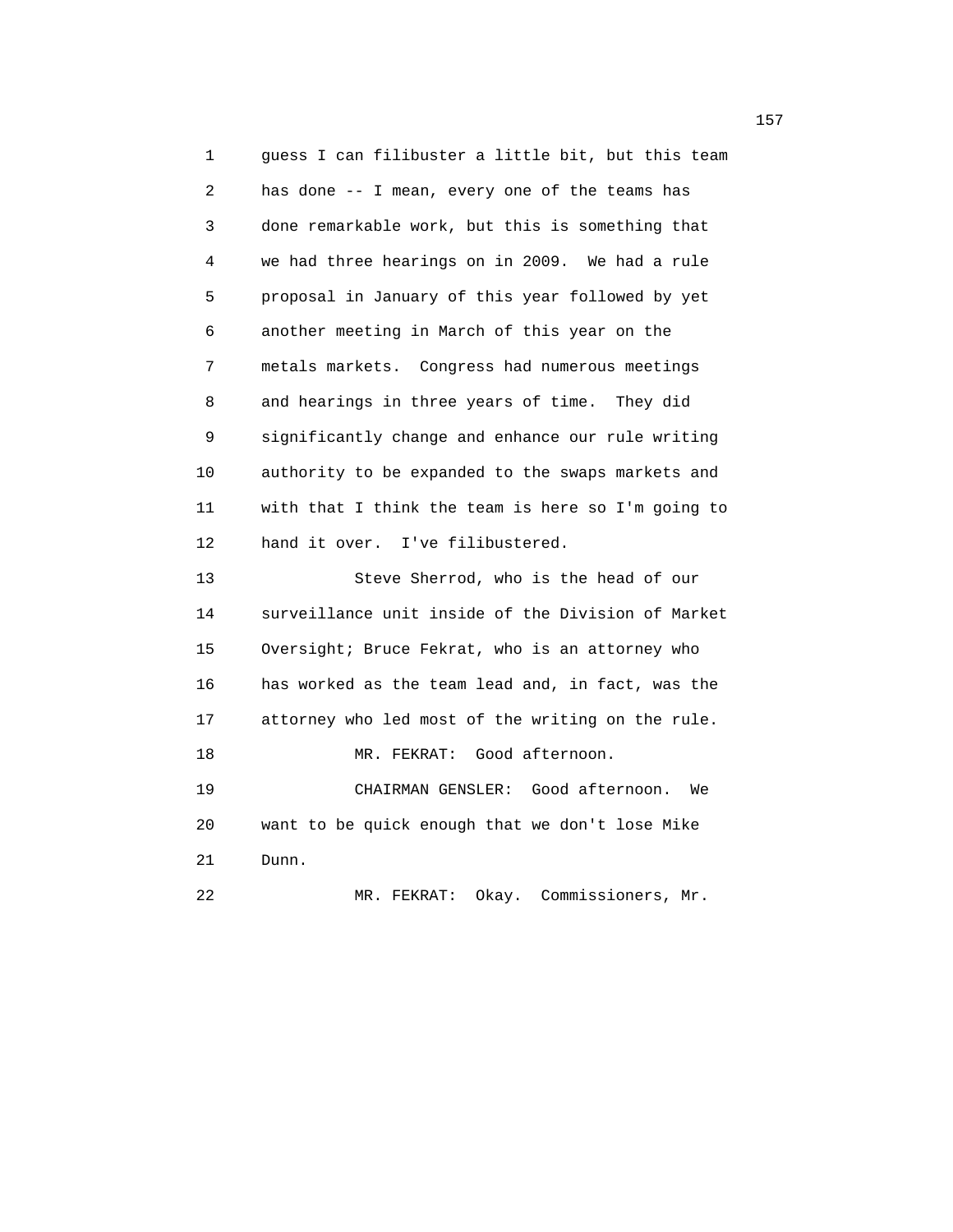1 Chairman, thank you for the opportunity to present 2 this rule and the proposal to you. I'd also like 3 to take a moment to thank and recognize the hard 4 work of Ken Danger, Salman Banaei, Ali Hosseini, 5 Tom Littlefield, Jim Outen, and Carlene Kim and 6 Neal Kumar from OGC.

 7 The proposed regulations would establish 8 a process for setting position limits for certain 9 derivatives executed pursuant to the rules of 10 designated contract markets and, at the same time, 11 for physical commodity swaps that are economically 12 equivalent to the DCM contracts. The proposed 13 regulations would establish initial position 14 limits through a Commission order. The proposal 15 also includes exemptions for bona fide hedging 16 transactions and for positions that were 17 established in good faith prior to the effective 18 date of any final regulations that may be adopted 19 pursuant to the rules.

 20 Staff also recommends new account 21 aggregation and visibility regulations, which are 22 very similar to current reporting obligations for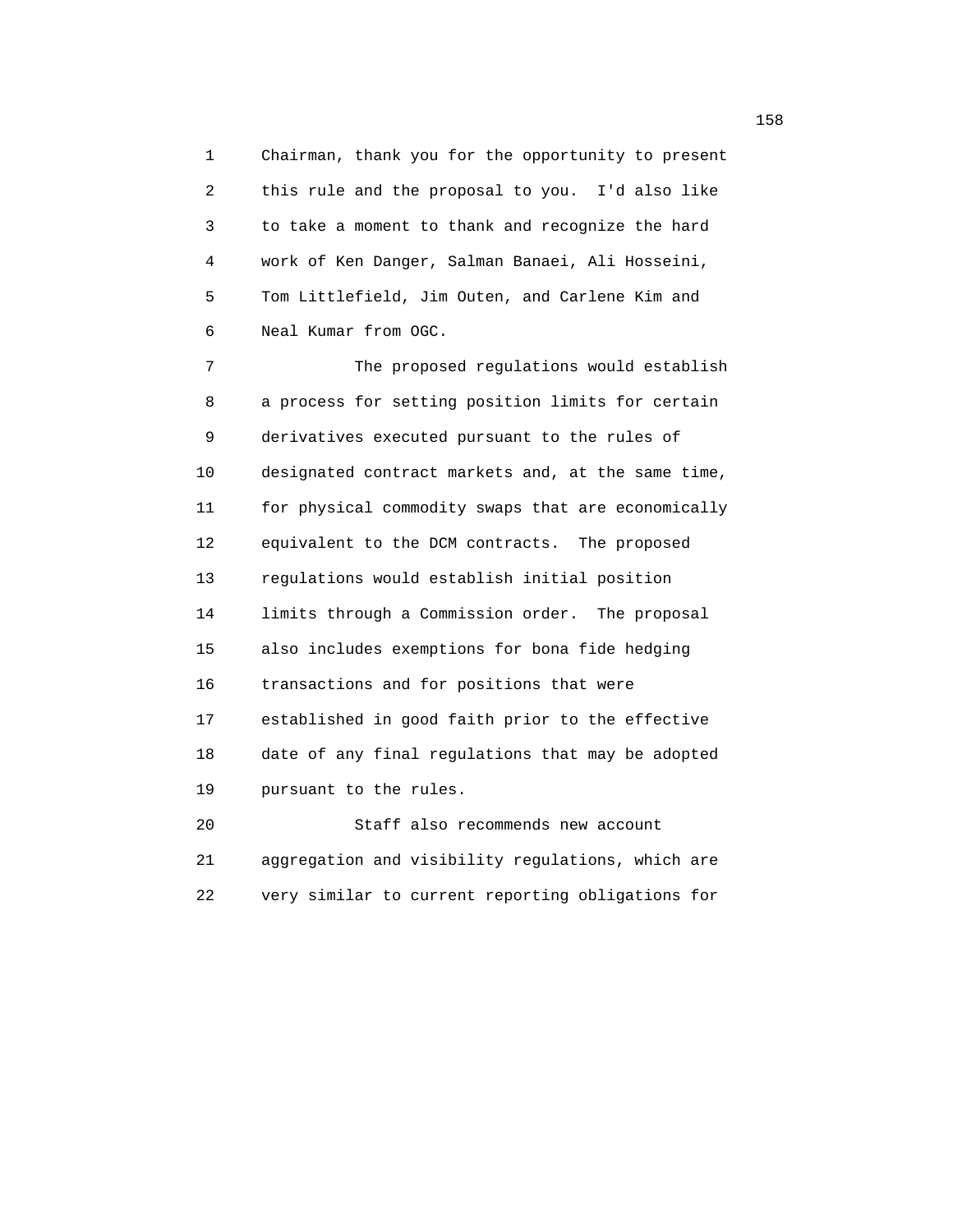1 large bona fide hedgers and new regulations 2 establishing requirements and standards for 3 position limits and accountability rules that are

4 implemented by registered entities.

 5 The Dodd-Frank Act amended Section 4(a) 6 of the Commodity Exchange Act and authorized the 7 Commission to extend position limits beyond 8 futures and option contracts to swaps that are 9 economically equivalent to DCM futures contracts 10 with position limits. Most importantly, the act 11 requires that the Commission apply position limits 12 on an aggregate basis to economically equivalent 13 derivatives across different trading facilities 14 and manners of execution.

 15 A primary mission of the CFTC is to 16 foster open, efficient functioning of the 17 commodity derivative markets. Congress has 18 declared that sudden or unreasonable price 19 fluctuations that can be attributed to excessive 20 speculation create an undue and unnecessary burden 21 on commerce and has directed that the Commission 22 establish limits on the amounts of positions which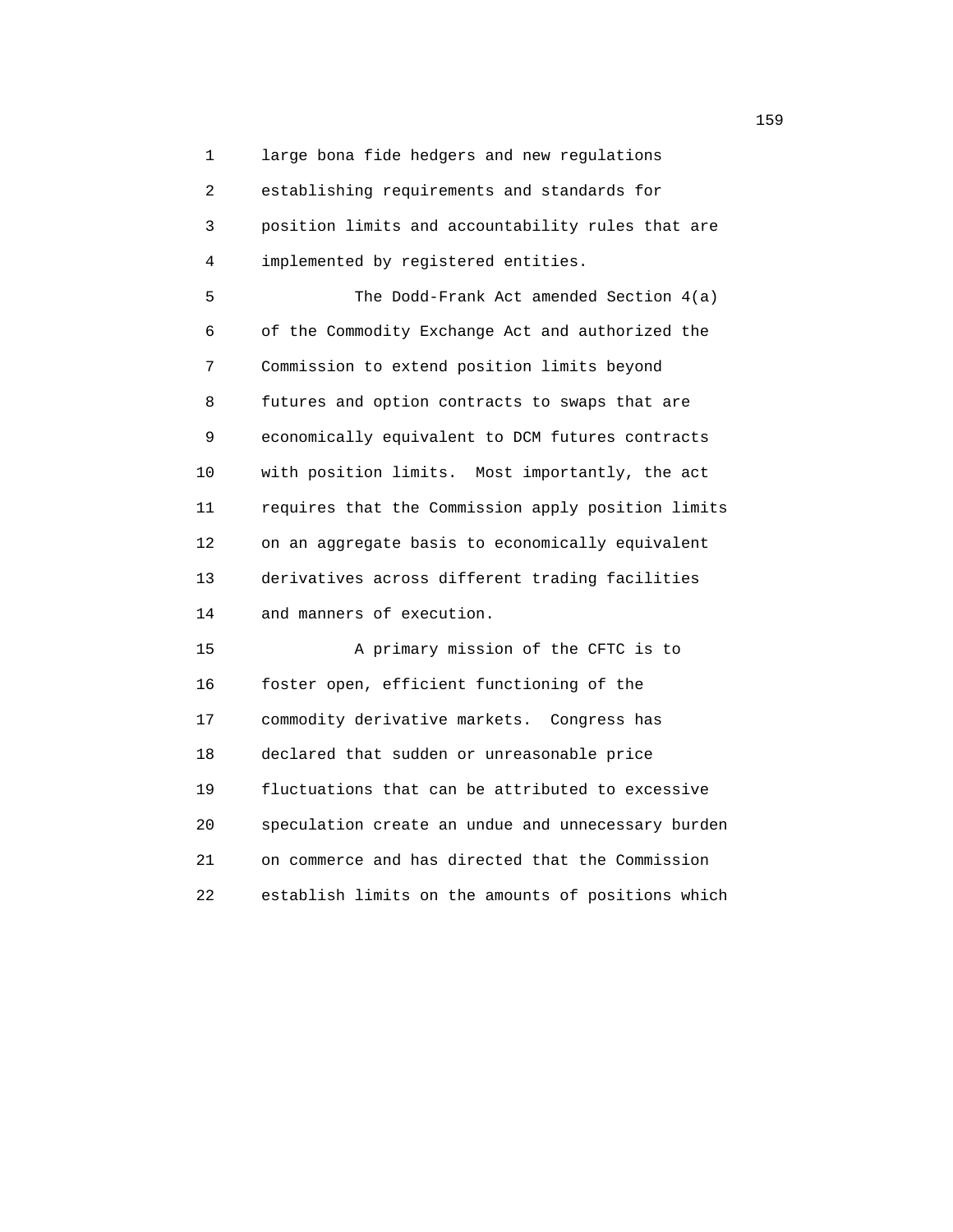1 may be held as it finds necessary to diminish,

2 prevent, or eliminate such burdens.

 3 As the plain reading of the statute -- 4 statutory text indicates, the prevention of 5 unreasonable changes in price attributable to 6 large speculative positions, even without 7 manipulative intent, is a congressionally endorsed 8 regulatory objective. The Commission may impose 9 position limits prophylactically based on its 10 reasonable judgment that such limits are necessary 11 for the purpose of diminishing, eliminating, or 12 preventing the burdens associated with excessive 13 speculation.

 14 The proposal enumerates 28 core futures 15 contracts that would be subject to the proposed 16 position limit framework. The 28 commodities 17 covered by the proposal include gold, silver, 18 copper, crude oil, natural gas, soybeans, and 19 wheat. The numerated contracts were selected 20 either because they have high levels of open 21 interest and significant notional value or because 22 they otherwise may provide a reference price for a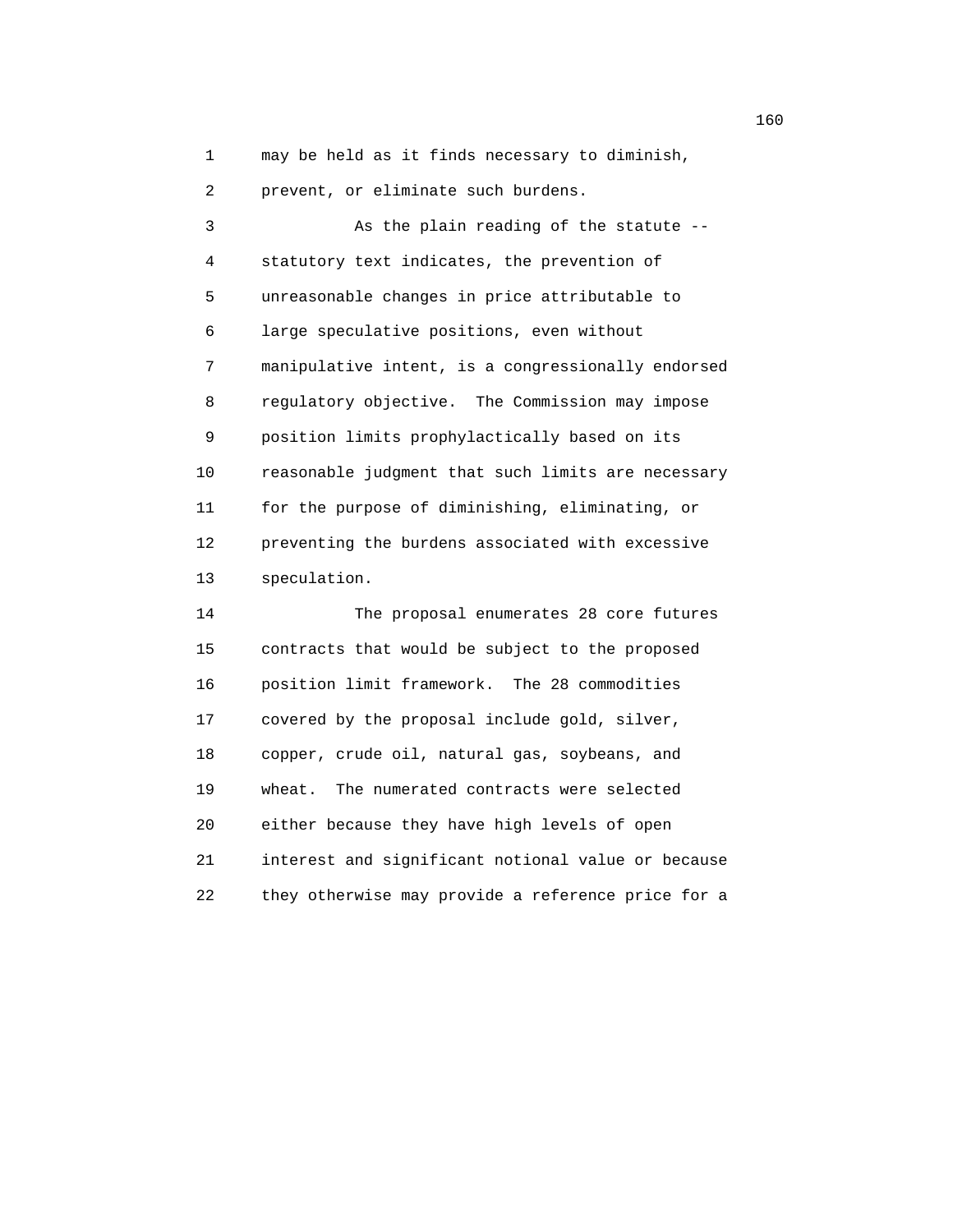1 significant number of cash market transactions. 2 The covered contracts, which are called "reference 3 contracts" in the proposal, are defined as 4 derivatives that are directly or indirectly linked 5 to the price of an enumerated contract or that are 6 based on the price of the same commodity for 7 delivery at the same locations as that of an 8 enumerated contract or another delivery location 9 with substantially the same supply and demand 10 fundamentals.

 11 Staff recommends establishing limits in 12 two phases. In the first phase, staff recommends 13 that the Commission establish spot-month position 14 limits at the levels currently imposed by DCMs. 15 The first phase would include related provisions, 16 such as proposed regulations pertaining to bona 17 fide hedging and account aggregation standards. 18 During the second phase staff recommends 19 that the Commission establish and single-month and 20 all-months- combined position limits and, at that 21 time, to revise spot- month limits to base them on

22 current estimates of deliverable supply. Phased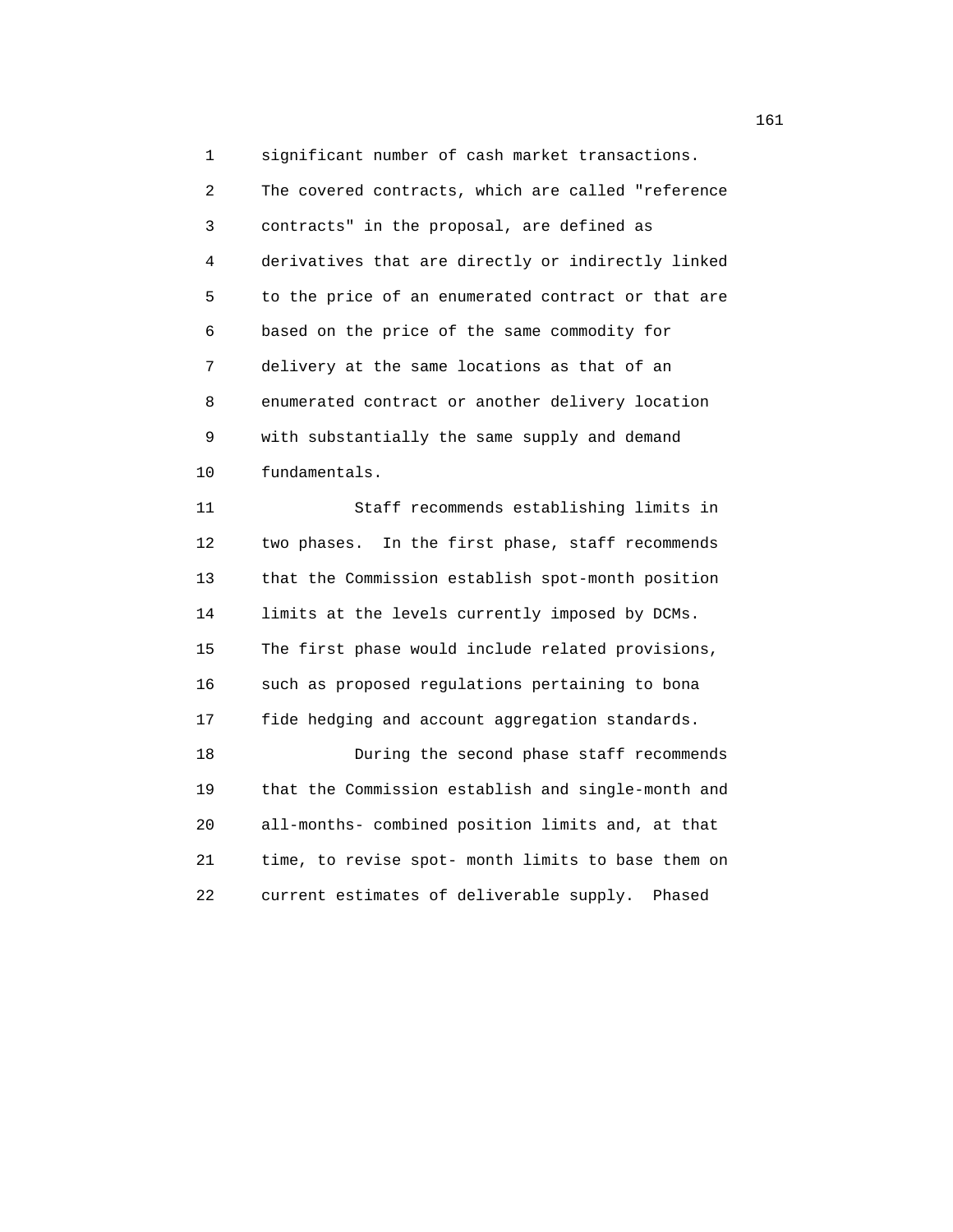1 implementation or adoption of final regulations is 2 possible because DCMs currently set spot-month 3 position limits and base those position limits on 4 their estimates of deliverable supply. These 5 spot-month limits can, therefore, be implemented 6 by the Commission relatively expeditiously. 7 For the second phase staff recommends 8 that the Commission determine the numerical 9 non-spot-month position limits for exempt and 10 agriculture commodity derivatives by applying open

 11 interest formulas. Because the Commission will 12 not be able to gather swap positional data for 13 some time, staff recommends that the Commission 14 determine the levels of such limits when the 15 Commission receives data regarding the levels of 16 open interest in the swap markets to which these 17 limits will apply.

 18 The proposed spot-month position limit 19 formula seeks to minimize the potential for 20 corners and squeezes by facilitating the orderly 21 liquidation of positions as the market approaches 22 the end of trading and also by restricting swap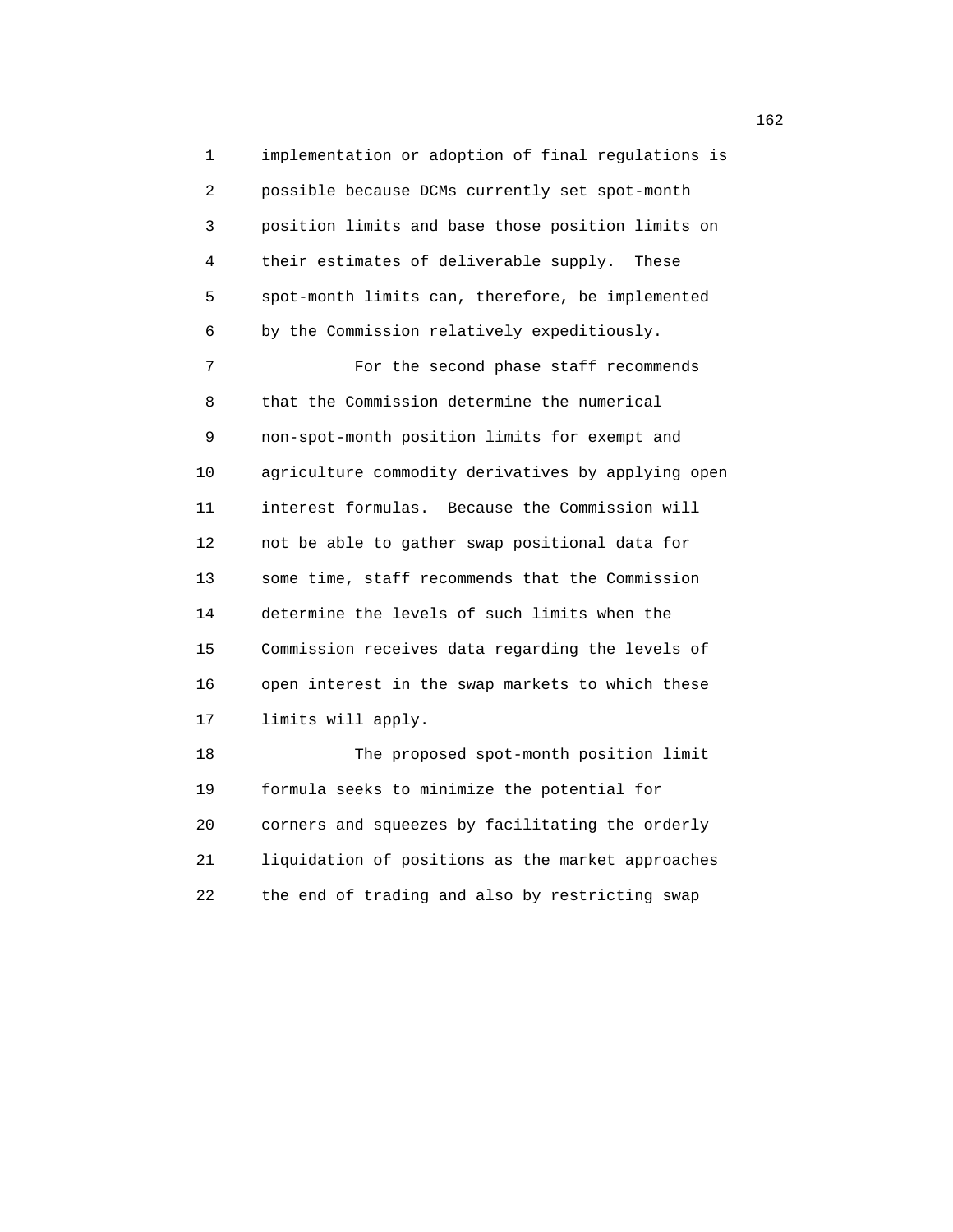1 positions which may be used to influence the price 2 of reference contracts that are executed on DCMs. 3 In the second phase of implementation 4 these spot-month limits, rather than being based 5 on DCM position limits, would be based on 25 6 percent of estimated deliverable supply as 7 determined by the Commission, which could choose 8 to adopt exchange-provided estimates or, for 9 example, in the case of inconsistent estimates 10 from exchanges could issue its own estimates. The 11 proposed regulation would apply spot-month 12 position limits separately for physical contracts 13 and for cash-settled contracts, including 14 cash-settled swaps. A trader may, therefore, have 15 up to the spot-month position limit in both the 16 physically delivered and cash-settled contracts. 17 With respect to cash-settled contracts, 18 the proposed regulations also incorporate a 19 conditional spot- month limit that permits traders 20 with hedge -- without a hedge exemption to acquire 21 position levels at 5 times the spot-month limit if 22 such positions are exclusively in cash- settled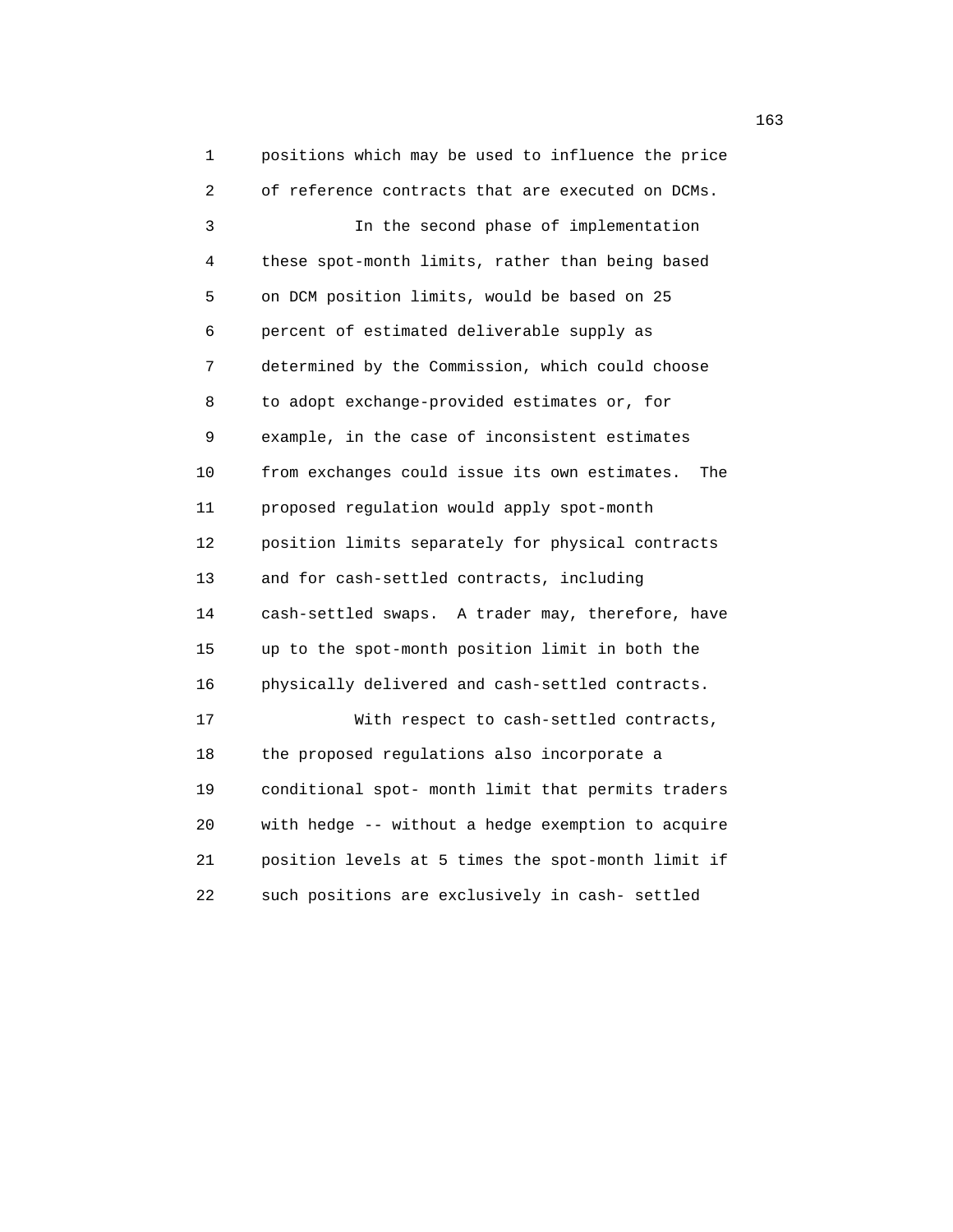1 contracts and the trader doesn't hold a physical 2 commodity position that is more than 25 percent of 3 the estimated deliverable supply. In contrast to 4 spot-month position limits, which are set as a 5 function of deliverable supply, the class and 6 aggregate single- and all-month limits as proposed 7 would be tied to a specific percentage of overall 8 open interests for a particular reference contract 9 in the aggregate.

 10 Under the proposed regulations there are 11 two classes of contracts in connection with 12 non-spot-month limits. One class is comprised of 13 all futures contracts executed pursuant to the 14 rules of the DCM. The second class is comprised 15 of all swaps. Class and aggregate position limits 16 based on a percentage of open interest help 17 prevent any single speculative trader from 18 acquiring excessive market power. Class limits 19 ensure that market power is not concentrated in 20 any one sub-market. The formula proposed ensures 21 that no single speculator can constitute more than 22 10 percent of a market as measured by open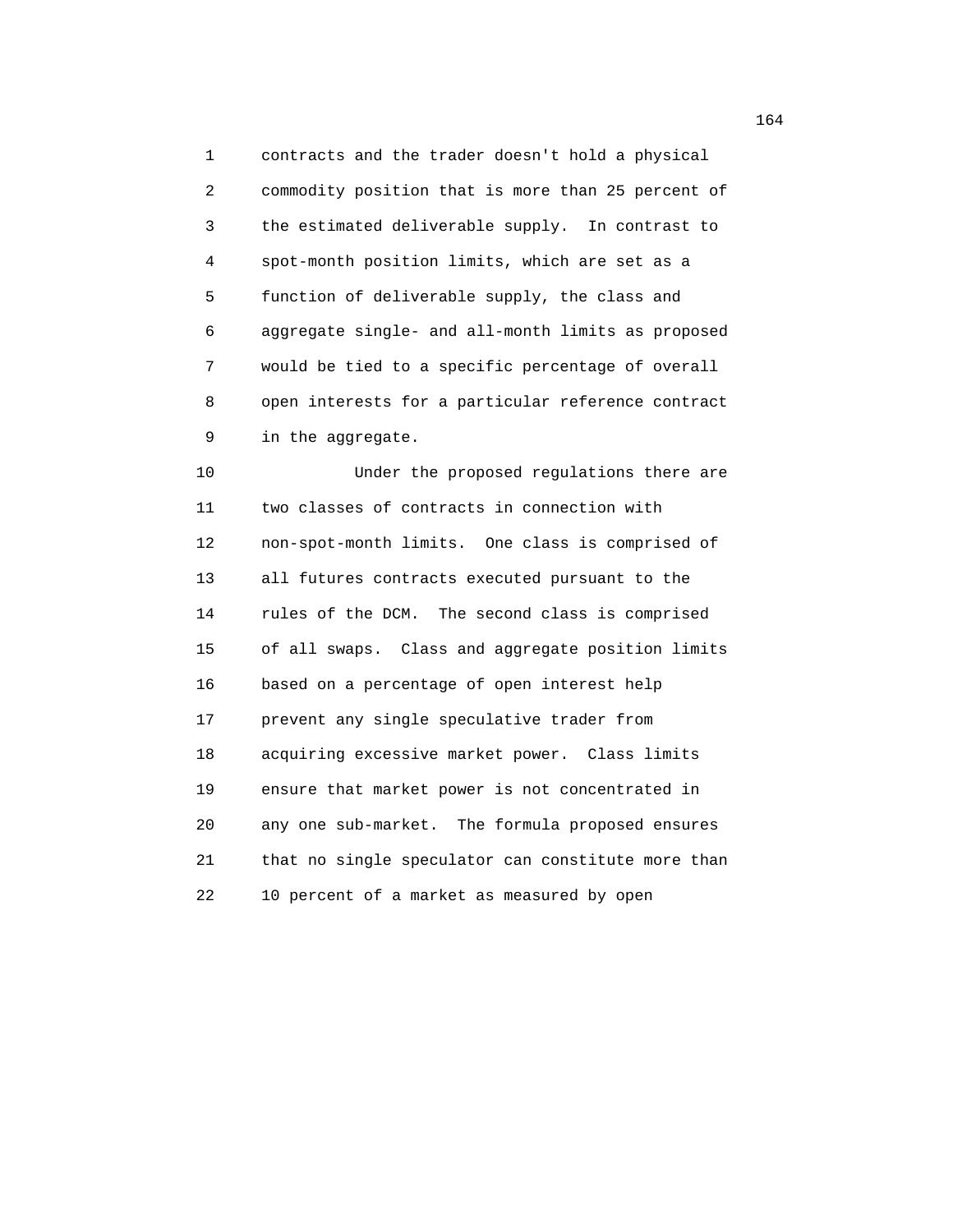1 interests, up to 25,000 contracts of open

2 interests and 2.5 percent thereafter.

 3 The new statutory of a bona fide hedge 4 generally follows the existing definition in 5 Commission Regulation 1.3(z) except the directive 6 requires that all bona fide hedging transactions 7 and positions to represent a substitute for a 8 physical market transactions, and the directive 9 provides an explicit exemption for a trader to 10 reduce the risks of swap positions provided that 11 the counterparty to the swap transaction would 12 have qualified for a bona fide hedging transaction 13 exemption or the risk- reducing positions offset a 14 swap that itself qualifies as a bona fide hedging 15 transaction. The proposed definition of "bona 16 fide hedging" conforms to the statutory directive. 17 Staff recommends regulations that would 18 set position visibility or reporting levels, also, 19 and establish the requirements for all traders to 20 report positions to us when the visibility levels 21 are exceeded. The reporting regulations aim to 22 make the derivatives and cash portfolios of the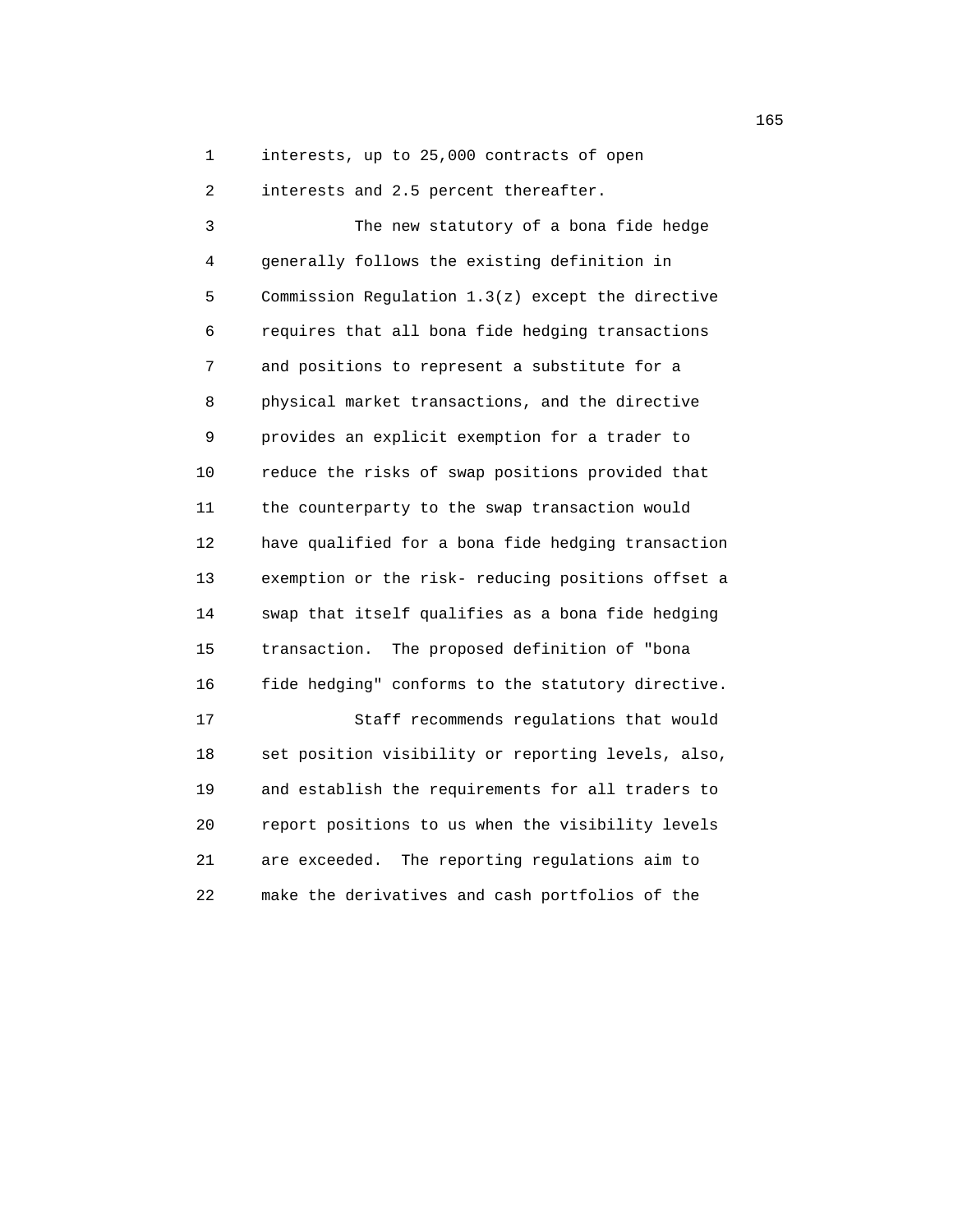1 largest traders in reference contracts visible to 2 the Commission.

 3 Staff also recommends proposed 4 regulations for account aggregation standards. 5 Thus, under such rules, the proposed rules would 6 apply to position limits in reference contracts to 7 all position and accounts in which any trader, 8 directly or indirectly, has an ownership or equity 9 interest of 10 percent or more by power of 10 attorney or otherwise controls trading. Staff 11 recommends a limited exemption from aggregation 12 provisions for position in pools, the limited 13 exemption for positions for future Commission 14 merchants in certain discretionary accounts, and a 15 limited exemption for entities to disaggregate the 16 positions of an independently controlled and 17 managed trader that is not a financial entity. In 18 all three cases, the exemptions would require and 19 become effective only upon the Commission's 20 approval of an application under the proposed 21 regulations.

22 I, along with my colleagues, would be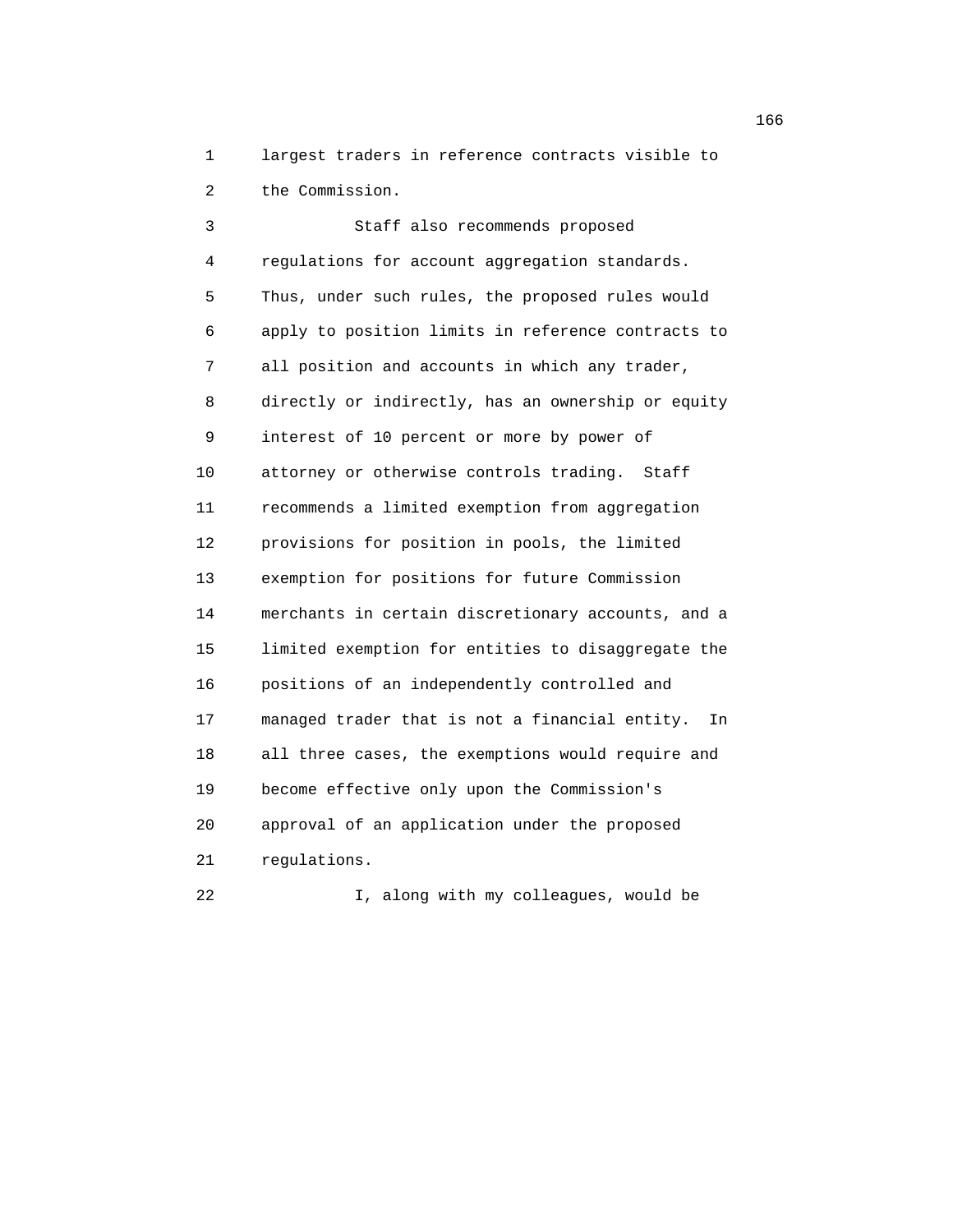1 happy to answer any of your questions.

 2 CHAIRMAN GENSLER: Bruce, thank you. 3 The chair will entertain a motion to accept the 4 staff recommendation on position limits. 5 COMMISSIONER SOMMERS: So moved. 6 CHAIRMAN GENSLER: Do I hear a second? 7 COMMISSIONER O'MALIA: Second. 8 CHAIRMAN GENSLER: The chair will now 9 allow -- open the floor for commissioner 10 questions. I wanted to ask a number of questions. 11 I do support the proposed rulemaking to establish 12 position limits for physical commodities as the 13 CFTC, I believe, has been directed by Congress to 14 do. We do not as an agency regulate or set 15 prices, but we have, since the 1930s, been asked 16 to address ourselves to the burdens that may come 17 from excessive speculation and to use this method, 18 this means of limiting positions. 19 What we've done over the decades, 20 initially in the agricultural markets and later 21 with the help of the exchanges and the energy and

22 oil -- energy and metals markets, is to address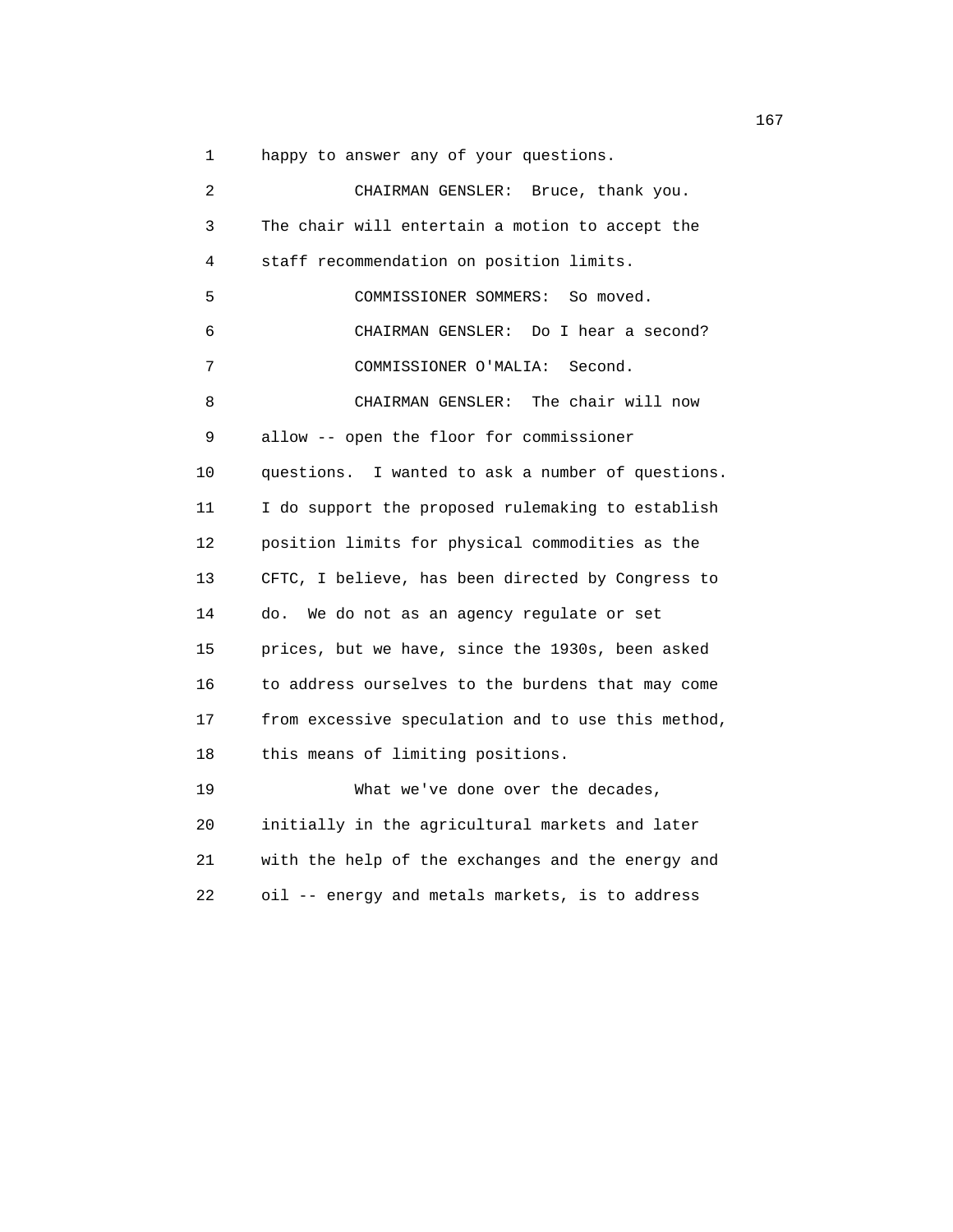1 ourselves to large positions or concentrations in 2 those markets. And at the core of this was 3 promoting market integrity, which the agency has 4 historically done in a number of ways, but 5 position limits has been part of that. 6 I think position limits have helped 7 protect markets both in clear times and in stormy 8 times. I'm just quoting from a Commission ruling 9 in 1981. This might be preamble text, but, "The 10 capacity of any contract market to absorb the 11 establishment and liquidation of large speculative 12 positions in an orderly manner is related to the 13 relative size of such positions, i.e., the 14 capacity of the market is not unlimited." 15 And I think, you know, those were 16 written almost years by this Commission. They're 17 relevant today. 18 This proposal today would implement new 19 authorities under Dodd-Frank to prevent excessive 20 speculation and manipulation in the markets. And, 21 of course, Congress did expand the scope of this 22 mandate to set limits also to include certain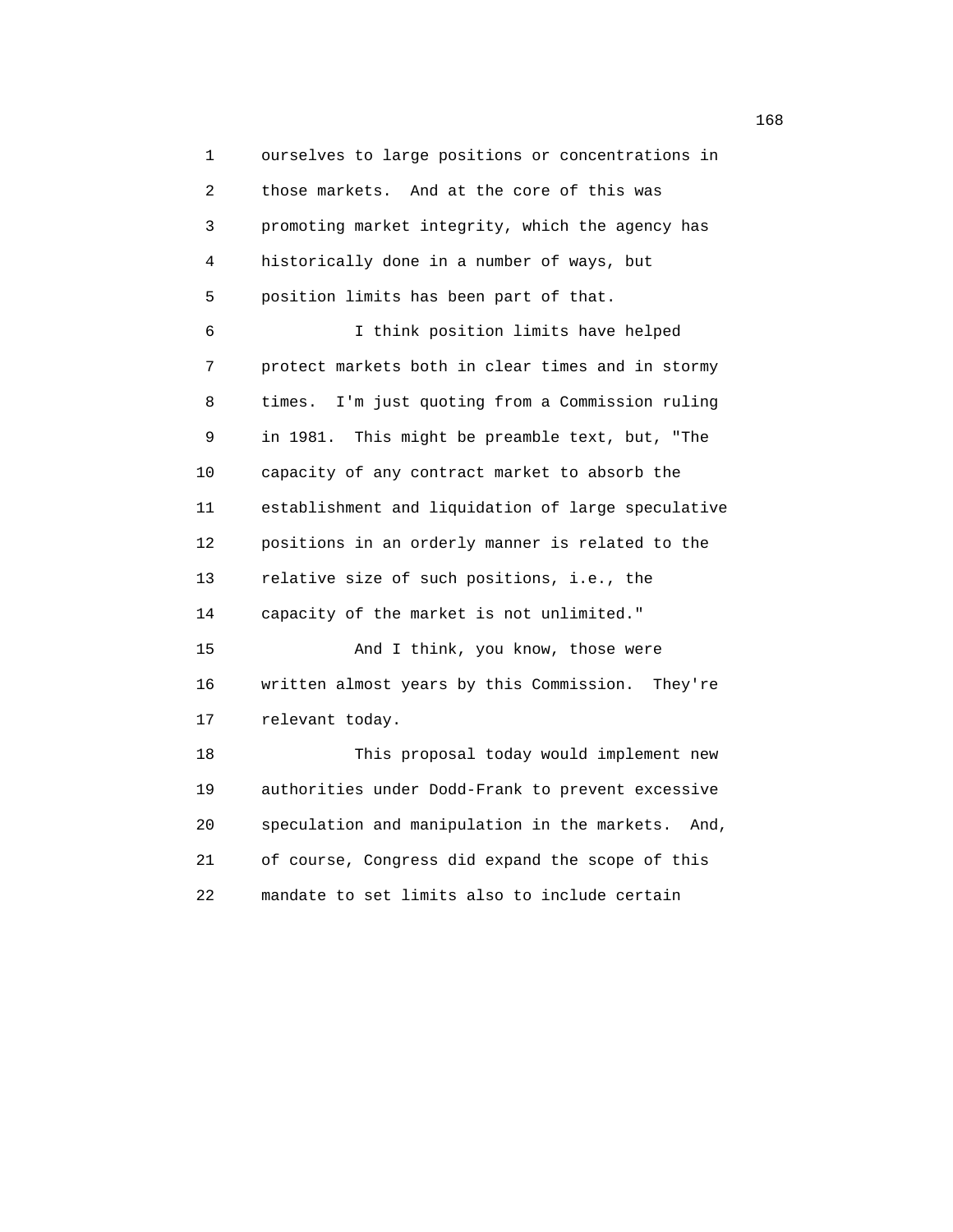1 swaps: Those that are economically equivalent and 2 actually, later on, those swaps that perform a 3 significant price discovery function or deemed to 4 perform that.

 5 This proposal reestablishes position 6 limits in the agricultural -- I should say 7 reestablishes position limits in the energy and 8 metals markets. And I do have a question, Mr. 9 Sherrod or Bruce, if you could just tell us a 10 little of the history, or Rick. I know that in 11 energy markets the exchanges set them through the 12 summer of 2001, but I don't remember in metals 13 what it was.

 14 MR. SHERROD: That's correct. The 15 Commission, through two different Federal Register 16 notices in 1991 and '92, changed the framework. 17 The Commission approved position accountability in 18 lieu of the all-month limits for silver and gold 19 in August of '92; for copper the next year in June 20 of '93; sugar, number 11, in April 2001. We moved 21 to a certification format with CFMA. And cocoa 22 was certified in July 2001. Energy, as you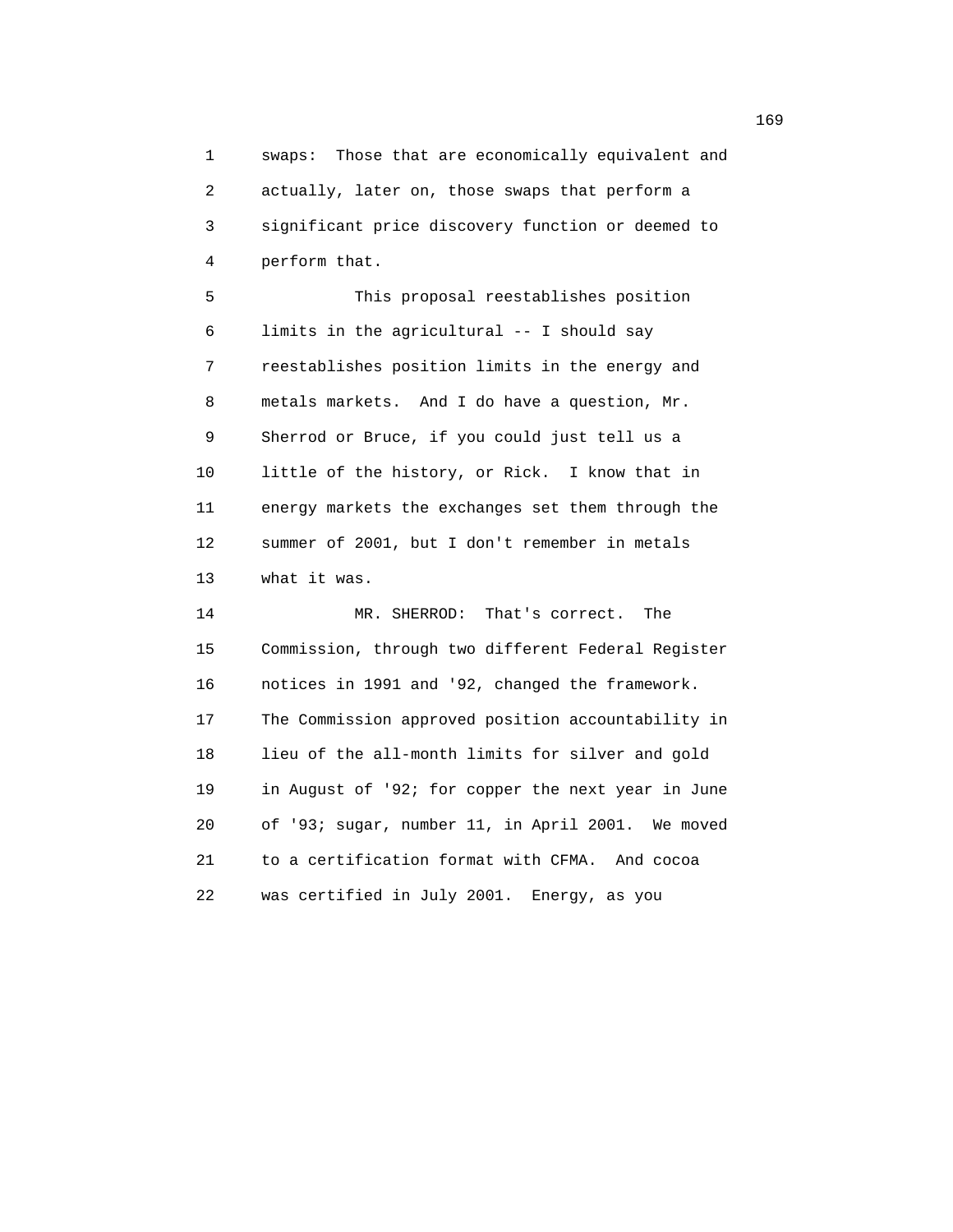1 mentioned, were certified in the summer of 2001. 2 And then finally, the Commission approved a rule 3 for coffee C that substituted position 4 accountability levels for position limits in the 5 all-months and the single non-spot months. 6 CHAIRMAN GENSLER: I thank you. So, in 7 essence, this proposal would -- that may be at 8 different levels and different numbers, but 9 reestablish position limits in a couple of 10 agricultural markets, but in the energy and 11 metals. 12 MR. SHILTS: And just -- let me just add 13 a little bit. 14 CHAIRMAN GENSLER: Surely. 15 MR. SHILTS: Because in the '80s, the 16 Commission required all markets to have limits, 17 spot-month and back- month limits. And then in 18 the '90s, they put out two, I guess, concept 19 releases saying exchanges could adopt position 20 accountability that first applied to the 21 financials and, then as Steve said, it applied to 22 metals and energy. And then the exchanges at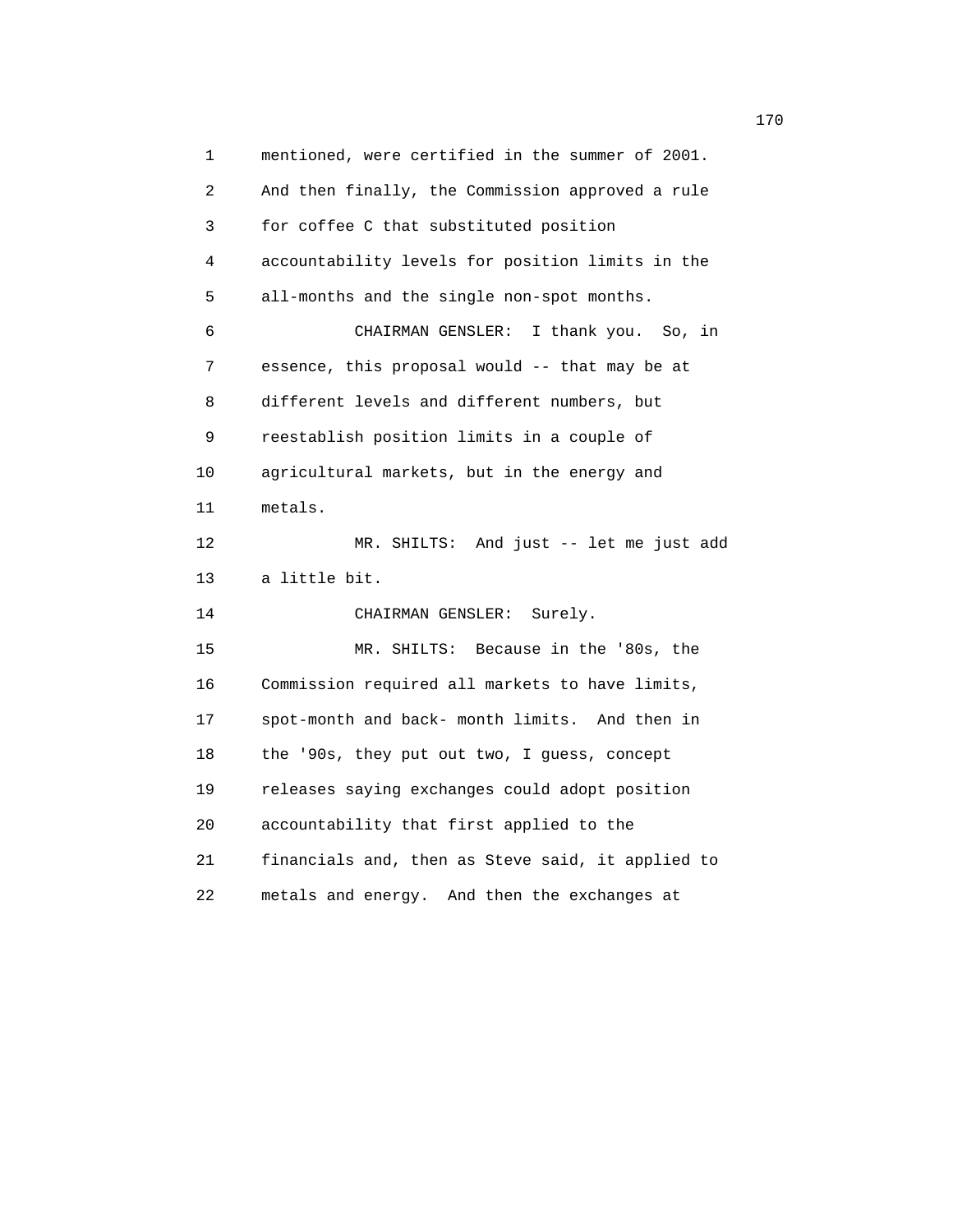1 various times decided to implement that

2 accountability regime.

 3 CHAIRMAN GENSLER: Thank you, Rick. 4 Also this proposal includes position limit regime 5 for spot month and another regime for -- well, as 6 Rick calls it, the back months, if I might. It 7 would implement the spot-month limit, which are 8 currently set in agriculture, energy, and metals 9 currently. Is that right? I mean, there are 10 spot- month limits in all of those products. 11 Steve? 12 MR. SHERROD: That's correct. 13 CHAIRMAN GENSLER: Sooner, and then a 14 single- month or all-months combined limit later. 15 And I have a question to -- maybe this is a 16 general counsel's question, but in terms of this 17 phased implementation, Dan, does the Commission 18 have the legal authority to adopt the approach 19 that is in the proposed rule being recommended 20 today? 21 MR. BERKOVITZ: Mr. Chairman, we believe

22 the Commission does have ample legal authority to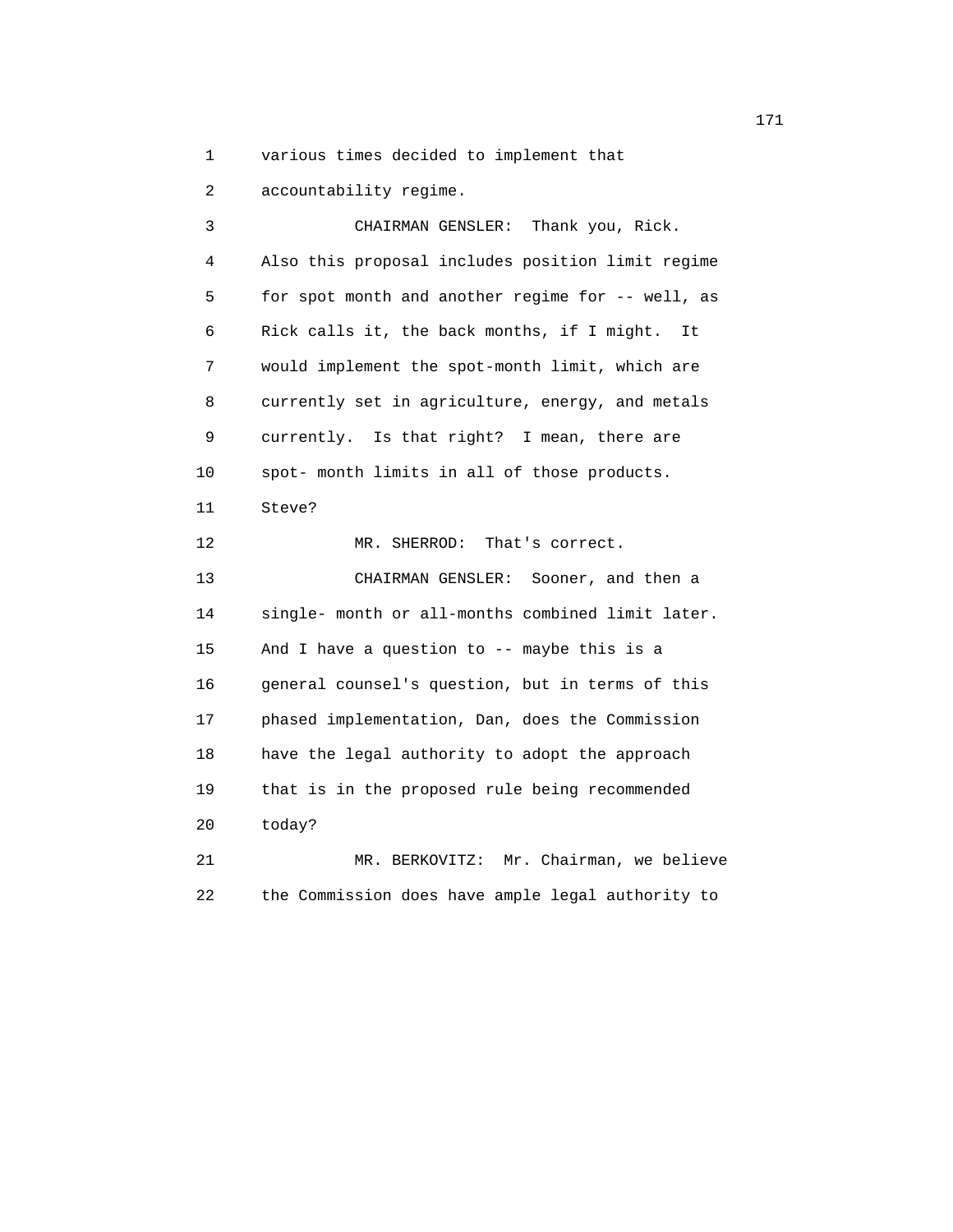1 adopt the position limits as proposed on a phased 2 implementation schedule. Generally, as a matter 3 of administrative law, the Administrative 4 Procedure Act and case law interpreting that act 5 and various statutes provides agencies with 6 reasonable leeway in the manner and issuance, 7 timing, and implementation of agencies' rules. 8 This is particularly true in a case such as this 9 where there's complex issues involved in the rule. 10 In addition, the Commodity Exchange Act 11 itself permits the Commission to adopt position 12 limits and phases such as proposing a formula now 13 and opposing the actual numerical limits once we 14 have more data. Section 4(a) of the act, which 15 provides the Commission and directive to issue 16 position limits, provides the Commission with 17 discretion to determine the appropriate levels of 18 such limits and how best to apply any such limits 19 in order to achieve the statutory objectives of 20 diminishing, eliminating, or preventing the 21 burdens from excessive speculation. 22 For example, when the Commission first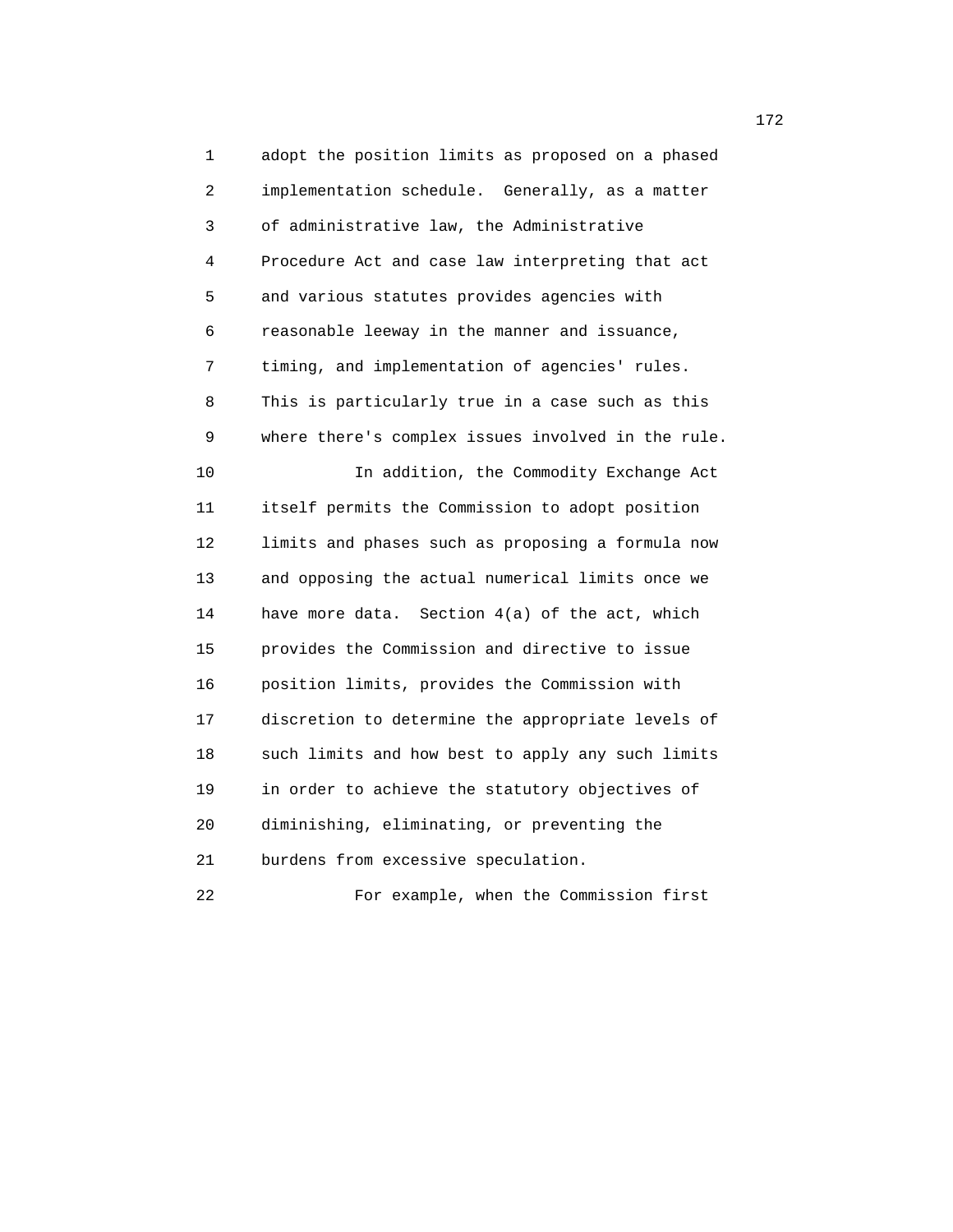1 proposed and adopted the open interest formula in 2 the early 1990s, the application of the formula 3 was phased in over a period of time. The 4 Commission first proposed the 10.25 -- 10, 2-1/2 5 formula that's in the proposal today for certain 6 agricultural commodities in 1992. About one year 7 later, in 1993, the Commission adopted the formula 8 in an interim final rule. And I would also note 9 that at that time that was really the first time 10 we moved what might be called aggregate limits 11 because we combined the futures and the options 12 limits to a single limit. The Commission phased 13 in the formula over a period of time. The first 14 phase was aggregating futures and options, the 15 second phase was going halfway to the formula 16 levels, and then the third phase was adopting the 17 full formula levels. So there's clear precedent 18 for the Commission phasing in position limits over 19 time, so we believe there's -- both under the 20 Commodity Exchange Act and the Administration 21 Procedure Act there would be authority to adopt a 22 phase-in implementation as in the proposal.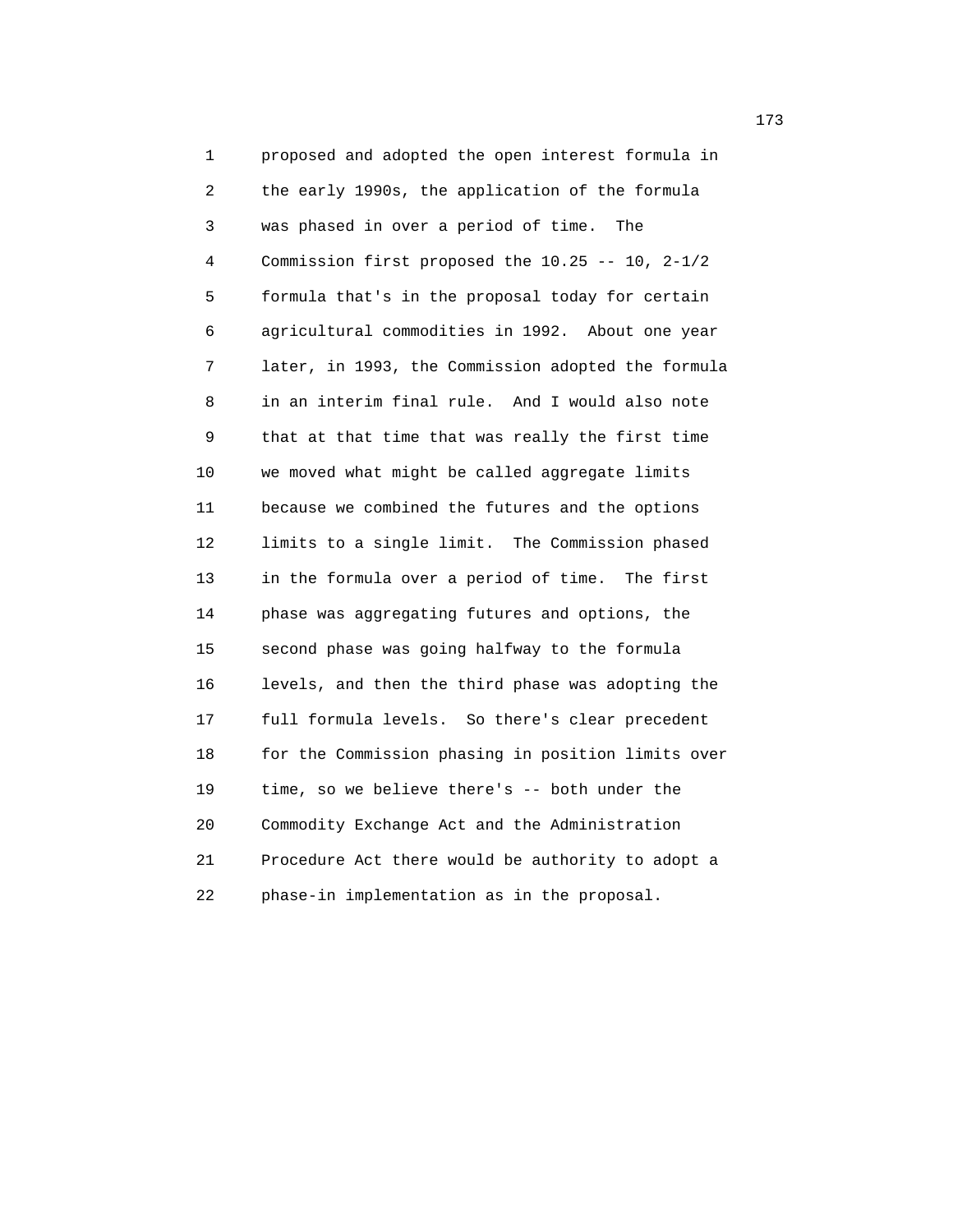1 CHAIRMAN GENSLER: And does the 2 Commission have the legal authority under the act 3 to do a role that would provide a formula, as this 4 rule does, a formula for determining the position 5 limits, but then that the numerical limits under 6 the formula would be established later date by an 7 order as I understand it? So this would be 8 establishing a formula. Could we, in essence, go 9 final on the formula, though that it would be, you 10 know -- the actual limits would be determined by

## 11 an order later?

 12 MR. BERKOVITZ: Right, Mr. Chairman. 13 The Commission could, by rule, establish the 14 formula. The formula would specify how the data 15 would be -- how the numerical limits would be 16 calculated based on the data, what we would do 17 with that data, so people would have notice and 18 opportunity for comment on the formula in the rule 19 under consideration. And then when the data comes 20 in we just crank the data through the formula and 21 the limits could be established.

22 CHAIRMAN GENSLER: And though Congress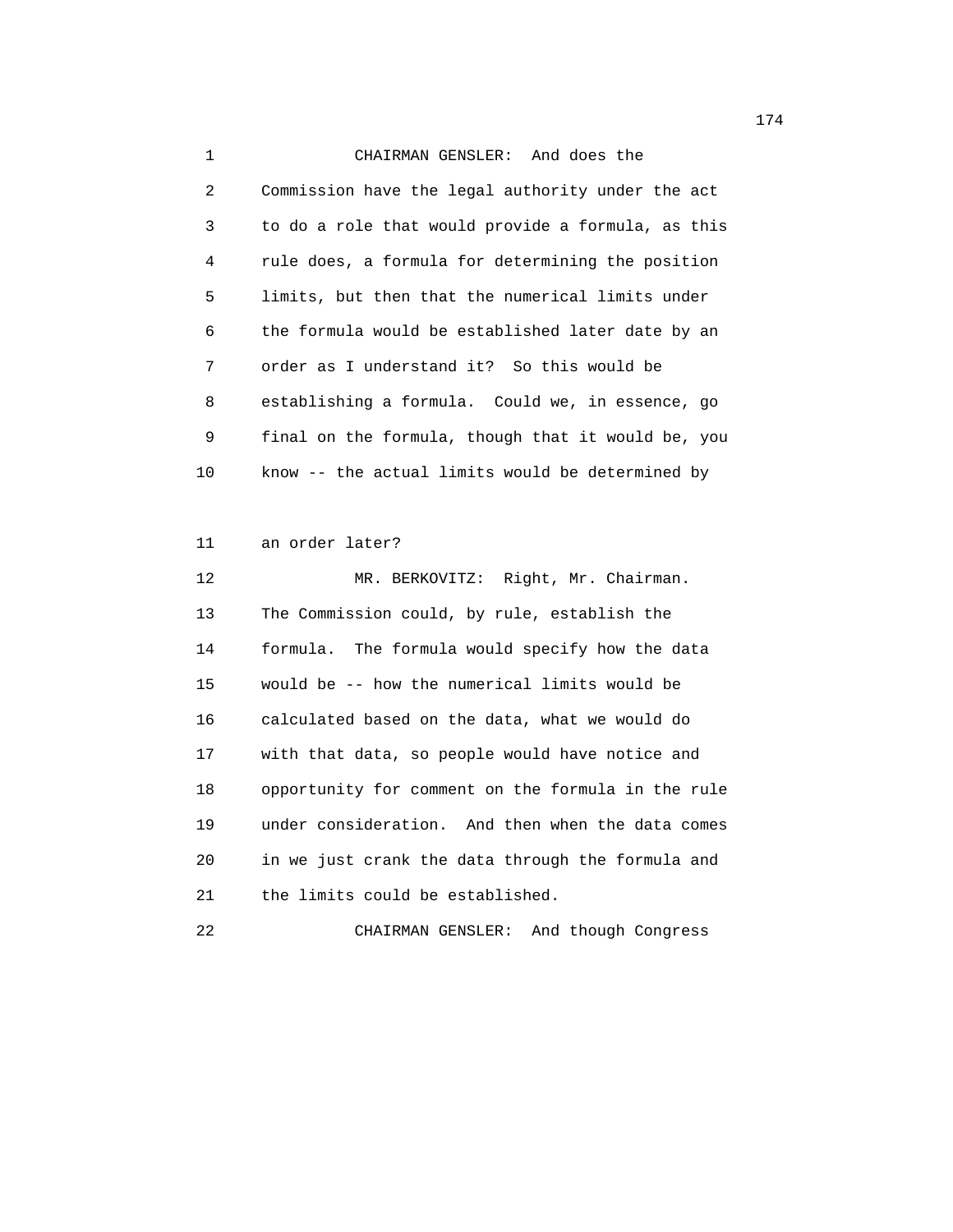1 had 180 days on the exempt commodities and 270 2 days on the agricultural commodities, does your 3 answer still stand? I mean, it's in light of 4 those things?

 5 MR. BERKOVITZ: Right. The Commission 6 has, again, the courts would find, a reasonable 7 amount of discretion in terms of issuance of the 8 rule. Even if it's past 180 days, our authority 9 very clearly does not go away on day 181. The 10 authority is there on day 181 and 182 and so on, 11 so we have the authority past day 180 clearly. 12 And we have a reasonable amount of time before a 13 court would -- before there would be any 14 (inaudible).

 15 CHAIRMAN GENSLER: That's very helpful. 16 Let me just ask I don't know who on the panel just 17 so -- to actually implement the spot-month limits 18 -- not the back- months, but the spot-month limits 19 -- am I correct, the proposal's a proposal that we 20 would be relying on the exchanges to do some 21 calculations and then it would be reviewed and 22 validated by the CFTC? Is that correct?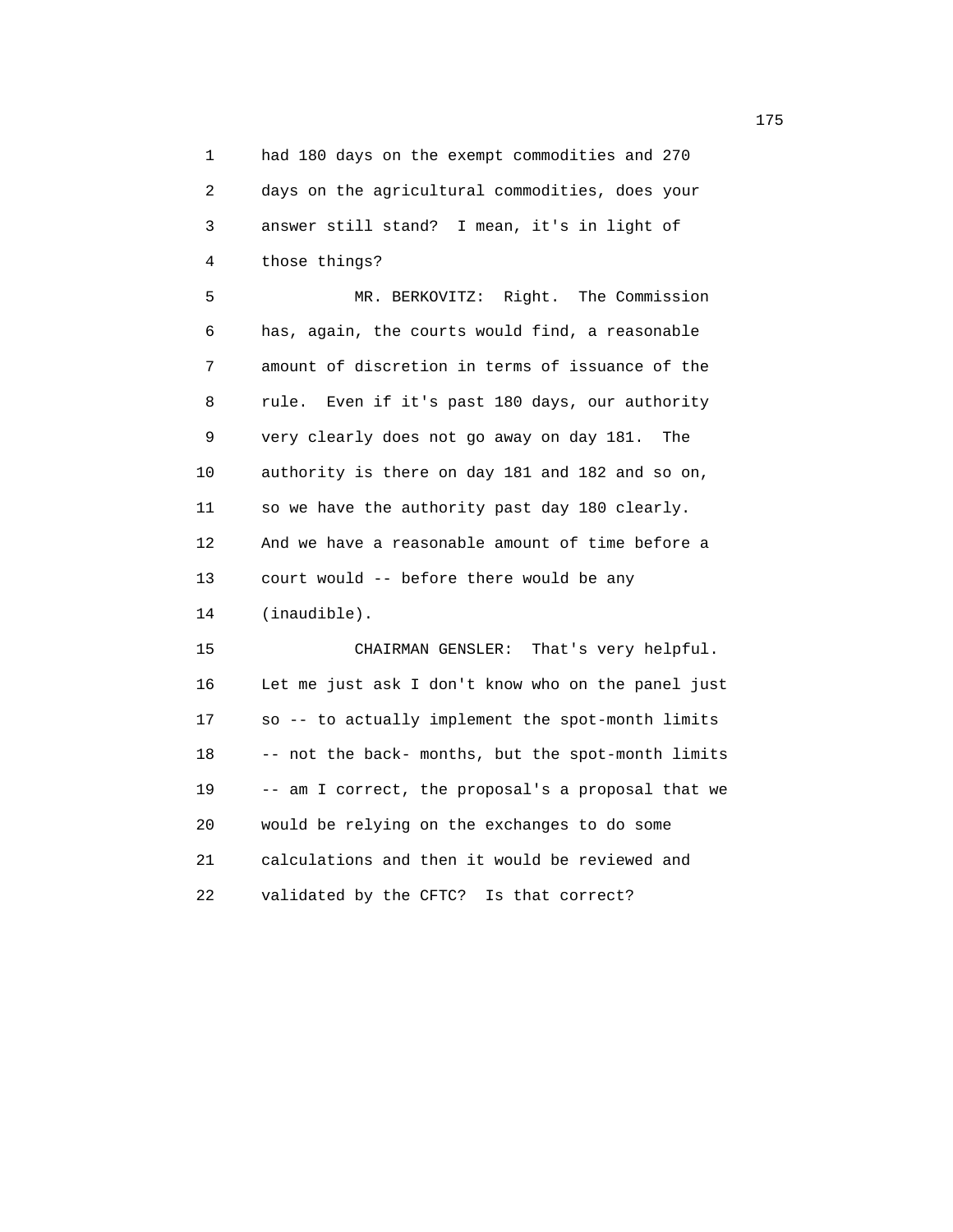1 MR. FEKRAT: That's correct. The DCM 2 limits are premised on 25 percent of deliverable 3 supply. And when they set these limits we either 4 approve them or certify them, so we conduct a 5 review and ensure that what they're doing and the 6 limits that they're setting is consistent with the 7 cash market and the deliverable supply for the 8 particular futures contract. 9 CHAIRMAN GENSLER: And I'd ask another 10 question of Mr. Berkovitz and then I have some 11 questions for you, Rick. 12 Dan, is the Commission required to find 13 that there has been excessive speculation or price 14 distortions from speculation in order to issue 15 position limits? In essence, is the Commission 16 required to find that position limits are 17 necessary to prevent excessive speculation or will 18 prevent excessive speculation in order to adopt 19 position limits? I guess that's two questions. 20 Maybe I should split them. 21 MR. BERKOVITZ: Mr. Chairman, in 22 summary, we believe the Commission is not required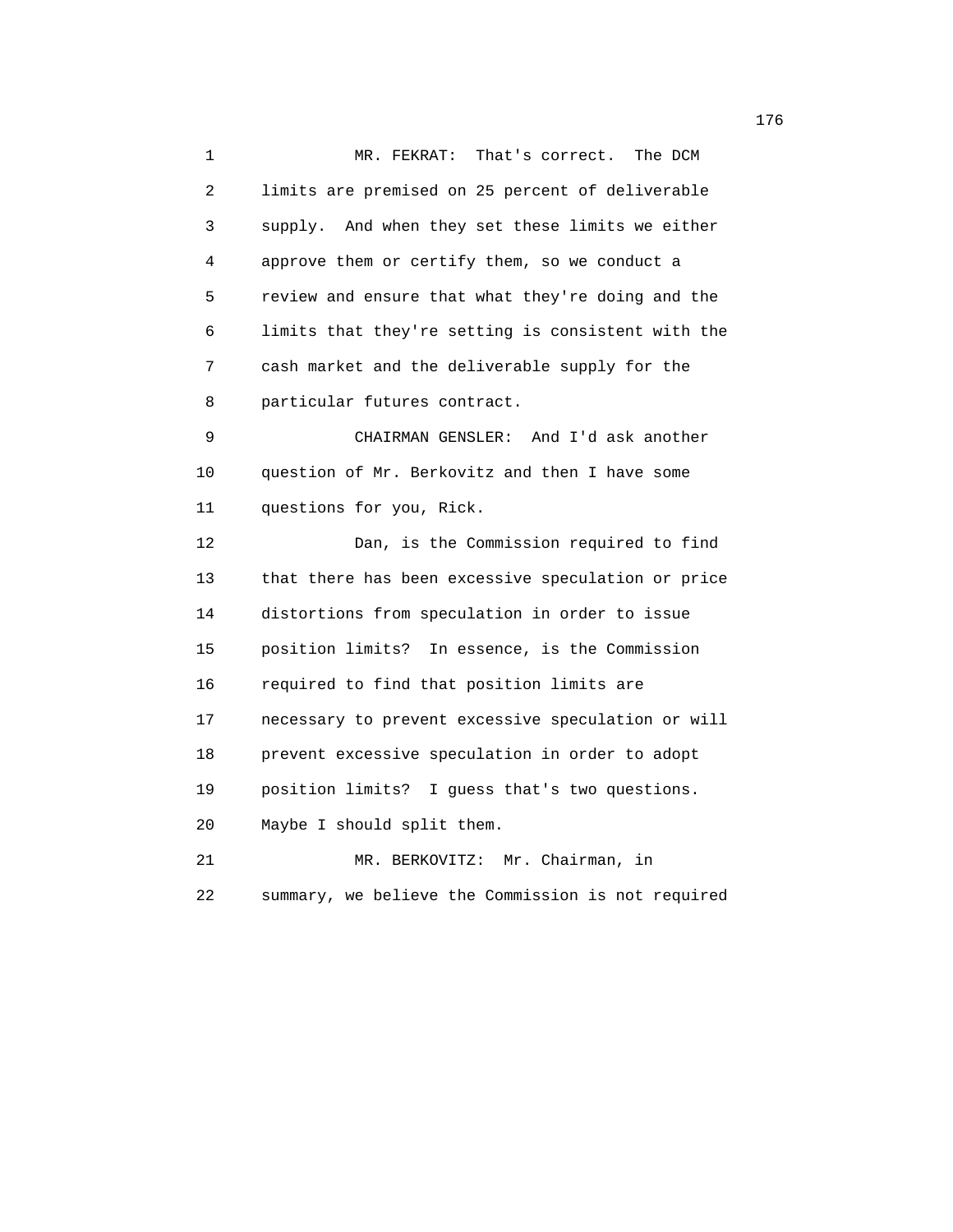1 to make a specific finding that there has been 2 excessive speculation or that there have been 3 price distortions or that the limits will, in 4 fact, prevent excessive speculation or those price 5 distortions. As Bruce mentioned in his opening 6 statement, position limits are a prophylactic 7 measure. They're intended to prevent harm to the 8 market, so obviously you don't need harm to have 9 occurred. They're supposed to be preventative. 10 The Commodity Exchange Act directs the 11 Commission to fix such limits that the Commission 12 finds are necessary to diminish, eliminate, or 13 prevent such burdens on interstate commerce that 14 Congress has already found result from excessive 15 speculation. And this finding need not be made 16 through detailed economic analysis or economic 17 studies, but rather the finding of what position 18 limits are necessary may be based on the 19 Commission's judgment and experience with position 20 limits.

 21 I think you've quoted and Bruce also 22 mentioned the excerpt from the 1981 rulemaking,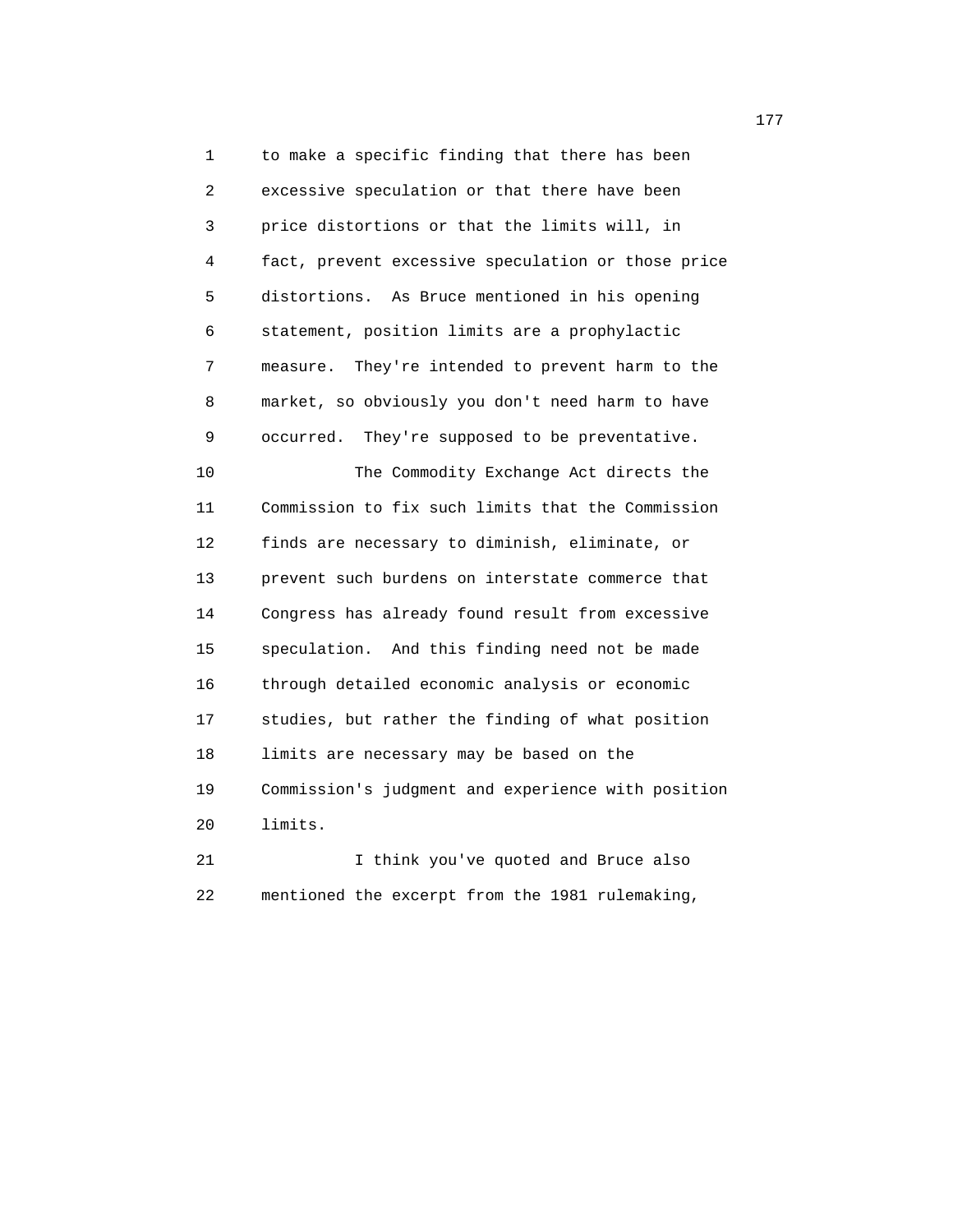1 when the Commission first required the exchanges 2 to have position limits for all commodities where 3 the Commission itself hadn't established position 4 limits. And this issue was raised at the time the 5 Commission proposed the rule that exchanges shall 6 have position limits for all commodities that were 7 not subject to the federal limits at the time, 8 which would have been many of the non-agricultural 9 commodities. Commenters raised this issue, saying 10 you need to find that there has been excessive 11 speculation and the Commission needs to find that 12 these specific limits will prevent specific harms. 13 And the Commission itself stated at the 14 time, "As stated in the proposal, the prevention 15 of large and/or abrupt price movements which are 16 attributable to extraordinarily large speculative 17 positions is a congressionally endorsed regulatory 18 objective of the Commission. Further, it is the 19 Commission's view that this objective is enhanced 20 by speculative position limits since it appears 21 that the capacity of any contract market to absorb

22 the establishment and liquidity of large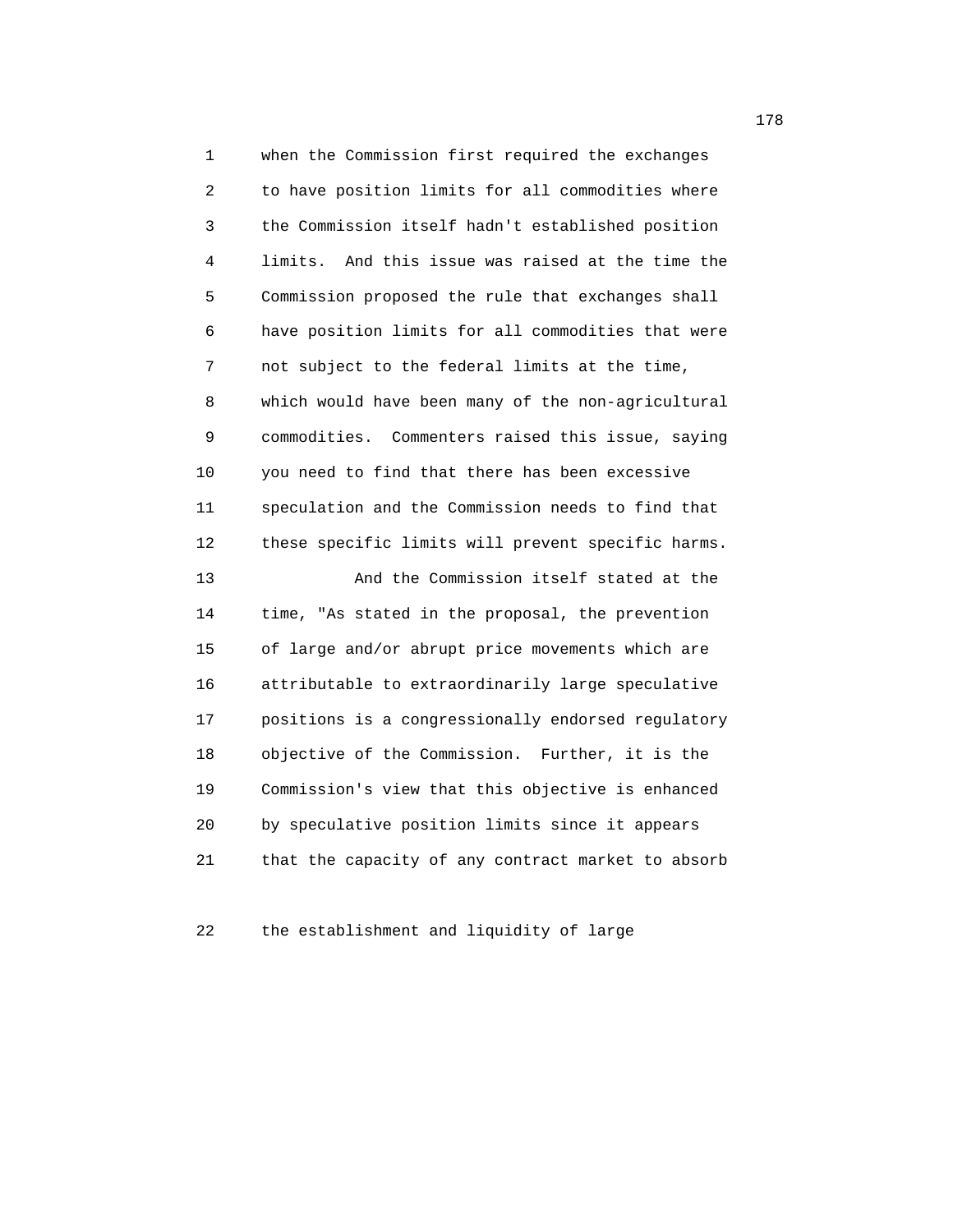1 speculative positions in an orderly manner is 2 related to the relative size of such positions, 3 i.e., the capacity of the market is not 4 unlimited."

 5 Again, the Commission also responded to 6 the general objections regarding the effectiveness 7 and the need for position limits that was raised 8 in some of the comments. The Commission's 9 response in 1981 was, "The Commission believes 10 that the observations concerning the general 11 desirability of limits are contrary to 12 congressional findings in Section 3 and Section 13 4(a) of the act and considerable years of federal 14 and contract market regulatory experience." 15 A similar statement -- the Commission 16 made a similar statement when it adopted the 10, 17 2-1/2 formula in 1993: "Speculative position 18 limits have been a tool for the regulation of the 19 futures markets for over a half- century. During 20 this time the Congress has consistently expressed 21 confidence in the effectiveness of speculative 22 position limits as a tool of preventing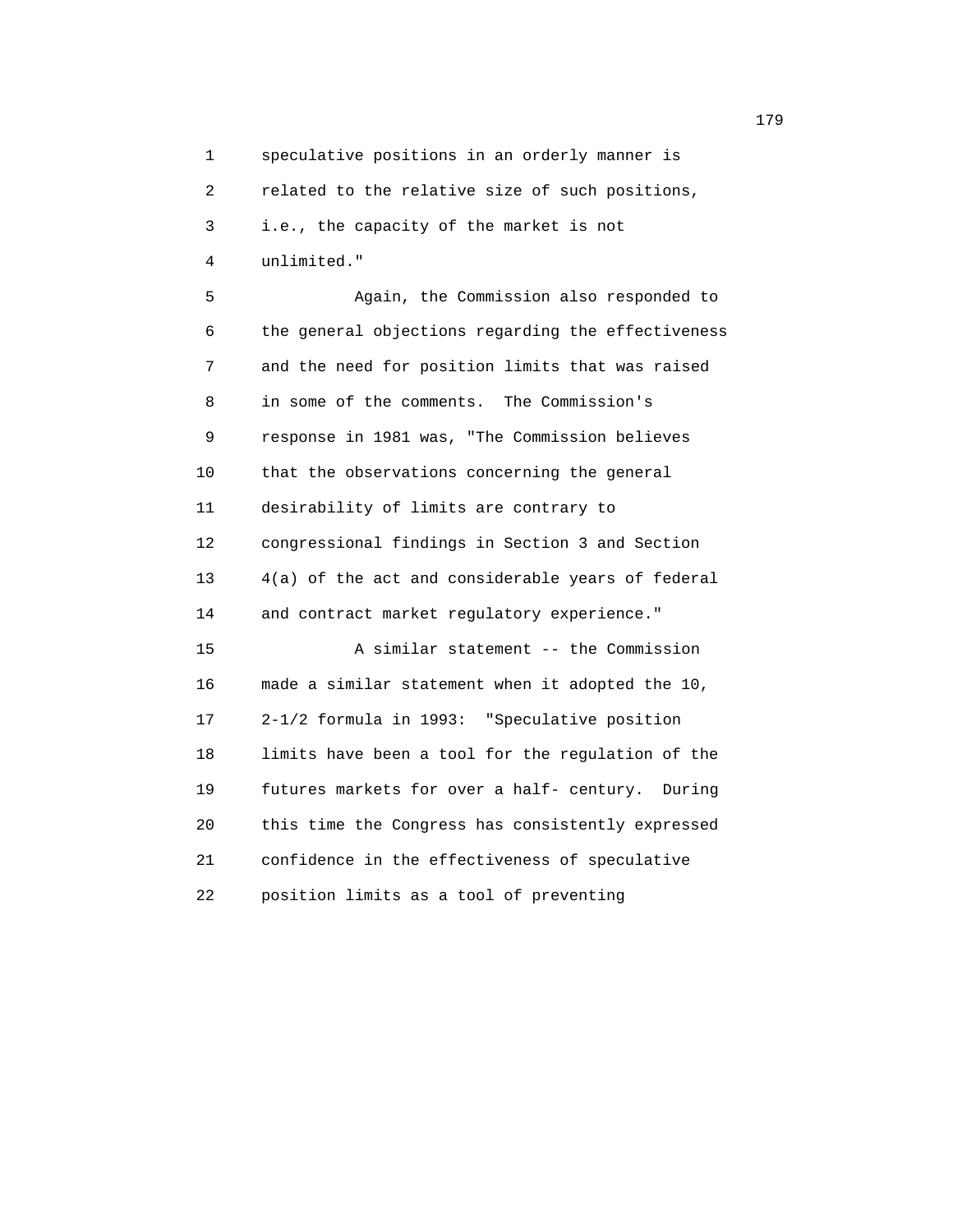1 unreasonable or unwarranted price fluctuations." 2 So those are the examples of the type of 3 findings. They're not specific findings. We 4 don't have to find that harm has occurred. These 5 are preventive measures. 6 CHAIRMAN GENSLER: Thank you. That was 7 very helpful. 8 Commissioner Chilton has shown 9 extraordinary leadership on these issues and we 10 together were asked to testify yesterday in front 11 of the House Subcommittee and the Agricultural 12 Committee. And one of the concerns raised 13 yesterday, I think by both of us, is that these -- 14 we're in this challenging circumstance of putting 15 a formula in place, but if it's a formula applied 16 to data that comes later, it will be some time 17 until these are in place. 18 So I have a question for Rick or maybe 19 it's more a statement and then you'll react. But 20 based on the proposal it'll be some time before 21 position limits are in place. And in the interim, 22 do we have the ability -- so in this interim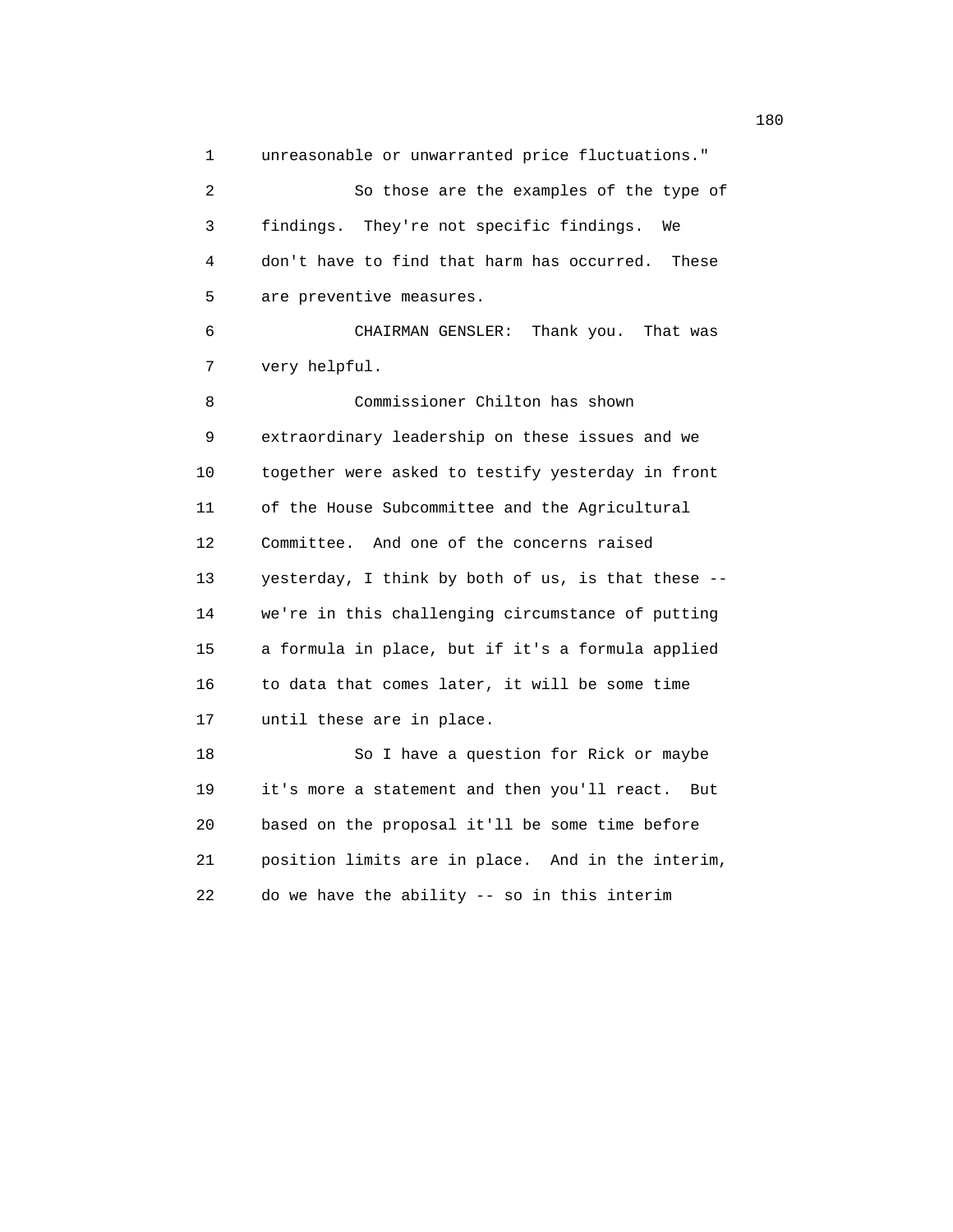1 number of months -- do we have the ability to ask 2 futures market participants for information about 3 their futures and their swaps and cash positions 4 if they exceed certain levels? 5 For instance, could we, during these 6 number of months, have these various parties, you 7 know, the market participants that have a 8 significant position greater than the levels that 9 are being suggested here, so if we were to do 10 calculations greater than this 10 and 2-1/2 11 percent formula, can we ask for additional 12 information? 13 MR. SHILTS: Yes, Mr. Chairman. Under 14 our Regulation 18.05 the Commission has brought 15 authority to inquire about a futures market 16 participant's future swaps or cash positions and 17 asked them to submit information about their book 18 of business through our special call authority. 19 And, in fact, I think it was in 2009, the 20 Commission clarified or modified Regulation 18.05 21 to clarify our authority to get information about 22 a trader's swaps positions.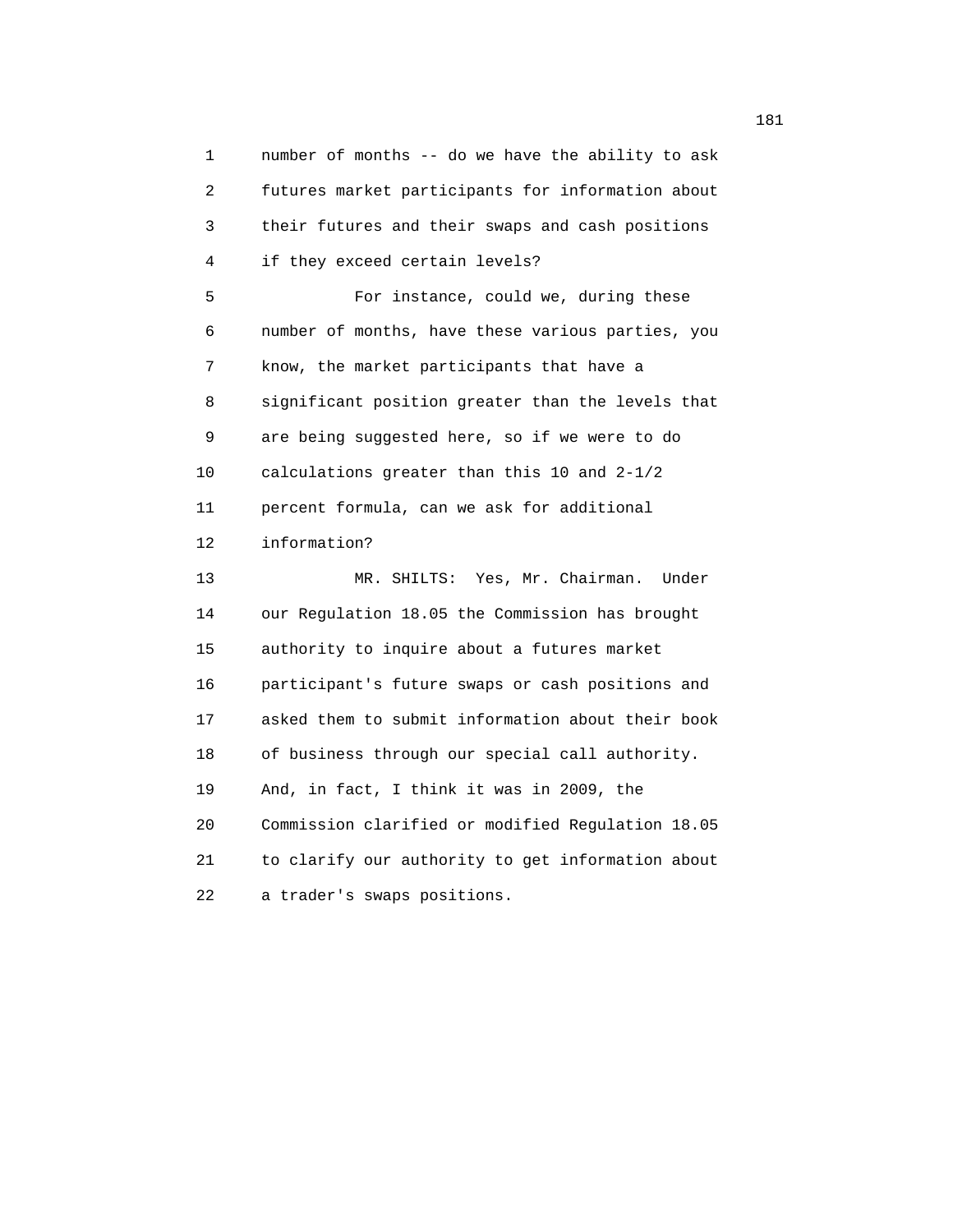1 CHAIRMAN GENSLER: If that's the case, I 2 think it would be helpful to do that, that until 3 position limits become fully implemented, and I 4 know it's some number of months away, but until 5 they're fully implemented I think that it would 6 give this Commission a better look into the market 7 and help us identify potential concerns. But I'd 8 like, you know, your thoughts on that, too. 9 MR. SHILTS: I do think that that would 10 be helpful from a surveillance perspective. We do 11 want to know more about traders when their 12 positions are large, particularly if a trader does 13 not have a bona fide exemption we'd want to know 14 the details of their position and what their 15 intentions are. And also, having that information 16 would give us additional information into how the 17 positions proposed -- that may be proposed today 18 actually might impact traders if they are put into 19 effect finally. 20 CHAIRMAN GENSLER: I thank you, Rick, 21 for that.

22 COMMISSIONER SOMMERS: Can I ask a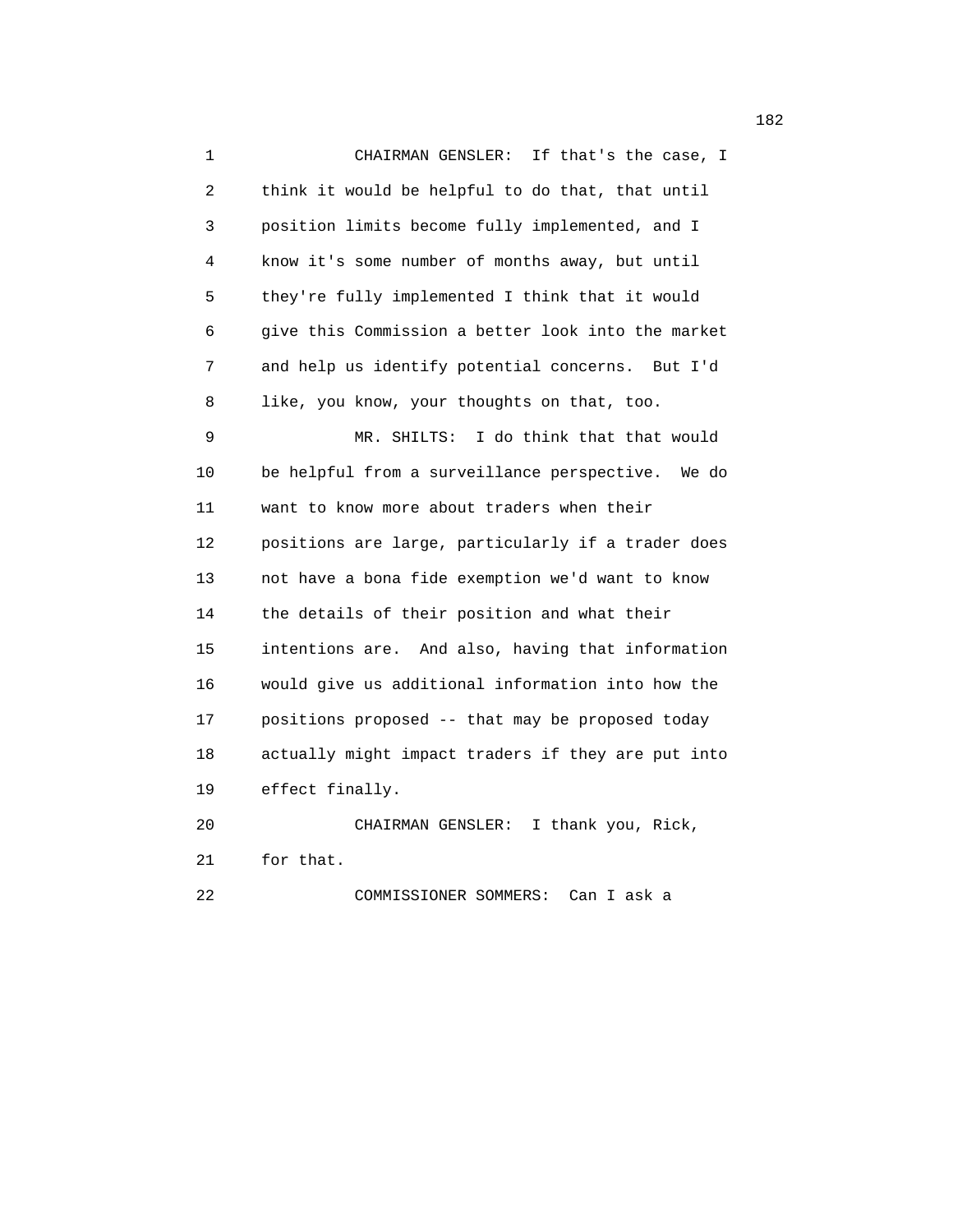1 couple questions to clarify?

 2 CHAIRMAN GENSLER: Sure. 3 COMMISSIONER SOMMERS: Thank you for 4 letting me interrupt. 5 CHAIRMAN GENSLER: Always. 6 COMMISSIONER SOMMERS: How is this 7 different? We used our 18.05 authority to do the 8 special call that we're currently collecting. 9 MR. SHILTS: Correct. 10 COMMISSIONER SOMMERS: So how would this 11 be any different than what we're currently 12 collecting under 18.05? 13 MR. SHILTS: I'm sorry, this would be 14 addressed to, as I understand it, to traders that 15 -- in the futures markets that have positions that 16 would exceed the proposed levels that the staff is 17 recommending now, the 10, 2-1/2 percent, whereas 18 the other special call was really focused on swap 19 dealers to get information, looking behind their 20 (inaudible) to the positions of traders with 21 respect to both their swaps book and those that 22 might be, you know, index trading. I mean, it's a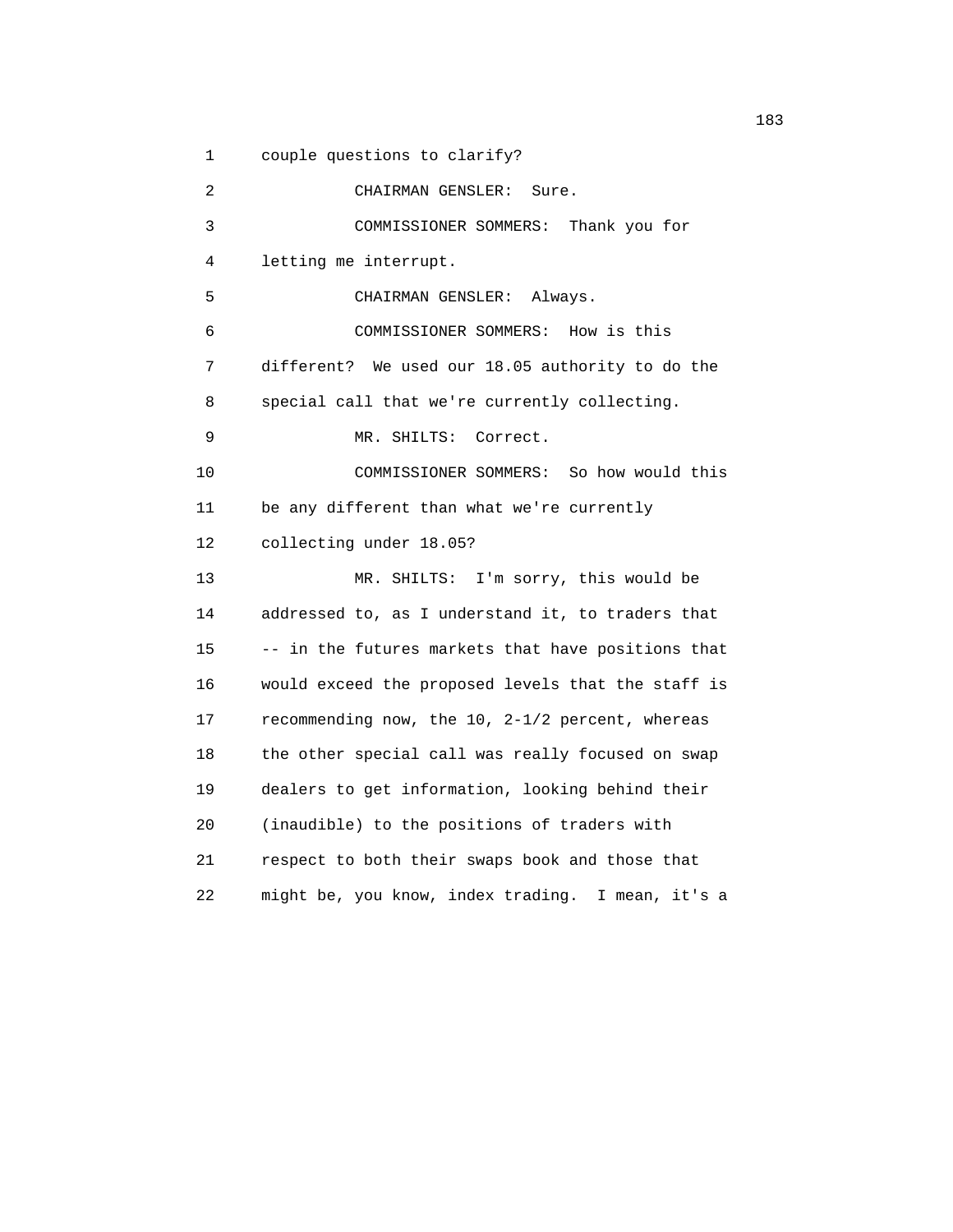1 different focus and it'd be a different universe. 2 COMMISSIONER SOMMERS: In current 3 practice, if we have a large trader in our market 4 that is above the position limit, the spot-month 5 position limit that already exists for all of 6 these markets, if we have somebody who's above 7 that limit do we not already do that kind of due 8 diligence, or the exchange, to know why that 9 entity is above a position limit, what their cash 10 market positions are, what their swaps positions 11 are, I mean, isn't that already current practice? 12 MR. SHILTS: It's current practice at 13 the exchanges. I mean, in most cases it's their 14 obligation to enforce limits. Except for the few 15 agricultural commodities, it's the exchanges that 16 actually do enforce our have limits in place, and 17 most of those just apply to the spot month. They 18 have position accountability in the back months. 19 And also, as part of our surveillance program, we, 20 working with the exchange, would be looking into 21 traders' positions. But we wouldn't necessarily, 22 unless we thought there was some market situation,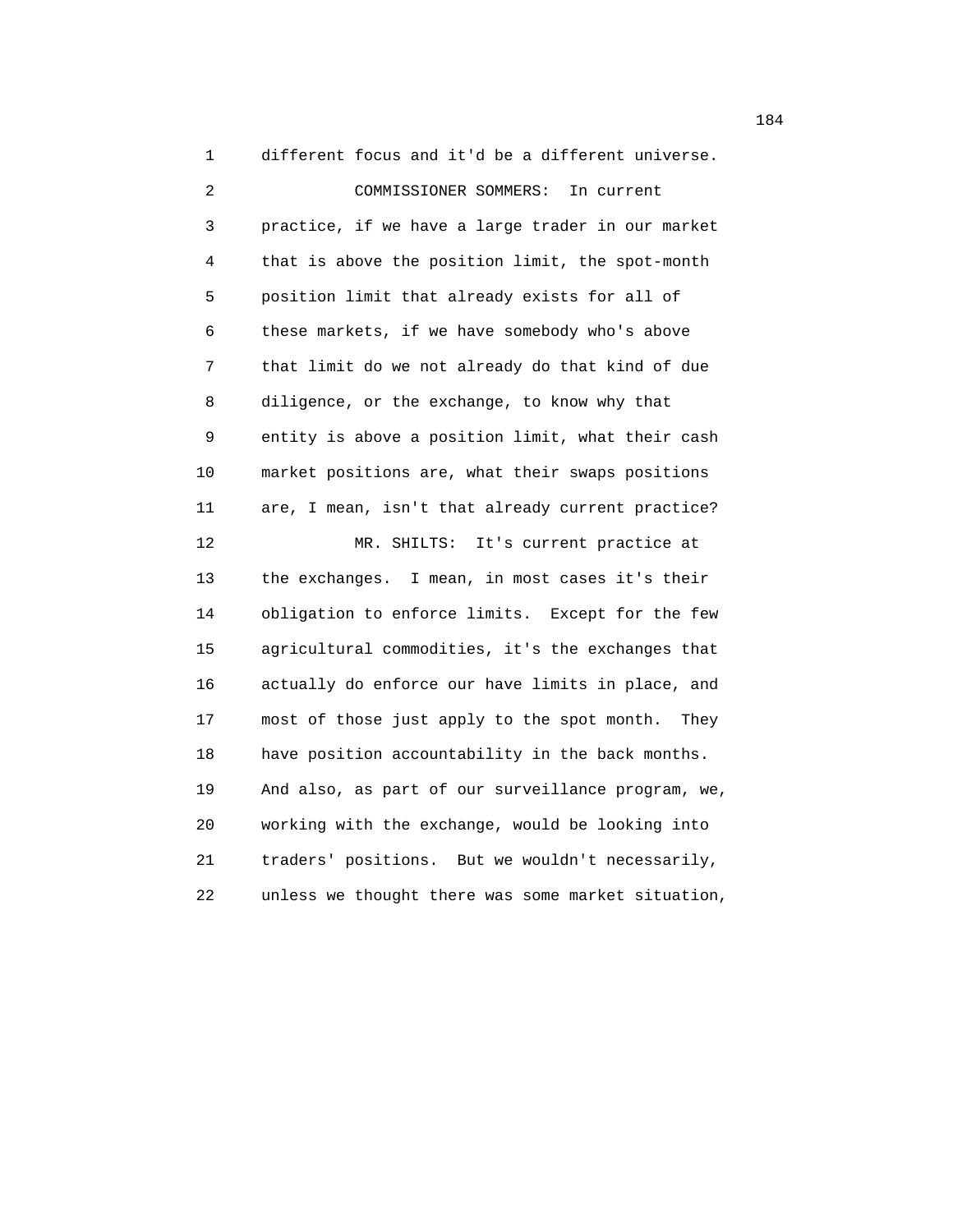1 be gathering information with respect to any 2 specific level for -- looking at the back months 3 right now. And I think this is a proposal to do 4 that. 5 COMMISSIONER SOMMERS: This is for the 6 back months as well. 7 MR. SHILTS: Yeah. 8 COMMISSIONER SOMMERS: Okay. 9 CHAIRMAN GENSLER: So just, Rick, to 10 clarify, I mean, I think that it would be helpful 11 during this pendency -- let's call it a transition 12 period -- that we as a Commission, through our 13 surveillance of markets, understand whom in the 14 markets for these 28 contracts and energies, 15 metals, and agricultural products, are beyond the 16 10 and 2-1/2. They're not firm limits; they're 17 just a proposal. But it would be helpful to 18 understand whom amongst and know more about that 19 with regard to their positions, their swap 20 positions, and cash positions. And you're saying 21 we do have that authority or ability, is that 22 right?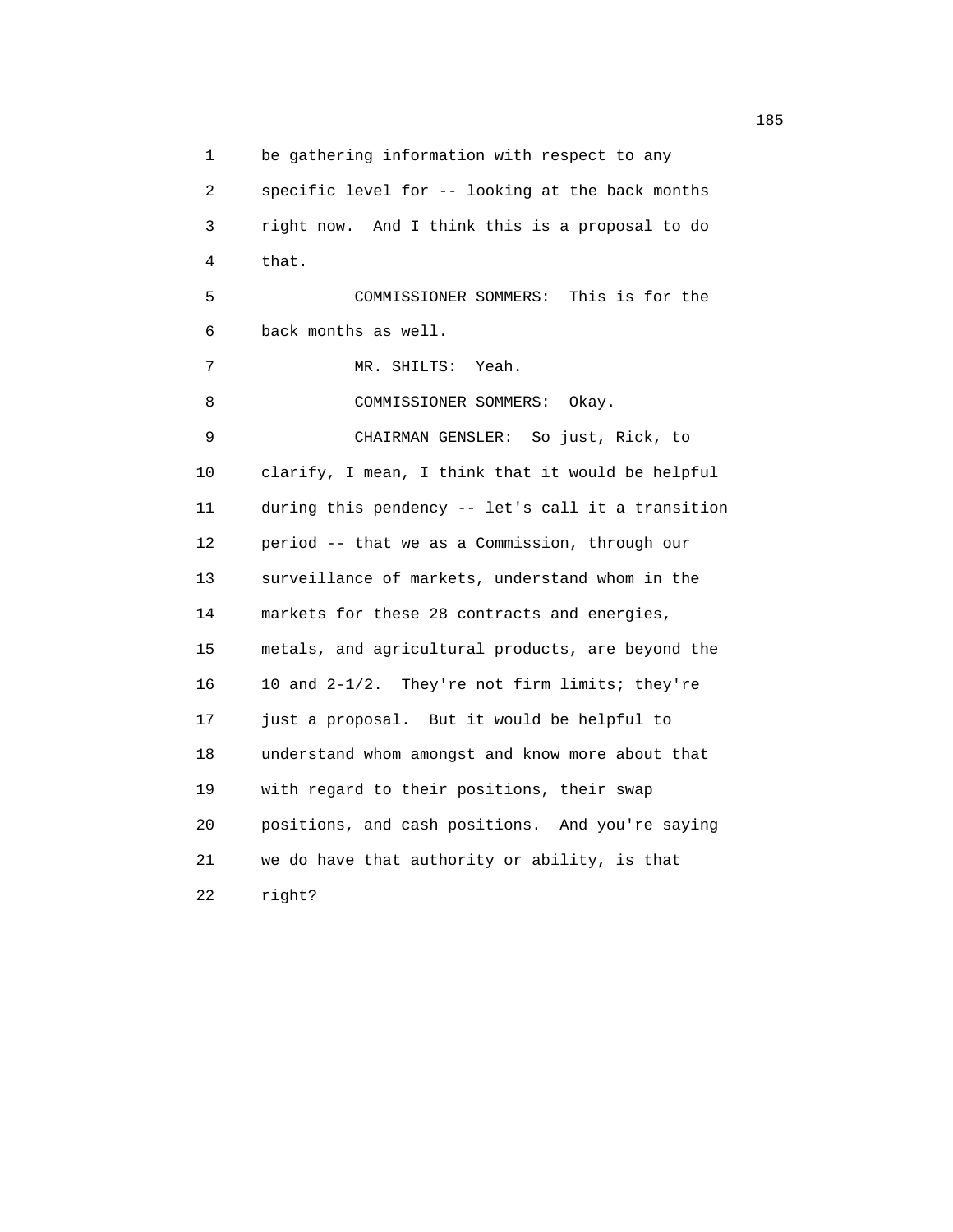1 MR. SHILTS: We could -- I mean, it 2 could be done under a special call or it could be 3 done -- I mean, we regularly contact traders, so 4 if we could set a threshold level where we would 5 be -- for traders that exceed these -- you know, 6 the 10, 2-1/2 percent levels, we would contact 7 them. It could be done informally as we do now or 8 it could be done through a special call. 9 CHAIRMAN GENSLER: And that's an 10 excellent point because a lot of -- the public 11 should know there's a lot of communications 12 between this agency and market participants that 13 don't need, you know, a special document or call. 14 But I'd like -- and I think I -- Dan, you tell me 15 if I have the authority to do this as just 16 directing the staff, but I'd like to ask the staff 17 or, more informally, direct the staff that during 18 this pendency, during this transition period until 19 any limits are implemented, that you'll -- we'll 20 review large trader positions on a designated 21 contract market or significant price discovery 22 markets. That's a technical term, I know, but for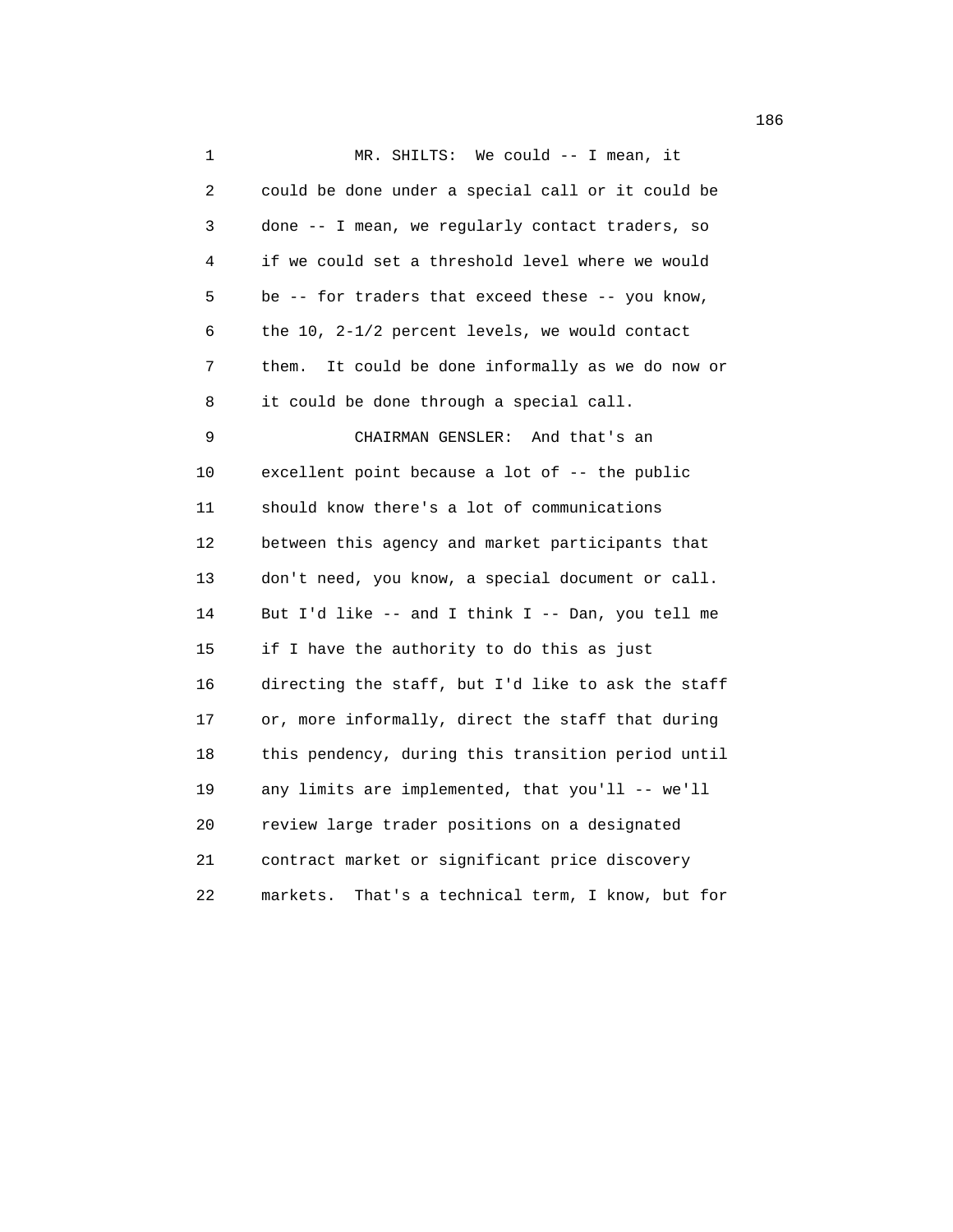1 these contracts that we're reviewing today, these 2 28 contracts. And if a trader does appear to 3 exceed the numbers -- the 10 and 2-1/2 level for 4 the markets -- I'd ask staff to make appropriate 5 inquiries, collect appropriate information, 6 whether that be, as you say, in the informal way 7 or if you need to through the special, and then 8 monitor it and then report to us. 9 We have -- the public should know we 10 have -- and I think it's going on for over 30 11 years -- every Friday, a surveillance meeting, a 12 surveillance and enforcement meeting. We publish 13 that in the Federal Register, but it's a closed 14 door meeting. But I'd like to direct staff to do 15 that on these, particularly during this period, to 16 keep us informed and just so that we can 17 understand that during that period of time. 18 Dan? 19 MR. BERKOVITZ: You certainly have that 20 authority, Mr. Chairman. 21 CHAIRMAN GENSLER: Thank you. Then as I 22 say, Mr. Shilts, make it so.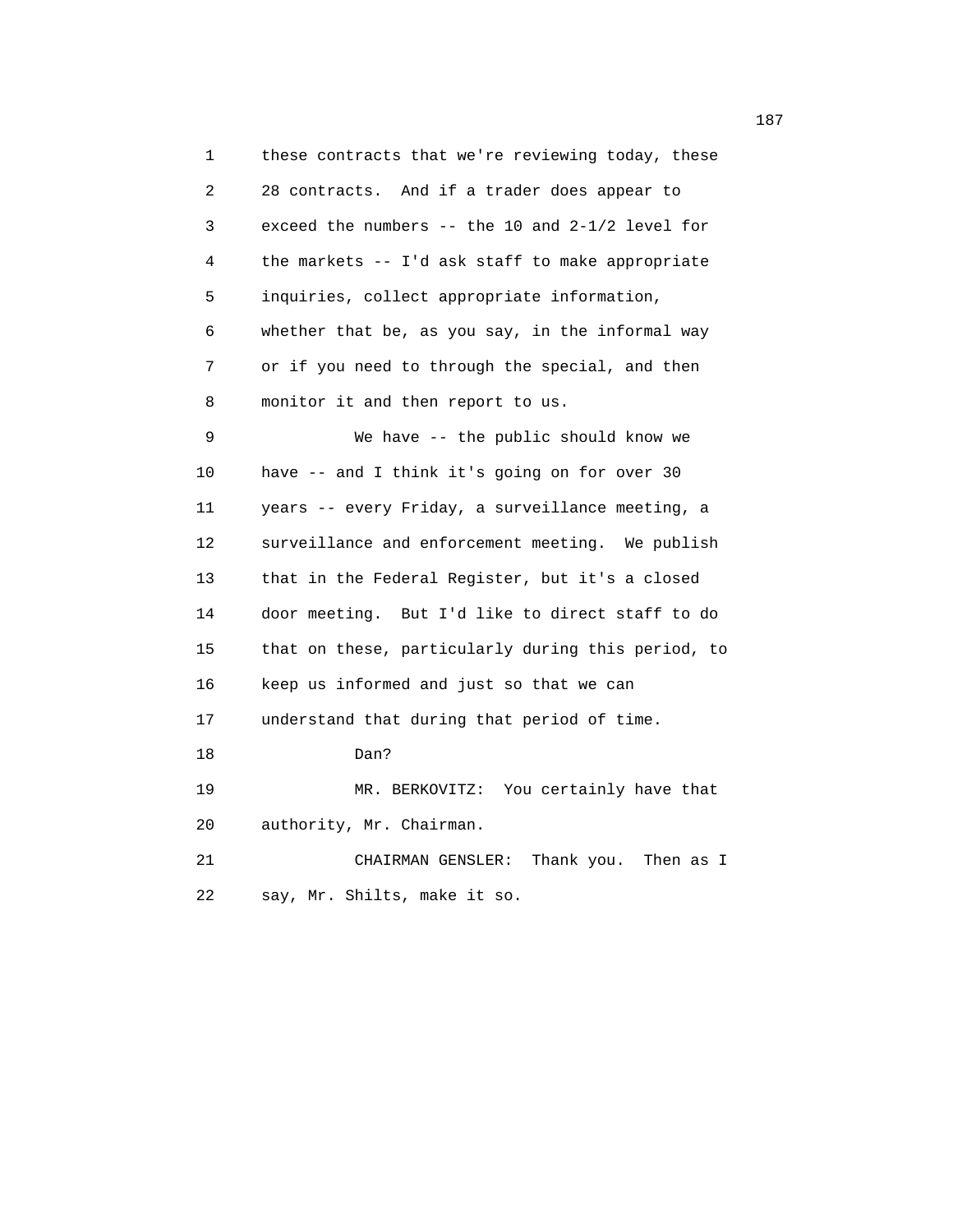1 MR. SHILTS: Yes. Yes, we will do that 2 and report to the Commission on a monthly basis. 3 CHAIRMAN GENSLER: Thank you. 4 Commissioner Dunn? 5 COMMISSIONER DUNN: Thank you very much, 6 Mr. Chairman. I'd be remiss if I didn't recognize 7 my colleague Commissioner Chilton for all the hard 8 work that he's put into this. If the number of 9 e-mails and late- night phone calls that I've 10 received (inaudible) are any indication of how 11 much work he's put into this, it has been nothing 12 short of amazing. 13 When we were discussing this back on 14 August 5 of 2009, I had said I was concerned that 15 we didn't have the authority to do 16 over-the-counter. We now have that authority. 17 But I was also concerned about what was happening 18 with foreign boards of trade. 19 And if I could, Mr. Chairman, if Jackie 20 Mesa is there, if she could have a seat and answer 21 a couple questions for me. 22 CHAIRMAN GENSLER: That would be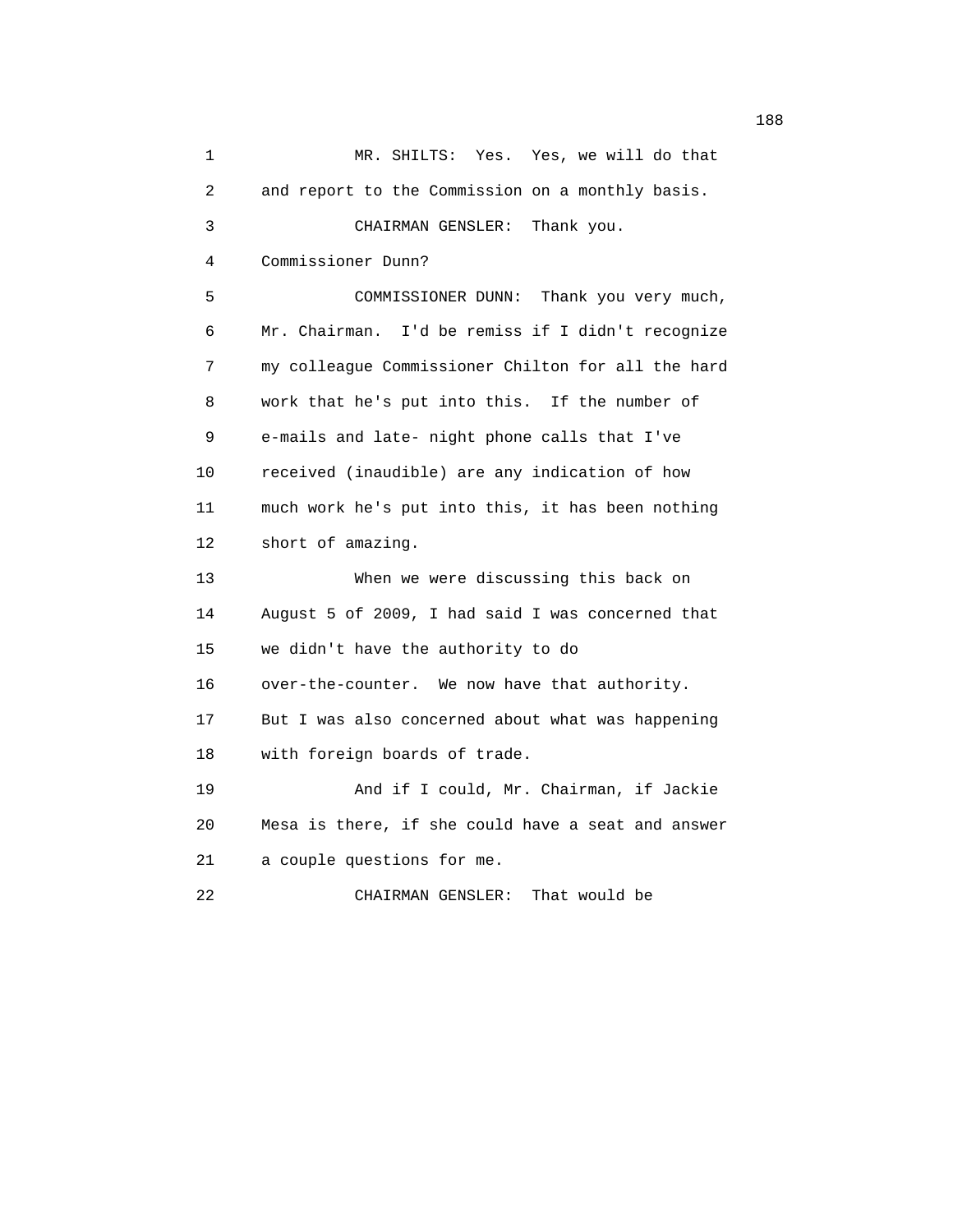1 terrific. And for the public, Jackie is the head 2 of our Office of International Affairs; done an 3 excellent -- I mean, she travels the globe and I'm 4 glad she's here because sometimes she's not. 5 MS. MESA: I'm here, Commissioner Dunn. 6 COMMISSIONER DUNN: Thank you. Thank 7 you. It's my understanding that the EU is 8 considering position limits. And can you describe 9 the approach to position limits that they are 10 taking? 11 MS. MESA: Sure. Just to be clear on

 12 the background, on December 8th, the European 13 Commission published a public consultation 14 document on revising their Markets in Financial 15 Instruments Directive, or MiFID, which had been in 16 place since 2007, but they have a section on the 17 consultation regarding directive markets and 18 over-the- counter markets and a specific section 19 on position reporting and position limits. In 20 this provision they propose harmonizing position 21 limits across EU authorities. Currently it varies 22 what the national authorities will do regarding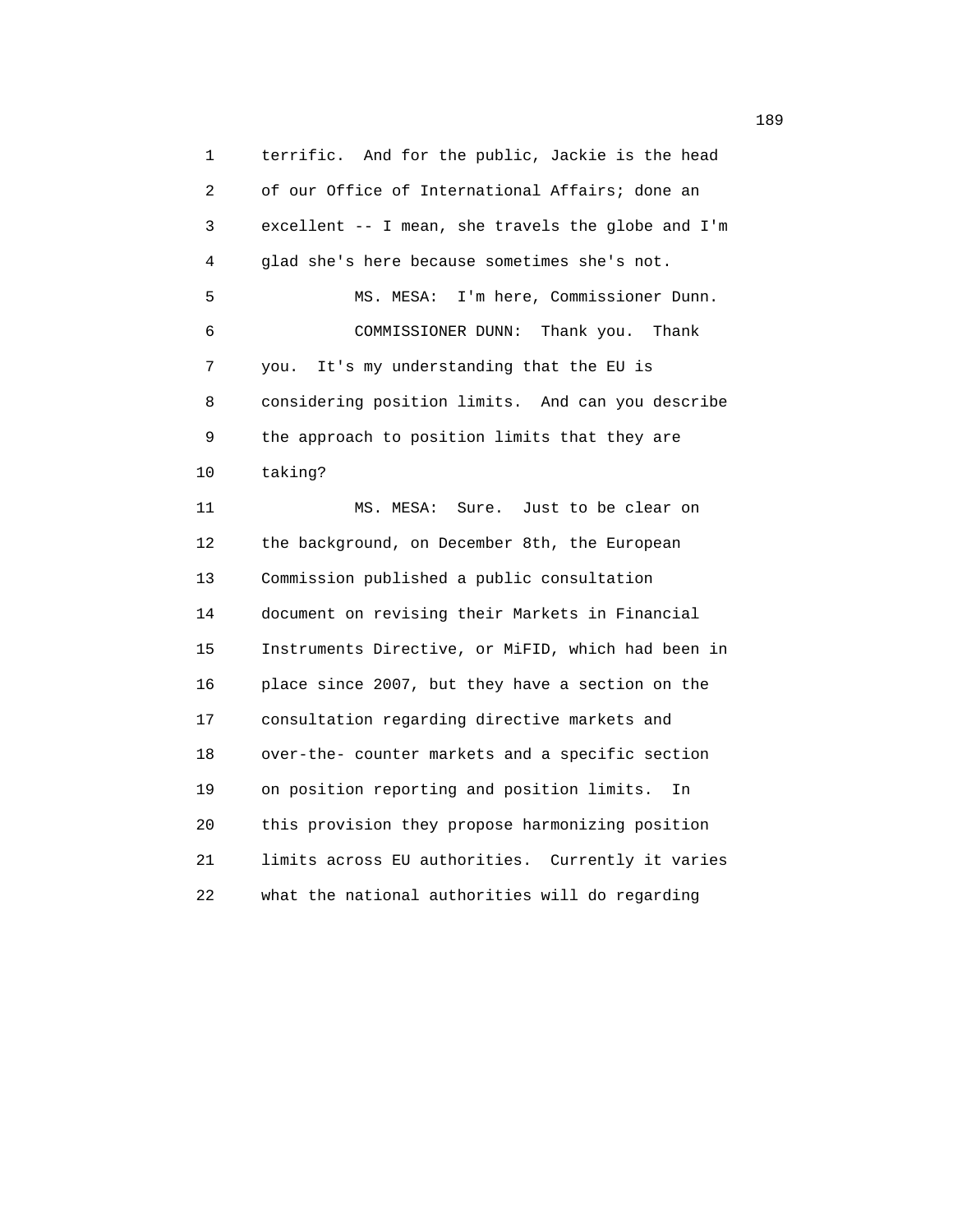1 position management and position limits. The 2 European Commission said that they wanted to 3 harmonize its approach because of the increased 4 growth of the derivative markets to diminish 5 regulatory arbitrage and to have a level playing 6 field. And they also cited that the European 7 Parliament has specifically directed the European 8 Commission to do this.

 9 The way that they would do it is to have 10 greater coordination and implementation of the 11 position limits. They intend to set a number of 12 factors that national authorities would consider, 13 which would cause a trigger of position limits. 14 And some kind of reporting to the European-wide 15 authority, ESMA, when position limits are set or 16 not set for particular reasons. So in this way 17 the European Commission believes that they're 18 going to harmonize a position limit regime across 19 EU jurisdictions. They intend to make a proposal 20 May 2011 on this, and then it still needs to be 21 voted on by the European Council and the European 22 Parliament.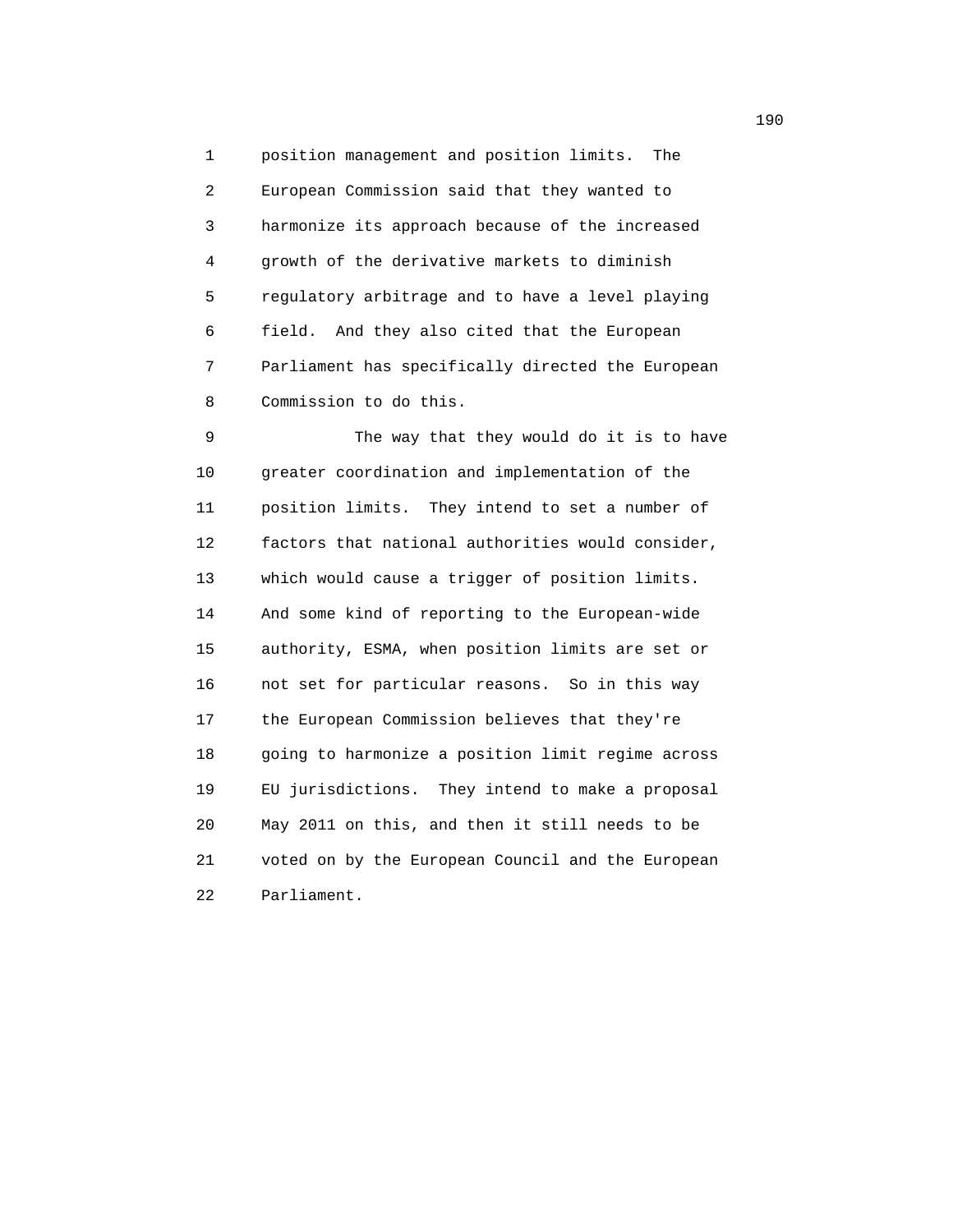1 COMMISSIONER DUNN: (inaudible) 2 MS. MESA: Sorry, I think we couldn't 3 hear that question. 4 COMMISSIONER DUNN: And it would be 5 implemented at what date after it was voted on? 6 MS. MESA: I'm not sure actually, but 7 once it's proposed -- they still need to make a 8 proposal in mid -- I'm sorry, May 2011, and then 9 it'd be a number of months before the European 10 Council and European Parliament would then vote on 11 it, so perhaps four to six months. 12 COMMISSIONER DUNN: You have been in 13 consultation with them all along? 14 MS. MESA: Yes, our -- the Commission 15 has been in touch with them, and Commission staff. 16 We've been having actually weekly phone calls with 17 them on all the rules, but this limit has -- 18 position limit regime and what we're proposing has 19 come up a number of times on the call and we've 20 had very technical conversations about our regime 21 and what they're thinking about as well. 22 COMMISSIONER DUNN: I've seen press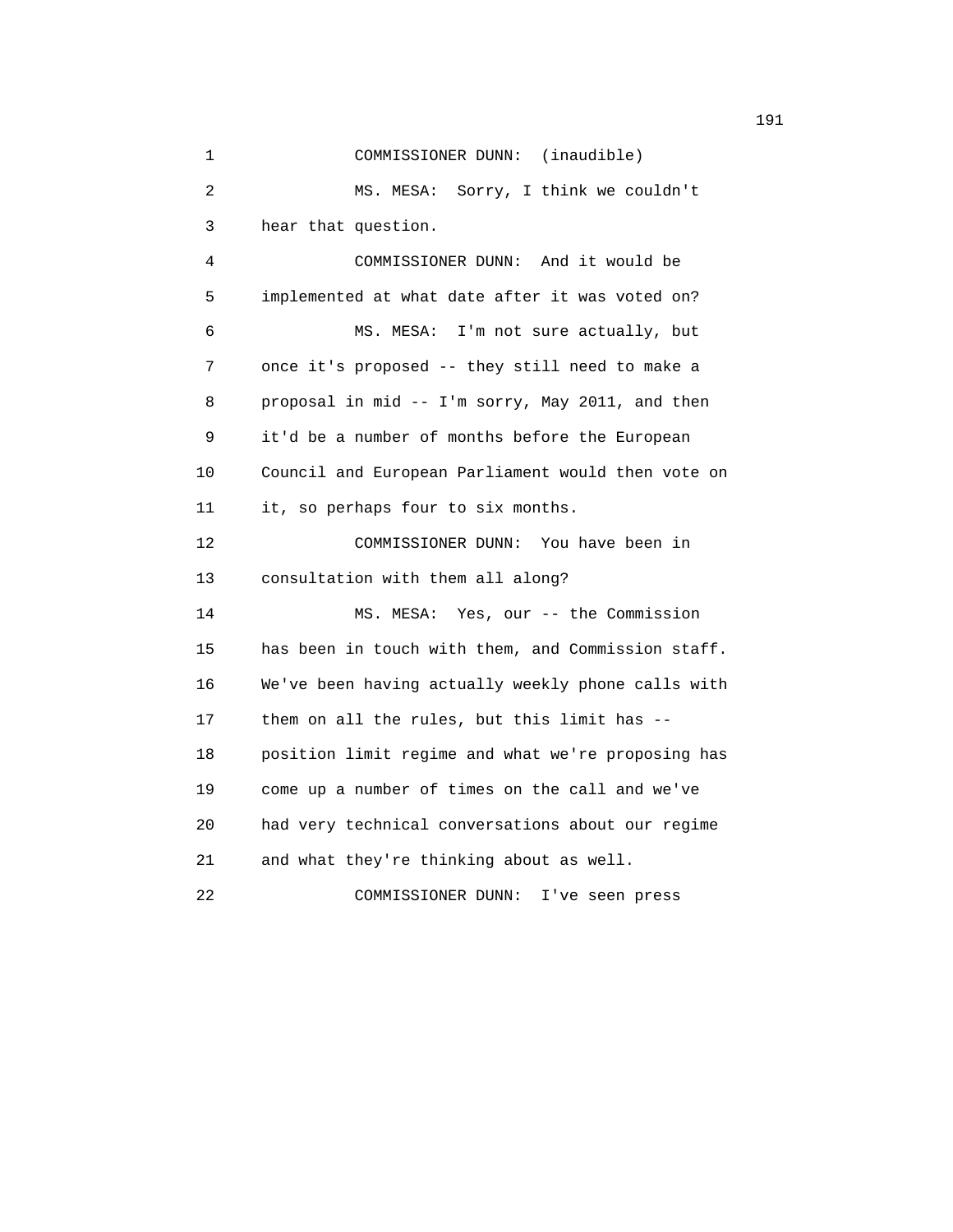1 accounts that has indicated that the EU is backing

```
 2 away from hard limits. Is that accurate in your
3 opinion?
 4 MS. MESA: I don't think it is accurate.
5 In fact, the consultation document specifically
6 states that they're talking about hard limits.
7 What you may see being reported is that they would
8 still leave this to the discretion of the national
9 authorities.
10 COMMISSIONER DUNN: So at some point in
11 the future we should see something akin to what we
12 are discussing here today?
13 MS. MESA: I'm hopeful. I'm hopeful.
14 That's about all I can say.
15 COMMISSIONER DUNN: Thank you. I
16 appreciate that. And it's difficult to make you
17 the spokesperson for the entire EU, I apologize.
18 MS. MESA: I'm happy to help.
19 COMMISSIONER DUNN: I notice that what
20 we're talking about on the spot proposed limits,
21 that will be set at 25 percent of the deliverable
22 supply for a given commodity. How is that
```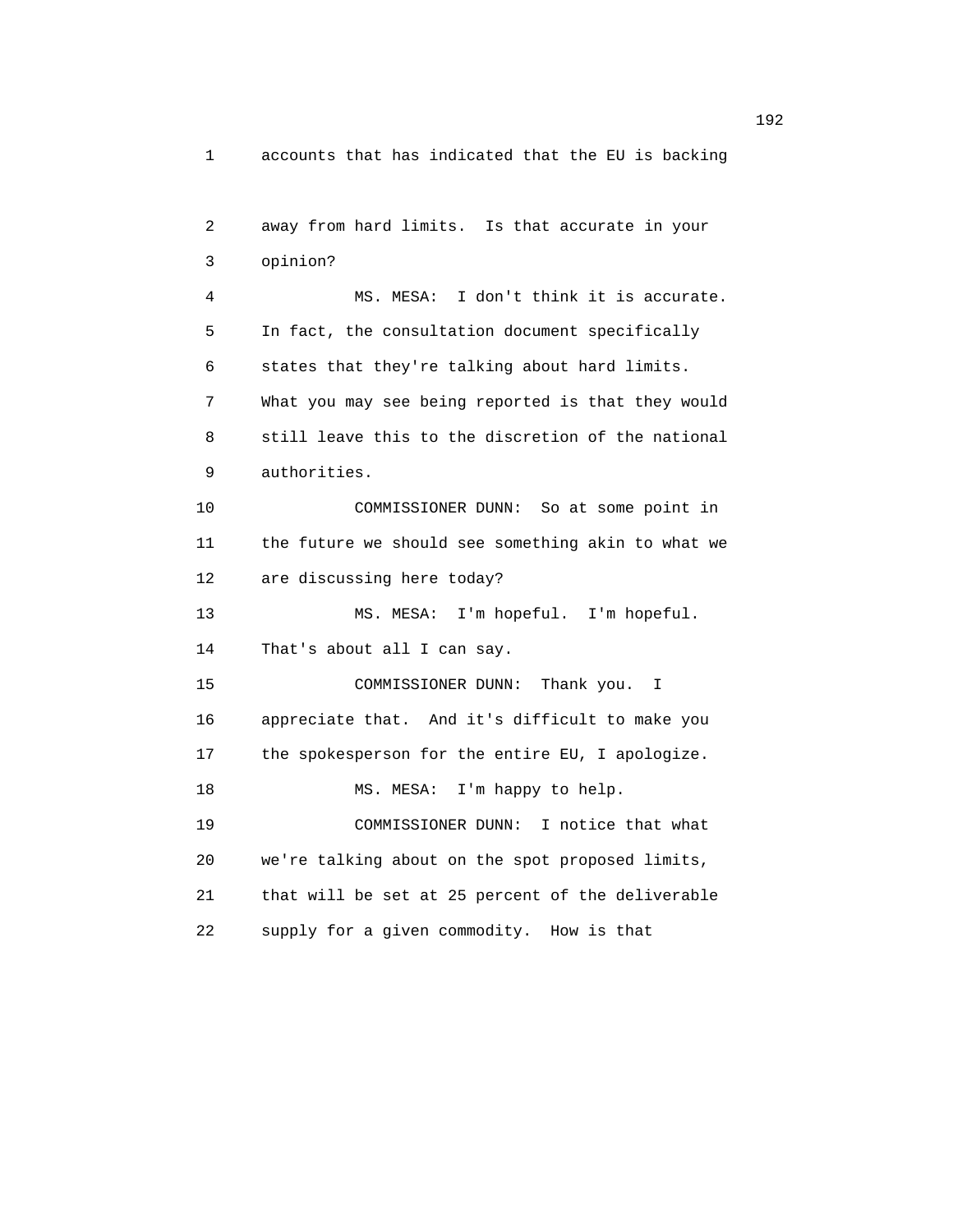1 deliverable supply going to be ascertained? 2 MR. SHILTS: Yeah, the 25 percent rule, 3 so to speak, is something that's been around, that 4 the Commission has used and the exchanges for 5 many, many years. And the estimate generally 6 looks at the definition of the deliverable 7 commodity that you're looking at, the locations 8 that are specified, the quality, and any other 9 parameters defining the deliverable product. And 10 then looking at whatever information is available 11 about available supplies of the product during a 12 specific delivery month and then making any 13 appropriate adjustments for -- as to what might 14 actually be available or deliverable if some of 15 that is committed to other uses or it may not be 16 available for certain reasons, because it doesn't 17 meet the quality specifications or whatever, then 18 that would be deducted. So it's essentially 19 looking at if you were a short trader and you 20 wished to make delivery on the futures contract, 21 how much of the commodity typically would be 22 available to you to go out and acquire to make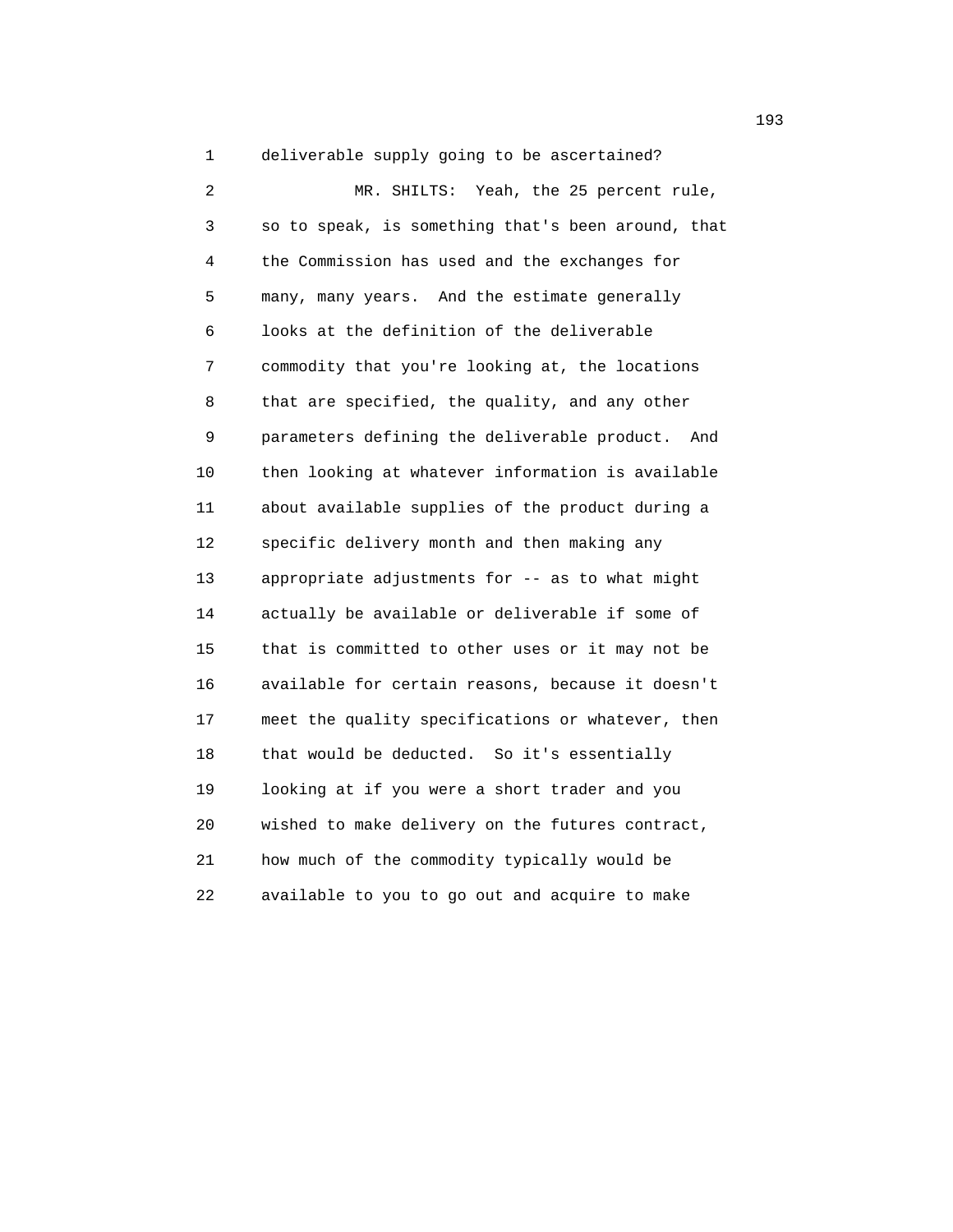1 delivery?

| 2  | Does the Commission<br>COMMISSIONER DUNN:          |
|----|----------------------------------------------------|
| 3  | go out and audit, actually take inventory of       |
| 4  | supply? I've gotten e-mails from folks that says   |
| 5  | that in some metals there may not be that supply   |
| 6  | How do we ascertain that's correct?<br>there.      |
| 7  | MR. SHILTS: Well, usually what we'll               |
| 8  | look at is actual data that's put out, whether it  |
| 9  | be by the Agriculture Department or Energy         |
| 10 | Information Administration. And for metals the     |
| 11 | deliverable stocks for both the precious metals    |
| 12 | and others, you can look at actual supplies in the |
| 13 | warehouses: The number of vault receipts or        |
| 14 | warehouse receipts that are actually there.<br>So  |
| 15 | that's -- you know, there's very specific numbers  |
| 16 | to focus on.                                       |
| 17 | COMMISSIONER DUNN: My question is do we            |
| 18 | go out and determine if those are correct, the     |
| 19 | number of receipts that are there?                 |
| 20 | MR. SHILTS:<br>No, we don't.                       |
| 21 | COMMISSIONER DUNN: And for things like             |
| 22 | crude oil, we don't look at what is maybe sitting  |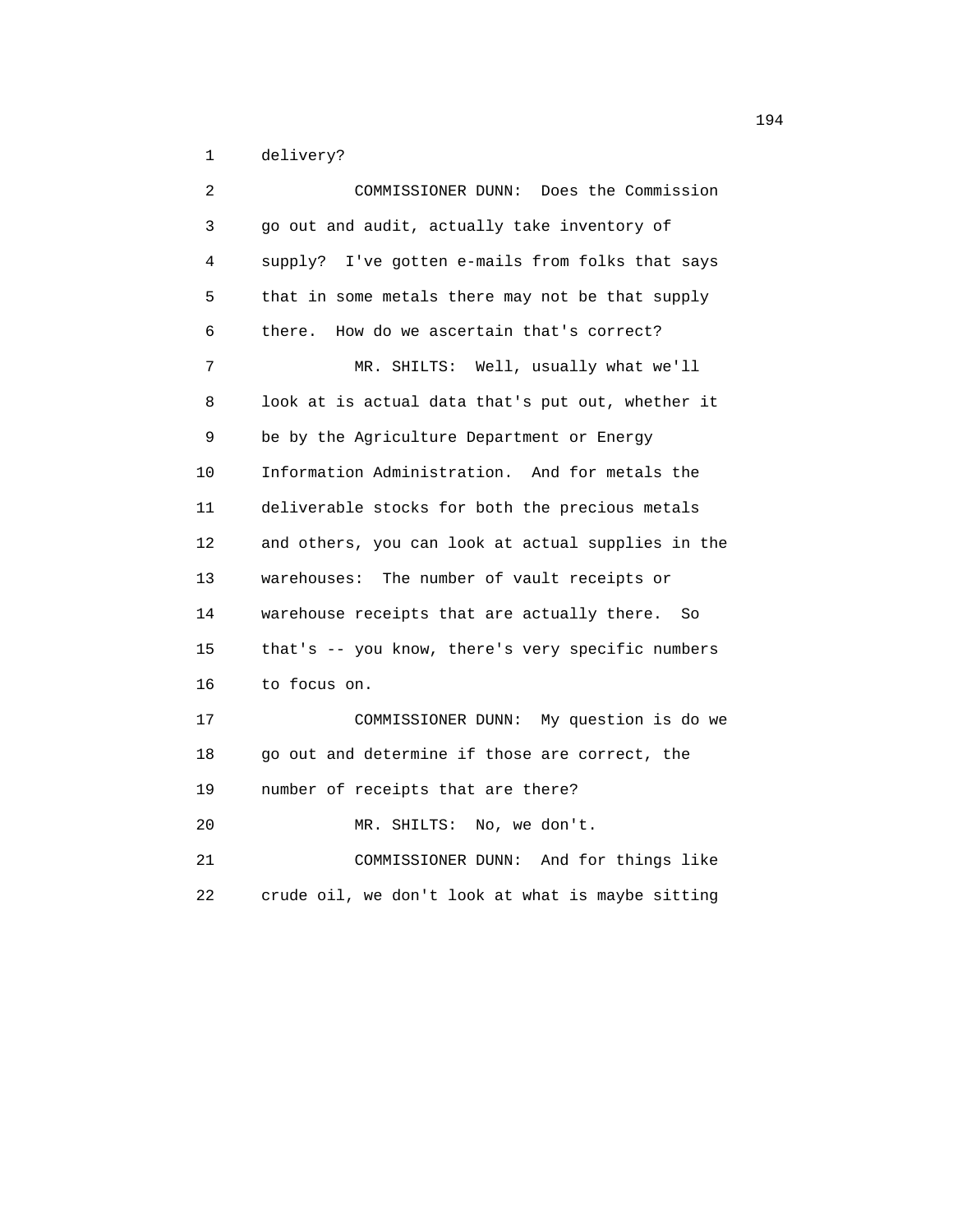1 in a tanker out in the Gulf or it's in the

2 pipeline?

 3 MR. SHILTS: No. And in doing the 4 assessments, what we'll look at is the actual data 5 that might be available from reputable sources, 6 but also we do have a lot of conversations with 7 the exchange staff who develops these, but also 8 independently validating the information by 9 talking to people in the industry. You know, 10 we've got a group that actually -- a product 11 review group who has a number of contacts with 12 people in all the specific industries and we'll 13 discuss with them their understanding of how the 14 market operates and as a way to validate both the 15 numbers and the derivation of the estimates. 16 COMMISSIONER DUNN: How many swaps do we 17 feel are going to perform a significant price 18 discovery function? 19 MR. FEKRAT: This proposal addresses 20 economically equivalent swaps. And the Section 21  $4(a)$  --

22 COMMISSIONER DUNN: Yes, I know this is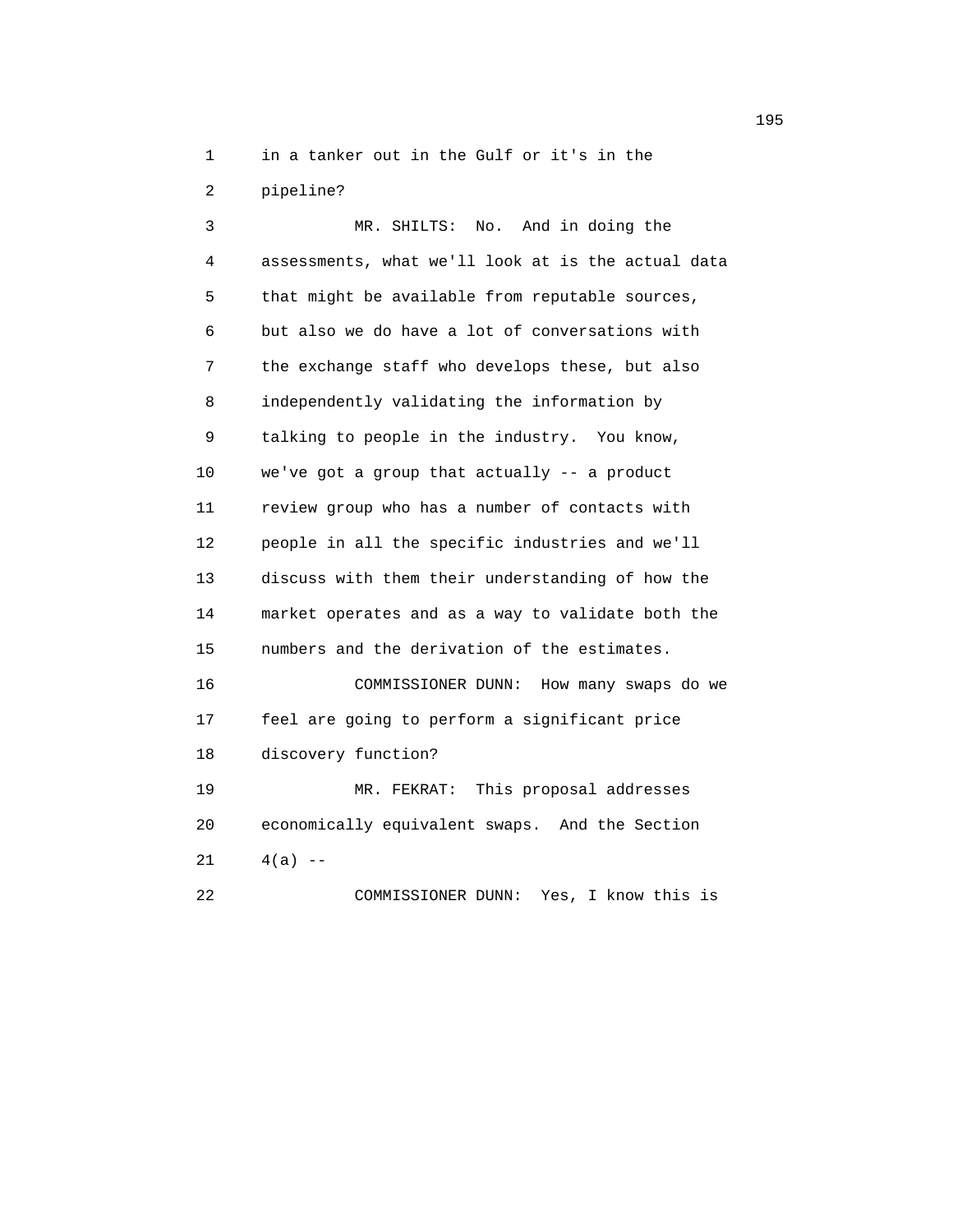1 a future regulation that we're going to have on 2 that, but I want to know an estimate of how many 3 we think are out there.

 4 MR. FEKRAT: We don't have an estimate. 5 It could -- there are byproducts, there are 6 chemical derivatives, swaps. There are many, many 7 types of swaps that are connected to the swaps 8 that are economically equivalent to the futures 9 contracts that we have a proposal on. And we hope 10 to gain a better understanding of what's out there 11 through the visibility rules that we have proposed 12 in this rulemaking. And those rules trigger 13 reporting obligations on large traders when they 14 hit a certain percentage of the position limits. 15 And more specifically, we enumerated 16 limits so that we would get around 20 traders of 17 the largest traders, we would get reports on them 18 and we would also get reports on commodities that 19 are substantially similar to the economically 20 equivalent commodities. So we hope to have a 21 better idea of what's out there with respect to 22 significant price discovery function swaps.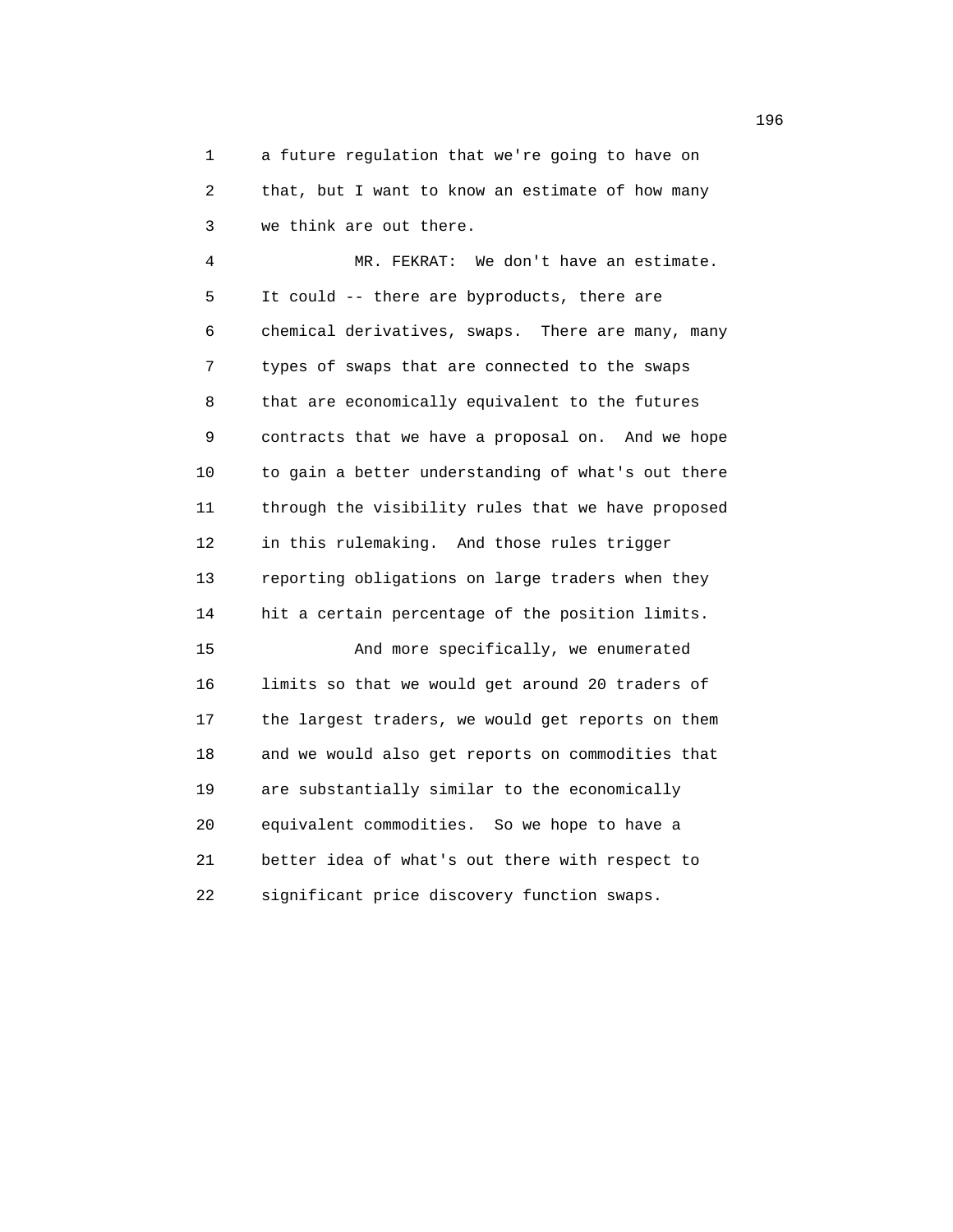1 COMMISSIONER DUNN: I've seen estimates 2 that the swaps industry is roughly nine times that 3 of the futures industry. Do we think we'll see 4 nine times as many? 5 MR. SHERROD: Commissioner, those 6 estimates include the financial swaps. Certainly 7 by notional value the largest portion of the 8 markets, as we understand it, are in financial, 9 particularly interest rate swaps. So we're 10 focusing on a specific set of 28 physical 11 delivery, physical commodity futures contracts and 12 the economically equivalent swaps. So we should 13 see by a notional amount a much smaller dollar 14 amount. Whether that ratio will hold of 9-to-1, 15 at this point we don't know. 16 COMMISSIONER DUNN: What does the term 17 "as appropriate" in the Frank-Dodd Act mean to 18 you? 19 MR. BERKOVITZ: We believe that the 20 Commission has the discretion to determine which 21 levels are appropriate. 22 COMMISSIONER DUNN: I have no further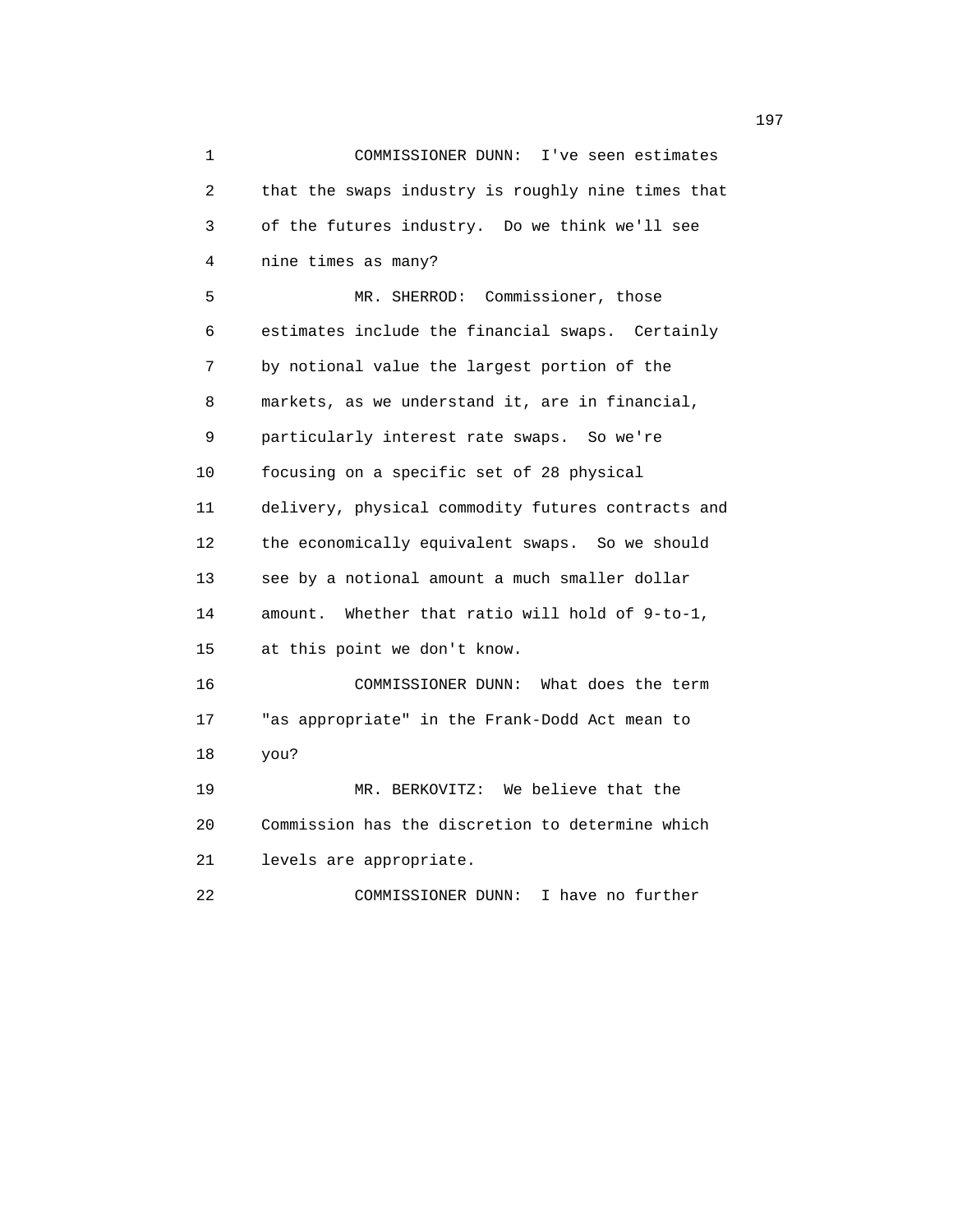1 questions, Mr. Chairman.

| 2  | In the absence of<br>COMMISSIONER SOMMERS:           |
|----|------------------------------------------------------|
| 3  | the chairman, I guess it's my turn.                  |
| 4  | I have some questions specifically with              |
| 5  | regard to the enforceability of these levels and     |
| 6  | the new authority that the chairman just bestowed    |
| 7  | upon the Department of Market -- or Division of      |
| 8  | Market Oversight to receive what additional          |
| 9  | information, special call, 18.05 information on      |
| 10 | swaps or cash positions for people that we see in    |
| 11 | our markets. But is that really a comprehensive      |
| 12 | look in order to be able to enforce position         |
| 13 | limits or spot-month limits?                         |
| 14 | No, and if you're talking<br>MR. SHILTS:             |
| 15 | about what the chairman just directed, no, this is   |
| 16 | really more to get some additional information       |
| 17 | during an interim period before limits are in        |
| 18 | It -- obviously to enforce limits we would<br>place. |
| 19 | have to have information about traders' positions    |
| 20 | in the swaps markets as well as the futures          |
| 21 | markets. And that's kind of the idea of this         |
| 22 | swaps trader reporting regime, and then ultimately   |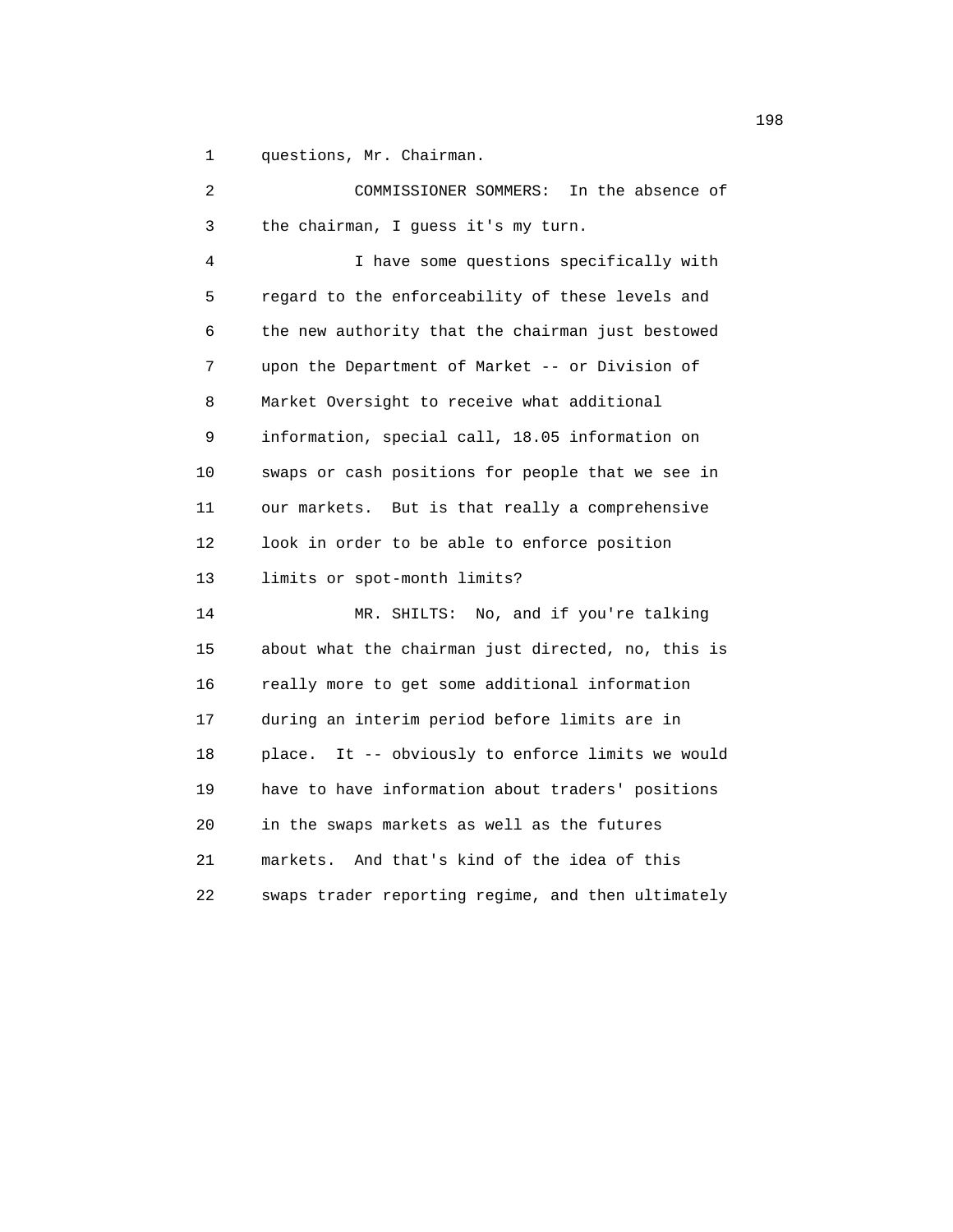1 we'd have it through the swap data repositories. 2 COMMISSIONER CHILTON: If my colleague 3 would yield just briefly. For example, if they 4 weren't over that what I call position point 5 level, if they were -- they could be big in the 6 swaps world and we would never know, so there are 7 obviously some flaws with this approach. I'd 8 agree with you.

9 MR. FEKRAT: Commissioner, we -- a month 10 and a half ago, the same group that's proposing or 11 submitting this recommendation to you, we proposed 12 a swap, physical swap, position reporting system. 13 So when that becomes effective, and the comment 14 period closed in December, when that becomes 15 effective it's a -- when it becomes effective is a 16 function of certain statutory analysis that must 17 be done with respect to definitions and also 18 resources, Commission resources and how quickly 19 the industry can adjust to the requirements. But 20 that's when we would get comprehensive position 21 data and that could -- one of the dates that we 22 projected was July.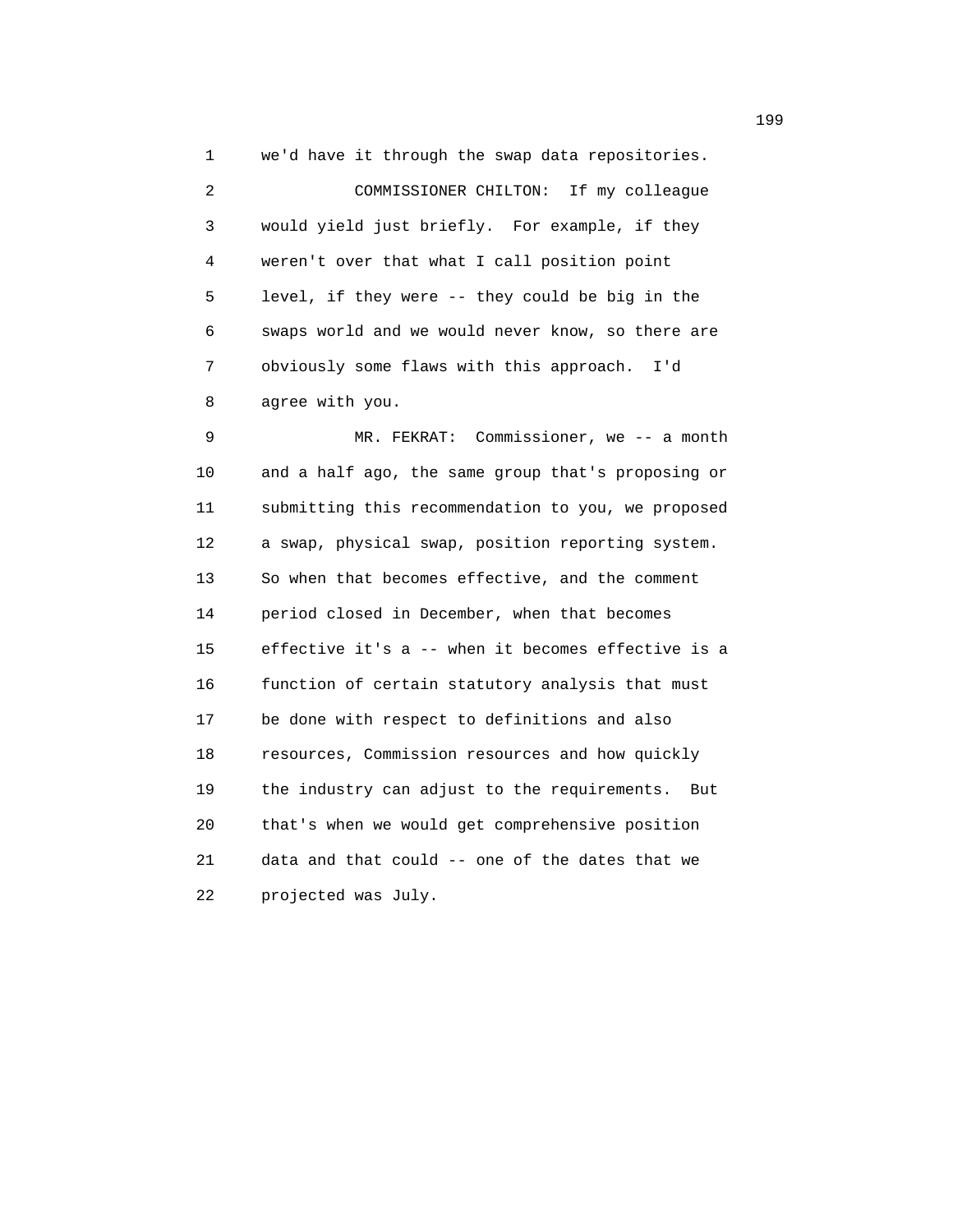1 COMMISSIONER SOMMERS: Thank you. I'm 2 going to move on to something that I alluded to in 3 my opening statement with regard to other market 4 participants and other ways that we could treat 5 classes of traders because I think that there's no 6 doubt that we have the authority to do that. And 7 it's been my hope all along that we would do some 8 sort of analysis in how position limits would 9 affect market makers, ETFs, commodity index funds. 10 And we haven't done that up until now. And this 11 is a very complex issue and whether or not you 12 think limits are necessary, whether you think 13 they're appropriate, whether or not we have the 14 data, there's a number of different of issues with 15 imposing position limits. But I think that this 16 is a whole other set of issues that we really have 17 yet to analyze and I guess I would ask as we go 18 through this phase approach, do we have any 19 intention of looking at different classes of 20 traders and how hard position limits would affect 21 market makers or ETFs or commodity index funds? 22 MR. SHERROD: Commissioner, as you know,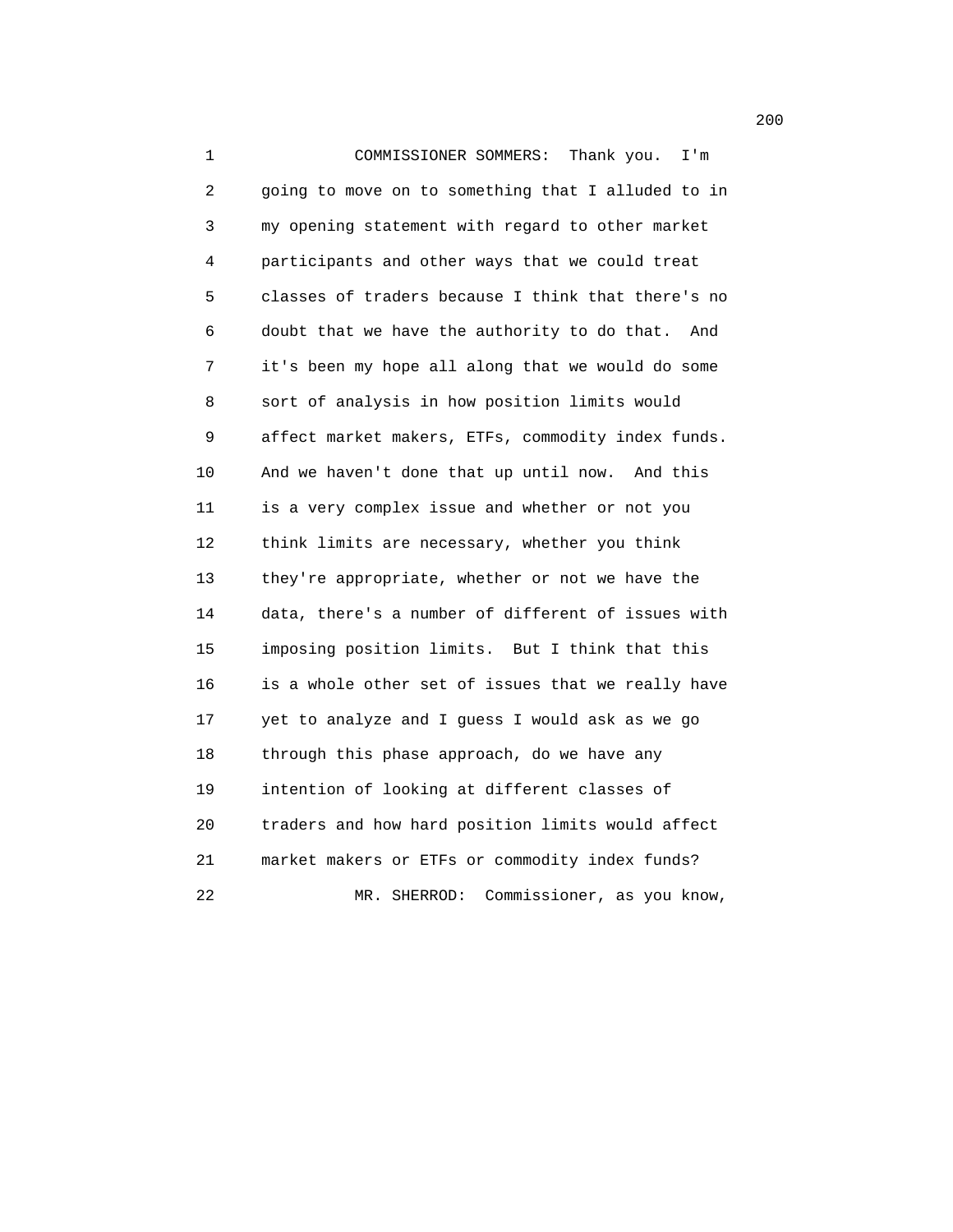1 market makers generally try to keep a relatively 2 flat book. So with respect to at least their 3 market-making position the levels of the limits in 4 all months and in individual months, using the 5 formula that we're suggesting, would establish 6 very high levels in which to address -- 7 COMMISSIONER SOMMERS: I understand 8 that, but it's my understand that limits apply 9 intraday as well, not just end of day. 10 MR. SHERROD: That's correct. So at a 11 level, for example, of 100,000 contracts or 12 higher, that's substantially higher than the 13 current positions of most traders in the markets 14 that we've looked at. So as we recommended to you 15 back earlier this year with the proposed levels 16 for the energy commodities, a limited number of 17 traders would be affected. And those traders that 18 would be have the ability to manage their 19 positions. They're large and sophisticated 20 traders. And they also would have a new bona fide 21 hedging definition that would allow them 22 additional flexibility to go beyond the limits to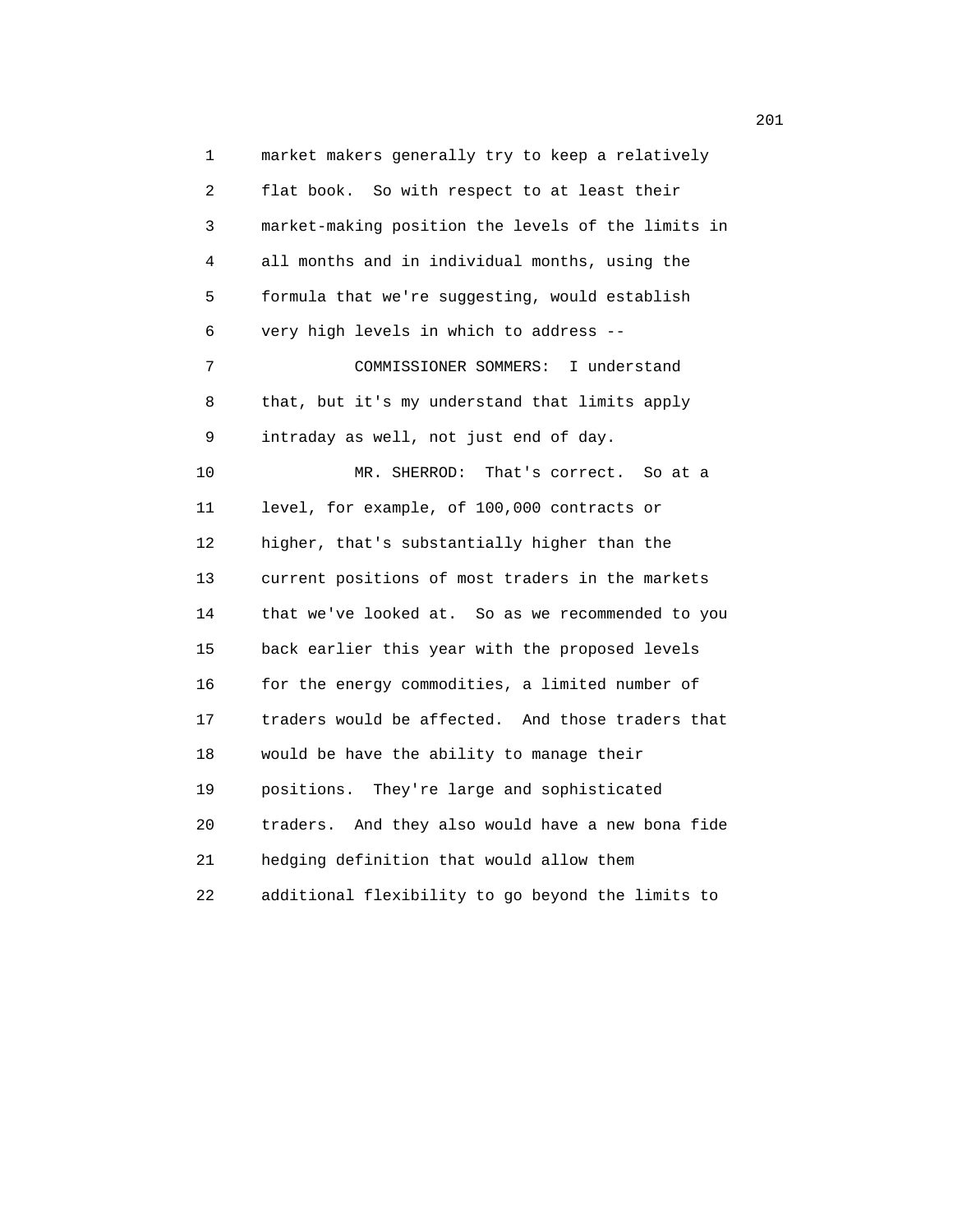1 the extent their swap counterparties were bona 2 fide hedgers themselves.

 3 COMMISSIONER SOMMERS: I guess that 4 confuses me a little bit. Because in the case of 5 either market makers or ETFs or commodity index 6 funds are they going to have commercial clients? 7 MR. SHERROD: Well, in terms of a market 8 maker if you mean a swap dealer, for example? 9 COMMISSIONER SOMMERS: Yeah, I mean a 10 swap dealer. 11 MR. SHERROD: You mean a futures 12 contract market maker? 13 COMMISSIONER SOMMERS: Yes. 14 MR. SHERROD: So the market makers on 15 the futures markets -- 16 COMMISSIONER SOMMERS: Liquidity 17 providers, whatever they call themselves. 18 MR. SHERROD: The liquidity providers, 19 the levels that we're proposing for all months and 20 individuals months are substantially higher than 21 our understanding of what a market maker would 22 ever have on a intraday basis, long or short,

202<sup>2</sup>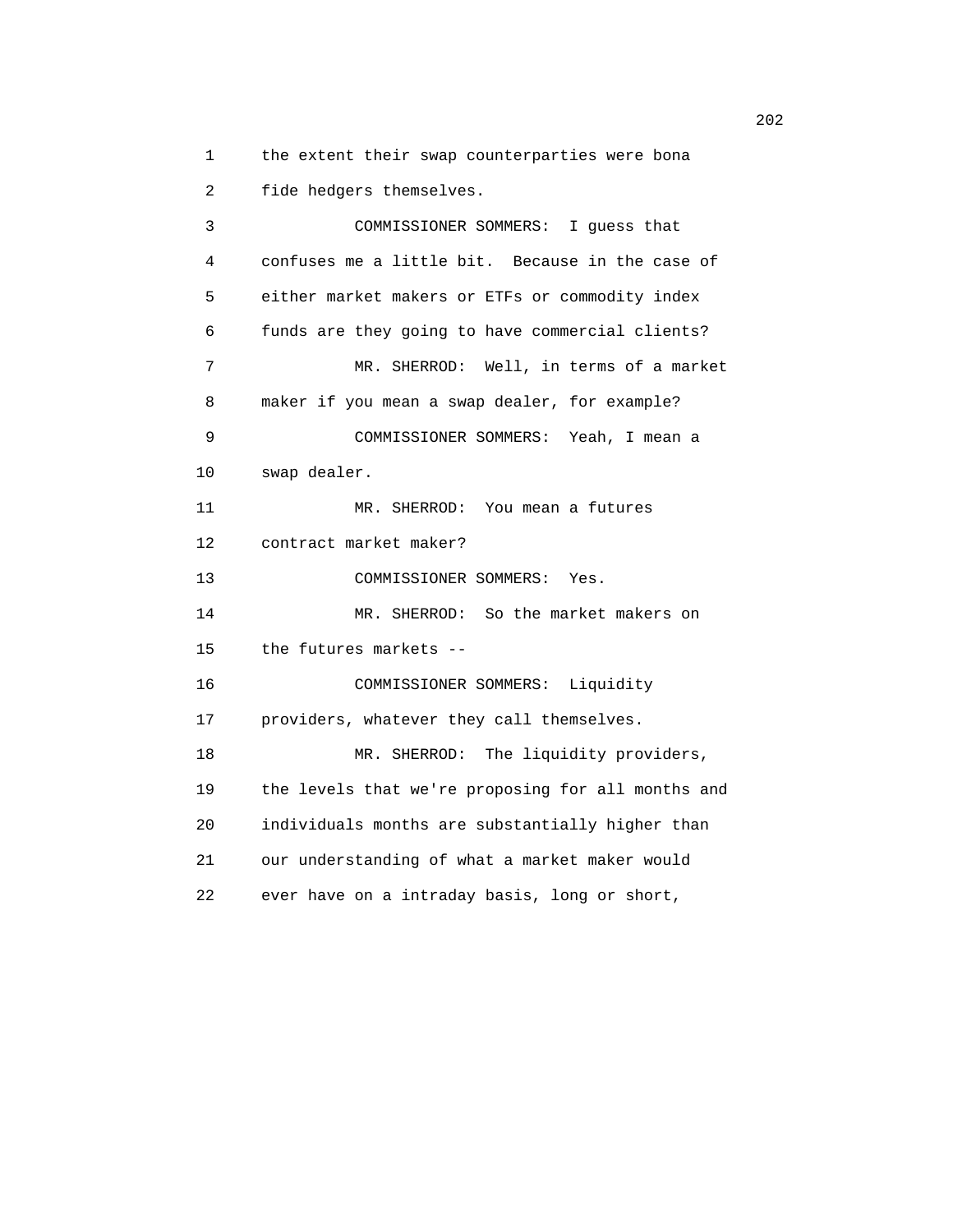1 during the day. The market makers that we've 2 reviewed typically, as I mentioned, they provide 3 liquidity intraday and they typically bring their 4 position to a balance at the end of the day. And 5 these levels are far beyond the needs for the 6 market makers.

 7 COMMISSIONER SOMMERS: Okay. So beyond 8 whether or not these would or would not affect 9 someone right now, do we have any intention of 10 classifying traders differently and how the 11 position limits may apply to them? 12 MR. SHERROD: Under the current proposal 13 the only distinction made between the traders 14 would be whether they qualify for a bona fide 15 hedging exemption or not. There isn't a further 16 distinction. 17 COMMISSIONER SOMMERS: It's a concern of

 18 mine and I guess I'm hopeful that as we move 19 forward in this area that that's something that 20 we'll look into. And I just have one 21 clarification on the class limits that you 22 described, if netting is allowed between classes.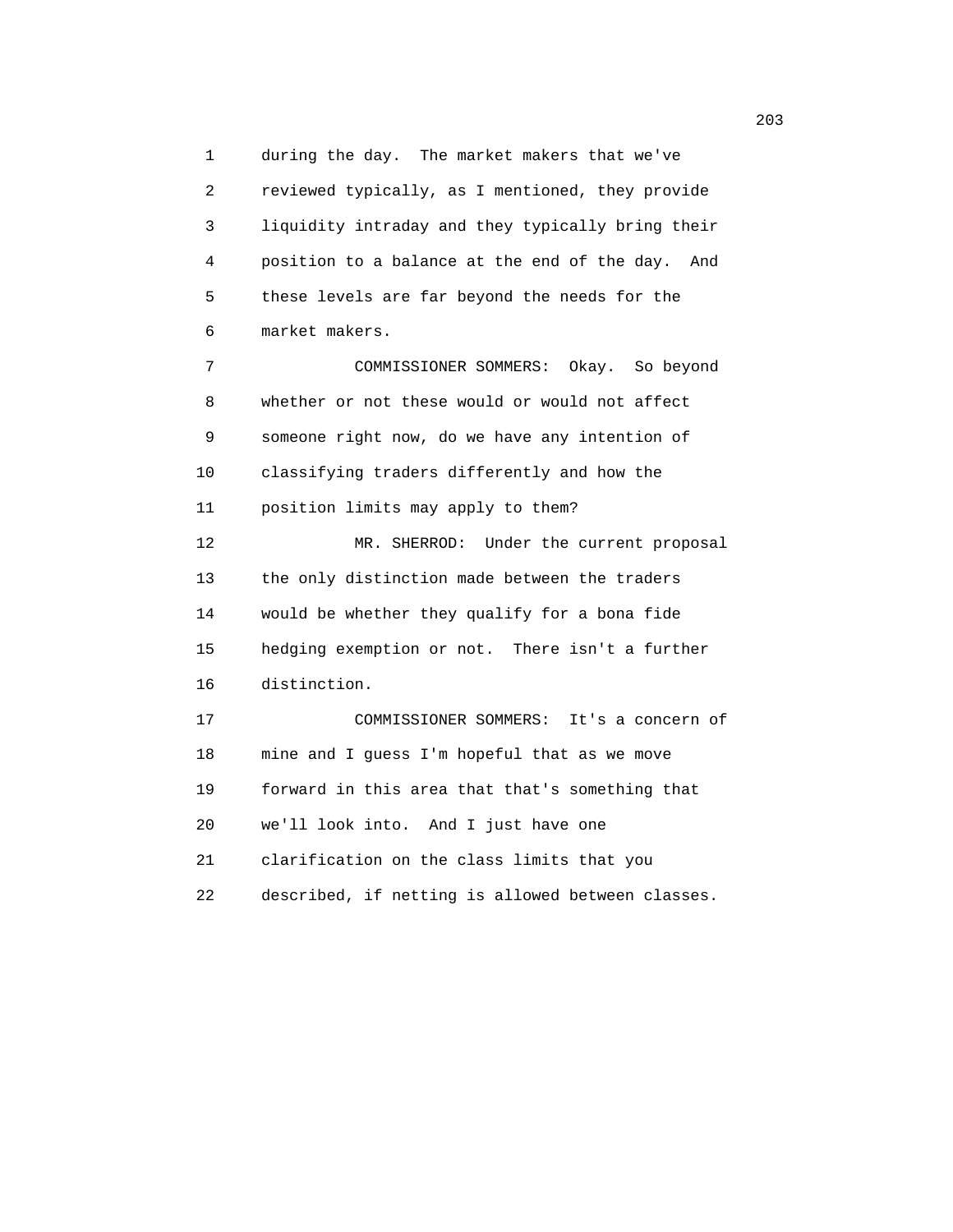1 MR. SHERROD: In the all-months limits, 2 for example, there are the futures contracts as a 3 class and the swaps as a class. To the extent a 4 trader is on opposite sides in the markets, that 5 would certainly reduce and they would be within 6 their aggregate limit. The aggregate limit would 7 add up the two positions of futures and swaps. 8 And to the extent the trader was on the same side 9 of the market they would have to comply with the 10 aggregate limit. So the trader would have 11 discretion if they would have been over the limit 12 to decide which venue, whether in futures or in 13 swaps, that they need to manage their position 14 down to maintain themselves within the aggregate 15 limit. 16 COMMISSIONER SOMMERS: Is that a no? 17 MR. SHERROD: I think that's a no. 18 COMMISSIONER SOMMERS: Thank you. 19 CHAIRMAN GENSLER: Thank you, 20 Commissioner Sommers, for chairing the meeting for 21 a few moments and asking questions. 22 Commissioner Chilton?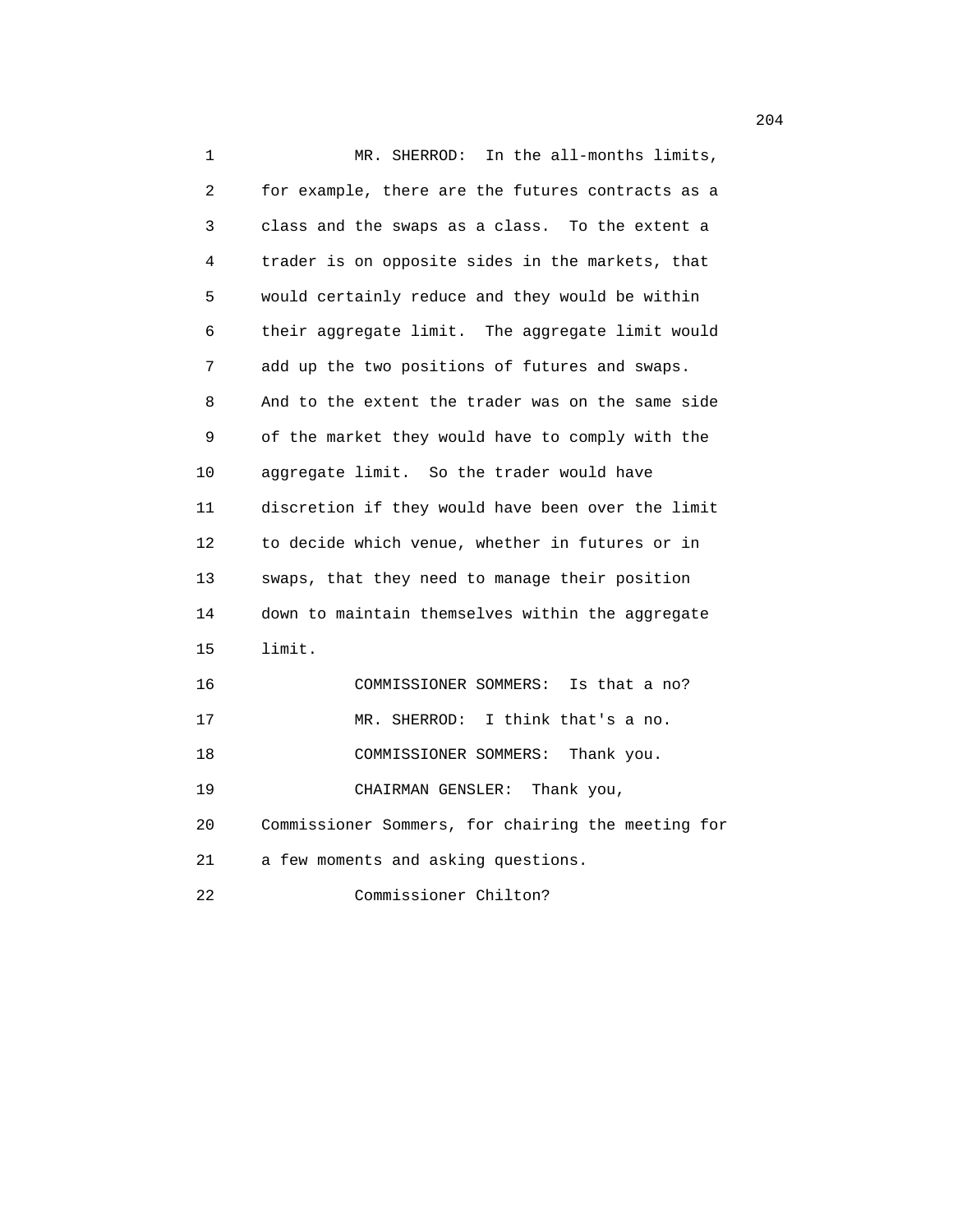1 COMMISSIONER CHILTON: Thanks, Mr. 2 Chairman. Thanks, everybody, for their hard work. 3 I want to particularly commend a guy who I think 4 is one of the better staffers at the CFTC and 5 that's Steve Sherrod, who has been fighting a cold 6 as many have this last week, but comes up with 7 some really creative and good ideas, and you're a 8 great public servant.

 9 Okay. I appreciate that the chairman 10 moved forward on this sort of concept of getting 11 some -- more information when traders go over this 12 level. And I talked a little bit about this to 13 Americans for Financial Responsibility on Tuesday, 14 and we spoke about it more at the hearing on the 15 Hill yesterday, this thing that I've called a 16 position point proposal. But we're not all the 17 way where I think we need to be, but I'm not sure 18 that it takes anything more than confirming a lot 19 of what you all do already. And it may take a 20 direction by the staff or by the chairman, or it 21 may take a direction by the commissioners. So 22 let's go through it, shall we?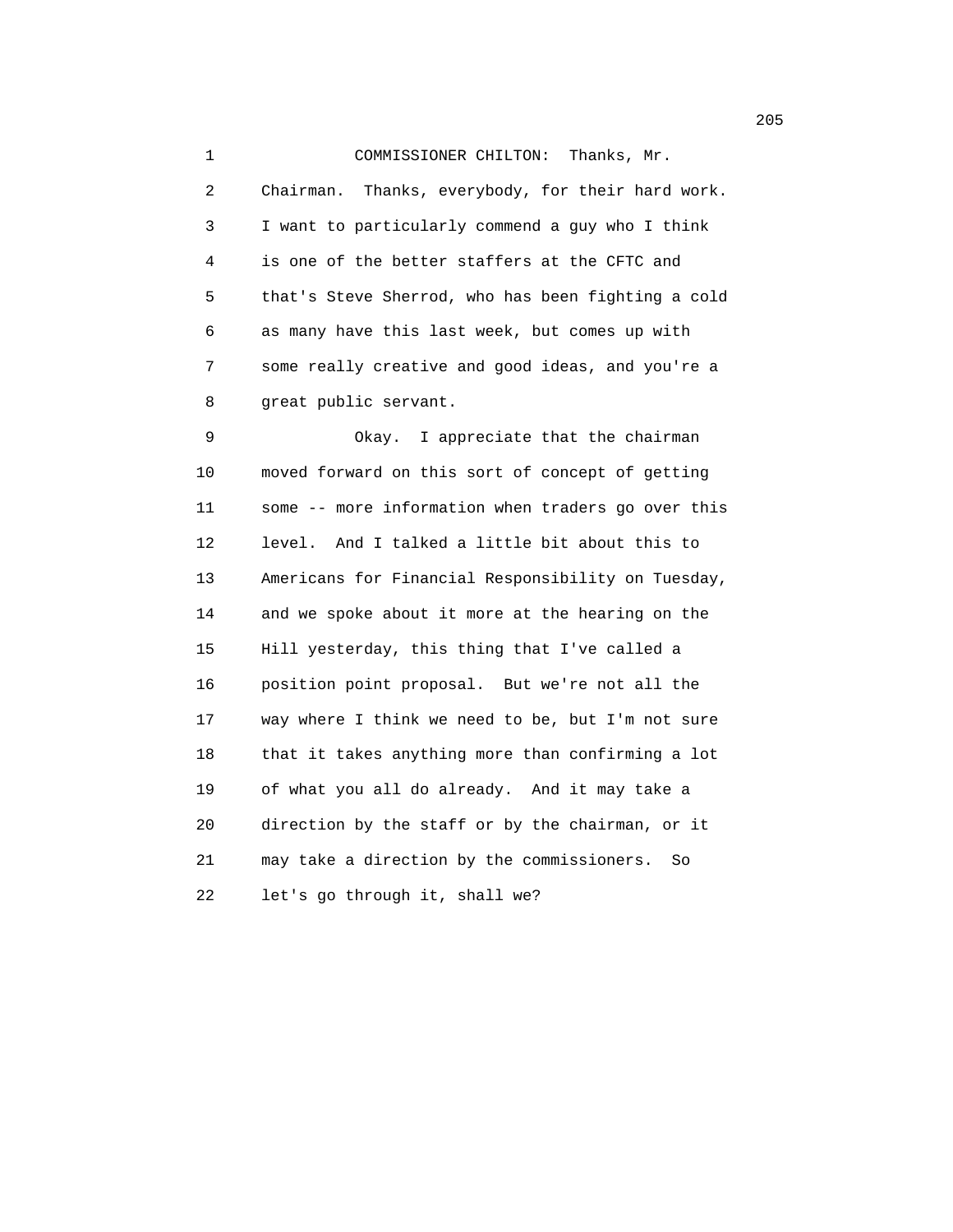1 All right. So -- and let me ask Mr. 2 Sherrod, since I gave him such nice compliments, 3 maybe you'd give me positive answers here. Not 4 that Mr. Shilts isn't also great. 5 So if a trader gets above this level, 6 what we call 10 and 2.5, 10 percent of the first 7 25,000 contracts have open interest and 2.5 8 percent of the contracts thereafter, which, by the 9 way, for folks listening, that was in our energy 10 proposal, it is in the proposal on position limits 11 that we're considering right now. We're in a 12 little cul-de-sac here talking about this proposal 13 that I have. It's just a little cul-de-sac. It's 14 not part of the rulemaking. 15 So that level, Mr. Sherrod, would that 16 be an easy thing for the Division of Market 17 Oversight to sense, to know when a trader goes 18 above that level? I mean, Commissioner Sommers 19 talked about how we do some of this stuff already. 20 MR. SHERROD: Well, as you're well 21 aware, the Commission's large trader reporting 22 system identifies traders at a very low level.

<u>206</u> 206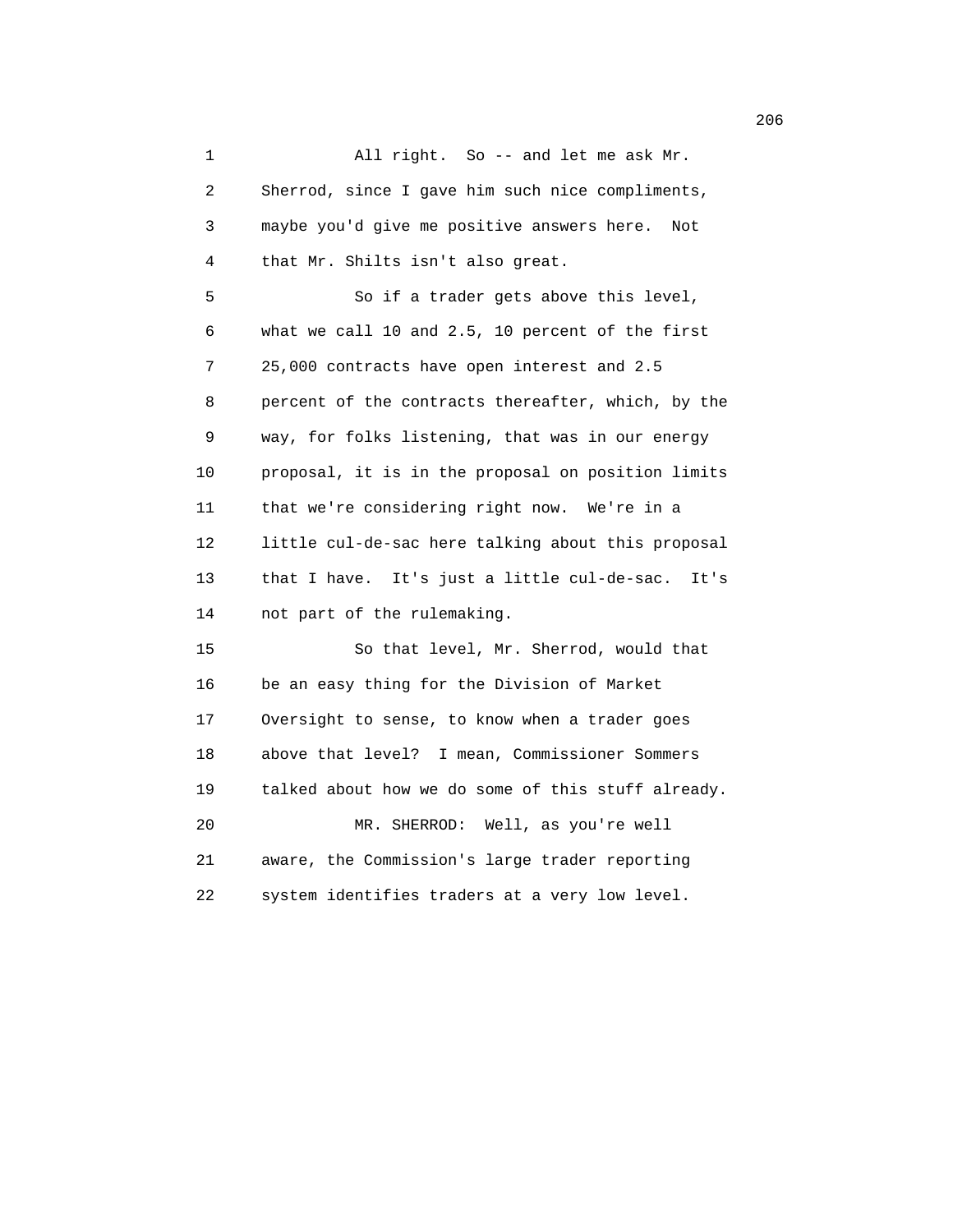## 1 COMMISSIONER CHILTON: Yes.

 2 MR. SHERROD: And as you heard from us 3 in numerous surveillance briefings we identify for 4 you the specific names of all the large traders in 5 the markets when we have a particular market that 6 we're focusing on, so that's relatively easy to 7 do.

 8 COMMISSIONER CHILTON: Okay. Now, it's 9 one thing to say we can identify it. Then what do 10 we do? Mr. Shilts said that -- in your colloquy 11 with the chairman, said that you were instructed 12 to get additional information. You mentioned that 13 there was something other than our 18.05. That's 14 Section 18.05 authority, which is our special call 15 authority to obtain other information, swaps 16 information. And the reason we have that 17 authority -- correct me if I'm wrong, Mr. 18 Berkovitz -- is because those could impact the 19 regulated exchange which we oversee. So that's 20 the 18.05 authority. 21 But they also said that we could go

22 about obtaining this information in a more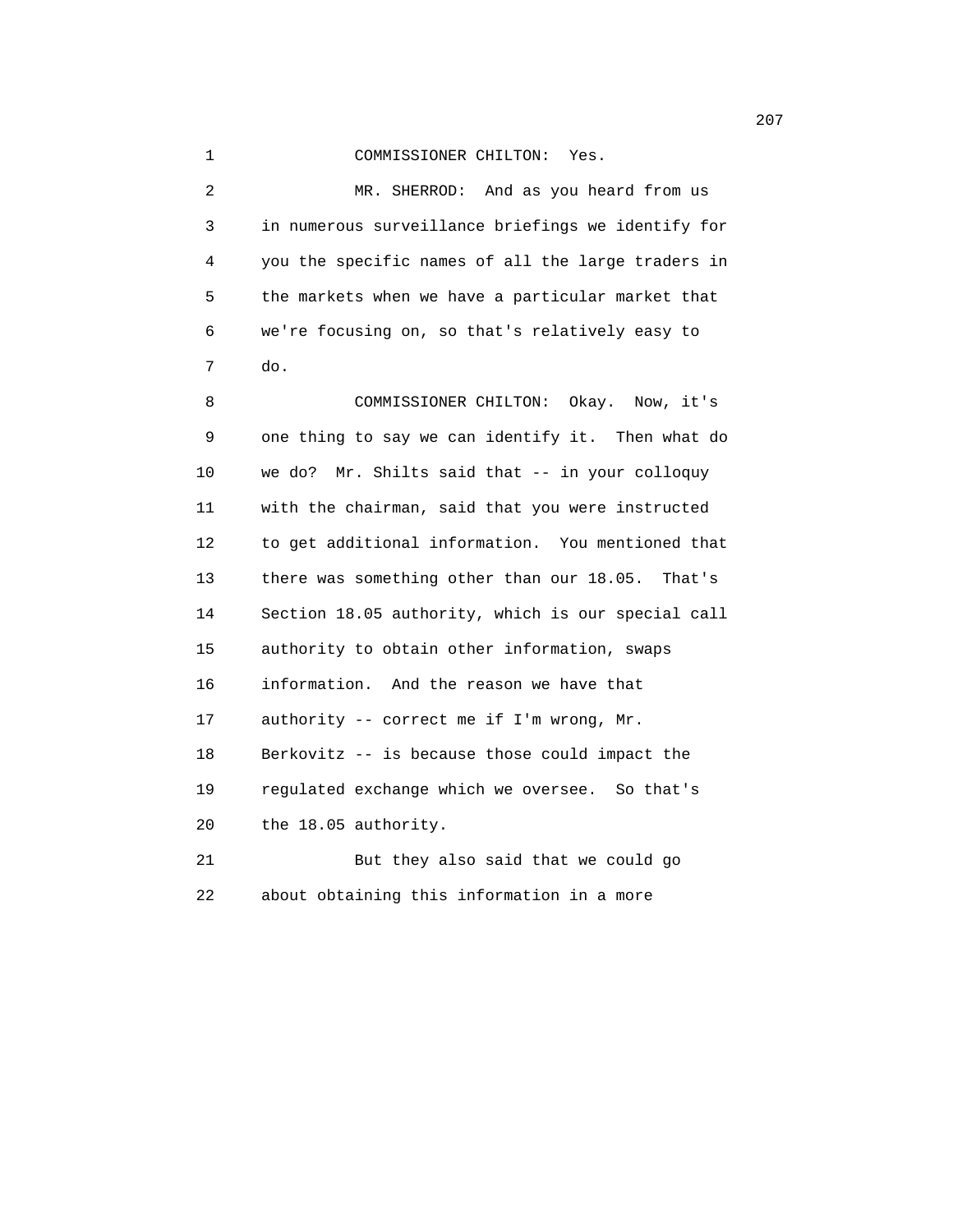1 informal fashion, and I accept that. But what I'd 2 like to be clear on -- and perhaps maybe even the 3 chairman can clarify -- is that once a trader goes 4 over this level, the 10, 2.5 level, absent bona 5 fide hedgers -- and these are folks that have an 6 underlying interest in a physical commodity; we 7 understand that they may be (inaudible) -- but 8 absent that, that you will obtain this information 9 either through a special call or through the 10 informal basis. So you will get that information. 11 And this may be exactly what the chairman was 12 asking, I just want to -- or instructing. 13 CHAIRMAN GENSLER: I think it was. 14 COMMISSIONER CHILTON: Okay. 15 MR. SHILTS: Yes, that's my 16 understanding. 17 COMMISSIONER CHILTON: Okay. That's all 18 our understanding now, great. Okay. 19 Now, now they're over the level and 20 they're over this position point level. And then 21 the question is what do you do about it? You 22 obtain all this information and then you make a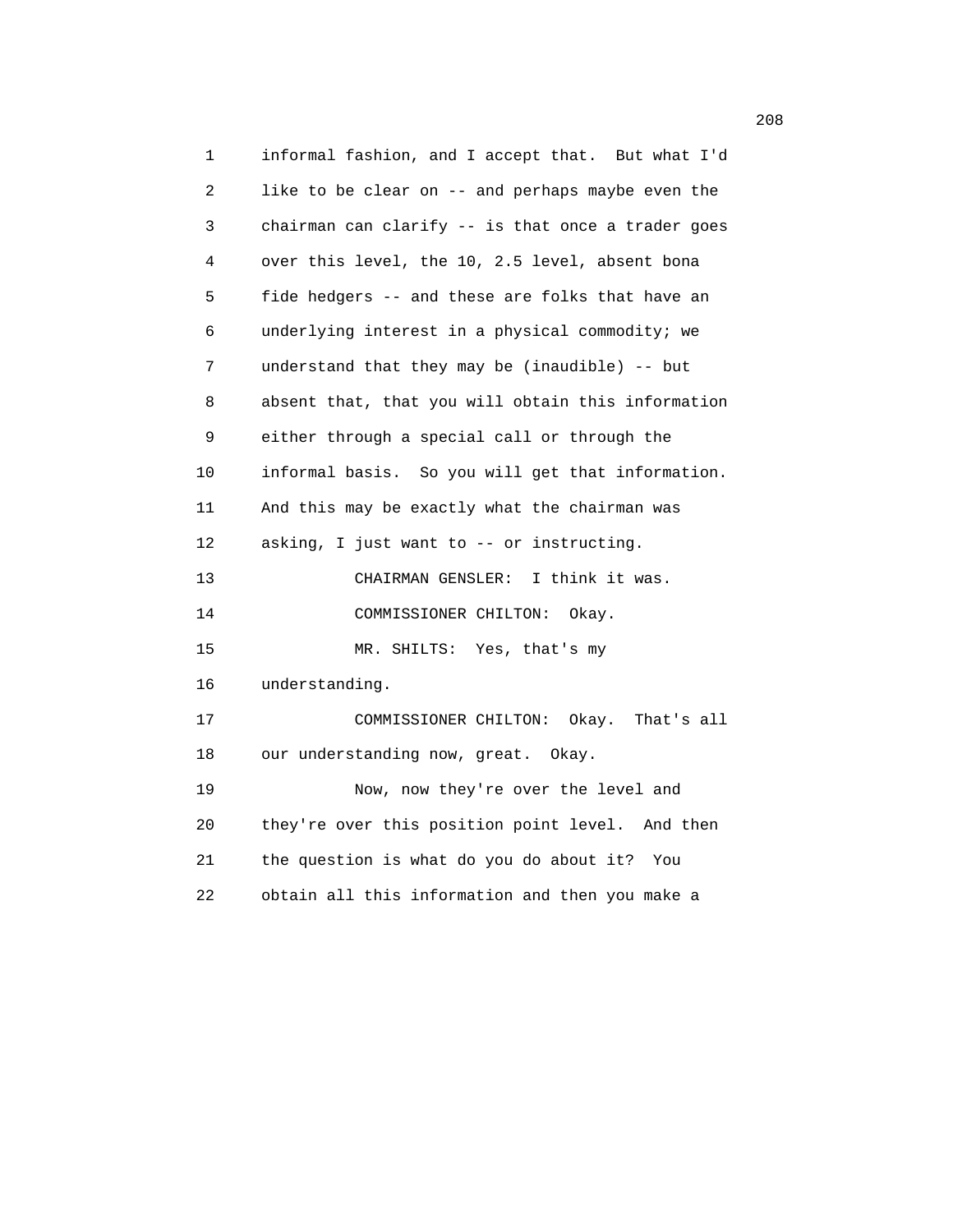1 determination about the aggregate net position of 2 those traders. So say they're the 10, 2.5. 3 They've hit this position point level, but then 4 when we look at their swaps and come to think 5 they've got lots and lots of the same positions 6 and they're way over, that's one possible 7 scenario. 8 The other is we looked at their 9 positions and their hedge and actually they're way 10 under that level. In which case I would imagine 11 you'd say, oh, no harm, no foul. Interesting, 12 glad we looked at it, part of our market oversight 13 we do. When they come up again maybe we'll flag 14 it again, but no harm, no foul. 15 If they are in the other circumstance, 16 net above that position point level -- and we have 17 seen traders who are far above that sort of level. 18 We've seen 20, 30 percent in net gas and crude. 19 We've seen roughly 35 percent in silver. So we've 20 seen large, large -- I mean, far above this 10,

 21 2.5 level. So if they are above this level, there 22 are certain steps that the agency -- I'll try to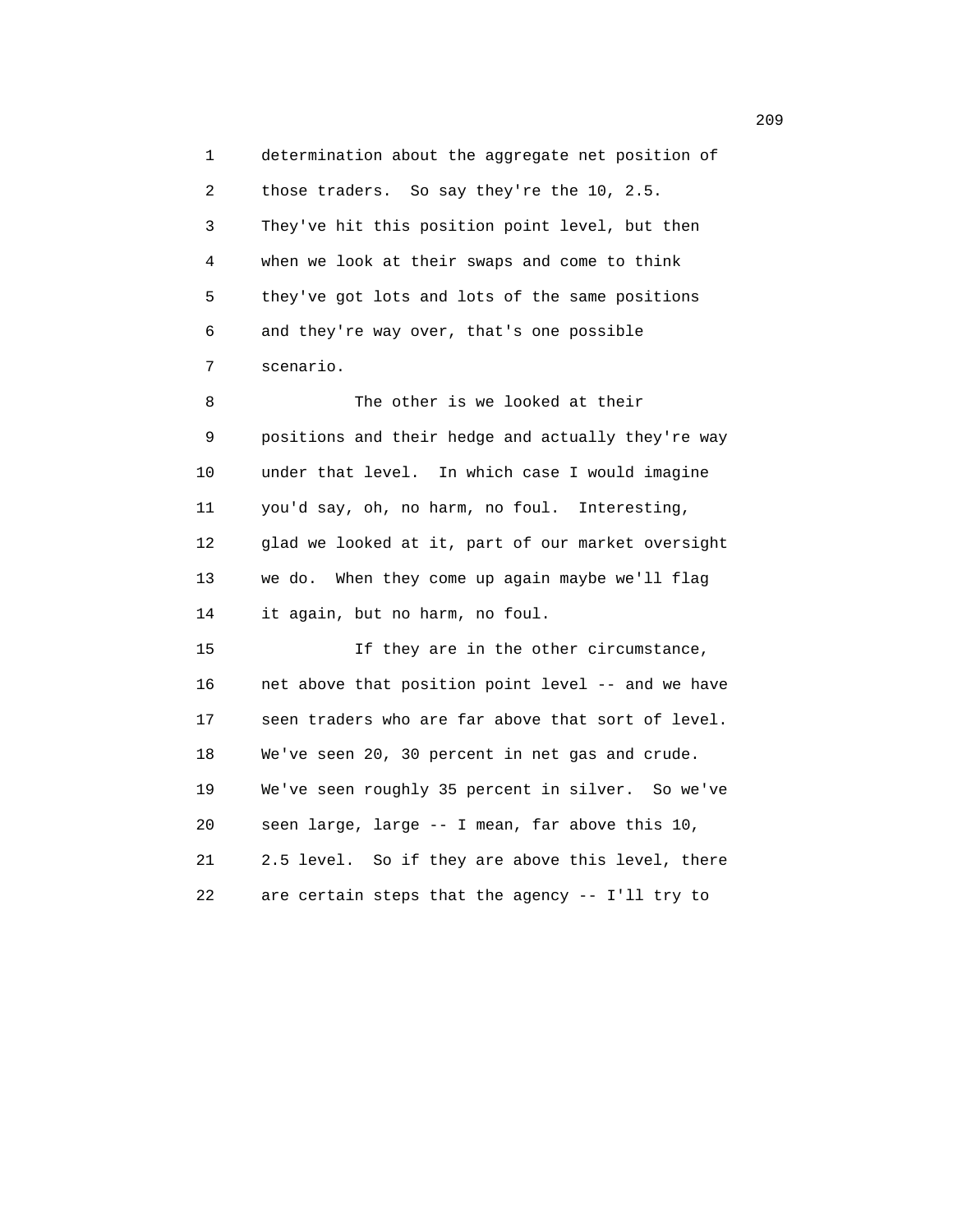1 say this carefully -- that the agency may take if 2 they deem it appropriate to get the trader down. 3 We can jawbone them. We can take a vote to do 4 something else. There are all sorts of things 5 that the Commission can do, and one of them is 6 working with the exchange, in order to get these 7 traders down.

 8 Look, this isn't mandatory position 9 limits where it's, you know, the law of the land. 10 This is a far cry from that. But we currently 11 have -- we've used these things before, you've 12 suggested that we use them. So we have the 13 ability, if we deem it appropriate, to ask the 14 trader to reduce below that position point level. 15 Is that correct, Mr. Sherrod?

 16 MR. SHERROD: I need to be very careful 17 in how I answer. As you described as has been our 18 practice, we work closely with the exchanges. We 19 are familiar with the large traders. Our 20 surveillance economists are in frequent discussion 21 with the traders of the purposes of their large 22 positions as are the regulatory staff at the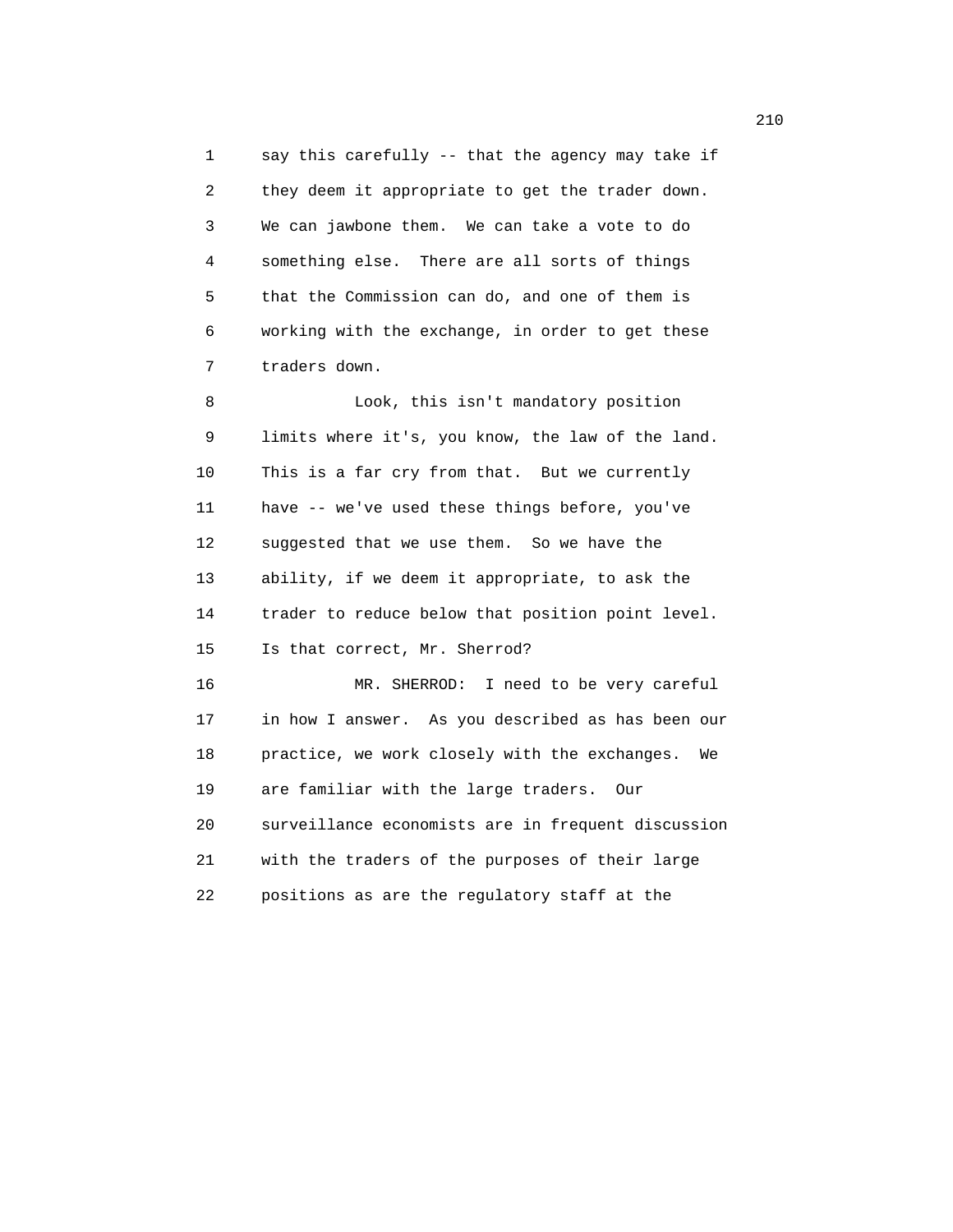1 exchanges. So we know the large traders. We 2 typically know the very largest traders, what 3 their intentions are.

 4 As you've also described, our concerns 5 are less if we understand the larger traders in 6 position accountability regimes are managing their 7 commercial risk in either the cash or other 8 derivative markets. The exchanges have the 9 authority under position accountability. Once a 10 trader has exceeded that level, the trader has 11 given the exchange their automatic consent when so 12 ordered by the exchange to either stand still and 13 not increase further or to reduce. So one of the 14 things that we would do with the information about 15 a large trader that we had concern with and we do 16 this now is talk to the exchange, and the exchange 17 has an interest in keeping orderly markets. So 18 the exchanges have exercised their authority in 19 the past to ask traders to stand still. 20 COMMISSIONER CHILTON: Okay, I gotcha.

 21 Now, we work with the exchanges. They're 22 self-regulatory organizations, and I'm not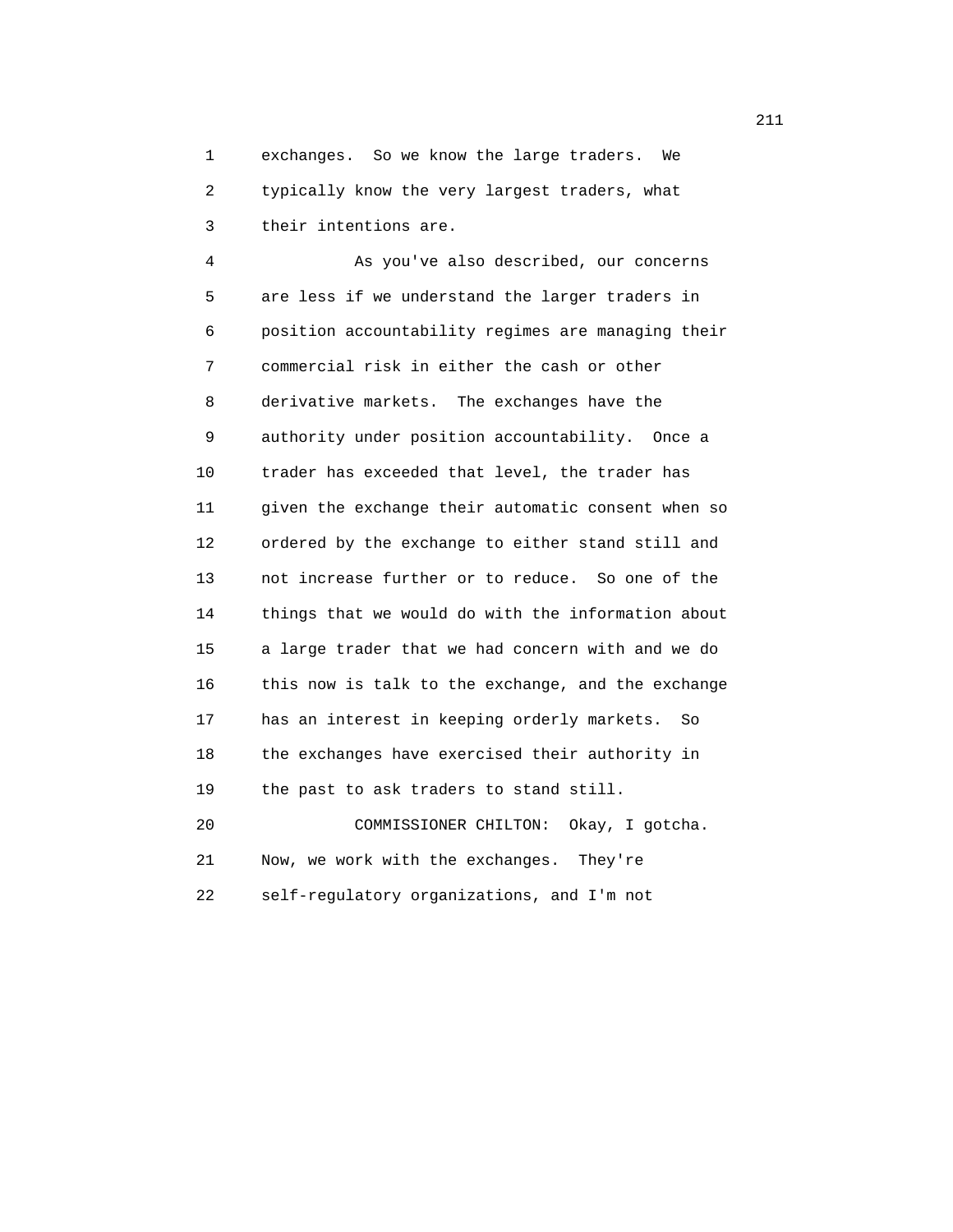1 suggesting they don't do a good job. They've got 2 a different motive than we do. They've got profit 3 also in their motive. There's nothing wrong with 4 that. Profit's a good thing, the American way. 5 That's not our job. We don't want to ruin 6 businesses. We don't want to do anything that's 7 harmful. We want to be careful, not act hasty, 8 but ours is making sure these are efficient, 9 effective markets to avoid fraud, abuse, and 10 manipulation.

 11 So, for example, when we had the metals 12 hearing, Tom LaSala with CME touted these great 13 accountability levels and how they had looked, I 14 believe the number was at 29 different -- 15 abrogations is too strong a word, but times in 16 which traders had gone above these accountability 17 levels, which are (inaudible) voluntary and they 18 serve as sort of triggers to look at. And what 19 they said was: And in these 29 instances we asked 20 the trader to either maintain or reduce their 21 position. And boy, that sounded strong. 22 Twenty-nine times they asked them to maintain or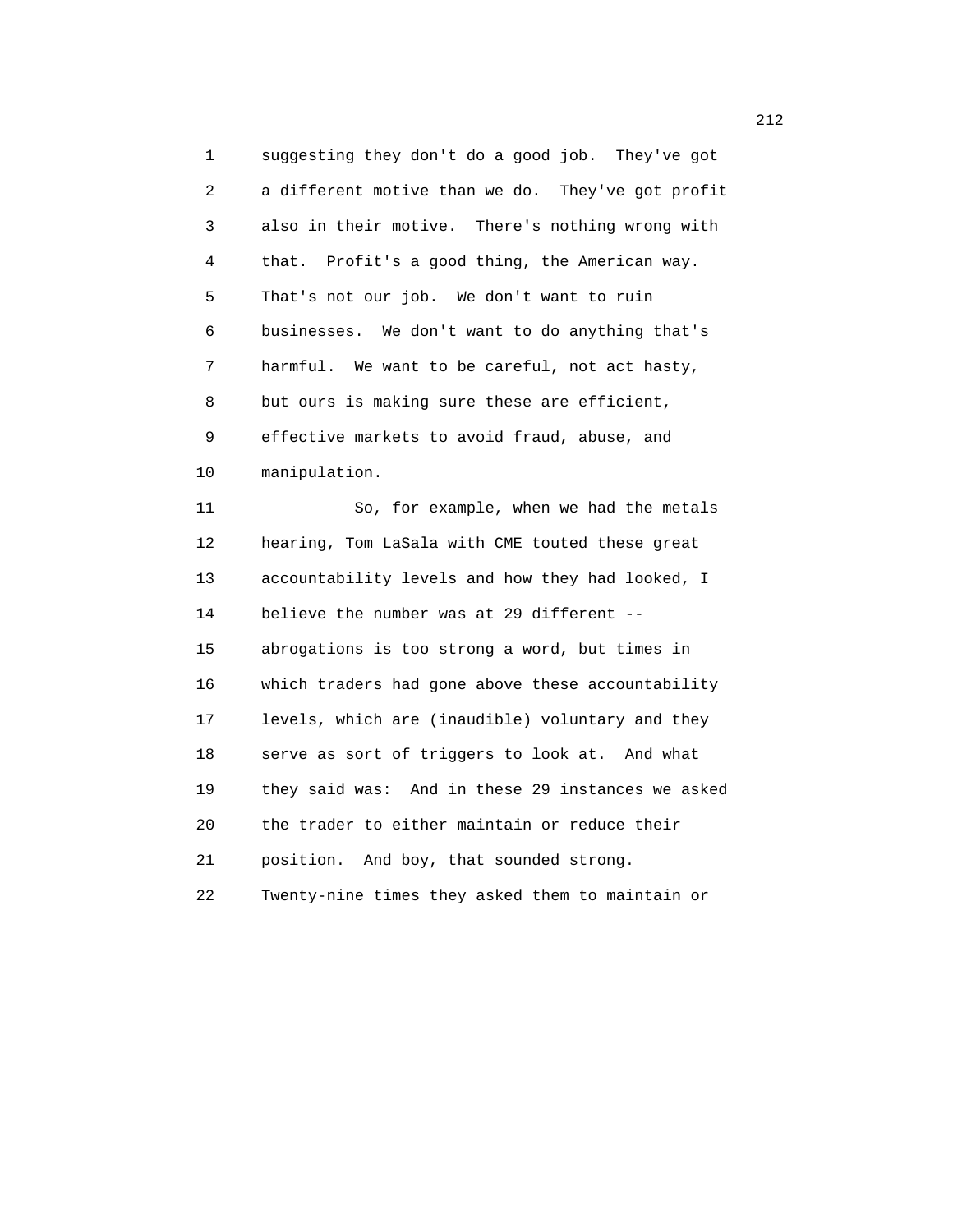1 reduce.

| 2  | And I asked the question, well, of those           |
|----|----------------------------------------------------|
| 3  | 29 times how many times was it to reduce your      |
| 4  | position? I know, but, Mr. Sherrod, do you recall  |
| 5  | how many times of the 29 they asked them to reduce |
| 6  | those positions? The answer is zero, never, not    |
| 7  | once.                                              |
| 8  | So these great accountability levels               |
| 9  | ain't so great. They may serve some important      |
| 10 | purpose, but they're hardly mandatory position     |
| 11 | limits and they're hardly position points that I'm |
| 12 | talking about, that once you get that above a      |
| 13 | certain level, we seek the additional information, |
| 14 | we figure out what the net aggregate is. There     |
| 15 | are things that we can do above and beyond the     |
| 16 | SRO, above and beyond the exchange.                |
| 17 | Now, those things -- and I know that Mr.           |
| 18 | Berkovitz and the other attorneys in the room      |
| 19 | start getting very nervous when I'm talking about  |
| 20 | these things. I am not committing to anything.     |
| 21 | All I'm saying is we have additional authorities   |
| 22 | that, if we chose -- if three of the five of us    |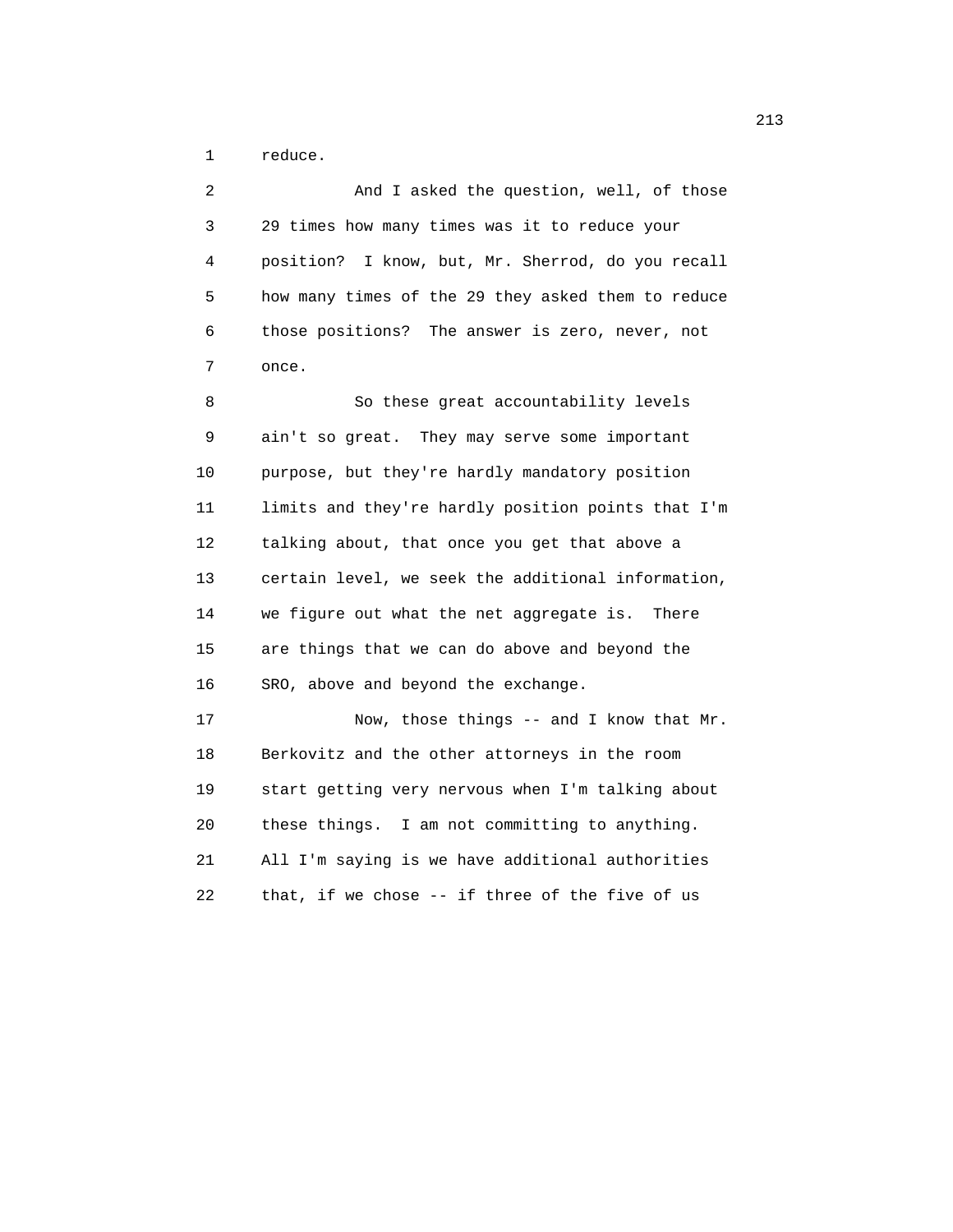1 chose -- we could institute an order to reduce 2 that trader's position if we thought it was a 3 problem in the market. 4 Mr. Berkovitz, I don't want to get you 5 too down the road this rabbit hole, so I'm looking 6 for a yes, Commissioner, there are additional 7 authorities. And you don't have to explain them. 8 But is it correct that we have additional 9 authorities, that if the Commission acted we could 10 use to order a trader to get below a certain 11 position? 12 MR. BERKOVITZ: There are authorities in 13 the act -- 14 COMMISSIONER CHILTON: That we could 15 use? 16 MR. BERKOVITZ: -- to enable the 17 Commission to take action in specified 18 circumstances to have a -- 19 COMMISSIONER CHILTON: I'll accept yes. 20 Okay. So, there we are. (Laughter) 21 We have this authority. We could do it. 22 Those three could do it. Us three could do it.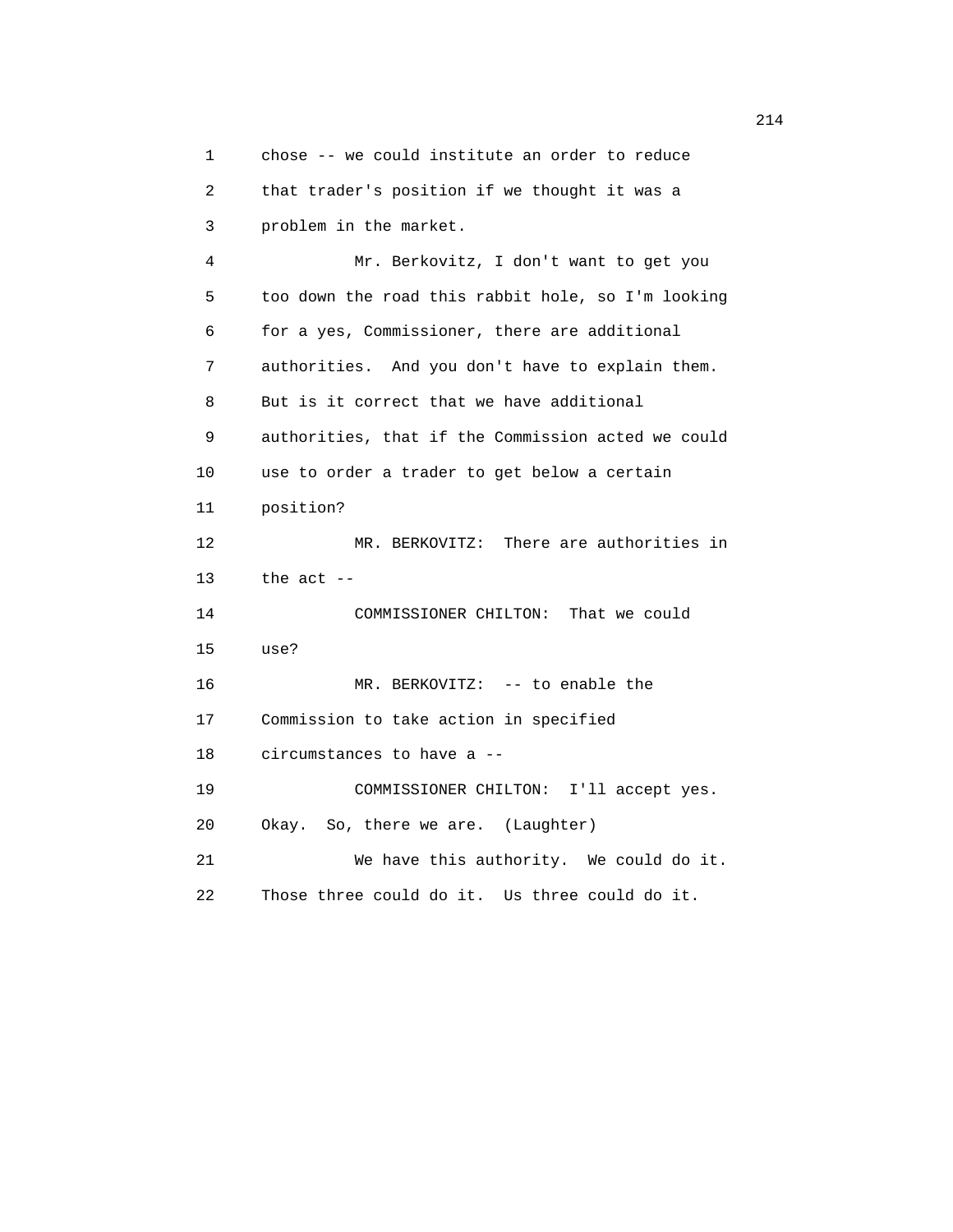1 Three of us could do it. It's our job, no profit 2 motive. We're trying to do the right thing. We 3 may agree or disagree. Okay.

 4 So, this actually, this little colloquy 5 thing -- and then we'll get back to the real rule 6 -- is sort of an important deal. Because what it 7 says is one of the goals that Mr. Berkovitz 8 expressed in the law is to deal with excessive 9 speculation. And the overall goal in the 10 Commodity Exchange Act, as you talked about with 11 regard to findings, is to prevent and deter fraud, 12 abuse, and manipulation. So we have the ability 13 to use the tools that we have now, using this 14 position point proposal where we see a level which 15 is the same level that would be in the proposal, 16 and then -- and people could sort of get used to 17 it -- maybe it's not going to be in the final 18 proposal, maybe the number will change, but they 19 could get used to this -- and that will add a 20 heightened level of oversight. These people would 21 be -- these traders that go over that level would 22 be on our radar screen. We essentially flag them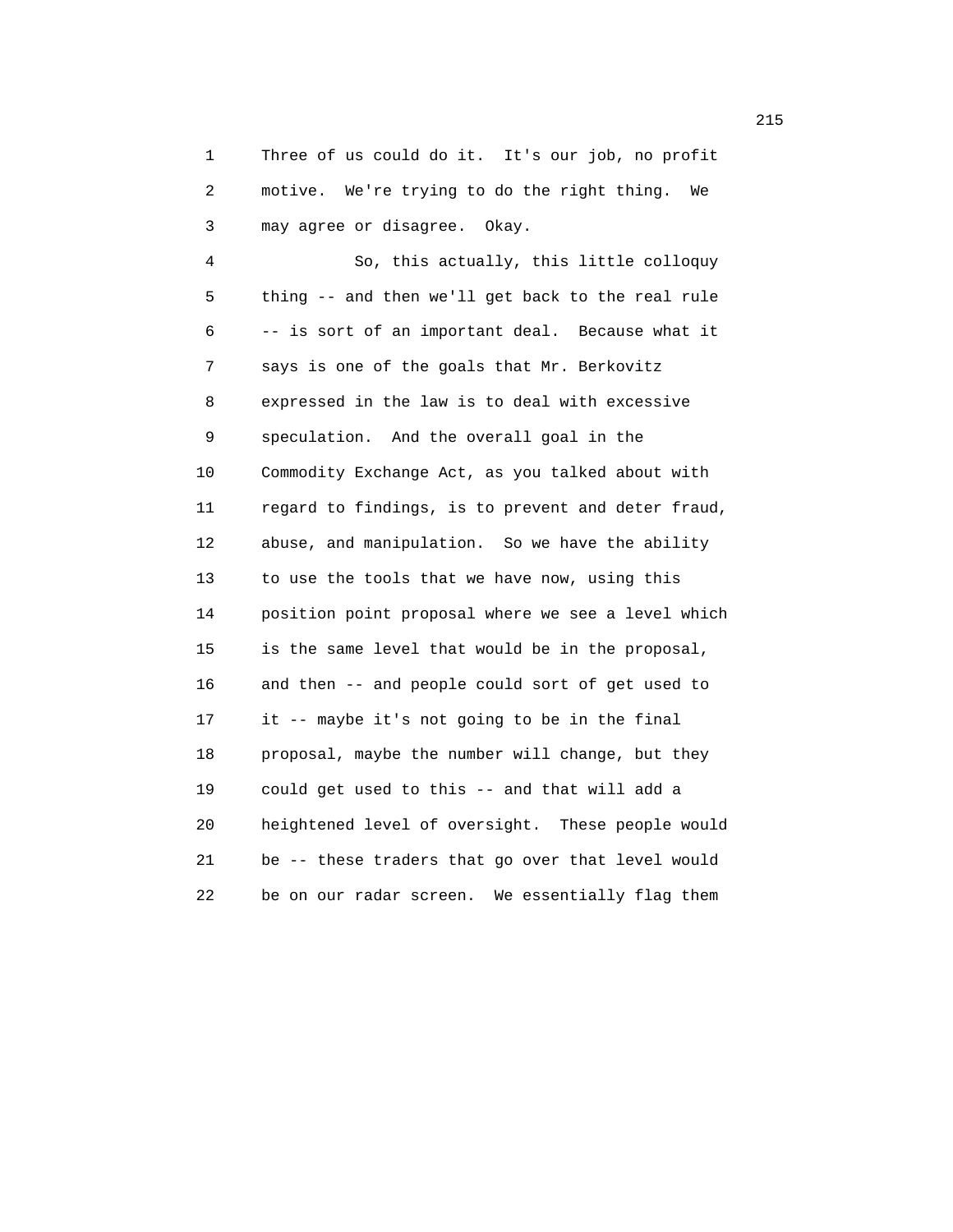1 and they'd be on, you know, sort of a watch list. 2 I know that may be stronger than you all would 3 like to say, but, in essence, Mr. Sherrod, is that 4 correct? 5 MR. SHERROD: Well, I don't think I'd 6 describe it as a watch list like a credit rating 7 agency watch list. 8 COMMISSIONER CHILTON: Right. 9 MR. SHERROD: But it's something that we 10 do. 11 COMMISSIONER CHILTON: Like TSA maybe. 12 MR. SHERROD: It's something that we do 13 all the time. We watch the large traders and we 14 shine a light on them and we let them know that 15 we're here. 16 COMMISSIONER CHILTON: Okay. All right. 17 Well, thank you very much and I'll stop. I do 18 have other questions separately from this, but I 19 think that's helpful. I appreciate -- and I want 20 to make sure, Mr. Chairman, I think you asked -- 21 and, again, I just want to make sure -- that 22 monthly the staff will come to us as part of our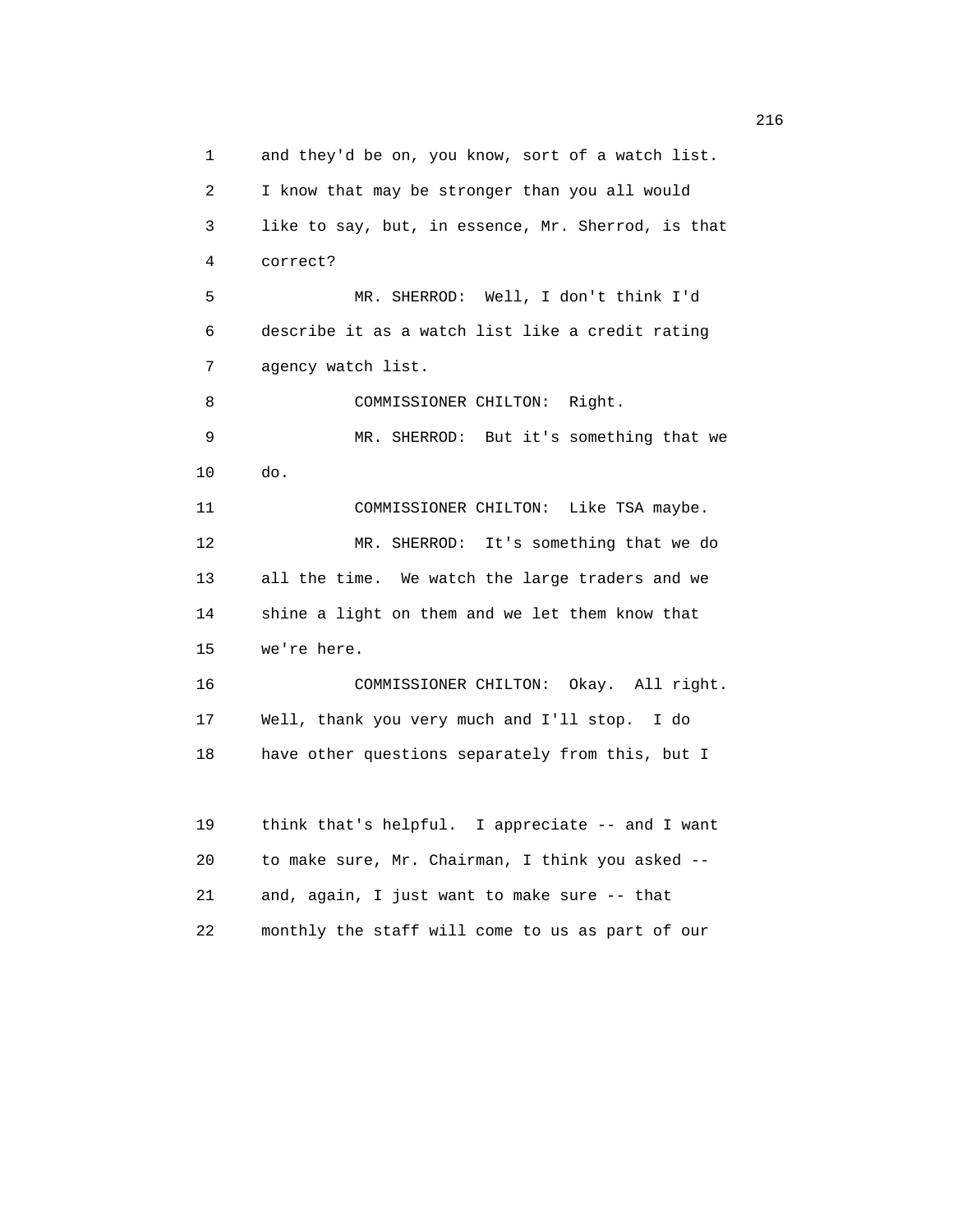1 surveillance meeting and they will tell us about 2 traders that go above this level. And if there is 3 an action plan that we need to take or staff 4 needed to take, you'll give us a recommendation on 5 that. So this isn't just some little thing that 6 you may or may not do if you get around to it. 7 This is a proactive responsibility on your 8 division, and I think that's what the chairman's 9 (inaudible), to come to us and make sure we know 10 what's happening. We're the people that have 11 these things on our wall. 12 CHAIRMAN GENSLER: Could I, Commissioner 13 Chilton? 14 COMMISSIONER CHILTON: Absolutely. 15 CHAIRMAN GENSLER: I have such respect 16 for the staff. They have terrific -- and I don't 17 know whether it's because they like me, they're 18 afraid, or whatever, but they're always delivering 19 when I ask them to do something. I mean, they're 20 just -- I think mostly they're just pros. 21 COMMISSIONER CHILTON: Well, I was -- 22 CHAIRMAN GENSLER: And so they're just

217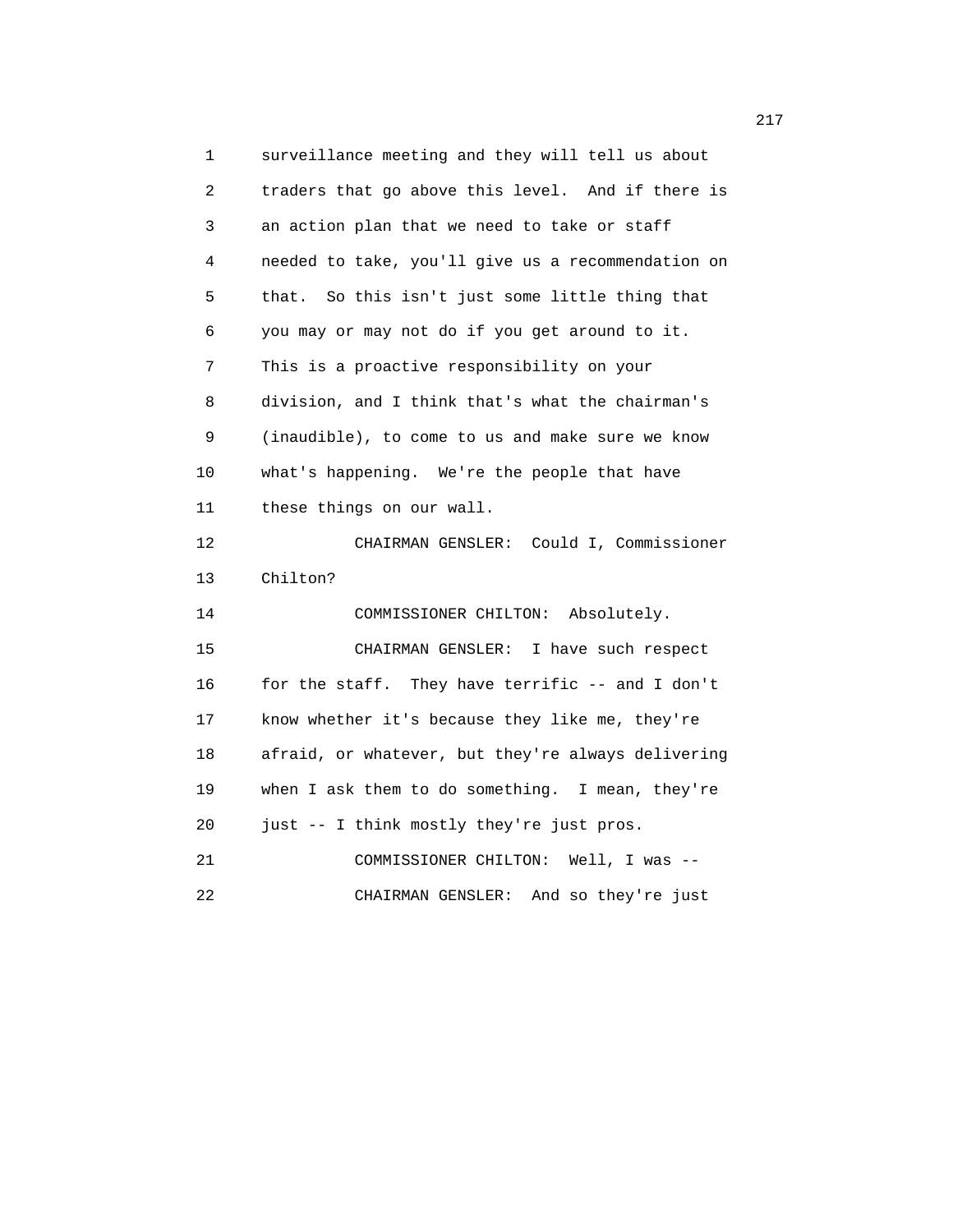1 terrific. So, I mean --

| 2  | COMMISSIONER CHILTON:<br>You know,                   |
|----|------------------------------------------------------|
| 3  | Commissioner O'Malia, Mr. Chairman, said something   |
| 4  | that I take as a real honor a couple weeks ago.      |
| 5  | For better or worse, he said he was inspired by      |
| 6  | something I'd done. And I'm inspired, and he's       |
| 7  | not going to like this at all, I'm inspired by       |
| 8  | Ananda Radhakrishnan who said, you know,             |
| 9  | essentially, you know, he's a firm police officer,   |
| 10 | a detective, and better to have it down clearly      |
| 11 | what we're going to do. He'd rather have the         |
| 12 | Remember Reagan? Trust but verify, so.<br>rules.     |
| 13 | CHAIRMAN GENSLER: No, I understand.                  |
| 14 | But this is a terrific group of individuals. And     |
| 15 | what I think we have is we have a $30+$ year history |
| 16 | of having surveillance meetings on Fridays, all in   |
| 17 | the Federal Register. And what I've asked staff      |
| 18 | to do is to make sure that we stay apprised of       |
| 19 | these parties that might be over. I say "might be    |
| 20 | over" 10 and 2-1/2 because we haven't set            |
| 21 | numerical limits yet, so it's just formula, and,     |
| 22 | of course, to make any recommendations they would    |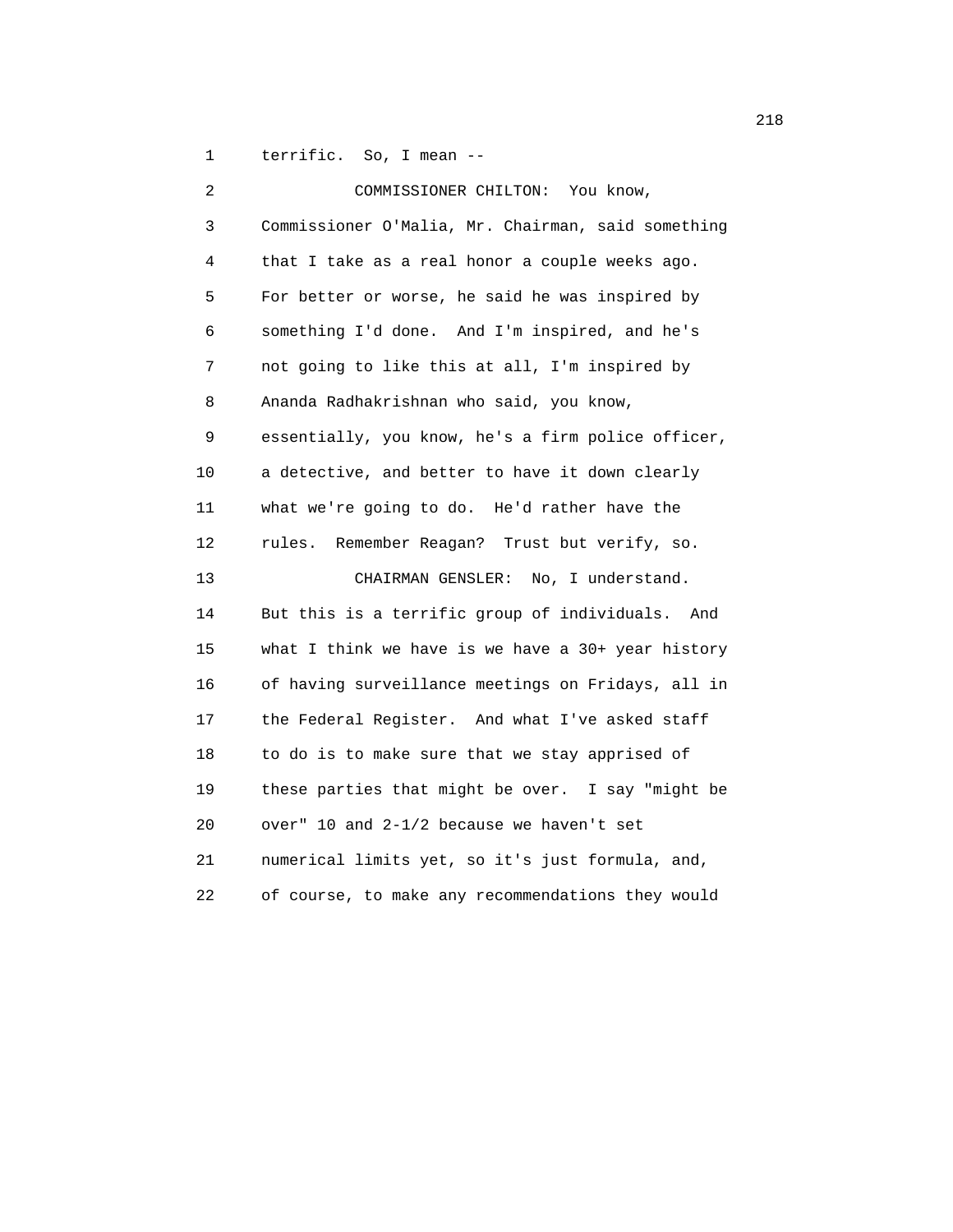1 make to us. And I think, as you were saying, that 2 then we'd take up whatever -- if Mr. Sherrod in 3 his normal surveillance matter or Mr. Shilts and 4 his Division of Market Oversight matter has a 5 recommendation we would take it up at that point 6 in time. I mean -- but I don't -- 7 COMMISSIONER CHILTON: But, Mr. 8 Chairman, every month they're going to come to us 9 and they're going to -- as part of a surveillance 10 and say we want to report on this position point 11 or whatever they want to call it. And they can 12 say it's very short, there aren't any. But every 13 month they're going to come to us -- 14 CHAIRMAN GENSLER: I think that's what I 15 asked them to do 45 minutes ago. Rick, is that 16 right? 17 MR. SHILTS: Yes. Again, that's my 18 understanding. 19 CHAIRMAN GENSLER: I haven't -- you 20 haven't let me down yet on anything, so. 21 COMMISSIONER CHILTON: Okay, good. I'm 22 done for now. Now.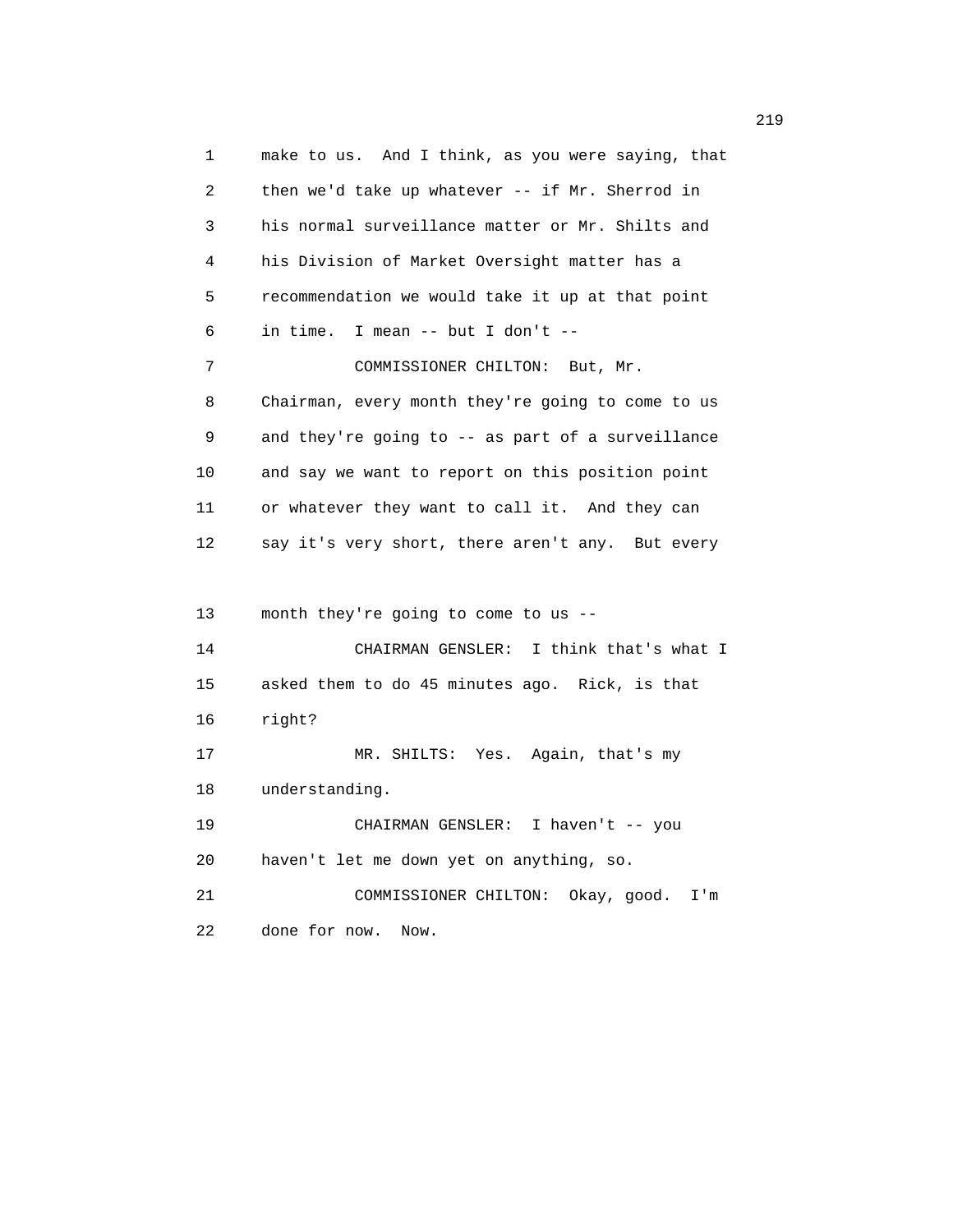1 CHAIRMAN GENSLER: Thank you. 2 Commissioner O'Malia? 3 COMMISSIONER O'MALIA: Thank you. In 4 the discussion of the special call that 5 Commissioner Chilton's talking about do we get the 6 same level of detail on the look-through to the 7 dealer to understand whose position it actually 8 is? Do we get the same level of fidelity as we 9 get in the -- that's in the proposed rule through 10 a special call? 11 MR. SHERROD: I'm not sure I'm 12 following, so. 13 COMMISSIONER O'MALIA: To understand 14 exactly who it is that we're tagging for these 15 positions that Commissioner Chilton had discussed, 16 are we -- when we do a special call or we go for 17 the largest traders, assuming, you know, they're 18 dealers, do we actually look through to find out 19 who they're trading on behalf of similar to what 20 we've provided for in the rule? 21 MR. SHERROD: So under the -- I guess 22 the quick answer would be we can do that. The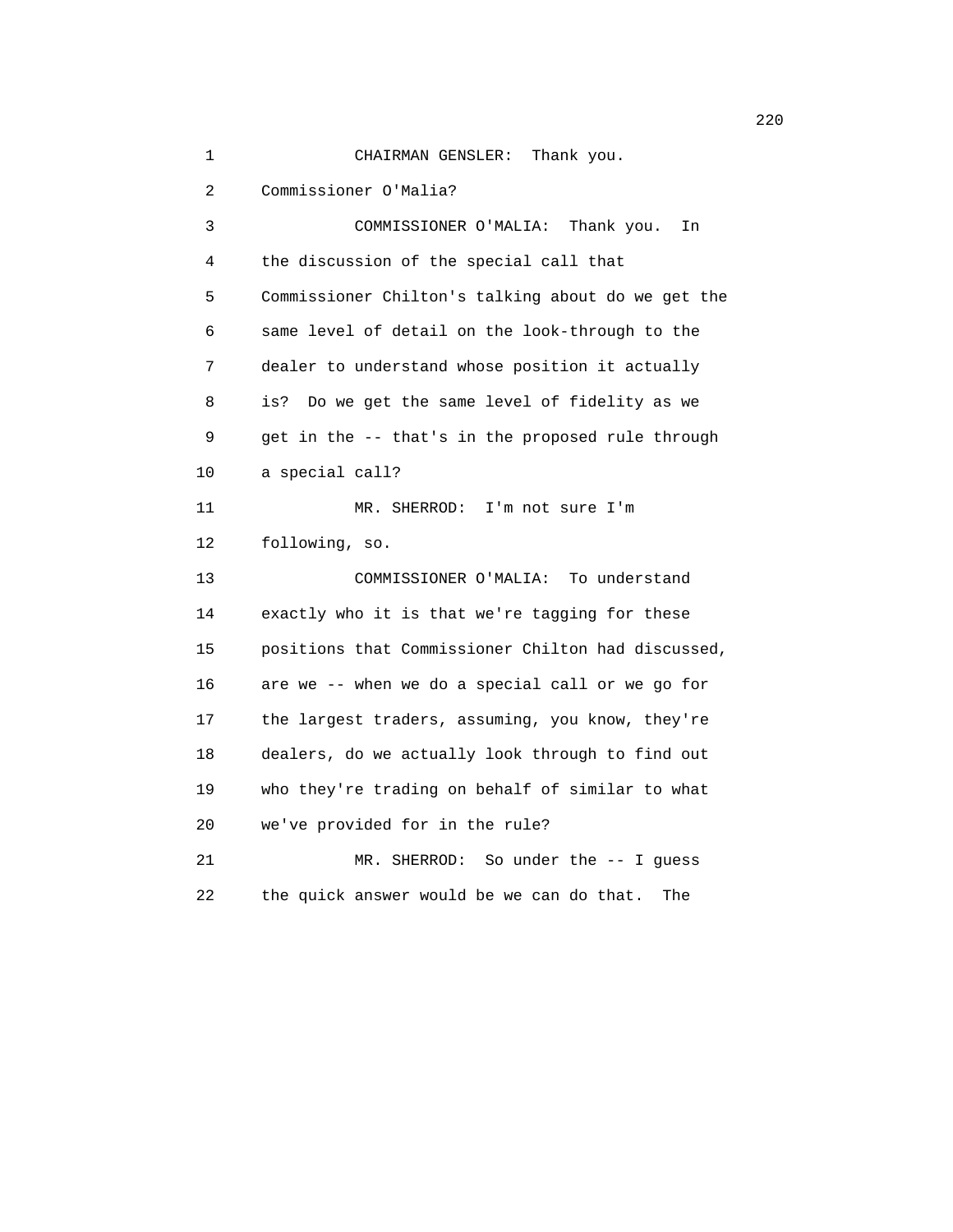1 current Regulation 18.05 requires the reportable 2 traders to keep books and records about their cash 3 positions, about their OTC derivative positions. 4 And in our special call on index investment data 5 that Rick mentioned a little while ago, we asked a 6 certain number of swap dealers to give us their -- 7 the identities of their large counterparties. So 8 we can look through to the other side of the book. 9 The difficulty we have right now is 10 those counterparties may not be reportable traders 11 in futures and we would not have reach to them if 12 they're not currently a reportable trader in 13 futures. So they have a swap position opposite 14 the swap dealer, the swap dealer's reportable, but 15 we can't get to the person that's only in swaps 16 through the current 18.05. 17 COMMISSIONER O'MALIA: That seems 18 somewhat problematic. 19 CHAIRMAN GENSLER: Any other questions? 20 I'm going to take a short 10-minute recess. I 21 think I get to do that. 22 COMMISSIONER DUNN: Mr. Chairman?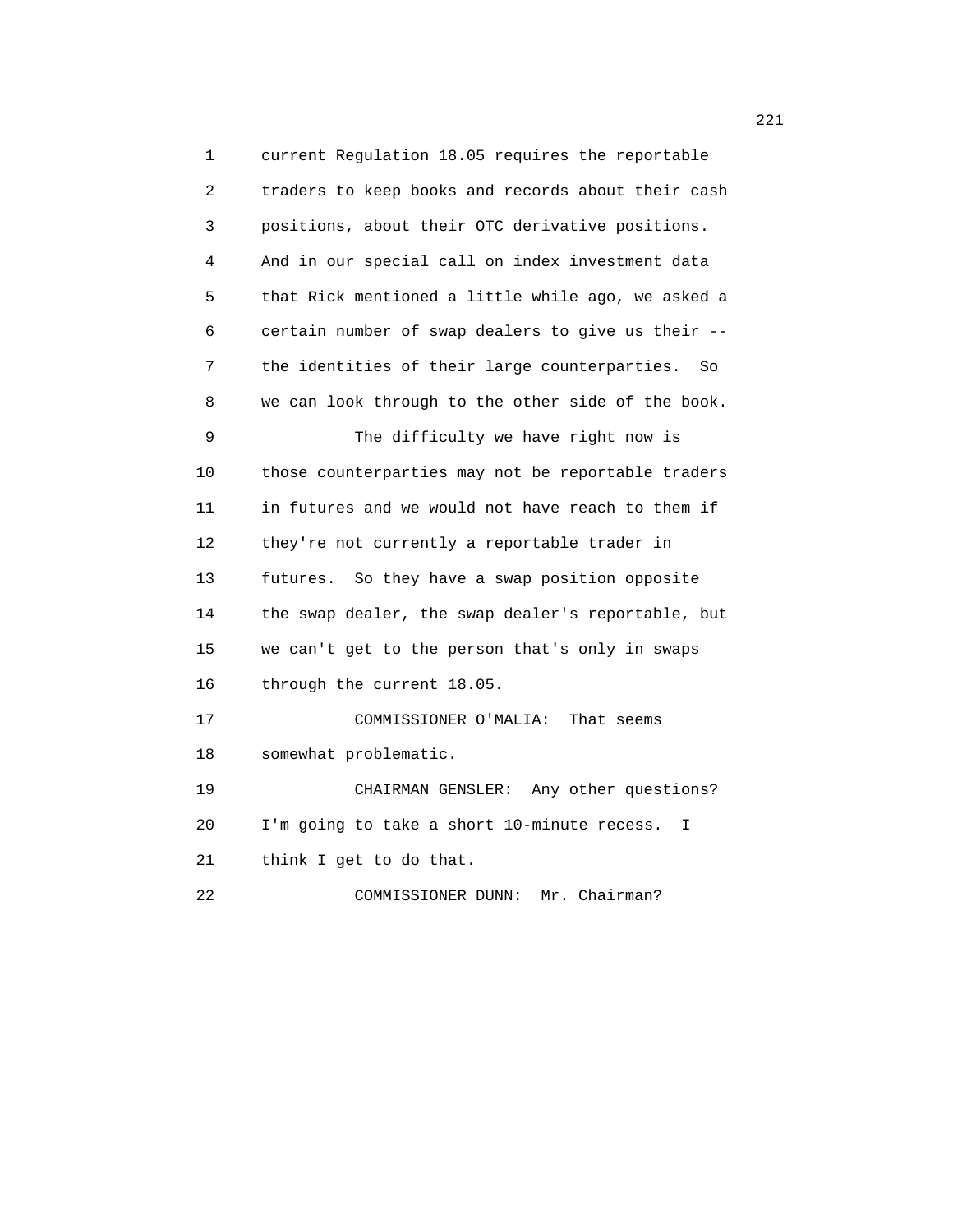1 CHAIRMAN GENSLER: With unanimous 2 consent? 3 COMMISSIONER DUNN: Mr. Chairman? 4 CHAIRMAN GENSLER: Yes. 5 COMMISSIONER DUNN: Mr. Chairman? 6 CHAIRMAN GENSLER: Yes. 7 COMMISSIONER DUNN: I do have to leave 8 for another appointment. I'll remind you that you 9 have my proxy. Please use it wisely. 10 (Recess) 11 CHAIRMAN GENSLER: I don't know where 12 Commissioner Chilton is. I'm going to give a 13 minute or two to Commissioner Chilton. Is he -- 14 Hey, John, do you know where 15 Commissioner Chilton is? We're going to come out 16 of recess, but I'm going to give a few minutes for 17 Commissioner Chilton to come back in. 18 So as we're waiting for Commissioner 19 Chilton, I'm going to ask on the first of the 20 three rules that we've considered already for 21 unanimous consent that they be technical 22 amendments -- the technical fixes be allowed,

222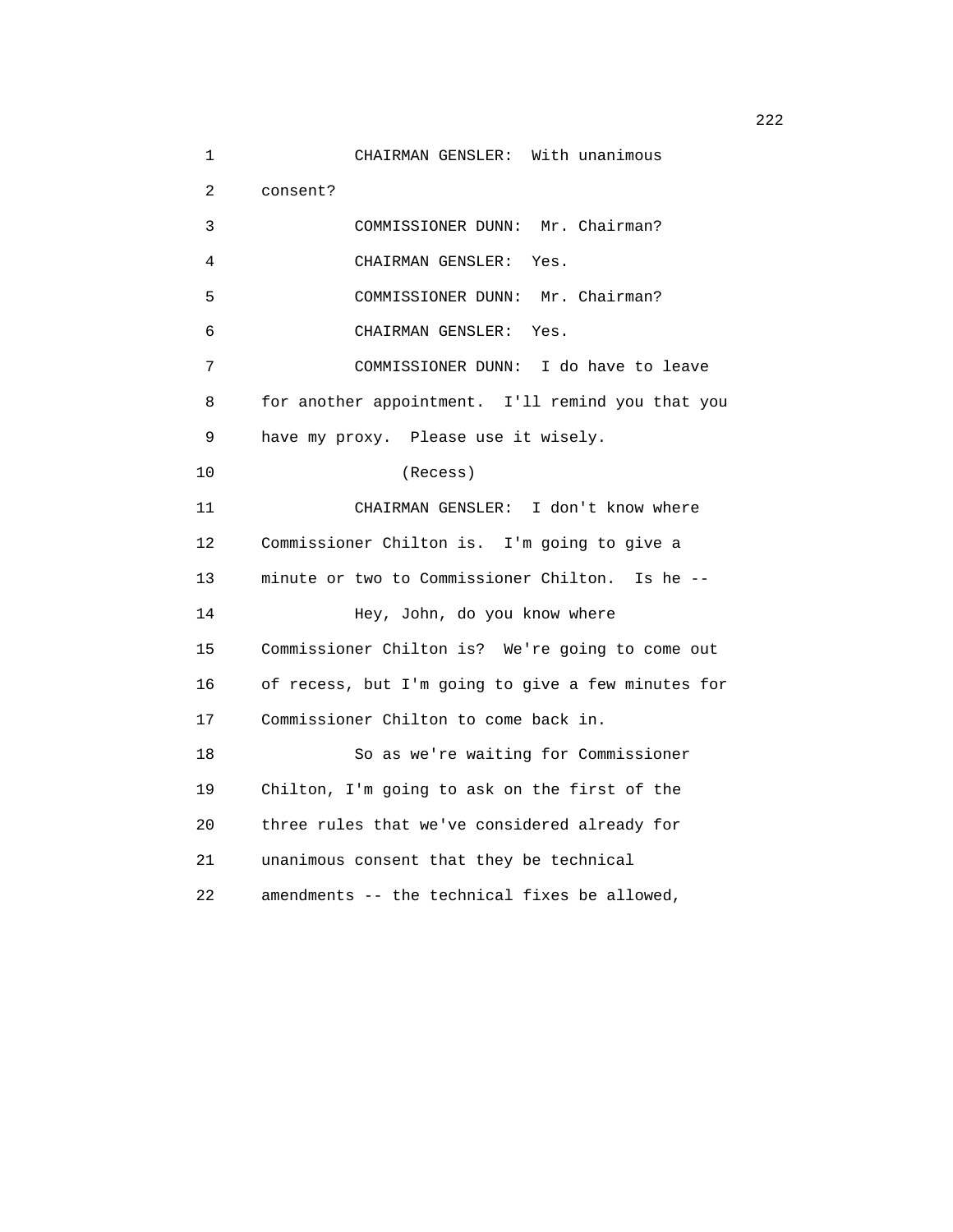1 they're not really amendments, to those first 2 three as we've done in our other Commission 3 meetings so that they can be sent along to the 4 Federal Register. 5 Not hearing any objections to that, 6 those will be done with dispatch. 7 We don't have Commissioner Chilton back 8 and we may have lost Commissioner Dunn, I don't 9 know. And there's a lot of holiday parties people 10 want to get to and the press wants to file their 11 stories. 12 (Recess) 13 CHAIRMAN GENSLER: Once again, I want to 14 thank staff for all of their efforts. As the 15 public is seeing real-time, we are a Commission of 16 five independent-minded and independently 17 confirmed commissioners. And just as we did last 18 week, I hope I can use the time wisely, but I am 19 respectful that Commissioner Chilton has raised 20 some very -- matters important to him and I just 21 wanted to make sure that we stay abreast during 22 the pendency, during this number of months until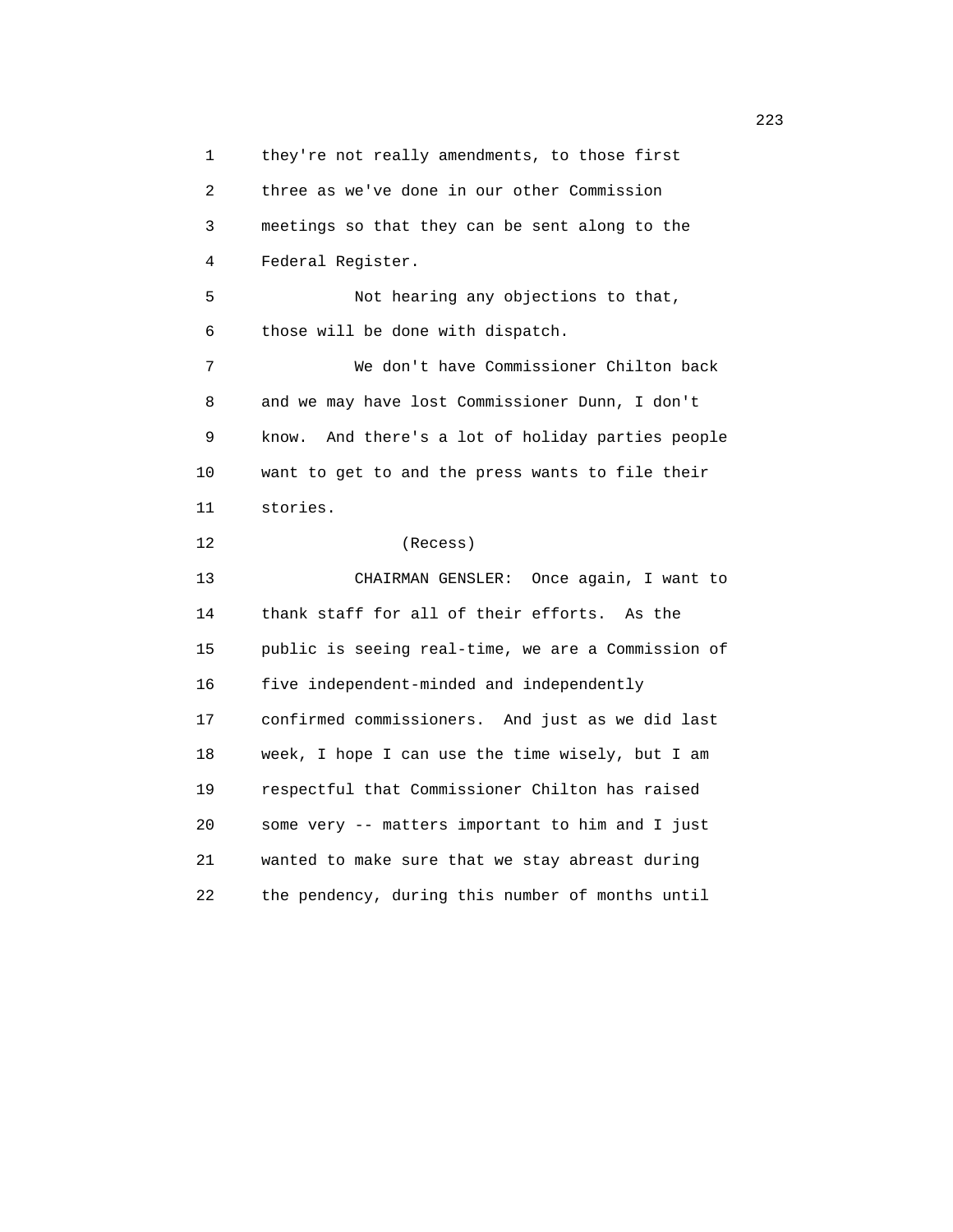1 the rule can be implemented in the position limit 2 regime.

 3 That -- I think it might be best if I 4 ask for a motion to adjourn the meeting, allow 5 people to get some -- did I do that as a UC? 6 Maybe it's a UC? Is that what I was supposed to 7 do, unanimous consent? So I'm going to ask for 8 that unanimous consent. But for my friends in the 9 press, just as I did last week, I think that this 10 one might just need a little bit more time to 11 ripen. 12 COMMISSIONER CHILTON: Mr. Chairman, 13 just a procedural question. Do we need to -- had 14 we gotten to the motion stage or no? 15 CHAIRMAN GENSLER: There is a motion and 16 a second on the floor, so this is the pending 17 business in front of the Commission. 18 COMMISSIONER CHILTON: Okay. Okay, 19 thank you. 20 CHAIRMAN GENSLER: And as I understand 21 from Mr. Stawick, this is -- did I say that 22 correctly?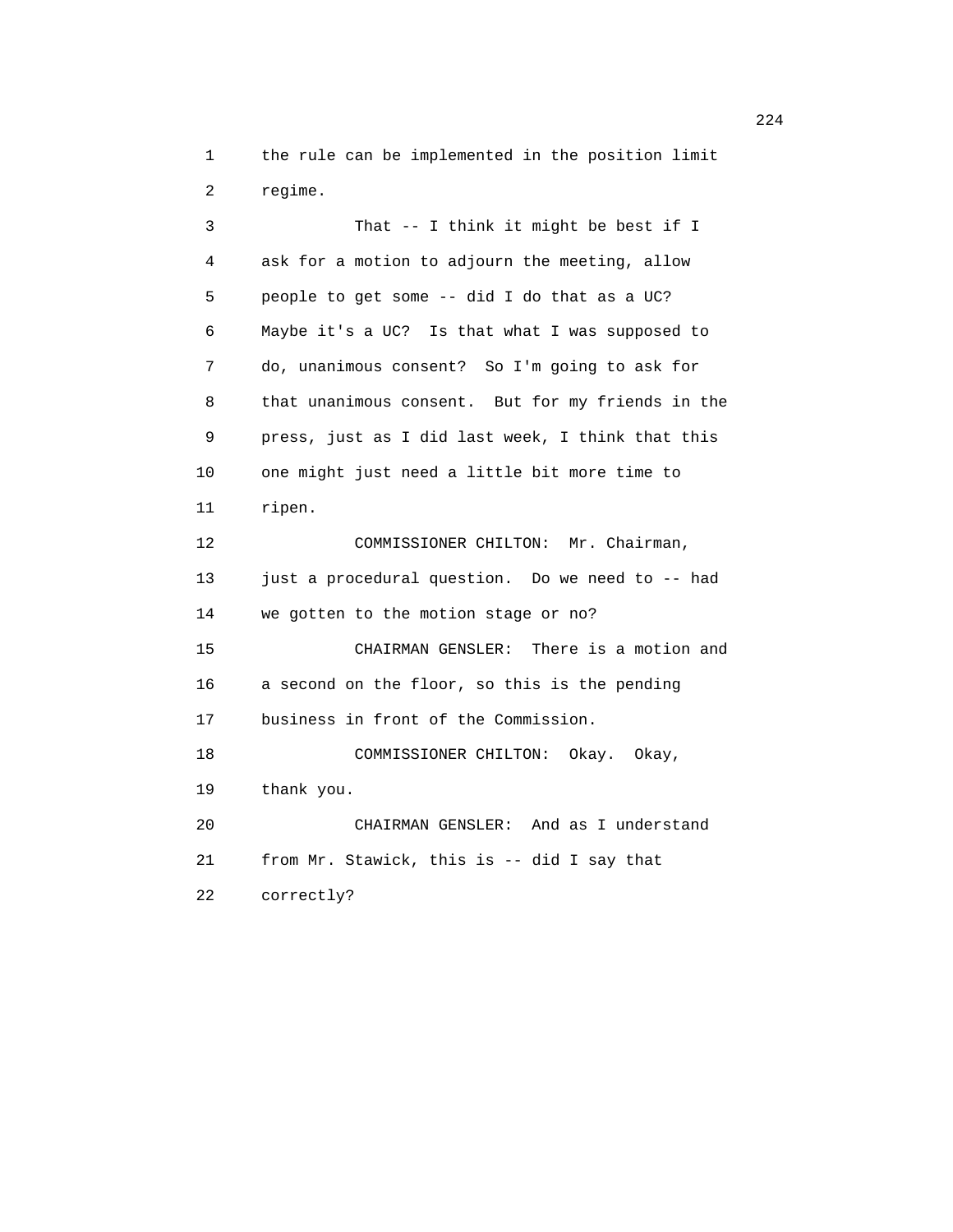1 MR. STAWICK: Yes. 2 CHAIRMAN GENSLER: So I'm asking 3 unanimous consent that we adjourn the meeting and 4 wish everybody a happy holiday, maybe both in the 5 unanimous consent. 6 Not hearing any objection, this meeting 7 is adjourned. 8 (Whereupon, at 1:40 p.m., the 9 PROCEEDINGS were adjourned.) 10 \* \* \* \* \* 11 12 13 14 15 16 17 18 19 20 21 22